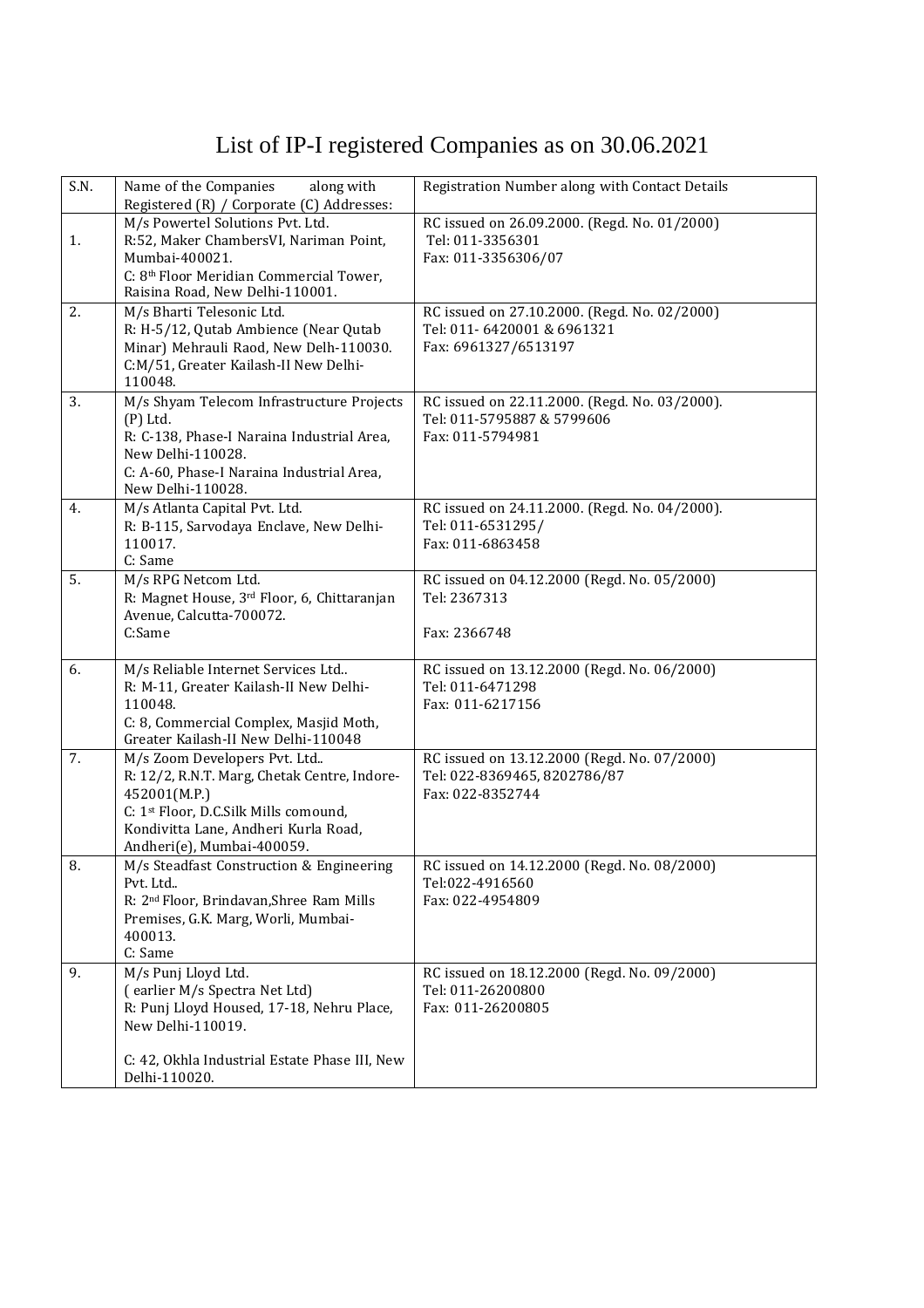| 10. | M/s i2i Media Ltd<br>R: 10 <sup>th</sup> Floor, Vishwadeep Bldg. Janakpuri,<br>New Delhi-110058.<br>C: A 4, B Cross Road, MIDC Area, Marol,<br>Andheri(East), Mumbai-400093.    | RC issued on 22.12.2000 (Regd. No. 10/2000)<br>Tel: 8352716<br>Fax: 8362335/8369248           |
|-----|---------------------------------------------------------------------------------------------------------------------------------------------------------------------------------|-----------------------------------------------------------------------------------------------|
| 11. | M/s Punjab Cybernet Pvt. Ltd<br>R: SCF 61-62, SAS Nagar, Mohali, Punjab-<br>160055.<br>C: Same                                                                                  | RC issued on 04.01.2001 (Regd. No. 11/2001)<br>Tel: 0172-268952<br>Fax: 0172-268951           |
| 12. | M/s Netware Infosys Pvt. Ltd<br>R: Brindavan, 2 <sup>nd</sup> Floor, Shree Ram Mills<br>Premises, G.K. Marg, Worli, Mumbai-<br>400013.<br>C: Same                               | RC issued on 04.01.2001 (Regd. No. 12/2001)<br>Tel-022-4914037<br>Fax: 022-4954809            |
| 13. | M/s Haryana Cybernet Pvt. Ltd.<br>R:886, Sector 17-B, IFFCO Chowk, Gurgaon,<br>Haryana-122001.<br>C: Same                                                                       | RC issued on 04.01.2001 (Regd. No. 13/2001)<br>Tel: 0124-6398251<br>Fax: 0124-6398254         |
| 14. | M/s Bhavya Communication Pvt. Ltd<br>R: B/43, Pariseema Complex, 4th floor, C.G.<br>Road, Amedabad-380009.<br>C: 905, Silicon Tower, B/h Pariseema, off<br>C.G. Road, Ahmedabad | RC issued on 04.01.2001 (Regd. No. 14/2001)<br>Tel: 6566360/6467700                           |
| 15. | M/s Icenet. Net Ltd.<br>R: B/43, Pariseema Complex, 4th floor, C.G.<br>Road, Amedabad-380009.<br>C: 905, Silicon Tower, B/h Pariseema, off<br>C.G. Road, Ahmedabad              | RC issued on 04.01.2001 (Regd. No. 15/2001)<br>Tel: 6566360/6467700                           |
| 16. | M/s Kerala Communication Pvt. Ltd<br>R: 37/1571, Subhash Chandra Bose Road,<br>127, Jawahar Nagar, Kadavanthra, Cochin-<br>682020, Kerala.<br>C: Same                           | RC issued on 09.01.2001 (Regd. No. 16/2001)<br>Tel: 0484-323573<br>Fax: 0484-322176           |
| 17. | M/s Wetware Infosys Pvt. Ltd<br>R: Brindavan, 2 <sup>nd</sup> Floor, Shree Ram Mills<br>Premises, G.K. Marg, Worli, Mumbai-<br>400013.<br>C: Same                               | RC issued on 09.01.2001 (Regd. No. 17/2001)<br>Tel: 022-4914112                               |
| 18. | M/s Megabyte Infosys Pvt. Ltd<br>R: Brindavan, 2 <sup>nd</sup> Floor, Shree Ram Mills<br>Premises, G.K. Marg, Worli, Mumbai-<br>400013.<br>C: Same                              | RC issued on 09.01.2001 (Regd. No. 18/2001)<br>Tel: 022-4907345 & 4907345<br>Fax: 022-4954809 |
| 19. | M/s Giga Solutions Pvt. Ltd<br>R: Brindavan, 2 <sup>nd</sup> Floor, Shree Ram Mills<br>Premises, G.K. Marg, Worli, Mumbai-<br>400013.<br>C: Same                                | RC issued on 09.01.2001 (Regd. No. 19/2001)<br>Tel: 022-4914112<br>Fax:022-4954809            |
| 20. | M/s Infomagic Services Pvt. Ltd<br>R: : Brindavan, 2 <sup>nd</sup> Floor, Shree Ram Mills<br>Premises, G.K. Marg, Worli, Mumbai-<br>400013.<br>C: Same                          | RC issued on 09.01.2001 (Regd. No. 20/2001)<br>Tel: 022-4914112<br>Fax: 022-4954809           |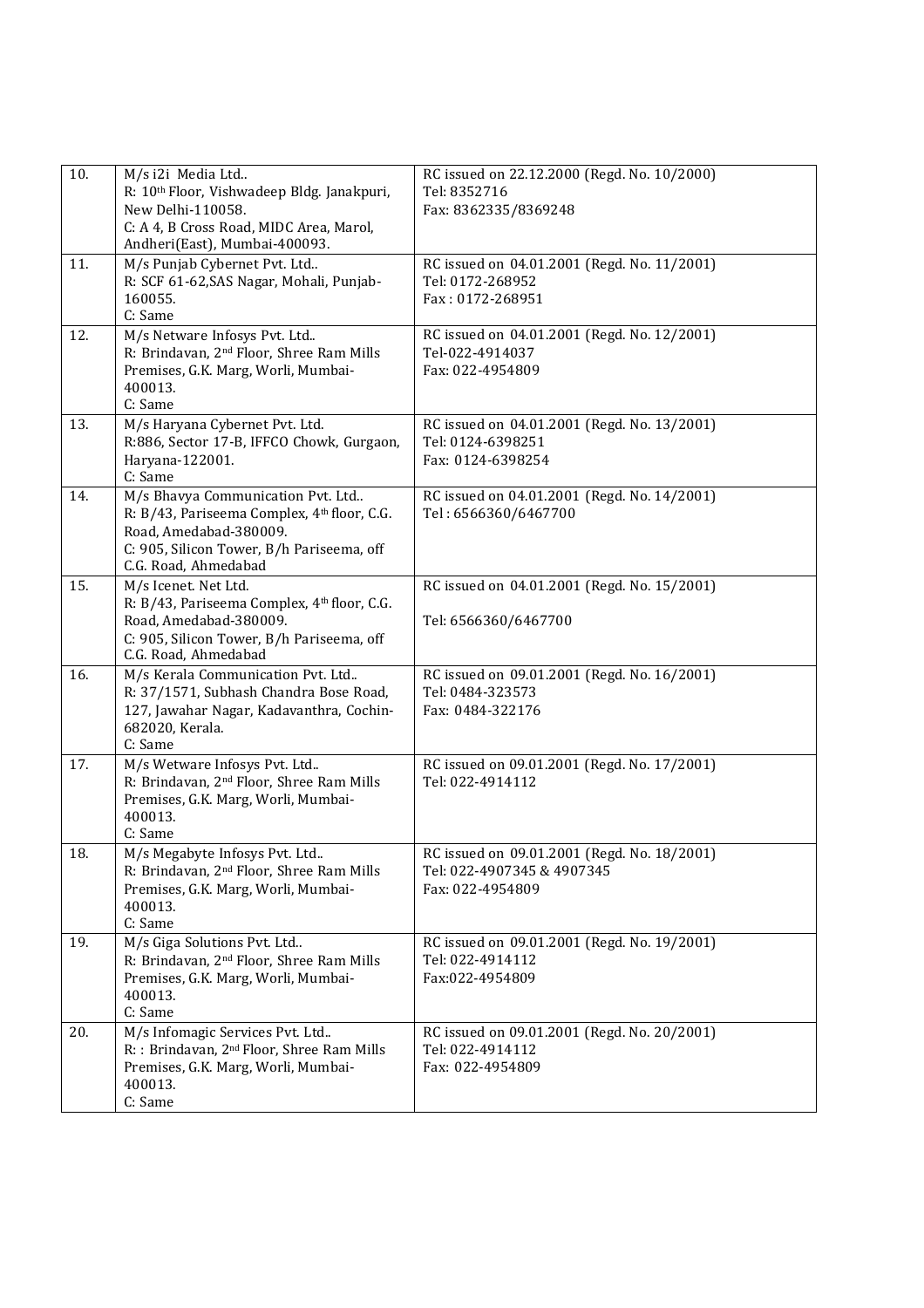| 21. | M/s West Bengal Network Pvt. Ltd                         | RC issued on 09.01.2001 (Regd. No. 21/2001) |
|-----|----------------------------------------------------------|---------------------------------------------|
|     | R: DN 53, Sector V,                                      | Tel: 022-4914037                            |
|     | Salt Lake, Calcutta 700091.                              | Fax: 022-4954809                            |
|     | C: Same                                                  |                                             |
| 22. | M/s Bihar Network Pvt. Ltd                               | RC issued on 11.01.2001 (Regd. No. 22/2001) |
|     |                                                          |                                             |
|     | R: 7th Floor, Kashi Place, New Dak Bunglow               | Tel: 022-4914037                            |
|     | Road, Patna-800001.                                      | Fax 022-4954809                             |
|     | C: Same                                                  |                                             |
| 23. | M/s Uttar Pradesh Network Pvt. Ltd                       | RC issued on 11.01.2001 (Regd. No. 23/2001) |
|     | R:Office No. 8&9, Ground Floor, Saran                    | Tel: 022-4914037                            |
|     | Chambers-II, 5, Park Road, Lucknow-                      | Fax 022-4954809                             |
|     | 226001.                                                  |                                             |
|     | C: Same                                                  |                                             |
| 24. | M/s Orissa Network Pvt. Ltd                              | RC issued on 12.01.2001 (Regd. No. 24/2001) |
|     |                                                          | Tel: 022-4914037                            |
|     | R: 561, Vivekananda Marg, Opp.                           |                                             |
|     | Ramakrishna-Mission, Vivekananda                         | Fax: 022-4954809                            |
|     | Library, Bubaneshwar, ORISSA.                            |                                             |
|     | C: Same                                                  |                                             |
| 25. | M/s M. P. Network Pvt. Ltd.                              | RC issued on 16.01.2001 (Regd. No. 25/2001) |
|     | R: 2 <sup>nd</sup> Floor, Prashanti Towers, 77, Zone II, | Tel: 022-4914037                            |
|     | M.P. Nagar, Bhopal Madhya Pradesh-                       |                                             |
|     | 460211.                                                  |                                             |
|     | C: Same                                                  |                                             |
| 26. | M/s E Comm Opportunity Pvt. Ltd                          | RC issued on 22.01.2001 (Regd. No. 26/2001) |
|     |                                                          |                                             |
|     | R: 8th Floor, White House,                               |                                             |
|     | Panchwati, Ahmedabad-380006.                             |                                             |
| 27. | M/s Dishnet DSL Ltd                                      | RC issued on 23.01.2001 (Regd. No. 27/2001) |
|     | R: 19, Cathedral Garden Road                             | Tel: 044-4313001                            |
|     | Nungambakkam, Chennai-600034.                            | Fax: 044-8257477                            |
|     | C: Sterling Tower 327, Anna                              |                                             |
|     | Salai, Teynampet, Chennai-600006.                        |                                             |
| 28. | M/s RPG Cables Ltd                                       | RC issued on 31.01.2001 (Regd. No. 28/2001) |
|     | R: 349-350, Hebbal Indl. Area, Hootabgalli,              | Tel: 022-49372444                           |
|     | Belavadi Post, Mysore-571186                             | 0821-402401-04                              |
|     |                                                          | Fax: 0821-402499                            |
|     | C: 463, Dr. Annie Besant Road, Worli,                    |                                             |
|     | Mumbai-400025.                                           |                                             |
| 29. | M/s Quadrant Televentures Ltd (earlier                   | RC issued on 05.02.2001 (Regd. No. 29/2001) |
|     | name M/s HFCL Infotel Ltd.)                              | Tel: 011-6478813                            |
|     | C: B-71, Phase VII, Industrial Focal Point,              | Tel: 0172-390109                            |
|     | Mohali-160055.                                           | 0172-390129                                 |
|     | R: Auto Cars compound Adalat Road,                       |                                             |
|     | Aurangabad-431005 (Maharashtra)                          |                                             |
| 30. | M/s Reliance Communications                              | RC issued on 12.02.2001 (Regd. No. 30/2001) |
|     | Infrastructure Ltd (earlier Reliance                     | Tel: 022-4907345                            |
|     | Infocom Ltd)                                             |                                             |
|     |                                                          |                                             |
|     | R: Brindavan, 2 <sup>nd</sup> Floor, Shree Ram Mills     |                                             |
|     | Premises, Ganpatrao Kadam Marg, Worli,                   |                                             |
|     | Mumbai-400013.                                           |                                             |
|     | C: Same                                                  |                                             |
| 31. | M/s The Tata Power Company Ltd.                          | RC issued on 12.02.2001 (Regd. No. 31/2001) |
|     | R: Bombay House, 24, Homi Mody Street,                   |                                             |
|     | Mumbai-400001.                                           | Tele: 2049131 & 4092663                     |
|     | C: Same                                                  |                                             |
|     |                                                          | Fax: 2045359                                |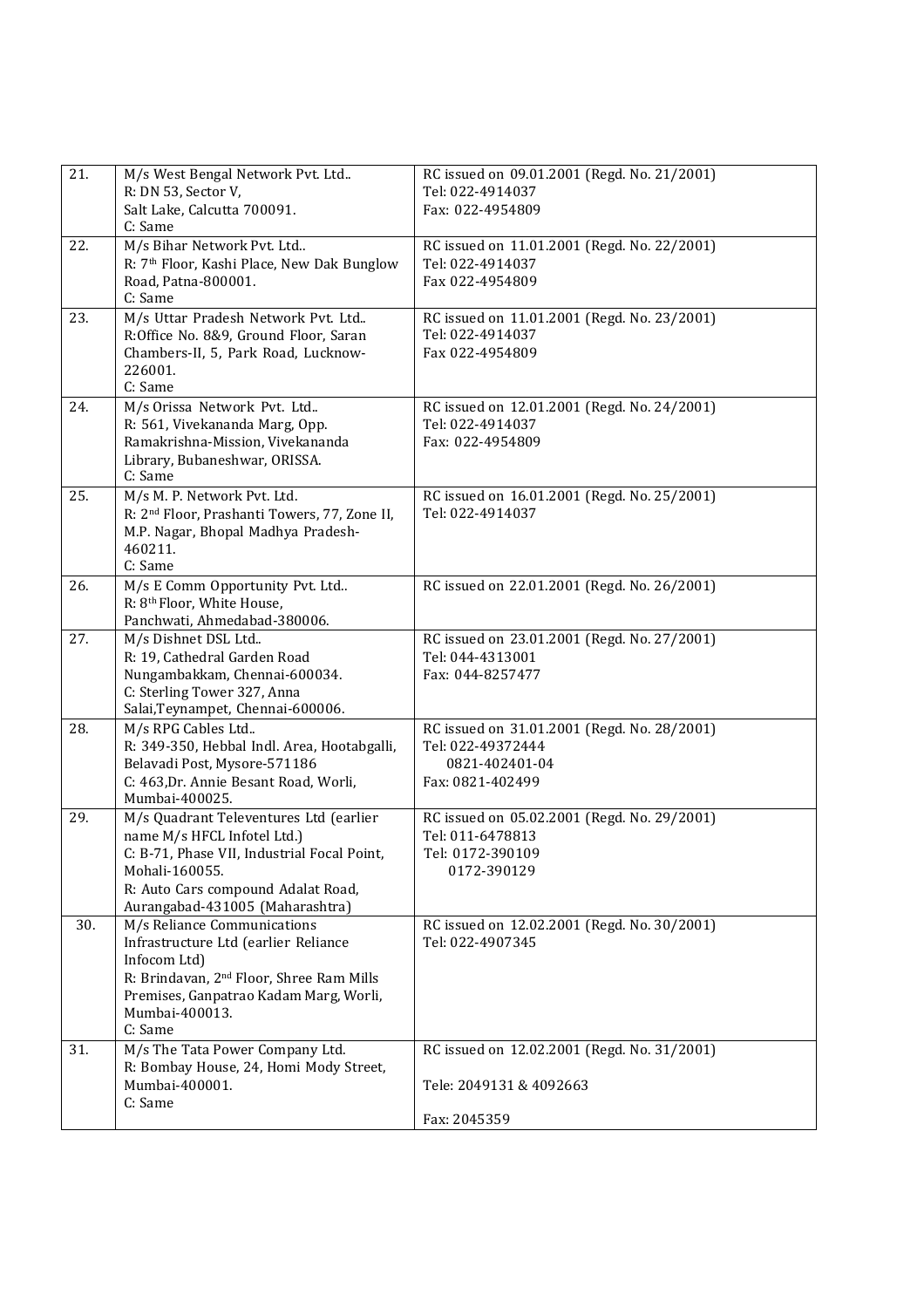| 32.               | M/s Hindustan Construction Company Ltd.<br>R: Hincon House, L.B.S. Road, Vikroli(West),<br>Mumbai-400083.<br>C: Same                                                                                                                                      | RC issued on 22.02.2001 (Regd. No. 32/2001)<br>Tel: 022-5775959<br>Fax: 022-2577595      |
|-------------------|-----------------------------------------------------------------------------------------------------------------------------------------------------------------------------------------------------------------------------------------------------------|------------------------------------------------------------------------------------------|
| 33.               | M/s Bharti Telenet Ltd.<br>R: H-5/12, Qutab Ambience(Near Qutab<br>Minar), Mehrauli road, New Delhi-110030.<br>C: Plot No 4 Udyog Vihar, Phasel Sector 20<br>/Gurgaon(Haryana)-122016.                                                                    | RC issued on 26.02.2001 (Regd. No. 33/2001)<br>Tel: 26961321<br>Fax: 26961327            |
| 34.               | M/s India Online Network Ltd.<br>R: 178,17 <sup>th</sup> Floor, Atlanta, Nariman Point,<br>Mumbai-20.<br>C: Dariya Nagar House, Ground Floor<br>67/69, Maharishi Karve Road, Mumbai-20.                                                                   | RC issued on 09.04.2001 (Regd. No. 34/2001)<br>Tel: 022-2076865/66<br>Fax: 022-2572420   |
| 35.               | M/s Konkan Railway Corporation Ltd.<br>R: 101, Rail Bhavan, Raisina Road, ND-1.<br>C: Belapur Bhavan, Plot No.6, Sector<br>11, CBD, Belapur Navi Mumbai-14.                                                                                               | RC issued on 09.04.2001 (Regd. No. 35/2001)<br>Tel: 022-7570415                          |
| $\overline{36}$ . | M/s Fibrenet Pvt. Ltd.<br>R: 16A, Radhey Nagar Extn. 1, New Delhi-<br>51.<br>C: Plot No. 4, Udyog Vihar, Phase I,<br>Gurgaon-122016.                                                                                                                      | RC issued on 09.04.2001 (Regd. No. 36/2001)<br>Tel: 011-26397353<br>Fax: 011-26340179    |
| 37.               | M/s BSES Telecom Ltd.<br>R: No.20,5th Cross, 5th Block, Koramangala,<br>Bangalore-560095<br>C: E 7, MIDC Area, Andheri East, Mumbai-<br>400093.                                                                                                           | RC issued on 18.04.2001 (Regd. No. 37/2001)<br>Tel: 8220995<br>Fax: 8261187              |
| 38.               | M/s Hindustan Petroleum Corporation Ltd.<br>R: 17, J.T. Road, Post Box No. 11041<br>Churchgate, Mumbai-400020.<br>C: Same                                                                                                                                 | RC issued on 01.05.2001 (Regd. No. 38/2001)<br>Tel: 2026151<br>Fax: 2872992              |
| 39.               | M/s BG Broadband Networks India Pvt. Ltd<br>earlier M/s Netshastr Facilities India Pvt.<br>Ltd<br>R: 11-A, Sucheta Bhawan, 2 <sup>nd</sup> Floor, Vishnu<br>Digmber Marg, N D-2.<br>C: Third floor, First India Place Sushant<br>Lok-I, Gurgaon, Haryana. | RC issued on 01.05.2001 (Regd. No. 39/2001)<br>Tel: 0124-6364064<br>Fax: 0124-6364069    |
| 40.               | M/s Data Access (India) Ltd.<br>R: Block-E, 2 <sup>nd</sup> Floor, International Trade<br>Tower Nehru Place, New Delhi.<br>C: Same                                                                                                                        | RC issued on 15.05.2001 (Regd. No. 40/2001)<br>10-18/2001<br>Tel:6292289<br>Fax: 6292351 |
| 41                | M/s Indian Oil Corporation Ltd.                                                                                                                                                                                                                           | RC issued on 03.07.2001 (Regd. No. 41/2001)                                              |
| 42.               | M/s BPL Broadband Networks Ltd.<br>R: BPL Centre,# 1045/1046, Avanashi<br>Road, Coimbatore-641018.<br>C: BPL Innovision Centre, 54, Richmond<br>road, Bangalore-560025.                                                                                   | RC issued on 13.07.2001 (Regd. No. 42/2001)<br>Tel: 080-2269084<br>Fax: 080-2381852      |
| 43.               | M/s BSES Ltd<br>R: BSES House, Santa cruz, East Mumbai-55.<br>C: Nagin Mahal (6th Floor),<br>82, Veer Nariman Road, Mumbai-20.                                                                                                                            | RC issued on 16.07.2001 (Regd. No. 43/2001)<br>Tel: 020-6154293<br>Fax: 020-6160436      |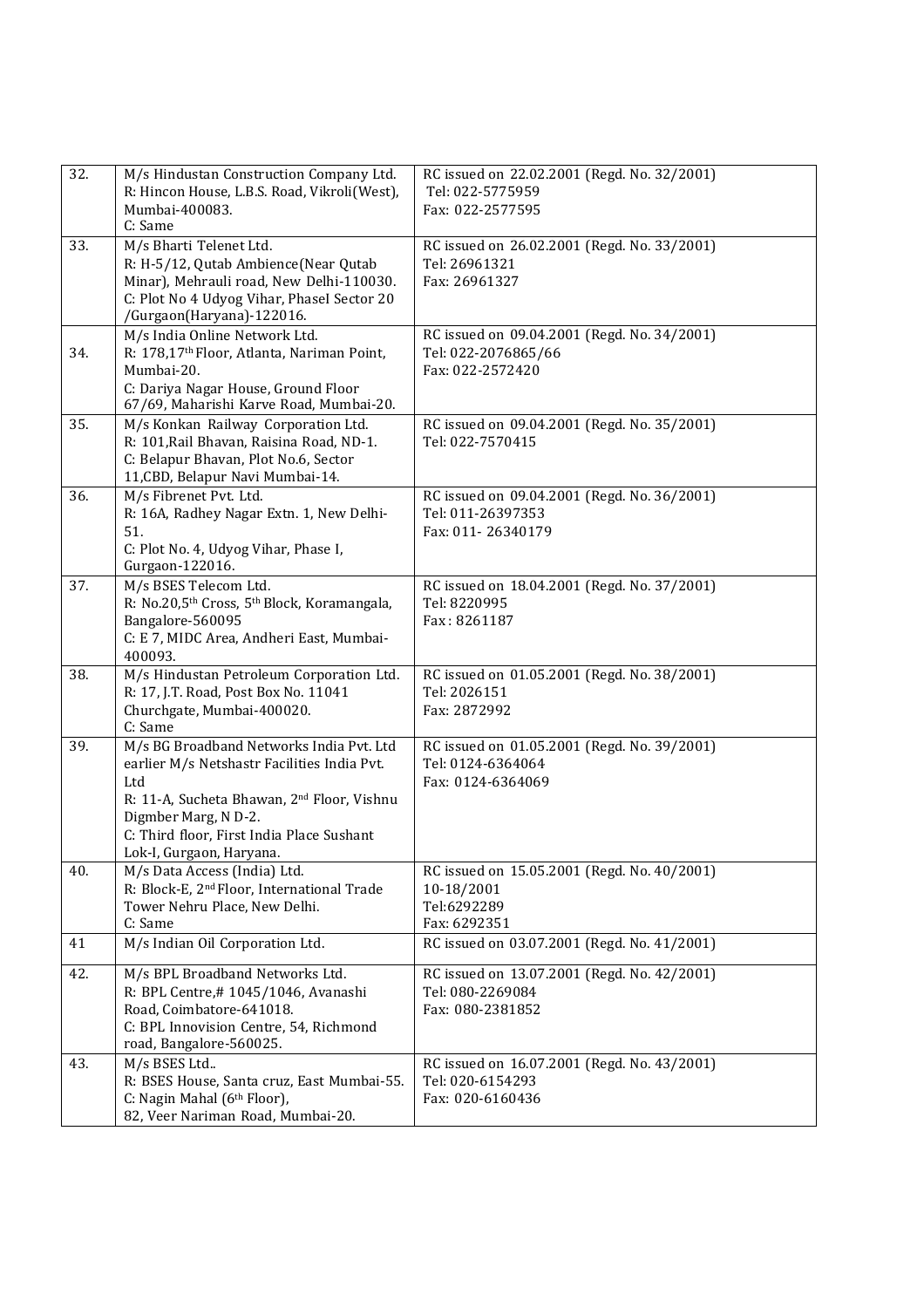| 44. | M/s Jain Infonet Pvt. Ltd<br>R: 0-12/B-2 Gupta Mansion, Keshav Path<br>Ahinsa circle, C-Scheme, Jaipur. 302001<br>C: Same                                                                 | RC issued on 20.09.2001 (Regd. No. 44/2001)<br>Tel: 207111 & 9829062286                                        |
|-----|-------------------------------------------------------------------------------------------------------------------------------------------------------------------------------------------|----------------------------------------------------------------------------------------------------------------|
| 45. | M/s MediaCast India Pvt. Ltd<br>R: S-454, Greater Kailash II, New Delhi-48<br>C: Same as above                                                                                            | RC issued on 20.09.2001 (Regd. No. 45/2001)<br>Tel: 011-6469606<br>Fax: 011-6469656                            |
| 46. | Hughes Escorts Communications Ltd.<br>R: Nirlac Centre, 2 <sup>nd</sup> floor, B-25, Qutab<br>Instituional Area, New Delhi-16.<br>C:Plot#1 Sector 18, Electronic City, Gurgaon-<br>122001 | RC issued on 19.122001 (Regd. No. 46/2001)<br>Tel: 0124-6398834<br>Fax: 0124-6398840                           |
| 47. | M/s Bombay Gas Company Ltd.<br>R: Empire House, A.K.Nayak MargFort,<br>Mumbai-400001.<br>C: Same                                                                                          | RC issued on 17.012002 (Regd. No. 47/2002)<br>Tel-022-2077391<br>Fax: 022-2076096                              |
| 48. | M/s Aksh Broadband Ltd.<br>R: A-12, 1st Floor, Geetanjali, New Delhi-17.<br>C: Enkay Towers, Udyog Vihar V Gurgaon-<br>122016.                                                            | RC issued on 12.022002 (Regd. No. 48/2002)<br>Tel: 0124-6397104<br>Tel: 011-6536406-07<br>Fax: 0124-6450141    |
| 49. | M/s Aksh Optifibre Ltd.<br>R: F-1080, RIICO Industrial Area Phase III<br>Bhiwadi-301019, Rajasthan.<br>C:: Enkay Towers, Udyog Vihar V Gurgaon-<br>122016.                                | RC issued on 12.022002 (Regd. No. 49/2002)<br>Tel-124-6397104<br>Fax: 0124-6450141<br>Fax: 01493-21329         |
| 50. | M/s RailTel Corpn. Of India Ltd.<br>R: 150-A, Rail Bhawan, Raisina Road, New<br>Delhi-110001.<br>C: Same                                                                                  | RC issued on 15.04.2002 (Regd. No. 50/2002)<br>Tel: 011-3383138, 3387221 & 3412086<br>Fax: 011-3304198,3412086 |
| 51. | M/s IndusInd Media & Commn. Ltd.<br>R: 315-G, New Charni Road<br>Next to Hinduja College,<br>Mumbai-400004.<br>C: In Centre, 49/50 MIDC, 12th Road<br>Andheri(E), Mumbai-400093.          | RC issued on 19.042002 (Regd. No. 51/2002)<br>Tel: 022-8390002/5/8/8390128<br>Fax-022-8376077/6096             |
| 52. | M/s Fascel Ltd.<br>R: 6 <sup>th</sup> Floor, Sakar-II, Ellisbridge,<br>Ahmedabad-380006.<br>C: Same                                                                                       | RC issued on 22.04.2002 (Regd. No. 52/2002)<br>Tel: 079-6577228/9<br>Fax: 079-6575990                          |
| 53. | M/s IN2CABLE (INDIA) Ltd.<br>R: In Centre, 49/50 MIDC, 12th Road<br>Andheri (E), Mumbai-400093.<br>C: Same                                                                                | RC issued on 14.05.2002 (Regd. No. 53/2002)<br>Tel: 8376156<br>Fax. 8324039                                    |
| 54. | M/s Aircel Ltd.<br>R: Sterling Tower, 327, Anna Salai<br>Teynampet, Chennai-600006.<br>C: Same                                                                                            | RC Issued on 20.05.2002 (Regd. No. 54/2002)<br>Tel: 044-4313001 & 4313066<br>Fax: 044-4313036                  |
| 55. | M/s Asianet Satellite Communications Ltd.<br>R: IIIrd Floor, Centre Plaza, Vazhuthacad,<br>Trivandrum, Kerala-695014<br>C: Same                                                           | RC Issued On 20.05.2002 (Regd. No. 55/2002)<br>Tel: 0471-338220, 335353/32<br>Fax:: 0471-328563                |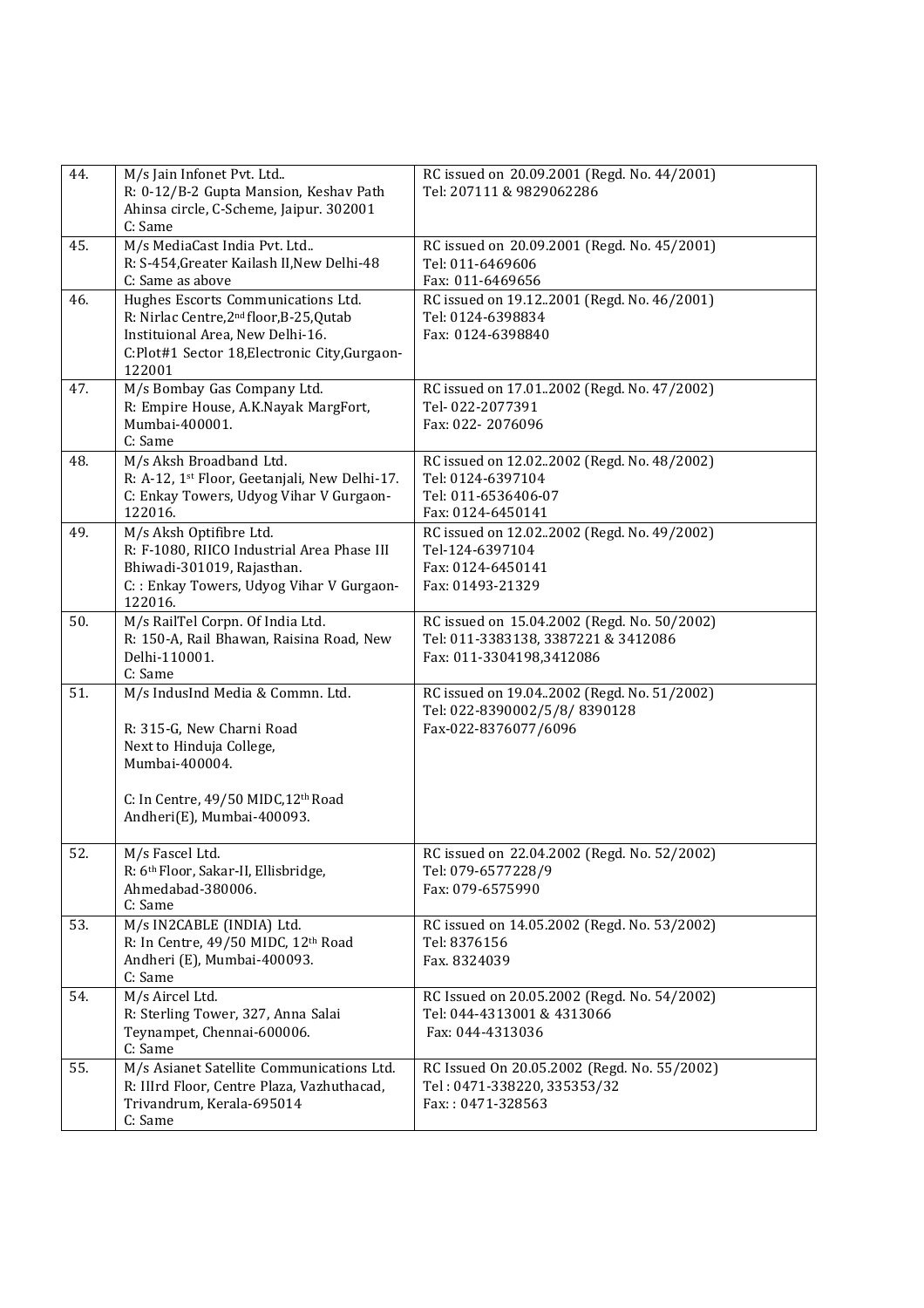| 56. | M/s Indraprastha Gas Ltd.<br>R: 10th Floor, Tower-II Jeevan Bharti                    | RC Issued On 03.06.2002 (Regd. No. 56/2002)<br>Tel: 011-3311077 & 3356507-509 |
|-----|---------------------------------------------------------------------------------------|-------------------------------------------------------------------------------|
|     | Building, Connought circus, New Delhi-                                                | Fax: 3358797                                                                  |
|     | 110001.<br>C: Same                                                                    |                                                                               |
| 57. | M/s Guj Infopetro Ltd.                                                                | RC Issued On 28.08.2002 (Regd. No. 57/2002)                                   |
|     | R: Block No. 15,3rd Floor, Udyog Bhavan,<br>Gandhinagar-382011.                       | Tel: 079-3236372<br>Fax: 079-3236375                                          |
|     | C: 3rd Floor, GNFC Infotower, Sarkhej                                                 |                                                                               |
|     | Gandhinagar Highway, Ahmedabad-<br>380054.                                            |                                                                               |
| 58. | M/s Gujarat State Petroleum Corporation<br>Ltd.                                       | RC Issued On 28.08.2002 (Regd. No. 58/2002)                                   |
|     | R: Block No. 15,3rd Floor, Udyog Bhavan,                                              | Tel: 079-3236372<br>Fax: 079-3236375                                          |
|     | Gandhinagar-382011.                                                                   |                                                                               |
|     | C: Same                                                                               |                                                                               |
| 59. | M/s Gujarat State Petronet Ltd.<br>R: Block No. 15,3rd Floor, Udyog Bhavan,           | RC Issued On 02.09.2002 (Regd. No. 59/2002)<br>Tel:079-3236372                |
|     | Gandhinagar-382011.                                                                   | Fax: 079-3236375                                                              |
|     | C: Same                                                                               |                                                                               |
| 60. | M/s Ascend Telecom Infrastructure Private                                             | RC Issued On 18.09.2002 (Regd. No. 60/2002)                                   |
|     | Limited (Formerly M/S Auster<br>Infrastructure Pvt. Ltd. )                            | Tel: 040-7111199<br>Fax: 040-7110535                                          |
|     | R: E-67, 4 <sup>th</sup> Crescent, Sainikuri,                                         |                                                                               |
|     | Secunderabd-500094.                                                                   |                                                                               |
|     | C: Same                                                                               |                                                                               |
| 61. | M/s Swastik Netvision Telecom Ltd.<br>R: K-001, Indraprasth Tower Drive In Road,      | RC Issued On 25.09.2002 (Regd. No. 61/2002)<br>Tel: 6601302                   |
|     | Ahmedabad-380052.                                                                     | Fax: 6632202                                                                  |
|     | C: Same                                                                               |                                                                               |
| 62. | M/s Power Grid Corporation of India Ltd.<br>R: B-9, Qutab Institutional Area Katwaria | RC Issued On 07.11.2002 (Regd. No. 62/2002)<br>Tel/fax: 011-6560195.          |
|     | Sarai, New Delhi-110016.                                                              |                                                                               |
|     | C: Same                                                                               |                                                                               |
| 63. | M/s Star Broadband Services (I) Pvt. Ltd.                                             | RC Issued on 06.02.2003 (Regd. No. 63/2003)<br>Tel: 6870300                   |
|     | R: D6/18, Vasant Vihar, New Delhi-110057<br>C: 19/48 Marcha Marg Mkt, first floor,    | Fax:4107728                                                                   |
|     | Chanakyapuri, New Delhi.                                                              | Mob: 9811031320                                                               |
| 64. | M/s Oil India Ltd.                                                                    | RC Issued on 17.02.2003 (Regd. No. 64/2003)                                   |
|     | R: P.O. Duliajan, Distt: Dibrugarh, Assam-<br>786602                                  | Tel: 0374-2800303<br>Fax: 0374-2801676                                        |
|     | C: 17, Parliament Street, Allahabad Bank,                                             | Tel: 011-280587                                                               |
|     | Building, New Delhi-110001.                                                           |                                                                               |
| 65. | M/s The Ahmadabad Electricity Company<br>Ltd.                                         | RC Issued on 21.03.2003 (Regd. No. 65/2003)<br>Tel: 079-5502881<br>Fax: 079-  |
|     | R: II Floor, Electricity House, Laldarwaja,                                           | 5506386                                                                       |
|     | Ahmedabad380001.                                                                      |                                                                               |
|     | C: Same                                                                               |                                                                               |
| 66. | M/s Goldcom Consultancy Services Pvt. Ltd.<br>R: C/9, New Poonam Baug, Nariman Rod,   | RC Issued on 01.07.2003 (Regd. No. 66/2003)<br>Tel: 022-22077707              |
|     | Mumbai-400057.                                                                        | Fax: 022-22071070                                                             |
|     | C 4 <sup>th</sup> Floor, Shreeniwas House, 27, H.S.                                   |                                                                               |
|     | Marg, Fort, Mumbai-400001.                                                            |                                                                               |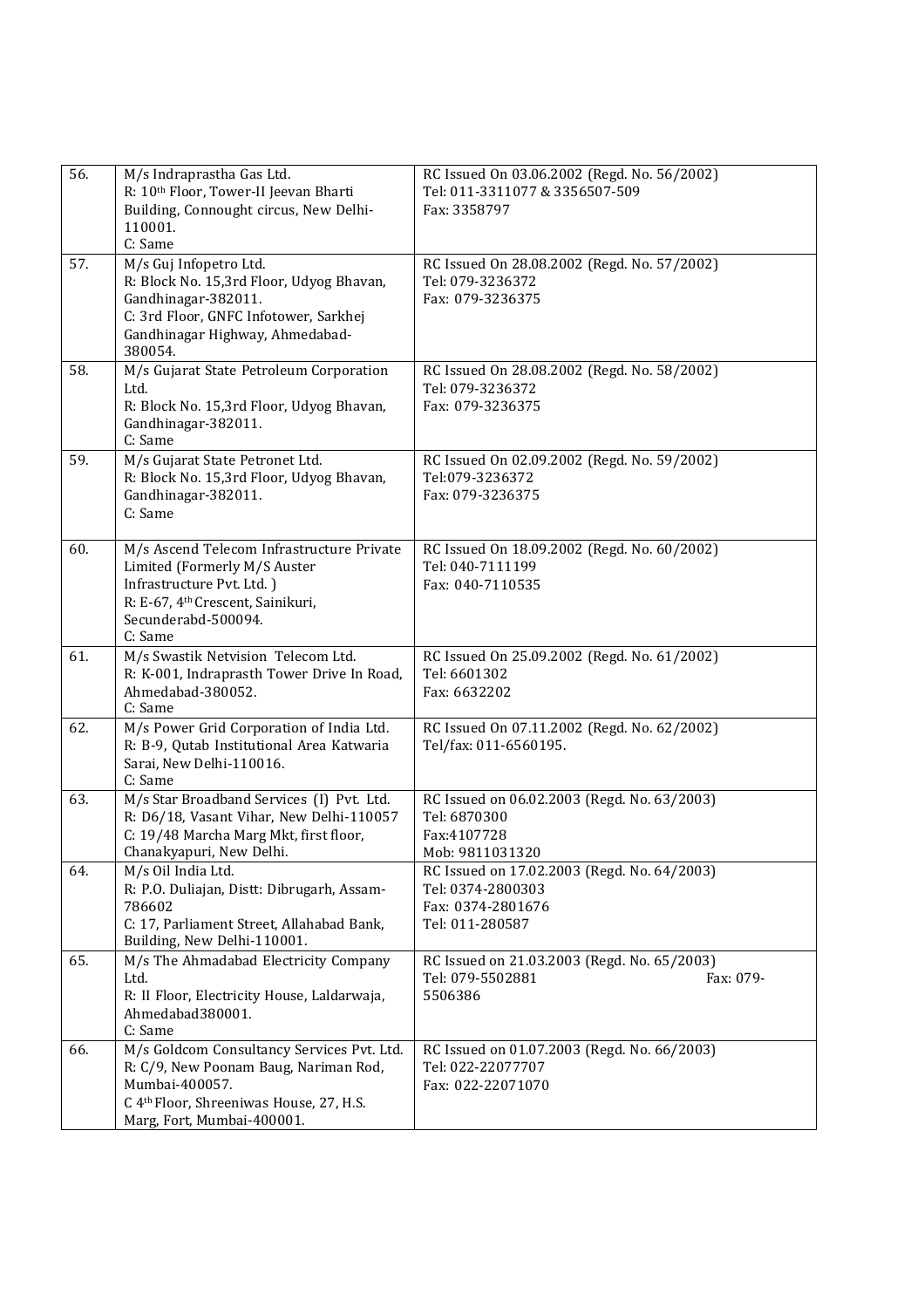| 67. | M/s Spectrum Softtech Solution (P) Ltd.                                                                                                                                                                                             | RC Issued on 12.11.2003 (Regd. No. 67/2003)                                                                     |
|-----|-------------------------------------------------------------------------------------------------------------------------------------------------------------------------------------------------------------------------------------|-----------------------------------------------------------------------------------------------------------------|
| 68. | M/s Web Surf Pvt. Ltd.                                                                                                                                                                                                              | RC Issued on 12.11.2003 (Regd. No. 68/2003)                                                                     |
| 69. | M/s Cablecom Services Pvt. Ltd.                                                                                                                                                                                                     | RC Issued on 21.11.2003 (Regd. No. 69/2003)                                                                     |
| 70. | M/s Transmission Corporation of Andhra<br>Pradesh Ltd.<br>R: Room No. 406, A-Block, Vidyut Soudha,<br>Somajiguda, Hyderabd, Andhra Pradesh-<br>500082.<br>C: Same                                                                   | RC Issued on 21.11.2003 (Regd. No. 70/2003)<br>Tel-040-23317651<br>Fax: 040-23317651                            |
| 71. | M/s Spice Communications Ltd.<br>R: 13th Floor, Modi Tower, 98-Nehru Place,<br>New Delhi-110019.<br>C: Ground Floor, Modi Tower, 98-Nehru<br>Place, New Delhi-110019.                                                               | RC Issued on 22.12.2003 (Regd. No. 71/2003)<br>Tel: 011-26434544<br>Fax: 011-26439963                           |
| 72. | M/s Petronet CCK Ltd.<br>R: Irimpanam Installation of BPCL<br>Irimpanam P.O. Cochin-682309.<br>C: Same                                                                                                                              | RC Issued on 06.01.2004 (Regd. No. 72/2004)<br>Tel: 0484-2778150/51<br>Fax: 0484-2778148                        |
| 73. | M/s Shree Tesai Cable Services Pvt. Ltd.<br>R: Shop No-2, Meera Apt. Tisgaon Naka,<br>Poona Link Road, Kalyan East-421306.<br>C: Same                                                                                               | RC Issued on 06.01.2004 (Regd. No. 73/2004)<br>Ph: 2330254<br>Tel: 2357747                                      |
| 74. | M/s Abhay Vision Infotainment Pvt. Ltd.<br>R: 124, Plot No. 1 & 3 Shubham Complex,<br>Sector-11 New Panvel, New Mumbai-<br>410206.<br>C::Same                                                                                       | RC Issued on 13.01.2004 (Regd. No. 74/2004)<br>Tel: 27481700/27481687                                           |
| 75. | M/s Tata Power Broadband Company Ltd<br>R: Carnac Receiving Station, 34 Sant<br>Tukaram Road, Carnac Bunder, Mumbai-<br>400009.<br>C: Tata Vidyut Karyalaya, 4th floor, Murzban<br>Road, Fort, Mumbai-400001.                       | RC Issued on 31.03.2004. (Regd. No. 75/2004)<br>Tel: 022-56658786<br>Fax: 022-56658787                          |
| 76. | M/s GTL Ltd.<br>R: Global Vision, E.S.No.2, MIDC, TTC<br>Industrial Area, Mahape, Taluka & District<br>Thane, Navi Mumbai-400701.<br>C: 412, Janmabhoomi chambers,<br>29, Walchand Hirachand Marg, Ballard<br>Estate, Mumbai-400038 | RC Issued on 06.04.2004. (Regd. No. 76/2004)<br>Tel: 022-22613010<br>Tel:011-26255677/5076<br>Fax: 022-22619649 |
| 77. | M/s Delhi Metro Rail Corporation Ltd.<br>R: NBCC Place, Bhishma Pitamah Marg,<br>Pragati Vihar, New Delhi-110003.<br>C: Same                                                                                                        | RC Issued on 25.05.2004. (Regd. No. 77/2004)<br>Tel: 011-24365546                                               |
| 78. | M/s Hindustan Infrastructure Projects &<br>Engineering Pvt. Ltd<br>R: No.642, 4 <sup>th</sup> Main, IInd Stage Indira Nagar<br>Bangalore-560038.<br>C: Same                                                                         | RC Issued on 14.07.2004. (Regd. No. 78/2004)<br>Tel: 080-25293298<br>Tel: 080-25295802<br>Fax: 080-25295802     |
| 79. | M/s Gypsum Network Pvt. Ltd.                                                                                                                                                                                                        | RC Issued on 18.08.2004. (Regd. No. 79/2004)                                                                    |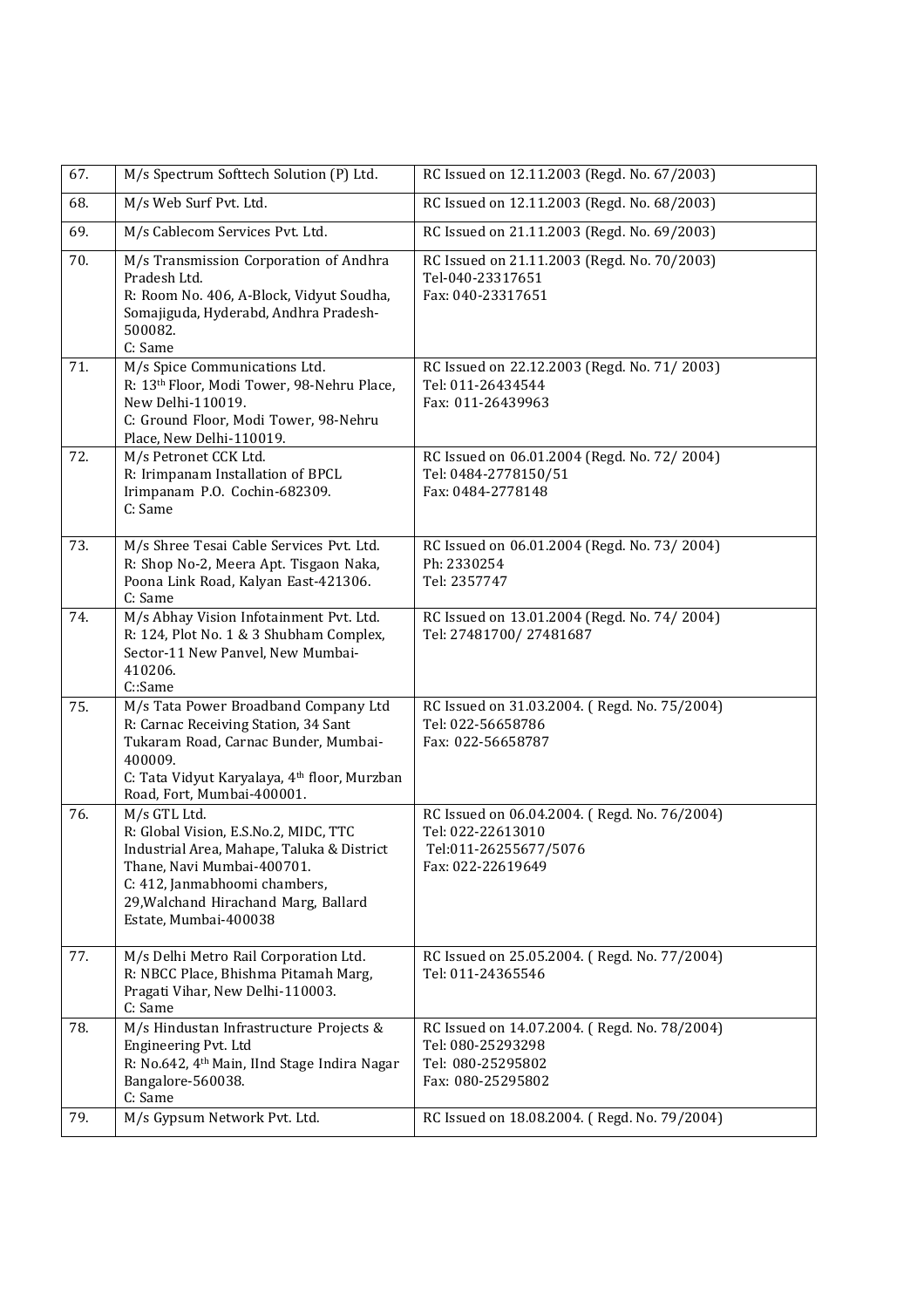|     | R: 185-A, Pocket-B, Mayur Vihar-II, Delhi-<br>91.<br>C: Same                                                                                                                                                                 | Tel: 22778812<br>Fax: 22786004                                                                            |
|-----|------------------------------------------------------------------------------------------------------------------------------------------------------------------------------------------------------------------------------|-----------------------------------------------------------------------------------------------------------|
| 80. | M/s Descon Ltd.<br>R: Plot No.: XI, 2&3, Block-EP, Sector-V, Salt<br>Lake City, Kolkata-700091.                                                                                                                              | RC Issued on 18.08.2004. (Regd. No. 80/2004)<br>Tel-033-23574308<br>Fax: 03-23573758                      |
| 81. | M/s Sify Ltd.<br>Corporate & Regd address:<br>Tidel Park, 2 <sup>nd</sup> Floor, No. 4 Canal Bank Road,<br>Taramani, Chennai-600113.                                                                                         | RC Issued on 10.09.2004. (Regd. No. 81/2004)<br>Tel-23753873                                              |
| 82. | M/s BPL Communications Ltd<br>R: No. 54, Richmond Road Banglore-<br>560025<br>C: Same                                                                                                                                        | RC Issued on 18.10.2004. (Regd. No. 82/2004)<br>Tel: 080-25594911-16<br>Fax: 080-25095138                 |
| 83. | M/s HCL Infinet Ltd<br>R: 806 Siddharth, 96 Nehru Place, New<br>Delhi-110019.<br>C: E-4,5&6, Sector-11, Noida UP                                                                                                             | RC Issued on 07.01.2005. (Regd. No. 83/2005)<br>Tel-0120-2536237<br>Fax: 0120-2442860                     |
| 84. | M/s Tulip Telecom Limited<br>(Erstwhile M/s Tulip IT Services Limited)<br>R: C-160, Okhla Industrial Area, Ph.I, New<br>Delhi-110020<br>C: As above                                                                          | RC Issued on 02.02.2005. (Regd. No. 84/2005)<br>Tel-011-51678001<br>Fax: 011-51678002                     |
| 85. | M/s Computer Sciences Corporation India<br>Pvt. Ltd.                                                                                                                                                                         | RC Issued on 02.02.2005. (Regd. No. 85/2005)                                                              |
| 86. | M/s RR Optinet Private Limited<br>R: 18, Shopping Centre Gulmohar Park New<br>Delhi-110049<br>C: Same                                                                                                                        | RC issued on 02.02.2005(Regd. No. 86/2005)<br>Tel: 26565419<br>Mob -989141501                             |
| 87. | M/s GTL Infrastructure Limited<br>R: Electronic Sadan No. I, MIDC, TTC<br>Industrial Area, Mahape, Navi Mujmbai-<br>400710.<br>C: 412, Janmabhoomi Chambers, Walchand<br>Hirachand Marg, Ballard Estatge, Mumbai-<br>400038. | RC Issued on 26.04.2005. (Regd. No. 87/2005)<br>Tel: 022-27689649<br>Fax: 22619649                        |
| 88. | M/s NCI India Pvt. Ltd.<br>R: Flat No. 5 A, Rear Block, B-4/290,<br>Safdarjung Enclave, New Delhi-110029.<br>C: Same                                                                                                         | RC Issued on 16.06.2005. (Regd. No. 88/2005)<br>Tel: 011-51651618,19 /51829050<br>Fax: 011-51829050       |
| 89  | M/s Telecommunications Consultants India<br>Ltd.<br>R: 75-76, 2 <sup>nd</sup> Floor, Manisha Building, New<br>Delhi-110048                                                                                                   | RC Issued on 16.06.2005. (Regd. No. 89/2005)<br>Tel: 26429800 /26202109<br>Fax: 26474313                  |
| 90. | M/s Trinity Broadband Access Private<br>Limited<br>R: 29-A, Vrindavan No 2 Society,<br>Panchavati, Pashan Road, Pune-411008.<br>C: Same                                                                                      | RC Issued on 16.06.2005. (Regd. No. 90/2005)<br>Tel: 020-56258155<br>Fax:020-56258155<br>Mob: 09890992002 |
| 91. | M/s Multia Broadband Private Limited<br>R: 17 Durvankur, 3, Panchavati, Pashan<br>Road, Pune-411008.<br>C: Same                                                                                                              | RC Issued on 16.06.2005. (Regd. No. 91/2005)<br>Tel: 020-56258155<br>Fax:020-56258155                     |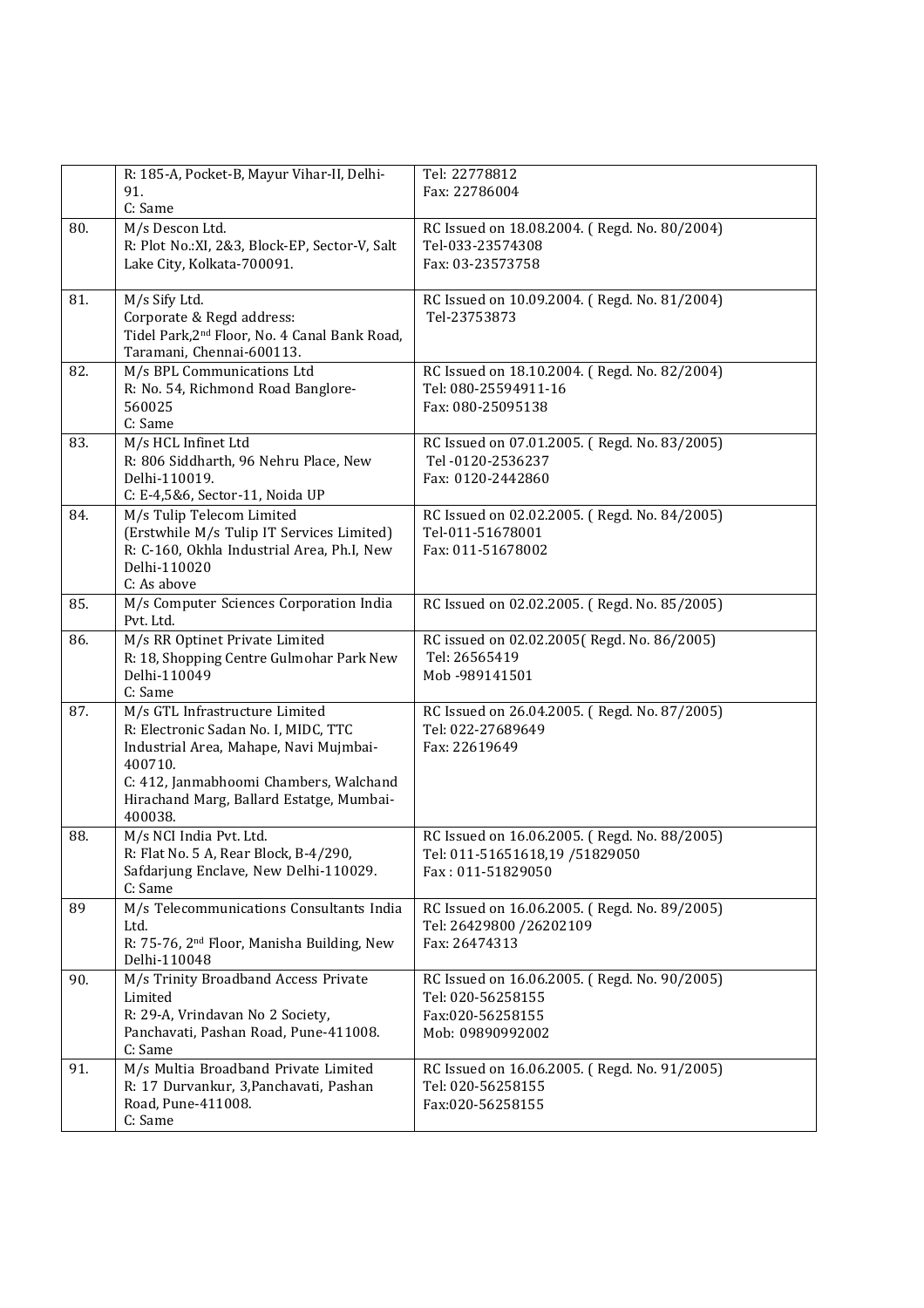| 92.  | M/s Vision Broadband Services Pvt. Ltd.<br>R: 103, Srimalie Towers, punjgutta,<br>Hyderabad-500082.<br>C: Same                                                                  | RC Issued on 16.06.2005. (Regd. No. 92/2005)<br>Tel: 040-55838661/23310315                          |
|------|---------------------------------------------------------------------------------------------------------------------------------------------------------------------------------|-----------------------------------------------------------------------------------------------------|
| 93.  | M/s APAKSH Broadband Ltd.<br>R: Plot No. 186, R.No. 18, Jubilee Hills,<br>Hyderabad, Andhra Pradeh-500033.<br>C: Same                                                           | RC Issued on 30.06.2005. (Regd. No. 93/2005)<br>Email: kchoudhari@vsnl.com                          |
| 94.  | M/s Kal Cables Pvt. Ltd.<br>R: 182, Kodambakkam High Raod, Chennai-<br>600034.<br>C: 367-369, Anna Salai, Teynampet,<br>Chennai-600018.                                         | RC Issued on 30.06.2005. (Regd. No. 94/2005)<br>Tel: 28179191<br>Fax: 24342729                      |
| 95.  | M/s GAIL (India) Ltd.<br>R: 16, Bhikaji Cama Place, R.K. Puram, New<br>Delhi-110066<br>C: Same                                                                                  | RC Issued on 30.06.2005. (Regd. No. 95/2005)<br>Tel: 011-26172580<br>Fax: 011-26185941              |
| 96.  | M/s SMC Infrastructure Pvt. Ltd.<br>R: Office No.2, First floor, LSC Uday Park,<br>New Delhi-110049.<br>C: Same                                                                 | RC Issued on 22.08.2005. (Regd. No. 96/2005)<br>Mob: 9810499760                                     |
| 97.  | M/s Quipo Telecom Infrastructure Pvt. Ltd.<br>R: 8, Central Lane, Bangali Market, New<br>Delhi-110001.<br>C: Same                                                               | RC Issued on 22.08.2005. (Regd. No. 97/2005)<br>Tel: 011-23322274 /0124-6651300<br>Fax:011-23731542 |
| 98.  | M/s Indian Infrastructure Equipment<br>Limited<br>R: 8, Central Lane, Bengali Market, New<br>Delhi-110001.<br>C: Vishwakarma" 86C, Topsia Road (South),<br>Kolkata-700046.      | RC Issued on 10.01.2006. (Regd. No. 98/2006)<br>Tel: 011-23322274<br>Fax: 011-23731542              |
| 99.  | M/s ATC Telecom Tower Corporation PVt<br>Ltd (Erstwhile Essar Infrastructure Pvt.<br>Ltd)<br>R: Essar House, 11, Keshavrao Khadye<br>Marg, Mahalaxmi, Mumbai-400034.<br>C: Same | RC Issued on 17.01.2006. (Regd. No. 99/2006)<br>Tel: 022-66601100                                   |
| 100. | M/s CESC Ltd.<br>R: CESC House, Chowringhee Square,<br>Kolkata-70001.<br>C: Same                                                                                                | RC Issued on 17.01.2006. (Regd. No. 100/2006)<br>Tel: 033-22256040-49                               |
| 101. | M/s Bridgeview Broadband Networks Pvt.<br>Ltd.<br>R: Bridgeview Hotel, The Mall Shimla.<br>C: Same                                                                              | RC Issued on 19.01.2006. (Regd. No. 101/2006)<br>Tel:0177-2811311<br>Fax: 0177-2650348              |
| 102. | M/s Symbios Creations Pvt. Ltd.<br>R: I.T. Comples, Nagarjan Point, dimapur-<br>797112<br>C: Same                                                                               | RC Issued on 20.01.2006. (Regd. No. 102/2006)<br>Tel: 03862-233270/232468 /229888                   |
| 103. | M/s ISP Solutions India (P) Ltd.<br>R: # E, Thirumalai Towers, Avinashi Road,<br>Coimbatore-641018<br>C: Same                                                                   | RC Issued on 31.01.2006. (Regd. No. 103/2006)<br>Tel: 0422-5351444                                  |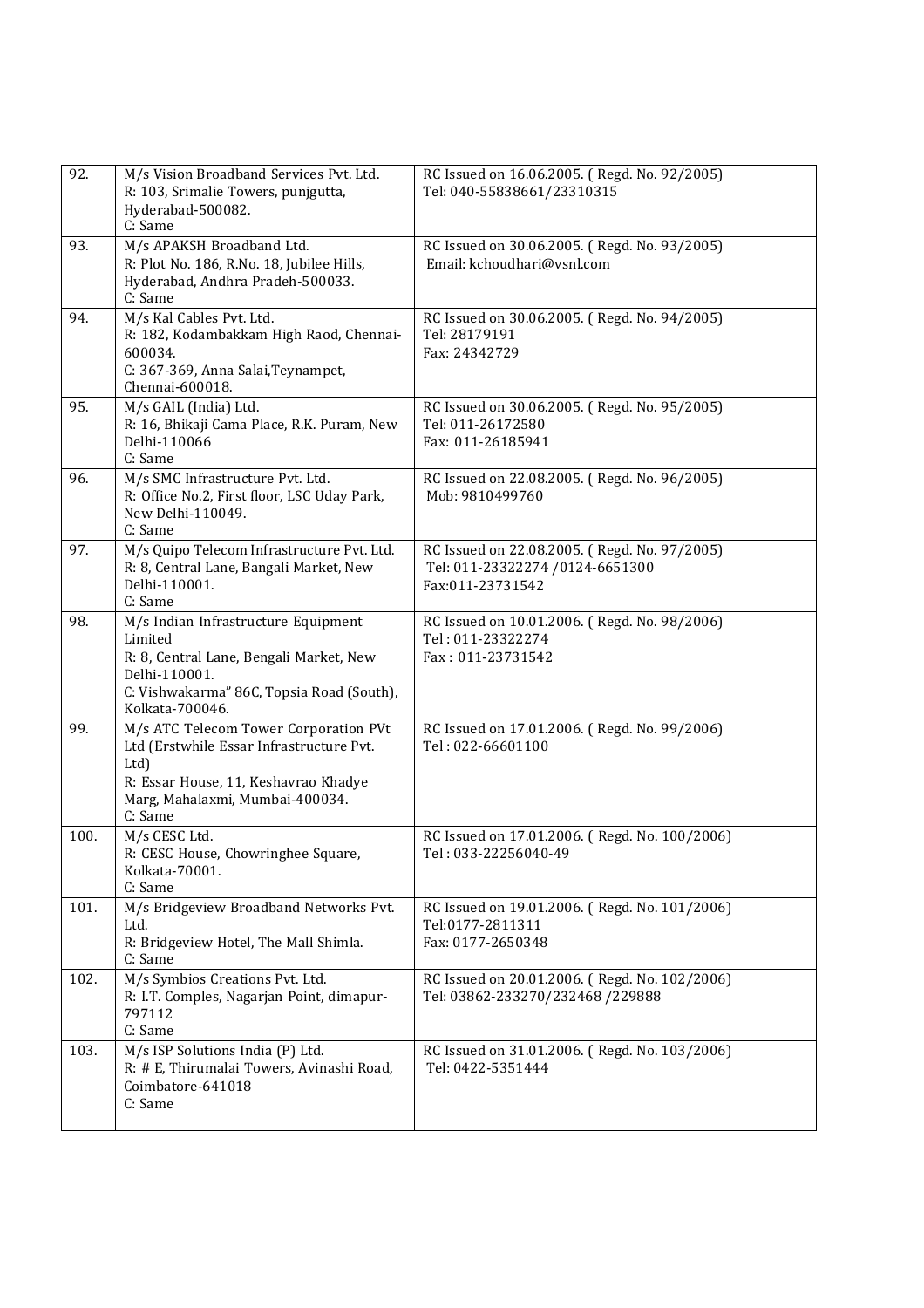| 104. | M/s Regent Services Private Limited<br>R: Mansarowar, 3B, Camac Street, Ground<br>Floor, Kolkata-700016.                                                                                              | RC Issued on 31.01.2006. (Regd. No. 104/2006)<br>Tel: 033-22172007                                           |
|------|-------------------------------------------------------------------------------------------------------------------------------------------------------------------------------------------------------|--------------------------------------------------------------------------------------------------------------|
|      | C: Same                                                                                                                                                                                               |                                                                                                              |
| 105. | M/s Shyam Telelink Limited<br>R: B-2-D, Shiv Marg, Bani Park, Jaipur-<br>302016. Rajasthan<br>C: Rainbow Tower, 3, Amrapali Circle,                                                                   | RC Issued on 16.03.2006. (Regd. No. 105/2006)<br>Tel: 011-26166871                                           |
|      | Vaishali Nagar, Jaipur-302021.                                                                                                                                                                        |                                                                                                              |
| 106. | M/s Professional Comtech Pvt. Ltd.<br>R: # 3457/D-3, Vasant Kunj, New Delhi-<br>110070.<br>C: #C-28, Ist Floor, masoodpur Main Road,<br>Vasant Kunj, New Delhi-110070.                                | RC Issued on 04.05.2006. (Regd. No. 106/2006)<br>Tel-26125415                                                |
| 107. | M/s Ortel communications Ltd.<br>R: 3/7-122A, Safdarjung Enclave, New<br>Delhi.<br>C: Plot No. C/1, Behind RMRC Near BDA,<br>ChandraSekharpur, Bhubaneshwar, Orissa.                                  | RC Issued on 04.05.2006. (Regd. No. 107/2006)<br>Tel: 011-26166871<br>Tel: 0674-2303464<br>Fax: 011-26161840 |
| 108. | M/s ITI Limited<br>ITI Bhavan, Doorvaninagar, Bangalore-<br>560016                                                                                                                                    | RC Issued on 08.05.2006. (Regd. No. 108/2006) Tel:080-<br>25614466/25651358<br>Fax:080-<br>25617525          |
| 109. | M/s Tata Teleservice (Maharshtra) Limited<br>R: Ispat House, B.G. Kher Marg, Worli,<br>Mumbai-400018.<br>C: 2 A, Old Ishwar Nagar, Main Mathura<br>Road, New Delhi-110065.                            | RC Issued on 30.05.2006. (Regd. No. 109/2006)<br>Tel: 022-56615445<br>Tel: 011-55558886<br>Fax-022-56605516  |
| 110. | M/s Metro Telecom and Broadband Pvt.<br>Ltd.<br>R: No. 16, Ist Floor, 1 <sup>st</sup> Main, 5 <sup>th</sup> Cross, Hig<br>Colony, RMV 2 <sup>nd</sup> Stage, Bangalore-560094.<br>C: Same             | RC Issued on 30.05.2006. (Regd. No. 110/2006)<br>Fax: 080-23510001<br>Mob: 9845011222                        |
| 111. | M/s Mukand Systems and Networking Pvt.<br>Ltd.<br>R: A.C. dutta Lane, Kumarpara, Guwahati-<br>781001, Assam.<br>C: Same                                                                               | RC Issued on 30.05.2006. (Regd. No. 111/2006)<br>Tel: 0361-2484827/2481417<br>Fax: 0361-2481417              |
| 112. | M/s Ericsson India Pvt. Limited<br>R: 4th Floor, Dhaka House, 18/17, W.E.A.,<br>Pusa Lane, Karol Bagh, New Delhi-110005.<br>C: Ericsson Fourm, DLF Cyberciti, Sector-<br>25A, Gurgaon-122002. Haryana | RC Issued on 22.06.2006. (Regd. No. 112/2006)<br>Tel: 124-2560808/2565454<br>Fax: 124-2565450                |
| 113. | M/s Tower Vision India Pvt. Ltd. Limited<br>R: C-56, Neeti Bagh, New Delhi-110049<br>C: V-33/9 DLF Phase-3, Gurgaon-122001                                                                            | RC Issued on 22.06.2006. (Regd. No. 113/2006)<br>Tel: 011-41644400<br>Tel: 0124-4256165<br>Fax: 011-41644500 |
| 114. | M/s Asiant TV Network (P) Ltd.<br>R: IA/598. Ph-I, Ashok Vihar Delhi-110052.<br>C: 173, Kapil Vihar, Pitampur, New Delhi-34                                                                           | RC Issued on 07.07.2006. (Regd. No. 114/2006)<br>Mob: 9811055832                                             |
| 115. | M/s Aster Teleservices Private Limited<br>R: E-67,4th Crescent Road, Sainikpuri,<br>Secunderabad-500094.                                                                                              | RC Issued on 07.07.2006. (Regd. No. 115/2006)<br>Tel: 040-27111199<br>Fax: 040-27110535                      |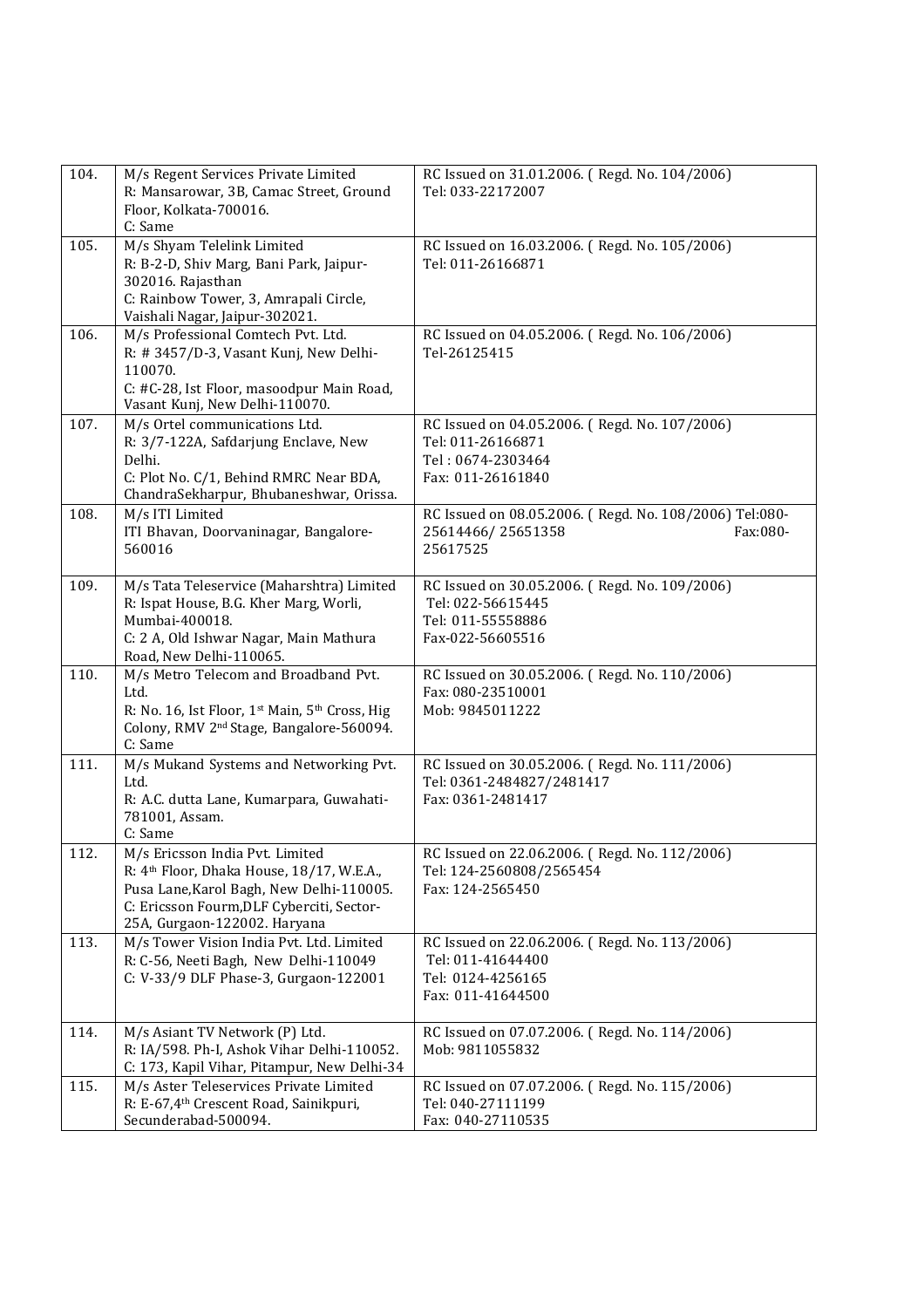|      | C: Same                                                                                                                                                                                                                                             | Mob: 9350640077                                                                                                       |
|------|-----------------------------------------------------------------------------------------------------------------------------------------------------------------------------------------------------------------------------------------------------|-----------------------------------------------------------------------------------------------------------------------|
| 116. | M/s Takeone Television & Technologies<br>Private Limited<br>R: Vehicleades, National Highway, Bye-<br>Pass, Opposite Channi Himmat Colony,<br>Jammu (J&K)-180011.<br>C: Same                                                                        | RC Issued on 26.07.2006. (Regd. No. 116/2006)<br>Tel: 091-2466681                                                     |
| 117. | M/s J&K Media Network Private Limited<br>R: 101, Mandir Morh, Sarwal, Jammu, (J&K)-<br>180005.<br>C: 7B/C, Gandhi Nagar, Jammu (J&K)-<br>180004                                                                                                     | RC Issued on 26.07.2006. (Regd. No. 117/2006)<br>Tel: 0191-2436457<br>Fax:0191-2439704                                |
| 118. | M/s Tata Teleservices Limited<br>R: Jeevan Bharti TowerI, 10th Floor,<br>124, Connaught Circus, New Delhi-<br>C: 2A, Old Ishwar Nagar, Main Mathura<br>Road, New Delhi-110065.                                                                      | RC Issued on 06.09.2006. (Regd. No. 118/2006)<br>Tel: 011-55558907<br>Fax: 011-55558908                               |
| 119. | M/s TVS Interconnect System Ltd.<br>R: 7B, West Veli Street, Madurai-625001.<br>C: TVS Interconnect Systems Ltd 14 Domlur<br>Extension, 2 <sup>nd</sup> Stage, 3 <sup>rd</sup> Phase, Bangalore-<br>71                                              | RC Issued on 11.09.2006. (Regd. No. 119/2006)<br>Tel: 080-51254488<br>Fax: 080-51254490                               |
| 120. | M/s Satellite Channels Pvt. Limited<br>R: E-68, Lajpat Nagar, New Delhi-110024.<br>C: Same as above                                                                                                                                                 | RC Issued on 11.09.2006. (Regd. No. 120/2006)<br>Tel: 29814730<br>Mob: 9811667770                                     |
| 121. | M/s McCoy Developers Pvt. Ltd.<br>R: 209 Om Chambers, 123 August Kranti<br>Marg, Kemps Corner, Mumbai 400036.<br>C: Suite 1132, Hilton Towers, Nariman<br>Point, Mumbai-400021.                                                                     | RC Issued on 13.09.2006. (Regd. No. 121/2006)<br>TeL: 022 66321333<br>Mob:9867548800<br>(Cancelled w.e.f. 31.05.2010) |
| 122. | M/s Himachal Futuristic Communications<br>Ltd.<br>R: 8, Electronics Complex Chambaghat,<br>Solan-173213 H.P<br>C: 8, Commercial Complex, Masjid Moth,<br>Greater Kailash-II New Delhi-110048.                                                       | RC Issued on 18.09.2006. (Regd. No. 122/2006)<br>Tel:01792-231904/011-30882624<br>Fax: 011-30689013                   |
| 123. | M/s Icomm Tele Limited<br>R: Trendset Towers, Road No. 2, Banjara<br>Hills, Hyderabad-500034, A.P.<br>C: 304, Trendest Towers, Road No.<br>2, Banjara Hills, Hyderabad                                                                              | RC Issued on 18.09.2006. (Regd. No. 123/2006)<br>Tel: 040-23552222<br>Fax: 040-23552266                               |
| 124. | M/s New Town Telecom Infrastructure<br>Development Company Limited<br>C: Salt Lake Stadium Complex Gate No. 3,<br>Sector-III, Salt lake, Kotkata-700098<br>R: Same                                                                                  | RC Issued on 18.09.2006. (Regd. No. 124/2006)<br>Tel: 2335-7166<br>Fax: 23356677<br>Mob: 9433126879                   |
| 125. | M/s e-citi Infotech Developers Pvt. Ltd.<br>Name change XCEL Telecom Pvt. Ltd. w.e.f.<br>18.7.2008. Name further change to M/s<br>ATC India Tower Corporation Pvt Ltd w.e.f.<br>12.11.2009.<br>R: 5 <sup>th</sup> Floor, Valecha Chambers, New Link | RC Issued on 18.09.2006. (Regd. No. 125/2006)<br>Tel: 022-40082700/66321333<br>Fax: 022-40082727                      |
|      | Road, Andheri(West), Mumbai-400053.                                                                                                                                                                                                                 |                                                                                                                       |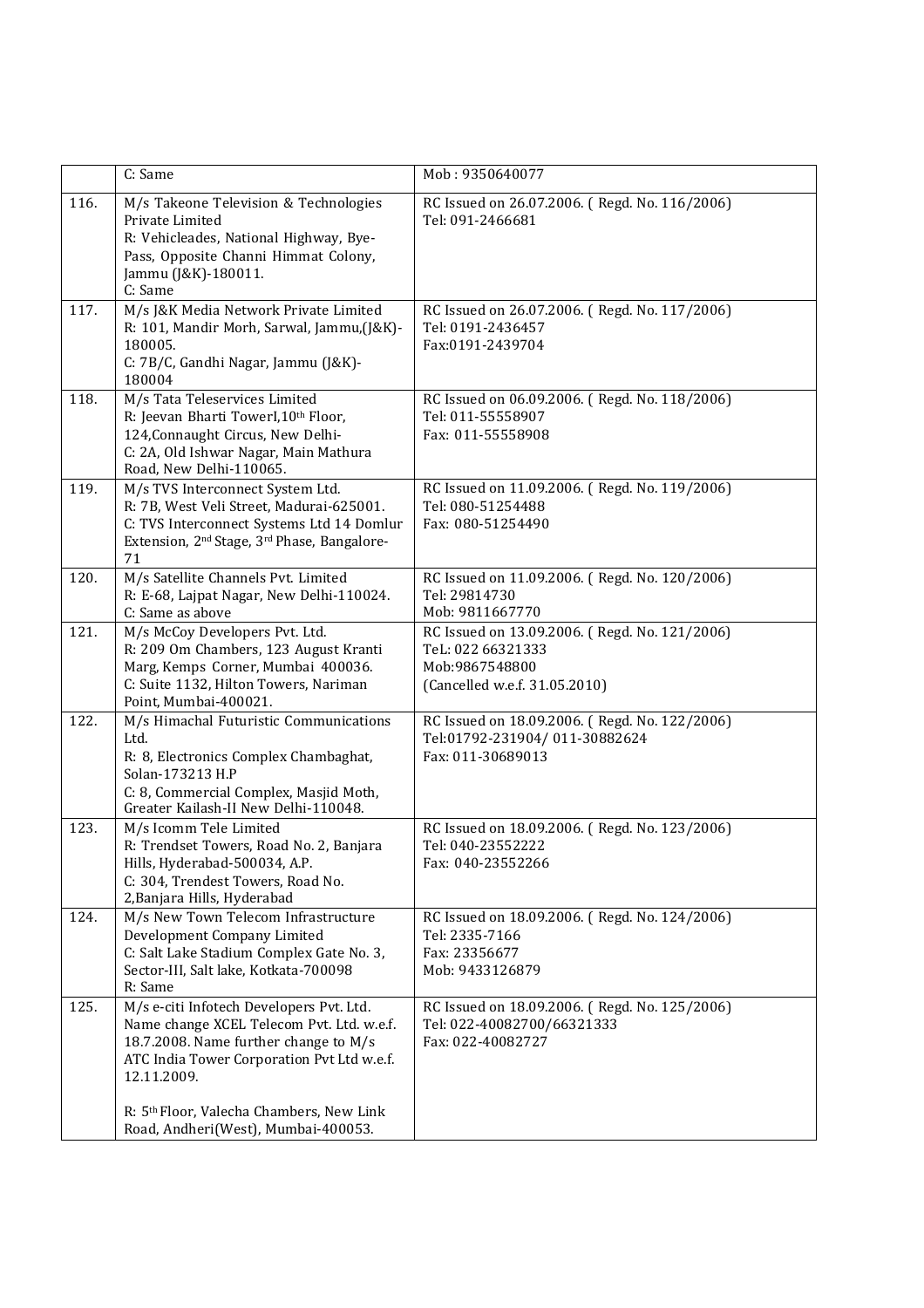| 126. | M/s ATC Tower Company of India Pvt. Ltd.<br>R: 103, Ashoka Estate, 24, Barakhamba<br>Road, New Delhi-110001.<br>C: Same                                                                                                                     | RC Issued on 28.09.2006. (Regd. No. 126/2006)<br>Tel: 011-41215100<br>Fax: 011-23723909                     |
|------|---------------------------------------------------------------------------------------------------------------------------------------------------------------------------------------------------------------------------------------------|-------------------------------------------------------------------------------------------------------------|
| 127. | M/s Vasai Cable Private Ltd.<br>R: 154, Golden Park Commercial Complex,<br>Sai Nagar, Vasai Dist-Thane-401202.<br>C: Same                                                                                                                   | RC Issued on 28.09.2006. (Regd. No. 127/2006)<br>Tel: 0250-2335490<br>Fax: 0250-2340021<br>Mob: 09822684909 |
| 128. | M/s Spanco Telesystems and Solutions Ltd.<br>(Name Change to M/s Spanco Ltd w.e.f.<br>21.08.2009)<br>R: 373, Udyog Vihar, Ph-II Gurgaon-<br>122016(Haryana).<br>C: Spanco House, Krishna Bhavan, B.S.<br>Deoshi Marg, Deonar Mumbai-400088. | RC Issued on 28.09.2006. (Regd. No. 128/2006)<br>Mob: 9958894388                                            |
| 129. | M/s Skipper Steels Limited<br>R: 5 D, Crescent Tower, 229 A.J.C Bose<br>Road, Kolkata-20                                                                                                                                                    | RC Issued on 28.09.2006. (Regd. No. 129/2006)<br>Tel: 033-228927/28                                         |
| 130. | M/s Capture Network Systems Pvt. Ltd.                                                                                                                                                                                                       | RC Issued on 28.09.2006. (Regd. No. 130/2006)                                                               |
| 131. | M/s Southern Communications<br>Infrastructure Pvt. Ltd.<br>C: No.127, Karpagam Avenue, R.A. Puram,<br>Chennai-600028.<br>R: Same                                                                                                            | RC Issued on 28.09.2006. (Regd. No. 131/2006)<br>Tel: 24957885<br>(Cancelled w.e.f. 22.05.2009)             |
| 132. | M/s IL&FS Ecosmart Limited<br>Plot C-22, G Block Bandra-Kurla Complex<br>Mumbai-400051                                                                                                                                                      | RC Issued on 28.09.2006. (Regd. No. 132/2006)<br>Tel-11-24122491                                            |
| 133. | M/s TCI Telenet Solutions Pvt. Ltd.<br>R: 16th Floor, Nirmal Building,<br>Nariman<br>Point, Mumbai- 400021<br>C: Same                                                                                                                       | RC Issued on 29.09.2006. (Regd. No. 133/2006)<br>Tel: 022-22023734                                          |
| 134. | M/s Nu Tek India Ltd.<br>R: 7, Shikha Apartments, Plot No. 48, IP<br>Extensioj, Patparganj, New Delhi-110092<br>C: 1505-06, 15th Floor, Tower-D, Global<br>Business Park Mehrouli Gurgaon Road,<br>Gurgaon-122002.                          | RC Issued on 29.9.06. (Regd. No. 134/2006)<br>Tel: 124-4171600                                              |
| 135. | M/s Jyoti Structures Ltd.<br>Cor: 6th Floor, Valecha Chambers, New Link<br>Raod, Oshiwara, Andheri(West), Mumbai-<br>400053.<br>R: same                                                                                                     | RC Issued on 29.09.2006. (Regd. No. 135/2006)<br>Tel: 022-40915000                                          |
| 136. | M/s Aptel Softek System (P) Ltd.<br>Regd: 4696, Brij Bhawan, 21A, Ansari Road,<br>Daryanganj, New Delhi-110001.<br>C: Same                                                                                                                  | RC Issued on 29.09.2006. (Regd. No. 136/2006)<br>Mob: 9868337938                                            |
| 137. | M.s KEC International Limited<br>(earlier M/s National Information<br>Technology Ltd.)<br>R: Ceat Mehal, 1st Floor, 463, Dr. Annie<br>Besant Road, Worli, Mumbai-400030                                                                     | RC Issued on 29.09.2006. (Regd. No. 137/2006)<br>Tel:0124-4607700                                           |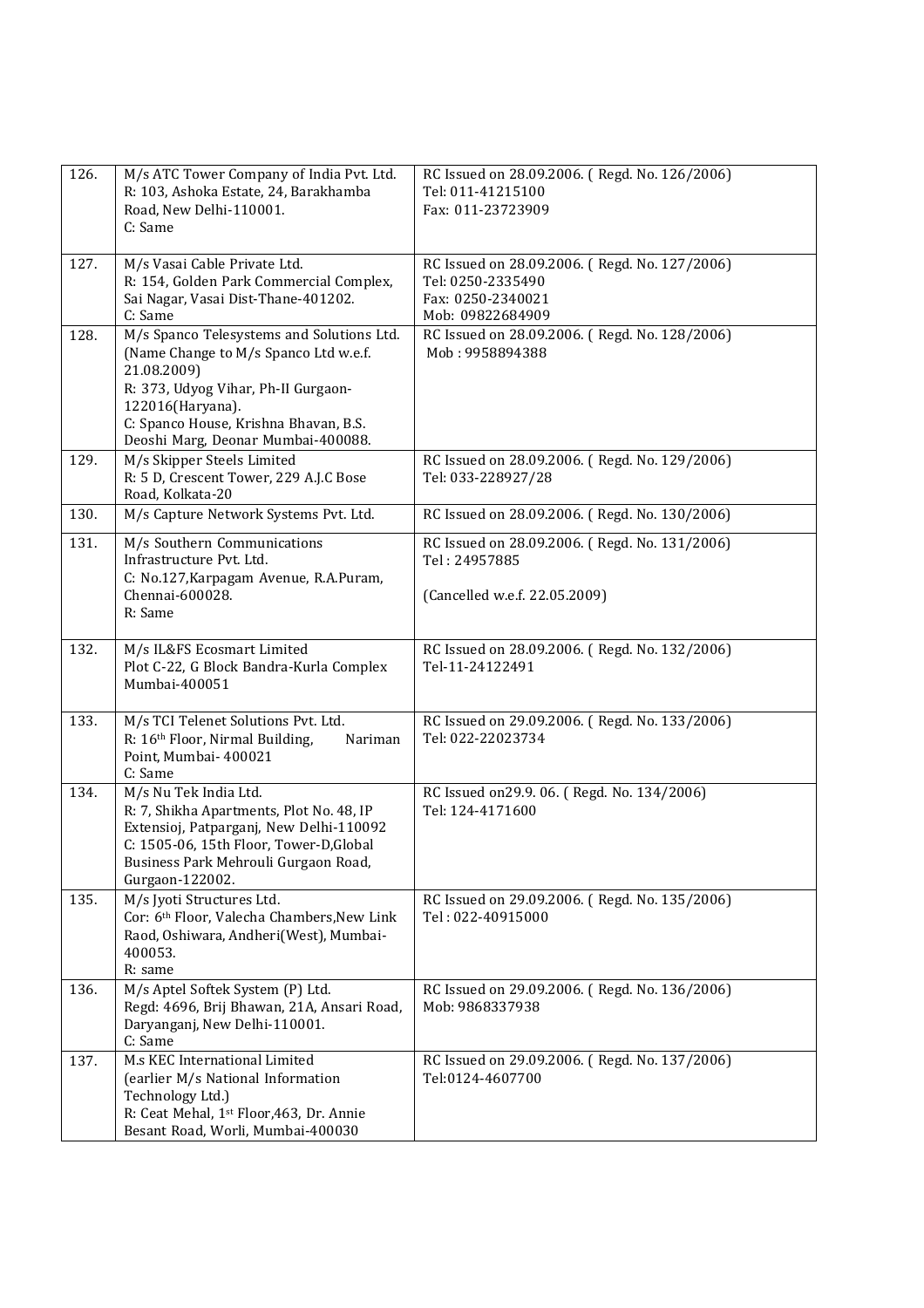|      | Admn. Office: Telecom Division 339/2<br>Mehrauli Raod, Sector 14, Opp. State Bank                                                                                                                                                                       |                                                                    |
|------|---------------------------------------------------------------------------------------------------------------------------------------------------------------------------------------------------------------------------------------------------------|--------------------------------------------------------------------|
| 138. | of India, Gurgoan-122001.<br>M/s Acme Tele Power Ltd.<br>R: F-49, II Tulip Garden, Sushant Lok II & III<br>Sector-57, Gurgaon-122002(Haryana).<br>C: 9th Floor, DLF Infinity Tower C DLF Cyber<br>City, PhaseII, Gurgaon-122002, Haryana.               | RC Issued on 29.09.2006. (Regd. No. 138/2006)<br>Tel:0124-4561800  |
| 139. | M/s Hathway Cable & Datacom Pvt. Ltd.<br>R: Rahejas, 4 <sup>th</sup> foloor, corner of main<br>avenue & V.P. Raod, Santacruz(West),<br>Mumbai-400054<br>C: Same                                                                                         | RC Issued on 30.10.2006. (Regd. No. 139/2006)<br>Tel: 022-56789800 |
| 140. | M/s Hindustan Infrastructure project &<br>Engg. Pvt. Ltd.<br>R: Jupiter Innovision Centre No. 54,<br>Richmond Road, Bangalore-560025<br>C: Same                                                                                                         | RC Issued on 15.11.2006. (Regd. No. 140/2006)<br>Tel: 080-25594911 |
| 141. | M/s Instrumentation Ltd.<br>R: Jhalawer Road, Kota-324005<br>(Rajasthan).<br>C: Same                                                                                                                                                                    | RC Issued on 15.11.2006. (Regd. No. 141/2006)<br>Tel: 011-24360905 |
| 142  | M/s Noida Software Technology Park Ltd.<br>R: Jain Studio Complex, Scindia Villa<br>Sarojini Nagar, New Delhi-110023.<br>C: Same                                                                                                                        | RC Issued on 08.12.2006. (Regd. No. 142/2006)<br>Tel: 011-26874046 |
| 143. | M/s Independent Mobile Infrastructure Pvt.<br>Ltd.<br>R: F-8, First Floor, 102, Maharani<br>Plaza, Nafed Complex, Ashram Chowk, New<br>Delhi-110014.                                                                                                    | RC Issued on 03.01.2007. (Regd. No. 143/2007)<br>Tel: 011-43552299 |
| 144. | M/s Reliance Infratel Ltd (earlier M/s<br>Reliance Telecom Infrastructure Limited )<br>R: H Block, 1st Floor, Dhirubhai Ambani,<br>Navi Mujmbai-400710<br>C: 15th Floor, Vijaya Building, 17,<br>Barakhamba Road, Connaught Place, New<br>Delhi-110001. | RC Issued on 12.01.2007. (Regd. No. 144/2007)<br>Tel: 011-30331011 |
| 145. | M/s Indus Towers Limited (Formerly M/s<br>Bharti Infratel Limited)<br>R: 901, Park Centra, Sector-30, NH-8,<br>Gurgaon, Haryana Pin - 122001<br>C: Unitech World Cyber Park, IVth Floor,<br>Sector-39, Gurgaon.                                         | RC Issued on 25.01.2007. (Regd. No. 145/2007)<br>Tel: 0124-4552259 |
| 146. | M/s Reliance Next Generation Technology<br>Private Limited<br>R: H Block, 1st Floor, Dhirubhai Ambani<br>Knowledge City, Koparkhairane, Navi<br>Mumbai-400710.<br>C: Same                                                                               | RC Issued on 23.02.2007. (Regd. No. 146/2007)<br>Tel: 022-30386286 |
| 147. | M/s Bharat Telemast Private Limited<br>R: E-80/2,1st Floor, 6th Crescent Road,<br>Sainikpuri, Secunderabad-500094.<br>C: Same                                                                                                                           | RC Issued on 26.02.2007. (Regd. No. 147/2007)<br>Tel: 040-32930654 |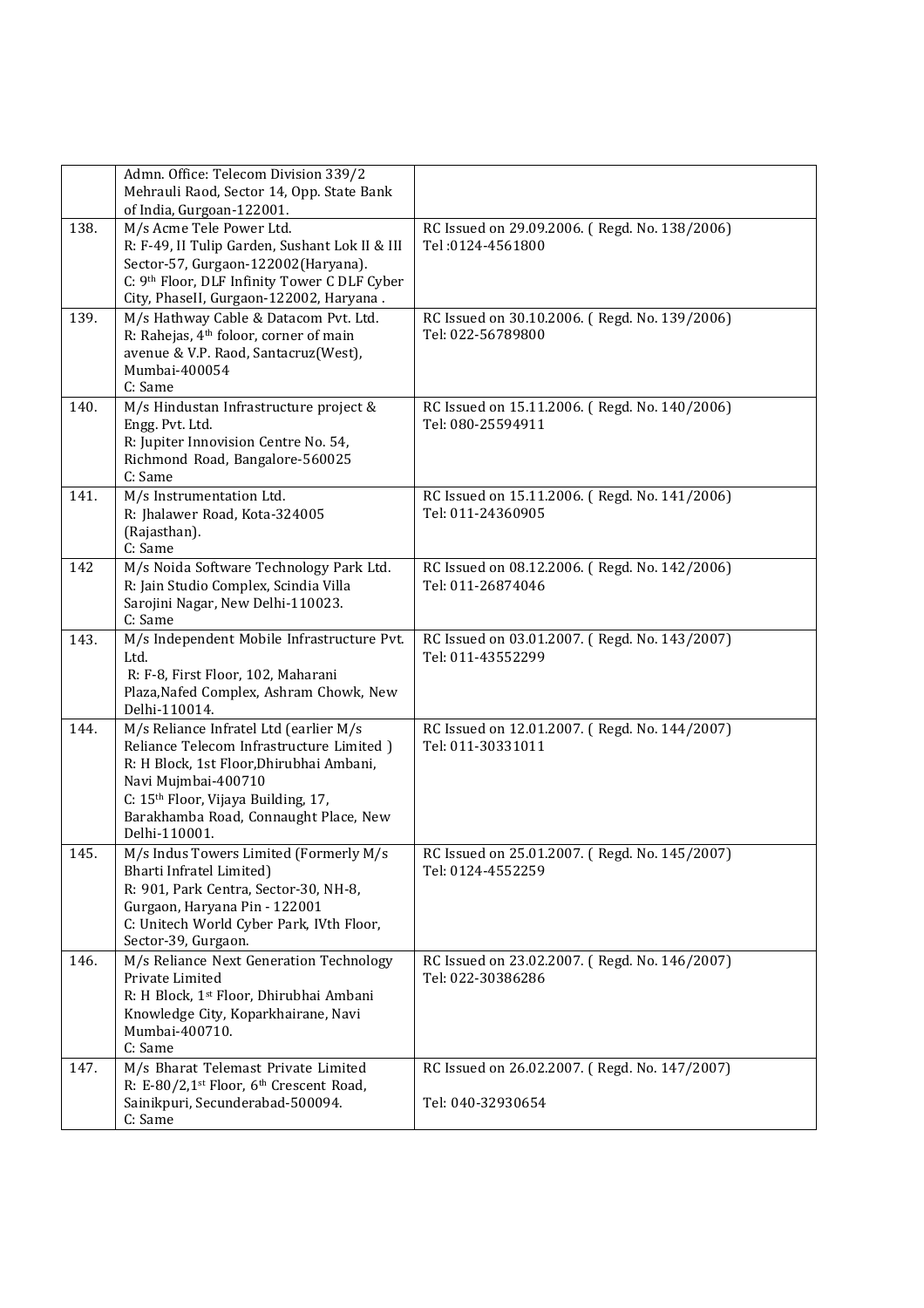| 148. | M/s IPCON International Pvt. Ltd.<br>R: A-17, Inderlok, Near SBI Bank, Delhi-<br>110035.                                                                            | RC Issued on 16.03.2007. (Regd. No. 148/2007)<br>Tel: 9311062434                                                             |
|------|---------------------------------------------------------------------------------------------------------------------------------------------------------------------|------------------------------------------------------------------------------------------------------------------------------|
|      | C: B-11, upta Complex Inderlok New Delhi-<br>110035.                                                                                                                | Fax: 080-41101958                                                                                                            |
| 149. | M/s Quasar Innovations Pvt. Ltd.<br>R: 602, 2 <sup>nd</sup> Cross, 16 <sup>th</sup> B main, 3 <sup>rd</sup> Block,                                                  | RC Issued on 16.03.2007. (Regd. No. 149/2007)<br>Tel: 080-25527697                                                           |
|      | Koramangala, Bangalore-560034.<br>C: Same                                                                                                                           | Fax: 080-41101958                                                                                                            |
| 150. | M/s Hayat communications (P) Ltd.<br>46 Aradhna, First Floor, chanakya Puri, R.K.<br>Puram, New Delhi-110066.                                                       | RC Issued on 21.03.2007. (Regd. No. 150/2007)<br>Email: info@hayateleindia.com                                               |
| 151. | M/s Ganges International Pvt. Ltd.<br>R: B-36, Lawrence Road Industrial Area,<br>Delhi-110035.<br>C: 163/1 Bradway, Ksons complex, III rd<br>Floor, Chennai-600108. | RC Issued on 21.03.2007. (Regd. No. 151/2007)<br>Mob:09313783424<br>Fax: 27192895                                            |
| 152. | M/s ORG Informatics Ltd.<br>R: 101, 1th Floor, Padma Towr-1, 5<br>Rajendra Place, New Delhi-110008<br>C: as above.                                                  | RC Issued on 21.03.2007. (Regd. No. 152/2007)<br>Tel: 0265-2320091/93<br>Fax: 0265-2320379                                   |
| 153. | M/s Skylink Multimedia Pvt. Ltd.<br>Postal address: New No. 15 Old No. 21<br>Balaji Street, Sri Venketesa Perumal Nagar,<br>Arumbakkam, Chennai-600106.             | RC Issued on 05.04.2007. (Regd. No. 153/2007)<br>Mob: 09884043366                                                            |
| 154. | M/s Sanguine Infotech Private Ltd.<br>R: B-153, Zakir Bagh, OPP. Hotel Surya,<br>New Dehli-110025.<br>C: NH1-A Byepass, Rawalpora Srinagar,<br>190008, J&K.         | RC Issued on 09.04.2007. (Regd. No. 154/2007)<br>Tel: 0194-2431300                                                           |
| 155. | M/s Elecon Information Technology<br>Limited<br>R: Anand Sojitra Road, Vallabh,<br>Vidyanagar,-388120, Gujarat.                                                     | RC Issued on 24.04.2007. (Regd. No. 155/2007)<br>Tel: 02692-230963/227291                                                    |
|      | C: Same                                                                                                                                                             |                                                                                                                              |
| 156. | M/s FAB Communications Pvt. Ltd.<br>R: D-6/23, Sector-6, Rohini, Delhi-85.                                                                                          | RC Issued on 25.04.2007. (Regd. No. 156/2007)<br>Mob-9311062434.                                                             |
|      | C;Same                                                                                                                                                              |                                                                                                                              |
| 157. | M/s Airmesh Communications Limited<br>R:107, A2, First Floor, South Block, Bahu<br>Plaza, Railhead Complex, Jammu-180012.<br>C: Same                                | RC Issued on 25.04.2007 (Regd. No. 157/2007)<br>Tel: 0191-2475816/2473647                                                    |
| 158. | M/s Tics Telecom Towers (P) Ltd.<br>R: 18-A, Budha Dal Shopping Complex,<br>Lower mall, Patiala(PB)<br>C: Same                                                      | RC Issued on 27.04.2007. (Regd. No. 158/2007)<br>(Cancelled on 13.9.2010)<br>Tel: 0175-22222115<br>Cancelled w.e.f.31.5.2010 |
| 159. | M/s Telecom Network Solutions Pvt. Ltd.<br>R: B-313 New Ashok Nagar, New Delhi-<br>110096.<br>C: A-44, Sector-16 Noida-201301, U.P.                                 | RC Issued on 10.05.2007. (Regd. No. 159/2007)<br>Tel: 0120-2517130<br>Fax:0120-2512469                                       |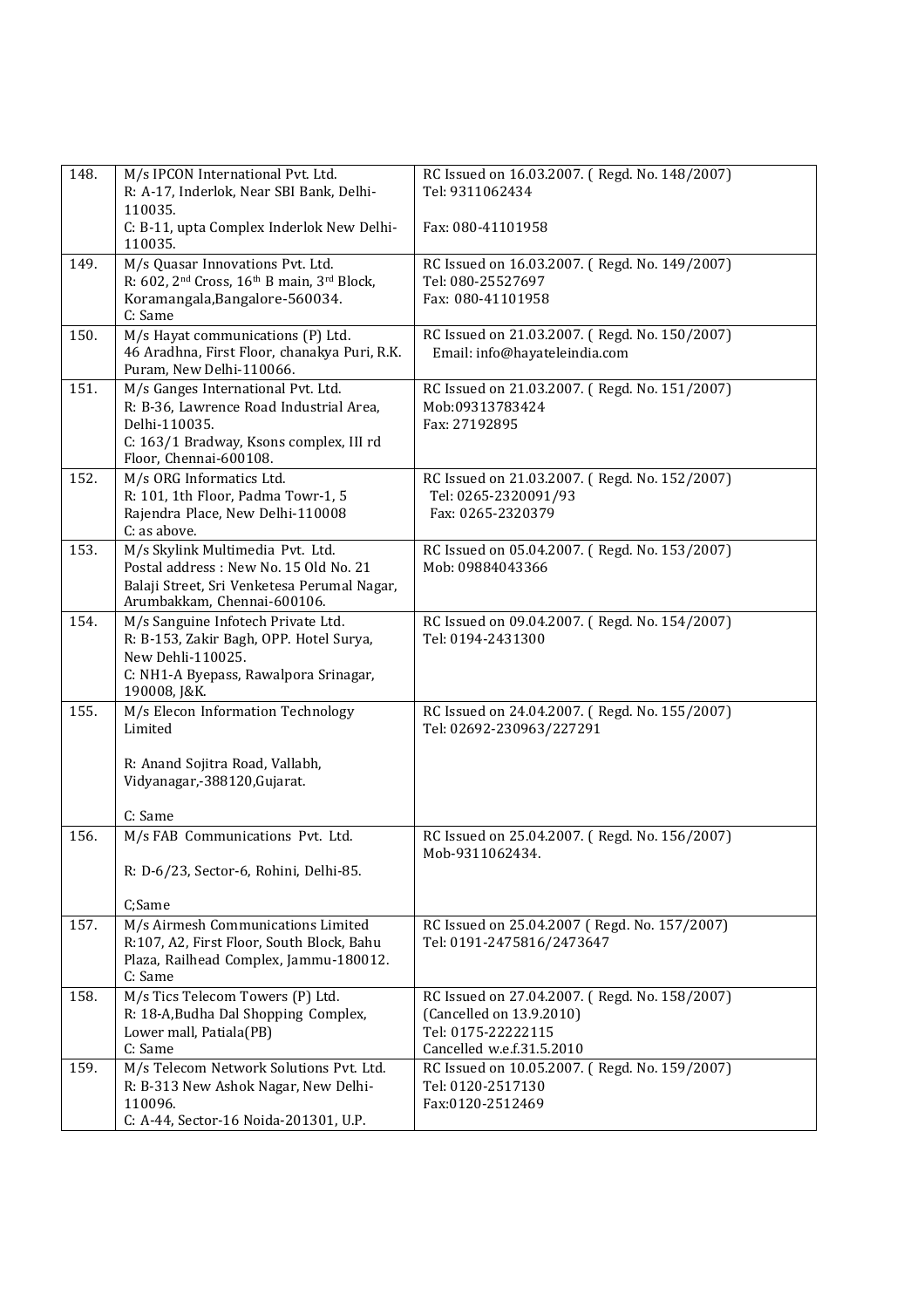| 160. | M/s Lotus Infranet Pvt. Ltd.<br>R: IInd Floor, Prahalad Niwas, Satti Bazaar,<br>Kankali Hospital chowk Raipur<br>(Chhattisgarh)-492001.<br>C: Same                               | RC Issued on 23.05.2007. (Regd. No. 160/2007)<br>Tel: 0771-4099301<br>Fax: 0771-2534421            |
|------|----------------------------------------------------------------------------------------------------------------------------------------------------------------------------------|----------------------------------------------------------------------------------------------------|
| 161. | M/s Golden Tiger Telecom Pvt. Ltd.<br>R: 515, Laxmi Plaza, Laxmi Indl. Estate,<br>Andheri(W), Mumbai-400053.<br>C: 12, Vanshraj, Pingle Wasti, Mundwa,<br>Pune-400053.           | RC Issued on 31.05.2007. (Regd. No. 161/2007)<br>Tel-022-65795250                                  |
| 162. | M/s Bell Teleservices India Pvt. Ltd.<br>R:- 16, ist Floor, 1st Main, 5th cross, HIG<br>Colony, RMV 2 <sup>nd</sup> Stage, Bangalore-560094.<br>C: Same                          | RC Issued on 31.05.2007. (Regd. No. 162/2007)                                                      |
| 163. | M/s Bluestar Infotech Private Ltd.<br>Regd: IIIrd Floor, Plot No. 30, Vardhman<br>Market Plaza, Community Centre, road No.<br>44, Rani Bagh, Pitampura, Delhi-110034.<br>C: Same | RC Issued on 12.06.2007. (Regd. No. 163/2007)<br>Tel: 011-45576474<br>Fax.011-27018574             |
| 164. | M/s Conjonix Technologies Pvt. Ltd.<br>R: Jassur Udhampur Road, Jassur-176403<br>Distt Kangra (HP).<br>C: SCO 91-92-93, Sector 34-A, Cahndigarh-<br>160022(UT)                   | RC Issued on 12.06.2007. (Regd. No. 163/2007)<br>Tel: 0172-5017541<br>Fax: 0172-5003541            |
| 165. | M/s Mahanagar Telecom Nigam Ltd.<br>R: Jeevan Bharti Building, Tower No. 1,12th<br>Floor, 124 Connaught Circus, new Delhi-<br>110001.<br>C: Same                                 | RC Issued on 28.06.2007. (Regd. No. 165/2007)<br>Tel: 011-23324587/23742212<br>Fax: 23739056       |
| 166. | M/s Siti Energy Limited<br>R: N-49, first Floor, Connaught Place, New<br>Delhi-110001.<br>C: Same                                                                                | RC Issued on 0307.2007. (Regd. No. 166/2007)<br>TeL:011-41523164<br>Fax: 011-23324536              |
| 167. | M/s India Telecom Infra Limited (earlier<br>M/s NK Digital Infrastructure Services Ltd.<br>R: 7B, West Veli Street, Madurai-625001<br>Tamil Nadu.                                | RC Issued on 16.08.2007. (Regd. No. 167/2007)<br>Tel: 080-41254488<br>Fax:080-41254490             |
| 168. | M/s ATC Telecom Infrastructure Private<br>Limited (earlier M/s Viom Networks Ltd)<br>R: D-2, 5 <sup>th</sup> Floor, Southern Park, Saket<br>Place, Saket, New Delhi-110017       | RC Issued on 30.08.2007. (Regd. No. 168/2007)<br>Tel:040-64532508<br>Fax: 040-66446767             |
| 169. | M/s Transcend Infrastructure Pvt. Limited<br>R: 145, Rashbehari Avenue, 4th Floor,<br>Kolkata-700029<br>C: Same                                                                  | RC Issued on 13.09.2007. (Regd. No. 169/2007)<br>Tel: 033-3340223000/22895731<br>Fax: 033-22895731 |
| 170. | M/s Converge Communication Private<br>Limited<br>R: Plot No. 147, Panchavati Colony, Road<br>No. 10, Banjara Hills, Hyderabd-34<br>C: same                                       | RC Issued on 25.09.2007. (Regd. No. 170/2007)<br>Tel: 040-23371033<br>Fax: 040-23371044            |
| 171. | M/s Global Mobile Infrastructure Private<br>Limited                                                                                                                              | RC Issued on 25.09.2007. (Regd. No. 171/2007)                                                      |
| 172. | M/s Satellite Digicom Private Limited                                                                                                                                            | RC Issued on 26.09.2007. (Regd. No. 172/2007)                                                      |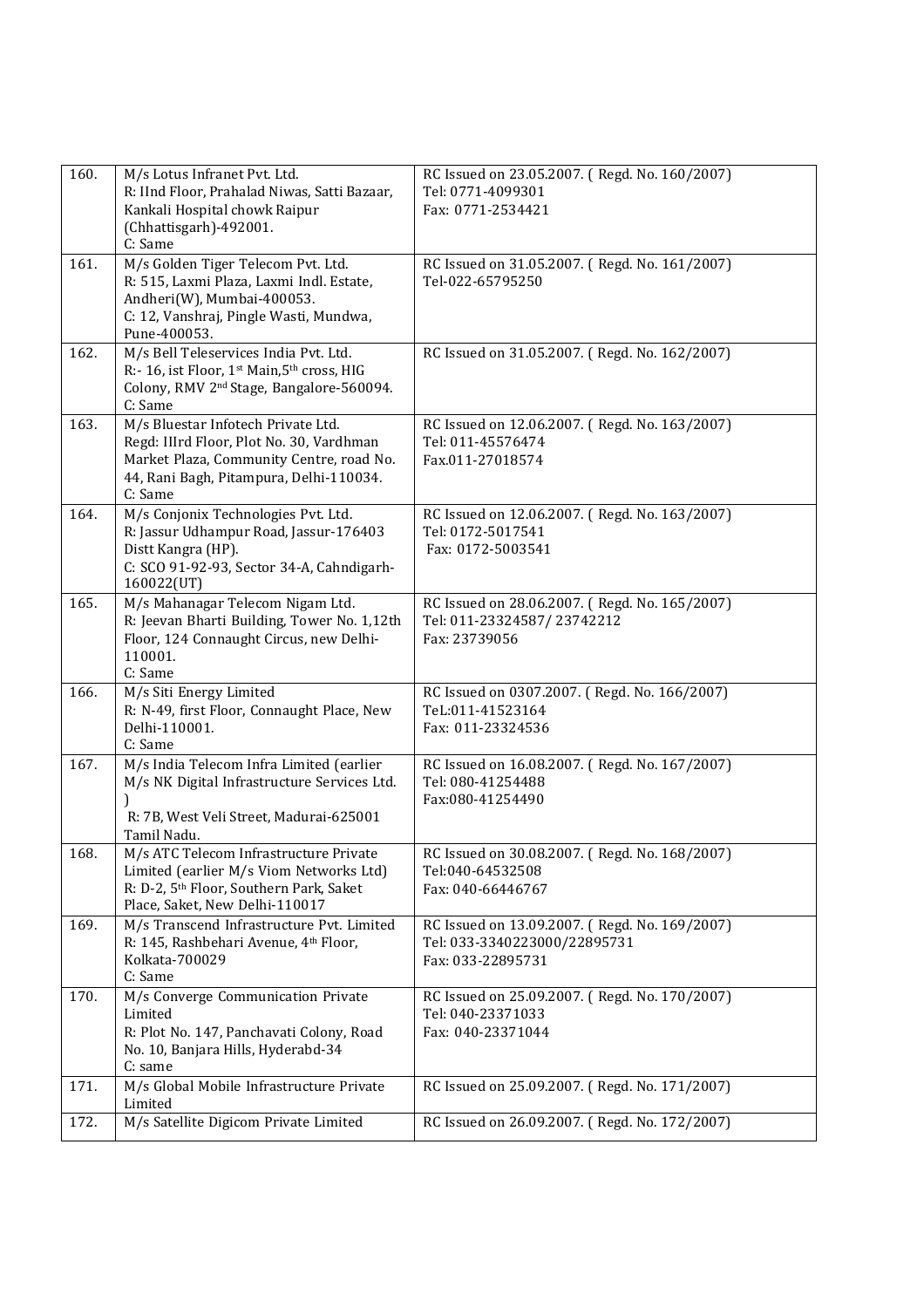|      | R: C-99, third Floor Lajpat nagar-1, New<br>Delhi-110024.<br>C: Same                                                                                                                                                                                         | Tel: 011-41728026/ 41727690<br>Fax: 011-41727696                                                             |
|------|--------------------------------------------------------------------------------------------------------------------------------------------------------------------------------------------------------------------------------------------------------------|--------------------------------------------------------------------------------------------------------------|
| 173. | M/s Microscan Infocommtech Pvt. Ltd<br>(Formerly M/s Microscan Computers Pvt.<br>$Ltd.$ )<br>R: 1, Mukti Sagar, Old Nagardas X Road,<br>Next to Bhuta High School, Andheri(E),<br>Mumbai-400069.<br>C:Same                                                   | RC Issued on 3.10. 2007. (Regd. No. 173/2007)<br>Tel: 26831353,26839287                                      |
| 174. | M/s Den Digital Networks Pvt. Ltd.<br>R: E-346, Nirman Vihar, Vikas Marg, New<br>Delhi-110092.<br>C: Same                                                                                                                                                    | RC Issued on 12.10. 2007. (Regd. No. 174/2007)<br>Tel: 011-42555094,22533894                                 |
| 175. | M/s C J Online Private Limited<br>R: J-18, Gandhi nagar, Gwalior<br>C: 109, Industrial Area, Bulandshahr Road,<br>Ghaziabad-201009(U.P)                                                                                                                      | RC Issued on 6.11. 2007. (Regd. No. 175/2007)<br>Tel:0120-2700008<br>Fax: 0120-2703559                       |
| 176. | M/s Unity Infrastructure Assets Limited<br>R: K.K. tower, Parel tank road, G.D.<br>Ambedkar marg, Parel, Mumbai-400012.<br>C: Same                                                                                                                           | RC Issued on 08.01.2008 (Regd. No. 176/2008)<br>Tel: 022-24130135<br>Fax: 022-66665599                       |
| 177. | M/s Indus Tower Ltd (earlier M/s Indus<br>Infratel Limited ) (Surrendered dated<br>19.03.2021)<br>R: The Grand Hotel, Vasant Kunj, Phase-II,<br>Nelson Mandela Road, New Delhi-110070.<br>C: Times Square, Sushant Lok-I, BlockB,<br>Gurgaon-122002(Haryana) | RC Issued on 10.01.2008 (Regd. No. 177/2008)<br>Tel: 011-41666000/41666111<br>Fax: 011-41666011/41666137/146 |
| 178. | M/s TVH Infratel Private Limited<br>R: TVH Belicia Towers Tower II, 9th follor,<br>Block No. 94, MRC Nagar, Chennai-600028<br>C:Same                                                                                                                         | RC Issued on 05.03.2008 (Regd. No. 178/2008)<br>Tel: 044-24670066<br>Fax: 24670088                           |
| 179. | M/s Digicable Network (India) Pvt. Ltd.<br>C:7-B Shah Industrial Estate, Off Veera<br>Desai Road, Andheri(E), Mumbai-400053.<br>R: Same                                                                                                                      | RC Issued on 10.03.2008 (Regd. No. 179/2008)<br>Tel: 022-66811800<br>Fax: 022-66954515                       |
| 180. | M/s R N Infra Communications Private<br>Limited<br>R: 2365, IInd Floor, Satya Chambers Rajgur<br>Road, Paharganj, ND.<br>C: SCO-21, Sector-15, Part-II, Gurgaon-<br>122001                                                                                   | RC Issued on 13.03.2008 (Regd. No. 180/2008)<br>Tel: 0124-4117451                                            |
| 181. | M/s Idea Cellular Limited<br>R: Suman Tower, Plot No.-18, Sector-11<br>Gandhi Nagar-3820011<br>C: 5 <sup>th</sup> Floor, Windsor CST Road, Kalina,<br>Santacruz(East), Mumbai-400098                                                                         | RC Issued on 18.03.2008 (Regd. No. 181/2008)<br>Tel: 022-66820499/66820001<br>Fax: 022-66820499              |
| 182. | M/s ATC Infrastructure Services Pvt. Ltd<br>(Formerly M/s Idea Cellular Infrastructure<br>Services Limited)<br>R: Suman Tower, Plot No.-18, Sector-11<br>Gandhi Nagar-3820011<br>C: 5 <sup>th</sup> Floor, Windsor CST Road, Kalina,                         | RC Issued on 03.04. 2008 (Regd. No. 182/2008)<br>Tel: 022-66820499/66820001<br>Fax: 022-66820499             |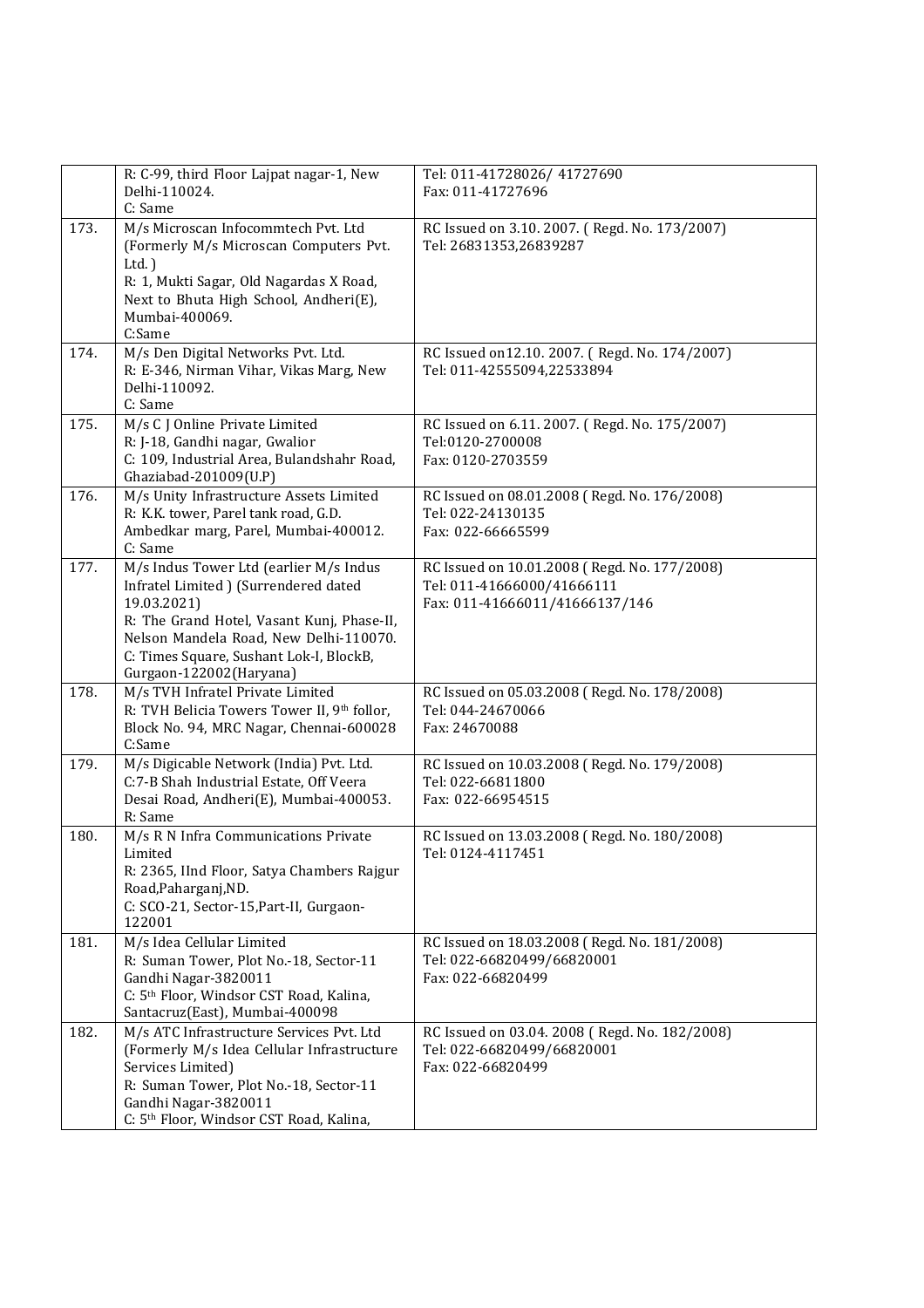|      | Santacruz(East), Mumbai-400098                                                                                                                                                                                                     |                                                                                                    |
|------|------------------------------------------------------------------------------------------------------------------------------------------------------------------------------------------------------------------------------------|----------------------------------------------------------------------------------------------------|
| 183. | M/s Idea Cellular Towers Infrastructure<br>Services Limited<br>R: A-30, Mohan Co-operative Industrial<br>Estate, Mathura Road, New Delhi.<br>C: 5 <sup>th</sup> Floor, Windsor CST Road, Kalina,<br>Santacruz(East), Mumbai-400098 | RC Issued on 23.04. 2008 (Regd. No. 183/2008)<br>Tel: 022-66820499/66820001<br>Fax: 022-66820499   |
| 184. | M/s Bharat Towers Pvt. Ltd.<br>R:60-D, Street No. C-5,<br>Sainik Farms, New Delhi-110062.<br>C: MSquare, Press Enclave Road,<br>Saket, New Delhi-110017                                                                            | RC Issued on 23.04. 2008 (Regd. No. 184/2008)<br>Tel: 011-26537129<br>Fax: 011-26536787            |
| 185. | M/s Kansy Infracom Private Ltd.<br>R: WZ-254, Shakurpur Village New Delhi.<br>C: Plot No. 25,26 A&B Manapur GIDC-<br>Ghaziabad-201003.                                                                                             | RC issued on 25.04.2008 (Regd. No. 185/2008)<br>Mob: 09891426294<br>Fax: 0120-2789580              |
| 186. | M/s Lambda Microwaves Pvt. Ltd.<br>R: 2ª/53, Geeta Colony, New Delhi<br>C: Same                                                                                                                                                    | RC issued on 28.04.2008 (Regd. No. 186/2008)<br>Tel: 0124-4578500/0129-4098100<br>Fax:0129-2250772 |
| 187. | M/s A & ET Engineering & Technology Pvt.<br>Ltd.<br>R: D-56, Sarita Vihar New Delhi-110076<br>C: 32, Western Avenue, Old No. 167, Sainik<br>Farms New Delhi-62.                                                                    | RC issued on 28.04.2008 (Regd. No. 187/2008)<br>Tel:011-32653696<br>Fax: 011-29554264              |
| 188. | M/s Urban communications Infrastructure<br>Pvt. Ltd.<br>R: Jai Centre, 1st Floor, 34, PD, Mello Road,<br>Opp RedGate, Mumbai-400009.<br>C: Jai Towers, Plot no.68, Sector-15, CBD<br>Belapur, Navi Mumbai-400614.                  | RC issued on 02.05.2008 (Regd. No. 188/2008)<br>Tel: 022-27583227<br>Fax: 022-27574639             |
| 189. | M/s Ganpati Telenetwork (P) Ltd.<br>C: C/0 Prof. Sakaldeo Pd. Singh, Ram Nagri<br>Sector IIIC, East of Sapna Apartment Gali,<br>Ashiya Nagar, Patna-25.                                                                            | RC issued on 02.05.2008 (Regd. No. 189/2008)<br>Tel: 0612-6413414                                  |
| 190  | M/s Prithvi Information solutions Ltd.<br>R: 10Q3/A 1, 10 <sup>th</sup> Floor, Cyber Towers,<br>Hitech City, Madhapur, Hyderabad-500081.<br>C: Same                                                                                | RC issued on 21.05.2008 (Regd. No. 190/2008)<br>Tel:011-23310887/040-66846019<br>Fax:040-66846021  |
| 191  | M/s Kanav Engineering Projects Private<br>Limited<br>C: Plot No. 32, Saibaba Officers Colony,<br>Sainikpuri Post, Secunderabd-500094<br>R: Same                                                                                    | RC issued on 30.05.2008 (Regd. No. 191/2008)<br>Tel: 040-27111300                                  |
| 192  | M/s Ubico Networks Pvt. Ltd.                                                                                                                                                                                                       | RC issued on 04.06.2008 (Regd. No. 192/2008)                                                       |
| 193  | M/s Bhiwani Communications Pvt. Ltd.<br>C: 59, Improvement Trust<br>Market, Bhiwani 12-27021 (Haryana)<br>C: Vijay Nagar, Bhiwani-127021 Haryana                                                                                   | RC issued on 06.06.2008 (Regd. No. 193/2008)<br>Tel: 01664-243555                                  |
| 194  | M/s Citycom Networks Pvt. Ltd. (Formerly<br>M/s Citicom Networks Private Limited )<br>R: A-60, Naraina Industrial Area Phase-1,<br>New Delhi-110028.                                                                               | RC issued on 17.06.2008 (Regd. No. 194/2008)<br>Tel: 0124-4311600<br>Fax: 0124-4018116             |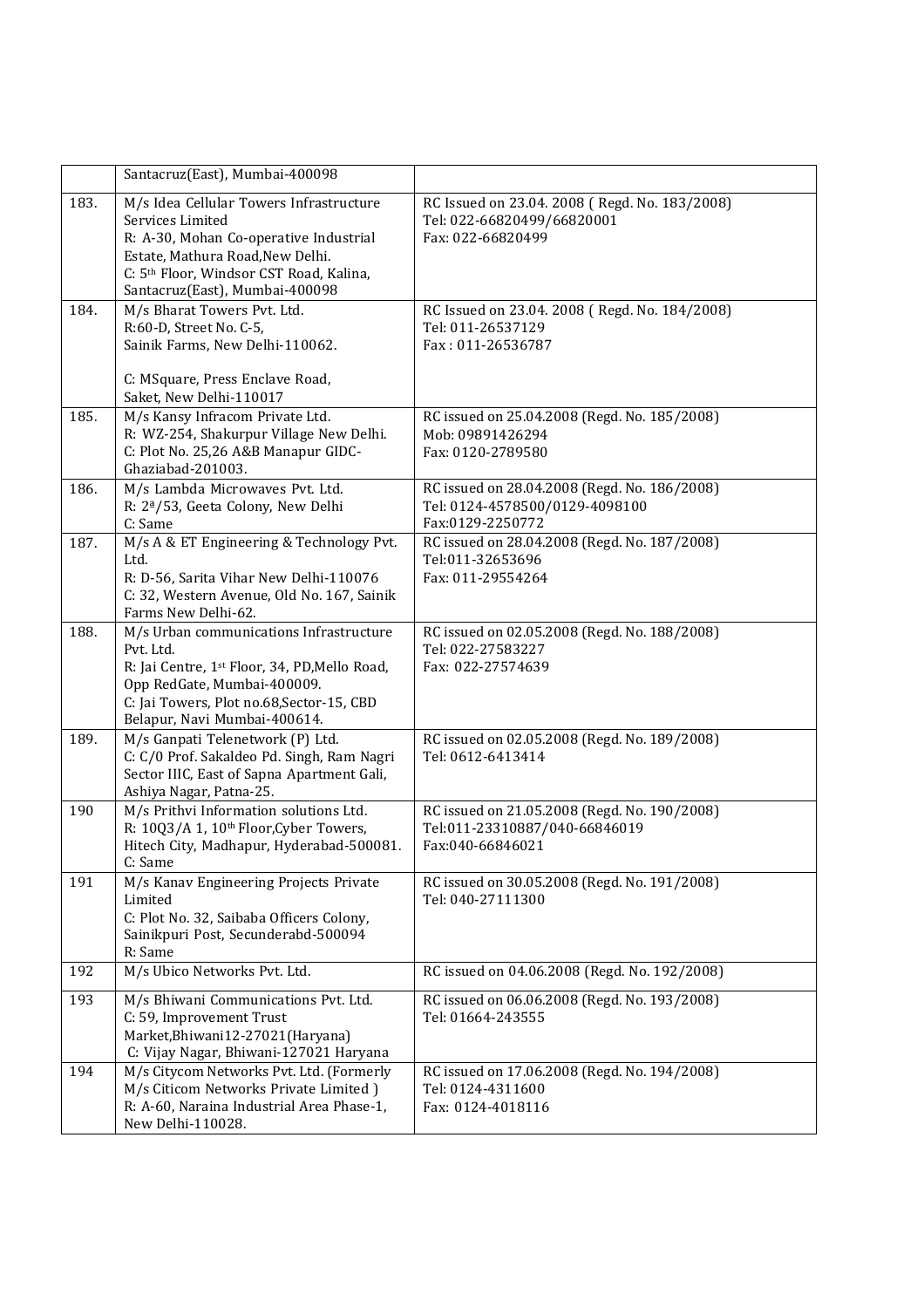|      | C: 246, Udyog Vihar Phase-IV, Gurgaon,<br>Haryana-122015                                                                                                                                                                                 |                                                                                                       |
|------|------------------------------------------------------------------------------------------------------------------------------------------------------------------------------------------------------------------------------------------|-------------------------------------------------------------------------------------------------------|
| 195  | M/s Vodafone Infrastructure Ltd (earlier<br>M/s Vodafone Essar Infrastructure Ltd.)<br>R: Hutch House, Peninsula Corporate Park<br>Ganpatrao Kadam Marg, Lower Parel<br>Mumbai-400013<br>C: Same as Regd.                                | RC issued on 17.06.2008 (Regd. No. 195/2008)<br>Tel: 022-66645000                                     |
| 196  | M/s North East Infratech Pvt. Ltd.<br>R: A-106 LajpatNagar-1 New Delhi-110024.<br>C: Same                                                                                                                                                | RC issued on 23.06.2008 (Regd. No. 196/2008)<br>Tel: 011-29813775<br>Fax: 011-29813991                |
| 197  | M/s Bhavya Innovative Techno World<br>Private Limited<br>(Formerly<br>M/s<br>Viral<br>Cellworks Pvt. Ltd.)<br>R: Viral Cellworks Pvt. Ltd<br>$21 - 22,$<br>Omega<br>Complex,<br>Opp.Dharti<br>Automobiles, Gondal Road, Rajkot (Gujarat) | RC issued on 23.06.2008 (Regd. No. 197/2008)<br>Tel: 0281-2468573<br>Fax: 0281-2467069                |
| 198  | C: Same<br>M/s Suyog Telematices Ltd.<br>R: 41-A Suyog Ind. Estate L.B.S. Marg,<br>Vikroli(w), Mumbai-400083<br>C: Same                                                                                                                  | RC issued on 26.06.2008 (Regd. No. 198/2008)<br>Tel: 022/25770328                                     |
| 199. | M/s Terracom Limited<br>R; Teracom Ltd 250, Kundaim Industrial<br>Estate Kundaim, Goa-403115.<br>C; B-84, Sector-60, Noida-201301 U.P.                                                                                                   | RC issued on 26.06.2008 (Regd. No. 199/2008)<br>Tel: 011-3021003<br>Fax: 0120-2585422                 |
| 200. | M/s Assam Electronic Development<br>Corporation Ltd.<br>C: Industrial Estate Bamunimaidam,<br>Guwahati-781021<br>R: Same                                                                                                                 | RC issued on 02.07.2008 (Regd. No. 200/2008)<br>Tel: 0361-272422<br>Fax: 0361-2724131                 |
| 201. | M/s Nextera Telecom Private Limited.<br>B-84 Sector-60, Noida-201301, U.P.<br>C: Same                                                                                                                                                    | RC issued on 04.07.2008 (Regd. No. 201/2008)<br>Tel: 0120-3021003<br>Fax: 0120-2585422                |
| 202. | M/s BPL Mobile Communications Limited.<br>R:BPL Centre, XL-5115 Ashish Building,<br>Shamugham Road, Kochi-682031, Kerala<br>C: 127, Manmala Tank road, Taikalwadi,<br>Mahim(W) Mumbai                                                    | RC issued on 09.07.2008 (Regd. No. 202/2008)<br>Tel: 011 26207504 / 022-24323777<br>Fax: 022-24312255 |
| 203. | M/s Sewasons Construction (P) Ltd.<br>R: 1-135 Kirti Nagar New Delhi-110015.<br>C: 302, 5, Community Centre, Naraina Vihar<br>(Near PVR) New Delhi-110028.                                                                               | RC issued on 09.07.2008 (Regd. No. 203/2008)<br>Tel: 011-45578051<br>Fax: 011-45578053                |
| 204. | M/s Unitech IT Private Limited.<br>R: OSHU House, 344/3, Lado Sarai, New<br>Delhi-110030<br>C: UM House Plot No. 35-P, Sector-44,<br>Gurgaon, Haryana-122001.                                                                            | RC issued on 16.07.2008 (Regd. No. 204/2008)<br>Tel: 0124-4326555<br>Fax: 0124-4326400                |
| 205. | M/s Satya Telecom Private Limited.<br>C: Flat No. 301, Manisha Residency,<br>Bhavani Nagar, Road No. 12, Banjara Hills,<br>Hyderabad-500034.                                                                                             | RC issued on 17.07.2008 (Regd. No. 205/2008)<br>Tel: 040-23371026<br>Fax: 040-23371027                |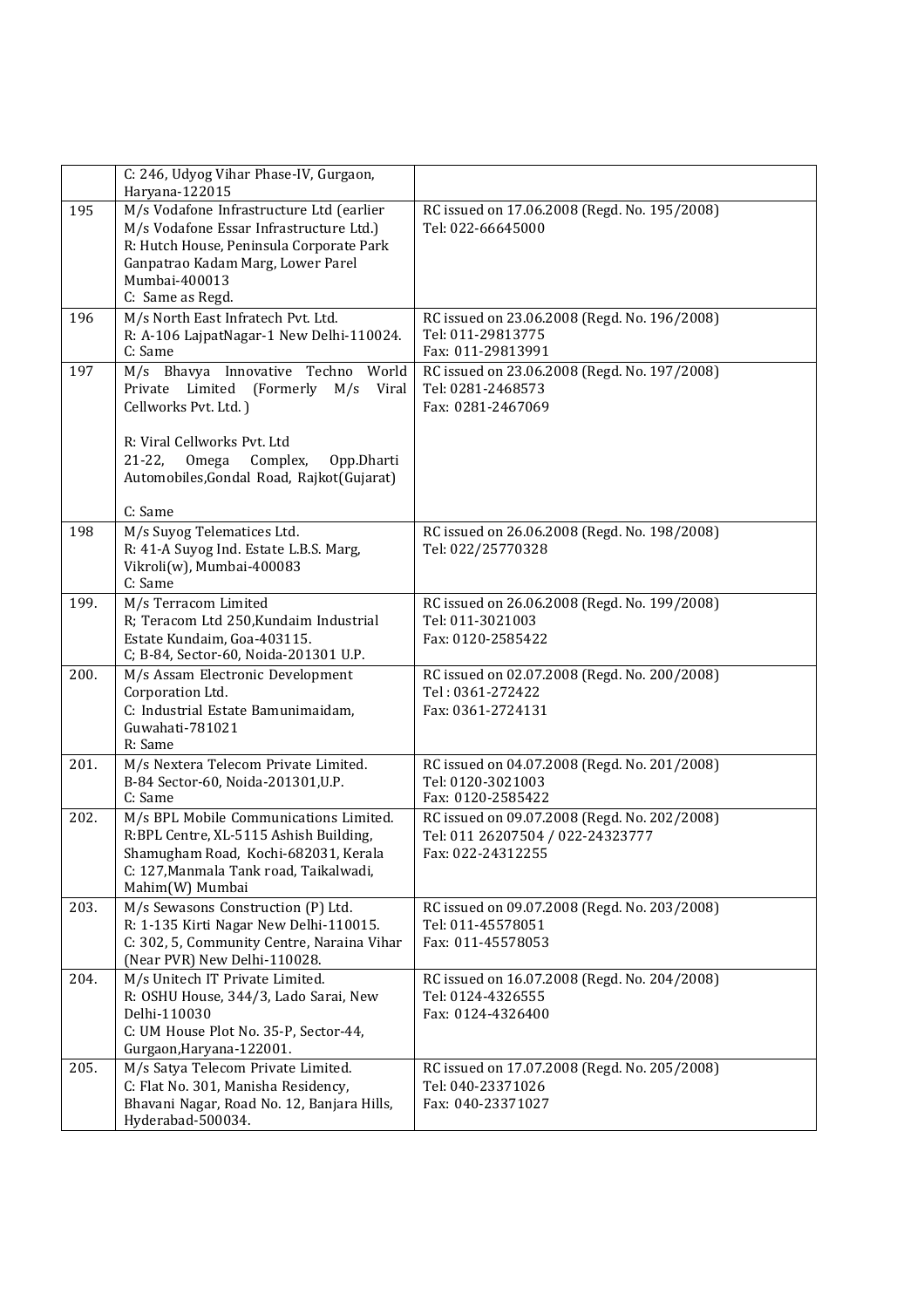|     | R: Same as above                                                                                                                                               |                                                                                        |
|-----|----------------------------------------------------------------------------------------------------------------------------------------------------------------|----------------------------------------------------------------------------------------|
| 206 | M/s Krone Networks Private Limited<br>R: 116-A Surya Nagar Unit-7,<br>Bhubaneshwar-751003<br>C: 116-A Surya Nagar Unit-7,<br>Bhubaneshwar-751003 Orissa        | RC issued on 31.07.2008 (Regd. No. 206/2008)<br>Tel: 0674-2530710<br>Fax: 0674-2396687 |
| 207 | M/s Spun Communications Infrastructure<br>Private Limited.<br>C: 105/2, New Sonal Link Indusrial Estate,<br>Link Road, Malad (West), Mumbai-400064.<br>R: Same | RC issued on 31.07.2008 (Regd. No. 207/2008)<br>Tel:022-28802049                       |
| 208 | M/s BS Trans Comm Limited.<br>R: 504, 5th Floor, Trendset Towers, Road<br>No. 2, Banjara Hills, Hyderabad A.P.<br>C: Same                                      | RC issued on 31.07.2008 (Regd. No. 208/2008)<br>Tel:040-66666204/05                    |
| 209 | M/s Maharashtra State Road Development<br>Corporation Limited.<br>R: Napean Sea Road, Priyadarshini Park,<br>Mumbai-400036.<br>C: Same                         | RC issued on 31.07.20-08 (Regd. No. 209/2008)<br>Tel: 022-26417893                     |
| 210 | M/s Krone Infrastructure Private Limited.<br>R: 116-A Surya Nagar Unit-7, Bhubaneswar-<br>751003 orissa<br>C: Same as above                                    | RC issued on 31.07.2008 (Regd. No. 210/2008)<br>Tel: 0674-2530710                      |
| 211 | M/s Krone Energy Private Limited.<br>R: 116-A Surya Nagar Unit-7, Bhubaneswar-<br>751003 orissa<br>C: Same                                                     | RC issued on 01.08.2008 (Regd. No. 211/2008)<br>Tel: 0674-2530710<br>Fax: 0674-2396687 |
| 212 | M/s Modern Infra Projects India Limited.<br>R; HMP House, 4 Fairlie Place, Mazzenine<br>Floor, Kolkata-700001, West Bengal<br>C: Same                          | RC issued on 11.08.2008 (Regd. No. 212/2008)<br>Tel:033-40050733<br>Fax: 033-40051353  |
| 213 | M/s Waavelite Communication Private<br>Limited.<br>R: 22,1st floor, KSRTC Layout,<br>Subramanyapura main road Utharahalli<br>Bangalore-560061<br>C: Same       | RC issued on 19.08.2008 (Regd. No. 213/2008)<br>Tel:080-26662223/26390676              |
| 214 | M/s Kanav Fabcom Private Limited.<br>R:- Plot No. 5, Saipuri Colony,<br>Sainikpuri Post,<br>Secunderabad-500094<br>C: Same as above                            | RC issued on 26.08.2008 (Regd. No. 214/2008)<br>Tel: 040-27111300<br>Fax: 040-27116448 |
| 215 | M/s Teracom Infosolutions Private Limited.<br>R: Flat No. 402, Block-C, Sector-19, Rohini,<br>Delhi-110085.<br>C: B-84, Sector-60, Noida-201301, U.P.          | RC issued on 27/08.2008 (Regd. No. 215/2008)<br>Tel: 0120-3021003<br>Fax: 0120-2585422 |
| 216 | M/s Sujana Towers Limited.<br>R: No. 18, Nagarjuna Hills, Panjagutta,<br>Hyderabad-500082, A.P.<br>C: No.5A, Vengal Rao Nagar, Hyderabad-<br>500038            | RC issued on 28.08.2008 (Regd. No. 216/2008)<br>Tel: 040-23800346<br>Fax: 040-23800345 |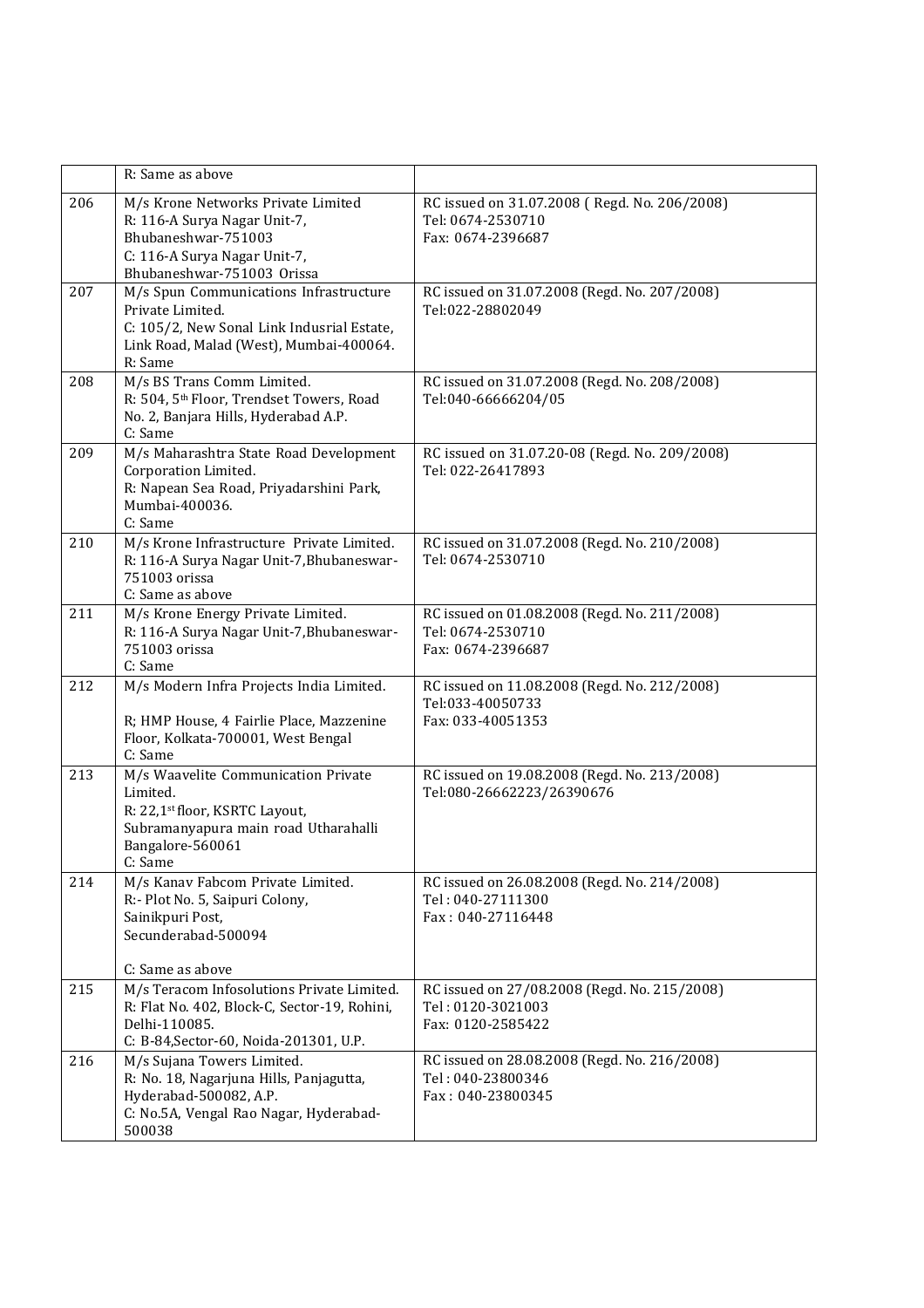| 217 | M/s Shyam Telecom Limited.<br>R: B-2D, Shiv Marg, Bani Park, Jaipur-<br>302016(Raj.)<br>C: A-60, Naraina Industrial Area Phase-1, | RC issued on 28.08.2008 (Regd. No. 217/2008)<br>Tel: 41411070/45401780<br>Fax: 45401782 |
|-----|-----------------------------------------------------------------------------------------------------------------------------------|-----------------------------------------------------------------------------------------|
|     | New Delhi-110028.                                                                                                                 |                                                                                         |
| 218 | M/s UG Cable Network Solutions Private<br>Limited.                                                                                | RC issued on 01.09.2008 (Regd. No. 218/2008)<br>Mob: 9818408040                         |
|     | R: 118, Gupta Complex, 1 Indelok, New<br>Delhi-110035                                                                             |                                                                                         |
|     | C: Same                                                                                                                           |                                                                                         |
| 219 | M/s Mohan Projects Private Limited.                                                                                               | RC issued on 03.09.2008 (Regd. No. 219/2008)                                            |
|     | C: Pampa Bhavana, No. 9 Pampa Mahakavi                                                                                            | Tel: 080-26626663<br>Fax: 080-26626661                                                  |
|     | Road, Shankarpuram, Bangalore-560004.<br>R: Same                                                                                  |                                                                                         |
| 220 | M/s Lamer Towers Private Limited                                                                                                  | RC issued on 11.09.2008 (Regd. No. 220/2008)                                            |
|     | R: 268, Masjid Moth, Near Uday Park, New                                                                                          | Tel: 011-41643168                                                                       |
|     | Delhi-110049                                                                                                                      | Fax: 011-41740053                                                                       |
|     | C; Same                                                                                                                           |                                                                                         |
| 221 | M/s Sri Laxminarasimha Tele Services                                                                                              | RC issued on 16.09.2008 (Regd. No. 221/2008)                                            |
|     | Private Limited                                                                                                                   | Mob: 9833945571                                                                         |
|     | R: L-3-183/40/2, SBI Colony, Gandhi Naar,                                                                                         | Tel: 040-27535435                                                                       |
|     | Hyderabd-500080, Andhra Pradesh                                                                                                   |                                                                                         |
| 222 | C: Same                                                                                                                           |                                                                                         |
|     | M/s Dinesh Engineers Private Limited<br>R: No. O-2, Neighbourhood Shopping                                                        | RC issued on 19.09.2008 (Regd. No. 222/2008)<br>Tel: 9323934500,022-27704600            |
|     | Complex, Sector-4, Neurl (W), Navi Mumbai                                                                                         |                                                                                         |
|     | C: Same                                                                                                                           |                                                                                         |
| 223 | M/s Viom Infra Net works Maharashtra Ltd                                                                                          | RC issued on 30.09.2008 (Regd. No. 223/2008)                                            |
|     | (earlier M/s 21 ST Century Infra Tele                                                                                             | Tel: 02266615445                                                                        |
|     | Limited)                                                                                                                          |                                                                                         |
|     |                                                                                                                                   |                                                                                         |
|     | R: KLK Industrial Estate, 5th Floor, Fateh                                                                                        |                                                                                         |
|     | Maidan Road, Hyderabad-500001                                                                                                     |                                                                                         |
|     | C: 14 & 15 <sup>th</sup> Floor, DLF Square, Jacaranda                                                                             |                                                                                         |
|     | Marg, DLF City Phase-II, Gurgaon-122002.                                                                                          |                                                                                         |
| 224 | M/s Anjnay Information Technology India                                                                                           | RC issued on 15.10.2008 (Regd. No.224/2008)                                             |
|     | Private Limited                                                                                                                   | Tel:0135-3255737                                                                        |
|     | R: Anjnay House, Chopra Farm, Shyampur,                                                                                           | Fax: 0135-2121932                                                                       |
|     | Rishikesh, Uttarakhand                                                                                                            |                                                                                         |
|     | C: Same as above                                                                                                                  |                                                                                         |
| 225 | M/s RMS Automation Systems Limited<br>R: W-218, MIDC, Ambad Nasik-422010                                                          | RC issued on 20.10.2008 (Regd. No.225/2008)<br>Tel: 25891072                            |
|     | C: C-138 Naraina Industrial Area PhaseI,                                                                                          | Fax: 45401782                                                                           |
|     | Naraina-110028                                                                                                                    |                                                                                         |
| 226 | M/s Revmax Telecom Infrastuctures                                                                                                 | RC issued on 27.10.2008 (Regd. No.226/2008)                                             |
|     | Private Limited                                                                                                                   | Mob: 09323715734                                                                        |
|     | R:11, Mahavir Market, Bhogale, Chiplun, Dist.R                                                                                    |                                                                                         |
|     | atnagiri-415605.                                                                                                                  |                                                                                         |
|     | C: 303-304,3rd Floor, Bldg.no.5,Sector-III,                                                                                       |                                                                                         |
|     | Millennuim Business Park, Mahape, New                                                                                             |                                                                                         |
| 227 | Mumbai-400710                                                                                                                     |                                                                                         |
|     | M/s Hi-Tech Telematics India Limited<br>R: Plot 127/C, Western Hills, Addagutta                                                   | RC issued on 10.11.2008 (Regd. No.227/2008)<br>Tel: 040-23892463                        |
|     |                                                                                                                                   |                                                                                         |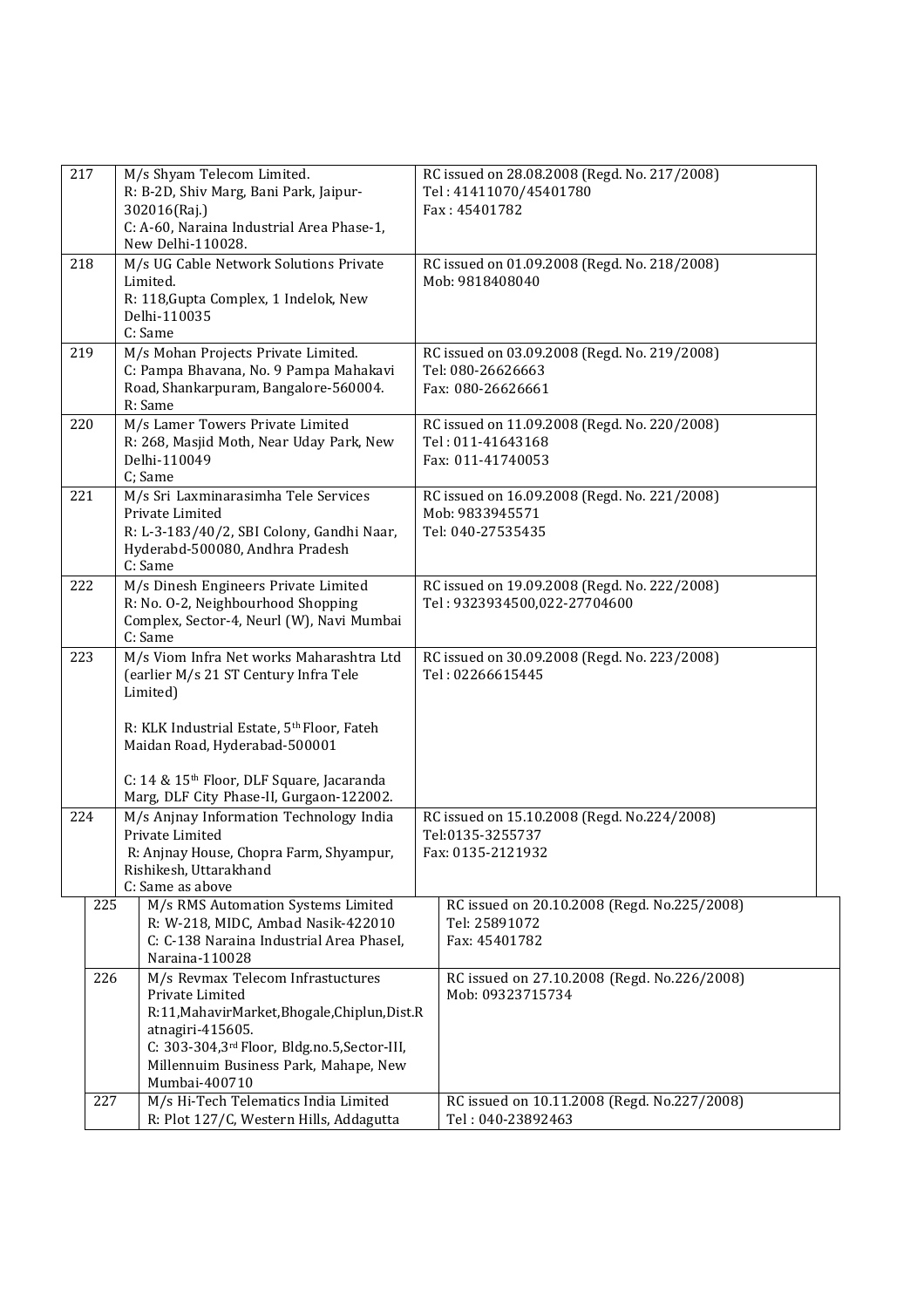|     | Society, Kukatpally, Hyderabad-500085.<br>C: Same                                                                                                                                                                                                              | Fax: 040-23892464                                                                                           |
|-----|----------------------------------------------------------------------------------------------------------------------------------------------------------------------------------------------------------------------------------------------------------------|-------------------------------------------------------------------------------------------------------------|
| 228 | M/s Den Enjoy Cable Private Limited<br>R: B-65,1 <sup>st</sup> Floor, Okhla Industrial area-1,<br>New Delhi-110020<br>C: Same                                                                                                                                  | RC issued on 17.11.2008 (Regd. No. 228/2008)<br>Tel: 011-40522200<br>Fax: 011-40522203                      |
| 229 | M/s Revmax Engineering Private Limited<br>R:11-Mahavir Market, Bhogale, Chiplun,<br>Distt Ratnagiri-415605<br>C: 303-304, 3rd Floor, Bldg. No.5, Sector-III,<br>Millennium Business Par, New Mumbai-<br>400710                                                 | RC issued on 18.11.2008 (Regd. No. 229/2008)<br>Tel: 022-32918340<br>Fax: 022-27780337                      |
| 230 | M/s Elite Projects Private Limited<br>R: J-78, Second Floor, Saket, New Delhi-17<br>C: 23-D, Plot No. E-15, Shatabdi Vihar,<br>Sector-61, Noida, (U.P)                                                                                                         | RC issued on 27.11.2008 (Regd. No. 230/2008)<br>Tel: 011-29551979<br>Fax: 0120-2445148                      |
| 231 | M/s Vision Infracon India Pvt. Ltd.<br>Cor: 3B, Sampath Apatments, Besides<br>Neeraj Public School, Ameerpet,<br>Hyderabad-16<br>R: Same                                                                                                                       | RC issued on 4.12.2008 (Regd. No. 231/2008)<br>Mob: 9392016119<br>Fax: 040-23418597                         |
| 232 | M/s Veera Teleservices Pvt. Ltd.<br>R: 302, Sri Devi Plaza Next to ICICI ATM<br>Kalyan Nagar, Hyderabad<br>C: Same                                                                                                                                             | RC issued on 4.12.2008 (Regd. No.232/2008)<br>Tel: 040-66751166<br>Fax: 23811169                            |
| 233 | M/s Aksent Tech Services Limited<br>(Formerly M/s Unity Telecom<br>Infrastruture Ltd)<br>R: K.K.Towers, G.D.Ambedkar Marg, Parel<br>Tank Road, Pael, Mumbai-400012<br>C:1252, Pushpanjali, Old Prabhadevi Road,<br>Prabhadevi, Mumbai-400025.                  | RC issued on 8.12.2008 (Regd. No. 233/2008)<br>Tel: 022-66665500<br>Fax: 022-66665564                       |
| 234 | M/s Kalpatru Power Transmission Ltd.<br>R: Plot:101, Part-III, GIDC Estate, Sector-8,<br>Gandhinagar,-38208, Gujarat<br>C: "Kalpataru Synergy", 8th Floor, Oppo.<br>Rand Hyatt Hotel, Vakola, Santacruz(E),<br>Mumbai-400055.                                  | RC issued on 8.12.2008 (Regd. No.234/2008)<br>Tel: 079-23211964<br>Tel: 022-30645000                        |
| 235 | M/s Saurva Infrastructures Company Pvt.<br>Ltd.<br>R: 6-3-1090/B/5, Ist Floor, SPAN Solitaire,<br>Rajbhavan Road, Hyderabad, Andhra<br>Pradesh-500082<br>C: Same                                                                                               | RC issued on 11.12.2008 (Regd. No. 235/2008)<br>Tel: 040-23552250 & 9949541114                              |
| 236 | M/s Revmax Telesystems Pvt. Ltd.<br>R: Unit No. 005, Bldg No. 5, Sector-3,<br>Millennium Buisiness Park, Mahape, Navi<br>Mumbai-400710, Maharshtra<br>C: 303-304, 3rd Floor, Bldg. No. 5, Sector-III,<br>Millennium Business Park, Mahape, New<br>Mubai-400710 | RC issued on 11.12.2008 (Regd. No. 236/2008)<br>Tel: 02355-255237<br>Tel: 022-32918340<br>Fax: 022-27780337 |
| 237 | M/s Cellcomm Solutions Ltd.                                                                                                                                                                                                                                    | RC issued on 01.01.2009 (Regd. No. 237/2009)                                                                |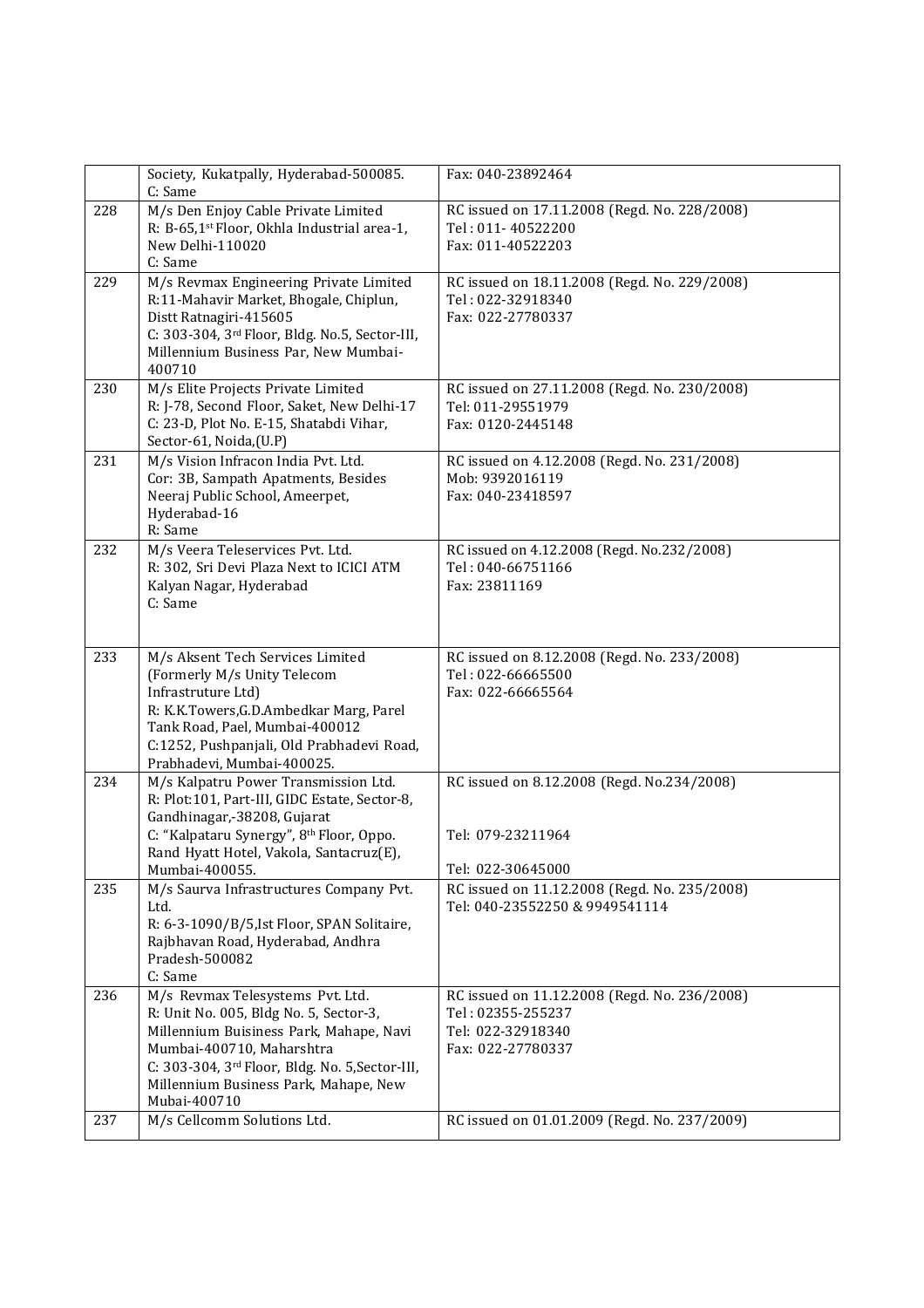|      | Cor:- 52/44, 8 <sup>th</sup> Main, 2 <sup>nd</sup> Cross, Ganesha            | Tel: 080-23497581                                                |
|------|------------------------------------------------------------------------------|------------------------------------------------------------------|
|      | Block, Mahalaxmi Layout, Bangalore-                                          | Fax: 23491490                                                    |
|      | 560096                                                                       |                                                                  |
|      | R; Same                                                                      |                                                                  |
| 238. | M/s BGR Energy Systems Ltd.                                                  | RC issued on 01.01.2009 (Regd. No. 238/2009)                     |
|      | R:A-5, Pannamgadu Industrial Estate,                                         | Tel: 044-24332314                                                |
|      | Ramapuram Post, Sulurpet Taluk,                                              | Fax: 044-24311654                                                |
|      | Nellore(Dist), Andhra Pradesh-524401                                         |                                                                  |
|      | C: 443, Anna Salai, Teynampet, Chennai-                                      |                                                                  |
|      | 600018 T.N                                                                   |                                                                  |
| 239  | M/s Maxtel Network Ltd.                                                      | RC issued on 12.01.2009 (Regd. No. 239/2009)<br>Mob: 09711060707 |
|      | R: 23, Shah Indl. Estate, Off Veera Desai<br>Road Andheri(W), Mumbai-400053. |                                                                  |
|      | C: Same                                                                      |                                                                  |
| 240. | M/s Prakash Infratech Pvt. Ltd.                                              | RC issued on 14.01.2009 (Regd. No.240/2009)                      |
|      | R: B-158, Naraina Vihar, New Delhi-                                          | Mob: 9810076466                                                  |
|      | 110028.                                                                      | Fax: 011-2577442                                                 |
|      | C: same                                                                      |                                                                  |
| 241  | M/s Radius Infratel Pvt. Ltd.                                                | RC issued on 14.01.2009 (Regd. No.241/2009)                      |
|      | R: 311, ABC Complex, 20 Veer Savarkar                                        | Tel:011-25085555                                                 |
|      | Block Shakarpur Delhi-110092                                                 | Fax: 011-42440344                                                |
|      | C: Same                                                                      |                                                                  |
|      |                                                                              |                                                                  |
| 242  | M/s eRoads Infrastructue Pvt. Ltd.                                           | RC issued on 16.01.2009 (Regd. No.242/2009)                      |
|      | R: D-82, East of Kailash, New Delhi-110065                                   | Tel: 011-42603248 & 9350647735                                   |
|      | C: B-53, Sector-65, Noida-201301                                             | Fax: 011-42603248                                                |
| 243  | M/s Gujarat Tele Link Pvt. Ltd.                                              | RC issued on 30.01.2009 (Regd. No. 243/2009)                     |
|      | R: 202 Shahjanand Complex, Opp. Bapas                                        | Tel: 079-25626476                                                |
|      | Temple, Ahmedabad<br>C: Same                                                 | Fax: 079-30280335                                                |
| 244  | M/s Global One IT Services Pvt.Ltd.                                          | RC issued on 30.01.2009 (Regd.No.244/2009)                       |
|      | R: C-305 TTC MIDC, Pawne Navi Mumbai-                                        | Tele: 27634388                                                   |
|      | 709                                                                          |                                                                  |
|      | C: Same                                                                      |                                                                  |
|      |                                                                              |                                                                  |
| 245  | M/s Sai Infosystem (India) Ltd.                                              | RC issued on 24.02.2009 (Regd. No.245/2009)                      |
|      | R: Sai care, Super Plaza, Sandesh Press                                      |                                                                  |
|      | road, P.O. Bodekdev, Vastrapur,                                              |                                                                  |
|      | Ahmedabad-380054.                                                            |                                                                  |
|      | C: Same                                                                      |                                                                  |
| 246  | M/s R.K. Infratel Ltd (earlier M/s R.K. Cable                                | RC issued on 02.03.2009 (Regd.No.246/2009)                       |
|      | Net Pvt. Ltd.)                                                               | Tel: 061-2780343                                                 |
|      | R: 13&14, Annpurna Shopping                                                  | Fax: 0261-2787879                                                |
|      | Centre, Adajan Patia, Surat-395010.                                          |                                                                  |
|      | C: same                                                                      |                                                                  |
| 247  | M/s Kavveri Telecom Infrastructure                                           | RC issued on 03.03.2009 (Regd.No.247/2009)                       |
|      | Limited                                                                      | Tel: 080-41215999                                                |
|      | R: No. 9,1 <sup>st</sup> Main, 2 <sup>nd</sup> Stage, Arakere MICO           |                                                                  |
|      | Layout Bannerghatta Road, Bangalore-<br>560076                               |                                                                  |
|      | C: Same                                                                      |                                                                  |
| 248  | M/s Bench Mark Infotech Services Pvt. Ltd.                                   | RC issued on 16.03.2009 (Regd.No.248/2009)                       |
|      | R: 31/1C Ramkrishna Samadhi Road,                                            | Tel: 033-23201368                                                |
|      | Kolkata-700054                                                               |                                                                  |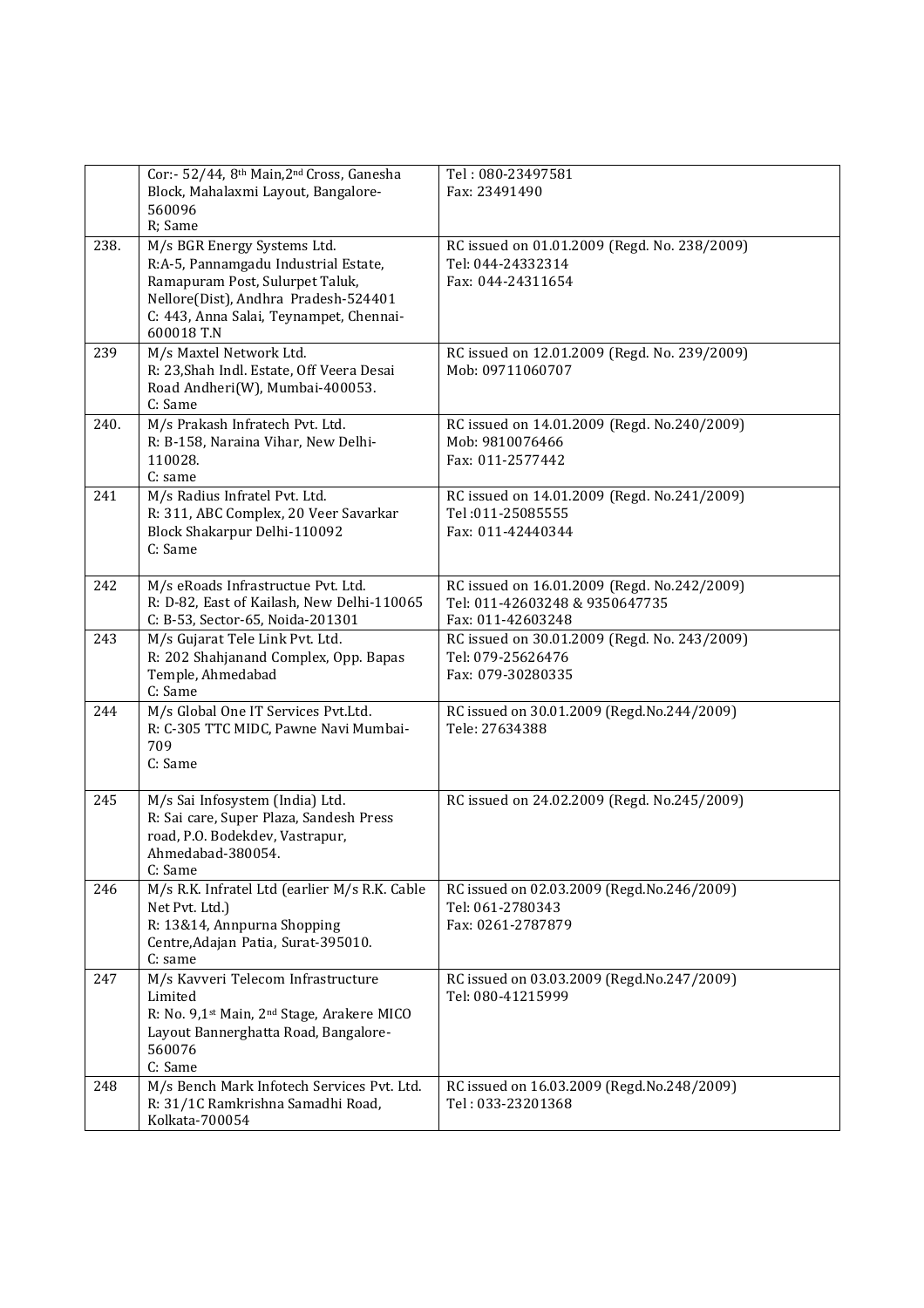|     | C: Mahish Bathan Sector-V Salt Lake City<br>Kolkata-700102, P.O-Krihnapur                                                                                                                                    |                                                                                                     |
|-----|--------------------------------------------------------------------------------------------------------------------------------------------------------------------------------------------------------------|-----------------------------------------------------------------------------------------------------|
| 249 | M/s Vikram Teleinfra Pvt. Ltd.                                                                                                                                                                               | RC issued on 26.03.2009 (Regd. No. 249/2009)<br>Mob: 09766308913                                    |
|     | R:Reg: A7&8, Om Sai Market complex<br>Akurdi Chikhli Road, Krishnagar<br>Chinchwad, Punde-411019<br>C: Same                                                                                                  |                                                                                                     |
| 250 | M/s Indage Development Construction Pvt.<br>Ltd.<br>R: 107, T.T.C. Industrial Area, Shiravane,<br>Nerul, Navi Mumbai-4000706<br>C: Same                                                                      | RC issued on 02.04.2009 (Regd. No. 250/2009<br>Tel: 022-27670877<br>Fax: 022-27622978               |
| 251 | M/s Den Ambey Cable Networks Pvt.Ltd.<br>R: B65, First Floor, Okhla Industrial Area,<br>Phase-1, New Delhi-110020<br>C: Same                                                                                 | RC issued on 08.04.2009 (Regd.No.251/2009)<br>Tel: 011-40522200                                     |
| 252 | M/s Vibrant Towers India Pvt. Ltd.<br>R: Office No. 4, Hyde Park Society,<br>Nr.Market Yard, Pune-411037<br>C: Office No. 4, S No. 587, Hyde Park<br>Society, Pitale Nagar, Nr. Market Yard,<br>Pune-411037. | RC issued on 09.04.2009 (Regd. No.252/2009)<br>Tel: 9822018330<br>Fax: 020-24224434                 |
| 253 | Atharva Telecom Infra Services Pvt. Ltd.<br>R: Dhankawadi, Pune-Satara Road, Pune-<br>411043<br>C: Atharva House, 2, Sushila-A Nalstop<br>Karve Road, Erandwane, Pune-411004                                 | Rc issued on 09.04.2009 (Regd. No.253/2009)<br>Tel: 020-2543005                                     |
| 254 | M/s Five Network Solution (India) Ltd.<br>R: 22/2, Plot No. 275 B, Near Guru Nanak<br>School Sian(W), Mumbai-400022.<br>C: Same                                                                              | RC issued on 12.05.2009 (Regd.No254/2009)<br>Tel: 9323033509<br>Tel: 32537584                       |
| 255 | M/s Hinduja Ventures Limited<br>R: In Centre, 49/50, MIDC, 12th Road,<br>Andheri(E), Mumbai-400093<br>C: Same                                                                                                | RC issued on 13.05.2009 (Regd. No.255/2009)<br>Tel: 022-66910945<br>Fax: 022-66910988               |
| 256 | M/s Viswaropa Info Services India<br>Pvt. Ltd.<br>C: AC Guards, Redhills, Hyderabad 500004.<br>R: Same                                                                                                       | RC issued on 13.05.2009 (Regd.No. 256/2009)<br>Tele: 040-30606266                                   |
| 257 | M/s Case Cold Roll Forming Ltd.<br>R:- 74, Hemkunt colony, Nehru Place, New<br>Delhi-110048<br>C: Plot No. 70, Institutional Sector-32,<br>Gurgaon-122001                                                    | RC issued on 05.06.2006 (Regd. No. 257/2009)<br>Tele: 09818123190/0124-4536666<br>Fax: 0124-4536799 |
| 258 | M/s Viral Infrastructure Pvt. Ltd.<br>R: 2 <sup>nd</sup> floor, Omega Complex, opp. Dharti<br>Automobiles, Gondal Road, Rajkot<br>(Gujarat).<br>C: Same                                                      | RC issued on 09.06.2009 (Regd.No. 258/2009)<br>Tel: 0281-2468573<br>Fax: 0281 -2467069              |
| 259 | M/s Global Shared Services Pvt. Ltd.<br>R:- 304, Peninsula tower-1, Ganpatrao<br>Kadam Marg, Lower Parel(W, Mumbai-13                                                                                        | RC issued on 09.06.2009 (Regd. No. 259/2009)<br>Tele:- 0 22-24825700<br>Fax: 022-24825792           |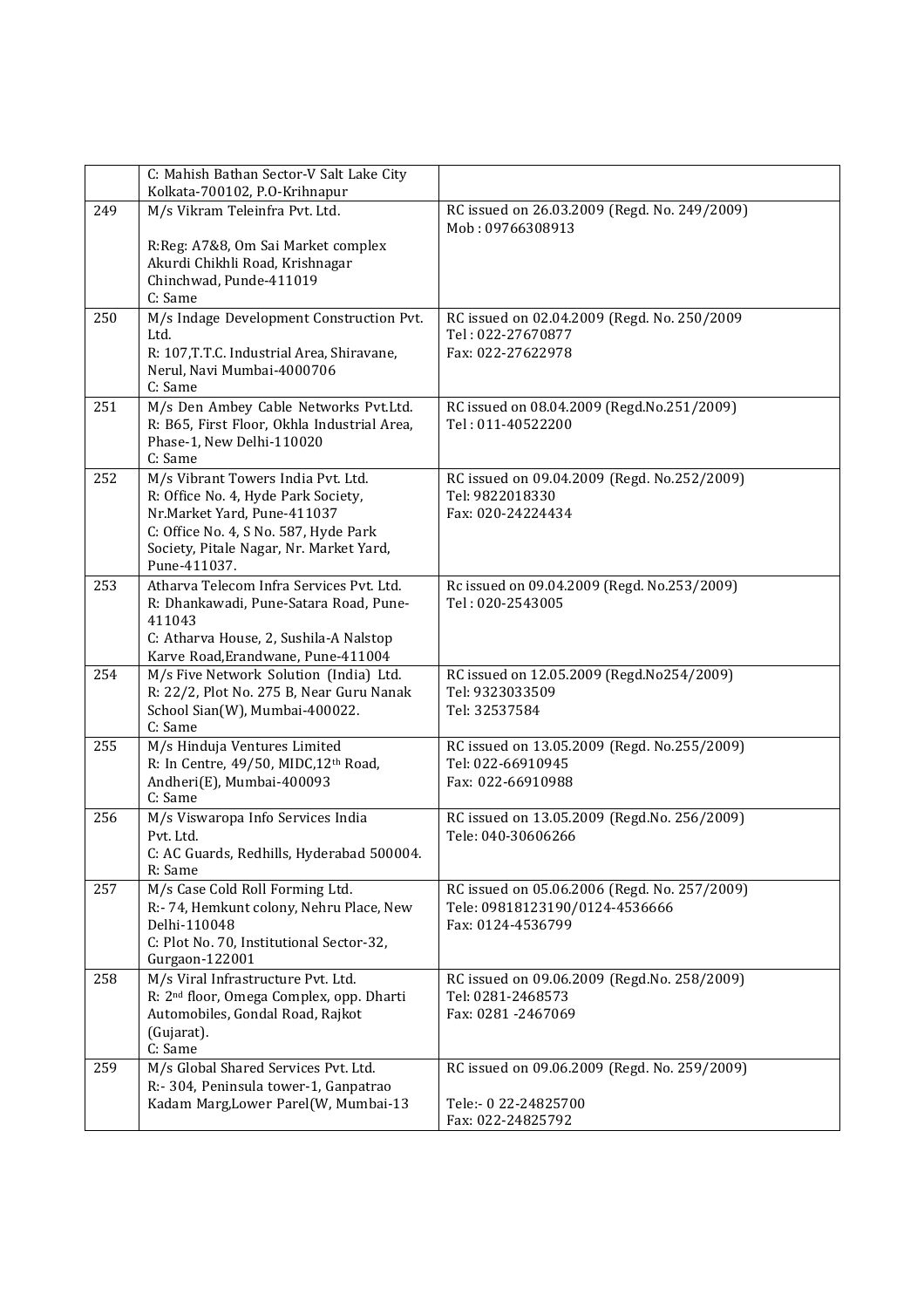|     | C:- 412, Janmabhumi chambers, 36 W.H.<br>Marg Bellard Estate, Mumbai-400039.                                                                                                                                                            |                                                                                                     |
|-----|-----------------------------------------------------------------------------------------------------------------------------------------------------------------------------------------------------------------------------------------|-----------------------------------------------------------------------------------------------------|
| 260 | M/s North Delhi Power Ltd.<br>R:-Grid Substation Building, Hudson Lines,<br>Kingsway Camp, Delhi-110009.<br>C: Same                                                                                                                     | RC issued on 18.06.2009 (Regd. No.260/2009)<br>Tel: 011-66112222/27468042                           |
| 261 | M/s United Telecom Limited<br>R: 18-A/19, Doddanekundi Industrial Area,<br>II Phase Mahadevapura Post Bangalore-<br>560048.<br>C: Same                                                                                                  | RC issued on 24.06.2009 (Regd.No. 261/2009)<br>Tel: 011-29841343 / 080-28524050<br>Fax:080-28524073 |
| 262 | Ms/ Microqual Techno Pvt. Ltd.<br>R: 306, Laxmi Plaza, Laxmi Ind. Estate, New<br>Link Road, Andheri-W, Mumbai-53<br>C: Same                                                                                                             | RC issued on 29.06.2009 (Regd.No.262/2009)<br>Tel: 022-67251512                                     |
| 263 | M/s Vimaljothi Infra Pvt. Ltd.<br>R;B1, Nelson Chamber,<br>115, Nelson Manickam Road, Aminjikarai,<br>Chennai-600029.<br>C:Same                                                                                                         | RC issued on 29.06.2009 (Regd. No.263/2009)<br>Tel: 044-32991119<br>Fax: 23744374                   |
| 264 | M/s I Solutions Tele Network Pvt. Ltd.<br>R: 182/87, Coral Merchant Street, Parry's<br>Chennai-600001.<br>C: Same                                                                                                                       | RC issued on 29.06.2009 (Regd. No.264/2009)<br>Tel: 9884000667/044-42028916<br>Fax:044-42088860     |
| 265 | M/s IKF Technologies Limited<br>R: Rashmi Building, Main Block 2 <sup>nd</sup> Floor,<br>Plot No.XI-16, Block EP&GP, Salt Lake<br>electronic complex, Sector V, Kolkata-<br>700091.<br>C: IKF House, A-56, Sector-16, Noida-<br>201301. | RC issued on 29.06.2009 (Regd. No. 265/2009)<br>Tel: 033-23572610/0120-4214397                      |
| 266 | M/s Info-Dynamic Tele Systems Pvt. Ltd.<br>R: 6, Dealing Centre, 34A/B, Dhani,<br>Velankar Nagar Pune-411009<br>C: 691/A 2(7), Bibvewadi Industrial Estate,<br>Pune-Satara Road, Near Big Bazaar, Pune-<br>411037                       | RC issued on 02.07.2009 (Regd No. 266/2009)<br>(Cancelled on 25.8.2011)<br>Fax: 020-24210240        |
| 267 | M/S KORE DIGITAL PVT. LTD.<br>C: B-503, Riddhi Siddhi Apt. Plot 69c, Sector<br>21, Kharghar-410210.<br>R: Same                                                                                                                          | RC issued on 02.07.2009 (Regd No. 267/2009)<br>Tel: 022-32588312                                    |
| 268 | M/S VISION INFOTEL INDIA PVT. LTD.<br>R: Flat No. 101, Sirimalle Towers<br>Punjagutta, Hyderabad-500082.<br>C: Same                                                                                                                     | RC issued on 02.07.2009 (Regd No. 268/2009)<br>Tel: 9392016119/040-23410514                         |
| 269 | M/S KARE TELE SERVICES INDIA PVT. LTD.<br>R: B-9/284-285 Sector-5, Rohini, New<br>Delhi-110085.<br>C: 18, pusa Road, Karol Bagh, New Delhi-<br>110005.                                                                                  | RC issued on 02.07.2009 (Regd No.269/2009)<br>Mob: 9871973745<br>Fax: 43894390                      |
| 270 | M/s Kare India Development Services Pvt.<br>Ltd.                                                                                                                                                                                        | RC issued on 02.07.2009 (Regd. No. 270/2009)<br>Tel: 9811895103/011-43894389                        |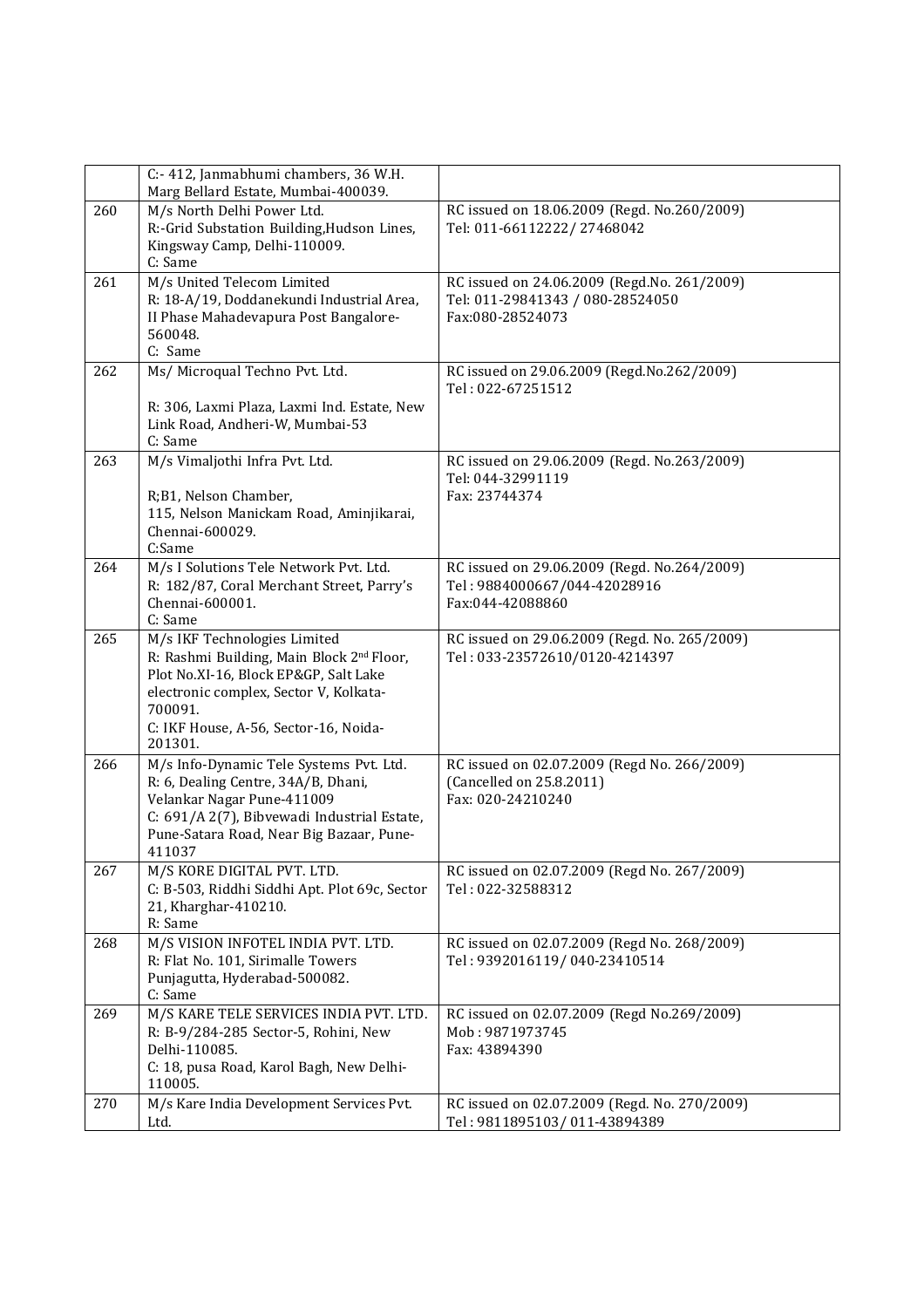|     | R: B-9/284-285 Sector-5, Rohini, New<br>Delhi-110085.<br>C: 18, pusa Road, Karol Bagh, New Delhi-<br>110005.                                                                        | Fax:011-43894390                                                                                           |
|-----|-------------------------------------------------------------------------------------------------------------------------------------------------------------------------------------|------------------------------------------------------------------------------------------------------------|
| 271 | M/s Bharat Sanchar Nigam Ltd.<br>R: Bharat Sanchar Bhawan, Harish Chandra<br>Mathur Lane, Janpath, ND-1<br>C: Same                                                                  | RC issued on 08.07.2009 (Regd.No. 271/2009)<br>Tel:,011-23353395<br>Fax:011-23353389                       |
| 272 | M/s Archon Infra Services Pvt. Ltd.<br>R: A-1, Shivam Sundaram Complex, Above<br>ADC Bank, Opp. Haresh Dudhiya, Gurukul<br>Road, Memnagar, Ahmedabad-52.<br>C: Same                 | RC issued on 17.07.2009 (Regd. No. 272/2009)<br>Mob-09924442888                                            |
| 273 | M/s Sycamore Technologies (India) Pvt.<br>Ltd.<br>R: 27-Kit-Kat, 1st Carter Road,<br>Borivali(east), Mumbai-400066<br>C: Sam e                                                      | RC issued on 20.07.2009 (Regd. No. 273/2009)<br>Tel: -022-28082215                                         |
| 274 | M/s RV Solutions Pvt. Ltd.<br>R:261, Gulmohar Enclave, New Delhi-<br>110049<br>C: 177, Gulmohar Park Road, New Delhi-<br>110049                                                     | RC issued on 06.08.2009 (Regd No. 274/2009)<br>Tel: 45184518<br>Fax: 45184519                              |
| 275 | M/s 3G Telecom Infra Pvt. Ltd.<br>R: 1-5-1015/20A Manjeera Nagar Colony,<br>Old Alwal, Secunderabad-500010<br>C: Same                                                               | RC issued on 11.08.2009 (Regd No. 275/2009)<br>Mob: 09246542640<br>Fax: 040-27872121                       |
| 276 | M/s Uptime Infratel Pvt. Ltd.<br>R: F/9/1, Noopur, Sarita Nagari, Sinhagad<br>Road, Pune-411030.<br>C: 691/A2, Bibwewadi Industrial Estate<br>Pune Satara Road, Bibwewadi, Pune 37. | RC issued on 11.08.2009 (Regd No. 276/2009)<br>Tel: 020-24210240/24210239<br>(Cancelled w.e.f. 07.01.2013) |
| 277 | M/s Ten Dot Net Cable Pvt. Ltd.<br>R:4, Narayan Chandra Chowdhury Road,<br>Kasba, Kolkata-42<br>C: Same                                                                             | RC issued on 21.08.2009 (Regd No. 277/2009)<br>Mob: 09830213680                                            |
| 278 | M/s Powerdeal Energy Systems (India)<br>Private Limited<br>R: F-29, MIDC, Satpur Nasik-422007<br>C:Survey No. 4/1,5/1&6/2/1, Villali,<br>Mumbai-Agra Road, Nasik-422010.            | RC issued on 25.09.2009 (Regd.No. 278/2009)<br>Tel: 0253-2336699                                           |
| 279 | M/s Mehta Infocom Private Limited<br>R:A-301, Atul Apartment, Nivetia road,<br>Malad (E), Mumbai-400097<br>C: 15, Gyan Mandir Bldg, Jitendra Raod,<br>Malad(E), Mumbai-400097.      | RC issued on 25.09.2009 (Regd. No. 279/2009)<br>Tel: 9869533333/ 022-287757777743<br>Fax: 28775517         |
| 280 | M/s Broadcast Infratel India Pvt. Ltd<br>R: 20,8th Cross Nabo Nagar,<br>BannerghattaRoad, Bangalore-560070<br>C: 1116, Vasto Mahagun Mansion, Phase-2,<br>Indirapuram(DelhiNCR),    | RC issued on 29.09.2009 (Regd. No. 280/2009)<br>Mob: 09708400084<br>Tel: 0120-4128472                      |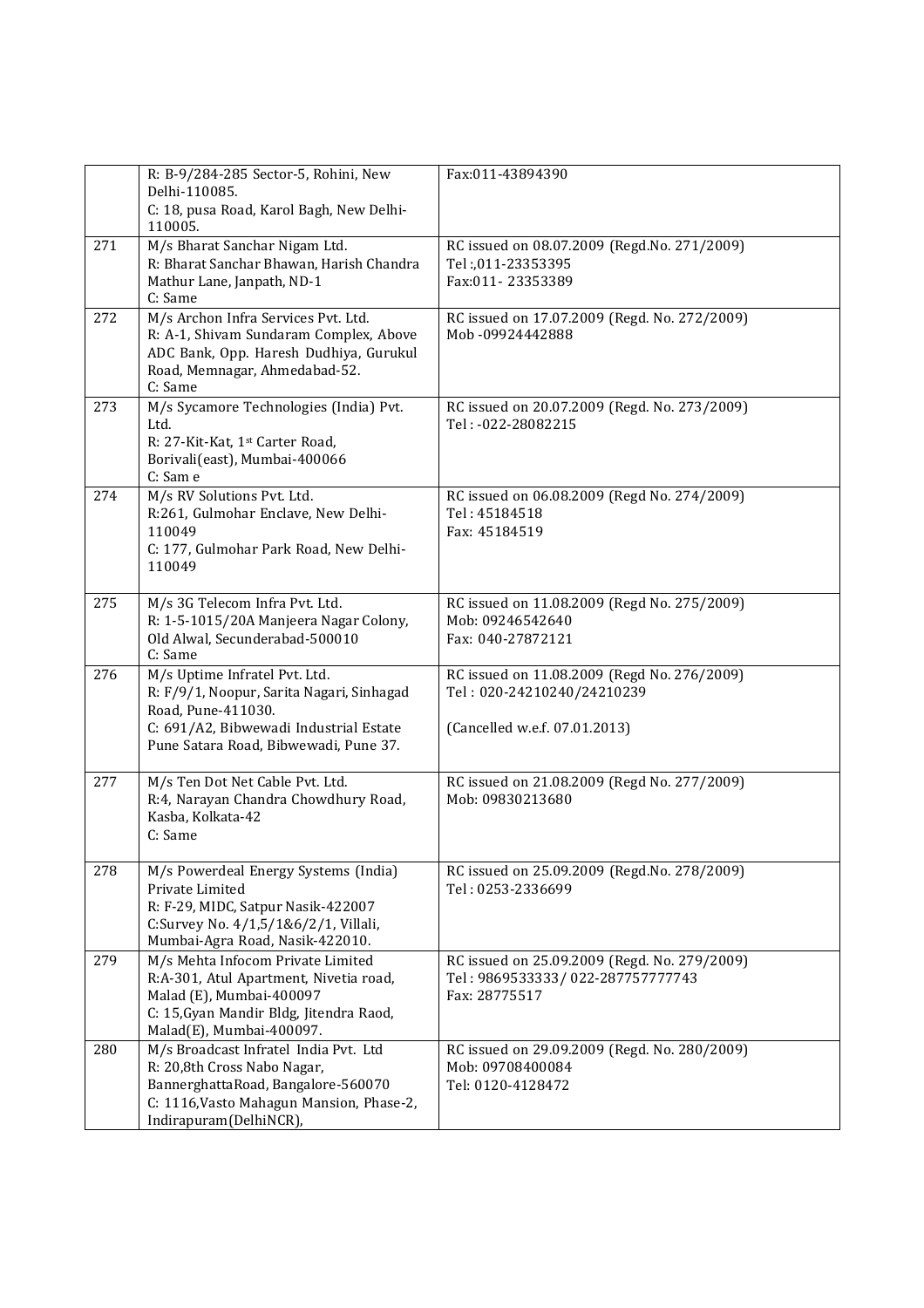|     | Ghaziabad-201010                                                                                                                                                                                                          |                                                                                                             |
|-----|---------------------------------------------------------------------------------------------------------------------------------------------------------------------------------------------------------------------------|-------------------------------------------------------------------------------------------------------------|
| 281 | M/s Sunpro Integrated Communication<br>Services Ltd<br>R: D-75,2 <sup>nd</sup> Floor, East of Kailash, New<br>Delhi-65.<br>C: E-13,3rd floor, East of Kailash, New Delhi-<br>65.                                          | RC issued on 09.10.2009 (Regd. No.281/2009)<br>Tel: 011-46524164<br>Fax: 011-41624422                       |
| 282 | M/s Srichakra Tele Media Pvt. Ltd<br>R: D.No. 47-11-8, G 2, Kuppili Apartments<br>Ist Lane Dwaraka Nagar, Visakhapatnam-<br>530016<br>C:Same                                                                              | RC issued on 20.10.2009 (Regd. No. 282/2009)<br>Tel: 0891-2598003                                           |
| 283 | M/s Innovative Coverage Solutions Pvt Ltd<br>(Erstwhile Microqual Coverage Solutions<br>Pvt.Ltd)<br>Cor: 306, Laxmi Plaza, Laxmi Industrial<br>Estate, off New Link Road, Andheri(W),<br>Mumbai-400053.<br>R: Same        | RC issued on 22.10.2009 (Regd. No.283/2009)<br>Tel: 9891614819/022-66989381/9820149634<br>Fax: 022-26366699 |
| 284 | M/s Essenn Telecom Ltd.<br>R: Kurseong Rice Mill compound,<br>Burdwan Road, Siliguri-734001(W.B)<br>C; Same                                                                                                               | RC issued on 22.10.2009 (Regd. No.284/2009)<br>Mob: 09800199999.<br>Fax: 0353-2535508                       |
| 285 | M/s Shree Electricals & Engineers (India)<br>Pvt. Ltd<br>C: 253/1, Plot No. 4, Tirumala Industrial<br>Estate, Phase II, Hinjawadi, Punde-411057<br>R;Same                                                                 | RC issued on 13.11.2009 (Regd. No. 285/2009)<br>Tel: 020-66549000<br>Fax: 020-66549025                      |
| 286 | M/s Varma Teleservices India Pvt. Ltd<br>R:-31, 2 <sup>nd</sup> Floor, GM ramakrishnappa<br>Layout, 2 <sup>nd</sup> Main Sanjay Nagar Main road,<br>Bangaloe-560094<br>C: Same                                            | RC issued on 16.12.2009 (Regd. No. 286/2009)<br>Tel: 9845000729/080-23412729                                |
| 287 | M/s Skycell Towers & Infrastructure Pvt.<br>Ltd<br>R: Anupam Behind Gokarnanalheswara<br>College, Gandhi Nagar, Mangalore,<br>Karnataka-575003.<br>C; Same                                                                | RC issued on 21.12.2009 (Regd. No. 287/2009)<br>Tel: 0824-4284044                                           |
| 288 | M/s Vihaan Infrastructures India Ltd<br>R: 714, Raheja Chambers, 213 Nariman<br>Point, Mumbai-400021<br>C: D-216, Sector 63, Noida-201301.                                                                                | RC issued on 31.12.2009 (Regd. No. 288/2009)<br>Tel: 9999176696 / 0124-4699900<br>Fax:0120-4072798          |
| 289 | M/s Sri Rama Telecom & Infratech Pvt. Ltd<br>R: 9-7-9/1, Plot No: 39, Road No. 3, Yaadgiri<br>Nagar OPP. Santhosh Nagar, Hyderabad-<br>500059<br>C; No.46, EWSH New Santhosh Nagar<br>Colocy, Saidabad, Hyderabad-500059. | RC issued on 13.01.2010 (Regd. No. 289/2010)<br>Tel: 040-24532903                                           |
| 290 | M/s Vihan Networks Ltd<br>R: A-60, Naraina Industrial Area, Phase-1,                                                                                                                                                      | RC issued on 18.01.2010 (Regd. No. 290/2010)<br>Tel:- 0124-3092000                                          |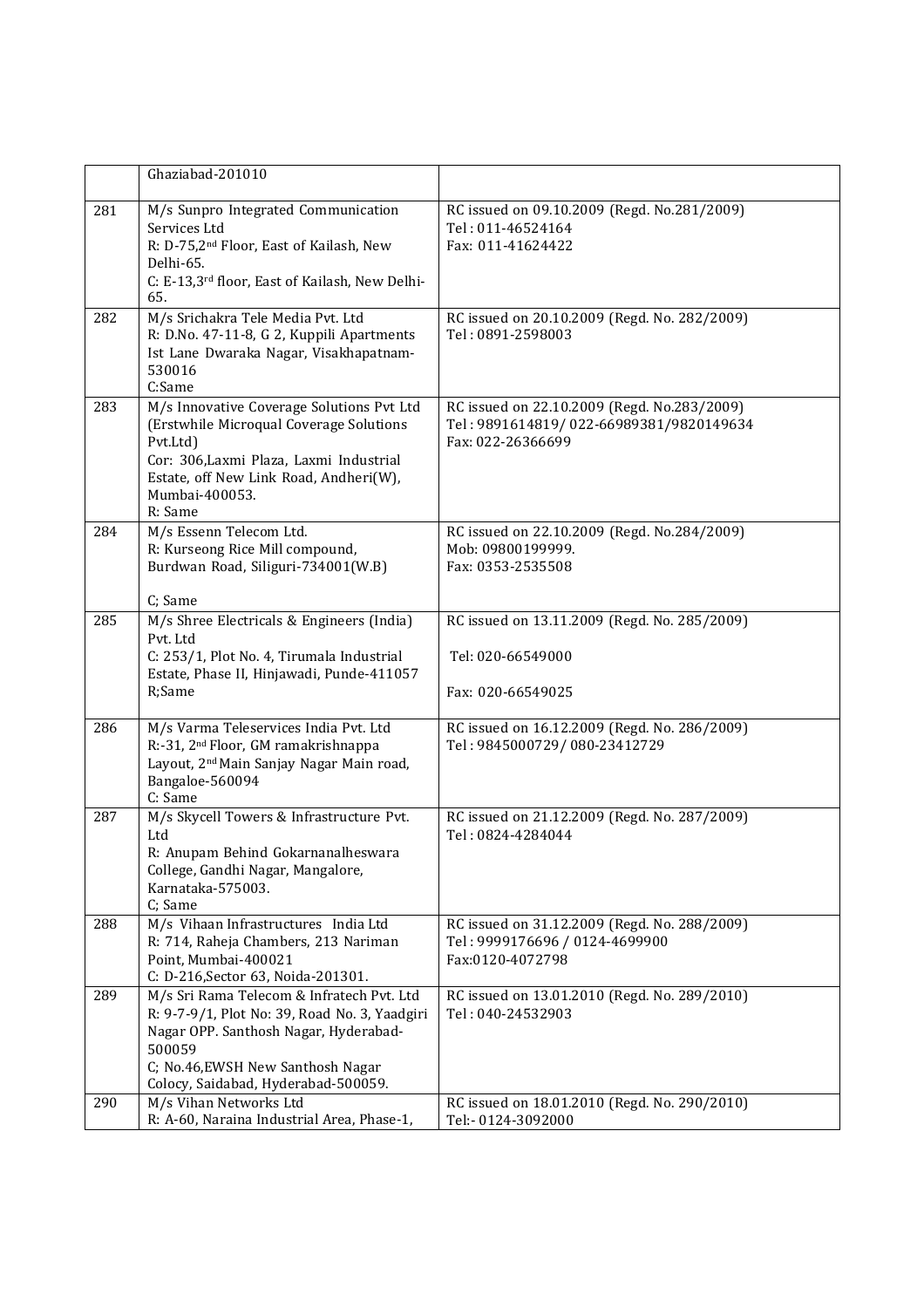|     | New Delhi-28.                                                        | Fax: 0124-4104766                            |
|-----|----------------------------------------------------------------------|----------------------------------------------|
|     | C: 21 B, Sector 18, Udyog Vihar, Gurgaon,                            |                                              |
|     | Haryana-122015                                                       |                                              |
| 291 | M/s GVR Infra Projects Ltd                                           | RC issued on 18.01.2010 (Regd. No. 291/2010) |
|     | R: Plot No. 231, Swamy Ayyappa Society                               | Tel: 044-28151681                            |
|     | Madhapur, Hyderabad-500081.                                          | Fax 040-28111151683                          |
|     | C: Vairams Complex,<br>4thfloor,112,thyagaraya Road, T Nagar,        |                                              |
|     | Chennai-600017.                                                      |                                              |
|     |                                                                      |                                              |
| 292 | M/s Baba Projects Pvt. Ltd                                           | RC issued on 18.01.2010 (Regd. No. 292/2010) |
|     | R:2K/74, Bariatu Housing Colony, Bariatu,                            |                                              |
|     | Ranchi, Jharkhand-834009                                             | Tel: 0651-2543067                            |
|     | C: Same                                                              | Fax: 0651-2543067                            |
| 293 | M/s Span Telecom Pvt. Ltd                                            | RC issued on 18.01.2010 (Regd. No. 293/2010) |
|     | R:W-141, Anupam Gardens, IGNOU Road,<br>Saidulajab, New Delhi-110065 | Tel: 011-41664278<br>Fax: 011-29531315       |
|     | C: Same                                                              |                                              |
| 294 | M/s Akshaya Networks (India) Pvt. Ltd                                | RC issued on 18.01.2010 (Regd. No. 294/2010) |
|     | R:8-A, Sriram Layout, Saibaba Colony,                                | Tel: 0422-4502008/                           |
|     | Coimbator, Tamil Nadu-641011                                         |                                              |
|     | C: Same                                                              |                                              |
| 295 | M/s Momenta Infratech Pvt. Ltd                                       | RC issued on 18.01.2010 (Regd. No. 295/2010) |
|     | R: B-1, Akash Bharti; 24 IP Extension, Delhi-                        | Mob: 9810130638                              |
|     | 110092<br>C:Same                                                     |                                              |
| 296 | M/s Cell Com Teleservices Pvt. Ltd                                   | RC issued on 27.01.2010 (Regd. No. 296/2010) |
|     | R: SD-442, Tower Appartments Vishaka                                 | Tel: 9958044200/0120-652770                  |
|     | Enclave, Pitampura, Delhi                                            | Fax: 2751651                                 |
|     | C: A-52, Industrial Area, Sikandrabad Distt.                         |                                              |
|     | Bulandshahr (U.P.)                                                   |                                              |
| 297 |                                                                      | RC issued on 02.02.2010 (Regd. No. 297/2010) |
|     | M/s Chennai Networks Infrastructure Ltd.                             | Tel: 044-39137376                            |
|     | R: Alsa Tower, 6th Floor, 186                                        | Tel: 044-30289135                            |
|     | Poonammallee High Road, Kilpauk,                                     |                                              |
|     | Chennai-600010. T.N.                                                 |                                              |
|     |                                                                      |                                              |
|     | C: Same                                                              |                                              |
| 298 | M/s D-Vois Broadband Pvt. Ltd                                        | RC issued on 03.02.2010 (Regd. No. 298/2010) |
|     | R: No. 70, 2 <sup>nd</sup> Floor, 9 <sup>th</sup> Main, HMT Main     | Tele/Fax: 079-30110400                       |
|     | Road Mathikere, Bangalore-560054                                     |                                              |
|     | C: Same.                                                             |                                              |
| 299 | M/s Seans Media Pvt. Ltd                                             | RC issued on 04.02.2010 (Regd. No. 299/2010) |
|     | R: 109 Aerolex Centre, K.H. Road,                                    | Tel: 080-40114100                            |
|     | Bangalore-560027.                                                    | Fax: 080-40114200                            |
|     | C: Same                                                              |                                              |
| 300 | M/s Exelon Infrastructure Ltd                                        | RC issued on 04.02.2010 (Regd. No. 300/2010) |
|     | R: B-67, Gopal Mansin, Opp. Copper                                   | Tel: 040-23739041                            |
|     | Chimney, Station Road, Bandra(W),                                    | Fax: 040-23749605                            |
|     | Mumbai-400450.<br>C: Flat No.304, Siri Enclave, Beside Axis          |                                              |
|     | Bank, Srinagar Colony, Hyderabad-                                    |                                              |
|     |                                                                      |                                              |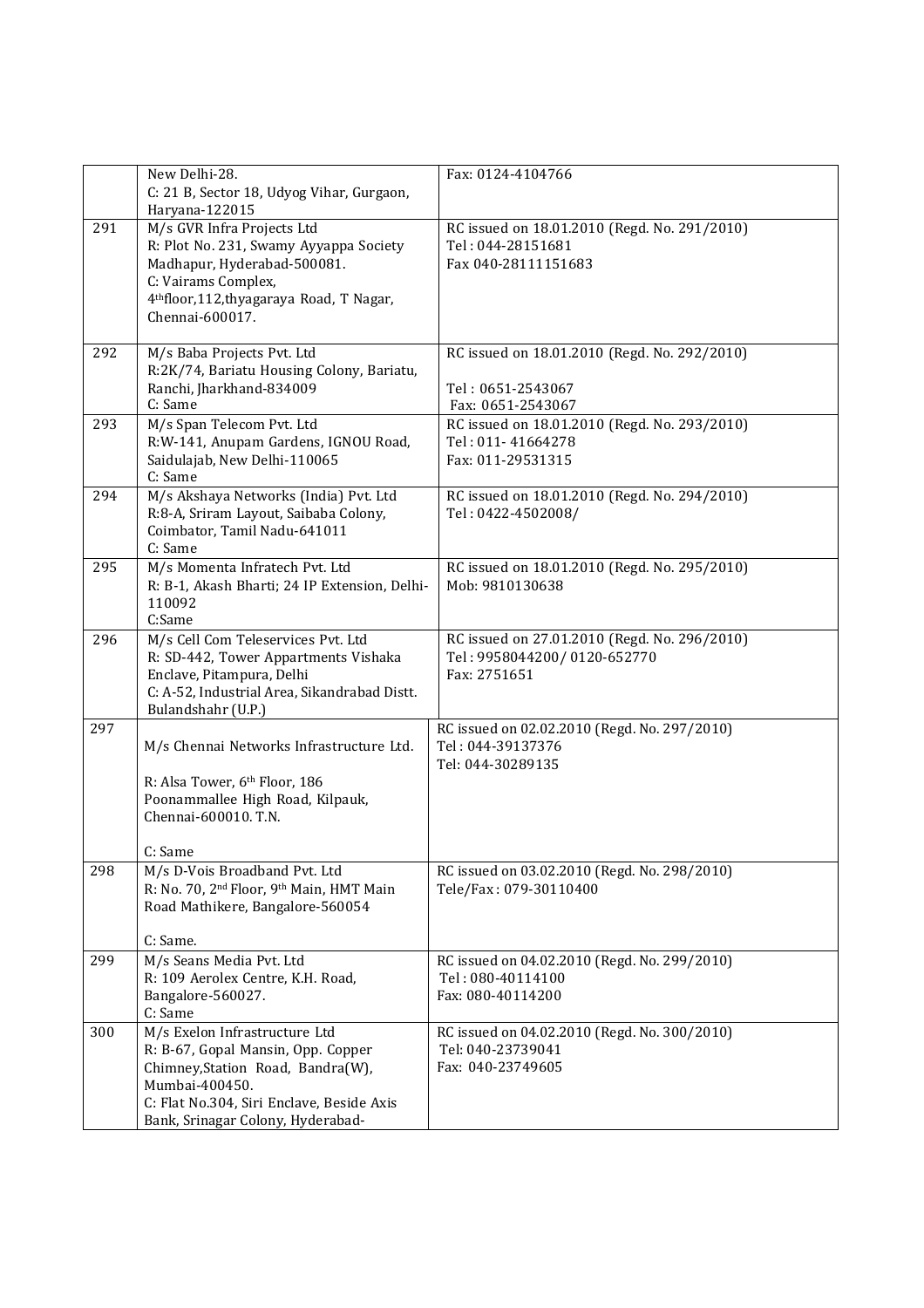|     | 500073.                                                                                                                                                                                                                    |                                                                                          |
|-----|----------------------------------------------------------------------------------------------------------------------------------------------------------------------------------------------------------------------------|------------------------------------------------------------------------------------------|
| 301 | M/s Agni Shanti Buildtech Pvt. Ltd<br>R: Shanti Sadan, OPP-AGP Office, GNB<br>Road, Guwahti-781001.<br>C: Same                                                                                                             | RC issued on 05.02.2010 (Regd. No. 301/2010)<br>Tele Fax-0361-2733256<br>Mob: 9910286118 |
| 302 | M/s Mplex Networks Private Limited<br>(earlier M/s Aerolex Marketing Pvt. Ltd)<br>R: 109 Aeroflex Centre, K.JH.Road,<br>Bangalore-560027 to changed Address :<br>109,3rd Floor, K.H.Road, Bangalore-<br>560027.<br>C: Same | RC issued on 05.02.2010 (Regd. No. 302/2010)<br>Tel: 080-40114100<br>Fax: 080-40114200   |
| 303 | M/s Kare International Pvt. Ltd<br>R:18, Pusa road, Karol Bagh New Delhi-<br>110005.<br>C: Same                                                                                                                            | RC issued on 05.02.2010 (Regd. No. 303/2010)<br>Tel: 011-43894389<br>Fax: 011-43894390   |
| 304 | M/s Atharva Infracom India Ltd<br>R:209-210, Rushabh Complex, 2 <sup>nd</sup> Floor,<br>OPP. Fun Republic, Link Road, Andheri<br>West, Mumbai-400053.<br>C: Same                                                           | RC issued on 08.02.2010 (Regd. No. 304/2010)<br>Mob: 09545556666                         |
| 305 | M/s Vodafone Towers Ltd (earlier M/s<br>Vodafone Essar Towers Ltd)<br>R: C-48, Okhla Industrial Area,<br>Phase-II, New Delhi-110020<br>C: Same                                                                             | RC issued on 08.02.2010 (Regd. No. 305/2010)<br>Tel: 022-66645000<br>Fax: 022-24963645   |
| 306 | M/s Acme Telecom Assets Ltd<br>R:104, Munish Plaza, 20, Ansari Road,<br>Daryaganj New Delhi-110002<br>C: Plot No.2, Sector-34, E.H.T.P, Gurgaon<br>Haryana-122001.                                                         | RC issued on 26.02.2010 (Regd. No. 306/2010)<br>Tel: 0124-4817000<br>Fax: 0124-4817111   |
| 307 | M/s Triple Play Interactive Network Pvt.<br>Ltd.<br>R: D 4/17 GF Exclusive Floors Phase V DLF<br>City Gurgaon Haryana.<br>C; Basement Galleria Market Phase IV DLF<br>City Gurgaon, Haryana-122002.                        | RC issued on 16.03.2010 (Regd. No. 307/2010)<br>Tel: 0124-4101889 & 09818073333          |
| 308 | M/s Tor cable solutions Pvt. Ltd<br>C:144, Nimvi Colony, Ashok Vihar Phase-<br>IV, Delhi-110052.<br>R:Same                                                                                                                 | RC issued on 6-4-2010 (Regd. No. 308/2010)                                               |
| 309 | M/s Trident Structures Pvt. Ltd<br>R:-135, Kirti Nagar, New Delhi-110015.<br>C: Same                                                                                                                                       | RC issued on 22-4-2010(Regd. No.309/2010)<br>Tel: 0120-2561042, .(M) 9810038107          |
| 310 | M/s Space Telelink Ltd<br>R: L-1, Udyog Nagar, Peeragarhi, New<br>Delhi-110041.<br>C: : 139, Tarun Enclave, Pitampura, New<br>Delhi-110034.                                                                                | RC issued on 4-5-2010 (Regd. No. 310/2010)<br>Mob:9958862374                             |
| 311 | M/s KVG Solutions Pvt. Ltd<br>R:261 Gulmohar Enclave, New Delhi.<br>C: H.No.60, Ground Floor, Ashoka Enclave-<br>I, Sec 34 Faridabad, Haryana-121003.                                                                      | RC Issued on 7-5-2010(Regd. No. 311/2010)<br>Tel: 0129-4127255                           |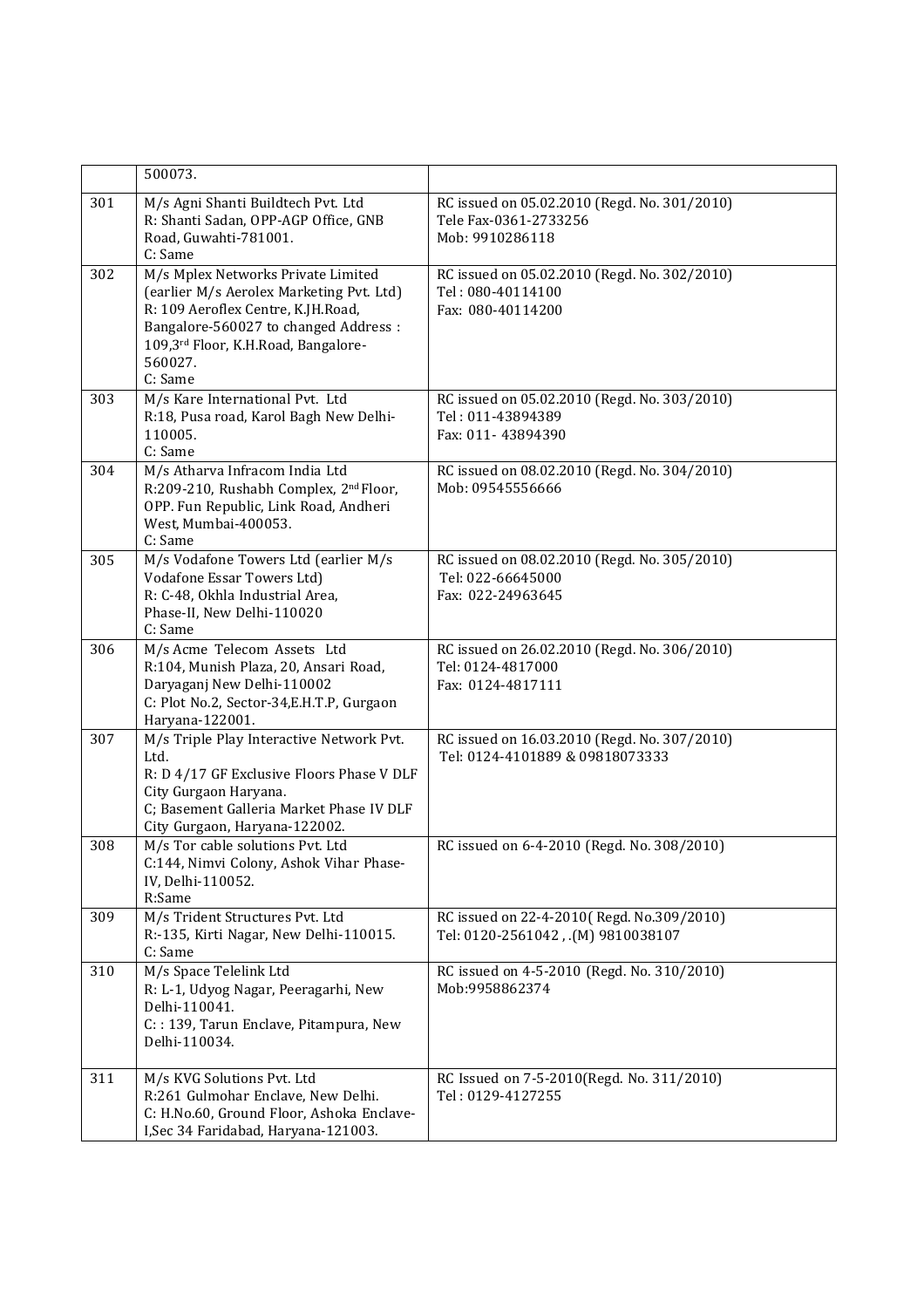| 312 | M/s Shri Maruti Infratech India Pvt. Ltd<br>C:'c' Building,'C'Wing, 309Sujata Shopping<br>Center, Navghar Road, Nr. Shilpa Hotel<br>Bhayandar (east), Dist. Thane,-401105.<br>R: same                     | RC issued on 26.5.2010(Regd. No. 312/2010)<br>Mob: 9892127282<br>Fax: 022-28045664                     |
|-----|-----------------------------------------------------------------------------------------------------------------------------------------------------------------------------------------------------------|--------------------------------------------------------------------------------------------------------|
| 313 | M/s Wow Solutions & Systems Pvt. Ltd<br>C:13, Udyog Bhavan, Sonawala Lane,<br>Goregoan(east), Mumbai-400063.<br>R: Same                                                                                   | RC issued on 26.5.2010(Regd. No. 313/2010)<br>Tel: 022-42225555<br>Fax: 022-42225566                   |
| 314 | M/s Appreciate Properties India Pvt. Ltd<br>R:22/2, Plot No. 275-B, Near Guru Nanak<br>School, Mumbai-400022.<br>C:Same                                                                                   | RC issued on 31.5.2010(Regd. NO. 314/2010)<br>Tel: 32537584/32977779492                                |
| 315 | M/s Dream Plus Multi Services Pvt. Ltd<br>R: Paris Pair Health Club, Near Nandvani<br>Apartment, Jamal Road, Patna-800001.<br>C: Same                                                                     | RC issued on 3.6.2010(Regd. No. 315/2010)<br>Mob: 09386366930                                          |
| 316 | M/s EMC Square Teleinfra Pvt. Ltd<br>R: Shop 003, A-Wing Ambika Tower Co-<br>operativ Housing Society Ltd. Rajmata<br>Jijabhai Raod, Pump House Jijamata<br>Chowk, Andheri-East Mumbai-400093.<br>C:Same  | RC issued on 3.6.2010(Regd. No. 316/2010)<br>Tel: 022-33098100<br>Fax: 33098199                        |
| 317 | M/s Associated Power Structures Pvt. Ltd<br>R: 905/3, G.I.D.C. Makarpura, Vadodara-<br>390010.(Gujrat)<br>C: Same                                                                                         | RC issued on 4.6.2010(Regd. No.317/2010<br>Tel: 0265-2644789<br>Fax: 0265-2635245                      |
| 318 | M/s Sansun Contractors Pvt. Ltd<br>R:C-2/14 A, Raju Park, Khanpur New<br>Delhi-110062.<br>C: Same                                                                                                         | RC issued on 4-6-2010(Regd. No. 318/2010)<br>Tel: 011-29911472, 9810083762 (M)<br>Fax: 011-29911492    |
| 319 | M/s BSPN Infratel Pvt. Ltd<br>R:6-2-30/B, 202 2 <sup>nd</sup> Floor, Empress court,<br>Khairatabad, Hyderabad-500004<br>C: Same                                                                           | RC issued on 4.6.2010(Regd. No. 319/2010)<br>Mob: 09000011412<br>Tel: 040-23370010<br>Fax:040-23375971 |
| 320 | M/s Yash Site Development Pvt. Ltd<br>R:100/60 Feet Road, Guru Teg Bahadur<br>Nagar, Bathinda-151001<br>C: Same                                                                                           | RC issued on 10.6.2010(Regd. No.320/2010)<br>Mob:9216831852<br>Tel: 0164-2213580                       |
| 321 | M/s TamilNadu Transmission Corporation<br>Ltd<br>R:NPKRR MAAligai, New No. 144 (OLD<br>No. 800) Anna Salai, Chennai-600002.<br>C: Same                                                                    | RC issued on 10.6.2010(Regd. NO.321/2010)<br>Tel: 044-28521057<br>Fax: 044 28521210                    |
| 322 | M/s HS Telecom. Services Pvt. Ltd<br>R: 20-BT Road, Calcata-700002.<br>C: FD 446, Sector-III, Near Central Park,<br>Saltlake City, Kolkata-700106.                                                        | RC issued on 30.6.2010(Regd. No.322/2010)<br>Tel: 033-22582559<br>Fax: 25575409                        |
| 323 | M/s Vishal Telecommunications Pvt. Ltd<br>R: 25, Sitaram Building, Dr D N road Fort,<br>Mumbai-400001.<br>C: 102/202, Shivalik Tower, 90 Feet Road,<br>Thakur Complex, Kandivali East, Mumbai-<br>400101, | RC issued on 30.6.2010(Regd. No. 323/2010)<br>Tel: 022-28548890/23445504<br>Fax: 022-23435810          |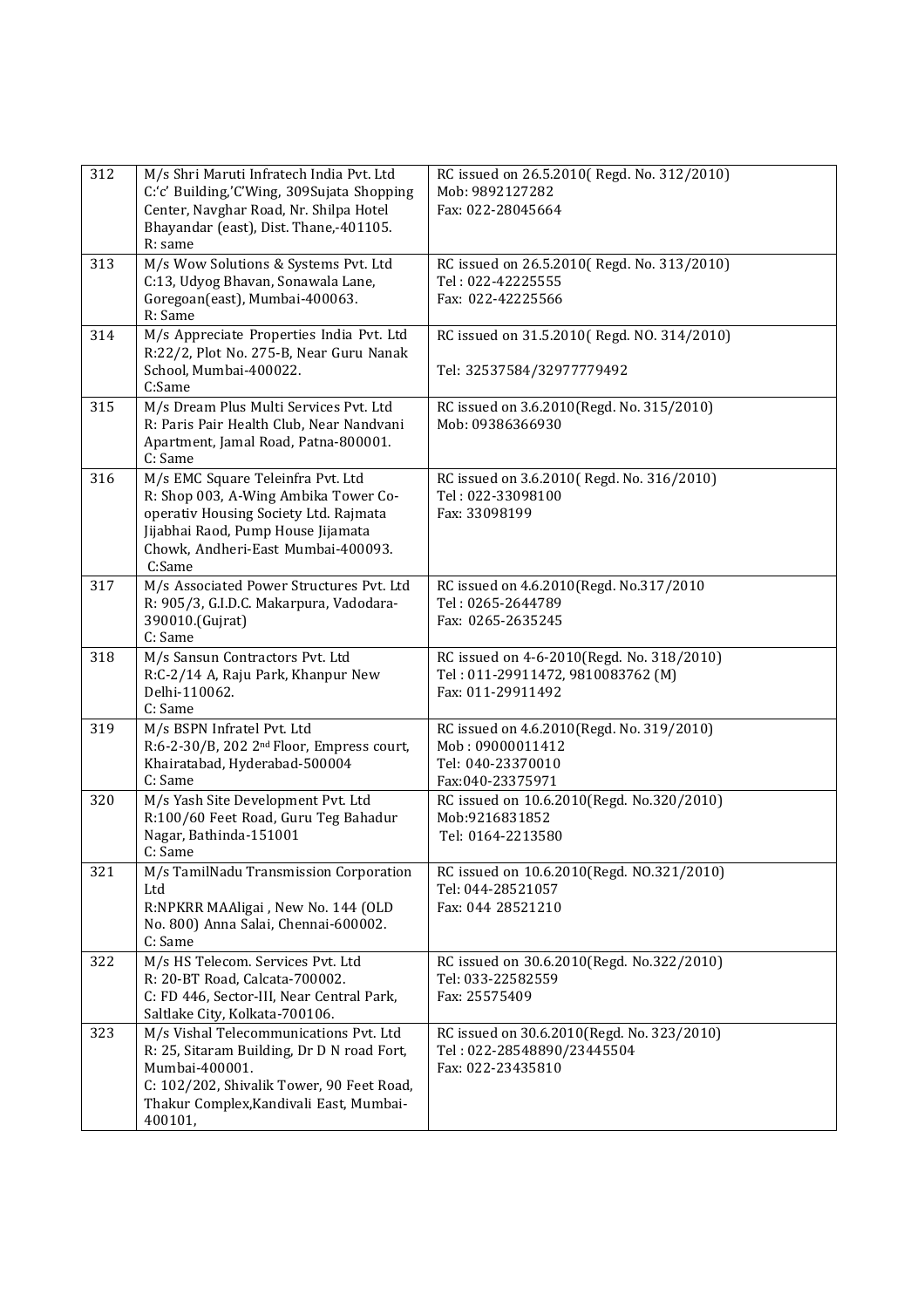| 324 | M/s Del DSC Internet Pvt. Ltd<br>R:K-1, Green Park Main, New Delhi-16<br>C: 101, Tower-D, Global Business Park,<br>M.G.Road, Gurgaon-122002.                                                                       | RC issued on 5.7.2010(Regd. No. 324/2010)<br>Tel: 0124-2803000<br>Fax: 0124-2803001                                   |
|-----|--------------------------------------------------------------------------------------------------------------------------------------------------------------------------------------------------------------------|-----------------------------------------------------------------------------------------------------------------------|
| 325 | M/s Saurava Towers Private Ltd. Ltd<br>(earlier M/s Saurava Kaneva Telecom JV<br>pvt)<br>R: 6-3-1090/B/5,1st Floor, Span Solitaire,<br>Rajbhavan Raod, Somajiguda, Hyderabad,<br>Andhra Pradesh-500082.<br>C: Same | RC issued on 5.7.2010(Regd. No. 325/2010)<br>Tel: 09949541114, 23305054.                                              |
| 326 | M/s Coral telecom Ltd<br>R:404/2, electronic complex<br>Chambaghat, Solan(H.P).<br>C: E-2, Sector 63 Noida, U.P-201301                                                                                             | RC issued on 28.7.2010(Regd. No. 326/2010)<br>Tel: 0120-403335840<br>Fax: 0120-4035888                                |
| 327 | M/s North East Vision Infratel Pvt. Ltd<br>R:Sagolband Salam Leikei,<br>Imphal, Manipur<br>C: 38, Mahamudpur, Behind Shri Ram<br>Mandir, Near Bikaji Cama Place, New<br>Delhi-66.                                  | RC issued on 30.7.2010(Regd. No. 327/2010)<br>Tel: 011-46696025, 09612907843 (M)<br>Tel: 0385-2443542                 |
| 328 | M/s Wipro Airport IT Services Limited<br>R;Doddakanneili, Sarjapur Road,<br>Bangalore-560035.<br>C: T 3 Terminal, O/0 DIAL, New Udaan<br>Bhawan, Site Office, Ist Airport, NewDelhi-<br>110037                     | RC issued on 11.08.2010(Regd. NO.328/2010)<br>Tel:080-28440011<br>Fax:080-28440212                                    |
| 329 | M/s Luminous Teleinfra Ltd<br>R:C8 &9,Community Centre, Janakpuri,<br>New Delhi-110058<br>C: Plot No 121, Sector 5, IMT Manesar,<br>Haryana-122050                                                                 | RC issued on 12.8.2010(Regd.No. 329/2010)<br>(Surrendered on dt. 26.8.2011)<br>Tel: 0124-4633500<br>Fax: 0124-4633599 |
| 330 | M/s Twenty first century Telecom<br>Solutions Pvt. Ltd<br>R:SCO 8, IInd Floor, Sector 5<br>Panchkula(Hry)-134109<br>C: Same                                                                                        | RC issued on 12.8.2010(Regd. No. 330/2010)<br>Tel: 0172-5028529, 09810298877 (M)<br>Fax: 0172-2585953                 |
| 331 | M/s Telemex Network Pvt. Ltd<br>R: A/101, Mercury Bldg, Suncity Complex,<br>Powai, Mumbai-76.<br>C: 44-A, Mittal Court,"A" Wing, 224<br>Nariman Point, Mumbai-21.                                                  | RCissued on 12.8.2010(Regd.No. 331/2010)<br>Tel: 022-22042369<br>Fax: 022-22042368                                    |
| 332 | M/s Netz Infocom Pvt. Ltd<br>R:213 Gupta complex Inderlok New Delhi-<br>110035.<br>C: Same                                                                                                                         | RC issued on 12.8.2010(Regd. No. 332/2010)<br>Mob: 09999033995                                                        |
| 333 | M/s Savitri Telecom Pvt. Ltd<br>R: R-11, Ansal Chamber-II, 6, Bhikaji Cama<br>Place, New Delhi-110066<br>C:Same                                                                                                    | RC issued on 12.8.2010(Regd. No.333/2010)<br>Tel: 011-41659383,41659384<br>Fax: 011-26183229                          |
| 334 | M/s Virtuoso Technologies India Pvt. Ltd                                                                                                                                                                           | RC issued on 03.09.2010(Regd. NO. 334/2010)                                                                           |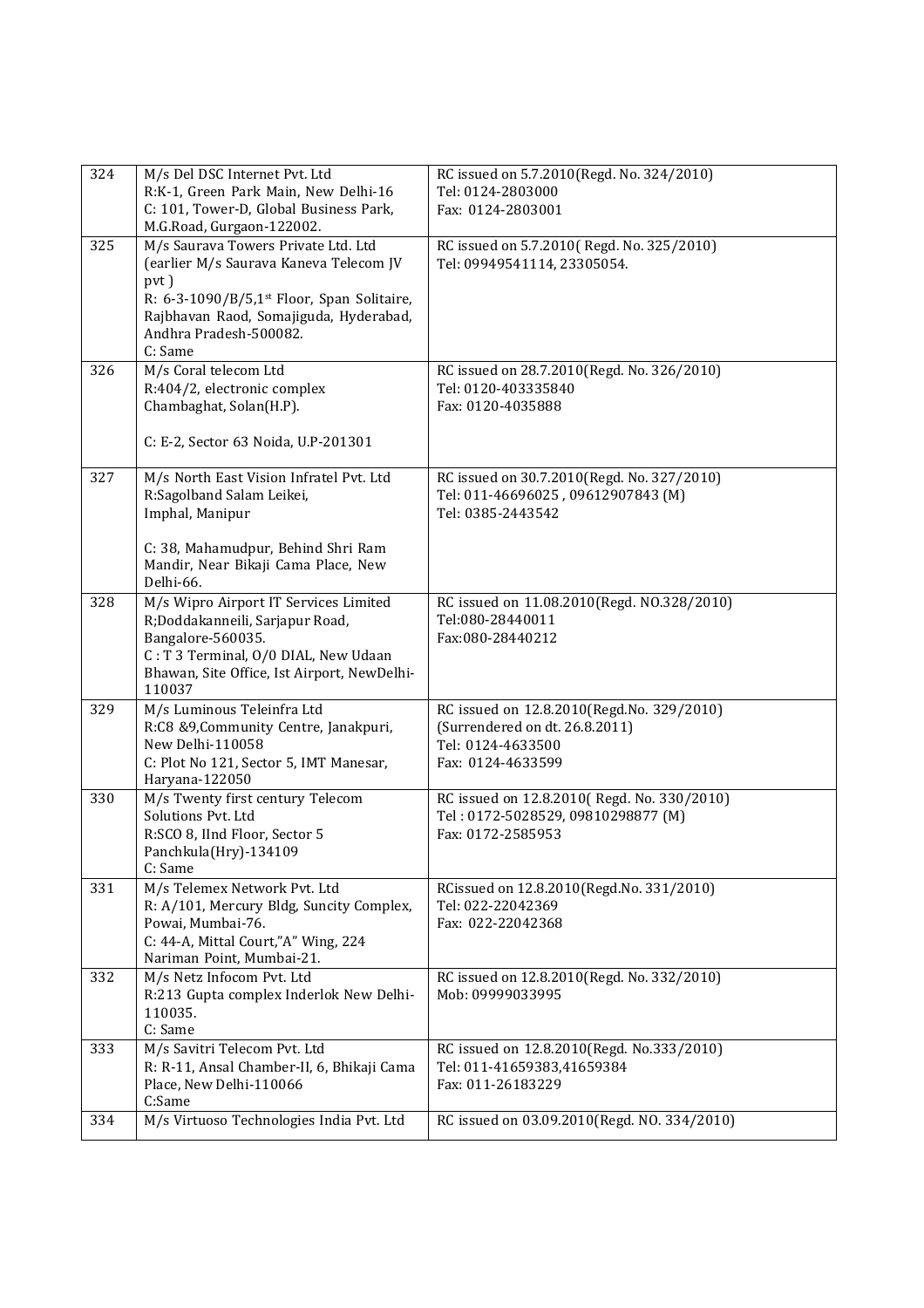|     | R:203, Veer Savarkar Bloack, 32 B, Shree                                                                        | Tel: 0120-2403970                                                               |
|-----|-----------------------------------------------------------------------------------------------------------------|---------------------------------------------------------------------------------|
|     | Ganesh Complex, Shakarpur, Delhi-<br>110092.                                                                    | Fax: 0120-2403971                                                               |
|     | C: C-48, Sector-65, Noida-2010301                                                                               |                                                                                 |
| 335 | M/s UCN Cable Network Pvt. Ltd                                                                                  | RC issued on 06.09.2010(Regd. No. 335/2010)                                     |
|     | R: 502, Milestone Building, 12,                                                                                 | Tel: 0712-6633888/999                                                           |
|     | Ramdaspeth, Wardha Road, Nagpur-<br>440010.                                                                     | Fax:0712-6633990                                                                |
|     | C:Same                                                                                                          |                                                                                 |
| 336 | M/s Zeppelin Systems India Ltd                                                                                  | RC issued on 08.9.2010(Regd. No. 336/2010)                                      |
|     | R:Abhijit, 7 <sup>th</sup> Floor, 7 <sup>th</sup> floor, Mithakhali Six<br>Road, Ellisbridge, Ahmedabad-380008, | Tel:0120-2563480<br>Fax:0120-2563485                                            |
|     | Gujarat                                                                                                         |                                                                                 |
|     | C: B-193A, Phase II, Noida-201305.                                                                              |                                                                                 |
| 337 | M/s MMR Engineers and Contractors                                                                               | RC issued on 24.9.2010(Regd. No. 337/2010)                                      |
|     | (India) Pvt. Ltd<br>R:4-1-91/14/A, Flat No. 201, Sai Kumar                                                      | Tel-fax: 040-27173888                                                           |
|     | Arcade, Nacharam Opp: Rama Krishna                                                                              |                                                                                 |
|     | Cine Studios, Hyderabad-76                                                                                      |                                                                                 |
|     | C: Same                                                                                                         |                                                                                 |
| 338 | M/s Wiretel Intranet System Pvt. Ltd<br>R:-1-76, Flat No. 202, Madhura Apartment,                               | RC issued on 24.9.2010(Regd. No. 338/2010)<br>Tel: 040-65588888 , 9866320508(M) |
|     | Dharam Karam Road, Ameerpet                                                                                     |                                                                                 |
|     | Hyderabad-500038.                                                                                               |                                                                                 |
|     | C: Same                                                                                                         |                                                                                 |
| 339 | M/s Yashash Cable Network Pvt. Ltd<br>R: 2713/4 Lakshmi Building Adipanpa                                       | RC issued on 30.9.2010(Regd. No. 339/2010)<br>Tel: 0821-6629999, 9243504567 (M) |
|     | road, V.V. Mahalla Mysore-570002.                                                                               |                                                                                 |
|     | C: Same                                                                                                         |                                                                                 |
| 340 | M/s Intermedia Cable Communications                                                                             | RC issued on 11.10.2010(Regd. No. 340/2010)                                     |
|     | Pvt. Ltd<br>R:1018, New Nana Peth, Padumjee Path,                                                               | Tel-020-66094200<br>Fax: 020-26343523                                           |
|     | Pune-411002.                                                                                                    |                                                                                 |
|     | C: Same                                                                                                         |                                                                                 |
| 341 | M/s Village Network Pvt. Ltd                                                                                    | RC issued on 11.10.2010(Regd. No. 341/2010)                                     |
|     | R: 42, Okhla Industrial Estate, Phase-III,<br>New Delhi-110020.                                                 | Tel: 011-40580800<br>Fax: 011-40500805                                          |
|     | C:Same                                                                                                          |                                                                                 |
|     |                                                                                                                 |                                                                                 |
| 342 | M/s Vindhya Telelinkd Ltd<br>R: Plot No. 1C & 1D, Udyog Vihar, P.O.                                             | RC issued on 11.10.2010(Regd. No. 342/2010)<br>Tel: 011-45538800                |
|     | Chorhata, Rewa-485006(MP).                                                                                      | Fax:011-25616571                                                                |
|     | C: 605&608,DDA Building II,District Cenre,                                                                      |                                                                                 |
|     | Janakpuri, New Delhi-110058                                                                                     |                                                                                 |
| 343 | M/s Progressive Tele Infra Pvt. Ltd                                                                             | RC issued on 26.10.2010(Regd. No. 343/2010)<br>Tel: 040-40158669, 9908700001(M) |
|     | R: H.No. 6-34/1, Plot No. 65, Anupuram,<br>Kapra, ECIL Post Hyderabad.                                          |                                                                                 |
|     | C: Same                                                                                                         |                                                                                 |
| 344 | M/s OSR Teleservices Pvt. Ltd                                                                                   | RC issued on 26.10.2010(Regd. No. 344/2010)                                     |
|     | R: 423-A, IInd Floor, Shopprix Mall, Sector-<br>61, Noida-201301. U.P.                                          | Mob: 9313783599                                                                 |
|     | C: 423-A, IInd Floor, Shopprix Mall, Sector-                                                                    |                                                                                 |
|     | 61, Noida-201301.U.P.                                                                                           |                                                                                 |
| 345 | M/s Shyam Telecom Systems Ltd                                                                                   | RC issued on 29.10.2010(Regd. No. 345/2010)                                     |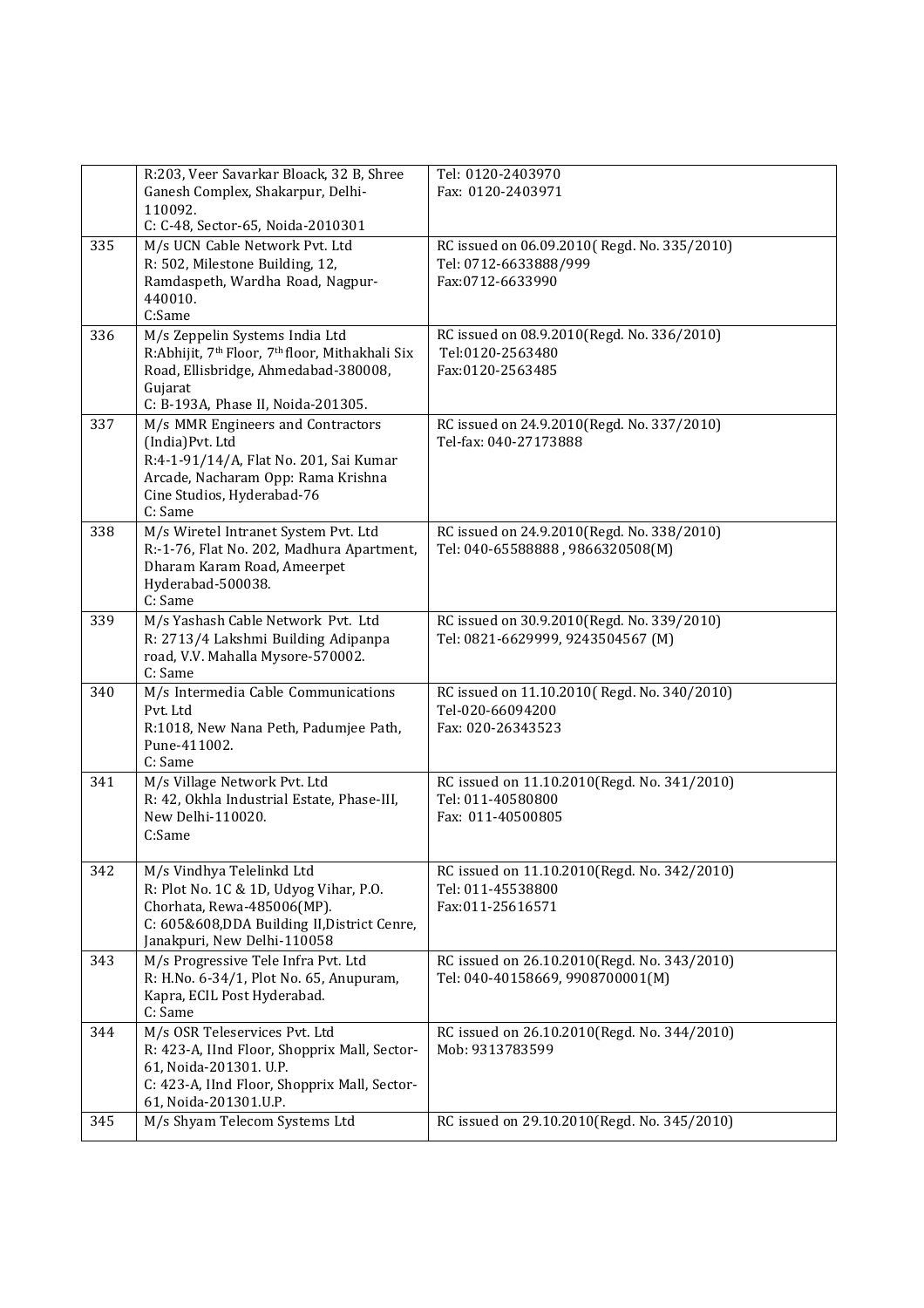|     | R: A-60, Naraina Industrial Area Phase-1,<br>New Delhi-110028.<br>C: 246, Udyog Vihar, Phase-IV Gurgaon,                                                                                                                           | Tel:0124-3092000/011-41411070<br>Fax: 0124-4104766/011-25792194                                      |
|-----|------------------------------------------------------------------------------------------------------------------------------------------------------------------------------------------------------------------------------------|------------------------------------------------------------------------------------------------------|
| 346 | Haryana-122015.<br>M/s Phadnis Telecom Pvt. Ltd<br>R: 57, Business Square, 4th Floor, above<br>Axis Bank, Mayur Colony Kothrud, Pune-<br>411029<br>C: Same                                                                         | RC issued on 02.11.2010(Regd. No. 346/2010)<br>Tel: 020-66441200<br>Fax:020-66441230                 |
| 347 | M/s V-Con Telecom Towers Pvt Ltd<br>(erstwhile M/s Paramount Telecom Pvt.<br>Ltd and M/s Videocon Telecom Towers<br>Pvt Ltd.)<br>R: F-141, Phase 8 B, Industrial Area,<br>Mohali-160055, Punjab.                                   | RC issued on 18.11.2010(Regd. No. 347/2010)<br>Mob: 099534-22272                                     |
| 348 | M/s Sterlite Technologies Ltd<br>R: E 1 Waluj Midc Industrial Area Waluj,<br>Dist. Aurgangabad-431136.<br>C: 4 <sup>th</sup> Floor, Godrej Millennium, 9, Koregaon<br>Road, Pune-411001.                                           | RC issued on 13.12.2010(Regd. No. 348/2010)<br>Tel: 0240-2558400, 9810128740(M)<br>Fax:2564598       |
| 349 | M/s System Infra Solutions Pvt. Ltd<br>C:208, IInd Floor, Lalita Park, 1/42, Vikas<br>Marg, Laxmi Nagar, Delhi-110092.<br>R: Same                                                                                                  | RC issued on 13.12.2010(Regd. No. 349/2010)<br>Tel: 011-22025461<br>Fax: 011-22021258                |
| 350 | M/s Vision Telindia Pvt. Ltd<br>R: A-22, GF, Shivalik Near Malviya Nagar,<br>New Delhi-17.<br>C: H-Block, 35/3, Connagught Place, New<br>Delhi-110001.                                                                             | RC issued on 16.12.2010(Regd. No. 350/2010)<br>Mob: 09990787611<br>Fax: 011-46037504                 |
| 351 | M/s Rakib Telecom Infrastructure Pvt. Ltd<br>R: 1405/1406, Rajarbat main Road Block<br>BB 12 Atghara, New Metro Plaza Baguhati-<br>700136 (W.B.)<br>C: 2/169, Leli Nagar Haltu kasba, Kolkata-<br>700078                           | RC issued on 16.12.2010(Regd. No. 351/2010)<br>Mob: 09830379777                                      |
| 352 | M/s Master Cables & Network Pvt. Ltd<br>R: No. 31, Ground Floor, Sharon<br>Nest, Gramadevatha Temple Street,<br>Adugodi, Bangalore-560030.<br>C:Same                                                                               | RC issued on 06.01.2011(Regd No. 352/2011<br>Mob: 09886410778                                        |
| 353 | M/s Shakti Teletech and Infrastructure<br>Pvt. Ltd<br>R:F1/3, First Floor, Amarnath Complex,<br>Kailash Babu Street, Main Road, Ranchi.<br>C: J/4, 4 <sup>th</sup> Floor, Chandi Vyapar Bhawan,<br>Exhibition Road Patna-1(Bihar). | RC issued on 14.02.2011(Regd. No. 353/2011)<br>Tel: 0651-3243064, 9386826347(M)<br>Fax: 0612-3249022 |
| 354 | M/s Ibus Networks and Infrastructure Pvt.<br>Ltd<br>R: No. 93, 2 <sup>nd</sup> Cross, GDP Extn, Uyalikaval<br>Bangalore, Karnataka-560003.<br>C: Same                                                                              | RC issued on 15.2.2011(Regd. No. 354/2011)<br>Tel: 080-23467969                                      |
| 355 | M/s M.V. Omni Project (India) Ltd                                                                                                                                                                                                  | RC issued on 15.2.2011(Regd. No. 355/2011)                                                           |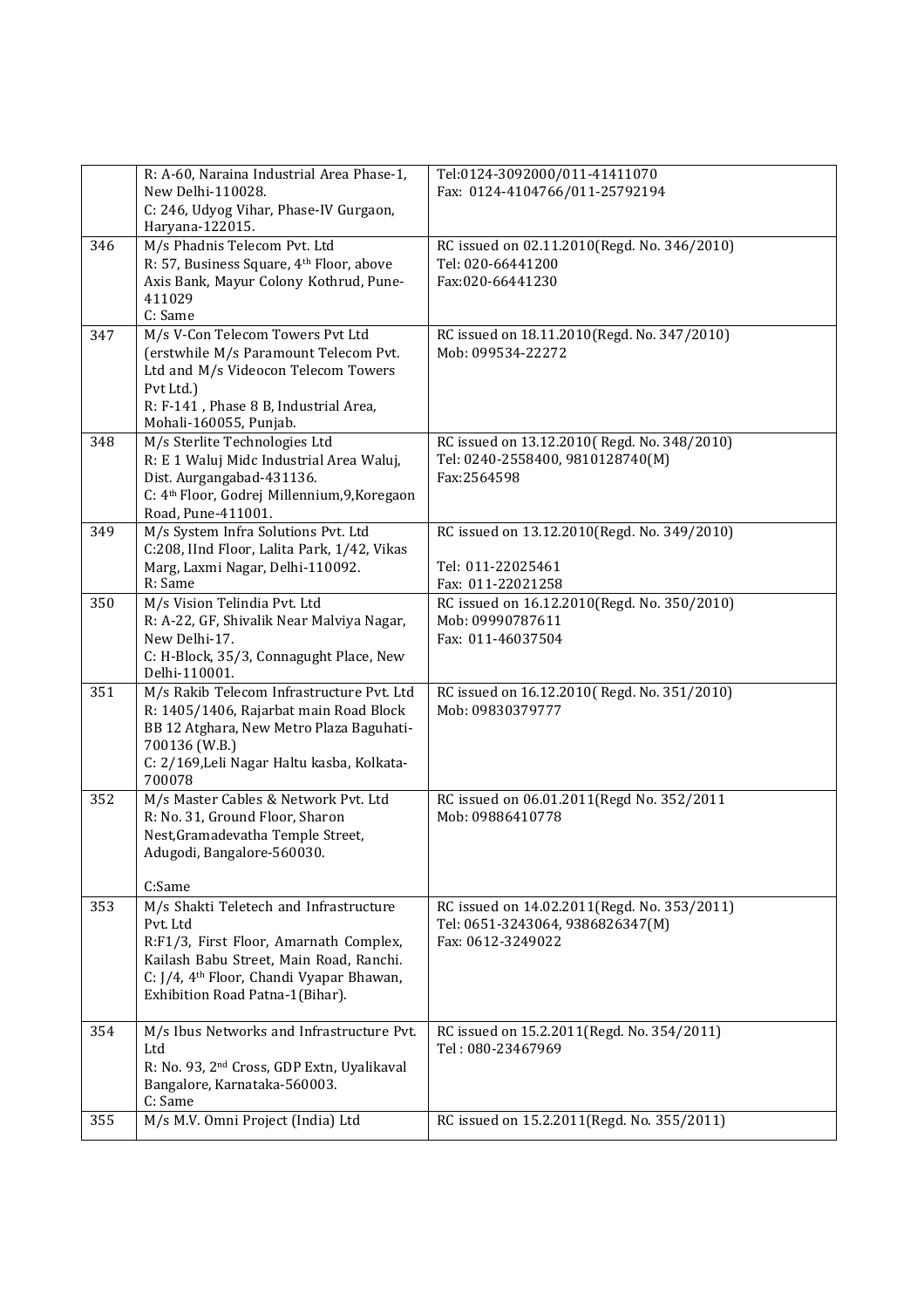|     | R: 74-A, NewYork Towers"A", Sarkhej-<br>Gandhinagar Highway , Nr. Thaltej Cross<br>Road, Thal Tej, Ahmedabad-380054.<br>C: Same                                           | Tel: 079-26853155<br>Fax: 079-26851095                                                                   |
|-----|---------------------------------------------------------------------------------------------------------------------------------------------------------------------------|----------------------------------------------------------------------------------------------------------|
| 356 | M/s L.C.N. Cable Network Pvt. Ltd.<br>R: 145-3, 1st Floor, Thavarekere-<br>Tavarekiri, Hosakote,<br>Bangalore-Rural - 582122<br>C: Same                                   | RC issued on 21.02.2011 (Regd. No. 356/2011)<br>Tel: 080-27965333, Mob: 09845044953<br>Fax: 080-27965335 |
| 357 | M/s Patliputra Consultants Pvt. Ltd<br>R:M-138, Church lane, Gali No.8<br>Jagatram Park, Laxmi Nagar, Delhi-92.<br>C: Same                                                | RC issued on 28.2.2011<br>(Regd. No. 356-<br>A/2011<br>Tel: 011-22041526, 09313130602(M)                 |
| 358 | M/s Conflux Towers Pvt. Ltd<br>R: L-76, G.F. Lajpat Nagar-II, New Delhi.<br>C: 3rd Floor, Biscomaun tower<br>BuildingWest Gandhi Maidan, Patna-1.                         | RC issued on 28.2.2011(Regd. No. 357/2011)<br>Tel: 0612-2219045, 9971900000(M)                           |
| 359 | M/s Rajendra Kumar Telecom. Pvt. Ltd.<br>R: Shop No. 202, Malabar Enclave Near,<br>D.A.V. School, Ranchi-834001.<br>C: Same                                               | RC issued on 22.3.2011 (Regd. No. 358/2011)<br>Tel: 0651-2540280                                         |
| 360 | M/s Oscar Telecom. Pvt. Ltd<br>R:No. 12-6, Ambdekar Nagar,<br>Panchaliamman Koil Street, Arumbakkam<br>Chennai-600106.<br>C: Same                                         | RC issued on 06.04.2011(Regd. No. 359/2011)<br>Tel: 044-28151590, 9176013999 (M)                         |
| 361 | M/s D-VoiS SSV Broadband Private<br>Limited (Formerly M/s SSV Technologies<br>Pvt. Ltd )<br>R: A/3, Landmark Society, Sector-14,<br>Vashi, Navi Mumbai-400703.<br>C: Same | RC issued on 06.04.2010(Regd. No. 360/2011)<br>Tel: 022-27896161                                         |
| 362 | M/s Affinity Telecom. Pvt. Ltd<br>R: F-3, Globus-D, H-1/586, Sector-63,<br>NOIDA-201301<br>C: Same                                                                        | RC issued on 06.04.2011(Regd. No. 361/2011)<br>Tel: 0120-3128340, 09310350483(M)<br>Fax: 0120-3128340    |
| 363 | M/s Excel Telesonic India Pvt. Ltd<br>C: 3 & 4, Shri Ram Mills Chawl, P.B. Marg,<br>Worli, Mumbai-400013.<br>R: same                                                      | RC issued on 29.4.2011(Regd. No. 362/2011)<br>Tel: 022-24927886                                          |
| 364 | M/s R.P.S. Multi-tech Systems Pvt. Ltd<br>R: C-27/100B, Jagatganj, Varanasi-221002.<br>C: Same                                                                            | RC issued on 6.5.2011 (Regd. No. 363/2011)<br>Tel: 0542-2207884, 9415990285 (M)                          |
| 365 | M/s Axis Infovision Pvt. Ltd (earlier M/s<br>ARC Infovision Pvt. Ltd)<br>R: I-3A, Sharma Colony, Budh Vihar Ph-II<br>Delhi-110086.<br>C: Same                             | RC issued on 6.5.2011(Regd. No. 364/2011)<br>Tel: 011-27513958, 09310603090 (M)                          |
| 366 | M/s TKS Construction Pvt Ltd<br>C/o Jain Travels & Cyber Cafe,<br>25/4 Yusuf Sarai Mandir Wali Gali, New<br>Delhi-110016                                                  | RC issued 10-5-2011(Regd. No. 365/2011)                                                                  |
| 367 | M/s Shree Onkar Infocom Pvt. Ltd                                                                                                                                          | RC issued 19.5.2011 (Regd. No. 366/2011)                                                                 |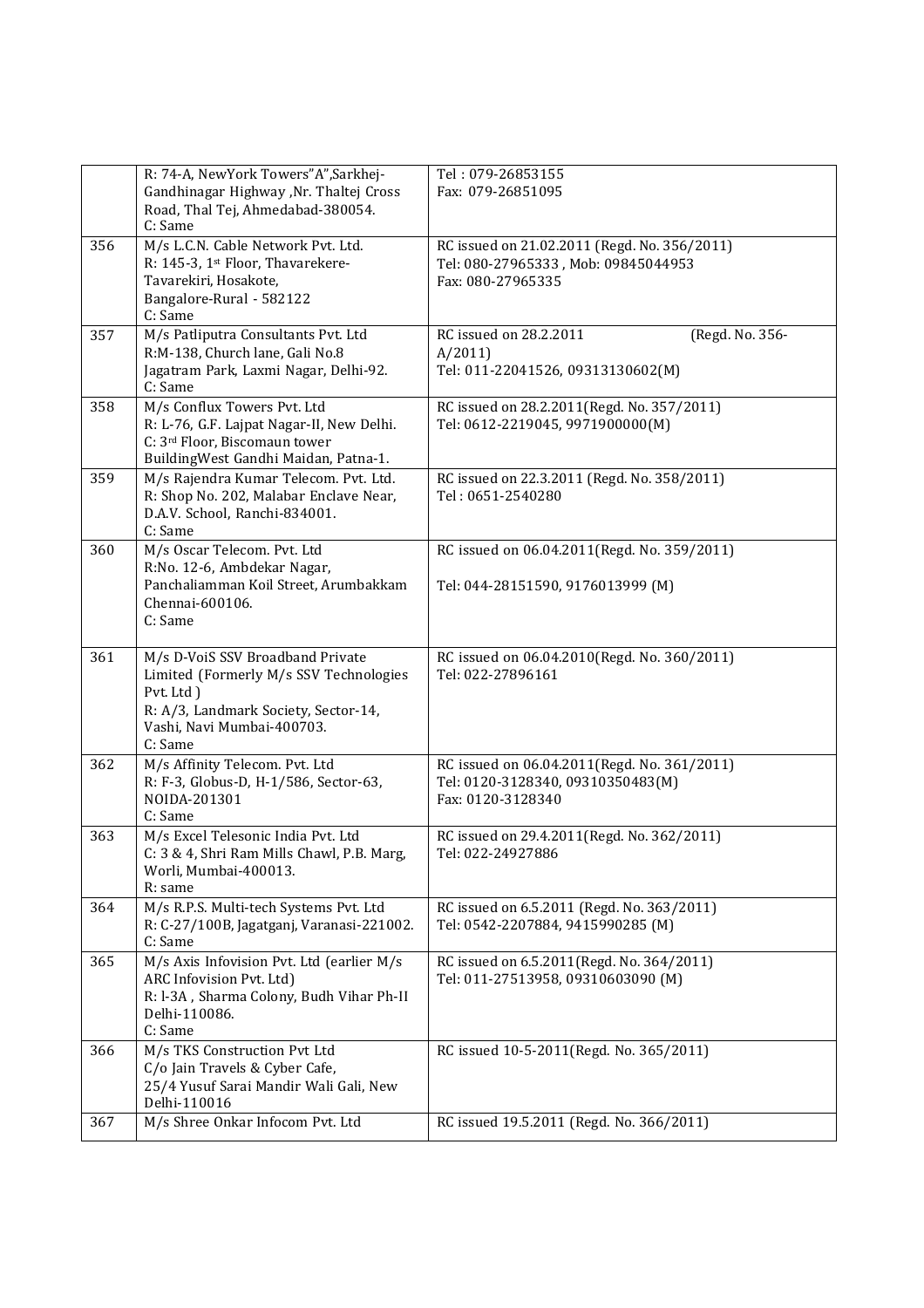|     | C: 124, First Floor, Shubham Complex, Plot<br>No. 1& 3, Sector-11, New Panvel-410206.<br>R: Same                                                                                                                                           | Tel: 022-27481700                                                                                         |
|-----|--------------------------------------------------------------------------------------------------------------------------------------------------------------------------------------------------------------------------------------------|-----------------------------------------------------------------------------------------------------------|
| 368 | M/s Lloyd Projects Pvt. Ltd<br>R: No. 5, Kamarajer Salai, Manali<br>Chennai-600068                                                                                                                                                         | RC issued 6.6.2011 (Regd. No. 367/2011)<br>Tel: 011-26462156,9810343455 (M)<br>Fax: 011-26464344          |
|     | C: No.2, Kalkaji Industrial Area, new Delhi-<br>19.                                                                                                                                                                                        |                                                                                                           |
| 369 | M/s Shikhar Infranetwork Pvt. Ltd<br>R: A/208, Pramukh Park, B/H Saptark<br>Party Plot, 132 Ft. Ring Road, Naranpura,<br>Ahmedabad-380013.<br>C: Same                                                                                      | RC issued 21.6.2011(Regd. No. 368/2011)<br>Tel: 0265:2972871, 09824030003(M)                              |
| 370 | M/s My City Technology Ltd<br>R: Hincon House, 247 Park, LBS<br>Marg, Vikhroli (West), Mumbai-400083<br>C: Same                                                                                                                            | RC issued 21.6.2011(Regd. No. 369/2011)<br>Email: rakesh.jain@lavasa.com                                  |
| 371 | M/s Infotel Broadband Services Ltd (Name<br>changed to M/s Reliance Jio Infocomm<br>Limited on 20.03.2012)<br>R: 9th Floor, Maker Chambers IV, 222,<br>Nariman Point, Mumbai, Maharashtra-<br>400021                                       | RCissued 23.6.2011 (Regd. No.370/2011)<br>Tel: 022-22785500/011-43523795<br>Fax:022-22785560/011-23340453 |
| 372 | M/s Infotel Telecom Ltd<br>R: 3rd Floor, Maker Chambers IV,<br>222, Nariman Point, Mumbai-<br>400021.(Maha)<br>C: 77-B, 3rd Floor, IFFCO Road, Sector-18,<br>Gurgaon-122015.                                                               | RC issued 23.6.2011(Regd. No. 371/2011)<br>Tel: 0124-4310000, 011-43523791<br>Fax:0124-4310050            |
| 373 | M/s Wishnet Infotech (P) Ltd<br>R: 86, Golaghata Road, Kolkata-<br>700048, West Bengal.<br>C: Same                                                                                                                                         | RC issued 12.7.2011 (Regd. No. 372/2011)<br>Tel: 033-30112603, 9830337480(M)<br>Fax:033-25340343          |
| 374 | M/s Errands Infra Network (P) Ltd<br>R: B-503, Anand Vihar Appt. B/h-Nirma<br>Univercity, Off. S.G. Highway Ahmedabad,<br>Gujarat.<br>C: Same                                                                                              | RC issued 20.7.2011 (Regd. No. 373/2011)<br>Tel: 91-9228015158, 9712931999(M)                             |
| 375 | M/s Aerial Telecom. Solutions (P) Ltd<br>R: 3232, Sector 15-D, Chandigarh.                                                                                                                                                                 | RC issued 28.7.2011 (Regd. No. 374/2011)<br>Tel: 0172-2546546, 09915991272(M)<br>Fax:0172-2545545         |
|     | C: Same                                                                                                                                                                                                                                    |                                                                                                           |
| 376 | M/s Sanghvi Infotech (P) Ltd<br>R: 502, Sampati Apartment, Opp<br>Dr. Mavlankar,s Bungalow,<br>Mithakhali, Navrangpura,<br>Ahmedabad-380009<br>C: 315, 3rd Floor, Iccon Center,<br>Shivniranjan Cross Road, Satellite<br>Ahmedabad-380015. | RC issued28.7.2011 (Regd. No. 375/2011)<br>Tel: 0261-2353962, 9825039318(M)                               |
| 377 | M/s e-Infrastructure and Entertainment                                                                                                                                                                                                     | RC issued 28.7.2011 (Regd. No. 376/2011)                                                                  |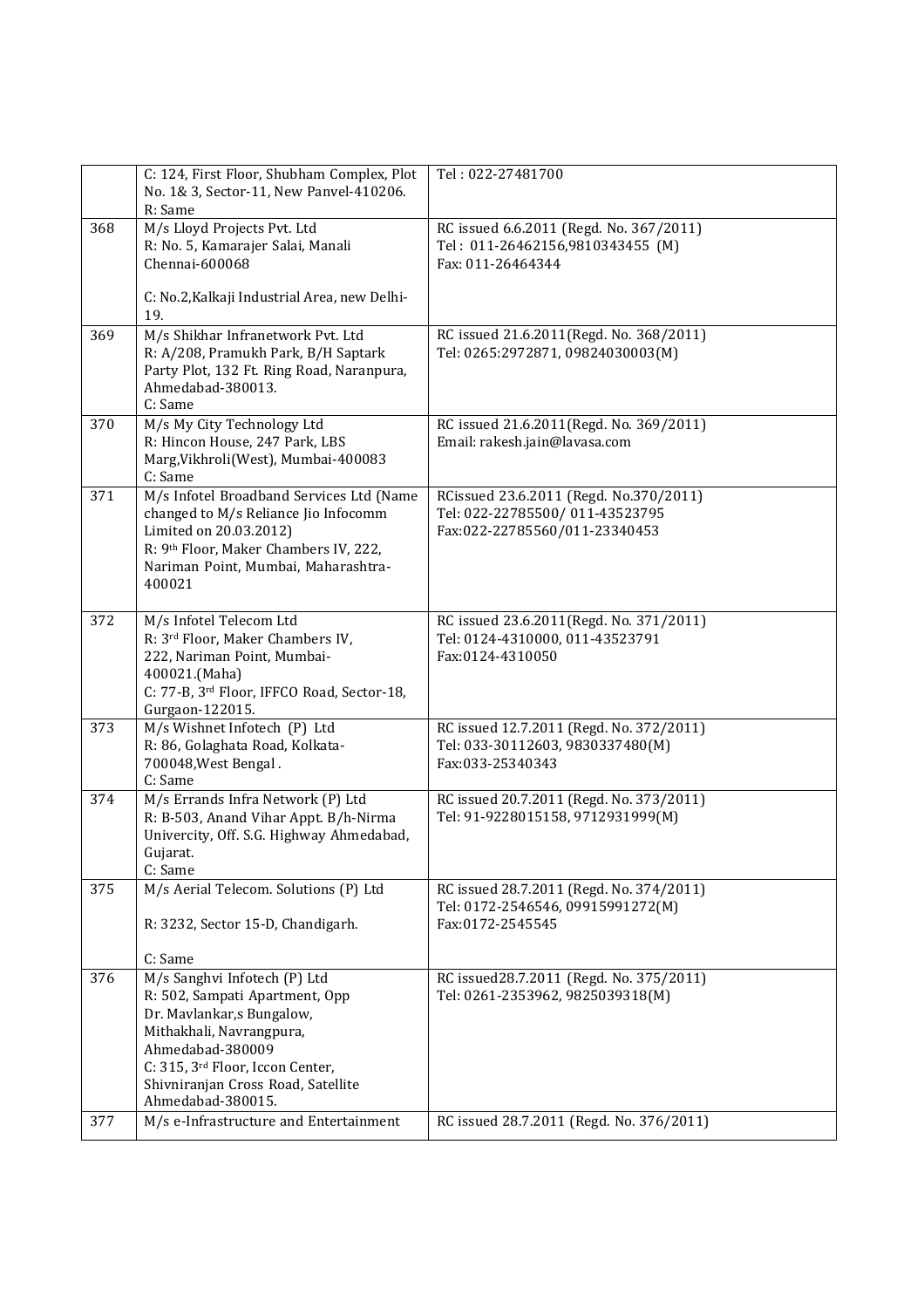|     | India (P) Ltd<br>R: 22/24 Someshwara Nilaya Jakkur Main<br>Road, Amruthalli, Bangalore-560092.<br>C: Same                                                                                                                                   | Tel: 080-23637455/65601485<br>Mob: 09886398414                                                   |
|-----|---------------------------------------------------------------------------------------------------------------------------------------------------------------------------------------------------------------------------------------------|--------------------------------------------------------------------------------------------------|
| 378 | M/s Ardom Telecom. (P) Ltd                                                                                                                                                                                                                  | RC issued 2.8.2011 (Regd. No. 377/2011)                                                          |
|     | R: 1239, Sadar Thana Road,<br>Sadar Bazar, New Delhi-110006                                                                                                                                                                                 | Mob: 09873472336 & 08860356200                                                                   |
|     | C: E-317, Sushant Shopping Arcade,<br>sushant Lok-I, Gurgaon-122002.                                                                                                                                                                        |                                                                                                  |
| 379 | M/s Arati Telecom. Infrastructure Ltd.<br>R: 220, Garalgacha, Chanditala, Hooghly,<br>West Bengal - -712708                                                                                                                                 | RC issued 2.8.2011 (Regd. No. 378/2011)<br>Tel: 033-30222816/9831850043(M)                       |
|     | C: Catterjee International Centre, 16th<br>Floor, 33A.J.L.Nehru road, Kolkata-<br>700071.                                                                                                                                                   |                                                                                                  |
| 380 | M/s Demello Telepower (P) Ltd<br>R: H.No. 2/40, Cotulvaddo, Saligao,<br>Bardez-Goa-403511.<br>C: Same                                                                                                                                       | RC issued 9.8.2011 (Regd. No. 379/2011)<br>Tel: 0832-2409371/09823603515 (M)                     |
| 381 | M/s Matrix Ventures (P) Ltd<br>R: 7/1 A Grant Lane, Room No. 18,<br>2 <sup>nd</sup> Floor, Kolkata-700012.<br>C: EC-229, Salt Lake City, Sector1,<br>Kolkata-700064.                                                                        | RC issued 23.8.2011(Regd. No. 380/2011)<br>Tel: 033-40624172, 9831186972(M)                      |
| 382 | M/s Bharti Infratel Ventures Ltd<br>R: Bharti rescent, 1 Nelson Mandela Road,<br>Vasant Kunj, Phase-II, New Delhi-110070.<br>C: 901, Park Centra, Sector-30, National<br>Highway-8 Gurgaon, Haryana-122001.                                 | RC issued 23.8.2011(Regd. No. 381/2011)<br>Tel: 011-46666100<br>Fax: 011-41666137.               |
| 383 | M/s NagajaTower Infra Technocrah (P)<br>Ltd<br>R: H.No. 7-1-28/4/1, Flat No. 401,<br>Ramabadra Towers, Shyamkaran Road,<br>Ameerpet, Hyderabad-500016<br>C: Door No. 6-3-<br>34/22/2/F.No.7,Ishwaryanilayam<br>Panjagutta, Hyderabd-500054. | RC issued 26.9.2011(Regd. No. 382/2011)<br>Tel: 040-23736444, 9959781199(M)<br>Fax: 040-66631199 |
| 384 | M/s Skylink Telecommunications (P) Ltd<br>R: No. 3, Shakthi Gardens-Phase-II<br>Pallikuppam Main Road Senneerkuppam,<br>Chennai-600056<br>C: Same                                                                                           | RC issued 27.9.2011(Regd. No. 383/2011)<br>Tel: 044-42660321, 9884048090 (M)                     |
| 385 | M/s Sunrise Telecom. Infrastructure (P)<br>Ltd<br>R: A-1, 701, Gangan Vihar,<br>Market Yard, PUNE-411037.<br>C: Same                                                                                                                        | RC issued 29.9.2011(Regd. No. 384/2011)<br>Tel: 020-24242005                                     |
| 386 | M/s Srinagar Technology Consultants (P)                                                                                                                                                                                                     | RC issued 4.10.2011(Regd. No. 385/2011)                                                          |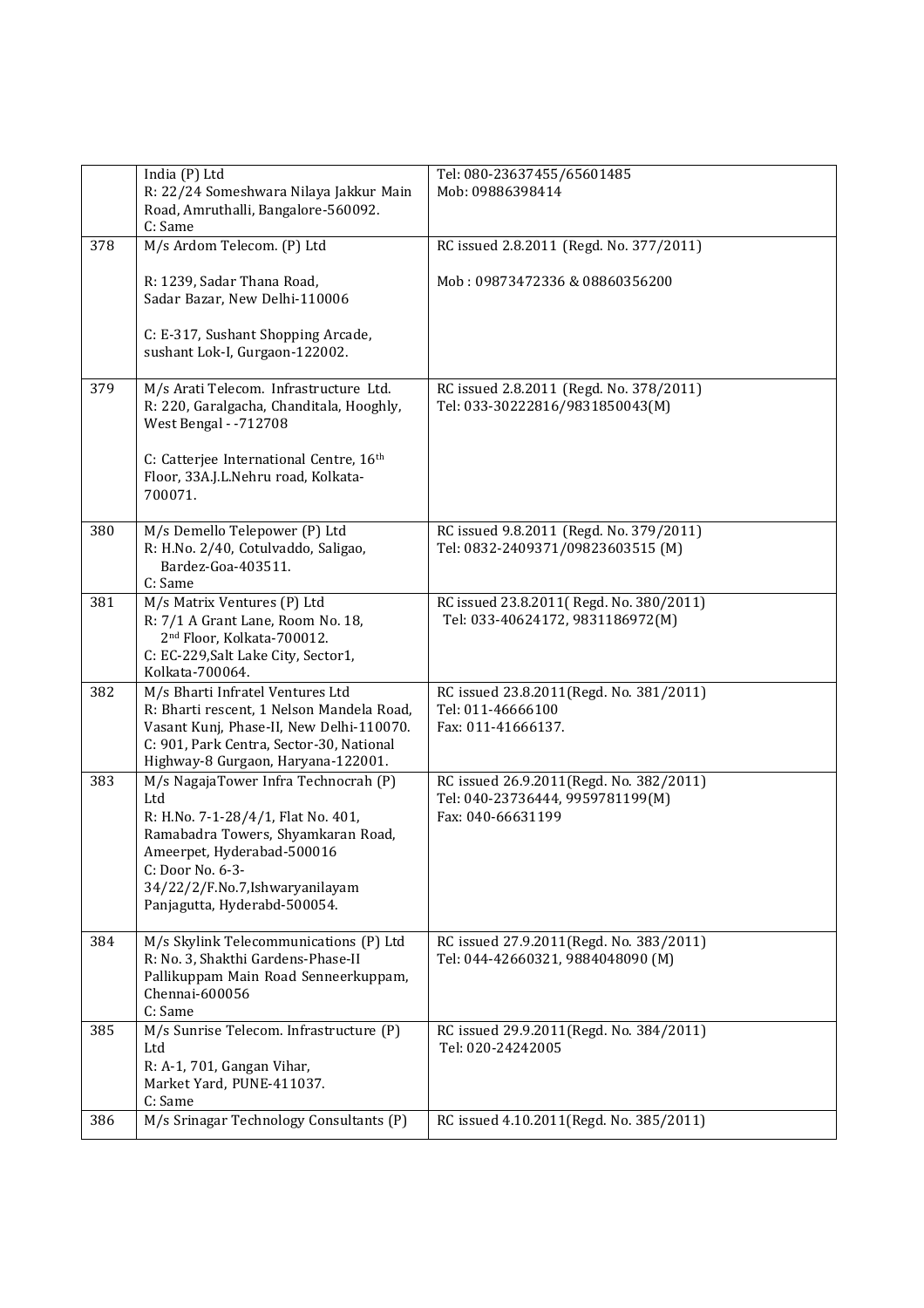|     | Ltd                                                                             | Tel: 0194-2300594(extn-20)                                                 |
|-----|---------------------------------------------------------------------------------|----------------------------------------------------------------------------|
|     | R: 15-SIDCO, Electronic Complex                                                 |                                                                            |
|     | Industrial Estate Old Airport Road,                                             |                                                                            |
|     | Rangreth Sriagar-190007 J&K                                                     |                                                                            |
|     | C: Same                                                                         |                                                                            |
| 387 | M/s A.V. Infratel (P) Ltd                                                       | RC issued 18.10.2011 (Regd. No. 386/2011)                                  |
|     | R: Shahid Chowk Domchanch, Domchanch                                            | No. 10-55/2011-CS-III/Satish Kumar Saw                                     |
|     | Bazar-825418                                                                    | /Gsatish79@yahoo.com./9718552552                                           |
|     | C: Same                                                                         |                                                                            |
| 388 | M/s Exicom Tele systems Ltd                                                     | RC issued 18.10.2011(Regd. No. 387/2011)                                   |
|     | R: Shed No. 1-8, Electronics Complex,                                           | Tel: 011-30689029 / 01792-230947/48                                        |
|     | Chambaghat Solan-173213.(HP)                                                    | Fax: 01792-231255                                                          |
|     | C: 8, Commercial Complex, Masjid Moth,                                          |                                                                            |
| 389 | Greater Kailsash Part-II, New Delhi48<br>M/s Alan Dick & Company (India)(P) Ltd | RC issued 31.10.2011(Regd. No. 388/2011)                                   |
|     | R: 1-4, Bldg K-6, Shree Arihant Compound,                                       | Tel: 02522 272991,272975                                                   |
|     | Thane Bhiwandi Road, Village Koper,                                             | Fax: 02522 272541                                                          |
|     | Thane-421302.                                                                   |                                                                            |
|     |                                                                                 |                                                                            |
|     | C: Same                                                                         |                                                                            |
| 390 | M/s Substance Infotech Solutions Pvt. Ltd                                       | RC issued 29.11.2011(Regd. No. 389/2011)                                   |
|     | R: 205, Twin Complex, Phase-1, Opp.                                             | Tel: 022-29203948                                                          |
|     | Marol Fire Station, Marol Naka, Andheri-                                        | Fax: 022-29255774                                                          |
|     | East, Mumbai- 400059.                                                           |                                                                            |
|     | C: Same                                                                         |                                                                            |
| 391 | M/s Pappilon Transtech(P) Ltd<br>R: B-113, Rolex Shopping Center Station        | RC issued 13.12.2011(Regd. No. 390/2011)<br>Tel: 022-28776643/022-28776641 |
|     | Raod, Goregaon(W) Mumbai-400062.                                                |                                                                            |
|     | C: Same                                                                         |                                                                            |
| 392 | M/s IRIS Infra Services (P) Ltd                                                 | RC issued 14.12.2011(Regd. No. 391/2011                                    |
|     | R: Plot No. 30, HIG-A, DR.A.S. Rao Nagar,                                       | Tel: 040-27120022, 9849315150(M)                                           |
|     | ECIL- Post, Hyderabad-62.                                                       |                                                                            |
|     | C: Same                                                                         |                                                                            |
|     |                                                                                 |                                                                            |
| 393 | M/s Marconi Networking (P) Ltd<br>R: A-40, Anand Vihar, New Delhi-110092.       | RC issued 3-1-2012(Regd. No. 392/2012                                      |
|     | C: same                                                                         | Mob: 09873365257, 09031266570                                              |
| 394 | M/s Gapp Teleservices (P) Ltd                                                   | RC issued 18.1.2012(Regd No. 393/2012                                      |
|     | R: 324, Top Floor, Gupta Arcade, LSC                                            | Mob: 9810157488                                                            |
|     | Shreshtha Vihar Market, Shrestha Vihar,                                         |                                                                            |
|     | Delhi-110092                                                                    |                                                                            |
|     | C: Same                                                                         |                                                                            |
|     |                                                                                 |                                                                            |
| 395 | M/s Beam Telecom. Private Ltd                                                   | RC issued 8.2.2012(Regd. No. 394/2012)                                     |
|     | R: H.No. 8-2-610/A, Road No 10, Banjara                                         | Tel: -040-66272727                                                         |
|     | Hills, Hyderabad-500034.                                                        | Fax: 44704470                                                              |
|     | C: Same                                                                         |                                                                            |
|     |                                                                                 |                                                                            |
| 396 | M/s Orange Tele Services (P) Ltd                                                | RC issued 14.2.2012(Regd. No. 395/2012                                     |
|     | R: H.No. 23.3.497, Suhanshahi,                                                  | Tel: 040-64622440,9642991048(M)                                            |
|     | Hyderabad- 500265                                                               |                                                                            |
|     | C: Plot No. 38, 11-13-502/3, Street8,                                           |                                                                            |
|     | Haripuri Colony, R.K. Puram, Hyderabad-                                         |                                                                            |
|     | 500035, Andhra Pradesh.                                                         |                                                                            |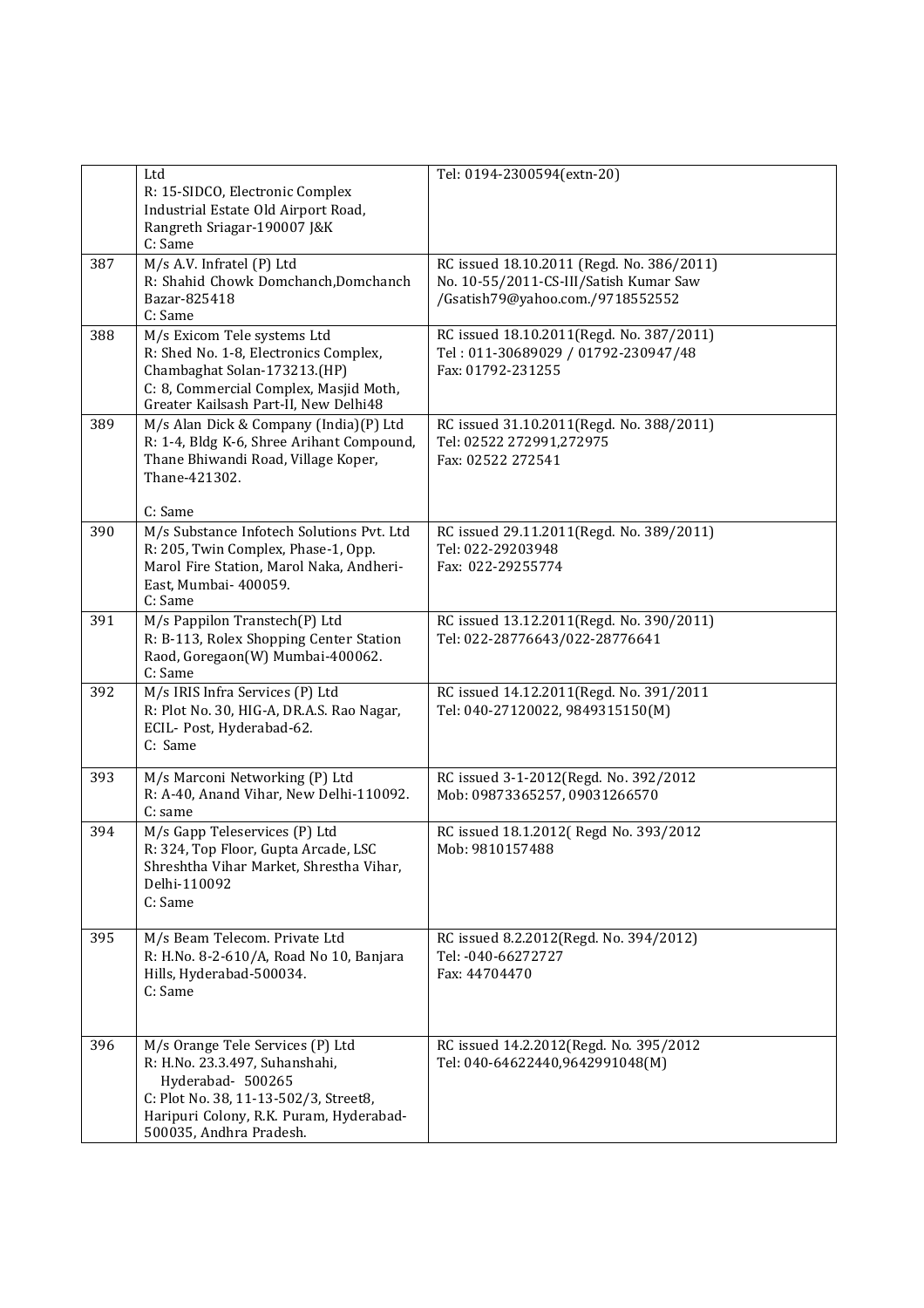| 397 | M/s Evisions Tele Infra Pvt. Ltd                                      | RC issued 24.2.2012(Regd. No. 396/2012)                                     |
|-----|-----------------------------------------------------------------------|-----------------------------------------------------------------------------|
|     | R: 127 93/6-B, Sunda Niwas, Gangote<br>Path, Erandwane, Pune-411004.  |                                                                             |
|     | C: Same                                                               | Mob: 09326604123                                                            |
| 398 | M/s Figrovin communication Services (P)                               | RC issued 24.2.2012 (Regd. No. 397/2012)                                    |
|     | Ltd                                                                   | Mob: 09845980846                                                            |
|     | R: No. 44, 2 <sup>nd</sup> Floor, 2 <sup>nd</sup> Cross               |                                                                             |
|     | Arekempanahalli, Opp.-10th Cross, Wilson<br>garden, Bangalore-560027. |                                                                             |
|     | C: Same                                                               |                                                                             |
| 399 | M/s Home Systems Pvt. Ltd                                             | RC issued 5.3.2012(Regd. No. 398/2012)                                      |
|     | R: A-17, Gaurav Annex, R.R.T Road,                                    | Tel: 25628021/22/23/24/25/ 25621333                                         |
|     | Mulund(West), Mumabi-400080<br>C: As above                            | Fax: 25628028                                                               |
|     |                                                                       |                                                                             |
| 400 | M/s Ping Infocom(P) Ltd                                               | RC issued 2.4.2012(Regd. NO. 399/2012)                                      |
|     | R:761 Maswani Fatehpur U.P-212601.                                    | Tel: 91-81 30775759, 8860033788(M)                                          |
|     | C: Same                                                               |                                                                             |
| 401 | M/s Mewa Developers(P) Ltd<br>R: 1518/1,3rd floor, Bhagirath          | RC issued 3.4.2012(Regd. No. 400/2012)<br>Tel: 011-23867107, 09999641152(M) |
|     | Palace, Delhi- 110006.                                                | Fax:011-23874322                                                            |
|     | C: Same                                                               |                                                                             |
| 402 | M/s Global Powernet Private Limited                                   | RC issued 13.4.2012(Regd. No. 401/2012)                                     |
|     | R: 178, Balaji Vihar, Near Gangwal Bus                                | Tel: 91-731 4038001                                                         |
|     | Terminal, Opposite M.O.G Lines, Indore,<br>Madhya Pradesh, Bharat.    | Fax: 91-731 4038002                                                         |
|     | C: Same                                                               |                                                                             |
| 403 | M/s Gigabytes Broadband Pvt. Ltd                                      | RC issued 19.4.2012(Regd. No.402/2012)                                      |
|     | R:Dargha Compound, Kashinath Dhuru                                    |                                                                             |
|     | Road, Opp Kirti College, Dadar (West)<br>Mumbai-28.                   | Mob: 09821799000                                                            |
|     | C: Same                                                               |                                                                             |
| 404 | M/s Airlink Communications Pvt. Ltd                                   | RC issued 19.4.2012(Regd. No. 403/2012)                                     |
|     | R:Block No 1-2, Annapurna Shopping                                    | Mob-9377331070                                                              |
|     | Center, Adajan Patia Circle, Rander Road,<br>Surat-395009.            | Tel: 91-2616697777<br>Fax: 91-2612787879                                    |
|     | C: Same                                                               |                                                                             |
| 405 | M/s Cloudatix Networks Pvt Ltd                                        | RC issued on 17.01.2014 (Regn. No. 404/2014)                                |
|     | Registered address:- Flat No. 493, Sector-                            | Ph. 0120-4298999                                                            |
|     | 28, NOIDA-201303 U.P.                                                 | Mob: 9818775557                                                             |
|     |                                                                       | e-mail: sanjay@cloudatix.com                                                |
|     | Corporate/Correspondence Address:- G-9                                |                                                                             |
|     | Sector-6, NOIDA-201301, U.P.                                          |                                                                             |
| 406 | M/s DD Tele Infrastructure Pvt Ltd                                    | RC issued on 17.01.2014 (Regn. No. 405/2014)                                |
|     | Regd. Address:- 32B/103, J.P. Complex,                                | Ph. 011-43091372/43046886                                                   |
|     | Mayur Vihar Phase-1, Opposite UNA                                     | Mob: 9811800261                                                             |
|     | Enclave, Delhi-91                                                     | e-mail: ddteleinfrastructure@gmail.com                                      |
|     | Corporate/correspondence address: same                                |                                                                             |
|     | as above.                                                             |                                                                             |
| 407 | M/s Rishabh Telelink Infracon Pvt Ltd                                 | RC issued on 22.01.2014 (Regn No. 406/2014)                                 |
|     | Regd. Address:- 51, RFC Colony, Sirsi Road,                           | Ph: 0141-2350272                                                            |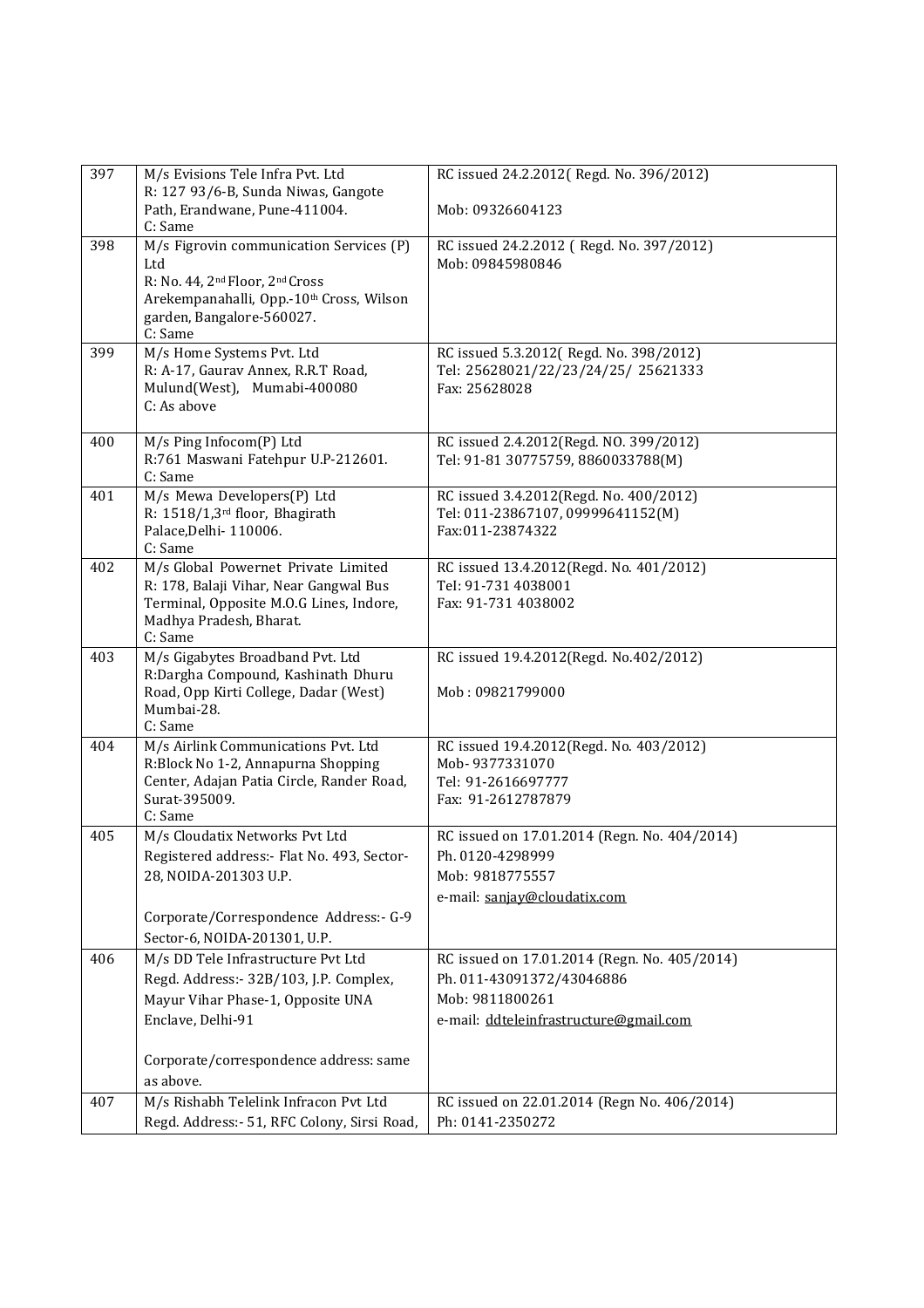|     | Jaipur-302021, Rajasthan                            | Mob: 09829096720                             |
|-----|-----------------------------------------------------|----------------------------------------------|
|     |                                                     | e-mail: Praveen.jain@rtil.net.in             |
|     | Correspondence/Corporate Address:- A-               | Praveen.jain@rishabhtelelinks.com            |
|     | 157, 2 <sup>nd</sup> Floor, Vaishali Nagar, Jaipur- |                                              |
|     | 302021                                              |                                              |
| 408 | M/s SIS Tele Services Pvt Ltd                       | RC issued on 24.1.2014 (Regn. No. 407/14)    |
|     | Regd. Address: 1-19-80/159, Vijayapuri              | Mob: 09985051954/040-40114338                |
|     | Colony, Near Hanuman Temple, A.S.Rao                | e-mail: sisteleservices@gmail.com            |
|     | Nagar, Secunderabad, Hyderabad-500062,              |                                              |
|     | Andhra Pradesh                                      |                                              |
|     |                                                     |                                              |
|     | Corprorate/Correspndence address: same              |                                              |
|     | as above.                                           |                                              |
| 409 | M/s IVA Telecon Solutions Pvt Ltd                   | RC issued on 24.1.2014 (Regn. No. 408/14)    |
|     | Regd. Address: E-1103, S.No. 100,101,               | Mob: 08806224477/09823504707                 |
|     | Alcove, opp. Rajveer Palace, Pimple                 | e-mail: harshal@ivatelecon.com               |
|     | Saudagar, Pune-411017 (Maharashtra)                 | harshal.ak@gmail.com                         |
|     |                                                     |                                              |
|     | Corprorate/Correspndence address: same              |                                              |
|     | as above.                                           |                                              |
| 410 | M/s Airkonnect Networks Private Ltd                 | RC issued on 30.01.2014 (Regn No. 409/2014)  |
|     | Regd. Address: 303A, Rajat Building, Rajat          |                                              |
|     | Rashmi CHS, Lane No. 6, North Main Road,            | Mob: 8888840808/9850765556                   |
|     | Koregaon Park, Pune 411101,                         | e-mail: balaji@airkonnectnetworks.com        |
|     | Maharashtra.                                        |                                              |
|     |                                                     |                                              |
|     | Corprorate/Correspndence address: same              |                                              |
|     | as above.                                           |                                              |
| 411 | M/s Bangalore International Airport Ltd.            | RC issued on 12.2.2014 (Regn. No. 410/2014)  |
|     | Address: Administration Block, Bengaluru            |                                              |
|     | International Airport,                              | Tele: 08066782600                            |
|     | Bangalore, Karnataka-560300                         | e-mail: bhaskar.bodapati@bialairport.com     |
| 412 | M/s Rutva Buildcon Pvt Ltd                          | RC issued on 12.2.2014 (Regn. No. 411/2014)  |
|     | Address: 4, Shri Krishna Complex, Opp.              |                                              |
|     | Central Bank, Near Gayatry Dairy,                   | Mob: 0972538770                              |
|     | Khokhara, Ahmedabad-380008(Gujarat)                 | e-mail: rutvabpl@gmail.com                   |
| 413 | M/s SMG Infrasolutions Pvt Ltd                      | RC issued on 17.02.2014 (Regn. No. 412/2014) |
|     | Address: 54-D, AN Block, Shalimar Bagh,             |                                              |
|     | Delhi-88                                            | Mob: 09910666517                             |
|     |                                                     | e-mail: smginfrasolutions@gmail.com          |
| 414 | M/s One Com Media Pvt Ltd                           | RC issued on 18.02.2014 (Regn. No. 413/2014) |
|     | Address: 7-102/6 & 11, V Floor, Veeranag            |                                              |
|     | Towers, Habsiguda, Hyderabad-500007,                | Tele: 040-42102468/23732955                  |
|     | A.P.                                                | e-mail: info@onecom.in                       |
| 415 | M/s Maharashtra State Electricity                   | RC issued on 24.02.2014 (Regn. No. 414/2014) |
|     | <b>Transmission Company Ltd</b>                     |                                              |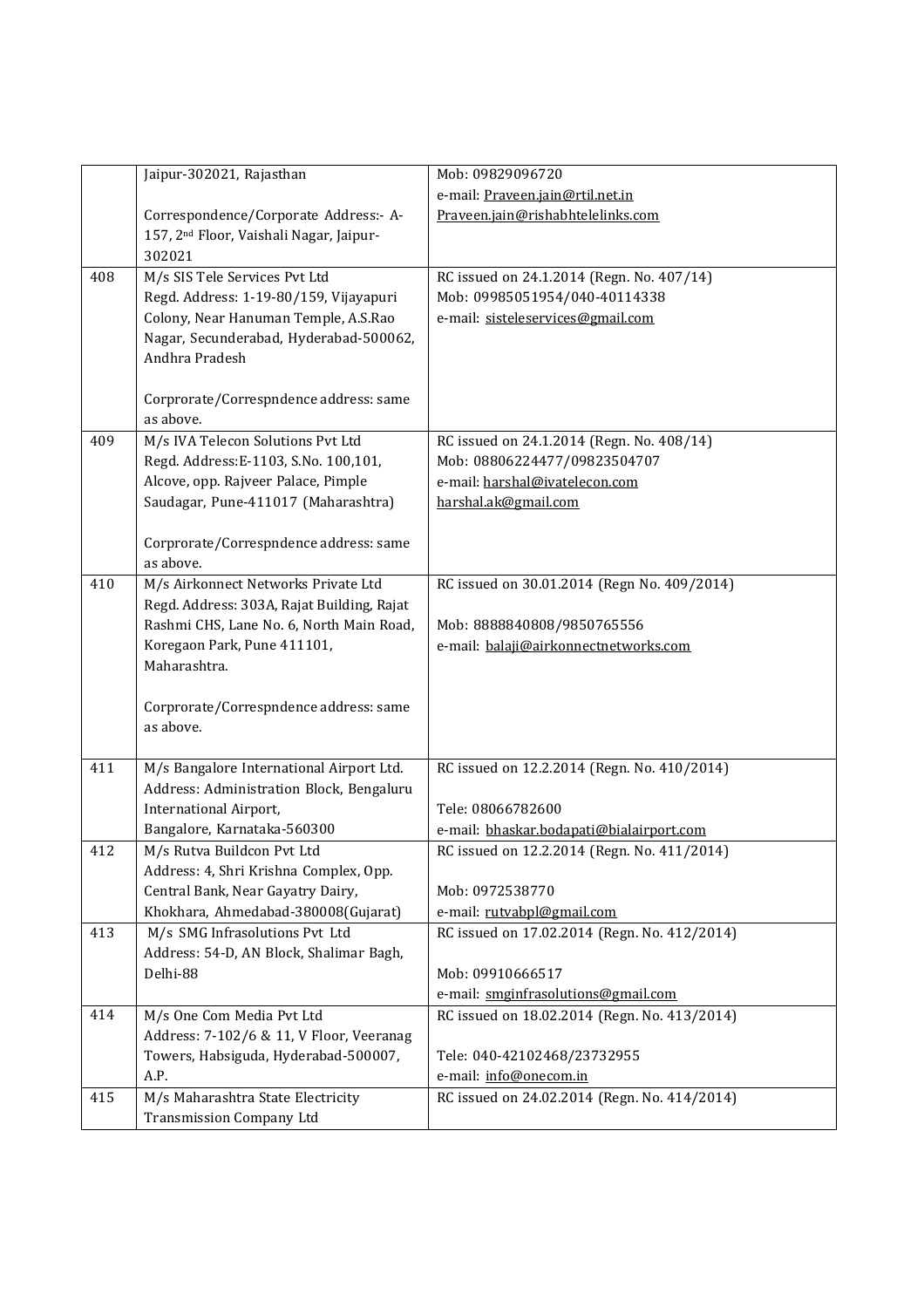|     | Address: Prakash Ganga, Plot No. C-19, E   | Tele: 022-26595175                           |
|-----|--------------------------------------------|----------------------------------------------|
|     | Block, Bandra Kurla Complex, Mumbai-       | e-mail: cestu@mahatransco.in                 |
|     | 400051                                     |                                              |
| 416 | M/s Isurf Broadband Pvt Ltd                | RC issued on 14.03.2014 (Regn. No. 415/2014) |
|     | Regd. Address: B-503, Sapath Hexa          |                                              |
|     | Building, Opp. Gujarat High Court, S.G.    | Mob: 9825303223                              |
|     | Highway, Ahmedabad-380060 (Gujarat)        | e-mail: pinkesh@ishanitech.biz               |
|     |                                            |                                              |
|     | Corprorate/Correspndence address: same     |                                              |
|     | as above.                                  |                                              |
| 417 | M/s Softone Solutions Pvt Ltd              | RC issued on 14.03.2014 (Regn. No. 416/2014) |
|     | Regd. Address: Plot No. 13, Bansal Plaza,  |                                              |
|     | IIIrd Floor, Sector-6 Commercial Complex,  | Mob: 9910374222                              |
|     | Dwarka, New Delhi-75                       | e-mail: navdeep.chadha@radius.co.in          |
|     |                                            |                                              |
|     | Corporate/correspondence address: same     |                                              |
|     | as above.                                  |                                              |
| 418 | M/s Ishan Netsol Pvt Ltd.                  | RC issued on 18.03.2014 (Regn. No. 417/2014) |
|     | Regd. Address: 315-16, Shivam Complex,     |                                              |
|     | Dr. Yagnik Road, Rajkot-360001 (Gujarat).  | Mob: 9825303223                              |
|     |                                            | e-mail: pinkesh@ishanitech.biz               |
|     | Corporate/correspondence address: same     |                                              |
|     | as above.                                  |                                              |
| 419 | M/s Bala Tele Systems Pvt Ltd.             | RC issued on 18.03.2014 (Regn. No. 418/2014) |
|     | Regd. Address: 247, Sector - 14, Rohtak-   | Mob: 9996187000                              |
|     | 124001, Haryana.                           | e-mail: balatele@gmail.com                   |
|     | Corporate/correspondence address: same     |                                              |
|     | as above.                                  |                                              |
| 420 | M/s Synaptic Integrated                    | RC issued on 18.03.2014 (Regn. No. 419/2014) |
|     | Telecommunication Services Pvt Ltd         |                                              |
|     | Regd. Address: Flat No. S/1, Models Estate | Mob: 9923000008                              |
|     | Building No. III, Phase II, Kerkant        | e-mail: ManojSharma9009@gmail.com            |
|     | Caranzalim, Tiswadi, Panjim, Goa-403002    |                                              |
|     |                                            |                                              |
|     | Corporate/correspondence address: same     |                                              |
|     | as above.                                  |                                              |
| 421 | M/s Unitel Media Private Limited,          | RC issued on 18.03.2014 (Regn. No. 420/2014) |
|     | Regd. Address: No 32, 3rd Main, 4th Cross, |                                              |
|     | Next to S-HIG-B-6, KHB 5th Phase,          | Ph. 080-28096222/444                         |
|     | Yelanhanka New Town, Bangaluru-            | Fax: 080-28096161                            |
|     | 560106, Karnataka.                         | Mob: 09448305046/08792004060                 |
|     |                                            | e-mail: unitel2k@gmail.com                   |
|     | Corporate/correspondence address: same     |                                              |
|     | as above.                                  |                                              |
| 422 | M/s United Telecom Ventures Pvt Ltd.       | RC issued on 18.03.2014 (Regn. No. 421/2014) |
|     | Regd. Address: 405, Reena Complex          |                                              |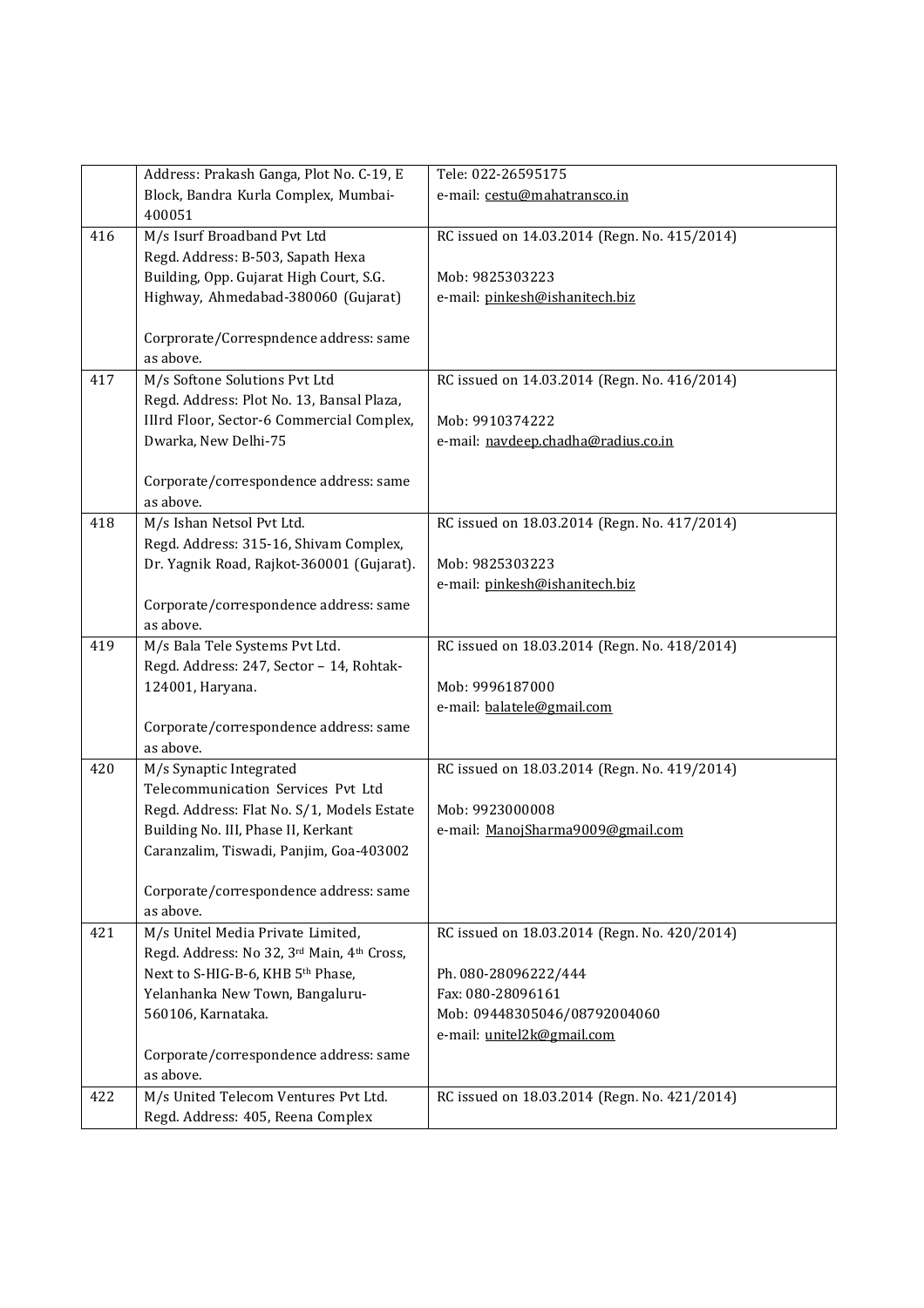|     | Premises Co-Op Society Ltd, Kirol              | Mob: 9820214836                              |
|-----|------------------------------------------------|----------------------------------------------|
|     | R.N.Road, VidyaVihar(W), Mumbai-               | Phone: 022-65751586/87                       |
|     | 400086, Maharashtra                            | Fax: 022-25091634                            |
|     |                                                | e-mail: sandeep@unitedtelecom.in             |
|     | Corporate/correspondence address: same         |                                              |
|     | as above.                                      |                                              |
| 423 | M/s Rank Infratel Pvt Ltd                      | RC issued on 19.3.2014 (Regn No. 422/2014)   |
|     | Regd. Address: Meenakshi Satellite             |                                              |
|     | Communication, 13/C/1, MHADA Colony,           | Mob: 9820155243                              |
|     | Shivdham Complex, Filmcity Road,               | e-mail: atul@meenakshisatellite.com          |
|     | Dindoshi, Malad(E), Mumbai-400097              |                                              |
| 424 | M/s Viral Ventures Pvt Ltd,                    | RC issued on 21.03.2014 (Regn No. 423/2014)  |
|     | Regd. Address: Office No. 21, Omega            |                                              |
|     | Complex, 12-Vijay Plot Corner, Gondal          | Mob: 09925000005                             |
|     | Road, Rajkot-360002 (Gujarat).                 | Ph: 0281-6565022                             |
|     | Correspondence address: same as above.         | e-mail: bhavin.bhalodiya@viralgroup.co.in    |
| 425 | M/s Gazon Communications India Limited         | RC issued on 21.03.2014 (Regn. No. 424/2014) |
|     | Reg. Address: Parason House, 28,               |                                              |
|     | Venkatesh Nagar, Jalna Road,                   | Mob: 09762055555                             |
|     | Aurangabad-431001 (Maharashtra)                | Fax: 0240-2332944                            |
|     |                                                | E-mail: kishor@gazonindia.com                |
|     | Correspondence address: Same as above.         |                                              |
| 426 | M/s Parametrique Electronic Solutions          | RC issued on 25.03.2014 (Regn. No. 425/2014) |
|     | Private Limited                                |                                              |
|     | Regd. Address: 711/92, Deepali, Nehru          | Mob: 09810172464.09711994001                 |
|     | Place, New Delhi-19                            |                                              |
|     |                                                |                                              |
|     | Correspondence/corporate address: Plot         |                                              |
|     | No. 409, Basement Udyog Kendra-II,             |                                              |
|     | Ecotech-III, Greater Noida, G.B. Nagar-        |                                              |
|     | 201308, U.P.                                   |                                              |
| 427 | M/s Newgen ITes Private Limited                | RC issued on 28.03.2014 (Regn. No. 426/2014) |
|     | Regd. Address: B-328, Tower-B3, Spaze i-       |                                              |
|     | Tech Park, Sohna Road, Sector-49,              | Ph. 0124-4085999,                            |
|     | Gurgaon-122018, Haryana                        | Fax: 0124-4016161                            |
|     |                                                | E-mail: anurag.khuran@newgengrp.com          |
| 428 | Correspondence address: same as above.         |                                              |
|     | M/s Speedon Network Limited (erstwhile         | RC issued on 28.03.2014 (Regn. No. 427/2014) |
|     | M/s Sterlite Networks Limited)                 |                                              |
|     | Regd. Address: Survey No. 68/1, Rakholi        | Phone: 022-61140509<br>Fax: 022-61140599     |
|     | Village, Madhuban Dam Road, Silvassa, UT       |                                              |
|     | of Dadra and Nagar Haveli-396230               | e-mail: privadarshi.sidhartha@sterlite.com   |
|     | Correspondence address: 2 <sup>nd</sup> Floor, |                                              |
|     | Enterprise Centre, Near Orchid Hotel,          |                                              |
|     |                                                |                                              |
|     | Nehru Road, Vile Parle (East), Mumbai-         |                                              |
|     | 400099, Maharashtra                            |                                              |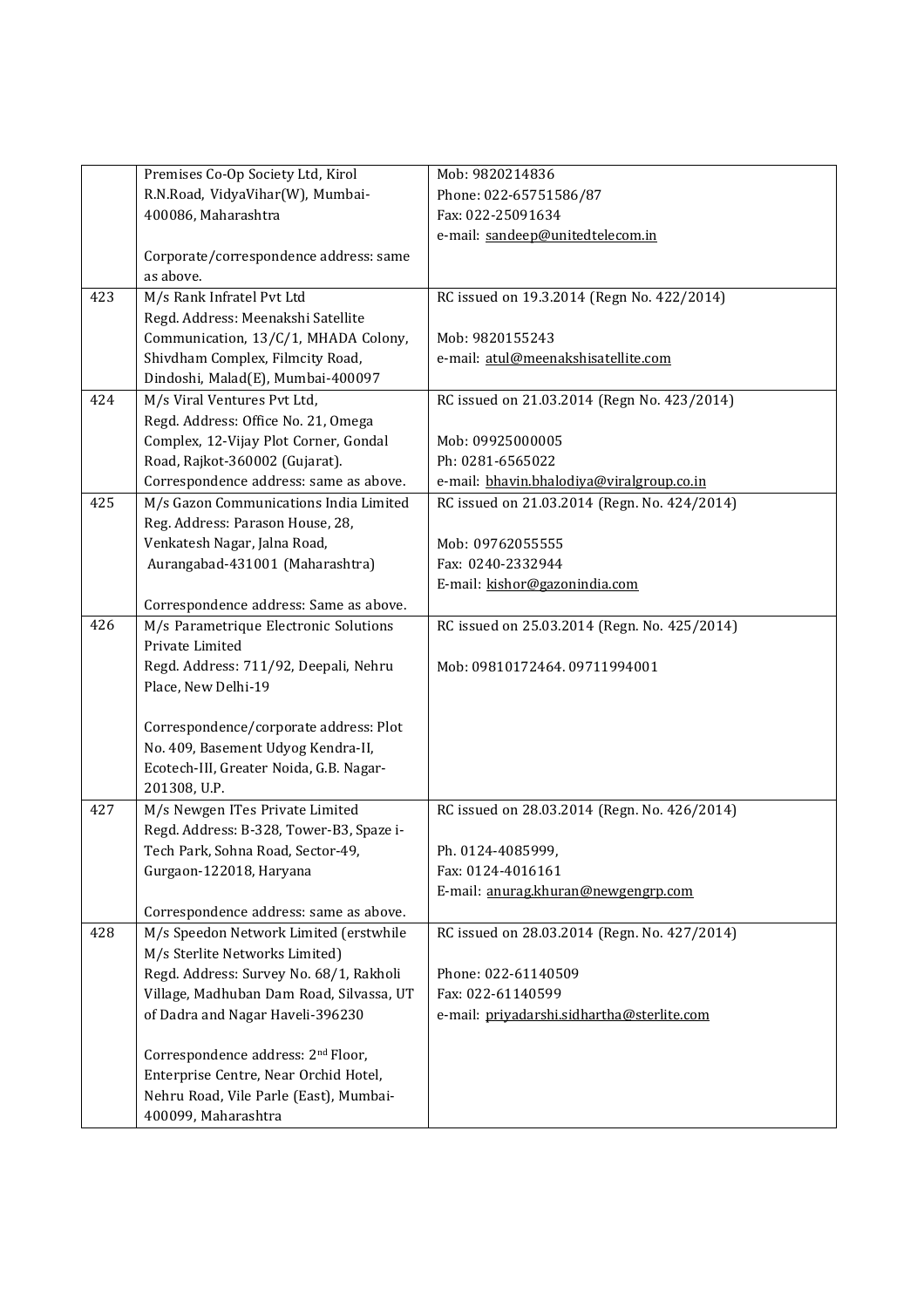| 429 | M/s Lucknow Communication Pvt Ltd          | RC issued on 28.3.2014 (Regn. No. 428/2014)               |
|-----|--------------------------------------------|-----------------------------------------------------------|
|     | Reg. Address: 41/308, Radha Krishna        |                                                           |
|     | Lane, Narhi, Lucknow, U.P.-22601           | Mob: 09839746054                                          |
|     |                                            | e-mail: communication.lko@gmail.com                       |
|     | Correspondence Address: GF-24, Ansal       |                                                           |
|     | City Center, Near Tulsi Cinema,            |                                                           |
|     | Hazratganj, Lucknow-226001, U.P.           |                                                           |
| 430 | M/s Frontier Infra Communications Pvt      | RC issued on 28.3.2014 (Regn. No. 429/2014)               |
|     | Ltd                                        |                                                           |
|     | Reg. Address: House No. 5-6-388, Plot No.  | Ph.: 040-66583400                                         |
|     | 633, Vaidehinagar, Vanasthalipuram,        | Fax: 040-66583456                                         |
|     | Hyderabad-500070, A.P.                     | e-mail: frontierinfracommunications@gmail.com             |
|     |                                            |                                                           |
|     | Correspondence Address: Same as above.     |                                                           |
| 431 | M/s Bharat Lotto World Pvt Ltd             | RC issued on 28.3.2014 (Regn. No. 430/2014)               |
|     | Reg. Address: 493, SUmit Apartment,        |                                                           |
|     | Professor Colony, Hanuman Nagar,           | Ph: 0712-2703897/98, 2704132                              |
|     | Nagpur-440009, Maharashtra                 | Fax: 0712-2701708                                         |
|     |                                            | e-mail: maz1786@gmail.com                                 |
|     | Correspondence Address: Same as above.     | bharat lottoworld@yahoo.co.in /                           |
|     |                                            | bharatlottoworld@bharatgroup.net                          |
| 432 | M/s Alvi Infotech Services Pvt Ltd         | RC issued on 28.3.2014 (Regn. No. 431/2014)               |
|     | Reg. Address: Room No. 6, Nagar Nigam      |                                                           |
|     | No. 20/15, Holding No.- 151/14, Bhuli      | Mob: 09334070545/09234611203/09883504555                  |
|     | Road P.S. - Bank More, Dhanbad-826001,     | e-mail: admin@alvi.co.in/sales@alvi.co.in/info@alvi.co.in |
|     | Jharkhand.                                 |                                                           |
|     | Correspondence Address: Same as above.     |                                                           |
| 433 | M/s Intech Online Pvt Ltd                  | RC issued on 31.3.2014 (Regn. No. 432/2014)               |
|     | Reg. Address: 301, 4th Floor, B-Wing, Rane |                                                           |
|     | Bhuvan, Next to Anand Cinema, Kopri,       | Ph: 022-65180000                                          |
|     | Thane (East)-400603, Maharashtra.          | Mob: 09594199000                                          |
|     |                                            | e-mail: info@intechonline.net                             |
|     | Correspondence Address: F-3, First Floor,  |                                                           |
|     | Near Teen Hath Naka, L.B.S. Marg, Eternity |                                                           |
|     | Mall, Thane (W)-400604, Maharashtra.       |                                                           |
| 434 | M/s Srinagar Net Tech Private Limited      | RC issued on 01.04.2014 (Regn. No. 433/2014)              |
|     | Regd. Address: Last Floor, Al-Hyder        |                                                           |
|     | Shopping Complex, Hyderpora By-pass,       | Mob: 09018312121/09906573555/09906964550                  |
|     | Srinagar-190014, J&K                       | E-mail: junaid@kvnisp.com                                 |
|     |                                            | contact@kvnisp.com                                        |
|     | Correspondence address: Same as above.     |                                                           |
| 435 | M/s Maharashtra Transmission               | RC issued on 11.4.2014 (Regn. No. 434/2014)               |
|     | Communication Infrastructure Ltd           |                                                           |
|     | Reg. Address: Prakashganga, C-19, E-       | Ph: 022-61140509                                          |
|     | Block, Bandra Kurla Complex, Bandra (E),   | Fax: 022-61140599                                         |
|     | Mumbai-400099, Maharashtra.                | e-mail: priyadarshi.sidhartha@mtcil.com                   |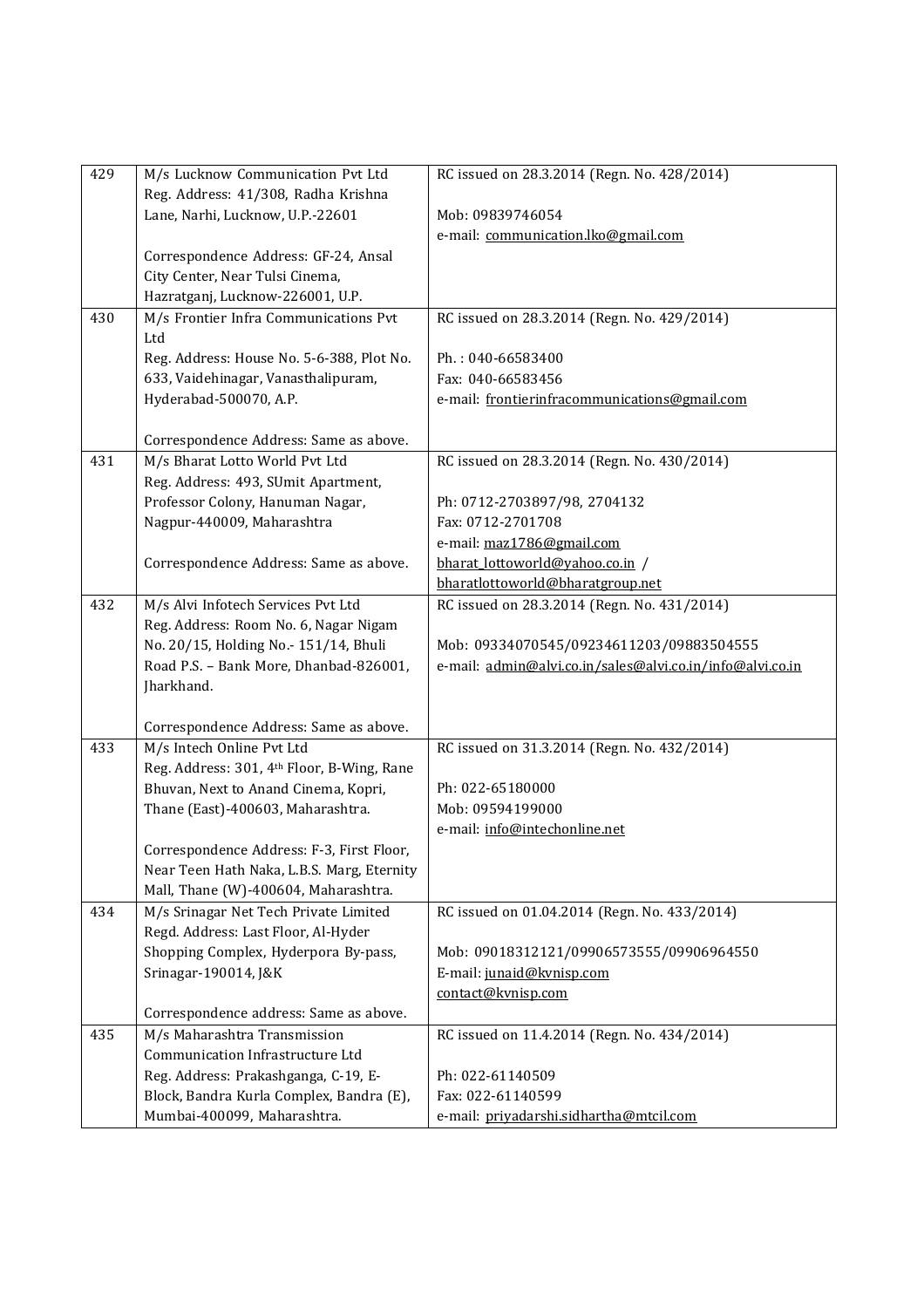|     | Correspondence Address: 2 <sup>nd</sup> Floor, |                                             |
|-----|------------------------------------------------|---------------------------------------------|
|     | Enterprise Centre, Near Orchid Hotel,          |                                             |
|     | Nehru Road, Vile Parle (East), Mumbai-         |                                             |
|     | 400099, Maharashtra.                           |                                             |
| 436 | M/s Lalco Private Ltd                          | RC issued on 17.4.2014 (Regn. No. 435/2014) |
|     | Reg. Address: IPSING HOUSE, Upper              |                                             |
|     | Sichey, Gangtok, Distt. - East Sikkim,         | Mob: 09832315234                            |
|     | Sikkim-737101                                  | e-mail: nayan.nag@gmail.com                 |
|     |                                                |                                             |
|     | Address:<br>Dokham<br>Correspondence           |                                             |
|     | Building, Tibet Road, Gangtok, Distt.-East     |                                             |
|     | Sikkim, Sikkim, Pin-737101                     |                                             |
| 437 | M/s Veda Networks Pvt Ltd                      | RC issued on 17.4.2014 (Regn. No. 436/2014) |
|     | Reg. Address: Flat-C1, Block-17, Krishna       |                                             |
|     | Nagar Apartments, HAL Post, Bangalore-         | Mob: 09036012999                            |
|     | 560017, Karnataka.                             | e-mail: sama@vedanet.in                     |
|     |                                                |                                             |
|     | Corporate Address: Plot 441, East              |                                             |
|     | Kakateeyanagar, Road 1, Cross 3,               |                                             |
|     | Neredmet, Hyderabad 500056, A.P.               |                                             |
| 438 | M/s Nupur Technologies Private Ltd             | RC issued on 17.4.2014 (Regn. No. 437/2014) |
|     | Reg. Address: 266/B, Gajanan Niwas,            |                                             |
|     | Ganeshpuri, Housing Board Colony,              | Mob: 09422063545                            |
|     | Mapusa, Goa-403507.                            | Tele: 0832 6647135                          |
|     |                                                | e-mail: ravisonar@rediffmail.com            |
| 439 | M/s Microsense Wireless Private Ltd            | RC issued on 17.4.2014 (Regn. No. 438/2014) |
|     | Reg. Address: No. 6B, Kalakshetra Road,        |                                             |
|     | Thiruvanmiyur, Chennai-600041, Tamil           | Ph: 011-41606780/81/41674418                |
|     | Nadu                                           | e-mail: dtalwar@microsenseindia.com         |
|     |                                                | kkjulka@microscenseindia.com                |
|     | Correspondence Address: 112, Chiranjiv         |                                             |
|     | Tower, 43, Nehru Place, New Delhi-19           |                                             |
| 440 | M/s Kolkata Infosystem Sky Vision Private      | RC issued on 17.4.2014 (Regn. No. 439/2014) |
|     | Ltd                                            |                                             |
|     | Reg. Address: 519, Rajdanga Main Road,         | Mob: 09831203720                            |
|     | Plot-BE 26, Shantipally, Kasba, Kolkata-       | e-mail: kamalgupta in@yahoo.com             |
|     | 700107, West Bengal                            | kisvpl@gmail.com                            |
|     | Correspondence Address: Same as above.         |                                             |
| 441 | M/s Ray Onn India Communicationss              | RC issued on 17.4.2014 (Regn. No. 440/2014) |
|     | Private Ltd                                    |                                             |
|     | Reg. Address: Flat No. 02, Jai Ganesh          | Mob: 09011884700                            |
|     | Residency, Near Vishav Jeem, Katraj, Pune-     | Ph: 020-41307799                            |
|     | 411046, Maharashtra.                           | e-mail: valmik07@gmail.com                  |
|     |                                                | umakantgaikwad@gmail.com                    |
|     | Correspondence Address: Same as above.         |                                             |
|     |                                                |                                             |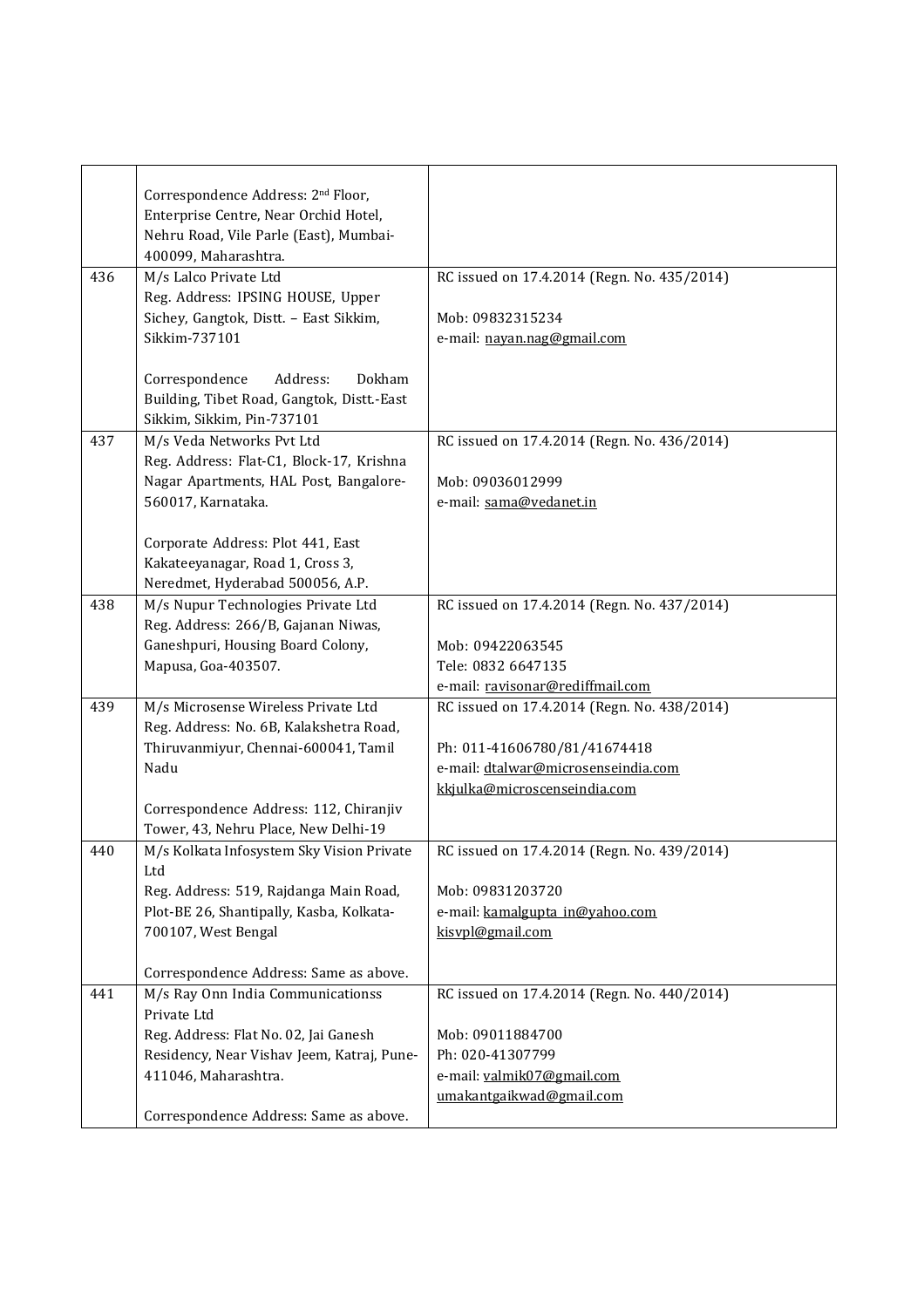| 442 | M/s DDC Broadband Private Ltd                       | RC issued on 17.4.2014 (Regn. No. 441/2014)  |
|-----|-----------------------------------------------------|----------------------------------------------|
|     | Reg. Address: Office No. 2, First Floor,            |                                              |
|     | Local Shopping Center, Uday Park, New               | Mob: 09810499760                             |
|     | Delhi-110049                                        | e-mail: ravigupta@inddc.in                   |
|     |                                                     |                                              |
|     | Correspondence Address: Same as above.              |                                              |
| 443 | M/s Fastway Transmissions Private Ltd               | RC issued on 24.4.2014 (Regn. No. 442/2014)  |
|     | Reg. Address: Plot No. 17, Industrial Area,         |                                              |
|     | Phase-1, Near Bhushan Factory,<br>Chandigarh-160002 | Mob: 09888506025                             |
|     |                                                     | Ph: 0161-4684203/0172-4002006                |
|     | Corporate Office: Lajjya Tower Near EPF             | e-mail: fastway@fastway.in                   |
|     | Building, Sham Nagar, Ludhiana-141002               |                                              |
| 444 | M/s Sai Samarth India Private Ltd                   | RC issued on 24.4.2014 (Regn. No. 443/2014)  |
|     | Reg. Address: 11, Aniruddh, Kastur Park,            |                                              |
|     | Boriwali (West), Mumbai-400092,                     | Mob: 0922359557 / 09324772268                |
|     | Maharashtra                                         | e-mail: saisamarths99@gmail.com              |
|     |                                                     |                                              |
|     | Correspondence Address: Same as above.              |                                              |
| 445 | M/s Vidarbha Infotech Private Ltd                   | RC issued on 25.4.2014 (Regn. No. 444/2014)  |
|     | Reg. Address: 14, Pushpakunj, Central               |                                              |
|     | Bazaar Road, Ramdaspeth, Nagpur-                    | Mob: 09011044225                             |
|     | 440010, Maharashtra                                 | Ph: 0712-2441907, 2448703                    |
|     |                                                     | e-mail: yuvraj08thakre@gmail.com             |
|     | Correspondence Address: Same as above.              | info@vidarbhainfotech.com                    |
| 446 | M/s Devarsh Infracon Private Ltd                    | RC issued on 25.4.2014 (Regn. No. 445/2014)  |
|     | Reg. Address: Block-A 401, Rajshri                  |                                              |
|     | Enclave (Vaibhav-II), Shreyas Tekara, Nr.           | Mob: 09898023303                             |
|     | Shreyas Foundation, Manekbaug,                      | e-mail: karnavatitoday@gmail.com             |
|     | Ahmedabad-380015, Gujarat                           | devarsh.buildcon@yahoo.com                   |
|     | Correspondence Address: T/1, Devpriya               |                                              |
|     | Complex-II, Opp. Vishal Tower, Nr.                  |                                              |
|     | Shivalik Bunglows, Anand Nagar Cross                |                                              |
|     | Road, Satellite, Ahmedabad-380015,                  |                                              |
|     | Gujarat                                             |                                              |
| 447 | M/s Bytes Infratech Private Ltd                     | RC issued on 09.5.2014 (Regn. No. 446/2014)  |
|     | Reg. Address: H No. 19 (Old H No. 311),             |                                              |
|     | Chafegal Nirankal, Bethora Ponda Road,              | Mob: 09823350199/09923750199                 |
|     | Ponda-403401, Goa.                                  | e-mail: bytesinfratech@gmail.com             |
|     |                                                     |                                              |
|     | Correspondence Address: Same as above.              |                                              |
| 448 | M/s AK Consulting Private Ltd                       | RC issued on 09.05.2014 (Regn. No. 447/2014) |
|     | Reg. Address: Flat No. 3, Bld No. 2, Upwan          |                                              |
|     | Co-op HSG SOC, Ajantha Nagari,                      | Tele: 0253-2464262                           |
|     | Shikhrewadi, Nashik Road-422101,                    | Mob: 09130951971                             |
|     | Nashik, Maharashtra                                 | e-mail: krish@akconsulting.co.in             |
|     |                                                     |                                              |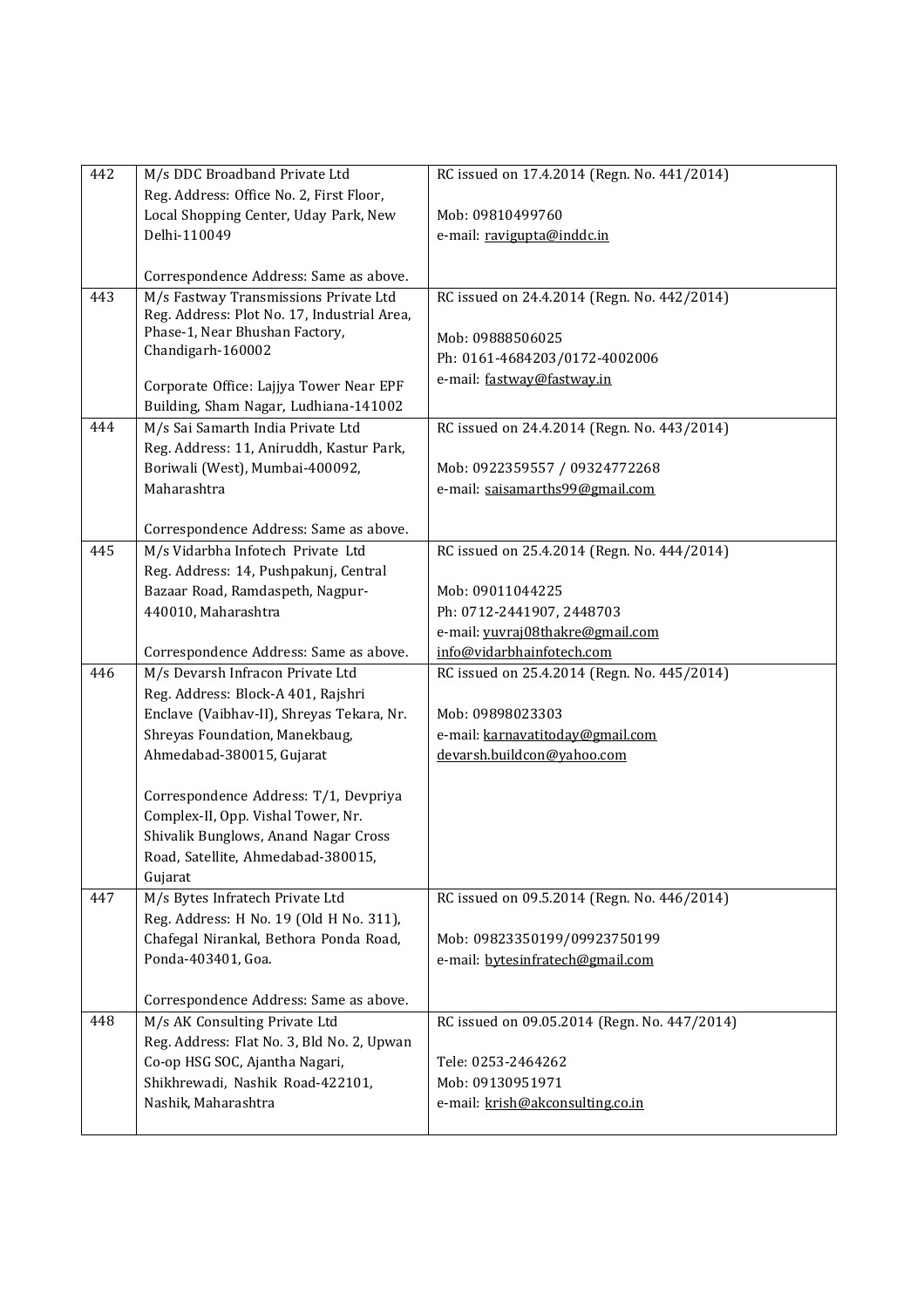|     | Correspondence Address: Same as above.                               |                                                |
|-----|----------------------------------------------------------------------|------------------------------------------------|
| 449 | M/s Excell Media Private Ltd                                         | RC issued on 09.05.2014 (Regn. No. 448/2014)   |
|     | Reg. Address: 8-2-268/N28/A/2, Quinn                                 |                                                |
|     | House, Banjara Hills, Hyderabad, Andhra                              | Tele: 040-40401088/40401000/23555000           |
|     | Pradesh-500034                                                       | Fax: 040-23554549                              |
|     |                                                                      | e-mail: srinivas@excellmedia.net               |
|     | Correspondence Address: Same as above.                               |                                                |
| 450 | M/s Thamizhaga Cable TV Communication                                | RC issued on 20.5.2014 (Regn. No. 449/2014)    |
|     | Pvt Ltd                                                              |                                                |
|     | Reg. Address: 9A/5, Club Road, Chetpet,                              | Mob: 098994771155                              |
|     | Chennai-600031.                                                      | Ph: 044-28363676/49272222                      |
|     | Correspondence Address: Same as above.                               | Fax: 044-28363686<br>E-mail: office@tccl.co.in |
|     |                                                                      | krishnamoorthy@tccl.co.in                      |
| 451 | M/s Saisha infotech Pvt Ltd                                          | RC issued on 22.5.2014 (Regn. No. 450/2014)    |
|     | Reg. Address: 124/2B/35, Ganesh Mala,                                |                                                |
|     | Shivprasad Soc, Sinhgad Road, Pune-                                  | Mob: 08446034403                               |
|     | 411030, Maharashtra.                                                 | Ph: 020-242549520                              |
|     |                                                                      | E-mail: saishainfotech2014@gmail.com           |
|     | Correspondence Address: Same as above.                               |                                                |
| 452 | M/s Aircom Infratel and Forex Private                                | RC issued on 10.6.2014 (Regn. No. 451/2014)    |
|     | Limited                                                              |                                                |
|     | Reg. Address: Flat No. D-2/F-1, T.R.                                 | Mob: 09423315140                               |
|     | Residency, St. Paul Market, Taleigao, Goa-                           | E-mail: jaoaquim fernandes16@yahoo.com         |
|     | 403002                                                               |                                                |
|     | Correspondence address: same as above.                               |                                                |
|     |                                                                      |                                                |
| 453 | M/s A.C.N. Cable Pvt Ltd                                             | RC issued on 08.07.2014 (Regn. No. 452/2014)   |
|     | Reg. Address: Trade Centre, 4th Floor, No.                           |                                                |
|     | 29/4, Race Course Road, Bangalore-                                   | Tele: 080-42884288                             |
|     | 560001, Karnataka.                                                   | Fax: 080-42884200                              |
|     |                                                                      | e-mail: venkatesh.bhat@acttv.in                |
|     | Correspondence Address: No. 1, Indian                                |                                                |
|     | Express Building, 2 <sup>nd</sup> Floor, Queens Road,                |                                                |
| 454 | Bangalore-560001, Karnataka.<br>M/s Onsky Technology Private Limited | RC issued on 08.07.2014 (Regn. No. 453/2014)   |
|     | Regd. Address: No. 4, 7th Cross, Brindavan,                          |                                                |
|     | Pondicherry, UT-605013                                               | Mob: 09840740740                               |
|     |                                                                      | e-mail: sureshmouttou@yahoo.com                |
|     | Correspondence Address: Same as above.                               |                                                |
| 455 | M/s 1 and 1 Broadband Private Limited                                | RC issued on 08.07.2014 (Regn. No. 454/2014)   |
|     | Regd. Address: Swasthik Palms, A-8, Shop                             |                                                |
|     | No. 38 & 39, Thane (West), Thane-400607,                             | Mob: 09840740740                               |
|     | Maharashtra                                                          | Tel: 022-25375855                              |
|     |                                                                      | e-mail: kyogesh.sharma@gmail.com               |
|     | Correspondence Address: Same as above.                               |                                                |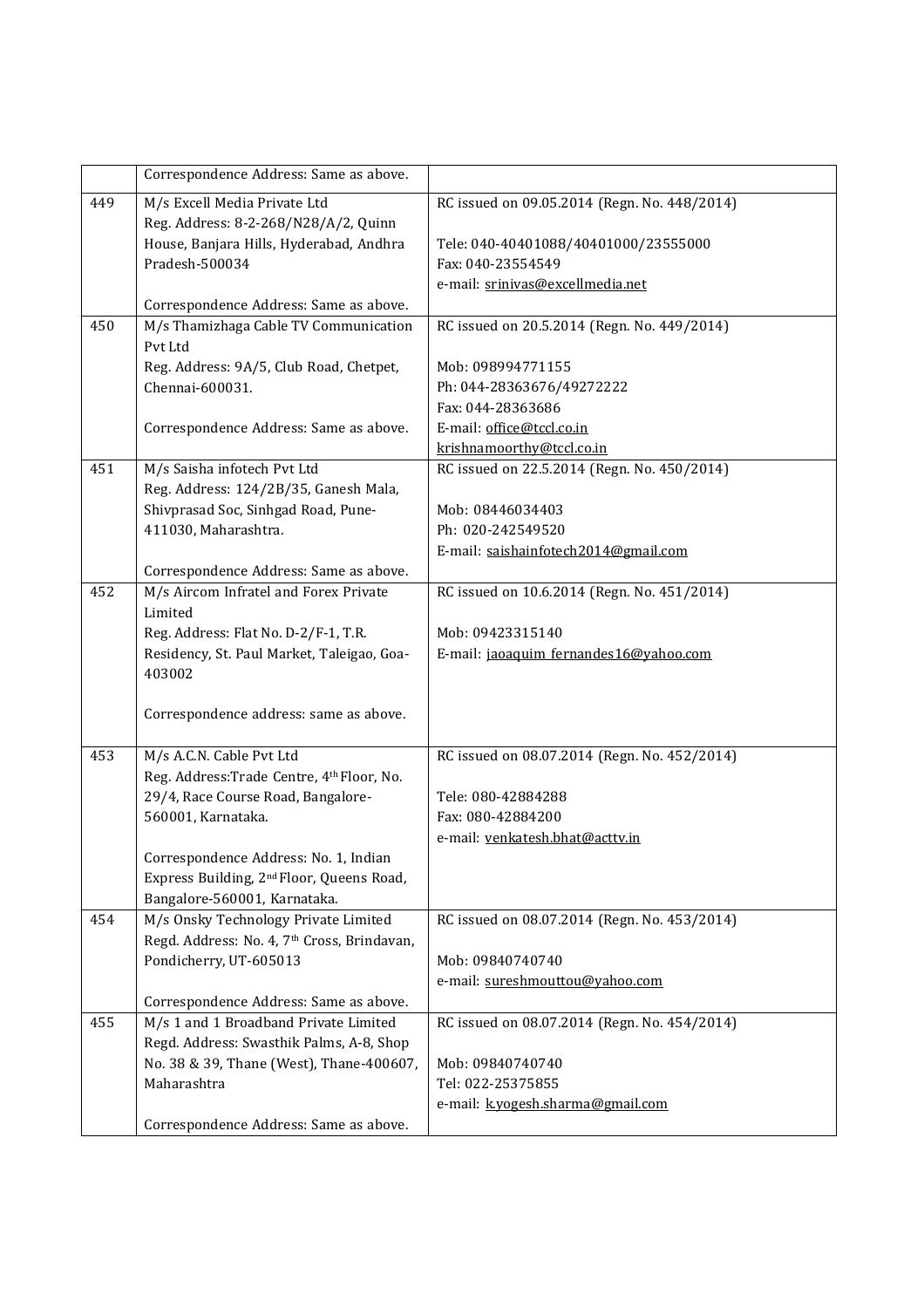| 456 | M/s DDC CATV Network Private Limited                  | RC issued on 08.07.2014 (Regn. No. 455/2014) |
|-----|-------------------------------------------------------|----------------------------------------------|
|     | Regd. Address: Office No. 2, 1st Floor, Local         |                                              |
|     | Shopping Centre, Uday Park, New Delhi-                | Mob: 09810499760                             |
|     | 110049                                                | e-mail: ravigupta@indde.in                   |
|     |                                                       |                                              |
|     | Correspondence Address: Same as above.                |                                              |
| 457 | M/s Atria Convergence Technologies Pvt                | RC issued on 08.07.2014 (Regn. No. 456/2014) |
|     | Ltd                                                   |                                              |
|     | Reg. Address: No. 1, Palace Road,                     | Tele: 080-42884288                           |
|     | Bangalore, Karnataka-560001.                          | Fax: 080-42884200                            |
|     |                                                       | e-mail: yenkatesh.bhat@acttv.in              |
|     | Correspondence Address: No. 1, Indian                 |                                              |
|     | Express Building, 2 <sup>nd</sup> Floor, Queens Road, |                                              |
|     | Bangalore-560001, Karnataka.                          |                                              |
| 458 | M/s Yashraj Telecom Tower                             | RC issued on 09.07.2014 (Regn. No. 457/2014) |
|     | Infrastructure Pvt Ltd                                |                                              |
|     | Reg. Address: H.NO. 2400, Koregaon                    | Mob: 07721919955                             |
|     | Bhima, Pune-Nagar Road, Tal. Shirur, Dist.            | e-mail: shikalgar.shiraj@gmail.com           |
|     | Pune-412216, Maharashtra                              |                                              |
|     |                                                       |                                              |
|     | Correspondence Address: Shop No. 70, A-               |                                              |
|     | Wing, 6th Floor, KK Market, Balaji Nagar,             |                                              |
|     | Dhankawadi, Pune-411043                               |                                              |
| 459 | M/s SR Towers (India) Private Limited                 | RC issued on 09.07.2014 (Regn. No. 458/2014) |
|     | Regd. Address: H. No. 8-2-268/1/B/12, 1st             |                                              |
|     | Floor, Arora Colony, Road No. 3, Banjara              | Mob: 09848087794                             |
|     | Hills, Hyderabad-500034, A.P.                         | 040-23748088                                 |
|     |                                                       | e-mail: srtowersindia@gmail.com              |
|     | Correspondence Address: Same as above.                |                                              |
| 460 | M/s Rajesh Patel Net Services Private<br>Limited      | RC issued on 09.07.2014 (Regn. No. 459/2014) |
|     | Regd. Address: 10/5, M.G. Road, Behind                | Mob: 09826709002                             |
|     | HDFC House, Indore-452001 (M.P.)                      | e-mail: rajesh@rpnspl.com                    |
|     |                                                       |                                              |
|     | Correspondence Address: Same as above.                |                                              |
| 461 | M/s V.K. Singh Telecom Pvt Ltd                        | RC issued on 16.07.2014 (Regn. No. 460/2014) |
|     | Regd. Address: H. No. 20, M.S. Enclave,               |                                              |
|     | Chandigarh-160104                                     | Mob: 09417475117, 09466056888                |
|     |                                                       | e-mail: vksinghtelecom@gmail.com             |
|     | Correspondence Address: H. No. 20, M.S.               |                                              |
|     | Enclave, Dhakoli, Zirakpur Distt. Sas Nagar           |                                              |
| 462 | M/s Infrasys Solutions Pvt Ltd                        | RC issued on 26.08.2014 (Regn. No. 461/2014) |
|     | Regd. Address: Flat No. 302, Sunny Dew                |                                              |
|     | Apartment, 42, Surana Nagar,                          | Mob: 08380008258/09422031645/09850411077     |
|     | Aurangabad-431001, Maharashtra.                       | E-mail: sunil@infrasyssolutions.com          |
|     |                                                       |                                              |
|     | Corr. Address: A-105, Kunal Crimson, Off              |                                              |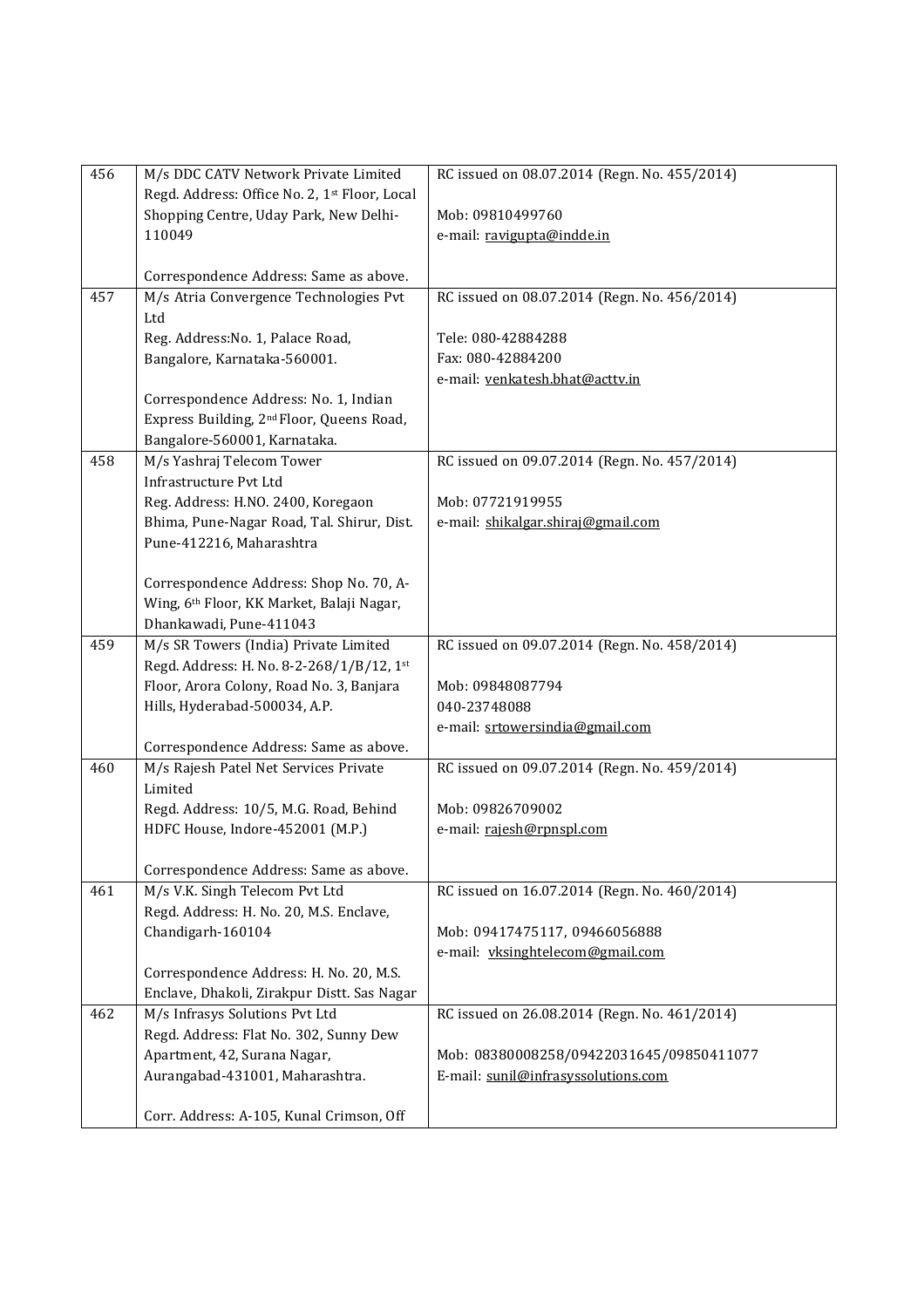|                   | Ambedkar Chowk, Aundh Road, Bopodi,                                                                                                                                                                                                                                                                                                                                                                                                                                                                                        |                                                                                                                                                                                                                                                                                                                                                                    |
|-------------------|----------------------------------------------------------------------------------------------------------------------------------------------------------------------------------------------------------------------------------------------------------------------------------------------------------------------------------------------------------------------------------------------------------------------------------------------------------------------------------------------------------------------------|--------------------------------------------------------------------------------------------------------------------------------------------------------------------------------------------------------------------------------------------------------------------------------------------------------------------------------------------------------------------|
|                   | Pune-411020, Maharashtra.                                                                                                                                                                                                                                                                                                                                                                                                                                                                                                  |                                                                                                                                                                                                                                                                                                                                                                    |
| 463               | M/s 3G Infranetworks Pvt Ltd                                                                                                                                                                                                                                                                                                                                                                                                                                                                                               | RC issued on 26.08.2014 (Regn. No. 462/2014)                                                                                                                                                                                                                                                                                                                       |
|                   | Regd. Office: Row House No. 7, 182/c,                                                                                                                                                                                                                                                                                                                                                                                                                                                                                      |                                                                                                                                                                                                                                                                                                                                                                    |
|                   | Punit Park, Sector-17, Nerul, Navi                                                                                                                                                                                                                                                                                                                                                                                                                                                                                         | PH: 022-27810928/27729440                                                                                                                                                                                                                                                                                                                                          |
|                   | Mumbai-400706, Maharashtra.                                                                                                                                                                                                                                                                                                                                                                                                                                                                                                | Mob: 09892000001                                                                                                                                                                                                                                                                                                                                                   |
|                   |                                                                                                                                                                                                                                                                                                                                                                                                                                                                                                                            | e-mail: harshmakol@3ginfranetworks.com                                                                                                                                                                                                                                                                                                                             |
|                   | Correspondence Address: Same as above.                                                                                                                                                                                                                                                                                                                                                                                                                                                                                     |                                                                                                                                                                                                                                                                                                                                                                    |
| 464               | M/s Dhanyatha Infraprojects Pvt Ltd                                                                                                                                                                                                                                                                                                                                                                                                                                                                                        | RC issued on 26.08.2014 (Regn. No. 463/2014)                                                                                                                                                                                                                                                                                                                       |
|                   | Regd. Address: #103, 2 <sup>nd</sup> Floor, Domlur                                                                                                                                                                                                                                                                                                                                                                                                                                                                         |                                                                                                                                                                                                                                                                                                                                                                    |
|                   | Inner Ring Road, Amarajyothi Layout,                                                                                                                                                                                                                                                                                                                                                                                                                                                                                       | Ph: 080-25287785/09901711191/09900885511                                                                                                                                                                                                                                                                                                                           |
|                   | Behind HDFC Bank, Bangalore-560071                                                                                                                                                                                                                                                                                                                                                                                                                                                                                         | Fax: 080-2528-7785                                                                                                                                                                                                                                                                                                                                                 |
|                   |                                                                                                                                                                                                                                                                                                                                                                                                                                                                                                                            | e-mail: info@dhanyathainfra.com                                                                                                                                                                                                                                                                                                                                    |
| 465               | M/s Akhurtha Communications Pvt Ltd                                                                                                                                                                                                                                                                                                                                                                                                                                                                                        | RC issued on 26.08.2014 (Regn. No. 464/2014)                                                                                                                                                                                                                                                                                                                       |
|                   | Regd. Address: H. No. 772, Todkar Nursing                                                                                                                                                                                                                                                                                                                                                                                                                                                                                  |                                                                                                                                                                                                                                                                                                                                                                    |
|                   | Home, A/P-Manchar Tal-Ambegaon,                                                                                                                                                                                                                                                                                                                                                                                                                                                                                            | Ph/Fax:02133-223224                                                                                                                                                                                                                                                                                                                                                |
|                   | Manchar, Pune, Maharashtra-410503                                                                                                                                                                                                                                                                                                                                                                                                                                                                                          | e-mail: sharadtodkar99@rediffmail.com                                                                                                                                                                                                                                                                                                                              |
|                   |                                                                                                                                                                                                                                                                                                                                                                                                                                                                                                                            |                                                                                                                                                                                                                                                                                                                                                                    |
|                   |                                                                                                                                                                                                                                                                                                                                                                                                                                                                                                                            |                                                                                                                                                                                                                                                                                                                                                                    |
|                   |                                                                                                                                                                                                                                                                                                                                                                                                                                                                                                                            |                                                                                                                                                                                                                                                                                                                                                                    |
|                   |                                                                                                                                                                                                                                                                                                                                                                                                                                                                                                                            |                                                                                                                                                                                                                                                                                                                                                                    |
|                   |                                                                                                                                                                                                                                                                                                                                                                                                                                                                                                                            |                                                                                                                                                                                                                                                                                                                                                                    |
|                   |                                                                                                                                                                                                                                                                                                                                                                                                                                                                                                                            |                                                                                                                                                                                                                                                                                                                                                                    |
|                   |                                                                                                                                                                                                                                                                                                                                                                                                                                                                                                                            |                                                                                                                                                                                                                                                                                                                                                                    |
|                   |                                                                                                                                                                                                                                                                                                                                                                                                                                                                                                                            |                                                                                                                                                                                                                                                                                                                                                                    |
|                   |                                                                                                                                                                                                                                                                                                                                                                                                                                                                                                                            |                                                                                                                                                                                                                                                                                                                                                                    |
|                   |                                                                                                                                                                                                                                                                                                                                                                                                                                                                                                                            |                                                                                                                                                                                                                                                                                                                                                                    |
|                   |                                                                                                                                                                                                                                                                                                                                                                                                                                                                                                                            |                                                                                                                                                                                                                                                                                                                                                                    |
|                   |                                                                                                                                                                                                                                                                                                                                                                                                                                                                                                                            |                                                                                                                                                                                                                                                                                                                                                                    |
|                   |                                                                                                                                                                                                                                                                                                                                                                                                                                                                                                                            |                                                                                                                                                                                                                                                                                                                                                                    |
|                   |                                                                                                                                                                                                                                                                                                                                                                                                                                                                                                                            |                                                                                                                                                                                                                                                                                                                                                                    |
|                   |                                                                                                                                                                                                                                                                                                                                                                                                                                                                                                                            |                                                                                                                                                                                                                                                                                                                                                                    |
|                   |                                                                                                                                                                                                                                                                                                                                                                                                                                                                                                                            |                                                                                                                                                                                                                                                                                                                                                                    |
| 469               | M/s Lat Engineering Pvt Ltd                                                                                                                                                                                                                                                                                                                                                                                                                                                                                                | RC issued on 17.09.2014 (Regn. No. 468/2014)                                                                                                                                                                                                                                                                                                                       |
|                   | Regd. Address: 95/15, Bose Pukur Road,                                                                                                                                                                                                                                                                                                                                                                                                                                                                                     |                                                                                                                                                                                                                                                                                                                                                                    |
|                   | Kolkata-700042 West Bengal                                                                                                                                                                                                                                                                                                                                                                                                                                                                                                 | Ph: 098302-13680                                                                                                                                                                                                                                                                                                                                                   |
|                   |                                                                                                                                                                                                                                                                                                                                                                                                                                                                                                                            | Fax: 033-24417700                                                                                                                                                                                                                                                                                                                                                  |
|                   |                                                                                                                                                                                                                                                                                                                                                                                                                                                                                                                            | e-mail: arrunmaityin@yahoo.com/latenggpvtltd@gmail.com                                                                                                                                                                                                                                                                                                             |
| 470               | M/s Spider Fiber Pvt Ltd                                                                                                                                                                                                                                                                                                                                                                                                                                                                                                   | RC issued on 17.09.2014 (Regn. No. 469/2014)                                                                                                                                                                                                                                                                                                                       |
|                   | Regd. Address: Plot No. B-42/A, 2nd Floor,                                                                                                                                                                                                                                                                                                                                                                                                                                                                                 |                                                                                                                                                                                                                                                                                                                                                                    |
|                   | Sai Sikhara, Madhura Nagar, Hyderabad-                                                                                                                                                                                                                                                                                                                                                                                                                                                                                     | Ph: 09848387628/                                                                                                                                                                                                                                                                                                                                                   |
|                   | 500038, Andhra Pradesh                                                                                                                                                                                                                                                                                                                                                                                                                                                                                                     | 23740779                                                                                                                                                                                                                                                                                                                                                           |
|                   |                                                                                                                                                                                                                                                                                                                                                                                                                                                                                                                            | e-mail: ssatish@gmail.com                                                                                                                                                                                                                                                                                                                                          |
| 471               | Sampark<br>Infotainment<br>Private<br>M/s                                                                                                                                                                                                                                                                                                                                                                                                                                                                                  | RC issued on 17.09.2014 (Regn. No. 470/2014)                                                                                                                                                                                                                                                                                                                       |
|                   |                                                                                                                                                                                                                                                                                                                                                                                                                                                                                                                            |                                                                                                                                                                                                                                                                                                                                                                    |
|                   |                                                                                                                                                                                                                                                                                                                                                                                                                                                                                                                            |                                                                                                                                                                                                                                                                                                                                                                    |
| 466<br>467<br>468 | M/s Apee Eskay Enterprises Pvt Ltd<br>Regd. Address: Office No. 3, Ist Floor, DDA<br>Commercial Complex, Sector D-4, Vasant<br>Kunj, New Delhi-110070<br>M/s TGN Networks Pvt Ltd<br>Regd. Address: N32/R2/10/4, Ranapratap<br>Chowk, New CIDCO, Nashik-422009,<br>Maharashtra<br>M/s Zoram Electronics Development<br>Corporation Ltd<br>Regd. Address: Electronics House,<br>Treasurey Square, Aizawal-796002,<br>Mizoram<br>Limited (Formely M/s Sampark Estates<br>Pvt Ltd)<br>Regd. Address: 47, Powai Plaza, Central | RC issued on 15.09.2014 (Regn. No. 465/2014)<br>Ph: 011-26891034/26892836/26139357<br>Fax: 26897663<br>e-mail: dinesh@apsk.net<br>RC issued on 15.09.2014 (Regn. No. 466/2014)<br>Ph: 0253-2372731<br>09225345579<br>e-mail: tgnnetworkspvtltd@gmail.com<br>RC issued on 15.09.2014 (Regn. No. 467/2014)<br>Ph: 0389-2324339/2326129<br>Ph: 9867687596, 9820155243 |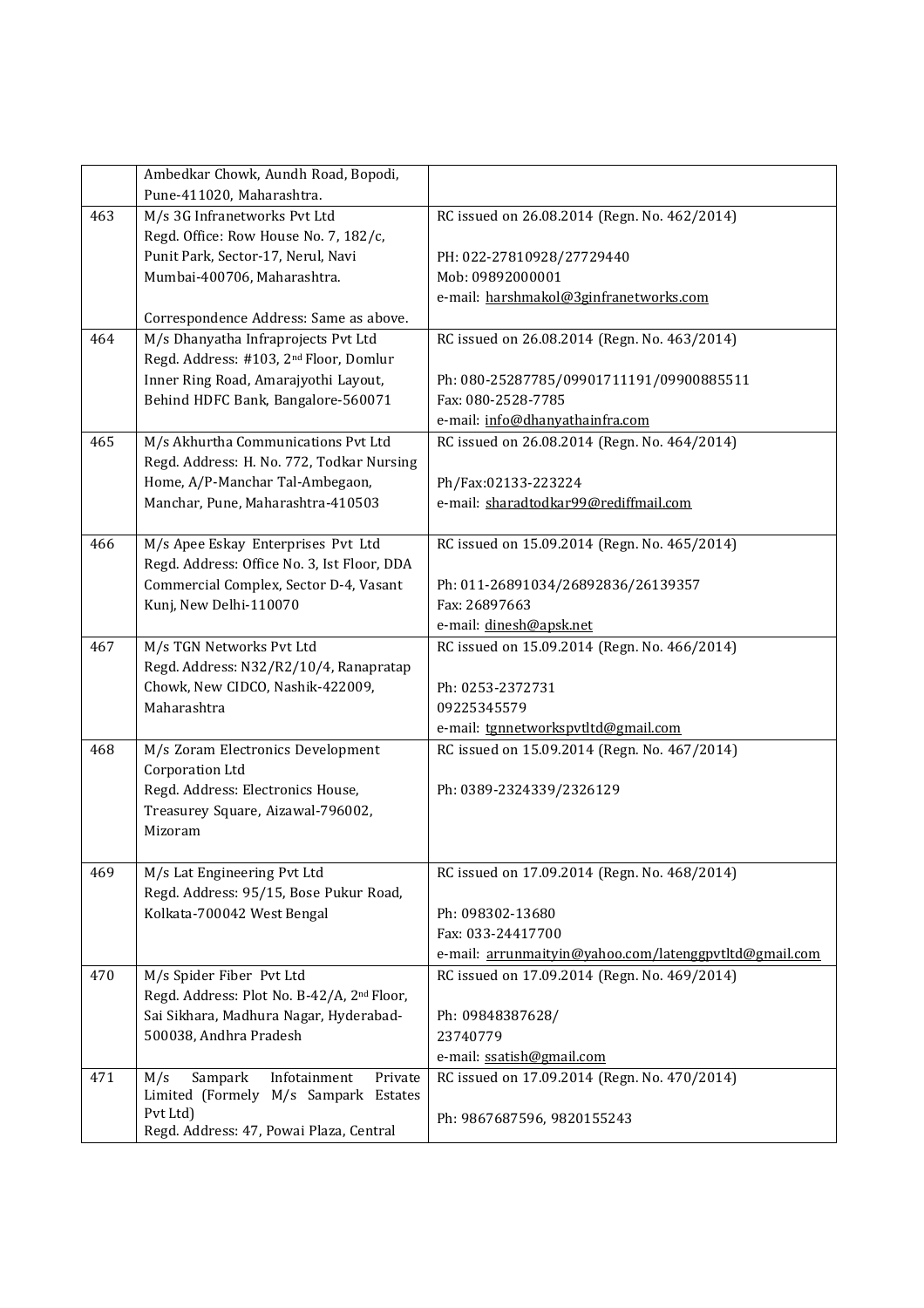|     | Avenue, Hiranandani Gardens, Powai,                                                  | 022-67241509/66960839                                 |
|-----|--------------------------------------------------------------------------------------|-------------------------------------------------------|
|     | Mumbai-400076, Maharashtra                                                           | e-mail:                                               |
|     |                                                                                      | atul@meenakshisatellite.com/prakashdsouza28@hotmail.c |
|     |                                                                                      | om                                                    |
| 472 | M/s Onspot Telecom COnsultants Pvt Ltd                                               | RC issued on 17.09.2014 (Regn. No. 471/2014)          |
|     | Regd. Address: 10, Surya Kiran                                                       |                                                       |
|     | Apartments,                                                                          | Ph: 09953094226                                       |
|     | NTS D Block, Vikas Puri, New Delhi-                                                  | e-mail: akumar@thetelecomconsultants.com              |
|     | 110018                                                                               |                                                       |
| 473 | M/s PG Infratel Pvt Ltd                                                              | RC issued on 17.09.2014 (Regn. No. 472/2014)          |
|     | Regd. Address: Fl. No. G-1, Shalini                                                  |                                                       |
|     | Residencey, S.N. 73/6, Narayani Dham,                                                | Ph: 09922002758                                       |
|     | Samor, Katraj, Pune-411046, Maharashtra                                              | e-mail: archana.godse17@gmail.com                     |
| 474 | M/s Consistent Infra and Power Pvt Ltd                                               | RC issued on 17.09.2014 (Regn. No. 473/2014)          |
|     | Regd. Address: 285/9, Ekta Nagar Housing                                             |                                                       |
|     | Board, Near Tower, Bardez, Mapusa, Goa,                                              | Ph: 0832-2475228/08378986401                          |
|     | India-403507.                                                                        | e-mail: consistentengg@yahoo.co.in                    |
| 475 | M/s Aura Ventures Pvt Ltd                                                            | RC issued on 17.09.2014 (Regn. No. 474/2014)          |
|     | Regd. Address: A-205, Sushant Towers,                                                |                                                       |
|     | Sushant Lok-II, Sector-56, Gurgaon.                                                  | Ph: 09810048220                                       |
|     |                                                                                      | e-mail: vibhas@aura.ind.in                            |
|     | Correspondence Address: 623, Sixth Floor                                             |                                                       |
|     | Paras, Trade Centre, Faridabad Road,                                                 |                                                       |
|     | Gurgaon (Haryana) - 122003                                                           |                                                       |
| 476 | M/s Data Force Network Pvt Ltd                                                       | RC issued on 17.09.2014 (Regn. No. 475/2014)          |
|     | Regd. Address: 302, Indraprasth Complex,<br>Opp. Sub Jail, Near Chamunda Restaurant, | Ph: 0261-2353962                                      |
|     | Sagrampura, Surat, Gujarat                                                           | Mob: 09909970011                                      |
|     |                                                                                      | Fax: 0261-2787879                                     |
|     |                                                                                      | e-mail: info@dataforce.co.in                          |
| 477 | M/s Thomas Constructions Pvt Ltd                                                     | RC issued on 17.09.2014 (Regn. No. 476/2014)          |
|     | Regd. Address: Mereland, Mattowado,                                                  |                                                       |
|     | Cucheli-403507, Goa                                                                  | Ph: 0477-2230558                                      |
|     |                                                                                      | Fax: 0477-2237490                                     |
|     | Correspondence Address: Bethelehem,                                                  | e-mail: tjalpy@yahoo.co.in                            |
|     | Punnamada Ward, Avalookunoo P.O,                                                     |                                                       |
|     | Alleppey, Kerala-688006                                                              |                                                       |
| 478 | M/s Actoss Technology Pvt Ltd                                                        | RC issued on 18.09.2014 (Regn. No. 477/2014)          |
|     | Regd. Address: Opp. Dr. Colony, PNB                                                  |                                                       |
|     | Building Campus, Behind Payal                                                        | Mob: 09471000433                                      |
|     | Electronics, Kankarbagh, Patna-800020                                                | Ph: 0612-2360953                                      |
|     |                                                                                      | E-mail: rksactoss@gmail.com                           |
| 479 | M/s UP Infomax Pvt Ltd                                                               | RC issued on 18.09.2014 (Regn. No. 478/2014)          |
|     | Regd. Address: Block-32, 1st Floor, Shop                                             |                                                       |
|     | No. 5, Opp LIC Building, Sanjay Place,                                               | Mob: 09837779192                                      |
|     | Agra-282002, U.P                                                                     | Ph: 0565-2422018                                      |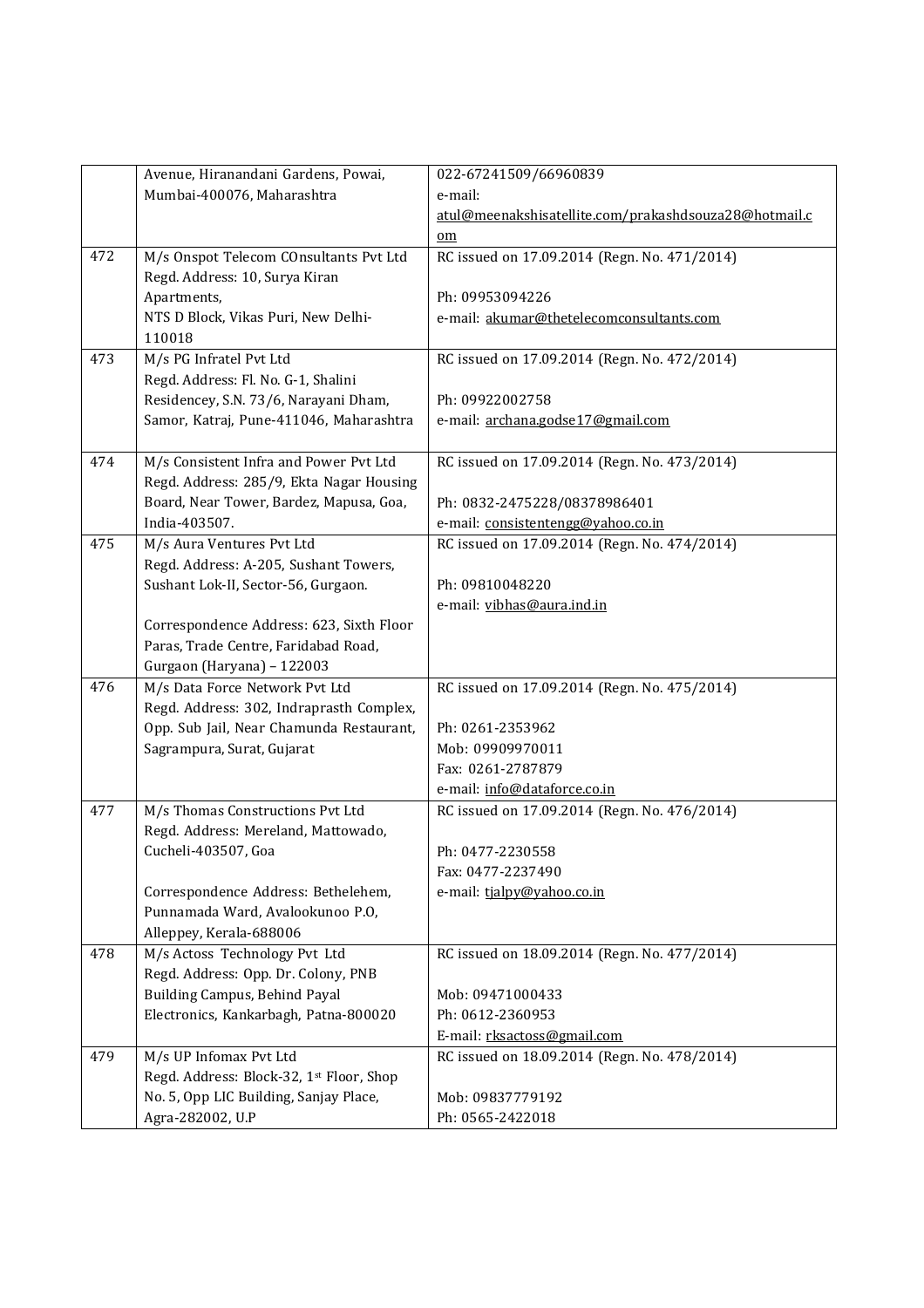|     |                                                                                            | E-mail: umesh@upinfomax.in                                                        |
|-----|--------------------------------------------------------------------------------------------|-----------------------------------------------------------------------------------|
| 480 | M/s GML Infrastructure Pvt Ltd                                                             | RC issued on 14.10.2014 (Regn No. 479/2014)                                       |
|     | Regd. Address: 602/A, Riviera Tower,                                                       |                                                                                   |
|     | Lokhandwala complex, Kandivali (East),<br>Mumbai-400101                                    | Ph: 022-29651866/022-29661866/09415999000<br>E-mail: manoj.srivastava@gmlinfra.in |
|     |                                                                                            |                                                                                   |
| 481 | M/s HRK SONS Cable Services Pvt Ltd                                                        | RC issued on 17.10.2014 (Regn. No. 480/2014)                                      |
|     | Regd. Address: 567, Narayan Peth, Kamal<br>Sudha Apts. Near Kesari Wada, Pune-             | Tele: 020-24455743                                                                |
|     | 411030                                                                                     | e-mail: harshmankar@gmail.com                                                     |
|     |                                                                                            |                                                                                   |
| 482 | M/s Pursuit Technologies Pvt Ltd<br>Regd Address: 2 <sup>nd</sup> Floor, Jaganatha Arcade, | RC issued on 30.10.2014 (Regn. No. 481/2014)                                      |
|     | No. 37, SBM Colony, 50th Feet Road,                                                        | Mob: 09845036493                                                                  |
|     | Anandnagar, Bangalore-560024                                                               | Ph: 080-23438350/8352                                                             |
|     |                                                                                            | e-mail: manoj@pursuittech.com                                                     |
| 483 | M/s Urvi News and Entertainment Pvt Ltd<br>Regd Address: WZ-1847, Rani Bagh,               | RC issued on 30.10.2014 (Regn. No. 482/2014)                                      |
|     | Shakurbasti, Delhi-110034                                                                  | Mob: 09811226293                                                                  |
|     |                                                                                            | e-mail: skpaanchal@yahoo.com                                                      |
| 484 | M/s Malyalam Cable Vision Pvt Ltd                                                          | RC issued on 11.11.2014 (Regn. No. 483/2014)                                      |
|     | Regd Address: TC 40/1555, First Puthen                                                     | Mob: 0949711166                                                                   |
|     | Street, Manacaud P.O.,<br>Thiruvananthapuram-695009, Kerala                                | e-mail: quilon66@hotmail.com                                                      |
| 485 | M/s Nisa Industrial Services Pvt Ltd                                                       | RC issued on 14.11.2014 (Regn. No. 484/2014)                                      |
|     | Regd Address: 509, Magnum Tower,                                                           |                                                                                   |
|     | Lokhandwala Complex, Andheri W.<br>Mumbai-400 050                                          | Mob: 09008498892<br>PH: 022-42233105                                              |
|     |                                                                                            | Fax: 022-26734010                                                                 |
|     | Corr. Address: 19th Floor, Lotus Grandeur,                                                 | e-mail: info@nisaeye.com                                                          |
|     | Opposite Country Club, Veera Desai Road                                                    | dianney.lobo@nisaeye.com                                                          |
|     | Extn., Andheri (W), Mumbai-400053                                                          |                                                                                   |
| 486 | M/s Enyes Network Communications Pvt<br>Ltd                                                | RC issued on 26.11.2014 (Regn. No. 485/2014)                                      |
|     | Regd Address: No. 17 A-4/1, Kamraj                                                         | Mob: 09842910137                                                                  |
|     | Nagar, 6th Street, Rajapalayam,                                                            | Tel: 04563 225151                                                                 |
|     | Virudhunagar District, Tamil Nadu-                                                         | e-mail: subamcabilevision@vahoo.com                                               |
|     | 626117.                                                                                    |                                                                                   |
|     |                                                                                            |                                                                                   |
| 487 | M/s Tejays Dynamic Pvt Ltd                                                                 | RC issued on 26.11.2014 (Regn. No. 486/2014)                                      |
|     | Regd Address: C-84, Janpath Road,                                                          |                                                                                   |
|     | Lalkothi Scheme, Tonk Road, Jaipur                                                         | Ph: 0141-4556615                                                                  |
|     | (Rajasthan)-302015                                                                         | Fax: 0141-2740938                                                                 |
|     |                                                                                            | e-mail: info@tejays.in<br>RC issued on 28.11.2014 (Regn. No. 487/2014)            |
| 488 | M/s Clear Wave Pvt Ltd<br>Regd Address: Plot No. -28, Sector-82,                           |                                                                                   |
|     | Mohali-160082, Punjab.                                                                     | Mob: 09872411777                                                                  |
|     |                                                                                            | e-mail: rpsbhatia@hotmail.com                                                     |
|     |                                                                                            | clearwave82@gmail.com                                                             |
| 489 | M/s Panorama Electronics pvt Ltd                                                           | RC issued on 10.12.2014 (Regn No. 488/2014)                                       |
|     | Regd. Address: 3C, Chowringhee Lane,                                                       |                                                                                   |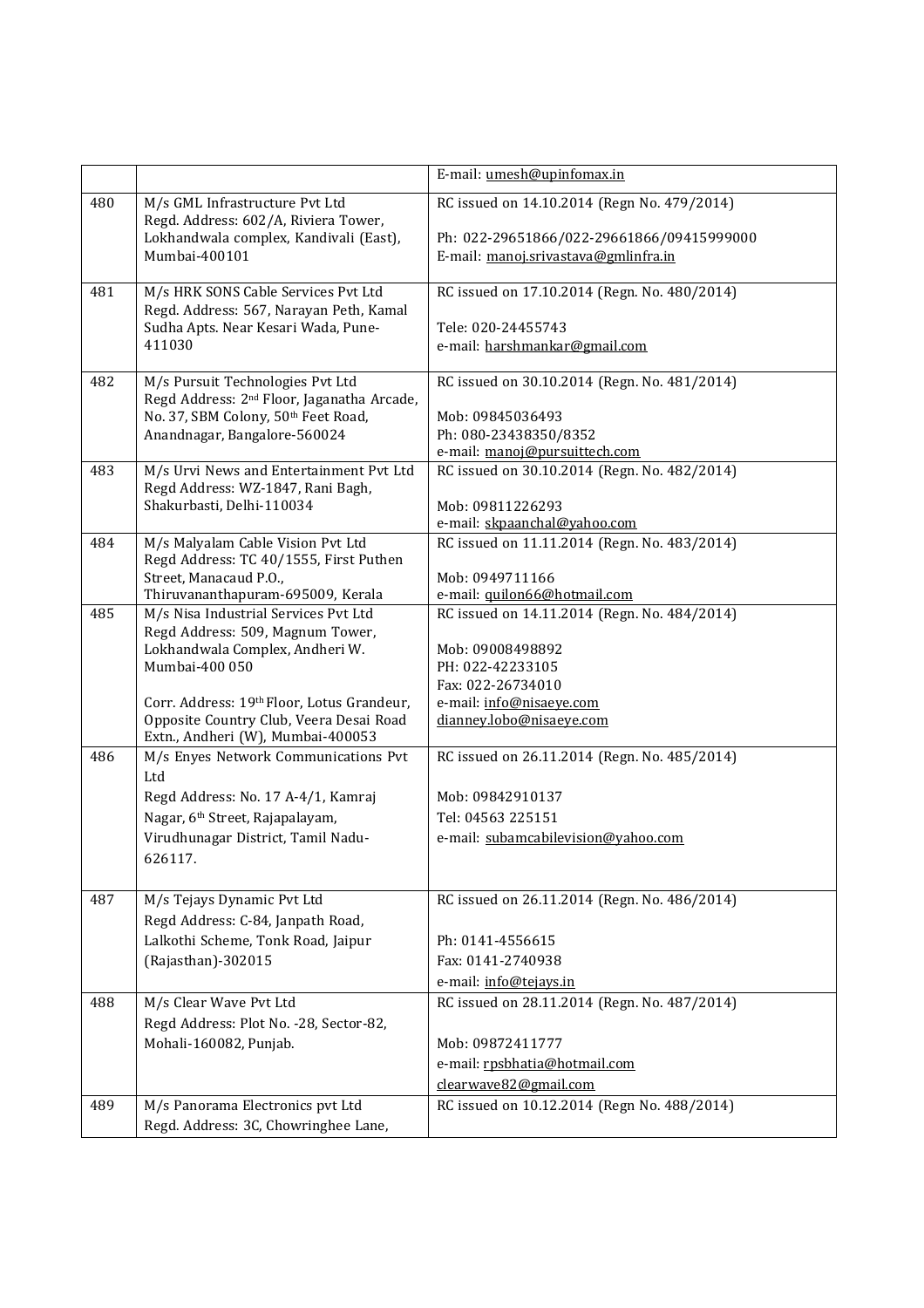|     | Kolkata, West Bengal-700016                                                       | Tele: 033-40159498/40159494/40159495              |
|-----|-----------------------------------------------------------------------------------|---------------------------------------------------|
|     |                                                                                   | Fax: 033-22520884                                 |
|     |                                                                                   | e-mail: somnath.dey@panoramagroup.co.in /         |
|     |                                                                                   | info@panoramagroup.co.in                          |
| 490 | M/s Vainavi Industries Ltd<br>Regd. Address: Vainavi Towers, 1-8-741,             | RC issued on 31.12.2014 (Regn. No. 489/2014)      |
|     | Prakash Nagar, Begumpet, Hyderabad-                                               | Mob:09293399999                                   |
|     | 500016, A.P.                                                                      | Ph: 040-66339393/Fax: 040-66337676                |
|     |                                                                                   | e-mail: govind.putta@vainavi.net/info@vainavi.net |
| 491 | M/s Sikka Intratech Pvt Ltd                                                       | RC issued on 02.01.2015 (Regn. No. 490/2014)      |
|     | Regd. Address: Sikka House, 6, La Place<br>Bungalows, Hazratganj, Lucknow-226001. | Mob:09839023900                                   |
|     |                                                                                   | Ph: 0522-2623700/800/900                          |
|     |                                                                                   | e-mail: tony@sikkanet.com                         |
|     | M/s Hardik Telecommunication Pvt Ltd                                              | RC issued on 02.01.2015 (Regn. No. 491/2014)      |
| 492 | Regd. Address: Office No. 1, Pandurang                                            |                                                   |
|     | Vakiwadi Bhawani Chawl, Military Out                                              | Mob:09892020008/09987500099                       |
|     | Post, Vakola, Santacruz (E), Mumbai-<br>400055                                    | Tel/Fax: 022-9029329301                           |
|     |                                                                                   | e-mail: hardik261977@gmail.com                    |
| 493 | M/s Tower 1 Infra Pvt Ltd                                                         | RC issued on 07.01.2015 (Regn. No. 492/2015)      |
|     | Regd. Address: H. No. 36-428/1/A, Street<br>No. 05, Behind Woman's World,         |                                                   |
|     | Himayathnagar, Hyderabad-500029,                                                  | Mob:08187862577                                   |
|     | Andhra Pradesh                                                                    | e-mail: t1ipl.hyd@gmail.com                       |
| 494 | M/s Moon IT Services Pvt Ltd<br>Regd. Address: 158, Pratap Pura, Agra-            | RC issued on 08.01.2015 (Regn. No. 493/2015)      |
|     | 282001, UP                                                                        | Mob:09319111111                                   |
|     |                                                                                   | e-mail: sugarmanu@yahoo.com                       |
| 495 | M/s N2I Solutions Pvt Ltd                                                         | RC issued on 15.01.2015 (Regn. No. 494/2015)      |
|     | Regd. Address: Bldg. No. 30, Flat No. 504,                                        | File No. 10-91/2014-CS-III                        |
|     | Sanskruti Bldg No. 29 & 30, CHSL, Thakur                                          | Contact details: Sh. Mohan Govind Jha, Director   |
|     | Complex, Kandivali (East), Mumbai-                                                |                                                   |
|     | 400101, Maharashtra                                                               | Ph/Fax:022-65655009                               |
|     |                                                                                   | e-mail: mohankjha@gmail.com                       |
| 496 | M/s Texes Telecom Pvt Ltd                                                         | RC issued on 15.01.2015 (Regn. No. 495/2015)      |
|     | Regd. Address: 647 C/92, Madiyaon,                                                |                                                   |
|     | Krishna Bihar, Jankipuram-1, Lucknow-<br>226021                                   | Mob:09839001091                                   |
|     |                                                                                   | Ph: 0522-6003008                                  |
|     | Corr. Address: H. No. 322, 3rd Floor, Ansal                                       | e-mail: shyam@texes.in                            |
|     | City Center, Behind Tulsi Theater,                                                |                                                   |
|     | Hazratganj, Lucknow-226001                                                        |                                                   |
| 497 | M/s Track Net Services Pvt Ltd<br>Regd. Address: C-3, SADA Shopping               | RC issued on 15.01.2015 (Regn. No. 496/2015)      |
|     | Complex, Dantewada-494449, Chhattis                                               | Mob:09425258546                                   |
|     | Garh                                                                              | Ph: 07856252846,252245                            |
|     |                                                                                   | e-mail: track@onlinetrack.in                      |
|     |                                                                                   |                                                   |
| 498 | M/s Synoptics Technologies Pvt Ltd<br>Regd. Address: 301/302, Nileshwar           | RC issued on 21.01.2015 (Regn. No. 497/2015)      |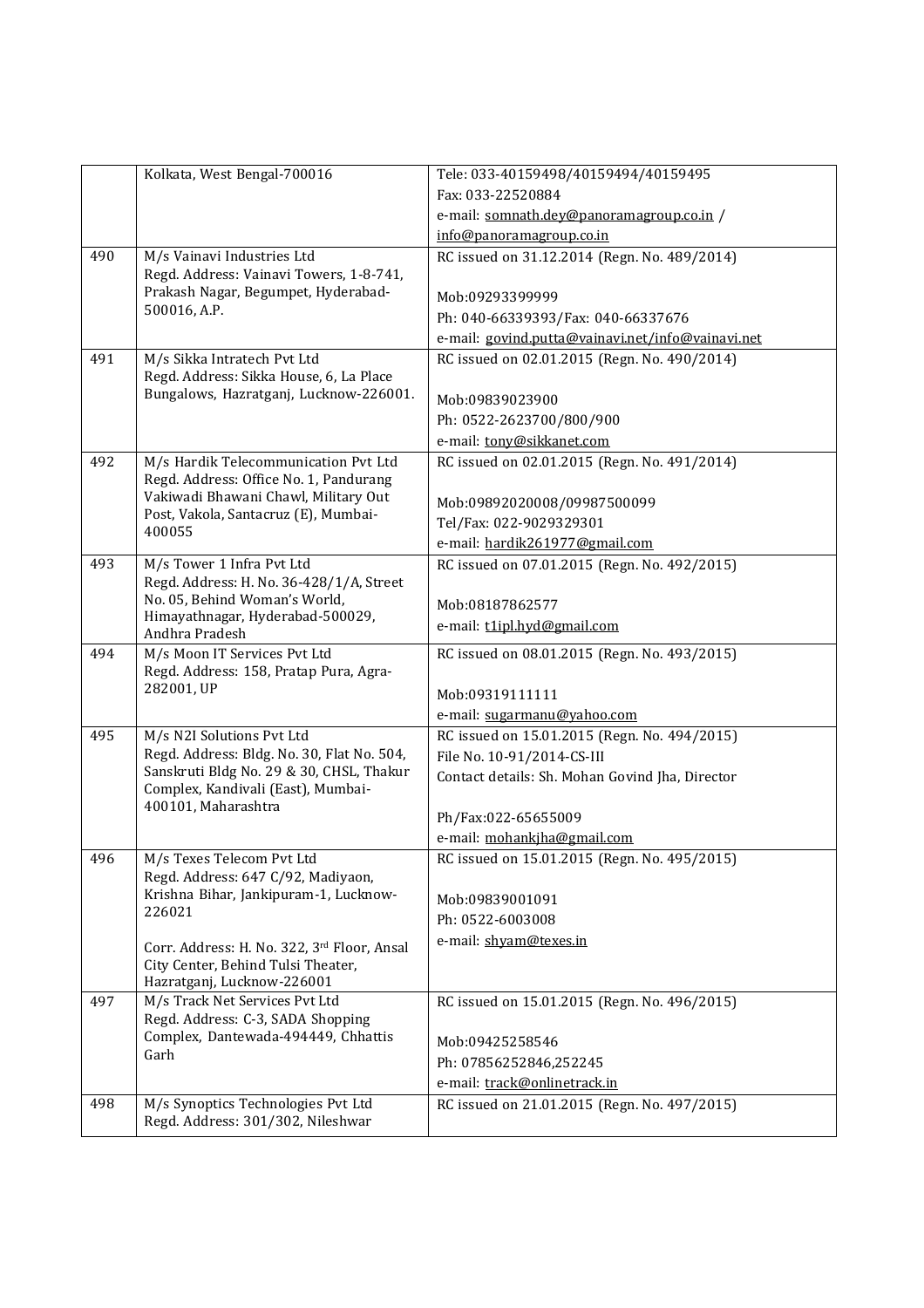|     | Society, 3rd Floor, Murine Street, Kandivali                                                                                       | Ph:022-45050000                                                         |
|-----|------------------------------------------------------------------------------------------------------------------------------------|-------------------------------------------------------------------------|
|     | (West), Mumbai-400067, Maharashtra                                                                                                 | e-mail: jatin.shah@synoptics.co.in                                      |
|     | Corr. Address: Unit No. 11, 2 <sup>nd</sup> Floor,<br>KRDN Industrial Estate, Opp. Pravasi Ind.<br>Estate, Goregaon (E), Mumbai-63 |                                                                         |
| 499 | M/s EUR Infratech Services Pvt Ltd<br>Regd. Address: 4 <sup>th</sup> Floor, Sanskruti                                              | RC issued on 21.01.2015 (Regn. No. 498/2015)                            |
|     | Apartment, 5 <sup>th</sup> Road, Central Avenue,                                                                                   | Mob:09870700007                                                         |
|     | Diamond Garden, Chembur, Mumbai-<br>400071                                                                                         | Ph: 022-25208233                                                        |
|     |                                                                                                                                    | e-mail: sbando@eurinfratech.com / saktibando@yahoo.co.in                |
| 500 | M/s Last Mile Vas Management Ltd<br>Regd. Address: 513/A, 5th Floor, Kohinoor                                                      | RC issued on 04.02.2015 (Regn. No. 499/2015)                            |
|     | City Mall, Kirol Marg, Off LBS Marg, Kurla<br>(W), Mumbai-400070                                                                   | Ph: 022-66012323Fax: 022-66012323                                       |
| 501 | M/s Nettel Solutions Pvt Ltd                                                                                                       | RC issued on 04.02.2015 (Regn. No. 500/2015)                            |
|     | Regd. Address: 603, Archway, Plot No 5,<br>Sopan Baug, Balewadi, Pune MH 411045                                                    | Mob:08608702800, Fax: 020-25678111<br>e-mail: nettelsolu cons@gmail.com |
|     |                                                                                                                                    |                                                                         |
| 502 | M/s CIT Solutions Pvt Ltd                                                                                                          | RC issued on 13.02.2015 (Regn. No. 501/2015)                            |
|     | Regd. Address: 22, DDA Flats, Shivalik                                                                                             |                                                                         |
|     | Road, Panchsheel Park, Malviya Nagar,<br>New Delhi-110017                                                                          | Mob:07022002424                                                         |
|     |                                                                                                                                    | Ph: 080-41722072                                                        |
|     | Corr. Address: 5th Floor, 25-30, 2nd Cross,                                                                                        | e-mail: santosh.n@citsolutions.in                                       |
|     | Ramky House, Ragavendranagar, Hennur<br>Cross, Kalyan Nagar Post, Bangalore-                                                       |                                                                         |
|     | 5600043                                                                                                                            |                                                                         |
| 503 | M/s Dhanvi Internet Solutions Pvt Ltd<br>Regd. Address: B-701, Samudra Complex,                                                    | RC issued on 24.02.2015 (Regn. No. 502/2015)                            |
|     | Near Hotel Classic Gold, C.G. Road,                                                                                                | Mob:09879508860                                                         |
|     | Ahmedabad-380006, Gujarat.                                                                                                         | e-mail: bharatdave@dhanvigroup.com                                      |
| 504 | M/s RGV Akshay Communications India                                                                                                | RC issued on 24.02.2015 (Regn. No. 503/2015)                            |
|     | Pvt Ltd<br>Regd. Address: No. 169, Bhuvaneshwari                                                                                   |                                                                         |
|     | Nagar, Anekal Road, Attibele, Bangalore-<br>562107                                                                                 | Mob:0944955117/08762348787/07676547474/09945083<br>086                  |
|     |                                                                                                                                    | e-mail: akshav.communications@vahoo.in /                                |
|     |                                                                                                                                    | rgvakshay.communications@gmail.com                                      |
| 505 | M/s Big Telecom Infrastructure Networks                                                                                            | RC issued on 27.02.2015 (Regn. No. 504/2015)                            |
|     | Pvt Ltd (OPC)<br>Regd. Address: Flat No. G-03, Akram                                                                               |                                                                         |
|     | Residency, Havelli Curthi, Ponda, Goa-                                                                                             | Mob: 07760584198<br>e-mail: info@bigtele.com                            |
|     | 403401                                                                                                                             |                                                                         |
| 506 | M/s Unique Era Infra Pvt Ltd                                                                                                       | RC issued on 09.03.2015 (Regn. No. 505/2015)                            |
|     | Regd. Address: RZ-744, Gali No. 18-C, Sadh                                                                                         |                                                                         |
|     | Nagar, New Delhi-110045                                                                                                            | Mob:09999962385                                                         |
|     |                                                                                                                                    | Tele: 011-32567761 / Fax: 011-25059087                                  |
|     |                                                                                                                                    | e-mail: uniqueerapromoters@yahoo.com                                    |
| 507 | M/s Wiz Networks Pvt Ltd                                                                                                           | RC issued on 20.03.2015 (Regn. No. 506/2015)                            |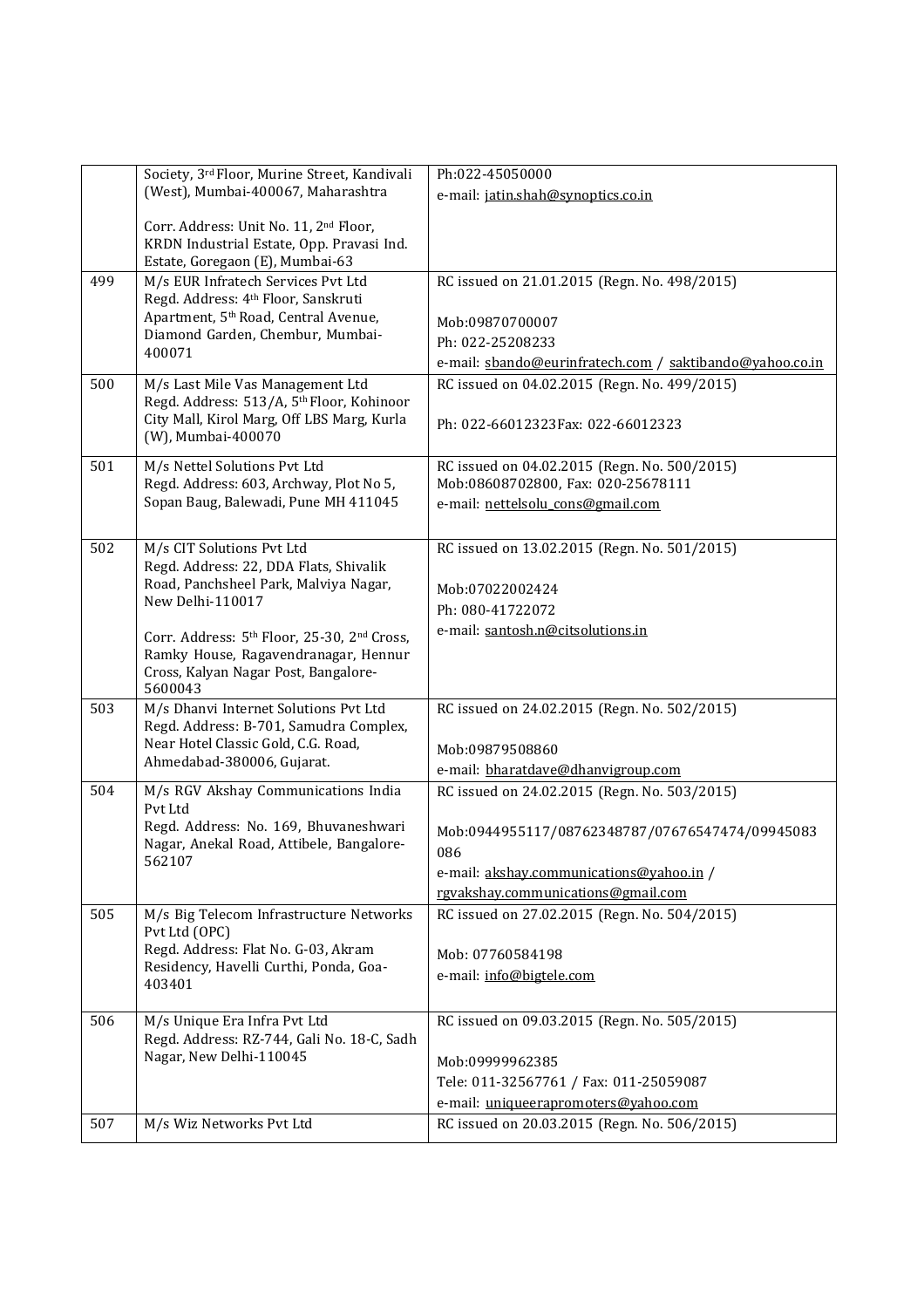|     | Regd. Address: H-5/8, Krishna Nagar,<br>Delhi-110051                                                                                                                                                               | Mob: 09811909608<br>e-mail: handaavinash@yahoo.com                                                                                                       |
|-----|--------------------------------------------------------------------------------------------------------------------------------------------------------------------------------------------------------------------|----------------------------------------------------------------------------------------------------------------------------------------------------------|
| 508 | M/s Shresth Telecom Pvt Ltd                                                                                                                                                                                        | RC issued on 20.03.2015 (Regn. No. 507/2015)                                                                                                             |
|     | Regd. Address: Shop No. 3,4, Shree Ram<br>Mills Chawl, Pandurang Budhkar Marg,<br>Near Mahindra Tower, Worli, Mumbai-<br>400013                                                                                    | Ph: 022-24927886, 022-24924909<br>e-mail: sunexcel@rediffmail.com                                                                                        |
| 509 | M/s Jil Information Technology Ltd<br>Regd. Address: 54, Basant Lok, Vasant<br>Vihar, New Delhi-110057                                                                                                             | RC issued on 30.03.2015 (Regn. No. 508/2015)<br>Tele: 0120-4606051/4606000                                                                               |
|     | Corr. Address: 64/4, Site IV, Sahibabad<br>Indl Area, Sahibabad, Distt.-Ghaziabad-<br>201010, U.P.                                                                                                                 | Fax:0120-4606099/4606090<br>e-mail: manoj.kumar@jalindia.co.in                                                                                           |
| 510 | M/s ARG Infotel Pvt Ltd<br>Regd. Address: Off No. 31, P.No. 37, S/F,<br>Vikas Complex, Vikas Marg, Shakarpur                                                                                                       | RC issued on 30.03.2015 (Regn. No. 509/2015)<br>Mob:+918506038211                                                                                        |
|     | Extn. Delhi-110092                                                                                                                                                                                                 | e-mail: rahul.argsolutions@gmail.com                                                                                                                     |
| 511 | M/s Global Hello Pvt Ltd                                                                                                                                                                                           | RC issued on 30.03.2015 (Regn. No. 510/2015)                                                                                                             |
|     | Regd. Address: S-210, 2 <sup>nd</sup> Floor, Nipun<br>Plaza, Vaishali, Sec-4, Ghaziabad, U.P. -<br>201010.                                                                                                         | Tele: 0120-4253535 / Fax: 0120-4253525<br>e-mail: infor@globalhellogroup.com                                                                             |
| 512 | M/s Network Cable Solutions Pvt Ltd<br>Regd. Address: No. 229, Kutchery Road,<br>Mylapore, Chennai, Tamil Nady 600004                                                                                              | RC issued on 21.04.2015 (Regn. No. 511/2015)<br>Tele: 044-43174477<br>Fax: 044-49616171<br>e-mail: ncsdesk@gmail.com/vittal1326@gmail.com                |
| 513 | M/s Kaizen Techno Integrators Private<br>Limited<br>(Formely<br>M/s<br>KNS<br>Techno<br>Integrators Pvt Ltd)<br>Regd. Address: # 612, 6th Floor, SNS<br>Business Park, VESU Road, Surat-395007,<br>Gujarat         | RC issued on 27.04.2015 (Regn. No. 512/2015)<br>Tele: 0261-6512342<br>Mob: 09825119674<br>e-mail: admin@knstechno.com                                    |
| 514 | M/s Kunamneni Technologies Pvt Ltd<br>Regd. Address: No. 28, 1st Floor, Sri<br>Krishnavijay Residency, MN Krishna Rao<br>Road, Lalbagh Westgate, Basavanagudi,<br>Bangalore-560004, Karnataka.                     | RC issued on 27.04.2015 (Regn. No. 513/2015)<br>Tele: 080-41203479<br>Mob: 09243110243<br>e-mail:<br>sudhakar@kunamnenitech.com/info@kunamnenitech.com   |
| 515 | M/s Zyetel Infraa Network Pvt Ltd<br>Regd. Address: Villa No. 4, SRR Ridge,<br>Bachupally, Hyderabad-500090<br>Corr. Address: #206, Panchasheel<br>Complex, Beside: Bhavyas Anandam,<br>Nizampet, Hyderabad-500090 | RC issued on 27.04.2015 (Regn. No. 514/2015)<br>Tele: 040-40101212<br>Mob: 09912899099<br>e-mail: raj@zyetel.com                                         |
| 516 | M/s Home Cable Network Pvt Ltd<br>Regd Adress: 19, CSC (DDA), Sukhdev<br>Vihar, New Delhi-110025<br>Corr. Address: Unit -30, Block-III,<br>Tribhuvan Complex, New Delhi-110065                                     | RC issued on 29.04.2015 (Regn. No. 515/2015)<br>Mob: 09810055287<br>Ph: 011-26331100, Fax:011-26922347<br>E-mail: vikki@homecable.tv / mail@homecable.tv |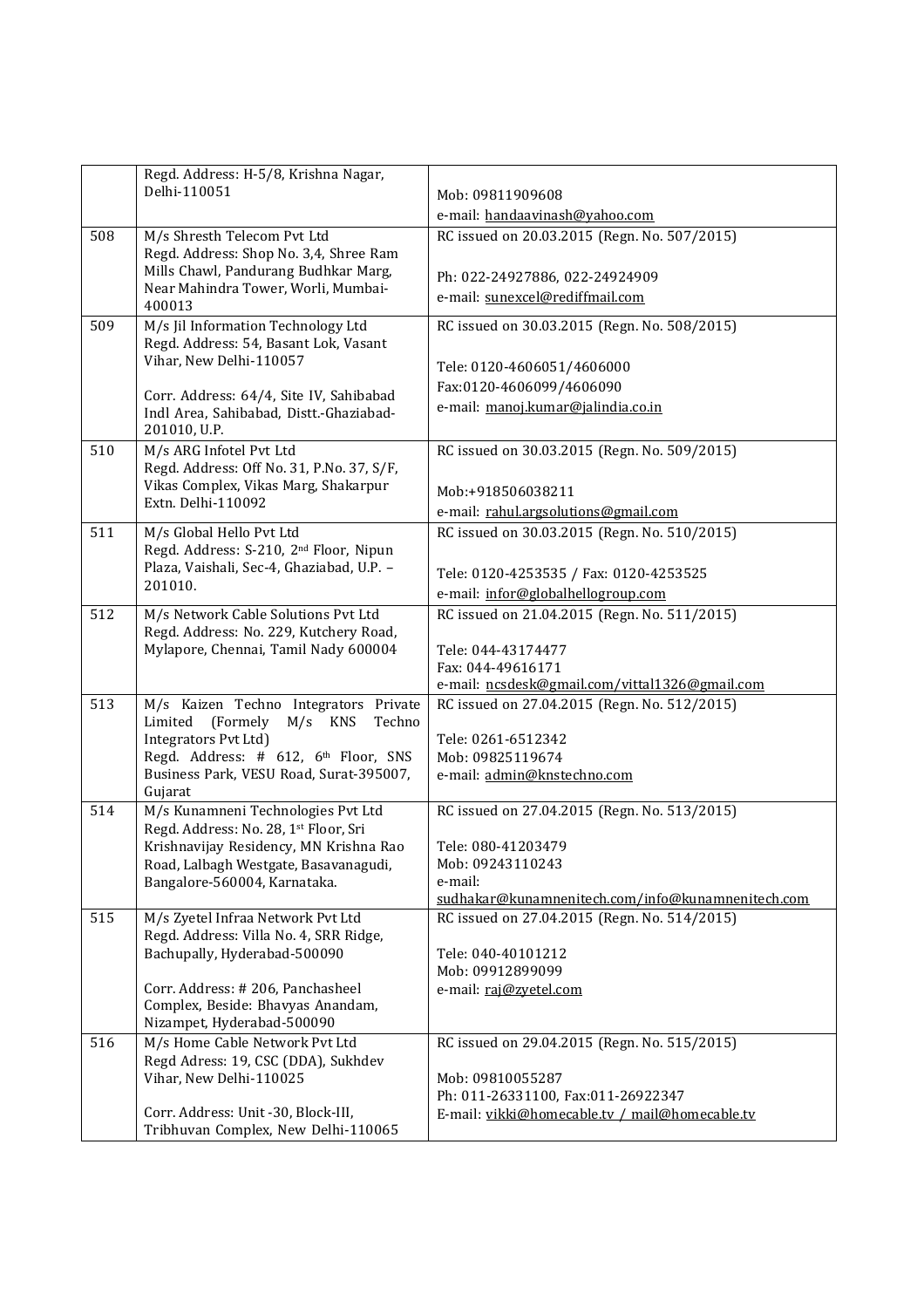| 517 | M/s Triveniview Enterprises Pvt Ltd<br>Regd. Address: 104, Vibhum Tower, Lisa<br>Depo Road, Indra Nagar, Rishikesh, Distt.-<br>Dehradun,<br>Uttarakhand-249021                                                                                                   | RC issued on 01.05.2015 (Regn. No. 516/2015)<br>Mob: 09412050307<br>E-mail: sanjayguptaloveindia@gmail.com                                                                                  |
|-----|------------------------------------------------------------------------------------------------------------------------------------------------------------------------------------------------------------------------------------------------------------------|---------------------------------------------------------------------------------------------------------------------------------------------------------------------------------------------|
| 518 | M/s VK Digital Network Pvt Ltd<br>Regd. Address: Old No. 284, New No. 204,<br>Avvai Shanmugam Salai, Royapettah,<br>Chennai-600014, Tamil Nadu                                                                                                                   | RC issued on 01.05.2015 (Regn. No. 517/2015)<br>Ph: 044-4345 77002, Fax: 044-4345 7778<br>Mob: 09500058291<br>E-mail: vkdigital1616@gmail.com/mdvkdigital@gmail.com                         |
| 519 | M/s Chennai Metro Rail Limited<br>Regd. Address: Office of the Secretary,<br>Special Initiative Department, Fort St.<br>George, Chennai-600009, Tamil Nadu<br>Corr. Address: CMRL Depot, Admin<br>Building, Poonamallee High Road,<br>Koyambedu, Chennai-600107. | RC issued on 15.05.2015 (Regn. No. 518/2015)<br>Ph: 044-23792000<br>E-mail: dgmt.cmrl@tn.gov.in                                                                                             |
| 520 | M/s Ushank Telecommunications Limited<br>Regd. Address: 207, Rohit House, 3<br>Tolstoy Marg, New Delhi-110001                                                                                                                                                    | RC issued on 15.05.2015 (Regn. No. 519/2015)<br>Ph: 011-23318895, Fax: 011-23318756<br>E-mail: ushankind@gmail.com                                                                          |
| 521 | M/s Jason Communication Private Limited<br>Regd. Address: SCO-819, 1st Floor, Shivalik<br>Enclave, NAC, Manimajra, Chandigarh-<br>160101                                                                                                                         | RC issued on 25.05.2015 (Regn. No. 520/2015)<br>Ph: 0172-5018948/5017210<br>Fax: 0172-2731139<br>Mob: 09417258123<br>E-mail: jason_communications@hotmail.com /<br>rahulkhetrapal@gmail.com |
| 522 | M/s V M Digital Networks Private Limited<br>Regd. Address: Harsh Plaza, 4-D, Meerabai                                                                                                                                                                            | RC issued on 25.05.2015 (Regn. No. 521/2015)<br>Ph: 09919222222                                                                                                                             |
| 523 | Marg, Lucknow-226001<br>M/s A.A. Auctioneers & Contractors<br>Private Limited<br>Regd. Address: Shop No. 19/B, Kohinoor<br>Co-op, Soc. Opp B.M.C. School, Link Road,<br>Sakinaka, Mumbai, Maharashtra-400072                                                     | E-mail: ganesh.lko@gmail.com<br>RC issued on 25.05.2015 (Regn. No. 522/2015)<br>Ph: 022-25145853<br>Fax: 022-25115311<br>Mob: 09322228657/09819787606<br>E-mail: aaacpl@gmail.com           |
| 524 | M/s A.R. Comm Televenture Private<br>Limited<br>Regd. Address: Block No. 06, Diwan Plaza,<br>3rd Floor, Ramdaspeth, Wardha Road,<br>Nagpur-12, Maharashtra.                                                                                                      | RC issued on 25.05.2015 (Regn. No. 523/2015)<br>Ph: 0848000000<br>Tele: 0712-6666666, Fax: 0712-2420155<br>E-mail: afsar@arcommteleventure.com                                              |
| 525 | M/s Threesa Infoway Private Limited<br>Regd. Address: Shop No. 4, Anand Ram<br>Laghu Sanku, Near Siddhanchal, Phase-IV,<br>Vasant Vihar, Thane West, Thane-400610<br>(Maharashtra)                                                                               | RC issued on 25.05.2015 (Regn. No. 524/2015)<br>Ph: 09768634000<br>E-mail: yogeshmbhoir@threesabroadband.com                                                                                |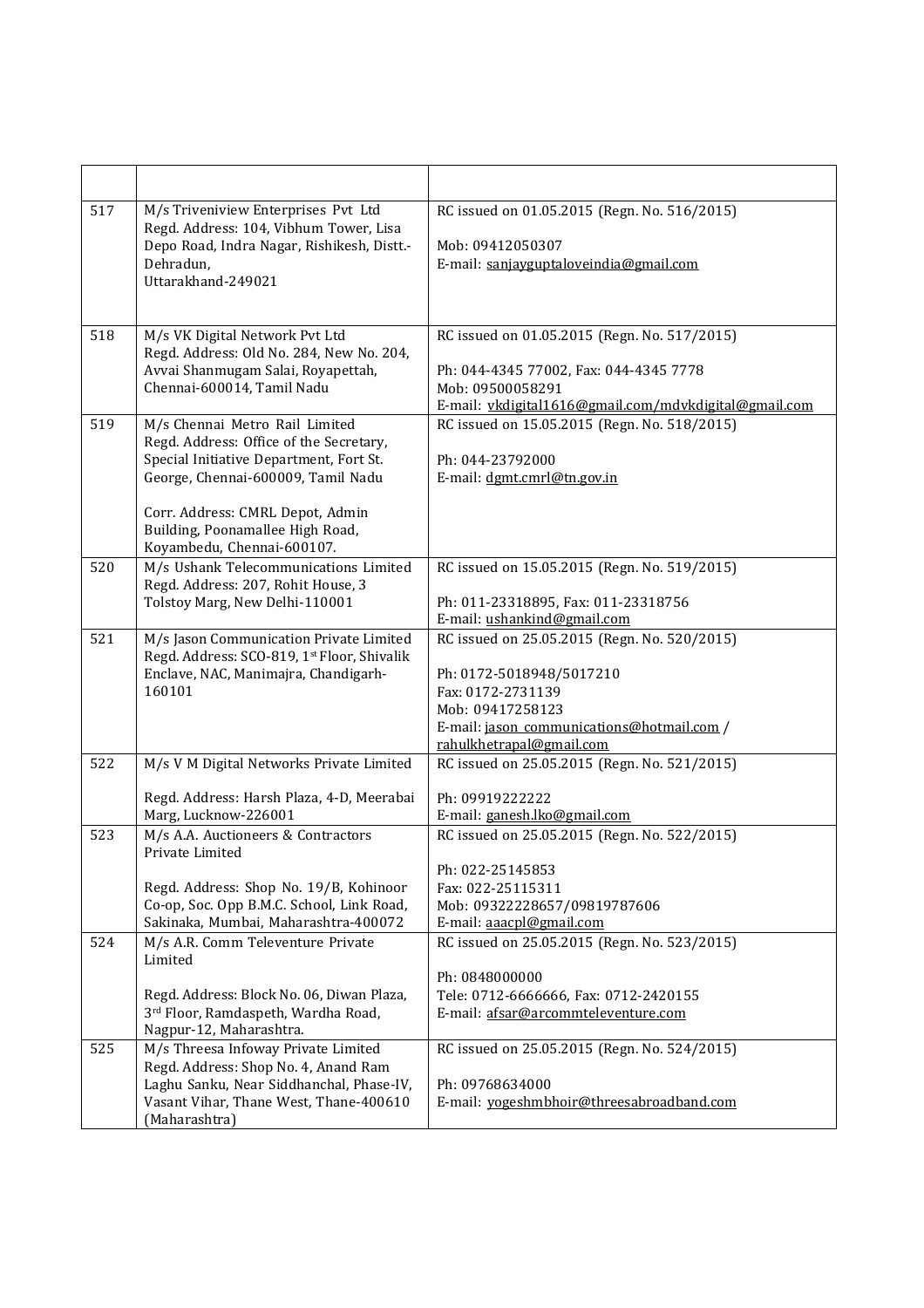| 526 | M/s Teletech Infrastructure Private                                                  | RC issued on 01.06.2015 (Regn. No. 525/2015)                           |
|-----|--------------------------------------------------------------------------------------|------------------------------------------------------------------------|
|     | Limited                                                                              |                                                                        |
|     | Regd. Address: 1/67, Om Heera Panna                                                  | Ph: 022-40145153                                                       |
|     | Mall, Near Shreeji Hotel, Oshiwara Link<br>Road, Andheri-West, Mumbai-400053         | Mob: 09967228337 / 09321642844                                         |
|     |                                                                                      | E-mail: saurabhteletech@gmail.com                                      |
| 527 | M/s Net 4 U Services Private Limited<br>Regd. Address: 604, Daffodils Tower,         | RC issued on 01.06.2015 (Regn. No. 526/2015)                           |
|     | Malad (West), Mumbai-400064                                                          | Ph: 022-28786629                                                       |
|     |                                                                                      | Fax: 022-28739371                                                      |
|     |                                                                                      | E-mail: accmanoj1@gmail.com                                            |
| 528 | M/s Speed Air Webtech Private Limited                                                | RC issued on 12.06.2015 (Regn. No. 527/2015)                           |
|     | Regd. Address: 1, Turner Road, Dehradun,                                             |                                                                        |
|     | Uttarakhand, India-248008                                                            | Mob: 07500877755 / 09319062680 / 07535001234                           |
|     | Corr. Address: Rajvik Plaza, 2 <sup>nd</sup> Floor, 19,                              | E-mail: rahul@speedair.org / info@speedair.co/<br>kumaraddn3@gmail.com |
|     | New Survey Road, Adj. Kanak Cinema,                                                  |                                                                        |
|     | Dehradun, Uttarakhand-248001.                                                        |                                                                        |
| 529 | M/s Raancom Infratecc Private Limited                                                | RC issued on 16.06.2015 (Regn. No. 528/2015)                           |
|     | Regd. Address: No. 558, 6th A Cross,                                                 |                                                                        |
|     | Ground Floor, 10th Main, HAL, III Stage,                                             | Ph: 080-42059563                                                       |
|     | Bangalore-560075, Karnataka                                                          | Fax: 080-42059666                                                      |
|     |                                                                                      | E-mail: sai1678@yahoo.com                                              |
| 530 | M/s Signum Digital Networks Private                                                  | RC issued on 16.06.2015 (Regn. No. 529/2015)                           |
|     | Limited<br>Regd. Address: #40-13-5, 5 <sup>th</sup> Floor, Sri                       | Ph: 0866-6618999                                                       |
|     | Rama Chandra Complex, Chandra Mouli                                                  | Mob: 08885518885                                                       |
|     | Puram, Near Benzecircle, Vijayawada-                                                 | E-mail: gouris@signumtv.in,info@signumtv.in.                           |
|     | 520010                                                                               |                                                                        |
| 531 | M/s Onet Digital Networks Private Limited                                            | RC issued on 16.06.2015 (Regn. No. 530/2015)                           |
|     | Regd. Address: 224-A, Trade Center, 18,                                              |                                                                        |
|     | South Tukoganj, Indore-452001, Madhya                                                | Ph: 0731-6464001                                                       |
|     | Pradesh                                                                              | E-mail: onetdigitalnetworks@gmail.com                                  |
| 532 | M/s Bangalore Metro Rail Corporation<br>Limited                                      | RC issued on 08.07.2015 (Regn. No. 531/2015)                           |
|     | Regd. Address: 3rd Floor, BMTC Complex,                                              | Ph: 080-22969251                                                       |
|     | K.H. Road, Shanthinagar, Bangalore-                                                  | Fax: 080-229692222                                                     |
|     | 560027.                                                                              | E-mail: cs@bmrc.co.in                                                  |
| 533 | M/s Dipta Infrastructure Private Limited                                             | RC issued on 10.07.2015 (Regn. No. 532/2015)                           |
|     | Regd. Address: 63/1, Dr. G.S. Bose Road,                                             |                                                                        |
|     | Kolkata-700039, West Bengal.                                                         | Mob: 09830041114                                                       |
|     |                                                                                      | E-mail: arijit.dasgupta2@gmail.com                                     |
| 534 | M/s Sri Raghavendra Tele Infra Private<br>Limited                                    | RC issued on 10.07.2015 (Regn. No. 533/2015)                           |
|     | Regd. Address: 102, Sai Ashraya Homes,                                               | Ph: 0861-2302363                                                       |
|     | Ramji Nagar, Nellore-524002, Andhra                                                  | Mob: 09703158119                                                       |
|     | Pradesh.                                                                             | E-mail: srtele2015@gmail.com                                           |
| 535 | M/s L&T Metro Rail (Hyderabad) Limited                                               | RC issued on 14.07.2015 (Regn. No. 534/2015)                           |
|     | Regd. Address: Q-3, 4th Floor, Cyber                                                 |                                                                        |
|     | Towers, Hitec City, Madhapur, Hyderabad-                                             | Ph: 040-6722532                                                        |
|     | 500 081, Telangana.                                                                  | E-mail: ashish.malhotra@ltmetro.com                                    |
| 536 | M/s Skylark Telecom Services Pvt Limited<br>Regd. Address: H. No. 1088, Sector-44-B, | RC issued on 14.07.2015 (Regn. No. 535/2015)                           |
|     | Chandigarh-160047                                                                    | Ph: 0172-6531981, Fax: 0172-2661805                                    |
|     |                                                                                      | Mob: 09216050981/09417210981                                           |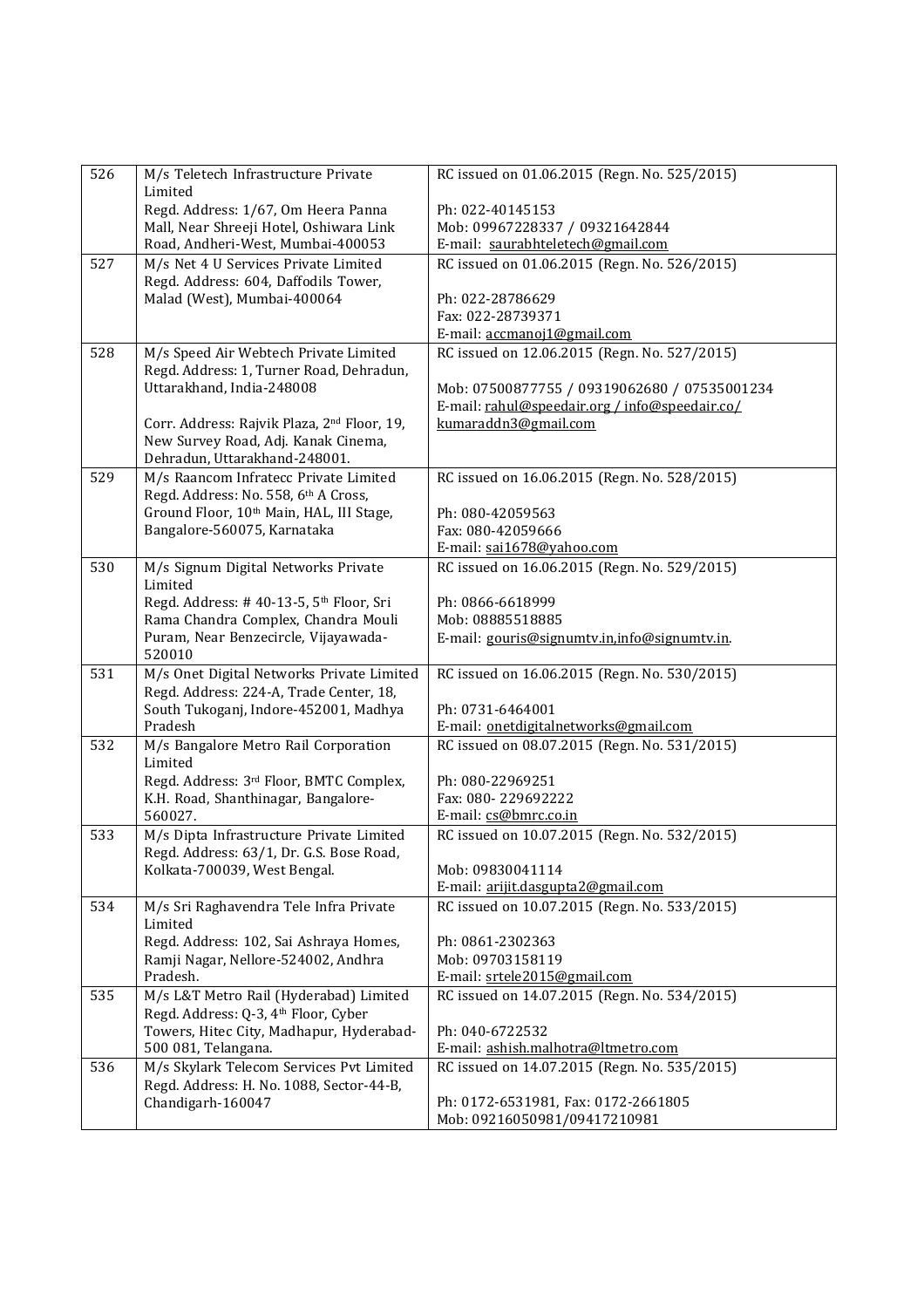|     |                                                                                                                                                                                                                                                        | E-mail: skylarktel@gmail.com                                                                                                                 |
|-----|--------------------------------------------------------------------------------------------------------------------------------------------------------------------------------------------------------------------------------------------------------|----------------------------------------------------------------------------------------------------------------------------------------------|
| 537 | M/s Sunrise Infoweb Pvt Ltd                                                                                                                                                                                                                            | RC issued on 22.07.2015 (Regn. No. 536/2015)                                                                                                 |
|     | Regd. Address: 63/7A, The Mall, Kanpur,<br>Uttar Pradesh-208004                                                                                                                                                                                        | Mobile No. 09839030283/07535038888<br>e-mail: vikrma@sunriseinfoweb.com                                                                      |
|     | Corr. Address: RajikK Plaza, 2 <sup>nd</sup> Floor, 19,<br>New Survey Road, Adj. Kanak Cinema,<br>Dehradun, Uttarakhand-248001.                                                                                                                        |                                                                                                                                              |
| 538 | M/s Arundhathi Network Private Limited<br>Regd. Address: First Floor, Room No.<br>VIII/950J, Pallathery Post, Elappully,<br>Palakkad, Kerala-678007<br>Corr. Address: Hometech Digital Studio,<br>Pallathery, Chandranager, Palakkad,<br>Kerala-678007 | RC issued on 23.07.2015 (Regn. No. 537/2015)<br>Mob: 09446535564<br>E-mail: arundhathinetworkpltd1099@gmail.com                              |
| 539 | M/s Niilesh Cables & Solutions Private                                                                                                                                                                                                                 | RC issued on 30.07.2015 (Regn. No. 538/2015)                                                                                                 |
|     | Limited<br>Regd. Address: 1149, Old Police Line,<br>Murarji Peth, Solapur-413001,<br>Maharashtra                                                                                                                                                       | Mob: 09370877926<br>E-mail: avinashdhan@yahoo.co.in                                                                                          |
| 540 | M/s Sampath Venkateswara                                                                                                                                                                                                                               | RC issued on 30.07.2015 (Regn. No. 539/2015)                                                                                                 |
|     | Communications Private Limited<br>Regd. Address: Flat No. 205, Park View<br>Apartments, Huda Trade Centre, Seri<br>Lingampally, Tara Nagar, Hyderabad-<br>500019                                                                                       | Mob: 09177702022<br>E-mail: vamsi@svcpl.net.in                                                                                               |
| 541 | M/s DD Telecom Pvt Limited<br>Regd. Address: SF-5, Cross River Mall,<br>Karkardooma, Delhi-110092                                                                                                                                                      | RC issued on 30.07.2015 (Regn. No. 540/2015)<br>Ph: 011-42111999<br>E-mail: digitalntc@yahoo.co.in                                           |
| 542 | M/s Maharashtra Natrual Gas Limited<br>Regd. Address: A-Block, Plot No. 27,<br>Narveer Tanajiwadi, PMPML Bus Depot<br>Commercial Building, 1st Floor, Shivaji<br>Nagar, Pune-411005                                                                    | RC issued on 31.07.2015 (Regn. No. 541/2015)<br>Tambekar, Managing Director<br>Ph: 020-25611000 Ext: 1001<br>E-mail: amtambekar@mngl.in      |
| 543 | M/s Nexgtech Net Solutions Private<br>Limited<br>Regd. Address: R-72, East Vinod Nagar,<br>Near Vadic Public School, Street No. 4,<br>Delhi-110091                                                                                                     | RC issued on 31.07.2015 (Regn. No. 542/2015)<br>Mob: 09810193426, 07835087815<br>Ph: 011-22732742<br>E-mail: nextgtechnetsolutions@gmail.com |
| 544 | M/s Rander Corporation Limited<br>Regd. Address: 14/15, Madhav Kripa,<br>Boisar, Palghar Road, Boisar, Distt. Thane,<br>Maharashtra<br>Corr. Address: Unit No. 35/B, Ganjawala<br>Shopping Centre, S.V.P. Road, Borivali<br>(West), Mumbai-400092      | RC issued on 12.08.2015 (Regn. No. 543/2015)<br>Mob: 099833033288<br>Ph: 022-28935838<br>E-mail: amitrander@gmail.com / info@randergroup.com |
| 545 | M/s Honeycomb Telnet Private Limited<br>Regd. Address: No. 11/1, KHR House,<br>Palace Road, Bengaluru-560052                                                                                                                                           | RC issued on 03.09.2015 (Regn. No. 544/2015)<br>Ph: 080-45114500/20<br>E-mail: agumbe@i-on.in                                                |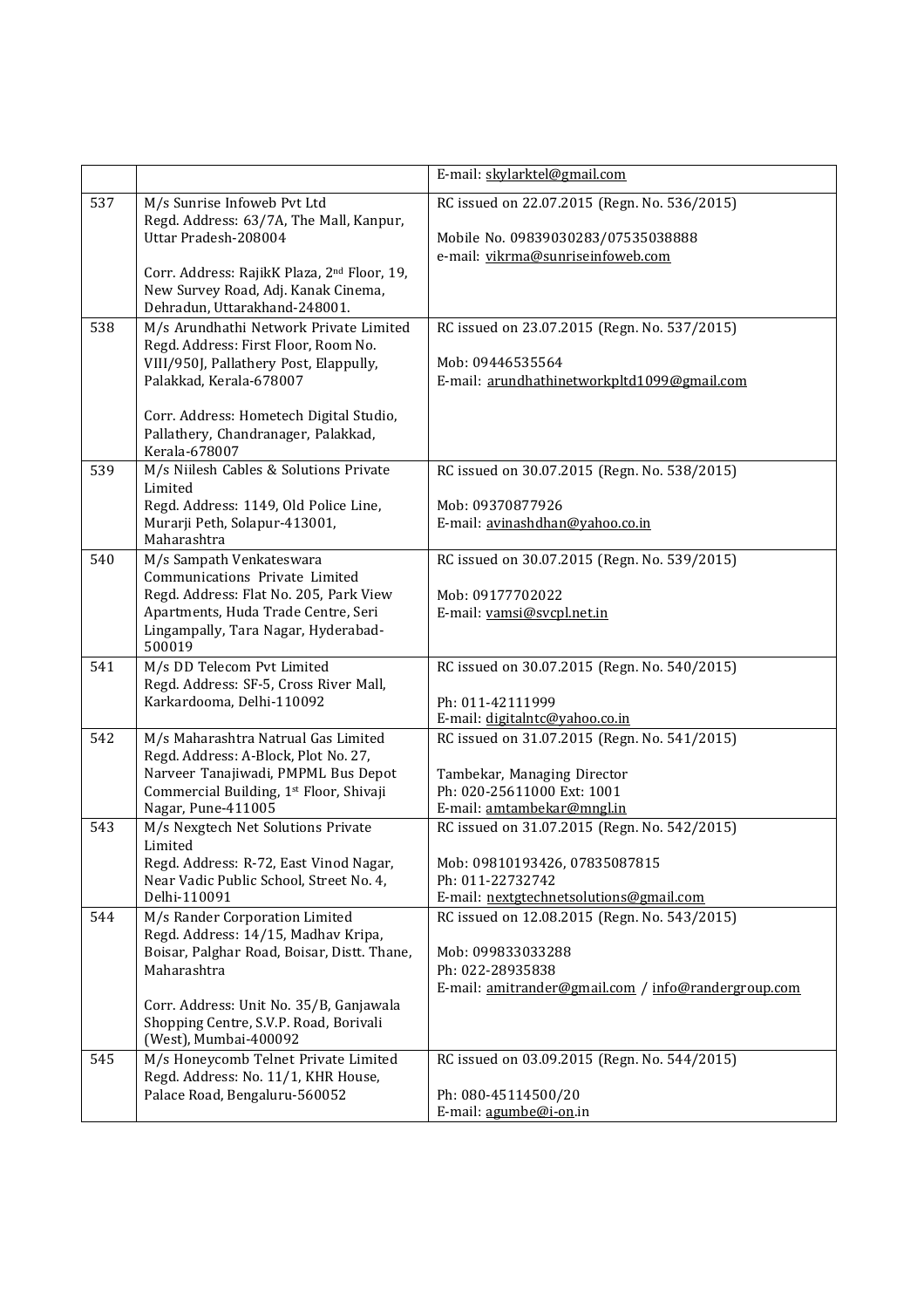| 546 | M/s Inative Telecommunications Private<br>Limited<br>Regd. Address: 18, Navjiwan Vihar, New<br>Delhi-110017                                                                                 | RC issued on 04.09.2015 (Regn. No. 545/2015)<br>Mob: 08860515229                                                                   |
|-----|---------------------------------------------------------------------------------------------------------------------------------------------------------------------------------------------|------------------------------------------------------------------------------------------------------------------------------------|
|     | Corr. Address: L-42, Lajpat Nagar-II, New<br>Delhi-110017                                                                                                                                   | Ph: 011-29815925                                                                                                                   |
| 547 | M/s Spunk Telecommunications Private<br>Limited<br>Regd. Address: H.NO. 13/14, Amar Kunj<br>J.B. Nagar, Sir M.V. Road, Andheri East,<br>Mumbai-400059, Maharashtra                          | RC issued on 09.09.2015 (Regn. No. 546/2015)<br>Mob: 09892226809<br>Ph/Fax: 022-28347279<br>E-mail: naresh.bohra@spunktelecom.in   |
| 548 | M/s Protel Telepower Infrastructure<br>Private Limited<br>Regd. Address: 1448, Outram Lines, GTB<br>Nagar, Delhi-110009                                                                     | RC issued on 11.09.2015 (Regn. No. 547/2015)<br>Mob: 09810145588<br>Ph: 011-47014604<br>E-mail: conceptmanagementservice@yahoo.com |
| 549 | M/s SAL Infracon Private Limited<br>Regd. Address: 1st Floor, SAL Plaza, Opp.<br>IOC Pump, Rajnagar Main Road, Rajkot-<br>360004, Gujarat                                                   | RC issued on 11.09.2015 (Regn. No. 548/2015)<br>Ph: 0281-2370333 / Fax: 0281-2370666<br>E-mail: ashish.boghara@sal-infracon.com    |
| 550 | M/s Bricks Telecom Infra Private Limited<br>Regd. Address: A-1/164, Paschim Vihar,<br>New Delhi-110063                                                                                      | RC issued on 14.09.2015 (Regn. No. 549/2015)<br>Mob: 09999289099<br>E-mail: rahul9kumar909090@gmail.com                            |
| 551 | M/s Wipro Limited<br>Regd. Address: Doddakannelli, Sarjapur<br>Road, Bangalore, Karnataka-560035<br>Corr. Address: Plot No. 480-481, Phase-3,<br>Udyog Vihar, Gurgaon, Haryana-122016       | RC issued on 18.09.2015 (Regn. No. 550/2015)<br>Ph: 09711104005, Fax: 0124-3084700<br>E-mail: ashuni.bhat@wipro.com                |
| 552 | M/s Ibolt Communications Private Limited<br>Regd. Address: No. XI/237-427, 3rd Floor,<br>Near Juma Masjid, Padamugal, Kakkanad,<br>Kochi-682021, Ernakulum, Kerala                          | RC issued on 28.09.2015 (Regn. No. 551/2015)<br>Mob: 09895918888<br>E-mail: navarin4u@gmail.com                                    |
| 553 | M/s Adani Electricity Mumbai Limited<br>(Formerly M/s Reliance Infrastructure<br>Limited)<br>Regd. Address: 'H' Block, 1st Floor,<br>Dhirubhai Ambani Knowledge City, Navi<br>Mumbai-400710 | RC issued on 08.10.2015 (Regn. No. 552/2015)<br>Ph: 022-30099999                                                                   |
|     | Corr. Address: CTS 407/A (New), 400 Old,<br>Village Eksar, Devidas Lane, Opp. SVP<br>Road, Nr. Devidas Lane Telephone<br>Exchange, Borivali (West), Mumbai-<br>400103                       |                                                                                                                                    |
| 554 | M/s Nettel infrastructure Private Limited<br>Regd. Address: JE-7, Front Side, Third<br>Floor, Khirki Extn., Malviya Nagar, New<br>Delhi-110017                                              | RC issued on 08.10.2015 (Regn. No. 553/2015)<br>Mob: 07210000000/09873737272<br>E-mail: nibarecreations@gmail.com                  |
| 555 | M/s CTL Infocom Private Limited                                                                                                                                                             | RC issued on 23.10.2015 (Regn. No. 554/2015)                                                                                       |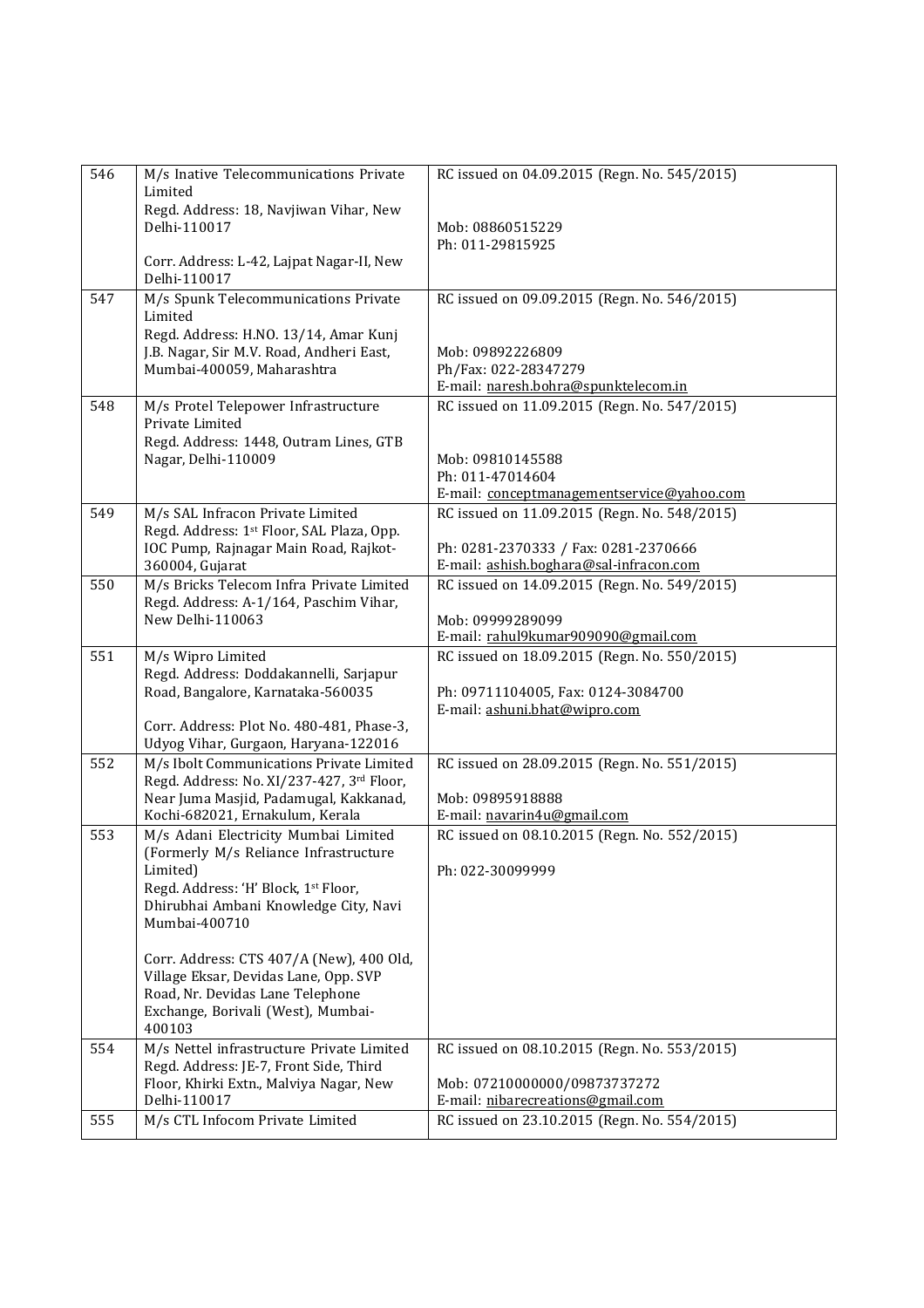|     | Reg. Address: 5C, KG Oxford Centre,<br>Sreekandath Road, M.G. Road, P.O.<br>Ravipuram, Ernakulam-682016, Kerala                                                                                                                                                   | Mob: 09847427427<br>Ph: 0484-2352121, Fax: 0484-2353131<br>E-mail: habeeb@ctl.in                                                   |
|-----|-------------------------------------------------------------------------------------------------------------------------------------------------------------------------------------------------------------------------------------------------------------------|------------------------------------------------------------------------------------------------------------------------------------|
| 556 | M/s Apex Netcom India Private Limited                                                                                                                                                                                                                             | RC issued on 23.10.2015 (Regn. No. 555/2015)                                                                                       |
|     | Regd. Address: B-17, Bansal Complex,<br>Faizabad Road, Indiranagar, Lucknow-<br>226016, U.P.                                                                                                                                                                      | Mob: 09936322222<br>Ph: 0522-6062114<br>E-mail: pawan.singh@apexnetcom.in                                                          |
| 557 | M/s Demetria Technology Private Limited<br>Reg. Address: 321, Gemstar Commercial<br>Complex, Kanchpada, Ram Chandra Lane<br>Ext, Malad (West), Mumbai-400064                                                                                                      | RC issued on 23.10.2015 (Regn. No. 556/2015)<br>Mob: 09822397676<br>Ph: 0250-2502288<br>E-mail: hiteshp59@gmail.com                |
| 558 | M/s Capsule Networks Private Limited<br>Regd. Address: 101/D-3, Brahmand D-<br>Block, Ghodbunder Road, Thane West-<br>400607, Maharashtra.                                                                                                                        | RC issued on 23.10.2015 (Regn. No. 557/2015)<br>Mob: 09664607774<br>E-mail: viral@capsulenetworks.com                              |
| 559 | M/s DNL Power Generation Private<br>Limited<br>Regd. Address: 3rd Floor, Hari-Har Enclave,<br>Christian Basti, G.S. Road, Guwahati-<br>781005, Assam                                                                                                              | RC issued on 23.10.2015 (Regn. No. 558/2015)<br>Mob: 09954088748<br>Ph/Fax: 0361-2343815<br>E-mail: dnlpower@rediffmail.com        |
| 560 | M/s Sheng Li Telecom India Private<br>Limited<br>Regd. Address: Office No. 3, Third Floor, C-<br>2, Brahma Estate, Kondhwa, Pune-411048,<br>Maharashtra.<br>Corr. Address: Office No. 3, Sixth Floor,<br>The Metorpole, 25 NIBM Road, Pune-<br>411048, Mahrashtra | RC issued on 03.11.2015 (Regn. No. 559/2015)<br>Ph: 020-41315462<br>E-mail: rivaz@shenglitel.com                                   |
| 561 | M/s INB Telecast Private Limited<br>Regd. Address: H. No.-689, Sector-6,<br>Panchkula, Haryana-134109<br>Corr. Address: H-189, Sector-63, NOIDA,<br>Uttar Pradesh-201301                                                                                          | RC issued on 04.11.2015 (Regn. No. 560/2015)<br>Mob: 09855200008<br>Ph: 0120-4353600<br>E-mail: bhardwan.munny@gmail.com           |
| 562 | M/s Kerala State Electricity Board Limited<br>Address: Chief Engineer (Information<br>Technology and Customer Relations),<br>Office of the Chief Engineer (IT&CR),<br>Vydyuthi Bhavanam, Pattom,<br>Thiruvananthapuram, Kerala-695004                             | RC issued on 05.11.2015 (Regn. No. 561/2015)<br>Ph: 0471-251-4610/4274/4624<br>Fax: 0471-24440045<br>E-mail: ceit@kseb.in          |
| 563 | M/s ITEC Infra Global Private Limited<br>Regd. Address: National Highway Near<br>BSNL Office, Opp. Fire Station, Gangyal,<br>Jammu-180010, Jammu and Kashmir                                                                                                      | RC issued on 05.11.2015 (Regn. No. 562/2015)<br>Mob: 09419183913, 09797790506<br>E-mail: info@itecinfra.in                         |
| 564 | M/s Softel Telecom Private Limited<br>Regd. Address: 224, AJ C Bose Road,<br>Krishna Building, 9th Floor, Room No. 911-<br>912, Kolkata-700017, West Bengal.                                                                                                      | RC issued on 05.11.2015 (Regn. No. 563/2015)<br>Mob: 09007516867<br>Ph: 033-400822827/400077797<br>E-mail: dnlpower@rediffmail.com |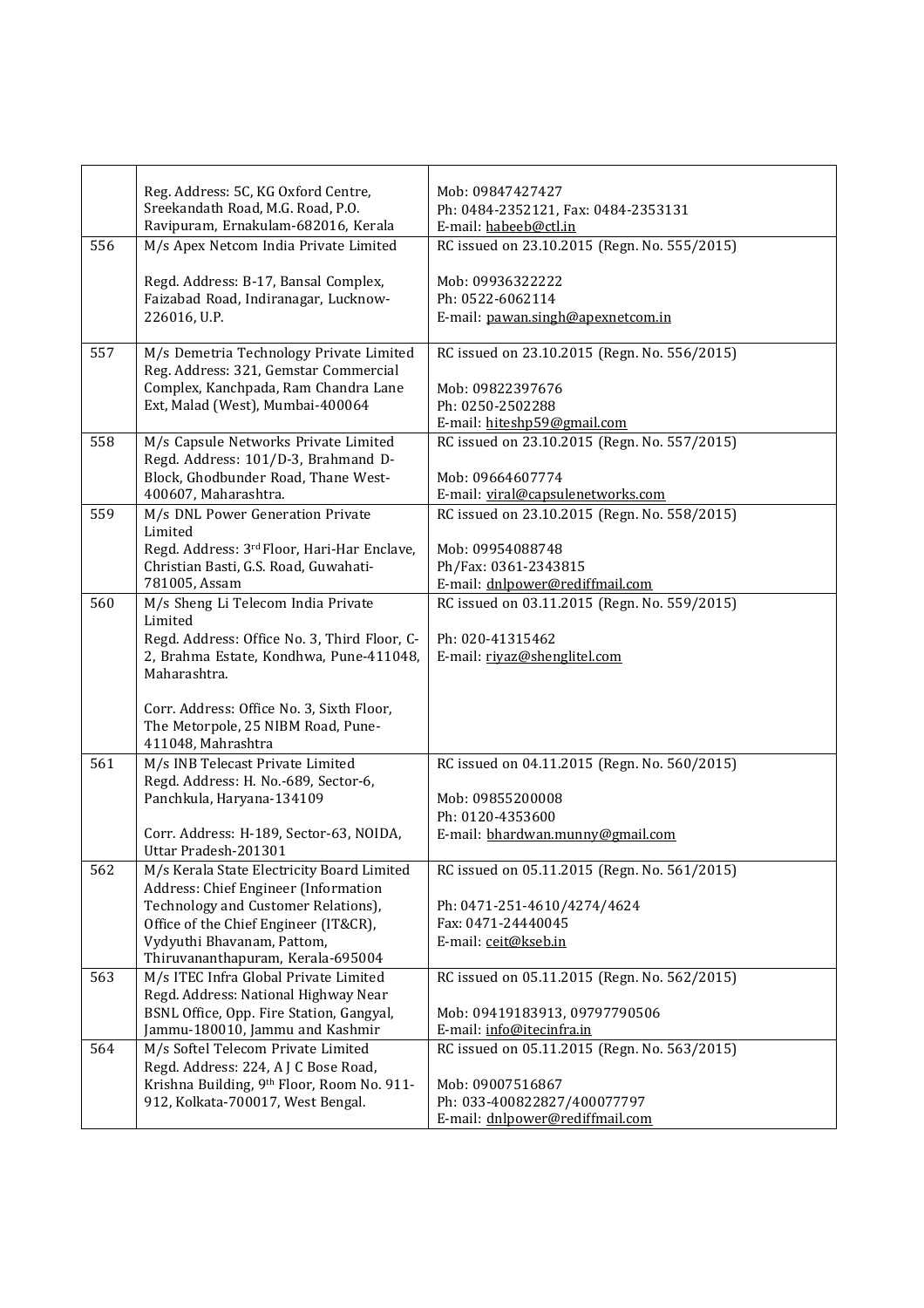| 565 | M/s Gigatel Networks Private Limited<br>Regd. Address: D-70-A, Third Floor, East of | RC issued on 05.11.2015 (Regn. No. 564/2015)          |
|-----|-------------------------------------------------------------------------------------|-------------------------------------------------------|
|     | Kailash, Near Sapna Cinema, New Delhi-                                              | Mob: 09811104141                                      |
|     | 110065                                                                              | Ph: 011-41404141                                      |
|     |                                                                                     | E-mail: rk@bhutani.me, gigatelnetworks@gmail.com      |
| 566 | M/s Vijaya Comnet Private Limited<br>Regd. Address: 88-C, Race Course Road,         | RC issued on 05.11.2015 (Regn. No. 565/2015)          |
|     | Coimbatore-641018, Tamil Nadu                                                       | Mob: 09246650225                                      |
|     |                                                                                     | Ph: 0422-6056789, Fax: 0422-2213140                   |
|     |                                                                                     | E-mail: phani@bluwifi.in                              |
| 567 | M/s Sneha Sales and Services Private<br>Limited                                     | RC issued on 09.11.2015 (Regn. No. 566/2015)          |
|     | Regd. Address: F-209, Kailash Ind.                                                  | Mob: 09821343920                                      |
|     | Complex, Vikhroli Parksite Link Road,                                               | Ph: 022-67241509/421552537                            |
|     | Vikhroli (W), Mumbai-400079                                                         | Fax: 022-67241508                                     |
|     |                                                                                     | E-mail: ravirsg@hotmailmail.com                       |
| 568 | M/s V-Con Mobile & Infra Pvt Ltd                                                    | RC issued on 23.11.2015 (Regn. No. 567/2015)          |
|     | (erstwhile M/s Videocon Mobile & Infra                                              |                                                       |
|     | Private Limited)                                                                    | Mob: 09899006599                                      |
|     | Regd. Address: F-141, Phase 8B, Industrial                                          | Ph: 0172-5090000, Fax: 0172-5090125                   |
|     | Area, Mohali, Punjab-160055                                                         | E-mail: rk.mehta@videocon.com                         |
| 569 | $\overline{M/s}$ Blu Ultraband Internet Services<br>Private Limited                 | RC issued on 23.11.2015 (Regn. No. 568/2015)          |
|     | Regd. Address: 88-C, Race Course Road,                                              | Ph: 0422-6056789, Fax: 0422-22131450                  |
|     | Coimbatore-641018, Tamil Nadu                                                       | E-mail: phani@bluwifi.in                              |
| 570 | M/s Jaidev Enterprises Private Limited<br>Regd. Address: Shop No. 2, Christin       | RC issued on 27.11.2015 (Regn. No. 569/2015)          |
|     | D'Souza Cottage, Opp. Shrree Ji Kripa,                                              | Ph: 022-29252785/2825260                              |
|     | R.M.K. Marg, Kondivita Village, Andheri                                             | E-mail: ash_santosh22@hotmail.com                     |
|     | East, Mumbai-400059                                                                 |                                                       |
|     | Corr. Address: Shop No. 12, Options Primo,                                          |                                                       |
|     | Plot No. X-21, Road No. 21, MIDC, Andheri                                           |                                                       |
|     | East, Mumbai-400093                                                                 |                                                       |
| 571 | M/s Airnet Services Private Limited                                                 | RC issued on 01.12.2015 (Regn. No. 570/2015)          |
|     | Regd. Address: 306-A, 3rd Floor, Gupta                                              |                                                       |
|     | Complex, Old Rohtak Road, Inderlok,                                                 | Ph: 011-45064306,                                     |
|     | Delhi-110035                                                                        | Mob:09311062434                                       |
|     |                                                                                     | E-mail: airnet.services@yahoo.com                     |
| 572 | M/s Spire Envirotech Private Limited                                                | RC issued on 09.12.2015 (Regn. No. 571/2015)          |
|     | Regd. Address: Shop 2, Indira Nagar ZOP,                                            |                                                       |
|     | CHL 6, Kulupwadi, Borivali (East),<br>Mumbai-400066                                 |                                                       |
|     |                                                                                     | Mob: 09833188190 / 09820731558<br>E-mail:             |
|     |                                                                                     | anirudh thakur@hotmail.com/milind.nare@rediffmail.com |
| 573 | M/s Netco Converge Private Limited                                                  | RC issued on 01.01.2016 (Regn. No. 572/2016)          |
|     | Regd. Address: Global Vision Electronic                                             |                                                       |
|     | Sadan II, MIDC, TTC Industrial Area,                                                | Ph/Fax: 022-27612929                                  |
|     | Mahape, Navi Mumbai-400710                                                          | E-mail: op.singh@globalruralnetco.com                 |
| 574 | M/s ABS Broadband Services Private                                                  | RC issued on 27.01.2016 (Regn. No. 573/2016)          |
|     | Limited                                                                             |                                                       |
|     | Regd. Address: Hari Om Chambers, 7th                                                | Ph: 022-26733190                                      |
|     | Floor, B-16, Veera Industrail Estate, Off                                           | E-mail: atul@absgroup.co.in                           |
|     | Link Road, Andheri(W), Mumbai-400053                                                |                                                       |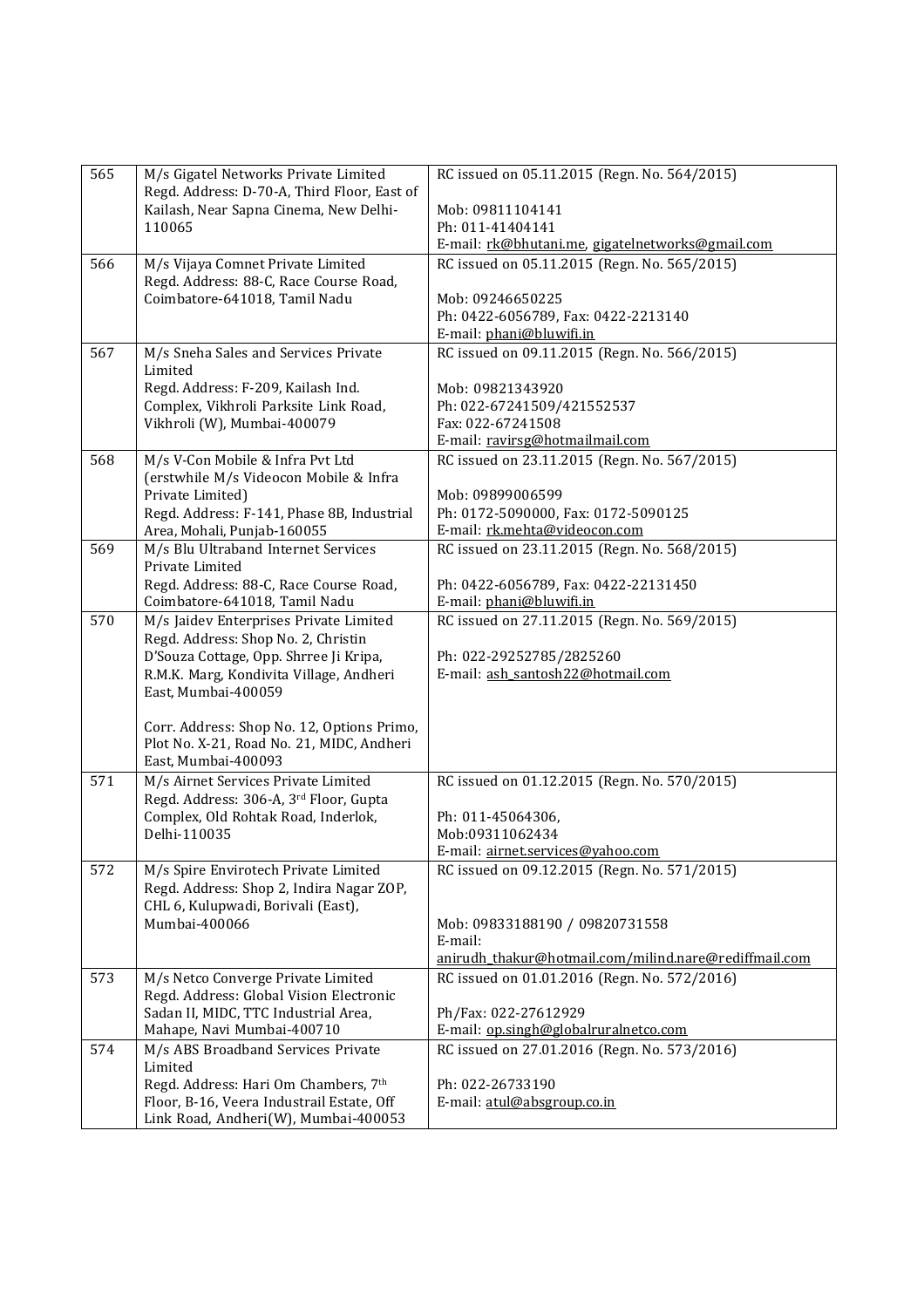| 575 | M/s b4S Solutions Private Limited                                                | RC issued on 27.01.2016 (Regn. No. 574/2016)                                      |
|-----|----------------------------------------------------------------------------------|-----------------------------------------------------------------------------------|
|     | Regd. Address: 806, Eros Apartments, 56,                                         |                                                                                   |
|     | Nehru Place, New Delhi-19                                                        | Ph: 0120-4188300, Mob: 09811112780                                                |
|     |                                                                                  | E-mail: rksharma@bhardwajservices.com                                             |
|     | Corr. Address: S-40, Site-II, Harsha                                             |                                                                                   |
|     | Compound, Loni Road, Industrial Area,                                            |                                                                                   |
|     | Ghaziabad, UP-201007                                                             |                                                                                   |
| 576 | M/s LK Telecom & Information                                                     | RC issued on 27.01.2016 (Regn. No. 575/2016)                                      |
|     | Technologies Private Limited                                                     |                                                                                   |
|     | Regd. Address: Shop No. 04, Bhaskar<br>Govind Pathare Chawl, Ram Kuvar, Thakur   | Ph/Fax: 022-28284046<br>E-mail: lktelecompl@gmail.com                             |
|     | Road, Near Rajshree Cinema, Dahisar East,                                        |                                                                                   |
|     | Mumbai-400068                                                                    |                                                                                   |
|     |                                                                                  |                                                                                   |
|     | Corr. Address: Shop No. 44, CTS 1075/76,                                         |                                                                                   |
|     | 86, A1, Wing Orchid Plaza, Ram Kuvar                                             |                                                                                   |
|     | Thakur Road, Dahisar East, Mumbai-                                               |                                                                                   |
|     | 400068                                                                           |                                                                                   |
| 577 | M/s Mukund Infotel Private Limited                                               | RC issued on 27.01.2016 (Regn. No. 576/2016)                                      |
|     | Regd. Address: AC Dutta Lane, F A Road,                                          |                                                                                   |
|     | Kumarpara, Guwahati-781001 (Assam)                                               | Ph: 0361-2450310, Fax: 0361-2464847,<br>Mob: 09859920400                          |
|     | Corr. Address: 3rd Floor, Royale Arcade                                          | E-mail: lktelecompl@gmail.com                                                     |
|     | Part-II, B Baruah Road, Ulubari, Guwahati-                                       |                                                                                   |
|     | 781007 (Assam)                                                                   |                                                                                   |
| 578 | M/s Roots Telecon Private Limited                                                | RC issued on 27.01.2016 (Regn. No. 577/2016)                                      |
|     | Regd. Address: C-12, Rain Basera Housing                                         |                                                                                   |
|     | Society, Road No. 03, Singh Estate, Thakur                                       | Ph: 022-28543337 / Mob: 09224755792                                               |
|     | Village, Kandivali (E), Mumbai,                                                  | E-mail: rkpal vahoo.com/info@rootstelecon.com                                     |
|     | Maharashtra-400101                                                               |                                                                                   |
| 579 | M/s Minesource India Private Limited                                             | RC issued on 27.01.2016 (Regn. No. 578/2016)                                      |
|     | Regd. Address: 13-C, Jaba Kusum House,<br>34, Chitta Ranjan Avenue, (2nd Floor), | Ph: 033-22122101, Fax: 033-22121464                                               |
|     | Kolkata-700012 W.B.                                                              | Mob: 09830190999                                                                  |
|     |                                                                                  | E-mail: nishant@minesource.in                                                     |
| 580 | M/s Blazenet Limited                                                             | RC issued on 27.01.2016 (Regn. No. 579/2016)                                      |
|     | Regd. Address: 20, Paraskunj Society, Part-                                      |                                                                                   |
|     | I, Nr. Umiyavijay, Satellite Road,                                               | Ph: 079-26405996/7, Fax: 079-2640 5998                                            |
|     | Ahmedabad-380015, Gujarat                                                        | Mob: 09825610953, 09819610953                                                     |
|     |                                                                                  | E-mail: sharad@blazenet.biz                                                       |
| 581 | M/s K Net Solutions Private Limited                                              | RC issued on 27.01.2016 (Regn. No. 580/2016)                                      |
|     | Regd. Address: No. 15, Anderson                                                  |                                                                                   |
|     | Apartments, 3rd Floor, Anderson Road,                                            | Mob: 08939679454                                                                  |
| 582 | Nungambakkam, Chennai-600006<br>M/s Last Mile Networks Limited                   | E-mail: desmond25111972@yahoo.com<br>RC issued on 27.01.2016 (Regn. No. 581/2016) |
|     | Regd. Address: 513/A, 5th Floor, Kohinoor                                        |                                                                                   |
|     | City Mall, Vidya Vihar Kirol Road, Off.                                          | Ph: 022-71084400, Fax: 022-71084500                                               |
|     | L.B.S. Marg, Kurla (W), Mumbai-400070,                                           | E-mail: ashish.pushkarna@infra.esselgroup.com                                     |
|     | Maharashtra                                                                      |                                                                                   |
|     |                                                                                  |                                                                                   |
|     | Corr. Address: Marathon Futurex, 20th                                            |                                                                                   |
|     | Floor, NM Joshi Marg, Lower Parel,                                               |                                                                                   |
|     | Mumbai-400013, Maharashtra.                                                      |                                                                                   |
| 583 | M/s Technobile Systems Private Limited                                           | RC issued on 01.02.2016 (Regn. No. 582/2016)                                      |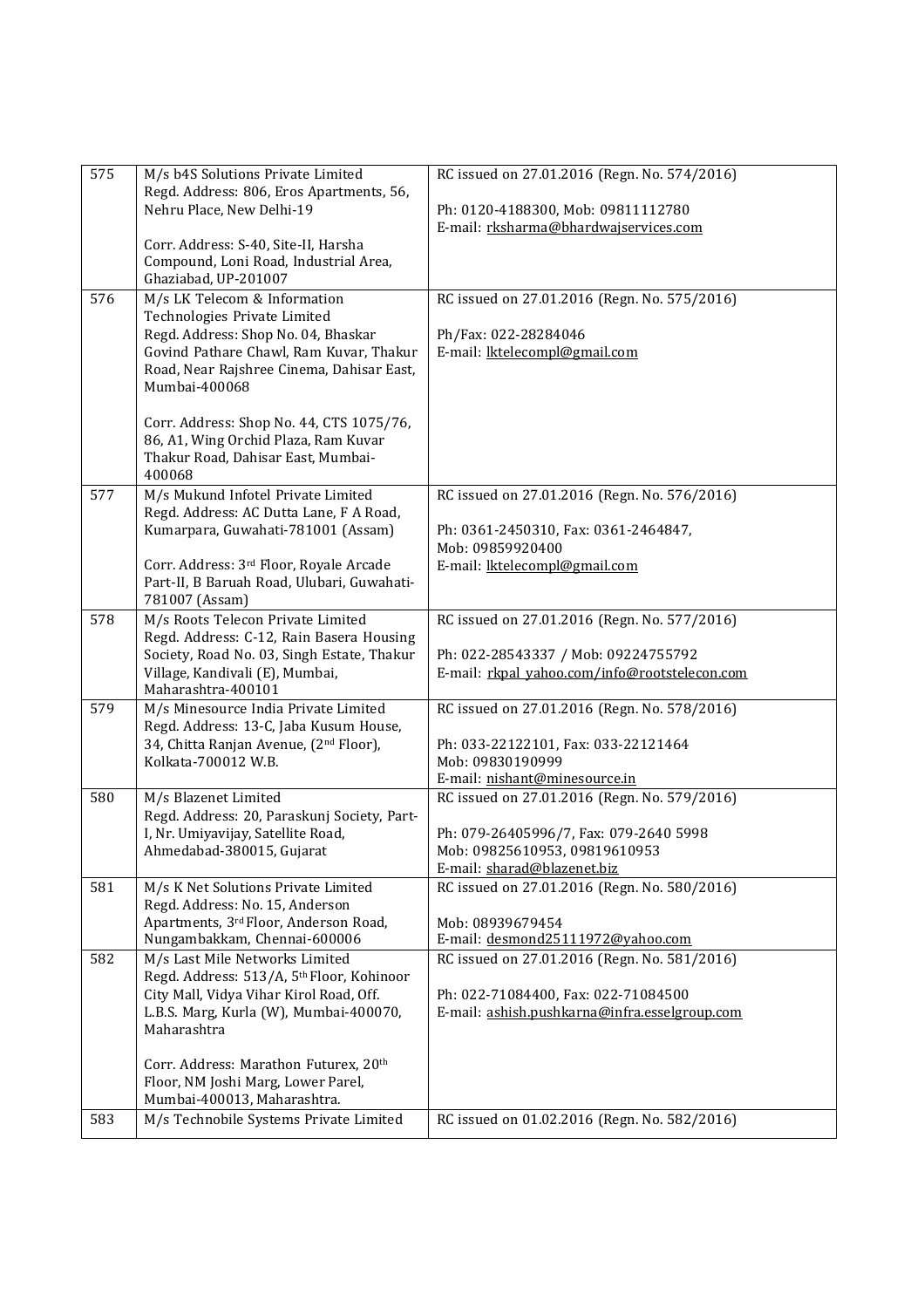|     | Regd. Address: NR-2, Lower Ground Floor,                                        |                                                        |
|-----|---------------------------------------------------------------------------------|--------------------------------------------------------|
|     | Nathupur Road, DLF Phase-III, Gurgaon,                                          | Mob: 09811727713                                       |
|     | Haryana-122002                                                                  | E-mail: deeptesh@mynetvisionl.com                      |
| 584 | M/s Saga Entertainment Network Private                                          | RC issued on 11.02.2016 (Regn. No. 583/2016)           |
|     | Limited                                                                         |                                                        |
|     | Regd. Address: No. 2/187, 1st Floor, 1st                                        | Ph: 0452-2528893/Fax: 0452-2535399                     |
|     | Main, 4 <sup>th</sup> Cross Road, Gomathipuram,                                 | Mob: 09943011111                                       |
|     | Madurai, Tamil Nadu-625020                                                      | E-mail: thukasas@gmail.com / senpvtltd@gmail.com       |
| 585 | M/s Infiniti Television & Telecom Private                                       | RC issued on 11.02.2016 (Regn. No. 584/2016)           |
|     | Limited                                                                         | Ph: 011-26819994                                       |
|     | Regd. Address: D-102, 2 <sup>nd</sup> Floor, Okhla<br>Phase-I, New Delhi-110020 | Mob: 09560313999                                       |
|     |                                                                                 | E-mail: vikram@infitel.tv / vikramshersingh9@gmail.com |
| 586 | M/s Gigantic Infotel Private Limited                                            | RC issued on 11.02.2016 (Regn. No. 585/2016)           |
|     | Regd. Address: 508, 5th Floor, Usha Kiran                                       |                                                        |
|     | Deep Building, Naniwala Bagh Complex,                                           | Ph: 011-71123123                                       |
|     | Azadpur, Delhi-110033                                                           | Mob: 08860606961                                       |
|     |                                                                                 | E-mail: deepak@gtel.in / chander@gtel.in               |
| 587 | M/s Detect Electronics Systems (India)                                          | RC issued on 11.02.2016 (Regn. No. 586/2016)           |
|     | Private Limited                                                                 |                                                        |
|     | Regd. Address: Plot No. 55, Shree Nagar,                                        | Fax: 0240-2357400                                      |
|     | Near Ulka Nagari, Aurangabad-431005                                             | Mob: 09922260007                                       |
|     |                                                                                 | E-mail: satish.ajabe@detectelectronics.com             |
| 588 | M/s Wifiray Infratech Private Limited                                           | RC issued on 11.02.2016 (Regn. No. 587/2016)           |
|     | Regd. Address: B-2, Rangkrupa Complex,                                          |                                                        |
|     | B/S Gujarat Gas Building, Parimal Garden                                        | Ph: 079-26420311                                       |
|     | Cross Road, C.G. Road, Ahmedabad-<br>380006                                     | Mob: 07878544404<br>E-mail: info@wifiray.net           |
| 589 | M/s Rajasthan Rajya Vidyut Prasaran                                             | RC issued on 12.02.2016 (Regn. No. 588/2016)           |
|     | Nigam Limited                                                                   |                                                        |
|     | Regd. Address: Vidyut Bhawan, Janpath,                                          | Ph/Fax: 0141-2742925                                   |
|     | Jaipur-302005, Rajasthan                                                        | E-mail: ce.it.trg@rvpn.co.in                           |
| 590 | M/s Jaipur Metro Rail Corporation                                               | RC issued on 15.02.2016 (Regn. No. 589/2016)           |
|     | Limited                                                                         |                                                        |
|     | Regd. Address: 'Khanij Bhawan, Tilak                                            | Ph/Fax: 0141-5153701                                   |
|     | Marg, C-Scheme, Jaipur-302005, Rajasthan                                        | E-mail: dos.jmrc@gmail.com                             |
|     |                                                                                 |                                                        |
|     | Corr. Address: Director (Operation &                                            |                                                        |
|     | System), 2 <sup>nd</sup> Floor, Admin Building,                                 |                                                        |
|     | Mansarovar Depot, Bhrigu Path,<br>Mansarovar, Jaipur-302020                     |                                                        |
| 591 | M/s Maps Industries India Private Limited                                       | RC issued on 17.02.2016 (Regn. No. 590/2016)           |
|     | Regd. Address: Namahstute, Plot No. 63,                                         |                                                        |
|     | Survey No. 253, Kheses Park, Lohegaon,                                          | Ph: 020-65310691                                       |
|     | Pune, Maharashtra-411032                                                        | E-mail: info@mapsindustries.net /                      |
|     |                                                                                 | anirudhtodkar@yahoo.co.in                              |
|     | Corr. Address: Office No. 24, 1st Floor,                                        |                                                        |
|     | Navrang Plaza, Near Sawant Petrol Pump,                                         |                                                        |
|     | Tingre Nagar, Vishrantwadi Road,                                                |                                                        |
|     | Vishrantwadi, Pune, Maharashtra-411015                                          |                                                        |
| 592 | M/s Kasper Infrastructure Private Limited                                       | RC issued on 17.02.2016 (Regn. No. 591/2016)           |
|     | Regd. Address: Gala No. F-22, First Floor,                                      |                                                        |
|     | near Jogila Market, Uthalsar Road, Nr. B/H,                                     | Mob: 08082605470                                       |
|     | Thane-400601                                                                    | E-mail: kasper.infra@gmail.com,                        |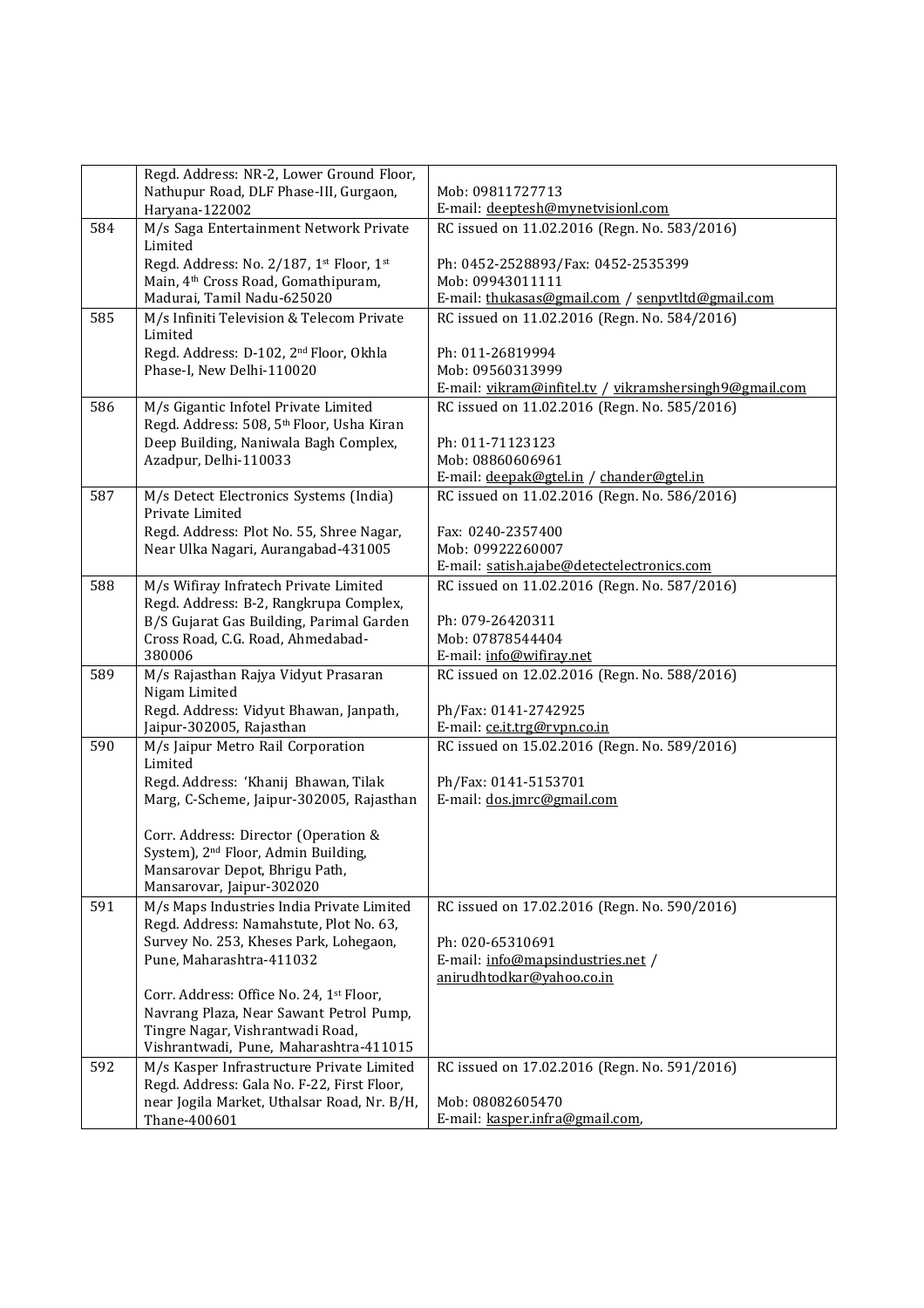|     |                                                                                | straightline.arch@gmail.com                                                                            |
|-----|--------------------------------------------------------------------------------|--------------------------------------------------------------------------------------------------------|
|     | Corr. Address: FB-126, First Floor,                                            |                                                                                                        |
|     | Highland Corporate Centre, Nr.                                                 |                                                                                                        |
|     | Kapurbawdi Junction, Thane West-400604                                         |                                                                                                        |
| 593 | M/s Gigatel Solutions Pvt Ltd<br>Regd. Address: D-70-A, Third Floor, East of   | RC issued on 17.02.2016 (Regn. No. 592/2016)                                                           |
|     | Kailash, Near Sapna Cinema, New Delhi-                                         | Mob: 09811104141                                                                                       |
|     | 110065                                                                         | E-mail: rk@bhutani.me, gigatelsolutions@gmail.com                                                      |
| 594 | M/s Space Teleinfra Pvt Ltd                                                    | RC issued on 17.02.2016 (Regn. No. 593/2016)                                                           |
|     | Regd. Address: L-1, Udyog Nagar,                                               |                                                                                                        |
|     | Peeragarhi, New Delhi-110041                                                   | Tel: 011-25489700/800                                                                                  |
| 595 | M/s R.N. Telecom Tower Pvt Ltd                                                 | E-mail: info@spaceworld.in / rajiv.mehla@spaceworld.in<br>RC issued on 25.02.2016 (Regn. No. 594/2016) |
|     | Regd. Address: 222/2, Western Railway                                          |                                                                                                        |
|     | Colony, Jai Prakash Road, Khar (West),                                         | Mob: 09167102775/0966444349                                                                            |
|     | Mumbai-400051, Maharashtra.                                                    | E-mail: vikaspatil9099@gmail.com                                                                       |
|     |                                                                                |                                                                                                        |
|     | Corr. Address: A/2/503, Saket Complex,                                         |                                                                                                        |
|     | CHSL, Majiwadi Thane(West), Mumbai-<br>400601, Maharashtra                     |                                                                                                        |
| 596 | M/s Dwan Supports Pvt Ltd                                                      | RC issued on 29.02.2016 (Regn. No. 595/2016)                                                           |
|     | Regd. Address: 39/4916 D3, Divans                                              |                                                                                                        |
|     | Tower, Karimpatta Cross Road, Pallimuku,                                       | Mob: 09388733384, Ph: 0484-2380215                                                                     |
|     | Kochi-682016, Kerala                                                           | E-mail: md@dwansupportsltd.co.in                                                                       |
| 597 | M/s Kit Links Pvt Ltd<br>Regd. Address: Dr. No. 54-9-18, Plot No. 29           | RC issued on 29.02.2016 (Regn. No. 596/2016)                                                           |
|     | & 30, 100 Feet Road, jawahar Auto Nagar,                                       | Mob: 09949033388                                                                                       |
|     | Vijayawada-520007, Andhra Pradesh                                              | E-mail: kitlinks@vahoo.com                                                                             |
|     |                                                                                |                                                                                                        |
|     | Corr. Address: Dr. No. 40-1-56, B-1,                                           |                                                                                                        |
|     | Network Room, Trendset Mall, Benz Circle,<br>Vijayawada-520007, Andhra Pradesh |                                                                                                        |
| 598 | M/s Kochi Metro Rail Ltd                                                       | RC issued on 29.02.2016 (Regn. No. 597/2016)                                                           |
|     | Regd. Address: 8th Floor, Revenue Towers,                                      |                                                                                                        |
|     | Park Avenue, Kochi-682011, Kerala                                              | Ph: 0484-2380980/2350355/2350455/2350955                                                               |
|     |                                                                                | Fax: 0484-2380686                                                                                      |
|     |                                                                                | E-mail: konain.k@kmrl.co.in                                                                            |
| 599 | M/s Veloxr Telecom Private Limited,<br>(Formerly M/s Shree Balaji Infoway Pvt  | RC issued on 02.03.2016 (Regn. No. 598/2016)                                                           |
|     | Ltd)                                                                           | Mob: 09049994949                                                                                       |
|     |                                                                                | E-mail: rajeshnaikare@gmail.com                                                                        |
|     | Regd. Address: SR No. 2/4, Shop No. 4,                                         |                                                                                                        |
|     | Adarsh Nagar, Dhankawadi, Pune-411043,<br>Maharashtra.                         |                                                                                                        |
| 600 | M/s Satellite Cable TV Network Pvt Ltd                                         | RC issued on 03.03.2016 (Regn. No. 599/2016)                                                           |
|     | Regd. Address: 1/156, Garodia Shopping                                         |                                                                                                        |
|     | Centre, Garodia Nagar, Ghatkopar (E),                                          | Mob: 09819377654, Tel: 022-67241515                                                                    |
|     | Mumbai-400077, Maharashtra                                                     | E-mail: rbgavi@hotmail.com                                                                             |
|     | Corr. Address: 401, Sentinel, Hiranandani                                      |                                                                                                        |
|     | Business Park, Powai, Mumbai-400076                                            |                                                                                                        |
| 601 | M/s Infra Akashvision Tower Pvt Ltd                                            | RC issued on 04.03.2016 (Regn. No. 600/2016)                                                           |
|     | Regd. Address: B-906, Krishna Garden                                           |                                                                                                        |
|     | Apartment, Plot No. 10, Sector-19B,                                            | Mob: 09212199955                                                                                       |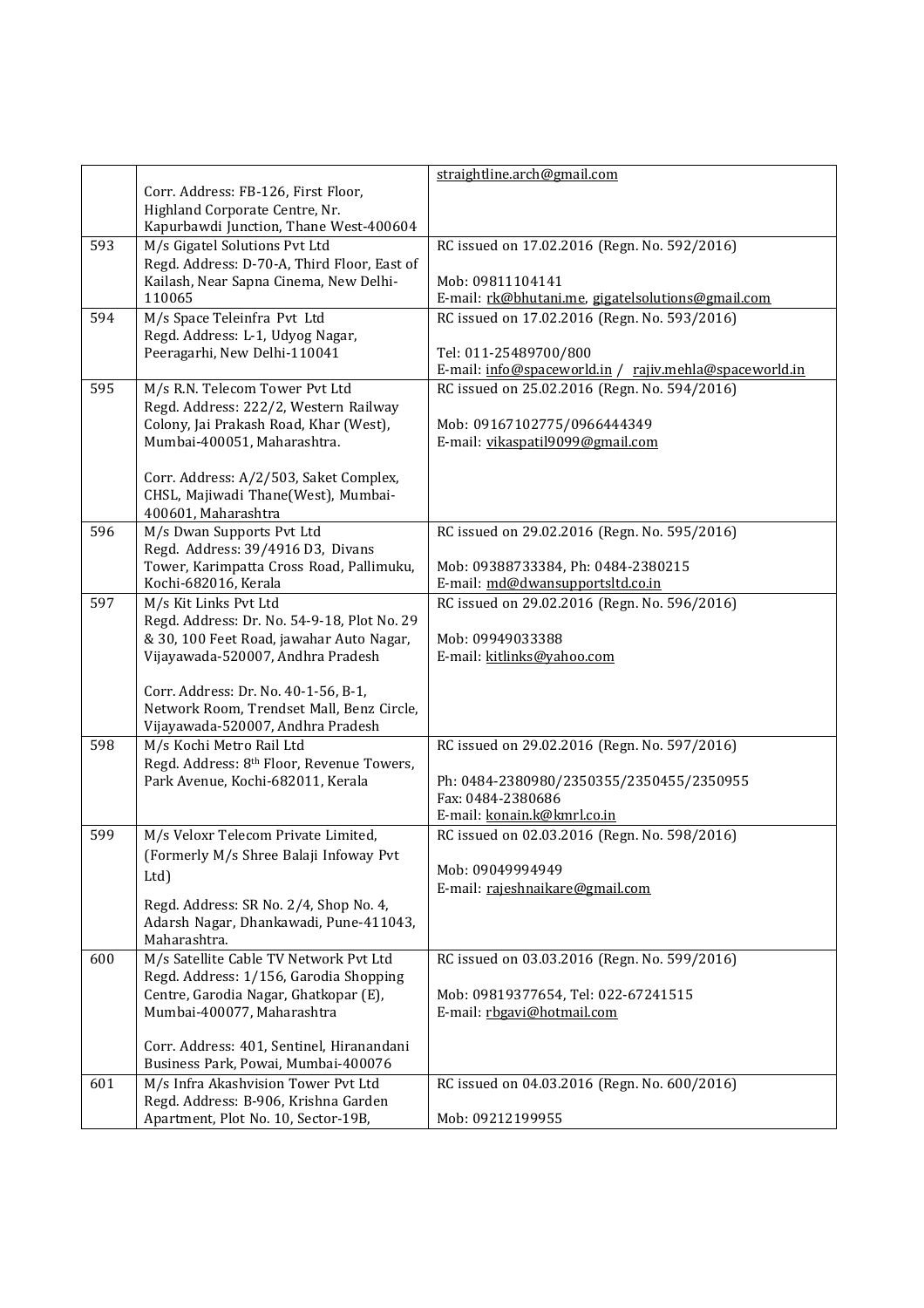|     | Dwarka, New Delhi-110078                      | E-mail: infraakashvisiontower@gmail.com,<br>sav2rajeev@gmail.com |
|-----|-----------------------------------------------|------------------------------------------------------------------|
| 602 | M/s Auspice Infratel Pvt Ltd                  | RC issued on 11.03.2016 (Regn. No. 601/2016)                     |
|     | Regd. Address: LG-19-A, Bansi Trade           |                                                                  |
|     | Centre, 581/5, M.G. Road, Indore, M.P. -      | Mob: 0930080009                                                  |
|     | 452001                                        | E-mail: hi100nu@gmail.com / auspice@auspice.in                   |
| 603 | M/s Axiom Infracom Pvt Ltd                    | RC issued on 11.03.2016 (Regn. No. 602/2016)                     |
|     | Regd. Address: Taranis Building, 4th Floor,   |                                                                  |
|     | Auto Stand Lachit Nagar, Ulubari,             | Ph: 0361-2452795                                                 |
|     | Guwahati-781007, Assam                        | E-mail: axiominfracom@gmail.com                                  |
| 604 | M/s Hyderabad Cable Digital Services Pvt      | RC issued on 14.03.2016 (Regn. No. 603/2016)                     |
|     | Ltd                                           |                                                                  |
|     | Regd. Address: 5-5-303, Plot No. 25,          | Mob: 09000731555/Fax: 040-24122455                               |
|     | Prashant Nagar, Vanasthalipuram,              | E-mail: info@hdsindia.com / rajeswarrao@hdsindia.com             |
|     | Hyderabad-500074, Andhra Pradesh              |                                                                  |
|     | M/s Manthan Broadband Services Pvt Ltd        |                                                                  |
| 605 | Regd. Address: 6, Ganesh Chandra Avenue,      | RC issued on 16.03.2016 (Regn. No. 604/2016)                     |
|     | 3rd Floor, Kolkata-700013                     |                                                                  |
|     |                                               | Mob: 09830117101, Tele: 033-40057577                             |
|     |                                               | Fax: 033-40057588                                                |
|     |                                               | E-mail: digbijoy@manthanbroadband.com                            |
| 606 | M/s Triz Innovation Pvt Ltd                   | RC issued on 18.03.2016 (Regn. No. 605/2016)                     |
|     | Regd. Address: 415, Aditya Plaza Jodhpur      |                                                                  |
|     | Char Rasta, Nr. Jodhpur Health Center,        | Mob: 09712100083, Tel: 079-40321424                              |
|     | Jodhpur Village Satellite, Ahmedabad-         | E-mail: kalpesh@triz.co.in/masterdata987@gmail.com               |
|     | 380015, Gujarat                               |                                                                  |
|     |                                               |                                                                  |
|     | Corr. Address: 13 To 18, Annapurna            |                                                                  |
|     | Shopping Centre, Adajan Patia, Rander         |                                                                  |
|     | Road, Surat, Gujarat-395009                   |                                                                  |
| 607 | M/s Last Mile Wireless Ltd                    | RC issued on 28.03.2016 (Regn. No. 606/2016)                     |
|     | Regd. Address: 513/A, 5th Floor, Kohinoor     |                                                                  |
|     | City Mall, Vidyavihar Kirol Road, Off. L.B.S. | Tel: 022-71084400, Fax: 022-71084500                             |
|     | Marg, Kurla(W), Mumbai-400070,                | E-mail: ashish.pushkarna@infra.esselgroup.com                    |
|     | Maharashtra.                                  |                                                                  |
|     |                                               |                                                                  |
|     | Corr. Address: Marathon Futurex, 20th         |                                                                  |
|     | Floor, NM Joshi Marg, Lower Parel,            |                                                                  |
|     | Mumbai-400013, Maharashtra                    |                                                                  |
| 608 | M/s Telecomone Teleservices India Pvt         | RC issued on 28.03.2016 (Regn. No. 607/2016)                     |
|     | Ltd                                           |                                                                  |
|     | Regd. Address: # 243, Srishti, 9th Main       | Mob: 08861205924, Tele: 080-40959081                             |
|     | Road, HRBR Layout, Bangalore-560043           | E-mail: tomson.scariya@telecomone.in                             |
| 609 | M/s Shroti Telecom Pvt Ltd                    | RC issued on 28.03.2016 (Regn. No. 608/2016)                     |
|     | Regd. Address: 113, Sunder Nagar, Raisen      |                                                                  |
|     | Road, Bhopal-462023, Madhya Pradesh           | Mob: 09755504201, Tel: 0755-4056555                              |
|     |                                               | E-mail: shroti@vahoo.com                                         |
|     | Corr. Address: S-17, Thaddaram Complex,       |                                                                  |
|     | M.P. Nagar, Zone-1, Bhopal-462011 M.P.        |                                                                  |
| 610 | M/s Sun Rise Photovoltaic Pvt Ltd             | RC issued on 28.03.2016 (Regn. No. 609/2016)                     |
|     | Regd. Address: 1/84, Vinamra Khand,           |                                                                  |
|     | Gomti Nagar, Lucknow-226010, U.P.             | Mob: 09450830893                                                 |
|     |                                               | E-mail: sunenergy.lucknow@gmail.com                              |
| 611 | M/s Linknet Broadband Pvt Ltd                 | RC issued on 30.03.2016 (Regn. No. 610/2016)                     |
|     | Regd. Address: 4-18-26/1, Guru Ramdas         |                                                                  |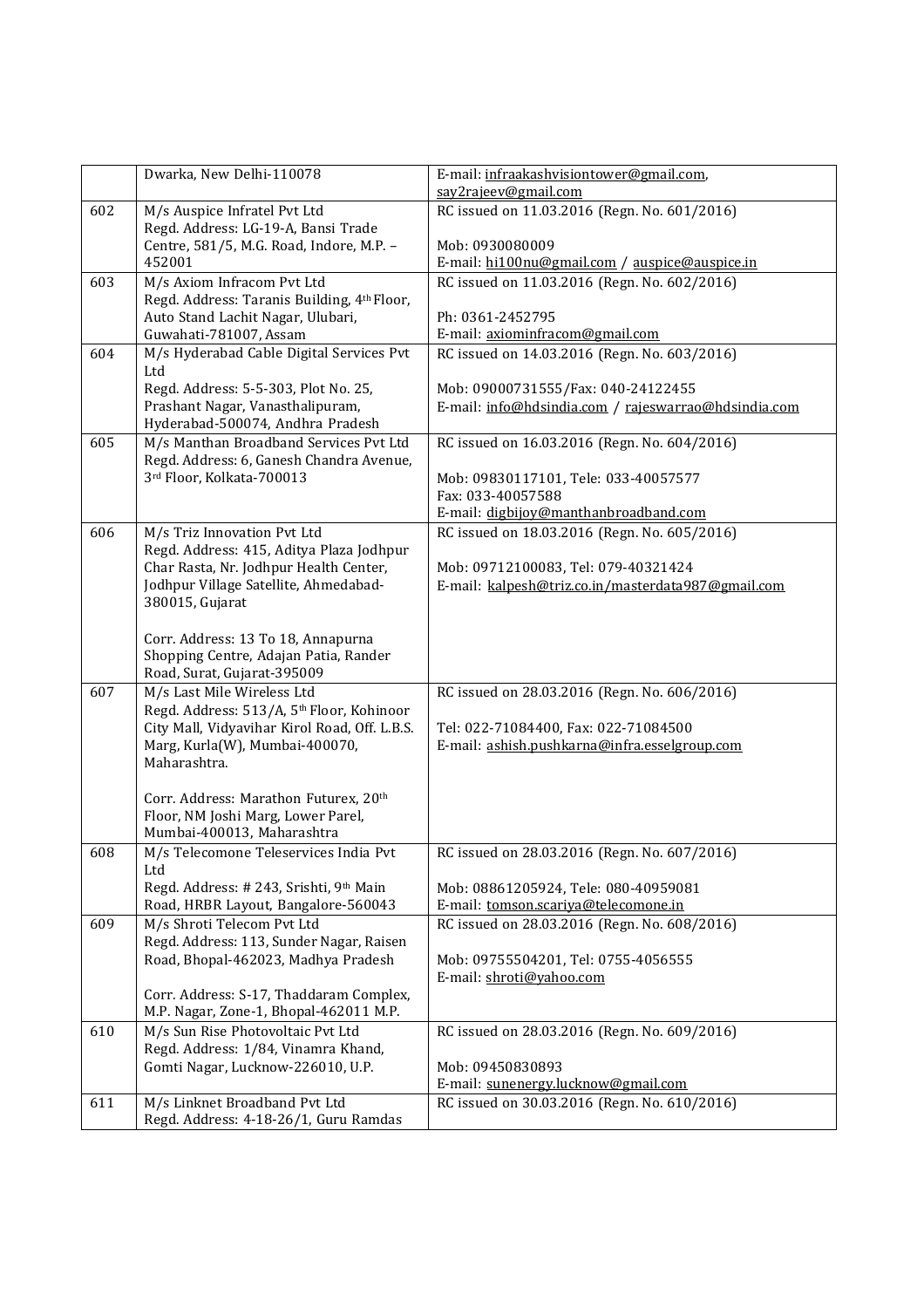|     | Complex, Mondha Road, Aurangabad-          | Mob: 09011866154/08149999404                                     |
|-----|--------------------------------------------|------------------------------------------------------------------|
|     | 431001, Maharashtra                        | E-mail: vtechstudio@gmail.com /                                  |
|     |                                            | linknetbroadband@gmail.com                                       |
| 612 | M/s Esto Broadband Pvt Ltd                 | RC issued on 30.03.2016 (Regn. No. 611/2016)                     |
|     | Regd. Address: Showroom No. 5, New         |                                                                  |
|     | Fauji Complex, Sai Road, Baddi-173205,     | Mob: 09218560000, Tele: 0179-5650850                             |
|     | Himachal Pradesh                           | E-mail: manish@estointernet.in/askus@estobroadband.in            |
| 613 | M/s Foxtel Telecommunications Pvt Ltd      | RC issued on 06.04.2016 (Regn. No. 612/2016)                     |
|     | Regd. Address: Shop No. B-13, Gurunanak    |                                                                  |
|     | Market, RDA Building, Sharda Chowk,        | Tele/Fax: 0771-6996990                                           |
|     | Raipur, Chhattisgarh-492001                | E-mail: avinashnihal@gmail.com                                   |
| 614 | M/s Netvision Awadh Networks Pvt Ltd       | RC issued on 12.04.2016 (Regn. No. 613/2016)                     |
|     | Regd. Address: 3rd Floor, Creation Square, |                                                                  |
|     | 3A, Rana Pratap Marg, Hazratganj,          | Mob: 07838265350, Tel: 0124-2350120                              |
|     | Lucknow-226601, Uttar Pradesh              | E-mail: paritosh@mynetvision.com                                 |
|     |                                            |                                                                  |
|     | Corr. Address: NR-2, Lower Ground Floor,   |                                                                  |
|     | Nathupur Road, DLF Phase-III, Gurgaon,     |                                                                  |
|     | Haryana-122002                             |                                                                  |
| 615 | M/s HeadG Mobile Towers Pvt Ltd            | RC issued on 12.04.2016 (Regn. No. 614/2016)                     |
|     | Regd. Address: 102, Varsha Premises CHS.,  |                                                                  |
|     | Plot No. 8 & 9, 7 Bungalows, Andheri (W),  | Mob: 09821012949 / 09920559999                                   |
|     | Mumbai-400061, Maharashtra                 | E-mail: iver.avg@gmail.com /<br>prashant.gopalkrishnan@gmail.com |
| 616 | M/s HighG Transmissions Pvt Ltd            | RC issued on 12.04.2016 (Regn. No. 615/2016)                     |
|     | Regd. Address: 102, Varsha Premises CHS.,  |                                                                  |
|     | Plot No. 8 & 9, 7 Bungalows, Andheri (W),  | Mob: 09821012949 / 09920559999                                   |
|     | Mumbai-400061, Maharashtra                 | E-mail: iyer.avg@gmail.com /                                     |
|     |                                            | prashant.gopalkrishnan@gmail.com                                 |
| 617 | M/s Kings Broadband Pvt Ltd                | RC issued on 12.04.2016 (Regn. No. 616/2016)                     |
|     | Regd. Address: Door No. 209(286),          |                                                                  |
|     | Ananda Bhavan, 4 Balrampuram Town,         | Mob: 09995802350                                                 |
|     | Balrampuram, Trivandrum-695501,            | E-mail: md@kingsbroadband.com                                    |
|     | Kerala                                     |                                                                  |
| 618 | M/s Vaasyam Developers Pvt Ltd             | RC issued on 12.04.2016 (Regn. No. 617/2016)                     |
|     | Regd. Address: J-435-436, J Block, Dakshin |                                                                  |
|     | Puri, Dr. Ambedkar Nagar, New Delhi-       | Mob: 099909641410, Tel: 011-46517322                             |
|     | 110062                                     | E-mail: sandhyajaiswal17@gmail.com                               |
| 619 | M/s Kaytele Infraprojects Pvt Ltd          | RC issued on 12.04.2016 (Regn. No. 618/2016)                     |
|     | Regd. Address: 28, Keshav Nagar, Jeevan    |                                                                  |
|     | Singh Colony, Hawa Sadak, Civil Lines,     | Mob: 09413377307                                                 |
|     | Jaipur, Rajasthan-302006                   | E-mail: kayteleinfracon@hotmail.com                              |
| 620 | M/s Andhra Pradesh State Fibrenet Ltd      | RC issued on 12.04.2016 (Regn. No. 619/2016)                     |
|     | Regd. Address: Room No. 6, 1st Floor,      |                                                                  |
|     | North H-Block, AP Secretariat, Hyderabad-  |                                                                  |
|     | 500022                                     | Tel: +914023391165/Mob: 09100773821                              |
|     | Corr. Address: #10-2-1, III Floor, FDC     | Fax: +914023391164                                               |
|     | Complex, AC Guards, Hyderabad-500028       | E-mail: md.apsfl@ap.gov.in                                       |
| 621 | M/s DNA Infotel Pvt Ltd                    |                                                                  |
|     | Regd. Address: Dattatray, Bhirim Ali,      | RC issued on 12.04.2016 (Regn. No. 620/2016)                     |
|     | Bolinj, Post-Virar, Vasai Road, Thane-     | Tel: 0250-6635100                                                |
|     | 401303, Maharashtra.                       | E-mail: mohite@signetdigital.com                                 |
|     |                                            |                                                                  |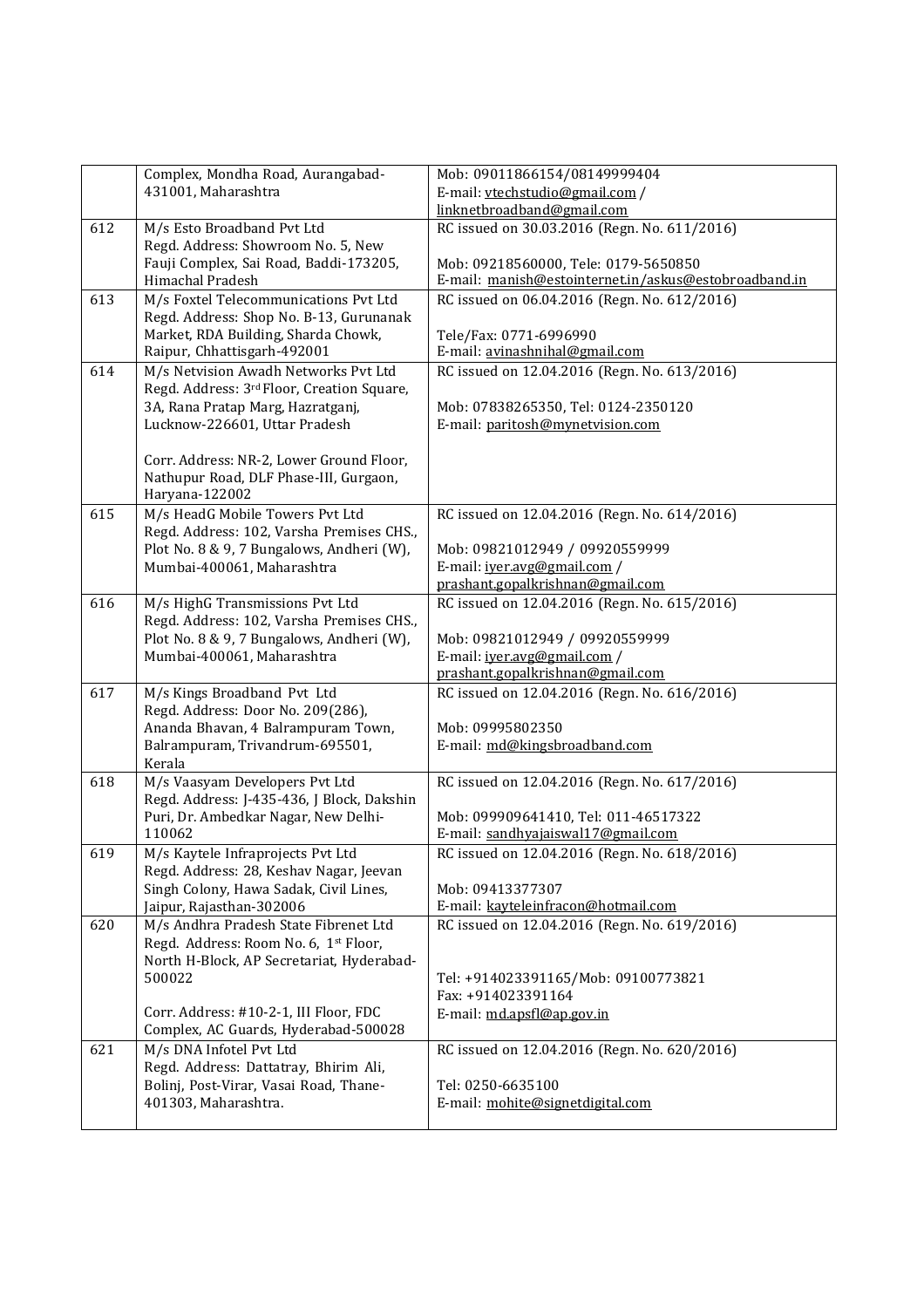|     | Corr. Address: 3rd Floor, Icchhapurti Sai,<br>Nr. Sai Baba Mandir, Virar (West), District-<br>Palghar-401303, Mahrashtra. |                                                                                                    |
|-----|---------------------------------------------------------------------------------------------------------------------------|----------------------------------------------------------------------------------------------------|
| 622 | M/s Aryavarta Infra Systems Pvt Ltd                                                                                       | RC issued on 19.04.2016 (Regn. No. 621/2016)                                                       |
|     | Regd. Address: Shop No. 128, Vardman<br>Mall, Sector-19, Dwarka, Delhi-110075                                             | Mob: 09582802109<br>E-mail: arunofficials@hotmail.com                                              |
| 623 | M/s Rainbow Internet Tele Services Pvt                                                                                    | RC issued on 19.04.2016 (Regn. No. 622/2016)                                                       |
|     | Ltd                                                                                                                       |                                                                                                    |
|     | Regd. Address: 34-E, Arthanari School<br>Street, S.P. Pudur, Namakkal-637001,                                             | Mob: 09443384549, Tel: 04286 233232<br>E-mail: rainbowitsnkl@gmail.com /                           |
|     | Tamil Nadu                                                                                                                | rainbow4766@gmail.com                                                                              |
| 624 | M/s New Anchor Telecommunication Pvt                                                                                      | RC issued on 05.05.2016 (Regn. No. 623/2016)                                                       |
|     | Ltd                                                                                                                       |                                                                                                    |
|     | Regd. Address: PB-283, Priyanka Nagar, P-                                                                                 | Mob: 09300920621                                                                                   |
|     | Sector, Kolar Road, Bhopal-462042,                                                                                        | E-mail: acc2007a@gmail.com/anchorcom123@gmail.com                                                  |
|     | Madhya Pradesh                                                                                                            |                                                                                                    |
| 625 | M/s P K Thungan Builders Pvt Ltd                                                                                          | RC issued on 05.05.2016 (Regn. No. 624/2016)                                                       |
|     | Regd. Address: #1-1-230/8, 2 <sup>nd</sup> Floor,                                                                         |                                                                                                    |
|     | Vivek Nagar, Chikkadapally, Hyderabad-                                                                                    | Mob: 09440261171                                                                                   |
|     | 500020, Telangana.                                                                                                        | Ph: 040-23733171                                                                                   |
|     |                                                                                                                           | E-mail: pktbuilders@gmail.com                                                                      |
| 626 | M/s Invatel Informatics Pvt Ltd                                                                                           | RC issued on 05.05.2016 (Regn. No. 625/2016)                                                       |
|     | Regd. Address: 34-4/46, Raghavendra<br>Hills, Vivekananda Puram, Sainikpuri Post,                                         | Mob: 09396309222                                                                                   |
|     | Hyderabad-500094, Telangana.                                                                                              | E-mail: prasad.nanda@hotmail.com                                                                   |
| 627 | M/s Skynet Broadband Pvt Ltd                                                                                              | RC issued on 05.05.2016 (Regn. No. 626/2016)                                                       |
|     | Regd. Address: Dhanola Filling Station Old                                                                                |                                                                                                    |
|     | Tehri Road, Chamma District, Tehri                                                                                        | Mob:                                                                                               |
|     | Gharwal, Uttarakhand-149145                                                                                               | 09412076888/08439776888/08439676888/09927076888                                                    |
|     |                                                                                                                           | E-mail: dhanola.puneet@gmail.com/admin@skynet24.in<br>RC issued on 09.05.2016 (Regn. No. 627/2016) |
| 628 | M/s 4D Telecom Solution Pvt Ltd<br>Regd. Address: J-2/5-A, Ground Floor,                                                  |                                                                                                    |
|     | Khirki Extension, Malviya Nagar, New                                                                                      | Mob: 09871101500                                                                                   |
|     | Delhi-17                                                                                                                  | E-mail: nitin@4dtele.com                                                                           |
| 629 | M/s Rodi Projects Pvt Ltd                                                                                                 | RC issued on 11.05.2016 (Regn. No. 628/2016)                                                       |
|     | Regd. Address: Plot No. 754, Sri Swamy                                                                                    |                                                                                                    |
|     | Ayyappa Co-Op-Housing Society,                                                                                            | Mob: 09963892227                                                                                   |
|     | Madhapur, Hyderabad-500081,<br>Telangana.                                                                                 | Ph: 040-42000084<br>E-mail: admin@rodiprojects.com/agn@rodiprojects.com                            |
| 630 | M/s Digital Network Associates Pvt Ltd                                                                                    | RC issued on 20.05.2016 (Regn. No. 629/2016)                                                       |
|     | Regd. Address: E-14, Roop Rajat Nagar,                                                                                    |                                                                                                    |
|     | Near CIDCO Colony, Boisar Tarapur Road,                                                                                   | Ph: 02525661003                                                                                    |
|     | Boisar, Distt: Palghar-401501,                                                                                            | E-mail: samir@tarapur.net                                                                          |
|     | Maharashtra                                                                                                               |                                                                                                    |
| 631 | M/s Unique Era Promotors Pvt Ltd                                                                                          | RC issued on 20.05.2016 (Regn. No. 630/2016)                                                       |
|     | Regd. Address: WZ-724/A, Gali No. 18-D,<br>Sadh Nagar, Palam Colony, New Delhi-                                           | Mob: 08802922222                                                                                   |
|     | 110045                                                                                                                    | E-mail: info@unique.era.in                                                                         |
|     |                                                                                                                           |                                                                                                    |
|     | Corr Address: A-64, Basement, Street No.                                                                                  |                                                                                                    |
|     | 2, Sector-7, Dwaraka, New Delhi-110075                                                                                    |                                                                                                    |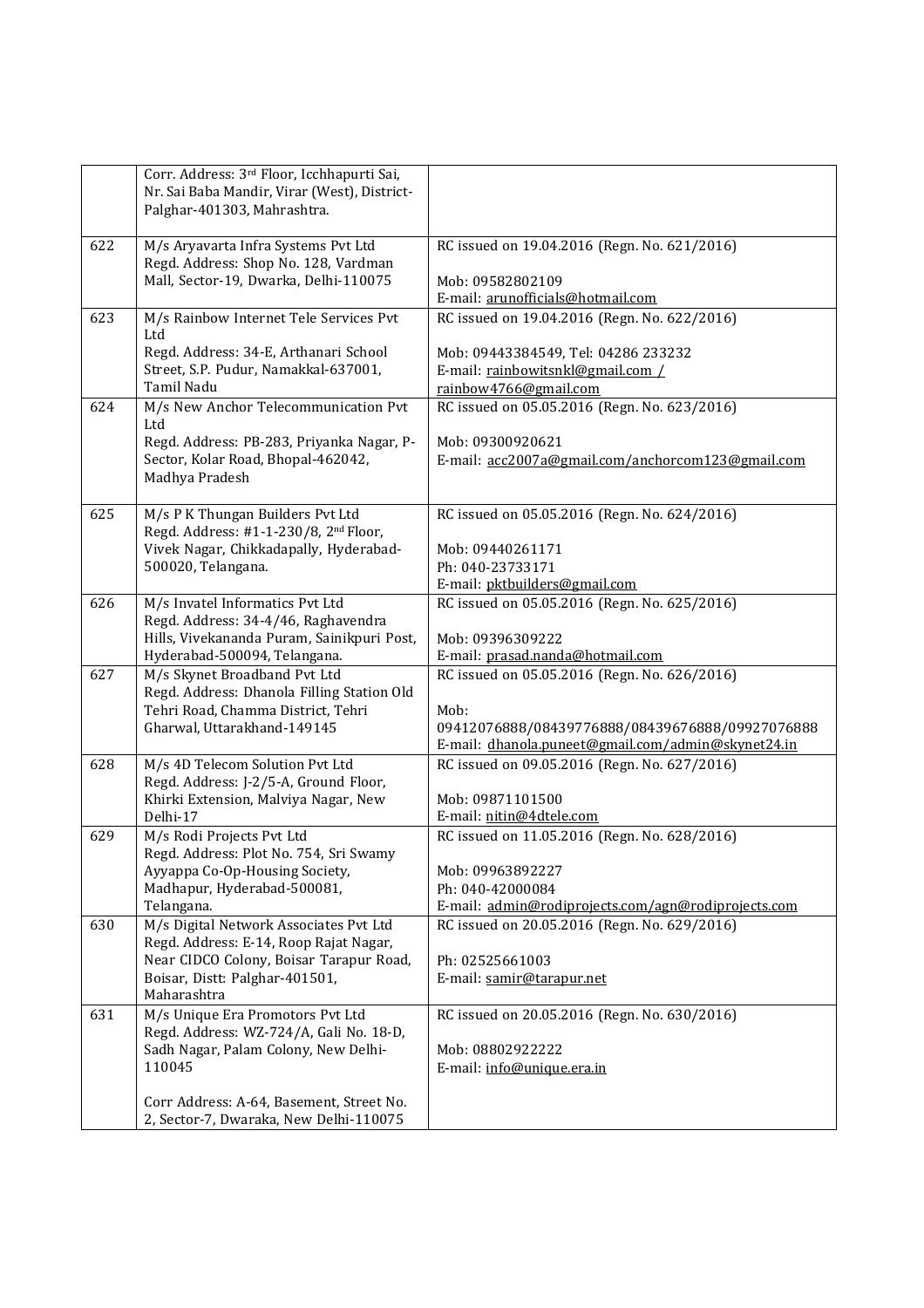| 632 | M/s Lukup Networks Pvt Ltd                                                                        | RC issued on 20.05.2016 (Regn. No. 631/2016)                                            |
|-----|---------------------------------------------------------------------------------------------------|-----------------------------------------------------------------------------------------|
|     | Regd. Address: #25/2, Norris Road,<br>Richmond Town, Bangalore-560025,                            | Mob: 09886422294                                                                        |
|     | Karnataka.                                                                                        | E-mail: kallol@lukup.com                                                                |
| 633 | M/s I-Soft Networks Pvt Ltd                                                                       | RC issued on 20.05.2016 (Regn. No. 632/2016)                                            |
|     | Regd. Address: Nancy Lake Homes, Servey                                                           |                                                                                         |
|     | No. 8, Opp Bhartiya Vidya Peth, Katraj,                                                           | Ph: 02024108000                                                                         |
|     | Pune-411046, Maharashtra                                                                          | E-mail: farook@isoftnetworks.in                                                         |
|     | Corr. Address: Office No. 3, 3rd Floor, C-2,                                                      |                                                                                         |
|     | Bramha Estate, Near Jyoti Restaurant,                                                             |                                                                                         |
|     | Kohdhwa Khurd, Pune-411048,                                                                       |                                                                                         |
| 634 | Maharashtra<br>M/s New System Pvt Ltd                                                             | RC issued on 20.05.2016 (Regn. No. 633/2016)                                            |
|     | Regd. Address: B-5/5, Vishnu Garden                                                               |                                                                                         |
|     | Extension, New Delhi-110018                                                                       | Mob: 09810104436                                                                        |
|     |                                                                                                   | E-mail: newsystemsinteriors@gmail.com                                                   |
| 635 | M/s M N World Enterprise Pvt Ltd                                                                  | RC issued on 02.06.2016 (Regn. No. 634/2016)                                            |
|     | Regd. Address: #83, Alisons Manor, 1st<br>Floor, 1st Main, 4th Block, S.T. Bed,                   | Tel: 080-65656565                                                                       |
|     | Koramangala, Bangalore-560034,                                                                    | E-mail: masoom@mnworld.co.in                                                            |
|     | Karnataka.                                                                                        |                                                                                         |
| 636 | M/s Kalpdrum Cablenet Pvt Ltd                                                                     | RC issued on 09.06.2016 (Regn. No. 635/2016)                                            |
|     | Regd. Address: 5, Narayan Bagh, 403,                                                              |                                                                                         |
|     | Vikram Plaza, Indore, Madhya Pradesh-<br>452007                                                   | Mob: 08435503550<br>Tel: 0731-2423287                                                   |
|     |                                                                                                   | E-mail: kdcnp9@gmail.com                                                                |
|     | Corr. Address: 31, Jati Colony, Infront Jain                                                      |                                                                                         |
|     | Mandir, Near Lokhande Pull, Indore, M.P.                                                          |                                                                                         |
| 637 | M/s Instant Cable Network Pvt Ltd<br>Regd. Address: House No. E-323/1, Gali                       | RC issued on 16.06.2016 (Regn. No. 636/2016)                                            |
|     | No. 11, Ashok Nagar, New Delhi-110093                                                             | Tel: 0124-4032683/4049492                                                               |
|     |                                                                                                   | E-mail: shankarsan@icnindia.com                                                         |
|     | Corr. Address: 703, JMD Pacific Square,                                                           |                                                                                         |
|     | 32 <sup>nd</sup> Milestone, Delhi-Jaipur Highway,<br>Gurgaon-122001                               |                                                                                         |
| 638 | M/s Energasia Smart Poles Pvt Ltd                                                                 | RC issued on 16.06.2016 (Regn. No. 637/2016)                                            |
|     | Regd. Address: M-88, Greater Kailash-II,                                                          |                                                                                         |
|     | New Delhi-110048                                                                                  | Tel: 011-41005813                                                                       |
|     |                                                                                                   | Mob: 09971525003                                                                        |
| 639 | M/s Shristi Tele Enterprises (I) Pvt Ltd                                                          | E-mail: abhargav@energasiasmartpoles.in<br>RC issued on 17.06.2016 (Regn. No. 638/2016) |
|     | Regd. Address: 107, B Wing, New Dahisar                                                           |                                                                                         |
|     | Apartment, CHSL VIdyamandir Road,                                                                 | Mob: 09892875529/097699944327                                                           |
|     | Dahisar East, Mumbai, Maharashtra-                                                                | E-mail: raj.mishra718@gmail.com / shristitele@yahoo.co.in                               |
|     | 400068                                                                                            |                                                                                         |
|     | Corr. Address: Office No. 306, Third Floor,                                                       |                                                                                         |
|     | Jalaram Business Center, Ganjawala Lane,                                                          |                                                                                         |
|     | Above Axis Bank, Boriwali West, Mumbai-                                                           |                                                                                         |
|     | 400092                                                                                            |                                                                                         |
| 640 | M/s Rakshit Infrastructure Project Pvt Ltd<br>Regd. Address: Ramkutir, 2 <sup>nd</sup> Floor, 58, | RC issued on 22.06.2016 (Regn. No. 639/2016)                                            |
|     | Hanuman Road, Vile Parle (E), Mumbai-                                                             | Mob: 09167607268                                                                        |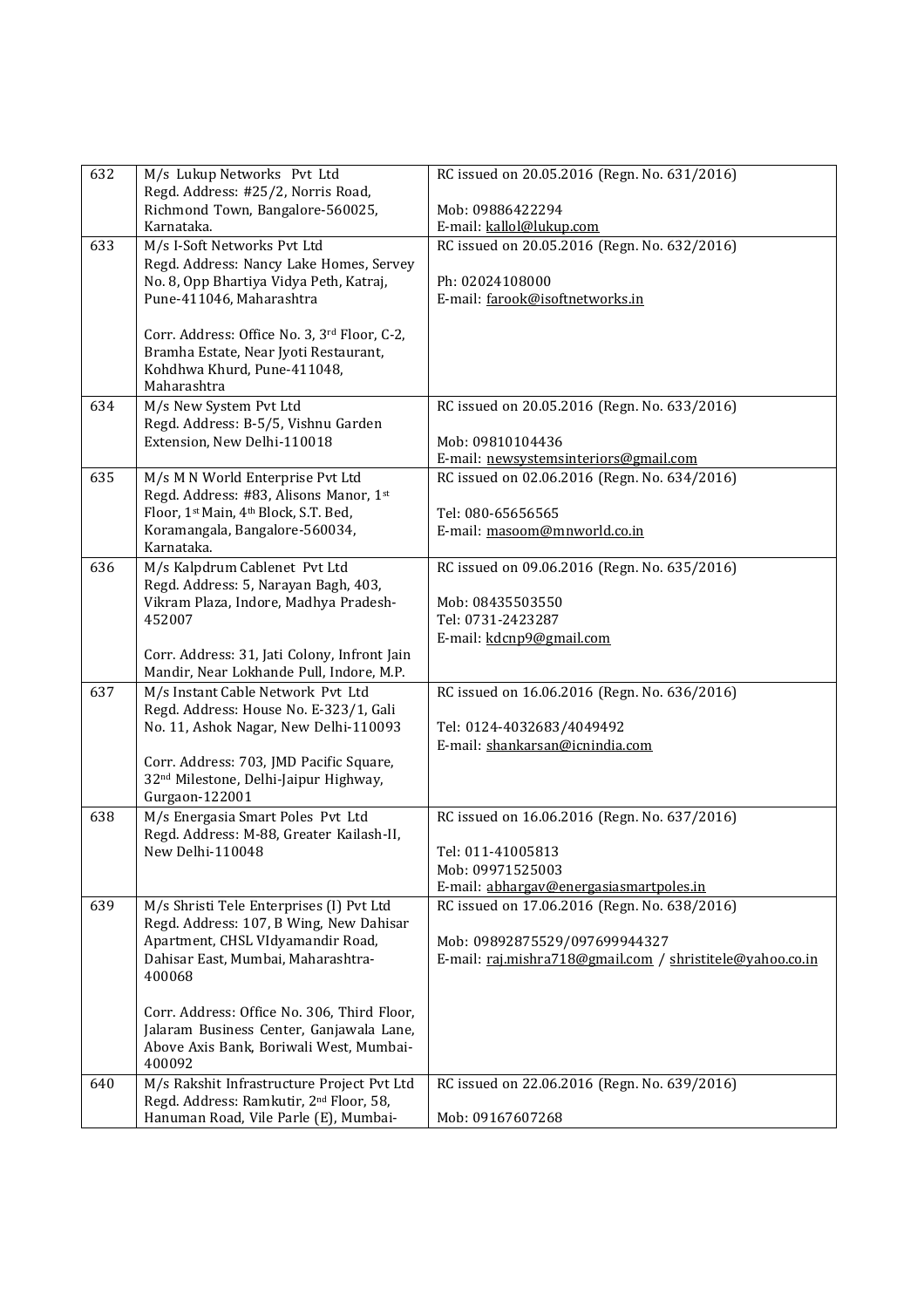|     | 400057, Maharashtra.                                                                                                                                             | E-mail: sks.elec.engg@gmail.com                                                                                                                                               |
|-----|------------------------------------------------------------------------------------------------------------------------------------------------------------------|-------------------------------------------------------------------------------------------------------------------------------------------------------------------------------|
| 641 | M/s Fasthook Networks Pvt Ltd<br>Regd. Address: 33 Lajora, P.O.-Pulwama,<br>PS-Police Station Pulwama, Jammu &                                                   | RC issued on 28.06.2016 (Regn. No. 640/2016)<br>Mob: 09906704343                                                                                                              |
|     | Kashmir-192301 Land Mark: Near Jamia<br>Masjid Nagar, Mohalla Bungam                                                                                             | E-mail: bashirfirdousa@gmail.com                                                                                                                                              |
| 642 | M/s Ajneya Networks Pvt Ltd<br>Regd. Address: MNG-903, Ashtha Kunj,                                                                                              | RC issued on 28.06.2016 (Regn. No. 641/2016)                                                                                                                                  |
|     | Bapu Ashram Road, Manas Nagar, Krishna<br>Nagar, Lucknow-226023, U.P.                                                                                            | Mob: 09415884402/09650332006<br>E-mail: brijendraspman@gmail.com                                                                                                              |
| 643 | M/s Intech Infratel Pvt Ltd                                                                                                                                      | RC issued on 11.07.2016 (Regn. No. 642/2016)                                                                                                                                  |
|     | Regd. Address: F-3, First Floor, Near Teen<br>Hath Naka, L.B.S. Marg, Eternity Mall,<br>Thane(W)-400604, Maharashtra.                                            | Mob: 08108997777<br>Tel: 022-65180000                                                                                                                                         |
| 644 | M/s Lucknow Metro Rail Corporationt Ltd                                                                                                                          | E-mail: amol@intechonline.net<br>RC issued on 11.07.2016 (Regn. No. 643/2016)                                                                                                 |
|     | Regd. Address: 1st Floor, Janpath Market,<br>Hazratganj, Lucknow-226010<br>Corr Address: Administrative Building,<br>Vipin Khand, Gomti Nagar, Lucknow-          | Mob: 07705004516<br>Tel: 0522-2304014 (Ext-360)<br>Fax: 0522-2304013                                                                                                          |
|     | 226010                                                                                                                                                           |                                                                                                                                                                               |
| 645 | M/s FireFly Networks Ltd<br>Regd. Address: A-19, Mohan CO-Operative<br>Industrial Estate, Mathura Road, New<br>Delhi-110044                                      | RC issued on 11.07.2016 (Regn. No. 644/2016)<br>Mob: 09811918128<br>E-mail: eklovya.nagpal@fireflynetworks.co.in                                                              |
|     | Corr Address: C-45, Okhla Industrial Area,<br>Phase-II, New Delhi-110020                                                                                         |                                                                                                                                                                               |
| 646 | M/s Anand Structures Pvt Ltd<br>Regd. Address: Plot No. 03, 310, Akanksha<br>Building, Third Floor, Press Complex,<br>Zone-1, M.P. Nagar, Bhopal-462011 M.P.     | RC issued on 20.07.2016 (Regn. No. 645/2016)<br>Mob: 09425027063, 09826827063<br>Tel: 0755-4278892<br>E-mail: anandstructures@gmail.com                                       |
| 647 | M/s City Broadnet Pvt Ltd                                                                                                                                        | RC issued on 20.07.2016 (Regn. No. 646/2016)                                                                                                                                  |
|     | Regd. Address: 6/119, 2 <sup>nd</sup> Floor, "Guru-<br>Chhaya" Bhawan, Indira Colony, 6, Civil<br>Line, Sagar-470001, M.P.                                       | Mob: 09893861112<br>E-mail: dvbratbais1@gmail.com                                                                                                                             |
| 648 | M/s I-Connect Infratel Pvt Ltd<br>Regd. Address: 19-B, Plcket-A13, Kalkaji<br>Extension, New Delhi-110019                                                        | RC issued on 20.07.2016 (Regn. No. 647/2016)<br>Mob: 09818822264<br>E-mail: iconnectinfratel@gmail.com                                                                        |
| 649 | M/s Triconnect Networks Pvt Ltd<br>Regd. Address: 35, Gorley Layout, Awasthi<br>Nagar, Katol Road, Nagpur-440013,<br>Maharashtra                                 | RC issued on 22.07.2016 (Regn. No. 648/2016)<br>Mob: 08408000000<br>Tel: 0712-6666666<br>Fax: 0712-2420155<br>E-mail: afsar@arcommteleventure.com /<br>raj.koramkar@gmail.com |
| 650 | M/s Space Vision Digital Network Pvt Ltd<br>Regd. Address: Flat No. 401, 4th Floor, 'B'<br>Wing, Akanksha Apartment, D.K. Sandhu<br>Marg, Chembur, Mumbai-400071 | RC issued on 27.07.2016 (Regn. No. 649/2016)<br>Tel: 022-41711333, 25281216, 25281217<br>E-mail: prakash.dsouza@samparkinfo.com                                               |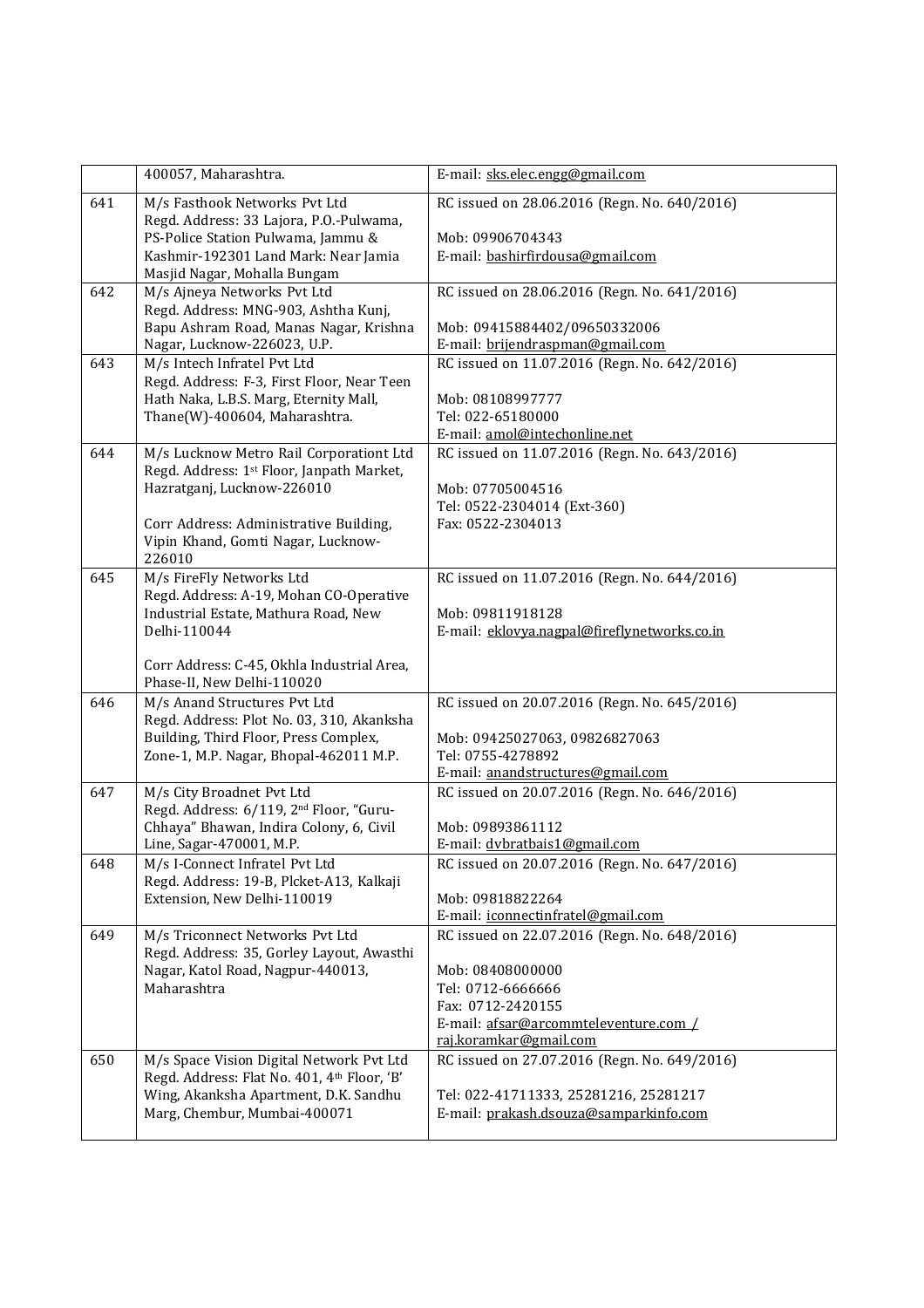|     | Corr. Address: 211, B-Wing, 2 <sup>nd</sup> Floor,<br>Kailash Industrial Complex, Veer Savarkar<br>Marg, Hiranandani Link Road, Vikhroli |                                                           |
|-----|------------------------------------------------------------------------------------------------------------------------------------------|-----------------------------------------------------------|
|     | (W), Mumbai-400079                                                                                                                       |                                                           |
| 651 | M/s Kottayam Cable Channel Distributors                                                                                                  | RC issued on 27.07.2016 (Regn. No. 650/2016)              |
|     | Pvt Ltd                                                                                                                                  |                                                           |
|     | Regd. Address: A-One Building, First Floor,<br>Room No. 1/336D, Poovarany PO,                                                            | Mob: 09446037056/09072303201<br>Tel: 04822227056          |
|     | Kottayam, Kerala-686577                                                                                                                  | E-mail: kccdltd@gmail.com                                 |
| 652 | M/s Purvi Infocomm Pvt Ltd                                                                                                               | RC issued on 27.07.2016 (Regn. No. 651/2016)              |
|     | Regd. Address: B/6, Aradhana Apartment,                                                                                                  |                                                           |
|     | Opp. Power Grid, Angulimal Nagar, Nagar-                                                                                                 | Mob: 09665039646                                          |
|     | 440026, Maharashtra.                                                                                                                     | Tel: 0712-2634646                                         |
|     |                                                                                                                                          | E-mail: purvienterprises.astrid@gmail.com                 |
|     | Corr. Addres: House No. 187, Plot No. 42,                                                                                                |                                                           |
|     | Panjara, Koradi Road, Nagpur-441111,<br>Maharashtra.                                                                                     |                                                           |
| 653 | M/s Infinite Telecom Solutions Pvt Ltd                                                                                                   | RC issued on 27.07.2016 (Regn. No. 652/2016)              |
|     | Regd. Address: 1001, Raj Vilas, GH-2,                                                                                                    |                                                           |
|     | Sector-52, Gurgaon-122003, Haryana                                                                                                       | Mob: 09891578686                                          |
|     |                                                                                                                                          | Tel: 0124-4057462                                         |
|     |                                                                                                                                          | E-mail: vishal@infinitetelecom.in/info@infinitetelecom.in |
| 654 | M/s Facts Online Pvt Ltd                                                                                                                 | RC issued on 01.08.2016 (Regn. No. 653/2016)              |
|     | Regd. Address: F-3, First Floor, Near Teen                                                                                               |                                                           |
|     | Hath Naka, L.B.S. Marg, Eternity Mall,<br>Thane (W)-400604                                                                               | Mob: 08108997777<br>Tel: 022-65180000                     |
| 655 | M/s CNS Infotel Services Pvt Ltd                                                                                                         | RC issued on 01.08.2016 (Regn. No. 654/2016)              |
|     | Regd. Address: First Floor, Shri Chander                                                                                                 |                                                           |
|     | Chinar Complex, Opposite Government                                                                                                      | Mob: 09419047414/09205059003                              |
|     | Women College, M.A. Road, Srinagar-                                                                                                      | E-mail: reyazmir@cns24x7.net.com                          |
|     | 190001, J&K                                                                                                                              |                                                           |
| 656 | M/s Worldwide Digital Hub Pvt Ltd                                                                                                        | RC issued on 02.08.2016 (Regn. No. 655/2016)              |
|     | Regd. Address: 22, Annapurna Shopping                                                                                                    |                                                           |
|     | Center, Adajan Patiya, Surat, Gujarat-<br>395009                                                                                         | Mob: 09376641202<br>E-mail: masterdata987@gmail.com       |
| 657 | M/s Whitefield Communication Pvt Ltd                                                                                                     | RC issued on 05.08.2016 (Regn. No. 656/2016)              |
|     | Regd. Address: 75-B, Teachers Colony,                                                                                                    |                                                           |
|     | Lakshmi Puram, Chennai-600099, Tamil                                                                                                     | Mob: 044-33247208                                         |
|     | Nadu                                                                                                                                     | E-mail: ravidesire.p@gmail.com                            |
| 658 | M/s Veremax Technologie Services Ltd                                                                                                     | RC issued on 05.08.2016 (Regn. No. 657/2016)              |
|     | Regd. Address: Doshi Towers, New No.                                                                                                     |                                                           |
|     | 205, Old No. 156, Poonamallee High Road,                                                                                                 | Mob: 044-33247211                                         |
|     | Kilpauk, Chennai-600010, Tamil Nadu                                                                                                      | E-mail: venkatesh.trm@gmail.com / info@veremax.co.in      |
| 659 | M/s Khetan Cable Network Pvt Ltd<br>Regd. Address: 95-FH, Scheme No. 54,                                                                 | RC issued on 05.08.2016 (Regn. No. 658/2016)              |
|     | Vijjay Nagar, Indore, Madhya Pradesh-                                                                                                    | Mob: 09826054747                                          |
|     | 4520210                                                                                                                                  | Tel: 0731-4003000/2556081                                 |
|     |                                                                                                                                          | E-mail: prakash@khetanisp.com/                            |
|     |                                                                                                                                          | khetan cables@hotmail.com                                 |
| 660 | M/s Transmission Corporation of                                                                                                          | RC issued on 05.08.2016 (Regn. No. 659/2016)              |
|     | Telangana Ltd                                                                                                                            |                                                           |
|     | Regd. Address: 6-3-572, Vidyut Soudha,                                                                                                   | Tel: 040-23317645                                         |
|     | Khairtabad, Hyderabad-500082                                                                                                             | Fax: 040-23393616                                         |
|     |                                                                                                                                          | E-mail: Sc telecom metro transco@telangana.gov.in         |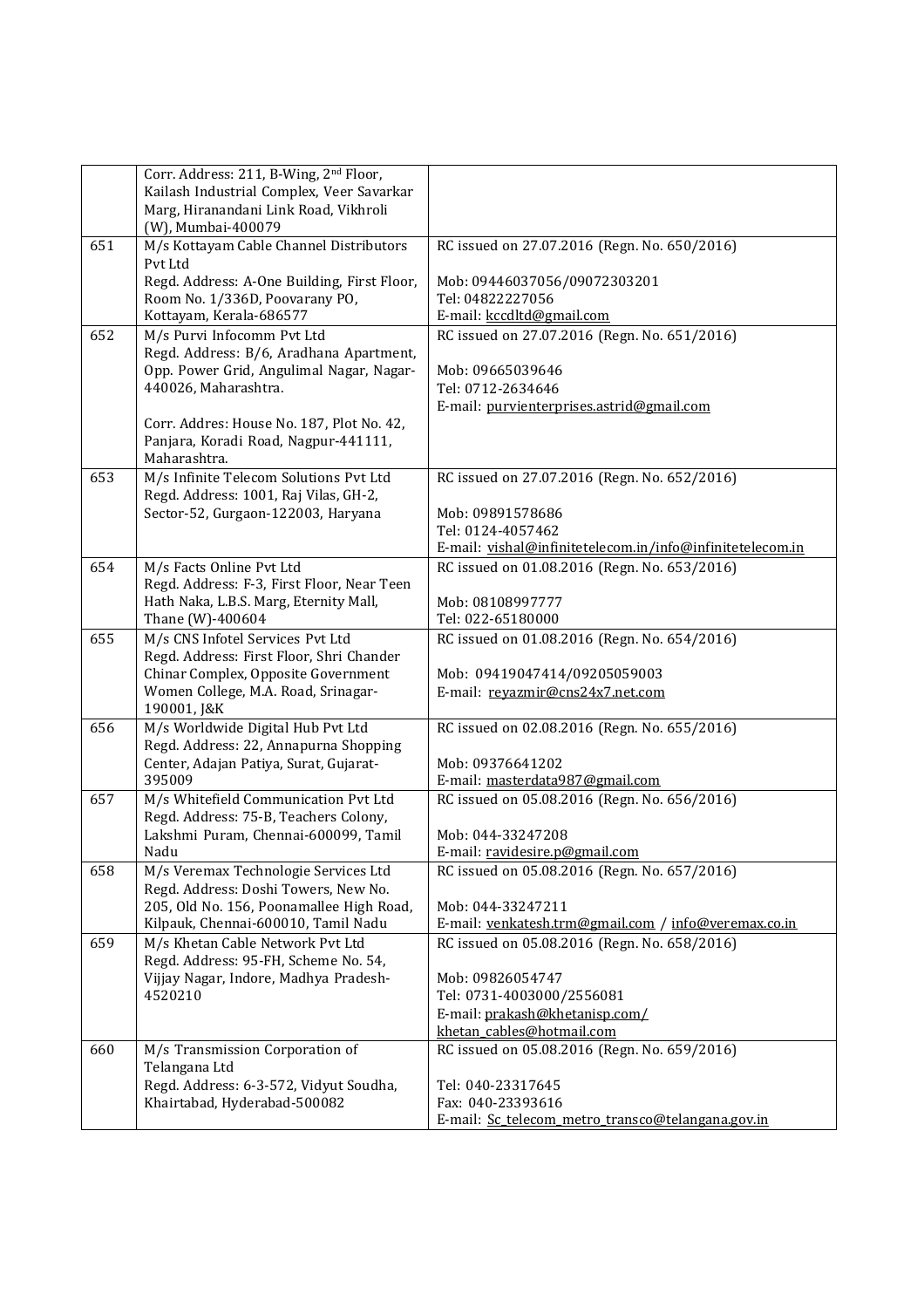|     | Corr. Address: Chief Engineer/SLDC &<br>Telecom, Room No. 613, 'A' Block, Vidyut<br>Soudha, Khairtabad, Hyderabad-500082 |                                                                             |
|-----|--------------------------------------------------------------------------------------------------------------------------|-----------------------------------------------------------------------------|
| 661 | M/s HK Telecommunication Pvt Ltd<br>Regd. Address: No. 102, Karpagam                                                     | RC issued on 05.08.2016 (Regn. No. 660/2016)                                |
|     | Avenue, III Street, R.A. Puram, Chennai-                                                                                 | Mob: 09884042030                                                            |
|     | 600028. Tamil Nadu                                                                                                       | Tel: 044-24614095                                                           |
|     |                                                                                                                          | E-mail: hariharan.r@hktelecommunication.com                                 |
| 662 | M/s Smart Telecom Pvt Ltd                                                                                                | RC issued on 09.08.2016 (Regn. No. 661/2016)                                |
|     | Regd. Address: 37/39, EZRA Street, 4th                                                                                   |                                                                             |
|     | Floor, Kolkata-700001, West Bengal                                                                                       | Mob: 09330155013<br>Tel: 033-39851198/40089215                              |
|     |                                                                                                                          | E-mail: neenarajivagarwal@gmail.com /                                       |
|     |                                                                                                                          | smartemailindia@gmail.com                                                   |
| 663 | M/s Pace Internet Services Pvt Ltd                                                                                       | RC issued on 09.08.2016 (Regn. No. 662/2016)                                |
|     | Regd. Address: 15/G, Bhaikaka Complex,                                                                                   |                                                                             |
|     | Nana Bazar, V.V. Nagar, Anand, Gujarat-                                                                                  | Mob: 09879565765                                                            |
| 664 | 388001<br>M/s Viren Telecom Pvt Ltd                                                                                      | E-mail: nishit@vertax.co.in<br>RC issued on 09.08.2016 (Regn. No. 663/2016) |
|     | Regd. Address: H. No. 1460, Village-                                                                                     |                                                                             |
|     | Samaspur, Gurgaon-122001, Haryana.                                                                                       | Mob: 09818542002                                                            |
|     |                                                                                                                          | Tel: 0124-4279795                                                           |
|     | Corr. Address: 227, 2 <sup>nd</sup> Floor, Tower-A,                                                                      | E-mail: viren@virentelecom.in                                               |
|     | JMD Megapolis, Sohna Road, Sector-48,                                                                                    |                                                                             |
| 665 | Gurgaon-122018, Haryana<br>M/s Vrinda Infra Ventures Pvt Ltd                                                             | RC issued on 09.08.2016 (Regn. No. 664/2016)                                |
|     | Regd. Address: Shop No. 45, Chetak                                                                                       |                                                                             |
|     | Complex, Zone-II, M.P. Nagar, Bhopal,                                                                                    | Mob: 09893032304                                                            |
|     | Madhya Pradesh-462011                                                                                                    | Tel: 0755-4234597                                                           |
|     |                                                                                                                          | Fax: 0755-4272540                                                           |
|     | Corr. Address: Simran Tower, Plot No. 281,                                                                               | E-mail: vinay.rai@icloud.com                                                |
|     | 3rd Floor, Zone-II, M.P. Nagar, Bhopal,<br>Madhya Pradesh-462011                                                         |                                                                             |
| 666 | M/s Marss Optinetworks Pvt Ltd                                                                                           | RC issued on 09.08.2016 (Regn. No. 665/2016)                                |
|     | Regd. Address: 4/202, Kamla Nehru                                                                                        |                                                                             |
|     | Nagar, Housing Board, Pali, Rajasthan-                                                                                   | Mob: 09772959955/07568945554                                                |
|     | 306401                                                                                                                   | E-mail: r.hiranandani@outlook.com /                                         |
| 667 | M/s Tejays Industries Pvt Ltd                                                                                            | marssoptinet@gmail.com<br>RC issued on 18.08.2016 (Regn. No. 666/2016)      |
|     | Regd. Address: 16, Shri Ramnagar Colony,                                                                                 |                                                                             |
|     | Ramnagar, Sodala, Ward No. 17, Jaipur,                                                                                   | Mob: 0141-4556615                                                           |
|     | Rajasthan-302019                                                                                                         | E-mail: tipl@tejays.co.in                                                   |
| 668 | M/s Nextra Technologies Pvt Ltd                                                                                          | RC issued on 18.08.2016 (Regn. No. 667/2016)                                |
|     | Regd. Address: Plot No. 4B, Mayur Vihar                                                                                  |                                                                             |
|     | District Centre, Mayur Vihar Extension,<br>New Delhi-110091                                                              | Mob: 09899747425                                                            |
|     |                                                                                                                          | E-mail: jagmohan.singh@nextraworld.com                                      |
|     | Corr. Address: Plot No. 17 & 18, Udyog                                                                                   |                                                                             |
|     | Vihar Phase-I, Gurgaon-122016                                                                                            |                                                                             |
| 669 | M/s SC World Pvt Ltd                                                                                                     | RC issued on 31.08.2016 (Regn. No. 668/2016)                                |
|     | Regd. Address: SA-17/129-K-1, Pahariya,                                                                                  |                                                                             |
|     | Varanasi-221007, U.P.                                                                                                    | Mob: 09415221432<br>E-mail: scworldpl@gmail.com                             |
| 670 | M/s Shivam Infocom Pvt Ltd                                                                                               | RC issued on 14.09.2016 (Regn. No. 669/2016)                                |
|     |                                                                                                                          |                                                                             |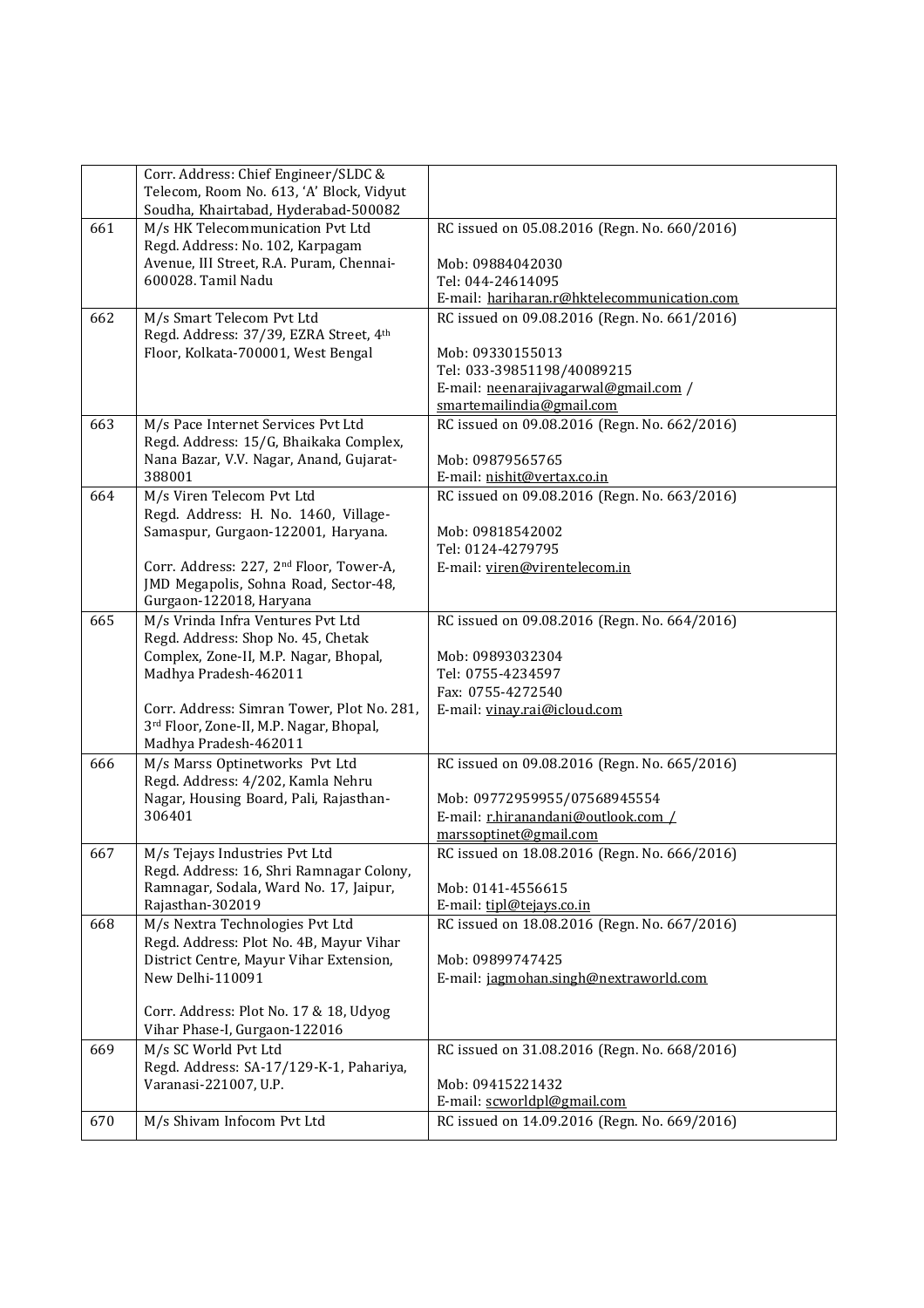|     | Regd. Address: 185, DSIDC Complex, Okhla<br>Industrial Area, Phase-I, New Delhi-<br>110020                                                                                                                               | Mob: 09811199977<br>Tel: 011-41010207<br>E-mail: naresh.yadav@shivaminfo.in                                                                               |
|-----|--------------------------------------------------------------------------------------------------------------------------------------------------------------------------------------------------------------------------|-----------------------------------------------------------------------------------------------------------------------------------------------------------|
| 671 | M/s Zeta IT Innovations India Pvt Ltd<br>Regd. Address: Door No. 5/443,<br>Raareeram, Peringavu, Thrissur, Kerala-<br>680008                                                                                             | RC issued on 20.09.2016 (Regn. No. 670/2016)<br>Mob: 09387425526<br>E-mail: zetaliju@yahoo.in/zetamarketing13@gmail.com                                   |
| 672 | M/s Blue Lotus Support Services Pvt Ltd<br>Regd. Address: 18/7, First Floor, Postal<br>Colony, 3rd Street, West Mambalam,<br>Chennai-600033                                                                              | RC issued on 20.09.2016 (Regn. No. 671/2016)<br>Tel: 044-45511711<br>E-mail: venkatesh.trm@gmail.com                                                      |
| 673 | M/s Fibmesh Pvt Ltd<br>Regd. Address: Delhi Rectangle, 4th Floor,<br>Rectangle-1, Commercial Complex, D4,<br>Saket, New Delhi-110017                                                                                     | RC issued on 20.09.2016 (Regn. No. 672/2016)<br>Mob: 09833248281<br>Tel: 011-66544122<br>Fax: 011-66544052<br>E-mail: corp@fibmesh.com/sonali@airmesh.com |
| 674 | M/s Global (India) Tele-Infra Pvt Ltd<br>Regd. Address: Flat No. G2-301, Dreams<br>Aakruti, S. No. 52, Kale Padal, Hadapsar,<br>Pune-411028, Maharashtra                                                                 | RC issued on 22.09.2016 (Regn. No. 673/2016)<br>Mob: 09503052804 / 07775051011<br>E-mail: tanaji53@gmail.com                                              |
| 675 | M/s Kim Broadband Services Pvt Ltd<br>Regd. Address: B. No. 1163, Village,<br>Karodia-Purva, TA Fatepura, Dahod-<br>389172, Gujarat                                                                                      | RC issued on 22.09.2016 (Regn. No. 674/2016)<br>Mob: 09409060000<br>E-mail: niyant@live.com                                                               |
| 676 | M/s Manjara Networks (India) Pvt Ltd<br>Regd. Address: H. No. 441, Opp Water<br>Tank, Mhalunge, Balewadi, Pune-411045,<br>Maharashtra                                                                                    | RC issued on 22.09.2016 (Regn. No. 675/2016)<br>Mob: 09960997829/9028758484<br>E-mail: manjara.ent@gmail.com                                              |
| 677 | M/s Gramin Broadband Network Pvt Ltd<br>Regd. Address: S. No. 134/2, Tulja Bhavani<br>Nagar, Near Tulja, Bhavani Hotel, Pune,<br>Maharashtra-411014                                                                      | RC issued on 26.09.2016 (Regn. No. 676/2016)<br>Mob: 09049900015/09881282222<br>Tel: 020-65601515<br>E-mail: spradip11@gmail.com / info@gbnpl.com         |
| 678 | M/s Salista Network Pvt Ltd<br>Regd. Address: 130, G/F, Street No. 8,<br>Krishna Nagar, South Delhi, New Delhi-<br>110029<br>Corr. Address: 614, 6th Floor, 59,<br>Shakuntala Building, Nehru Place, New<br>Delhi-110019 | RC issued on 03.10.2016 (Regn. No. 677/2016)<br>Mob: 09990964140<br>E-mail: sandhyajaiswal117@gmail.com                                                   |
| 679 | M/s Siri Sampada Infrastructure Pvt Ltd<br>Regd. Address: No. 626/1, 4th Floor, 17th<br>Main, VHBCS LTD Layout, Nagawara, AC<br>Post, Bengaluru, Karnataka-560045                                                        | RC issued on 03.10.2016 (Regn. No. 678/2016)<br>Mob: 09945541560<br>E-mail: siddaraju@sirisampadainfra.com                                                |
| 680 | M/s Kansan Communications Pvt Ltd<br>[CIN No. U32200MH1996PTC097514]<br>Regd. Address: 45/1, Ashoka Shopping<br>Centre, L.T. Marg, Mumbai, Maharashtra-<br>400001<br>Corr. Address: Florentine 'A', Ground               | RC issued on 05.10.2016 (Regn. No. 679/2016)<br>Tele: 022-25797262/25700545<br>E-mail: kcplf@yahoo.com                                                    |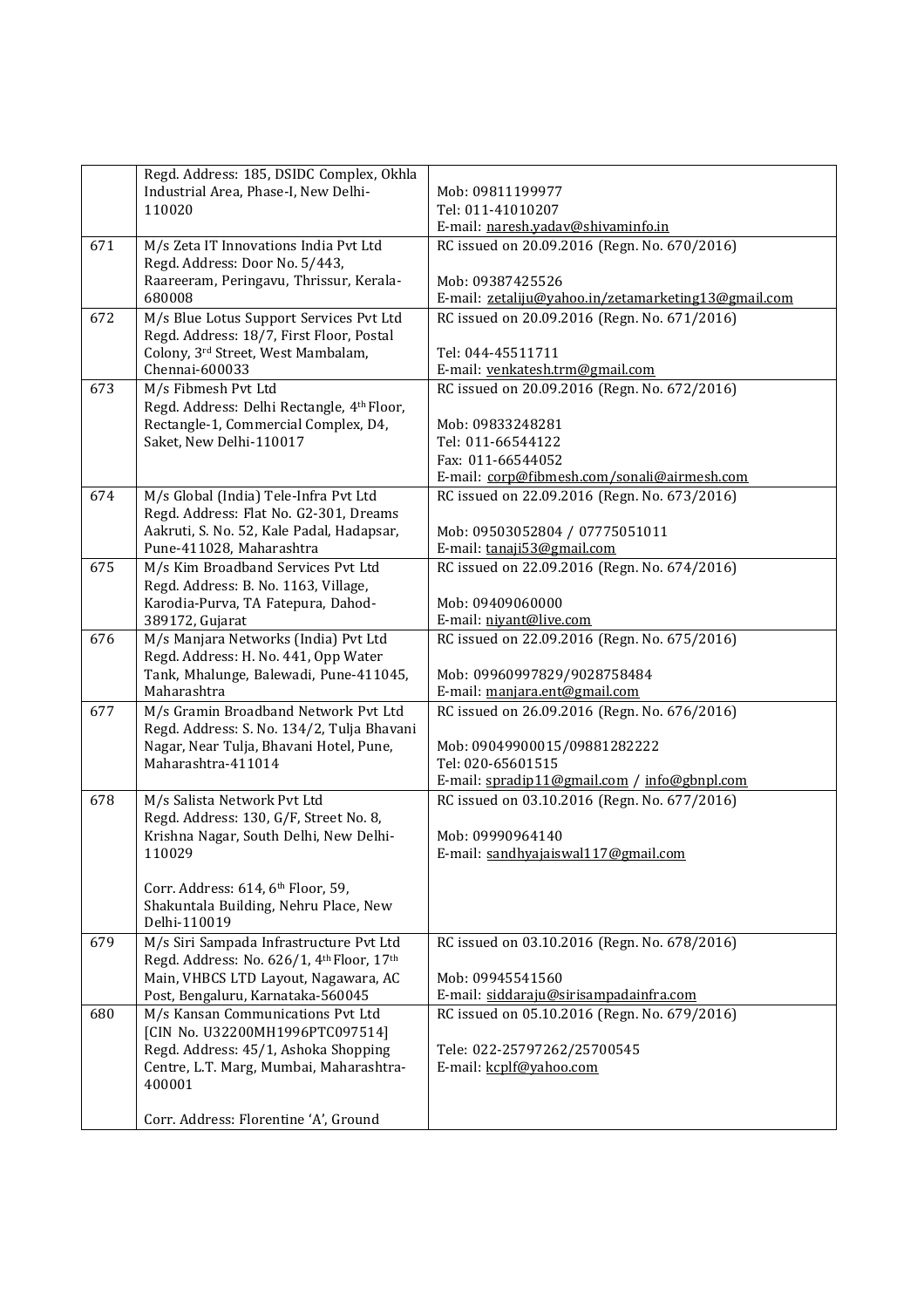|     | Floor, Hiranandani Gardens, Powai,<br>Mumbai-400076                                 |                                                                                            |
|-----|-------------------------------------------------------------------------------------|--------------------------------------------------------------------------------------------|
| 681 | M/s Vocus Communications Pvt Ltd                                                    | RC issued on 05.10.2016 (Regn. No. 680/2016)                                               |
|     | [CIN No. U72200DL2013PTC252580]                                                     |                                                                                            |
|     | Regd. Address: 3/303, Third Floor, Ashish                                           | Mob: 09818122197                                                                           |
|     | Complex, New Rajdhani Enclave, Vikas                                                | Ph: 011-42420737<br>E-mail: rajiv.singh@vocus.in                                           |
| 682 | Marg, New Delhi-110092<br>M/s VAT Solutions Pvt Ltd                                 | RC issued on 05.10.2016 (Regn. No. 681/2016)                                               |
|     | [CIN No. U72200DL2002PTC11704]                                                      |                                                                                            |
|     | Regd. Address: 1st Floor, 2E/6, Moti                                                | Mob: 09810042150                                                                           |
|     | Bhawan, Jandewalan Extn. New Delhi-                                                 | Ph/Fax: 011-47563501                                                                       |
|     | 110055                                                                              | E-mail: nkg@nvrmail.com                                                                    |
| 683 | M/s Shiva Teleconnects Pvt Ltd                                                      | RC issued on 05.10.2016 (Regn. No. 682/2016)                                               |
|     | [CIN No. U64200HR2011PTC043216]                                                     |                                                                                            |
|     | Regd. Address: G-01, 49 & 50, Ground                                                | Mob: 09818736368                                                                           |
|     | Floor, DLF Centre Point, Sector-11,                                                 | Ph: 0129-4001461                                                                           |
|     | Faridabad, Haryana-121006                                                           | E-mail: shivateleconnects@gmail.com,<br>ajayraj65sharma@gmail.com                          |
|     | Corr. Addres: H. No. 838, Sector-17,                                                |                                                                                            |
|     | Faridabad, Haryana-121006                                                           |                                                                                            |
| 684 | M/s Scepter Tel Industries Pvt Ltd                                                  | RC issued on 05.10.2016 (Regn. No. 683/2016)                                               |
|     | [CIN No. U74999PN2015PTC156281]                                                     |                                                                                            |
|     | Regd. Address: Sr. No. 258, Hissa No. 2B, Pl                                        | Mob: 08149220000                                                                           |
|     | No. 33, Samppana, Near Sharda Vidyalaya,<br>Khese Park, Lohgaon, Pune, Maharashtra- | E-mail: sceptertelindustries@gmail.com                                                     |
|     | 411032                                                                              |                                                                                            |
| 685 | M/s Sonkar Infra and Civil Engineers Pvt                                            | RC issued on 06.10.2016 (Regn. No. 684/2016)                                               |
|     | Ltd                                                                                 |                                                                                            |
|     | [CIN No. U45309PN2016PTC166193]                                                     | Mob: 09822625050                                                                           |
|     | Regd. Address: 204, A-Wing, Waghere<br>Park, Near Kirti Hospital, Ashok Theatre     | Tel: 020-27410101                                                                          |
|     | Road, Pimpri, Pune-Maharashtra-411017                                               | E-mail: sonkarinfra012@rediffmail.com                                                      |
| 686 | M/s Sphier Infotech Pvt Ltd                                                         | RC issued on 25.10.2016 (Regn. No. 685/2016)                                               |
|     | [CIN No. U72900PB2014PTC038561]                                                     |                                                                                            |
|     | Regd. Address: Sapphire Tower, Khasra                                               | Mob: 09876123488                                                                           |
|     | No. 207/5, Sector 10, Badala Road,                                                  | Ph: 0160-6555655                                                                           |
|     | Kharar-140301, Punjab                                                               | E-mail: harjeetv@gmail.com, info@sphier.in<br>RC issued on 25.10.2016 (Regn. No. 686/2016) |
| 687 | M/s Olympians Telecom Infra Pvt Ltd<br>[CIN No. U74999HR2016PTC065410]              |                                                                                            |
|     | Regd. Address: 941, Sector-9, Faridabad-                                            | Mob: 09818047210/7292086220                                                                |
|     | 121006, Haryana                                                                     | E-mail: ceo@olympians.co.in/olympians941@yahoo.com                                         |
| 688 | M/s Mahanagar Gas Ltd                                                               | RC issued on 26.10.2016 (Regn. No. 687/2016)                                               |
|     | [CIN No. U40200MH1995PLC088133]                                                     |                                                                                            |
|     | Regd. Address: MGL House, Block G-33,                                               | Tele: 022-66785000                                                                         |
|     | Bandra-Kurla Complex, Bandra (East),<br>Mumbai-400051                               | Fax: 022-26540092/1046<br>E-mail: jyotishb@mahanagargas.com                                |
| 689 | M/s Posidon Infrastructure Pvt Ltd                                                  | RC issued on 26.10.2016 (Regn. No. 688/2016)                                               |
|     | [CIN No. U45203PN2007PTC130652]                                                     |                                                                                            |
|     | Regd. Address: "Gokul", Vishram Bagh,                                               | Mob: 09946945999                                                                           |
|     | Sangli, Maharashtra-416415                                                          | Ph: 0233-2302444                                                                           |
|     |                                                                                     | E-mail: vinod@posidoninfra.com                                                             |
| 690 | M/s Milestone Tele-Infra Pvt Ltd                                                    | RC issued on 26.10.2016 (Regn. No. 689/2016)                                               |
|     | [CIN No. U74999UR2015PTC001732]                                                     |                                                                                            |
|     | Regd. Address: 45, Canal Road, Near Police                                          | Mob: 09457419837                                                                           |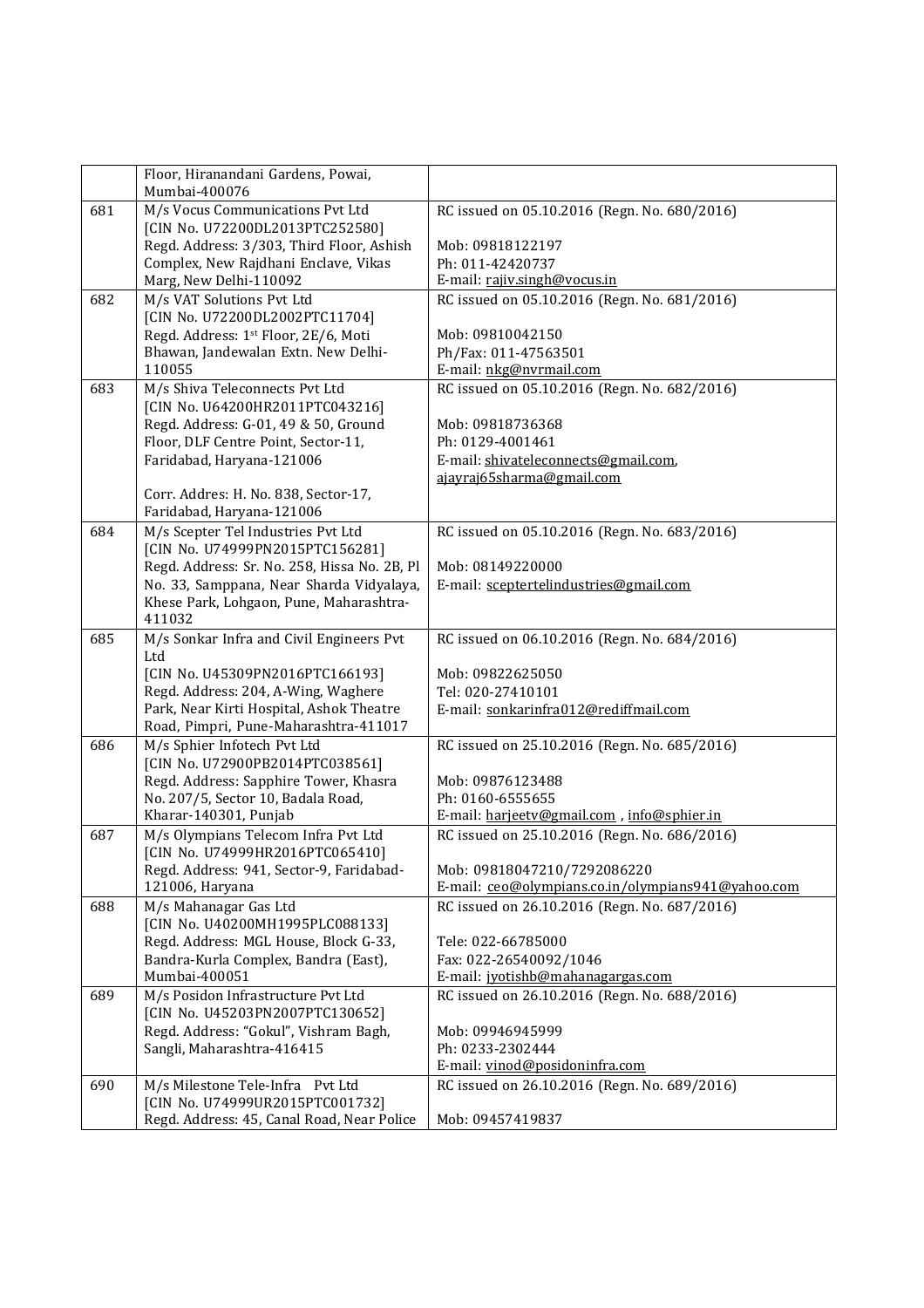|     | Colony, Kishanpur, Dehradun,                                               | E-mail: anmol-planet@rediffmail.com,                                                   |
|-----|----------------------------------------------------------------------------|----------------------------------------------------------------------------------------|
|     | Uttarakhand-248001                                                         | milestoneteleinfra@gmail.com                                                           |
| 691 | M/s Era Tele Infra Pvt Ltd                                                 | RC issued on 27.10.2016 (Regn. No. 690/2016)                                           |
|     | [CIN No. U74999PN2016PTC165783]<br>Regd. Address: Mahesh Society, Plot No. |                                                                                        |
|     | 13, Near Petrol Pump, Bibwewadi, Pune-                                     | Mob: 07387550819/08888801426<br>E-mail: md.etipl@gmail.com, circlehead.etipl@gmail.com |
|     | 411037, Maharashtra                                                        |                                                                                        |
| 692 | M/s Urja Infratel Pvt Ltd                                                  | RC issued on 27.10.2016 (Regn. No. 691/2016)                                           |
|     | [CIN No. U74999DL2014PTC273807]                                            |                                                                                        |
|     | Regd. Address: U-14/15, Prahladpur, New                                    | Mob: 09015171517                                                                       |
|     | Delhi-110044                                                               | E-mail: saleem.haq@urjainfratel.com                                                    |
| 693 | M/s Meghbela Cable & Broadband                                             | RC issued on 28.10.2016 (Regn. No. 692/2016)                                           |
|     | Services Pvt Ltd<br>[CIN No. U64204WB2006PTC108623]                        |                                                                                        |
|     | Regd. Address: 35B/1B, Rajanaba Krisha                                     | Ph: 033-40291133/Fax: 033-22900163<br>E-mail: tapabrata@meghbelabroadband.com          |
|     | Street, Kolkata -700005, West Bengal                                       |                                                                                        |
|     |                                                                            |                                                                                        |
|     | Corr. Address: "Saket" Building 2, Ho-Chi-                                 |                                                                                        |
|     | Minh Sarani, 1st Floor, Suite#1B, Kolkata-                                 |                                                                                        |
|     | 700071, West Bengal                                                        |                                                                                        |
| 694 | M/s Silvertel Infratech Pvt Ltd                                            | RC issued on 08.11.2016 (Regn. No. 693/2016)                                           |
|     | [CIN No. U74999MH2014PTC258135]<br>Regd. Address: S1016 A&B Commercial     | Mob: 09223491116                                                                       |
|     | Janki Heritage, 150 Ft Road, Nr. Over                                      | E-mail: silvertel.infratech@gmail.com                                                  |
|     | Bridge, Reena Mehta College, Bhayander,                                    |                                                                                        |
|     | Thane, MH-401101                                                           |                                                                                        |
|     |                                                                            |                                                                                        |
|     | Corr. Address: 404 "B" Wing, Sai Bihar,                                    |                                                                                        |
|     | Kasturi Garden, Temba Hospital Road,                                       |                                                                                        |
|     | Behind Maxus Mall, Bhaander (West),<br>Thane-401101                        |                                                                                        |
| 695 | M/s Twincity Communication Pvt Ltd                                         | RC issued on 08.11.2016 (Regn. No. 694/2016)                                           |
|     | [CIN No. U74999GJ2016PTC093216]                                            |                                                                                        |
|     | Regd. Address: 202, HO: 3189, Sumati                                       | Mob: 09825166274                                                                       |
|     | Tower, Nagatalavadi, Navsari-396445,                                       | E-mail: masterdata987@gmail.com                                                        |
|     | Gujarat                                                                    |                                                                                        |
| 696 | M/s Candor Info Solution Pvt Ltd<br>[CIN No. U72200DL2006PTC147977]        | RC issued on 09.11.2016 (Regn. No. 695/2016)                                           |
|     | Regd. Address: 7A, Ber Sarai, Hauz Khas,                                   | Mob: 09999841537                                                                       |
|     | New Delhi-110016                                                           | Ph: 011-41048171                                                                       |
|     |                                                                            | E-mail: kaushal@candorsolution.com                                                     |
|     | Corr. Address: B-133, DDA Shed Okhla,                                      |                                                                                        |
|     | Phase-I, New Delhi-110020                                                  |                                                                                        |
| 697 | M/s SM Technosys Pvt Ltd                                                   | RC issued on 09.11.2016 (Regn. No. 696/2016)                                           |
|     | [CIN No. U72900PN2014PTC150695]<br>Regd. Address: FL. No. 7, Rashmi House, | Ph: 020-24390813                                                                       |
|     | Lagadmala, Sinhgad Road, Vadgaon Khurd,                                    | E-mail: sm.tech@hotmail.com                                                            |
|     | Pune-411041, Maharashtra                                                   |                                                                                        |
| 698 | M/s Radius Infratel Services Pvt Ltd                                       | RC issued on 30.11.2016 (Regn. No. 697/2016)                                           |
|     | [CIN No. U74110DL2016PTC291144]                                            |                                                                                        |
|     | Regd. Address: Plot 4B, 2 <sup>nd</sup> Floor, Mayur                       | Ph: 011-66292700                                                                       |
|     | Vihar District Centre, Mayur Vihar                                         | Mob: 09899747425                                                                       |
|     | Extension, New Delhi-110091                                                | E-mail: jagmohan.singh@nextraworld.com                                                 |
| 699 | M/s Stizonet Broadband Pvt Ltd                                             | RC issued on 02.12.2016 (Regn. No. 698/2016)                                           |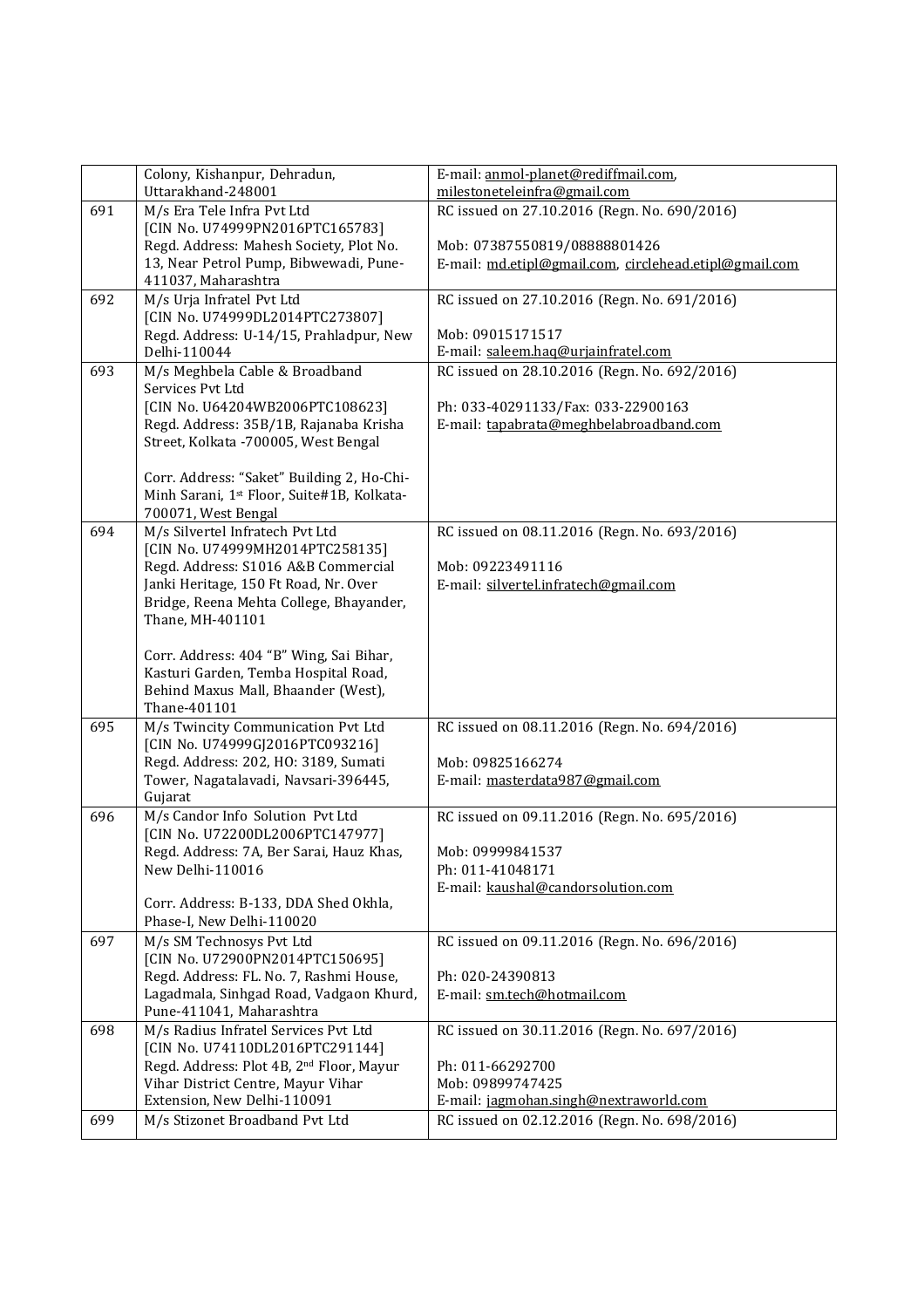|     | [CIN No. U74999PB2016PTC045566]                                                   |                                                          |
|-----|-----------------------------------------------------------------------------------|----------------------------------------------------------|
|     | Regd. Address: Shop No. 504, 4th Floor,                                           | Mob: 09814761870                                         |
|     | Delta Chamber, Jalandhar-144009, Punjab                                           | E-mail: sachinkr6614@gmail.com                           |
| 700 | M/s Inter Net Ly Pvt Ltd                                                          | RC issued on 02.12.2016 (Regn. No. 699/2016)             |
|     | [CIN No. U74999UP2016PTC084813]                                                   |                                                          |
|     | Regd. Address: 60/974, Minakshi Puram,<br>Avadh Vihar, Near Nursery, Muzaffar     | Mob: 08126929292<br>E-mail: pc@goob.in/grayrum@gmail.com |
|     | Nagar-251001, U.P.                                                                |                                                          |
| 701 | M/s VC-Specialized Telecom Services Pvt                                           | RC issued on 02.12.2016 (Regn. No. 700/2016)             |
|     | Ltd                                                                               |                                                          |
|     | [CIN No. U74999MH2015PTC266695]                                                   | Mob: 09223416026                                         |
|     | Regd. Address: 14/103, NRI Complex,                                               | E-mail: alok.chordia@valuconnex.co.in                    |
|     | Seawoods Estate, Nerul, Navi Mumbai-<br>400706                                    |                                                          |
|     |                                                                                   |                                                          |
|     | Corr. Address: 703, Haware Infotech Park,                                         |                                                          |
|     | 39/3, Sector 30A, Navi Mumbai-400733                                              |                                                          |
| 702 | M/s Aarya Trenchless Services Pvt Ltd                                             | RC issued on 09.12.2016 (Regn. No. 701/2016)             |
|     | [CIN No. U45309DL2010PTC199083]<br>Regd. Address: 30, Gandhi Market, Near         | Mob: 09810048092                                         |
|     | BSES Office, Minto Road, New Delhi-                                               | E-mail: aaryatrenchless@gmail.com                        |
|     | 110002                                                                            |                                                          |
| 703 | M/s Swarna Technology Pvt Ltd                                                     | RC issued on 27.12.2016 (Regn. No. 702/2016)             |
|     | [CIN No. U51109WB1999PTC089816]                                                   |                                                          |
|     | Regd. Address: 3-A, Shakespeare Sarani,                                           | Tele: 033-40103700/22827571                              |
|     | 8 <sup>th</sup> Floor, Kolkata-700071, W.B.                                       | E-mail: preeteshsarda@swarnatech.com                     |
| 704 | M/s Multicraft Digital Technologies Pvt<br>Ltd                                    | RC issued on 27.12.2016 (Regn. No. 703/2016)             |
|     | [CIN No. U74999DL2016PTC302079]                                                   | Mob: 09820007322                                         |
|     | Regd. Address: M-18, IIIrd Floor, Hari                                            | E-mail: kiran212@yahoo.com                               |
|     | Nagar Clock Tower, West Delhi-110064                                              |                                                          |
|     |                                                                                   |                                                          |
|     | Corr. Address: 103B, Gurukrupa,<br>Kesarbaug Lane, Mulund (East), Mumbai-         |                                                          |
|     | 400081                                                                            |                                                          |
| 705 | M/s Dwarkamai Enterprises Pvt Ltd                                                 | RC issued on 29.12.2016 (Regn. No. 704/2016)             |
|     | [CIN No. U74999PN2016PTC166419]                                                   |                                                          |
|     | Regd. Address: Shop No. 23, H-Wing, Jai                                           | Mob: 08412819000                                         |
|     | Ganesh Samrajya, LG. Telco Spine Road,                                            | E-mail: chandrakantpatil7110@gmail.com                   |
| 706 | Bhosari, Pune-411026<br>M/s Blue Sky Broadband Pvt Ltd                            | RC issued on 16.01.2017 (Regn. No. 705/2017)             |
|     | [CIN No. U74999UR2016PTC007121]                                                   |                                                          |
|     | Regd. Address: 308, Old Dalanwala,                                                | Mob: 08755555818                                         |
|     | Dehradun-248001, Uttarakhand                                                      | E-mail: info@blueskynetwork.in                           |
|     |                                                                                   |                                                          |
|     | Corr. Address: 14, Subhash Road, 1st Floor,<br>Abhishek Tower, Opp-Hotel Pacific, |                                                          |
|     | Dehradun-248001, Uttarakhand                                                      |                                                          |
| 707 | M/s Angel Media Services Pvt Ltd                                                  | RC issued on 16.01.2017 (Regn. No. 706/2017)             |
|     | [CIN No. U74999DL2015PTC287808]                                                   |                                                          |
|     | Regd. Address: Plot No. 36/A, Khasra No.                                          | Mob: 09990018318                                         |
|     | 74/1, Block G, Landmark Rajiv Gandhi                                              | Tele: 011-27535965                                       |
|     | Market, Krishna Vihar, New Delhi-110086                                           | E-mail: info@blueskynetwork.in                           |
| 708 | M/s Optimal Telemedia Pvt Ltd                                                     | RC issued on 16.01.2017 (Regn. No. 707/2017)             |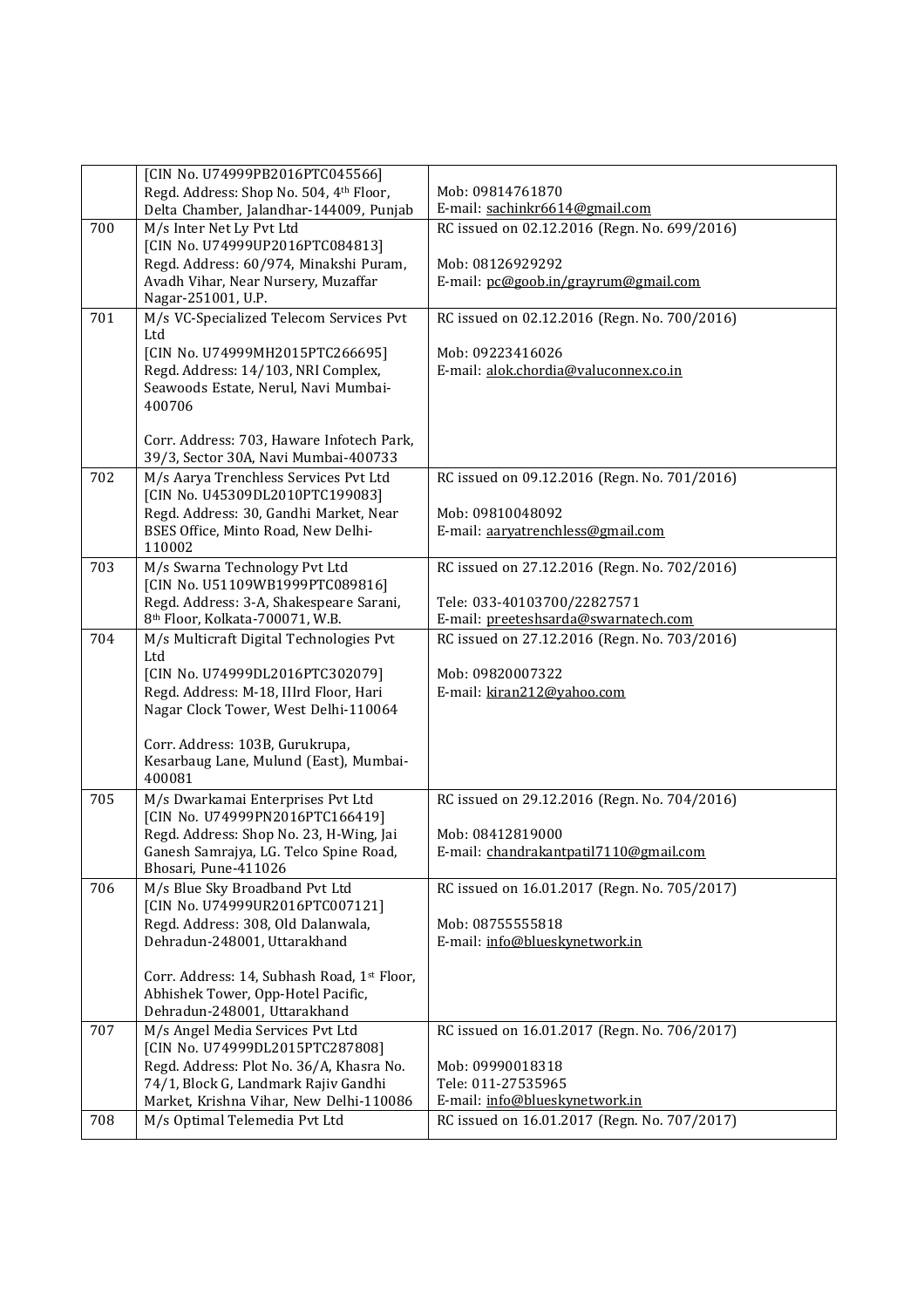|     | [CIN No. U72900GJ2016PTC093769]<br>Regd. Address: Shop No. 119, Grand        | Mob: 09099941272                                     |
|-----|------------------------------------------------------------------------------|------------------------------------------------------|
|     | Monark, Nr Sima Hall, Shyamal Fourway,                                       | E-mail: optimaltelemedia@gmail.com                   |
|     | Prahladnagar Road, Satellite, Ahmedabad,                                     |                                                      |
| 709 | Gujrat-380015<br>M/s Advanced Telecom & Power                                | RC issued on 16.01.2017 (Regn. No. 708/2017)         |
|     | Networks Pvt Ltd                                                             |                                                      |
|     | [CIN No. U74900MH2011PTC213526]                                              | Mob: 09664451959                                     |
|     | Regd. Address: BLDG 52-804, Sea Woods                                        | Tele: 022-27571669                                   |
|     | Estates-2, Nerul, Navi Mumbai,<br>Maharashtra-400706                         | E-mail: bhoopesh.raghav@gmail.com/br@atpnetworks.com |
| 710 | M/s Vasuprada Services (OPC) Pvt Ltd<br>[CIN No. U74999MH2016OPC285531]      | RC issued on 23.01.2017 (Regn. No. 709/2017)         |
|     | Regd. Address: Flat No. 2, Koyal Geet Co-                                    | Mob: 09930880088                                     |
|     | op Soc Ltd, Vallabh Baug Road, Ghatkopar                                     | E-mail: santosh@vasuprada.com                        |
|     | (East), Mumbai-400077, MH                                                    |                                                      |
| 711 | M/s AP Towers Ltd<br>[CIN No. U64201TGH2016SCG110705]                        | RC issued on 23.01.2017 (Regn. No. 710/2017)         |
|     | Regd. Address: No. 48-13-1/c, 1 <sup>st</sup> Floor,                         | Mob: 09100773821                                     |
|     | Ramachandra Nagar, Near Ayush Hospital,                                      | Tele: 08665100005                                    |
|     | Vijayawada                                                                   | E-mail: md.aptowers@ap.gov.in/ap.towers@ap.gov.in    |
| 712 | M/s Mentor Innovation Pvt Ltd<br>[CIN No. U72300MH2015PTC264817]             | RC issued on 23.01.2017 (Regn. No. 711/2017)         |
|     | Regd. Address: A-101, Indraprastha                                           | Mob: 09930005278                                     |
|     | Regency, Plot No. 249, Motilal Nagar,                                        | E-mail: amitdangi@hotmail.com,                       |
|     | Mumbai-400104, MH                                                            | mentorinnovation@rediffmail.com                      |
|     | Corr Address: 707, Raheja Centre, Free                                       |                                                      |
|     | Press, Journal Road,, Nariman Point,                                         |                                                      |
|     | Mumbai-400021, MH                                                            |                                                      |
| 713 | M/s BCA Communications Pvt Ltd<br>[CIN No. U64200MZ2016PTC013294]            | RC issued on 23.01.2017 (Regn. No. 712/2017)         |
|     | Regd. Address: Shop No. H-6, Lalbuaia                                        | Mob: 09436159374                                     |
|     | Shopping Complex, Zarkawt, Aizawl,<br>Mizoram-796001                         | E-mail: bcacommaizawl@gmail.com                      |
| 714 | M/s Odisha Power Transmission                                                | RC issued on 24.01.2017 (Regn. No. 713/2017)         |
|     | Corporation Ltd                                                              |                                                      |
|     | [CIN No. U40120R2004SGC0007553]<br>Regd. Address: Janpath, Bhuabaneshwar,    | Mob: 09438907720<br>Tele: 0674-2542403/2540051       |
|     | Odisha-751022                                                                | Fax: 0674-2541904                                    |
|     |                                                                              | E-mail: cgm.tel@optcl.co.in/cmd@optcl.co.in          |
| 715 | M/s Pintwire Infomatics Pvt Ltd                                              | RC issued on 27.01.2017 (Regn. No. 714/2017)         |
|     | [CIN No. U72200CT2012PTC000605]<br>Regd. Address: Flat No. 109, Sai Vihar,   | Mob: 07716501360 / 09074622255                       |
|     | Shivanand Nagar, Gudhiyari, Raipur,                                          | E-mail: info@pintwire.com/nitin@pintwire.com         |
|     | Chhatisgarh-492001                                                           |                                                      |
|     | Corr Address: Shop No. 12, Sai Plaza,                                        |                                                      |
|     | Shrinagar Road, Shivanand Nagar, Opp.                                        |                                                      |
|     | Vandana Electronics, Raipur, CG-492001                                       |                                                      |
| 716 | M/s A2Z Infra Engineering Ltd                                                | RC issued on 03.02.2017 (Regn. No. 715/2017)         |
|     | [CIN No. L74999HR2002PLC034805]                                              |                                                      |
|     | Regd. Address: 0-116, 1st Floor, DLF<br>Shopping Mall, Arjun Marg, DLF Ph-I, | Tele: 01244517600 (Ext. 1314)<br>Fax: 0124-4380014   |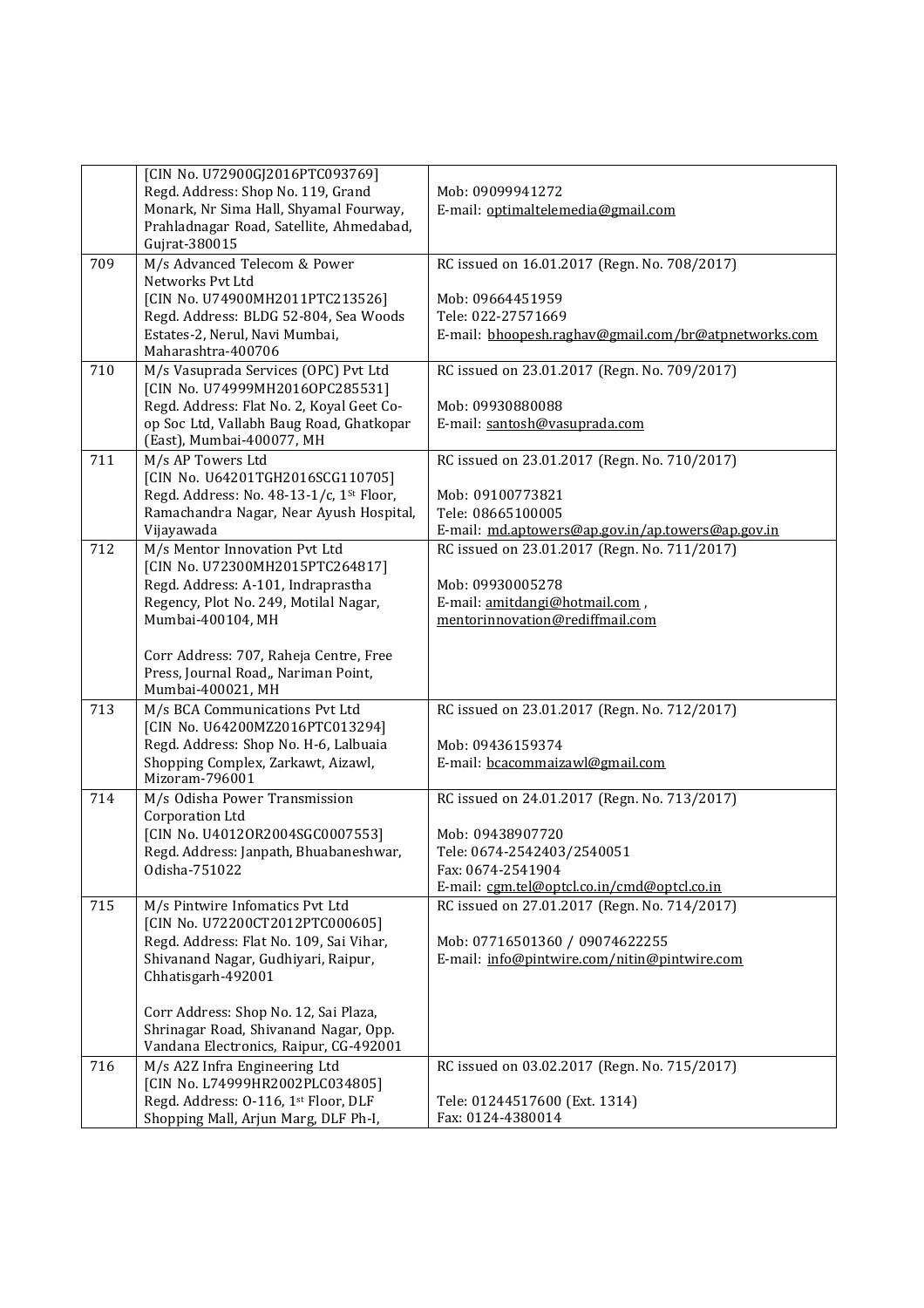|     | Gurgaon-122002, Haryana.                                                   | E-mail: cp.sharma@a2zemail.com                                                     |
|-----|----------------------------------------------------------------------------|------------------------------------------------------------------------------------|
|     | Corr. Address: Plot No. B-38, Institutional                                |                                                                                    |
|     | Area, Sector-32, Gurgaon - 122001,                                         |                                                                                    |
|     | Haryana                                                                    |                                                                                    |
| 717 | M/s Antel Infra Solutions Pvt Ltd                                          | RC issued on 06.02.2017 (Regn. No. 716/2017)                                       |
|     | [CIN No. U74120MH2013PTC247606]                                            |                                                                                    |
|     | Regd. Address: Cello Corporate Annex,                                      | Mob: 08692003839/08369591936                                                       |
|     | 314, Sonawala Road, Goregaon East,<br>Mumbai-400063, Maharashtra           | E-mail: tarun@antelinfra.com                                                       |
| 718 | M/s Elyzium Technologies Pvt Ltd                                           | RC issued on 09.02.2017 (Regn. No. 717/2017)                                       |
|     | [CIN No. 72900HR2013PTC050118]                                             |                                                                                    |
|     | Regd. Address: House No. 1376, Sector-17,                                  | Tel: 0129-6544117                                                                  |
|     | Faridabad, Haryana-122002                                                  | Mob: 09910522270                                                                   |
|     |                                                                            | E-mail: dot@elyzium.co.in                                                          |
| 719 | M/s Tectel Infoway Pvt Ltd                                                 | RC issued on 13.02.2017 (Regn. No. 718/2017)                                       |
|     | [CIN No. U93000MH2015PTC269178]                                            |                                                                                    |
|     | Regd. Address: PL 5-B 2/4, Sector No. 1,                                   | Mob: 09029294111                                                                   |
|     | Khanda Colony, New Panvel West, Panvel,<br>Maharashtra-410206              | E-mail: jitesh@tectelinfoway.com                                                   |
| 720 | M/s Udayatel Communications Pvt Ltd                                        | RC issued on 14.02.2017 (Regn. No. 719/2017)                                       |
|     | [CIN No. U749990R2016PTC026158]                                            |                                                                                    |
|     | Regd. Address: Plot No. 2/261(P), Milan                                    | Mob: 07978121965                                                                   |
|     | Paradise, Sailashree Vihar, Bhubaneshwar,                                  | Tele: 0674-2549926/Fax: 0674-2392885                                               |
|     | Odisha-751021                                                              | E-mail: dibakar.das@udayatel.com/udayatel@udayatel.com                             |
| 721 | M/s Charvee Digital Media Pvt Ltd                                          | RC issued on 14.02.2017 (Regn. No. 720/2017)                                       |
|     | [CIN No. U74110GJ2016PTC092552]                                            |                                                                                    |
|     | Regd. Address: 25, Annapurna Shopping                                      | Mob: 07874285581                                                                   |
|     | Center, Adajan Patiya, Surat, Gujarat-<br>395009                           | E-mail: info@charveedigital.com                                                    |
| 722 | M/s Futuretech Telecom Pvt Ltd                                             | RC issued on 14.02.2017 (Regn. No. 721/2017)                                       |
|     | [CIN No. U74999GJ2016PTC093332]                                            |                                                                                    |
|     | Regd. Address: 406, A Wing, Apex                                           | Mob: 09824532425                                                                   |
|     | Commercial Center, Nr. Poddar Arcade,                                      | E-mail: info@futuretechtel.com                                                     |
|     | Varachha Road, Surat, Gujarat-395006                                       |                                                                                    |
| 723 | M/s R.K. Teleinfra Pvt Ltd                                                 | RC issued on 14.02.2017 (Regn. No. 722/2017)                                       |
|     | [CIN No. U74999GJ2016PTC093200]<br>Regd. Address: 206, Super Yarn Market,  | Mob: 09429508928                                                                   |
|     | Opp Hazuri Chambers, Zampa Bazar,                                          | E-mail: info@rkteleinfra.com                                                       |
|     | Surat-395005, Gujarat                                                      |                                                                                    |
| 724 | M/s Annu Infra Construct (India) Pvt Ltd                                   | RC issued on 15.02.2017 (Regn. No. 723/2017)                                       |
|     | [CIN No. U45201DL2003PTC120995]                                            |                                                                                    |
|     | Regd. Address: B-7/5077, Vasant Kunj,                                      | Mob: 09310234801                                                                   |
|     | New Delhi-110070                                                           | Ph: 011-46063652/ Fax: 011-26135792<br>E-mail: info@annuinfra.com/aicipl@gmail.com |
| 725 | M/s ICASTX Technologies Pvt Ltd                                            | RC issued on 16.02.2017 (Regn. No. 724/2017)                                       |
|     | [CIN No. U72900MH2016PTC282558]                                            |                                                                                    |
|     | Regd. Address: B-607, Royal Park, Sub Plot                                 | Mob: 09004359211                                                                   |
|     | A Building, M.G. Road, Mumbai,                                             | E-mail: feroz.shaikh@icastx.com                                                    |
|     | Maharashtra-400067                                                         |                                                                                    |
| 726 | M/s Nextel Communications India Pvt Ltd<br>[CIN No. U74999HR2016PTC066299] | RC issued on 16.02.2017 (Regn. No. 725/2017)                                       |
|     | Regd. Address: Plot No. 306, Indira Colony,                                | Mob: 09818542002                                                                   |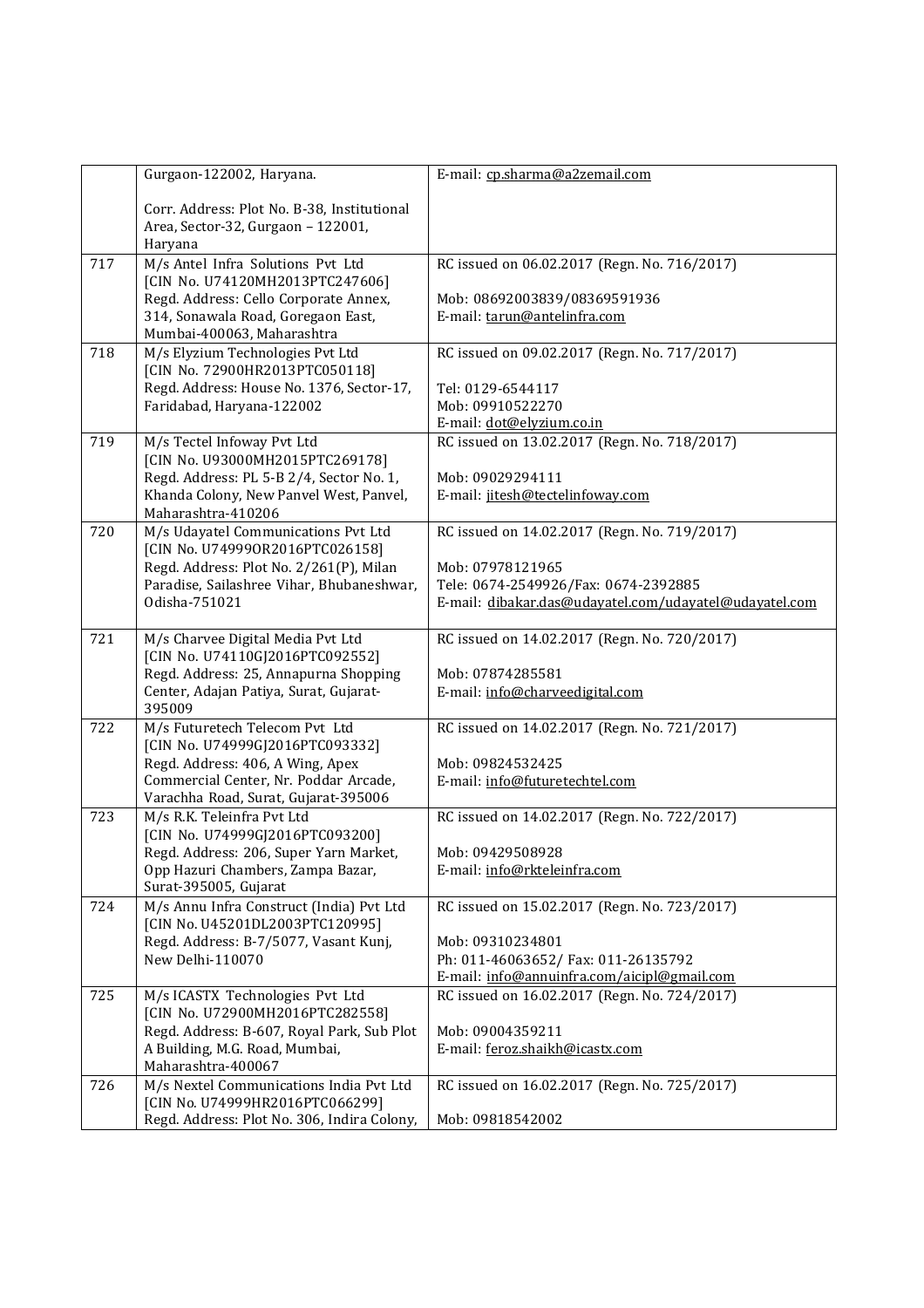|     | Gurgaon, Haryana-122001                                                          | Ph: 0124-4279795                                         |
|-----|----------------------------------------------------------------------------------|----------------------------------------------------------|
|     |                                                                                  | E-mail: vipinggn.vadav@gmail.com /                       |
|     |                                                                                  | Nextel.com2016@gmail.com                                 |
| 727 | M/s FCM Towers Pvt Ltd                                                           | RC issued on 01.03.2017 (Regn. No. 726/2017)             |
|     | [CIN No. U64204HR2016PTC066803]                                                  |                                                          |
|     | Regd. Address: 745P, Sector-9A, Gurgaon,                                         | Mob: 09899332313                                         |
|     | Haryana-122001                                                                   | Ph: 0124-4088745                                         |
|     |                                                                                  | E-mail: jaikalkal@yahoo.com                              |
| 728 | M/s Infrawave Telecom Pvt Ltd                                                    | RC issued on 01.03.2017 (Regn. No. 727/2017)             |
|     | [CIN No. U74999MH2016PTC288975]                                                  |                                                          |
|     | Regd. Address: H. No. 528, Near Urdu High                                        | Mob: 09823012643                                         |
|     | School, Bohra Masjid Gali, Itwari, Nagpur-                                       | Ph: 0712-2769120                                         |
|     | 440002, Maharashtra                                                              | E-mail: hindscrews@vahoo.com                             |
| 729 | M/s Euro Infra Solutions Pvt Ltd                                                 | RC issued on 01.03.2017 (Regn. No. 728/2017)             |
|     | [CIN No. U74999MH2016PTC288423]                                                  |                                                          |
|     | Regd. Address: Flat No. A-703, Paloma                                            | Mob: 09821318423                                         |
|     | Building, Hiranandani Estate, Ghodbunder                                         | E-mail: George@euronetworkindia.com                      |
|     | Road, Patalipada, Thane West-400607,<br>Maharashtra                              |                                                          |
|     |                                                                                  | RC issued on 01.03.2017 (Regn. No. 729/2017)             |
| 730 | M/s Netsol Network Consultancy Pvt Ltd<br>[CIN No. U72900MH2003PTC141337]        |                                                          |
|     | Regd. Address: E/104, Maheshwari Nagar,                                          | Mob: 09867544644                                         |
|     | 16th Street, MIDC, Andheri (E), Mumbai-                                          | E-mail: reach.netsol@gmail.com / vaibhav@netsolindia.com |
|     | 400093, Maharashtra                                                              |                                                          |
| 731 | M/s Shrem Datatower Pvt Ltd                                                      | RC issued on 10.03.2017 (Regn. No. 730/2017)             |
|     | [CIN No. U74110MH2013PTC251302]                                                  |                                                          |
|     | Regd. Address: 1101, Viraj Tower, Junction                                       | Mob: 09820044777                                         |
|     | of Andheri Kurla Road, Western Express                                           | Tele: 022-42285500                                       |
|     | Highway, Andheri (East), Mumbai-                                                 | E-mail: ravibadwal@shrem.in / nitinchhatwall@gmail.com   |
|     | 400069, Maharashtra                                                              |                                                          |
| 732 | M/s Honesty Net Solutions (India) Pvt Ltd                                        | RC issued on 10.03.2017 (Regn. No. 731/2017)             |
|     | [CIN No. U72200MH2002PTC137693]                                                  |                                                          |
|     | Regd. Address: A-2009, Station Plaa,                                             | Mob: 09987132046                                         |
|     | Station Road, Bhandup (West), Mumbai-                                            | Fax: 022-67602100                                        |
|     | 400078                                                                           | E-mail: suresh@hns.net.in                                |
| 733 | M/s Hindwi Communication Pvt Ltd                                                 | RC issued on 10.03.2017 (Regn. No. 732/2017)             |
|     | [CIN No. U74990PN2016PTC158950]                                                  |                                                          |
|     | Regd. Address: Sr. No. 18/4, Near Taru                                           | Mob: 09922550658                                         |
|     | Flour Mill, Ganesh Nagar, Samrth Colony,<br>Dange Chowk, Chinchwad, Pune-411033, | E-mail: sudhir.ghadge86@gmail.com                        |
|     | Maharashtra.                                                                     |                                                          |
| 734 | M/s Birla Visabeira Pvt Ltd                                                      | RC issued on 17.03.2017 (Regn. No. 733/2017)             |
|     | [CIN No. U45400DL2015PTC285164]                                                  |                                                          |
|     | Regd. Address: 2 <sup>nd</sup> Floor, Wing B,                                    | Tele: 011-41070385 / 45538800                            |
|     | Commercial Plaza, Radisson Hotel, NH-8,                                          | Fax: 011-26779038                                        |
|     | Mahipalpur, New Delhi-110037                                                     | E-mail: sanjaybose@birlavisabeira.com                    |
| 735 | M/s Mission Safe and Smartcity                                                   | RC issued on 17.03.2017 (Regn. No. 734/2017)             |
|     | Infrastructure Pvt Ltd                                                           |                                                          |
|     | [CIN No. U74999GJ2016PTC093526]                                                  | Mob: 09712100083                                         |
|     | Regd. Address: M-36, Chandralok Building,                                        | E-mail: info@missionssi.in                               |
|     | Chanod, GIDC, Vapi, Silvasa Road, Valsad,                                        |                                                          |
|     | Gujarat-396195                                                                   |                                                          |
| 736 | M/s Ganeshcable Network (OPC) Pvt Ltd                                            | RC issued on 22.03.2017 (Regn. No. 735/2017)             |
|     | [CIN No. U64203PN2016OPC167536]                                                  |                                                          |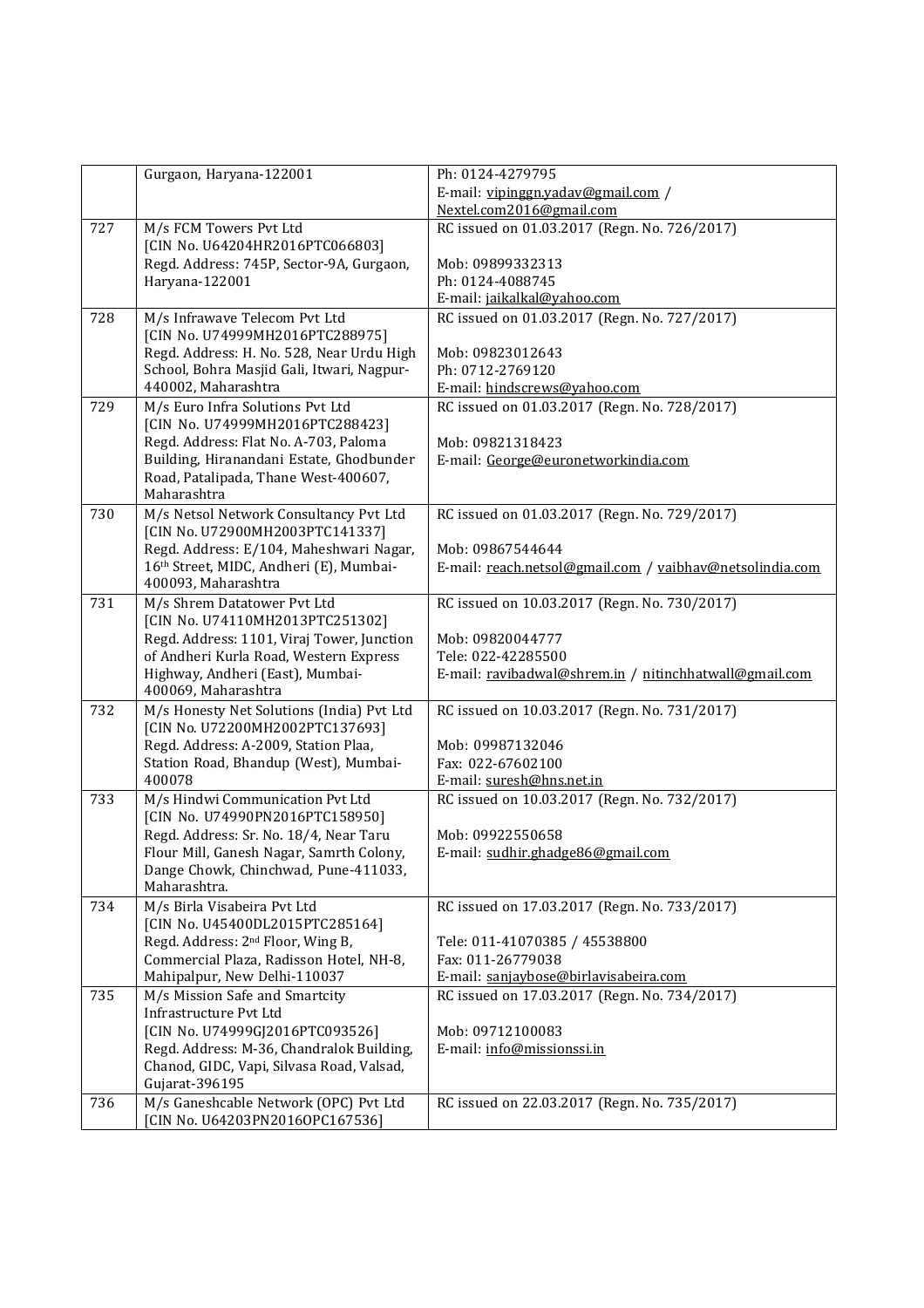|     | Regd. Address: B-508, Rajaswa Nagar,<br>Solapur, Maharashtra-413004     | Mob: 09404899992<br>E-mail: sumitgalande@gmail.com |
|-----|-------------------------------------------------------------------------|----------------------------------------------------|
| 737 | M/s Towercom Infrastructure Pvt Ltd                                     | RC issued on 22.03.2017 (Regn. No. 736/2017)       |
|     | [CIN No. U64204MH2016PTC287734]                                         |                                                    |
|     | Regd. Address: H-Block, First Floor,                                    | Tele: 011-30331012/022-30386286                    |
|     | Dhirubhai Ambani Knowledge City, Navi                                   | Fax: 011-30331781/022-30376622                     |
|     | Mumbai-400710                                                           | E-mail: a.mathur@relianceada.com                   |
|     | Corr. Address: Reliance Communications                                  |                                                    |
|     | Ltd, Reliance Center, "A' Wing, 3rd Floor,                              |                                                    |
|     | Maharaja Ranjit Singh Marg, New Delhi-                                  |                                                    |
|     | 110002                                                                  |                                                    |
| 738 | M/s Chennai Unicorn Networking Solution<br>Pvt Ltd                      | RC issued on 30.03.2017 (Regn. No. 737/2017)       |
|     | [CIN No. U72300TN2016PTC103921]                                         | Mob: 0979095555                                    |
|     | Regd. Address: No. 1, Sterling Avenue                                   | E-mail: kmani@live.in                              |
|     | Road, Nungambakkam, Chennai, Tamil                                      |                                                    |
|     | Nadu-600034                                                             |                                                    |
| 739 | M/s BS Tel Digital Solutions Pvt Ltd<br>[CIN No. U64100MH2016PTC285802] | RC issued on 30.03.2017 (Regn. No. 738/2017)       |
|     | Regd. Address: Plot No. 302, Sumit                                      | Tel: 0712-3073555/3073501                          |
|     | Apartment, 493, Hanuman Nagar, Nagpur-                                  | Fax: 0712-2740336                                  |
|     | 440009, Maharashtra                                                     | E-mail: info@bharatservices.net                    |
| 740 | M/s Harisree Cable Net Pvt Ltd                                          | RC issued on 30.03.2017 (Regn. No. 739/2017)       |
|     | [CIN No. U64202KL2004PTC017161]                                         |                                                    |
|     | Regd. Door No. 24/148, Raiman Complex,                                  | Tele: 0490-2325878                                 |
|     | Thiruvangad Post, Thalassery, Kannur,<br>Kerala-670103                  | E-mail: harisree tly@yahoo.com                     |
| 741 | M/s ADACell Technologies Pvt Ltd                                        | RC issued on 30.03.2017 (Regn. No. 740/2017)       |
|     | [CIN No. U32204DL2011PTC223854]                                         |                                                    |
|     | Regd. Address: Flat No. 255, GH-5&7,                                    | Mob: 09810806420                                   |
|     | Paschim Vihar, New Delhi-110087                                         | Tele: 0124-4130100                                 |
|     | Corr. Address: 425, 426, 4th Floor,                                     | E-mail: nmohta@adacell.in                          |
|     | Platinum Tower, Sector-47, Sohna Road,                                  |                                                    |
|     | Gurgaon, Haryana-122002                                                 |                                                    |
| 742 | M/s Rosewood Telecommunications Pvt.                                    | RC issued on 10.04.2017 (Regn. No. 741/2017)       |
|     | Ltd.<br>[CIN No. U74999WB2016PTC218708]                                 | Mobile: 09910257777                                |
|     | Regd. Address: 22/B/2/V, Anish Mohan                                    | Email: harsh@rosewood.co.in                        |
|     | Roy Choudhuri Sarani, Serampoe,                                         |                                                    |
|     | Hooghly, West Bengal-712201.                                            |                                                    |
|     | Corr. Address: 25, Ist Floor, charmwood                                 |                                                    |
|     | Plaza, Charmwood Village, Suraj Kund                                    |                                                    |
|     | Road, Faridabad-121009, Hayana.                                         |                                                    |
| 743 | M/s Chaudhary Diginetwork Pvt. Ltd<br>[CIN No. U74999DL2014PTC272449]   | RC issued on 10.04.2017 (Regn. No. 742/2017)       |
|     | Regd. Address: A384/30, Gali No. 30,                                    | Mobile: 9958196044                                 |
|     | Landmark Choupal & PNB Bank, Village                                    | Email: karamveer.1@redifmail.com                   |
|     | Joor Bagh, TRI Nagar, North West Delhi-                                 |                                                    |
|     | 110035.                                                                 |                                                    |
|     | Corr. Address: E-66, Sector-55, Noida-                                  |                                                    |
| 744 | 201301(U.P)<br>M/s Perigrine Telecom India Pvt. Ltd.                    | RC issued on 21.04.2017 (Regn. No. 743/2017)       |
|     |                                                                         |                                                    |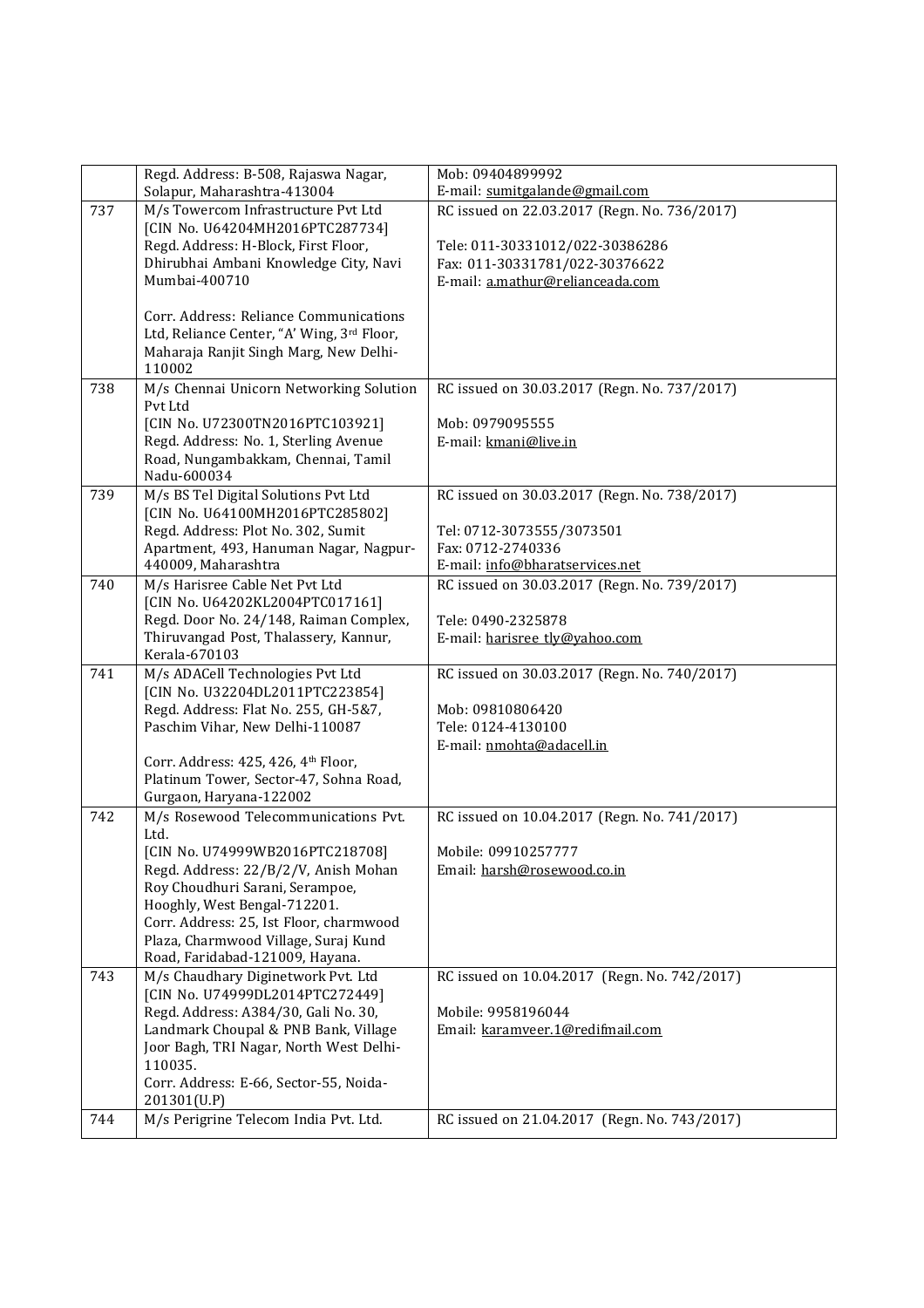|     | [CIN No. U64200MH2016PTC285796]<br>Regd. Address:- B-5/404, Mohan Regency<br>Adawadi Road, Kalyan West, Mumbai,<br>Maharashtra-421301. | Mobile: 0902932930/09987500099                                                         |
|-----|----------------------------------------------------------------------------------------------------------------------------------------|----------------------------------------------------------------------------------------|
| 745 | M/s Israni Telecome Pvt. Ltd.                                                                                                          | RC issued on 21.04.2017 (Regn. No. 744/2017)                                           |
|     | [CIN No. U64201DL1996PTC076743]<br>Regd. Address: - 516, Asian Games Village<br>Complex, New Delhi.                                    | Mobile: 09810036579<br>Email: pisrnai@isranitelecom.com                                |
| 746 | M/s Suntech Sanchar Pvt. Ltd.                                                                                                          | RC issued on 16.05.2017 (Regn. No. 745/2017)                                           |
|     | [CIN No. U74999PN2016PTC164167]                                                                                                        |                                                                                        |
|     | C#13, Planet Millennuim, Pimple                                                                                                        | Mobile: 0942202924/Tele:020-27400000                                                   |
|     | Saudagar, Aundh Camp, Pune-411027,<br>Maharashtra                                                                                      | Email: bhupesh@suntechnologies.in                                                      |
| 747 | M/s Goodlink Communications Pvt. Ltd.                                                                                                  | RC issued on 16.05.2017 (Regn. No. 746/2107                                            |
|     | [CIn No: U74999MH2017PTC290063]                                                                                                        |                                                                                        |
|     | Regd. Address: Vidya Nagar, Chinchwad,                                                                                                 | Mobile: 08446555174                                                                    |
| 748 | Pune, Maharahtra-411019<br>M/s Symmetric I.T. Services Pvt. Ltd                                                                        | Email: goodlinkcommunication@gmail.com<br>RC issued on 23.05.2017 (Regn. No. 747/2017) |
|     | [CIN No. U64202MH2002PTC136973]                                                                                                        |                                                                                        |
|     | Regd. Address: 104, Shakala Industrial                                                                                                 | Mobile: 09702640880/0982005333236                                                      |
|     | Estate, Gogartewadi, Opp. Aarey Road,                                                                                                  | Tele: 022-26862833/34                                                                  |
|     | Goregaon(East), Mumbai-400063.<br>Corr. Address: 308/601, De-Elmas, Hirani                                                             | Email: kamath@symmetricsols.com                                                        |
|     | Realators, Next To Cello Building,                                                                                                     |                                                                                        |
|     | Sonawala Cross road-2, Goregaon(East),                                                                                                 |                                                                                        |
|     | Mumbai-400063.                                                                                                                         |                                                                                        |
| 749 | M/s Urvi Analytic Pvt. Ltd.                                                                                                            | RC issued on 23.05.2017 (Regn. No. 748/2017)                                           |
|     | [CIN No: U73100GJ2016PTC093856}<br>Regd. Address: #7, Shreenagar Society,                                                              | Mobile: 07383635999                                                                    |
|     | Near Second Railway Nala, Patan-384265                                                                                                 | Email: dushyantmedghnath@gmail.com                                                     |
|     | Corr. Address: ;#1, Lower Ground Floor,                                                                                                |                                                                                        |
|     | Landmarkcomplex,                                                                                                                       |                                                                                        |
|     | Opp: HDFC House, Mithakhali Six Roads,<br>Navrangpura, Ahmedabad-380009                                                                |                                                                                        |
| 750 | M/s Sheltera Consutation Pvt. Ltd.                                                                                                     | RC issued on 23.05.2017 (Regn. No. 749/2017)                                           |
|     | [CIN No: U72900DL2010PTC201133]                                                                                                        |                                                                                        |
|     | Regd. Address: R-580, Rishi Nagar, Shakur                                                                                              |                                                                                        |
|     | Basti, New Delhi-110034                                                                                                                | Mobile: 09811566656/Tele: 011-47502201                                                 |
|     | Corr. Address: 74, First Floor, South Patel<br>Nagar, New Delhi.                                                                       | Email: corporate@shelteaconsultants.com                                                |
| 751 | M/s Angels Infratel Pvt. Ltd.                                                                                                          | RC issued on 26.05.2017 (Regn. No. 750/2017)                                           |
|     | [Cin No: U93090DL2017PTC314832]                                                                                                        |                                                                                        |
|     | Regd. Address: N-6, G/F, Khyala Road,                                                                                                  | Mobile: 09891172926<br>Email: ariseengg@gmail.com                                      |
| 752 | Vishnu Garden, New Delhi.<br>M/s Gypsophil Teleservices Pvt. Ltd.                                                                      | RC issued on 27.06.2017 (Regn. No. 751/2017)                                           |
|     | [CIN No: U74999PN2017PTC169418]                                                                                                        |                                                                                        |
|     | Regd. Address: First Floor, 01, Ahirekar                                                                                               | Mobile No. 09225506093                                                                 |
|     | Niwas, Near Jain Mandir, Dattawadi,                                                                                                    | E-mail: ajayahirekar@gmail.com                                                         |
|     | Akurdi, Pune, Maharashtra-411035.<br>Corr. Address: Ahirekar Complex,                                                                  |                                                                                        |
|     | Dattawadi, Akurdi, Pune-411035,                                                                                                        |                                                                                        |
|     | Maharashtra                                                                                                                            |                                                                                        |
| 753 | M/s Simsys Telecommunications Pvt. Ltd                                                                                                 | RC issued on 27.06.2017 (Regn. No. 752/2017)                                           |
|     | [CIN No: U64100DL2015PTC288174]                                                                                                        |                                                                                        |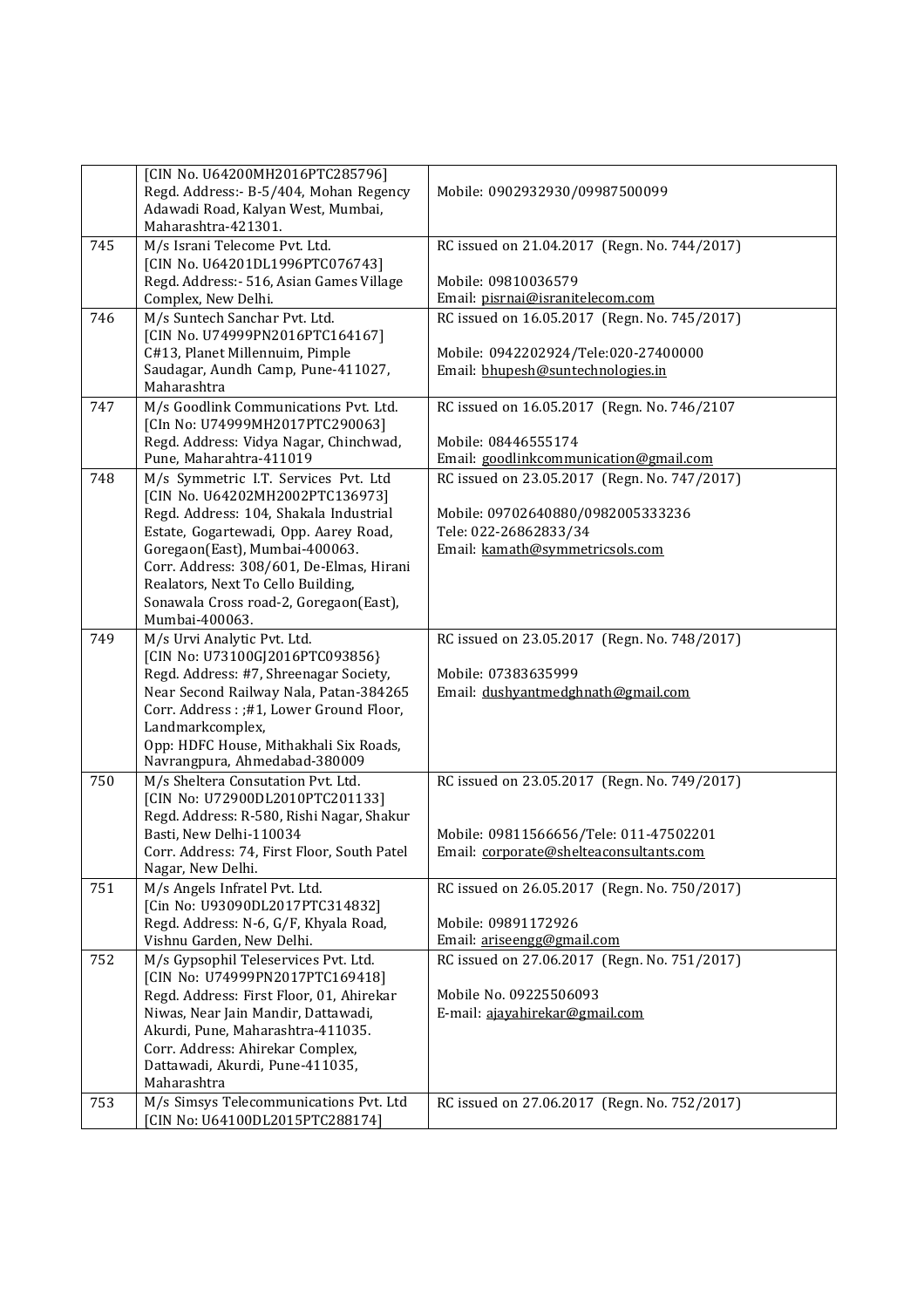|     | Regd. Address: RZ F-150/3, T/F, Sadh                                           | Mobile: 07838277773/Tele:011-25052549               |
|-----|--------------------------------------------------------------------------------|-----------------------------------------------------|
|     | Nagar, Gali No. 37, Shree Ram Apartment,<br>Palam, New Delhi                   | Email: info@simsyustetelecom.com                    |
| 754 | D-Vois Vilcom Pvt. Ltd.                                                        | RC issued on 27.06.2017 (Regn. No. 753/2017)        |
|     | [CIN No. U74999TG2017PTC116219]                                                |                                                     |
|     | Regd. Address:- 1-8-741, Prakash Nagar,<br>Begumpet, Hydrabad, Telgana-500016  | Tele: 080-45114500/520<br>Email: info@dvois.com     |
|     | . Corr. Address: No. 11/1 KHR House, 2nd                                       |                                                     |
|     | Floor, Place Road, Banglore-560052                                             |                                                     |
| 755 | M/s Sukain Infoway Pvt. Ltd.                                                   | RC issued on 27.06.2017 (Regn. No. 754/2017)        |
|     | [CIN No. U74999MH2016PTC272786]<br>Regd. Address: Husna Mohammed House,        | Tel/Fax:022-65551234                                |
|     | Azad Nagar, Payali Pada, Trombay,                                              | Email: kazim@sukaininfoway.com                      |
|     | Mumbai-400088.                                                                 |                                                     |
| 756 | M/s Arkiton Infrastructure Pvt. Ltd.<br>[CIN No: U70109GJ2017PTC096696]        | RC issued on 27.06.2017 (Regn. No. 755/2017)        |
|     | Regd. Address: E-232, 2 <sup>nd</sup> Floor, Pushkar                           | Mobile: 09974202424                                 |
|     | Business Park,                                                                 | Email: arkitoninfra24@gmail.com                     |
|     | Near Star Hospital, Bapunagar, Ahmedbad,<br>Gujarat-380024                     |                                                     |
| 757 | M/s Scud Communications Pvt. Ltd.                                              | RC issued on 27.06.2017 (Regn. No. 756/2017)        |
|     | [CIN No. U64204MH2015PTC269636]<br>Plot No. 12/495, Akshay Chembers, Flat      | Mobile: 07588613850/09021555458                     |
|     | No. 3, Samarth Colony, Behind Agarwal,                                         | Email: shivaraj@skynetindia.org                     |
|     | Jalgaon, Maharshtra-425001                                                     |                                                     |
| 758 | M/s J C Decaux Advertising India Pvt. Ltd.<br>[CIN No. U 74300DL2005PTC134745] | RC issued on 17.07.2017 (Regn. No. 757/2017)        |
|     | 231, Okhla Industrial Estate, Phase-III,                                       | Phone: 011-40653000/Fax:011-41525393                |
|     | New Delhi-110020.                                                              | Email: Olivier.heroguelle@jcdecaux.com              |
| 759 | M/s Unison Infocaom Technologies Pvt.<br>Ltd.                                  | RC issued on 17.07.2017 (Regn. No. 758/2017)        |
|     | [CIN No: U72300DL2010PTC206874]                                                | Tele:011-22387887/Mob:08800593888                   |
|     | Regd. Address: SS-33, 2 <sup>nd</sup> Flor, Aditya                             | Email: unison.ip.@hotmail.com                       |
|     | Mega Mall, CBD Ground, Shahdra, Near                                           |                                                     |
| 760 | Karkardooma Court, Delhi-110032.<br>M/s Chaitali Communication (OPC) Pvt.      | RC issued on 17.07.2017 (Regn. No. 759/2017)        |
|     | Ltd.                                                                           |                                                     |
|     | [CIN NO: U72900PN2017OPC170107]                                                | Mobile: 09881491344/07350012078                     |
|     | Regd. Address: At post Talegaon,<br>dhamdhere, Tal-Shirur, Pune,               | Email: chaitalicpl@gmail.com                        |
|     | Maharashtra-412208.                                                            |                                                     |
| 761 | M/s Padmesh Broadband Pvt. Ltd.                                                | RC issued on 21.07.2017 (Regn. No. 760/2017)        |
|     | [CIN No.U74999MP2016PTC041051]                                                 |                                                     |
|     | Regd. Adress: C/o Umesh Bagrecha, Ward<br>No.9                                 | Mobile: 09425138710<br>Email: padmeshnews@gmail.com |
|     | Gujri Chowk, Baladhat, Madhya Pradesh-                                         |                                                     |
|     | 481001.                                                                        |                                                     |
| 762 | M/s Rapid Metrorail Gurgaon South<br>Limited                                   | RC issued on 02.08.2017 (Regn. No. 761/2017)        |
|     | [Cin No. U35990HR201PLC046882]                                                 | Tel: 0124-4716200                                   |
|     | 2 <sup>nd</sup> Floor, ambience Corporate Tower,                               | Email: rajiv.banga@ilfsindia.com                    |
|     | Ambience Island, NH#8, Gurgaon-122001,<br>Haryana                              |                                                     |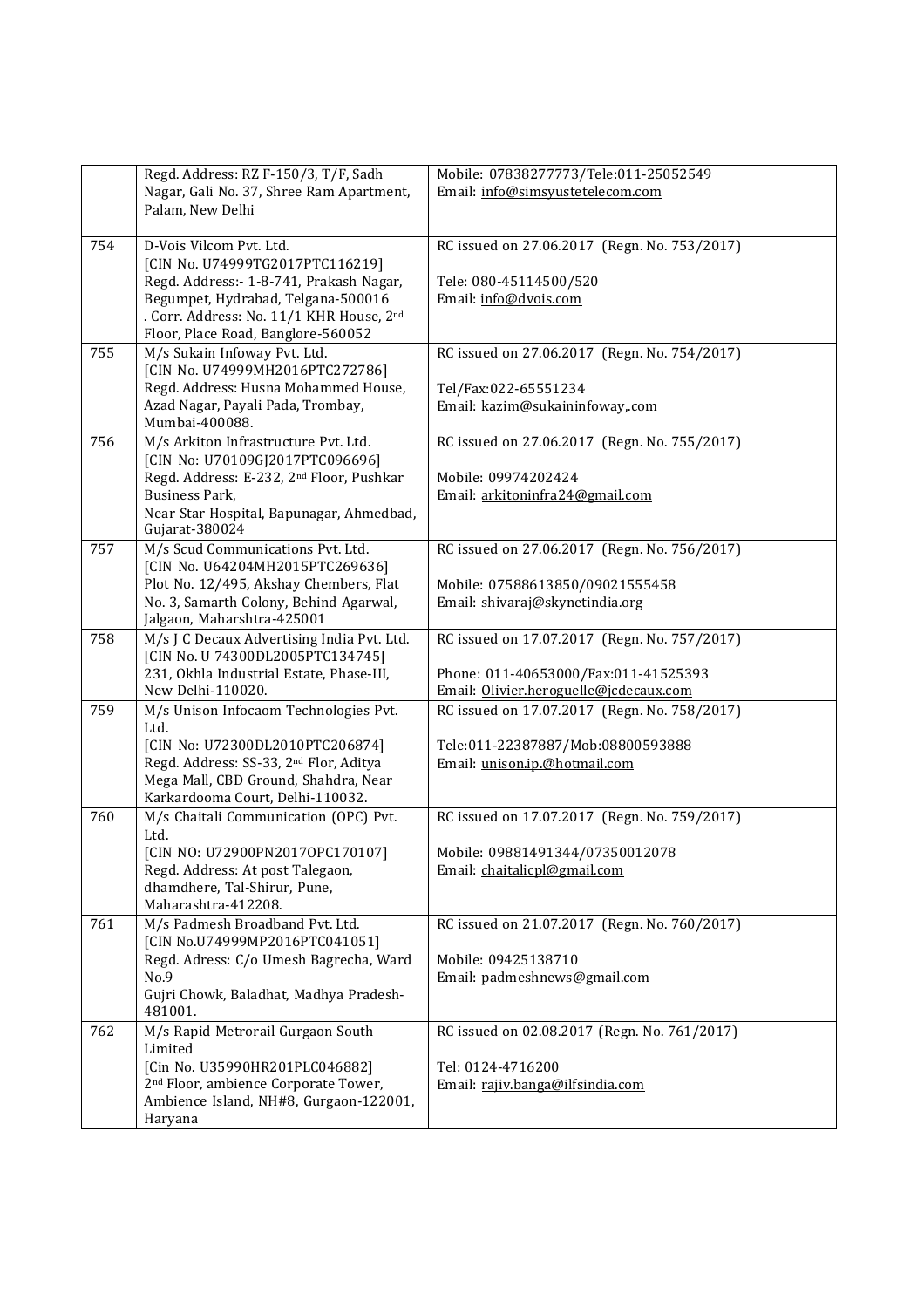| 763 | M/s Rapid Metrorail Gurgaon Limited<br>[Cin No. U60200HR2009PLC039116]       | RC issued on 02.08.2017 (Regn. No. 762/2017)          |
|-----|------------------------------------------------------------------------------|-------------------------------------------------------|
|     | 2 <sup>nd</sup> Floor, ambience Corporate Tower,                             | Tel: 0124-4716200                                     |
|     | Ambience Island, NH#8, Gurgaon-122001,<br>Haryana                            | Email: rajiv.banga@ilfsindia.com                      |
| 764 | M/s Venesssa Internet Pvt. Ltd.<br>[CIN No: U72300MH2015PTC270162]           | RC issued on 07.08.2017 (Regn. No. 763/2017)          |
|     | Shop No B/3, Farrow complex, 'B"CHS Ltd                                      | Mobile: 09819634346]                                  |
|     | Bakul Street, Opp.CECIL Villa, Bhayander                                     | Email: jeno.farro@yahoo.com                           |
|     | West-401101, Mahaashtra                                                      |                                                       |
| 765 | M/s Alliance Broadband Services Pvt. Ltd.<br>[CIN No: U72900WB2003PTC095621] | RC issued on 07.08.2017 (Regn. No. 764/2017)          |
|     | P-31, CIT Road (2nd Floor), Kolkata-                                         | Ph/Fax:033-71002000                                   |
|     | 700014, W.B                                                                  | Email: arunabha@allincebroadband.co.in                |
| 766 | M/s Pyramid Infocom Private Limited<br>[CIN No: U64201GJ2006PTC048073]       | RC issued on 07.08.2017 (Regn. No. 765/2017)          |
|     | Regd. Address: C-1/2, Surya Complex,                                         | Mobile: 09227763361/Ph:079-30140001                   |
|     | Opp. Navneet Press, Gurukul road,<br>Memnagar, Ahmedabad, (Gujarat)-380052   | Email: pyramidinfo@gmail.com                          |
| 767 | M/s PP& C Infratel Pvt. Ltd.                                                 | RC issued on 07.08.2017 (Regn. No. 766/2017)          |
|     | [CIN No: U74999UP2017PTC092968]                                              |                                                       |
|     | D-178, Vibhuti Khand, Gomti Nagar,                                           | Mobile: 09899913188/096700777708                      |
|     | Lucknow, Uttar Pradesh-226010                                                | Email:                                                |
|     |                                                                              | vipinpathak11@gmail.com/Praveen.pathak@ppandcompan    |
|     |                                                                              | $\underline{v.in}$                                    |
| 768 | M/s Turbosmart Televentures Private<br>Limited                               | RC issued on 07.08.2017 (Regn. No. 767/2017)          |
|     | [CIN No: U72900GJ2017PTC096943]                                              | Mobile: 09426110781                                   |
|     | Regd. Address: 205, Rudrax Complex, OPP.                                     | Email: rpanwala@hotmail.com                           |
|     | Avabai School Ground, Valsad-                                                |                                                       |
| 769 | 396001(Gujarat)<br>M/s Transcendence Infra Solutions                         | RC issued on 07.08.2017 (Regn. No. 768/2017)          |
|     | Private Limited                                                              |                                                       |
|     | [CIN No: U74999MH 2017PTC294680]                                             | Mobile: 09811181978/Ph; 022-49718083                  |
|     | Regd. Address: SB162, Second Floor,                                          | Email: ajeet.m@transcendenceinfrasolutions.com        |
|     | Highland Corporate Centre, Majiwada,                                         |                                                       |
|     | Kapurbawdi Junction,                                                         |                                                       |
|     | Thane, Maharashtra-400607                                                    |                                                       |
| 770 | M/s Neptune Infracom (P) Ltd.<br>[CIN No.: U45309MH2016PTC281840]            | RC issued on 11.08.2017 (Regn. No. 769/2017)          |
|     | Regd. Address: Flat No.403, ;Plot No.22,                                     | Phone: 022-39167000                                   |
|     | Kadambari Coop Hsg. Soc, near Keshav                                         | Email: arun.singh@neptuneinfra.net                    |
|     | Kunj Tower, Sanpada, Navi Mumbai,                                            |                                                       |
|     | Thane, Maharashtra-400705                                                    |                                                       |
| 771 | M/s Rudra Technosurf Pvt. Ltd.<br>[CINNO:U72900GJ2016PTC094476]              | RC issued on 29.08.2017 (Regn. No. 770/2017)          |
|     | Regd. Address: 98, SUKAN MALL, OPP.                                          | Mobile: 9898006906                                    |
|     | CIMS HOSPITAL, SCIENCE CITY ROAD,                                            | Email: barot.jaydeep@gmail.com                        |
|     | SOLA, AHMEDABAD, GUJARAT-380061                                              |                                                       |
| 772 | M/s Alfa Diginet Private Limited                                             | RC issued on 04.09.2017 (Regn. No. 771/2017)          |
|     | [CIN No: U72400MP2016PTC035547]                                              |                                                       |
|     | House No.58, Naveen Swami Vivekanand                                         | Mobile:07000340186<br>Email: drlalett@alfadiginet.com |
|     | Colony, Piplani, Bhopal-462022, Madhya                                       |                                                       |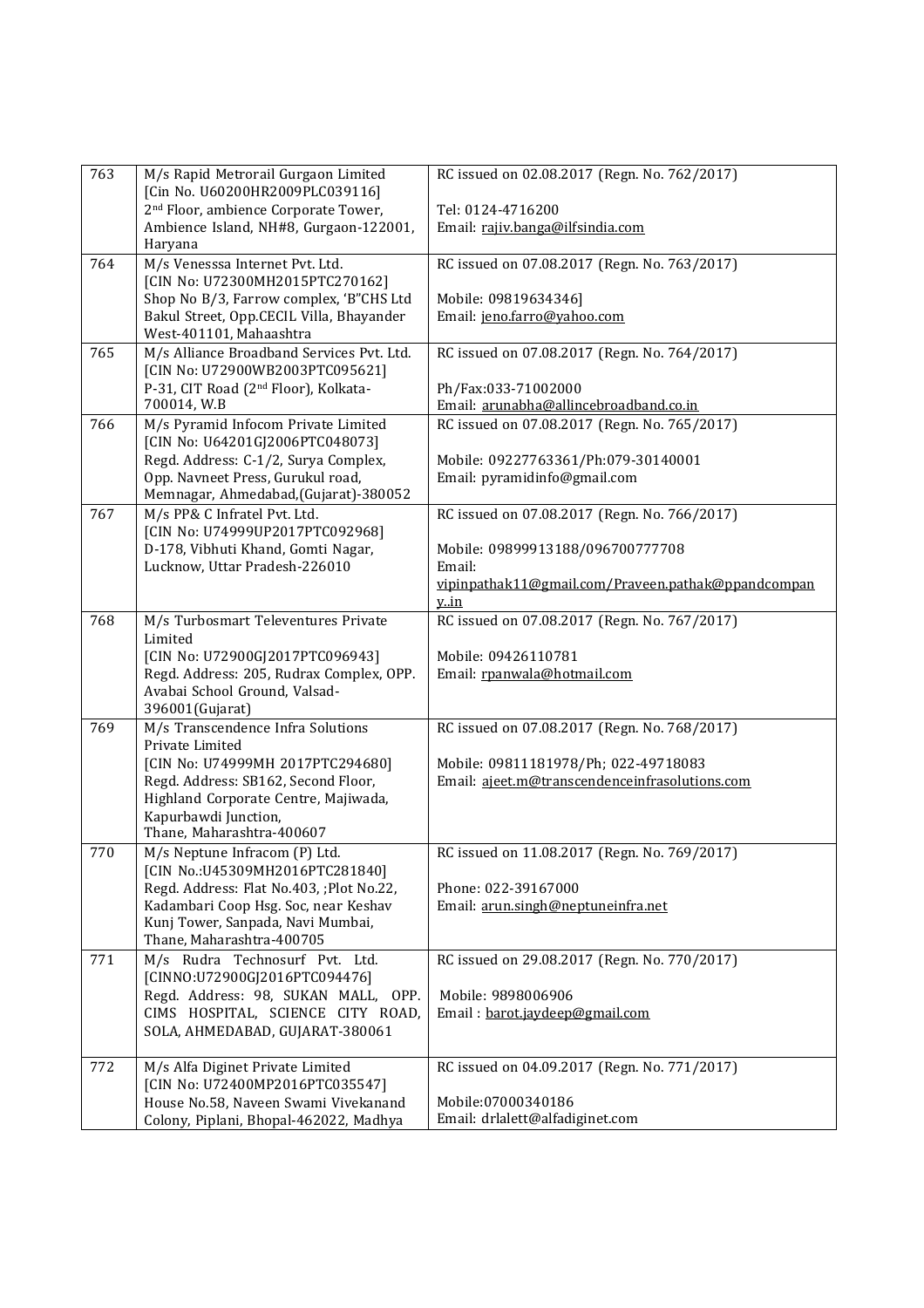|     | Pradesh                                                                                                                                                                              |                                                                                                                           |
|-----|--------------------------------------------------------------------------------------------------------------------------------------------------------------------------------------|---------------------------------------------------------------------------------------------------------------------------|
| 773 | M/s Airtech Networks Private Limited<br>[CINNo. U7250ITZ2017PTC028556]<br>103,104CR Complex, Fort Main Road,<br>Shevapet, Salem, Tamilnadu-636002                                    | RC issued on 04.09.2017 (Regn. No. 772/2017)<br>Mobile: 09842710400<br>Email: airtechnetslm@gmail.com                     |
| 774 | M/s Starlings Wuireless Communications<br>Pvt. Ltd.<br>[CIN No: U72400GA2015PTC0007672                                                                                               | RC issued on 04.09.2017 (Regn. No. 773/2017)<br>Mobile: 08390981823                                                       |
|     | Regd. Address: Shop No. II 14, Naika<br>Waddo, Calangute, North Goa-403516                                                                                                           | Email: vinoth@starlingsgoa.com                                                                                            |
| 775 | M/s Live Fibre Pvt. Ltd.<br>[Cin No.CNNU28999UR2016PT007233]<br>Regd. Address: 5/13, Canal Road,<br>Haldwani-263139, Nainital.                                                       | RC issued on 04.09.2017 (Regn. No. 774/2017)<br>Mobile:9837068300<br>Email: livefiberpvtltd@gmail.com                     |
| 776 | M/s Pioneer Elabs Ltd.<br>U72900AP1998PLC030728                                                                                                                                      | RC issued on 04.09.2017 (Regn. No. 775/2017)                                                                              |
|     | Regd. Address: Pioneer Towers, Plot No.16<br>Software Units Layout,<br>Madhapur, Hyderabad                                                                                           | Mobile: 9849567390<br>E-mail: rajanireddy.p@pioneerlabs.com                                                               |
| 777 | M/s BCN Media Pvt. Ltd.<br>[CIn No. U93030UP2009PTC038021]<br>Regd Address: C-8, Ocean Plaza, Shalimar                                                                               | RC issued on 04.09.2017 (Regn. No. 776/2017)<br>Mobile: 09650733337                                                       |
| 778 | Garden Extn. II, Sahibabad, Ghaziabad<br>M/s Affinity Comsol Pvt. Ltd.<br>[CIN No. U74999UP2017PTC093587]                                                                            | E-Mail: balicable@vahoo.in<br>RC issued on 14.09.2017 (Regn. No. 777/2017)                                                |
|     | B-50, Sector-64, Noida, Gautam Budh<br>Nagar, Uttar Pradesh-201301                                                                                                                   | Mobile: 09310350483<br>Email: hari@affinity.co.in                                                                         |
| 779 | M/s COIP Solutions Pvt. Ltd.<br>[CIN No. U72900TN2014PTC096877]<br>Regd. Address: Old No. 28, New No. 14,<br>Ethiraja Garden Steet, P.B Road, Perambur,<br>Chennai-600012, Tamilnadu | RC issued on 14.09.2017 (Regn. No. 778/2017)<br>Mobile: 09841080898/Ph./Fax: 044-2240312<br>Email: mail@coipsol.com       |
|     | Corr. Address: Plot No: 2/6, Door No:<br>12NCBS Colony, 3rd Main Road, Nangallur,<br>Chennai-600061, Tamilnadu                                                                       |                                                                                                                           |
| 780 | M/s Akak Telecom (OPC) Pvt. Ltd.<br>[CIN No. U93000DL2015OPC279875]<br>Regd. Address: Flat No. 10, Surya Kiran<br>Apartment, Vikashpuri, New Delhi-110018                            | RC issued on 14.09.2017 (Regn. No. 779/2017)<br>Tele/Fax:011-45505596/Mobile:09953094226<br>E-mail: akaktelecom@gmail.com |
| 781 | M/s Quadra Infratel Synergy Pvt. Ltd.<br>[CIN NO: U74999DL2007PTC163360]<br>Regd. Address: B-265, SECTOR-50, NOIDA,<br>GAUTAM BUDHA NAGAR-201301,<br>UTTAR PRADESH                   | RC issued on 21.09.2017 (Regn. No. 780/2017)<br>Mobile: 09871373760<br>Email: girishkumar@gis.net.in                      |
| 782 | M/s OneTouch Infratel Pvt. Ltd.<br>[CIN No. U741120MH2010PTC203907]<br>Flat No: 1002, Building-48, NRI Sea Wood<br>2, Sector 54, 56, 58, Nerul, Navi Mumbai,<br>Maharastra-400706    | RC issued on 27.09.2017 (Regn. No. 781/2017)<br>Mobile: 09920666477<br>Email: roopeshrao@gmail.com                        |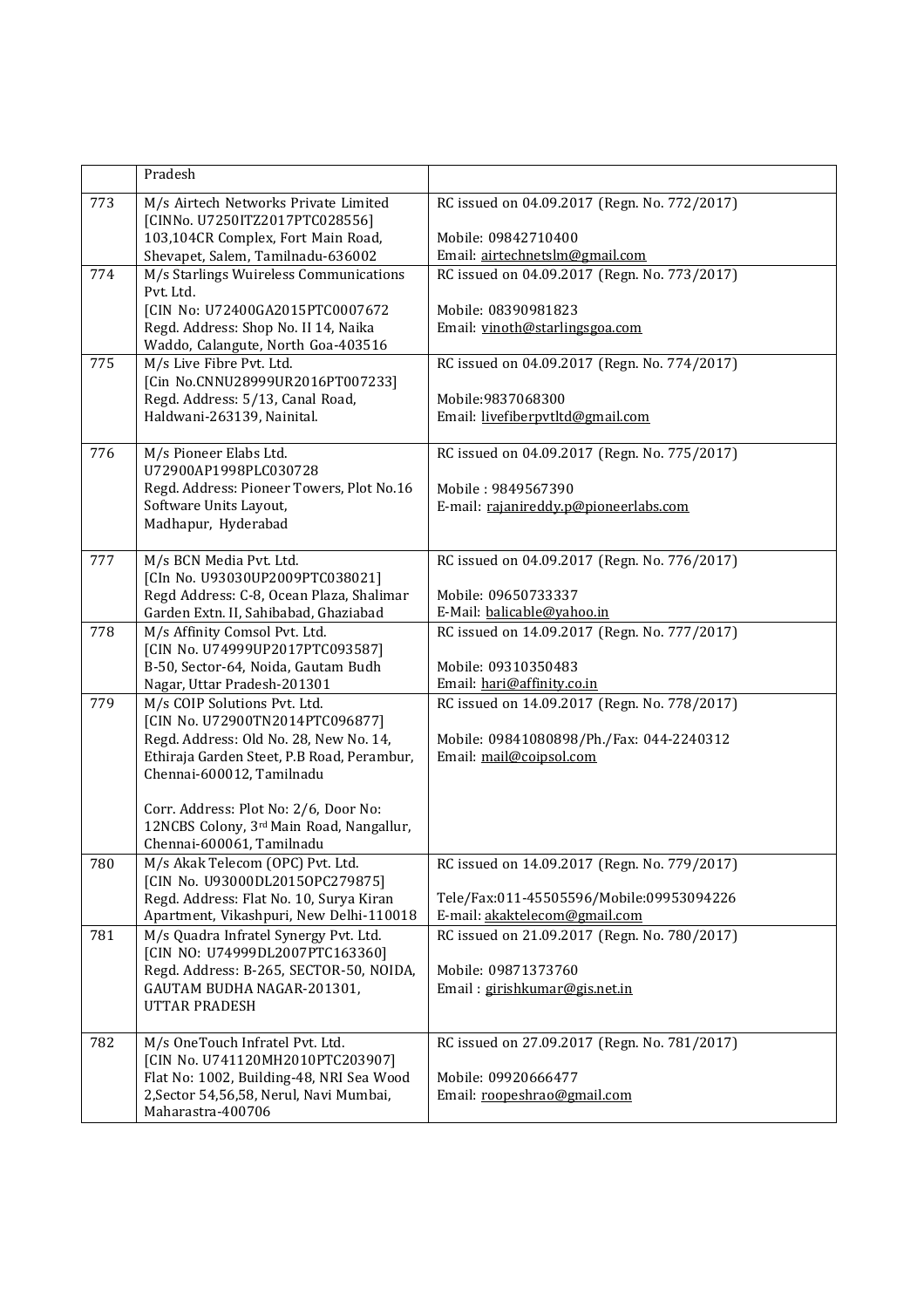| 783 | M/s Om Sai Cable Systems India Pvt. Ltd.<br>[CIN NO. U74999PN2015PTC156988]<br>Regd. Address: Sr. No. 49/1/1A, Flat No. 2, | RC issued on 27.09.2017 (Regn. No. 782/2017)<br>Mobile: 09822725555               |
|-----|----------------------------------------------------------------------------------------------------------------------------|-----------------------------------------------------------------------------------|
|     | Wakhare Nivas, Chandan Nagar,<br>Maharashtra, Pune-411014.<br>Corr. Address: Sr. No. 48, Shop No. 1,                       | Email: support@omsai.network                                                      |
|     | Surbhi Building, Near Kanthur Pathr Paths<br>Anstha, Chandan Nagar, Maharastra, Pune-<br>411014.                           |                                                                                   |
| 784 | M/s Nitya Internet Pvt. Ltd.<br>[CIN No: U72900HP2015PTC000950]                                                            | RC issued on 29.09.2017 (Regn. No. 7832017)                                       |
|     | Regd. Address: Shop No.6,7 Phase-III, New<br>Nalagarh, Tehsil Nalagarh, Distt-Solan,<br>Himachal Pradesh-174101            | Mobile:-09857020009<br>Email: nitvainterne4@gmail.com                             |
| 785 | M/s MGP Infrastructure Pvt. Ltd.<br>[CIN No. U74999MH2017PTC296058]                                                        | RC issued on 29.09.2017 (Regn. No. 784/2017)                                      |
|     | Regd Address: Survey No. 7, Near                                                                                           | Mobile: 09049005847                                                               |
|     | Khopande Galli,<br>Saidatta Nagar, Pune, Maharastra-411043.                                                                | Email: gaikwaddj777@gmail.com                                                     |
| 786 | M/s Hi Reach Broadband Pvt. Ltd.<br>[CIN No: U72900TG2014PTC095785]                                                        | RC issued on 29.09.2017 (Regn. No. 785/2017)                                      |
|     | Door No. 1-8-198, Nea LIC Office,                                                                                          | Mobile:09391727370                                                                |
| 787 | Balasamudram, Hanamkonda-506001,<br>M/s Link Up Networks Pvt. Ltd.                                                         | Email: hussainnayak2000@gmail.com<br>RC issued on 12.10.2017 (Regn. No. 786/2017) |
|     | [CIN NO: U744999HR2016PTC064856]                                                                                           |                                                                                   |
|     | 1657-P, Second Floor, Sector-57, Gurgaon,<br>Haryana-122003.                                                               | Mobile:09138933333<br>Email:vikastanwar24@gmail.com                               |
|     |                                                                                                                            |                                                                                   |
| 788 | M/s Aspire Broadband Pvt. Ltd.<br>[CIN No. U32202MP2016PTc035573]                                                          | RC issued on 12.10.2017 (Regn. No. 787/2017)                                      |
|     | Regd. Address: Plot No. 2513/I, First                                                                                      | Mobile: 08989004887                                                               |
|     | Floor, Kachani, Waidhan, District-Singraui,<br>Madhya Pradesh-486886                                                       | Email: shivendra708@gmail.com                                                     |
| 789 | M/s Sanskar Technotronics (OPC) Pvt. Ltd.<br>[CIN No. U93000MH2017OPC291096]                                               | RC issued on 12.10.2017 (Regn. No. 788/2017)                                      |
|     | Room No. 402, I Wing, Usha Complex,                                                                                        | Mobile: 09870555239                                                               |
|     | Village Road, Bhandup West, Mumbai-<br>400078                                                                              | Email: ataksantosh@gmail.com                                                      |
| 790 | M/s Dataexpress Pvt. Ltd.<br>[CIN No. U64203MH2017PTC293759]                                                               | RC issued on 12.10.2017 (Regn. No. 789/2017)                                      |
|     | Depl House, Neighborhood Shopping                                                                                          | Mobile:08108129500                                                                |
|     | Complex,<br>Plot No. 10 & 11, Seto 4, Nerul(W), Navi                                                                       | Email: dinesh@depl.co.in                                                          |
|     | Mumbai, Thane, Maharashtra-400706                                                                                          |                                                                                   |
| 791 | M/s JTM Internet Pvt. Ltd.<br>[CIN No. U72900GJ2017PTC 098037]                                                             | RC issued on 12.10.2017 (Regn. No. 790/2017)                                      |
|     | Regd Address: A-403, Vatsalaya Heights,                                                                                    | Mobile: 09824527379                                                               |
|     | Opp. Green Avenue, Adajan, Surat, Gujarat-<br>395009                                                                       | Email: director@jtminternet.com                                                   |
| 792 | M/s Kerala Communications Cable Ltd.                                                                                       | RC issued on 12.10.2017 (Regn. No. 791/2017)                                      |
|     | [CIN No. U72900KA2007PLC041377]                                                                                            |                                                                                   |
|     | Regd. Address: No. 463, 10th Main, 23th                                                                                    | Mobile: 9447125767/0484-2316441                                                   |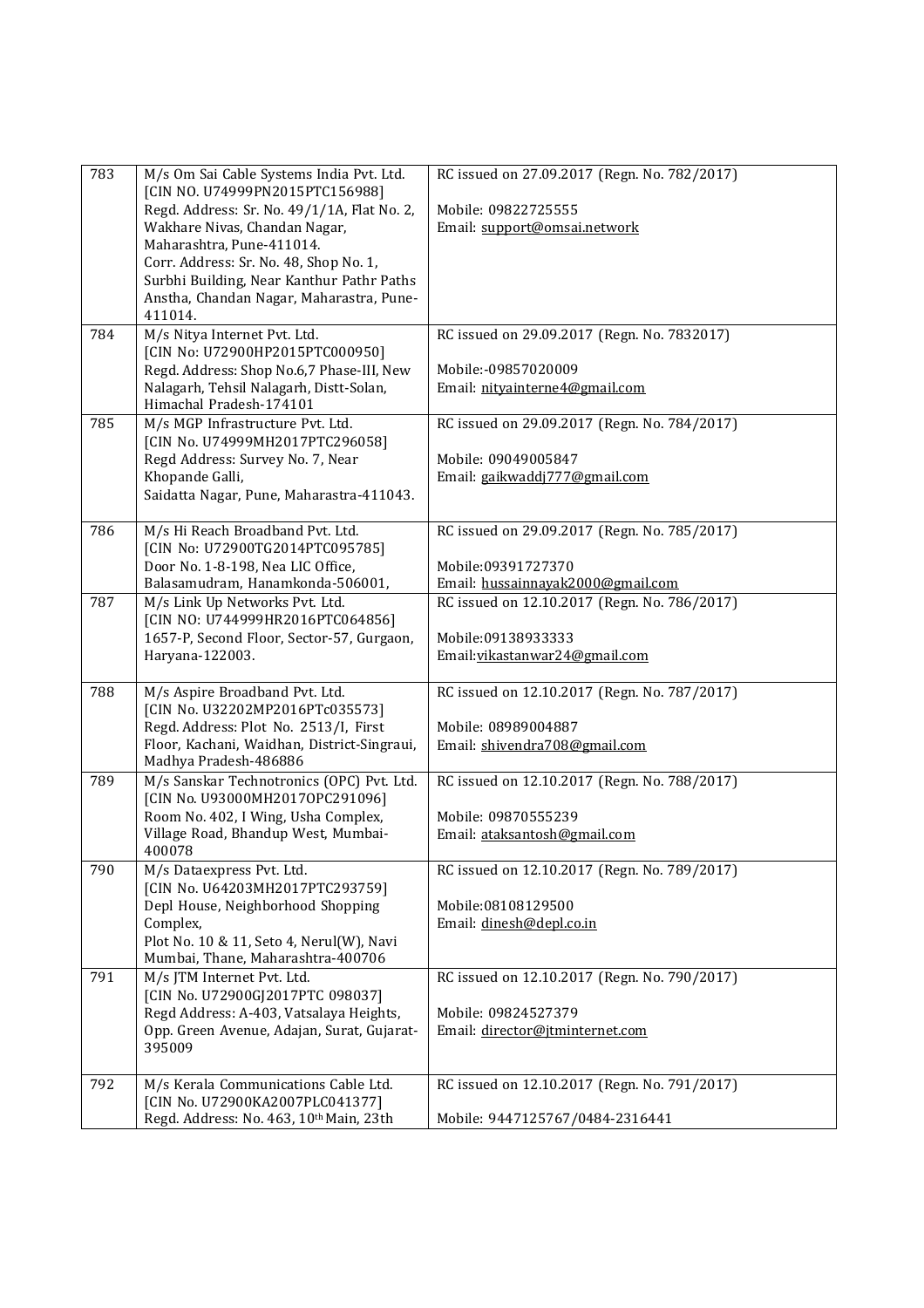|     | Cross, Wilson Garden, Bangalore,<br>Karnataka-560027                               | Email:- Cable-<br>communicatos@yaho.co.in/sidikee@yohoo.co.in |
|-----|------------------------------------------------------------------------------------|---------------------------------------------------------------|
|     |                                                                                    |                                                               |
|     | Corr. Address: 913/11, G39, Ist Cross<br>Road, Panampilly Nagar, Cochin-36, Kerala |                                                               |
| 793 | M/s Renuka Infra Telecom Pvt. Ltd.<br>[CIN No: U74999WB2017PTC221589]              | RC issued on 12.10.2017 (Regn. No. 792/2017)                  |
|     | Regd. Address: 12/1 Arif road PS                                                   | Mobile: 91-8981734131                                         |
|     | Ultadanga, Kolkata-700067                                                          | Email: atti.sourav@gamil.com                                  |
| 794 | M/s<br>Infrastructure<br>Private<br>JTM<br>Limited(Formerly M/s NKG Teleinfra Pvt. | RC issued on 22.11.2017 (Regn. No. 793/2017)                  |
|     | Ltd.)                                                                              | Mobile: 9824527379                                            |
|     | [CIN No. U72900GJ2017PTC098272]                                                    | Email: director@nkgteleinfra.com                              |
|     | Regd. Address: A-403, Vatsalaya Heights,                                           |                                                               |
|     | Opp Green Avenue, Adajan, Surat-395009,                                            |                                                               |
| 795 | Gujarat.<br>M/s Oxynet Telecommunications Pvt. Ltd.                                | RC issued on 23.11.2017 (Regn. No. 794/2017)                  |
|     | [CIN No. U74999WB2017PTC220740]                                                    |                                                               |
|     | 6/3, M.N. Saha Road, Dumdum Chatakol,                                              | Mobile: 9230722772                                            |
|     | P.S. Dumdum, Kolkata, West Bengal-                                                 | Email: partha@cnetworld.in                                    |
| 796 | 700074<br>M/s Emerald Infra Projects Pvt. Ltd.                                     | RC issued on 23.11.2017 (Regn. No. 795/2017)                  |
|     | [CIN No. U45200DL2011PTC219315]                                                    |                                                               |
|     | Regd. Address: B-6/1,2 <sup>nd</sup> Floor, Sector-5,                              | Mobile:9871118000                                             |
|     | Rohini, Delhi-110085.                                                              | Email: gopalsharma.lucky@gmail.com                            |
| 797 | M/s Nidar Telecom Infra Pvt. Ltd.<br>[Cin No. 74999MH2017PTC291362]                | RC issued on 05.12.2017 (Regn. No. 796/2017)                  |
|     | Regd. Address: 514, Dalamal Towers,<br>Nariman Point, Mumbai-400076                | Mobile 9819500050<br>Email: martinjoseph@hiranandani.net      |
| 798 | M/s Telesonic Network Limited                                                      | RC issued on 06.12.2017 (Regn. No. 797/2017)                  |
|     | [Cin No. U64200HR2009PLC039237]                                                    |                                                               |
|     | Regd. Address: 4th Floor, C-Wing, Airtel                                           | Tele No. 0124-4243097,0124-4243106                            |
|     | Centre, Plot No. 16, Udyog Vihar, Phase-IV,                                        | Mobile: 09871106558                                           |
|     | Gurgaon-122015, Haryana                                                            | Fax No. 0124-4243077<br>Email: ravigadhi@airtel.com           |
| 799 | M/s Shiv Shraddha Consructions Pvt. Ltd                                            | RC issued on 07.12.2017 (Regn. No. 798/2017)                  |
|     | [Cin No: U4500UR2009PTC032924]                                                     |                                                               |
|     | Regd. Address: 816, Agarsen Nagar, Opp.                                            | Mobile: 9720009999/9719064448                                 |
|     | Agarsen Eve Hospital, Kichha Road,                                                 | Email: sunilsharma@shivshraddha.com                           |
| 800 | Rudrapur-263153, Uttarakhand.<br>M/s Paramount Broadband Services Pvt.             | RC issued on 07.12.2017 (Regn. No. 799/2017)                  |
|     | Ltd.                                                                               |                                                               |
|     | [CIn No. U74999DL2015PTC286123]                                                    | Mobile: 9811476999                                            |
|     | Regd. Address: A-11, Preet Vighar, Delhi-                                          | Email: paramountdms@gmail.com                                 |
|     | 110092                                                                             |                                                               |
| 801 | M/s Srivais Infratech Pvt. Ltd.<br>[Cin No. U74110MH2012PTC232334]                 | RC issued on 14.12.2017 (Regn. No. 800/2017)                  |
|     | Regd. Address: F-107, Nerul Station                                                | Tel/Fax-022-22711135                                          |
|     | Complex, Nerul(W), Navi Mumbai, Thane,<br>Maharastra-400706                        | Email: umeshdwivedi@yahoo.com                                 |
| 802 | M/s Dee Net Services Pvt. Ltd.                                                     | RC issued on 27.12.2017 (Regn. No. 801/2017)                  |
|     | [CIN No. U74900KA2016PTC085125]                                                    |                                                               |
|     | Regd. Address: Devendra Building, Adu                                              | Mobile: 9611226466<br>Email: deenetservices@gmail.com         |
|     | Maroli,                                                                            |                                                               |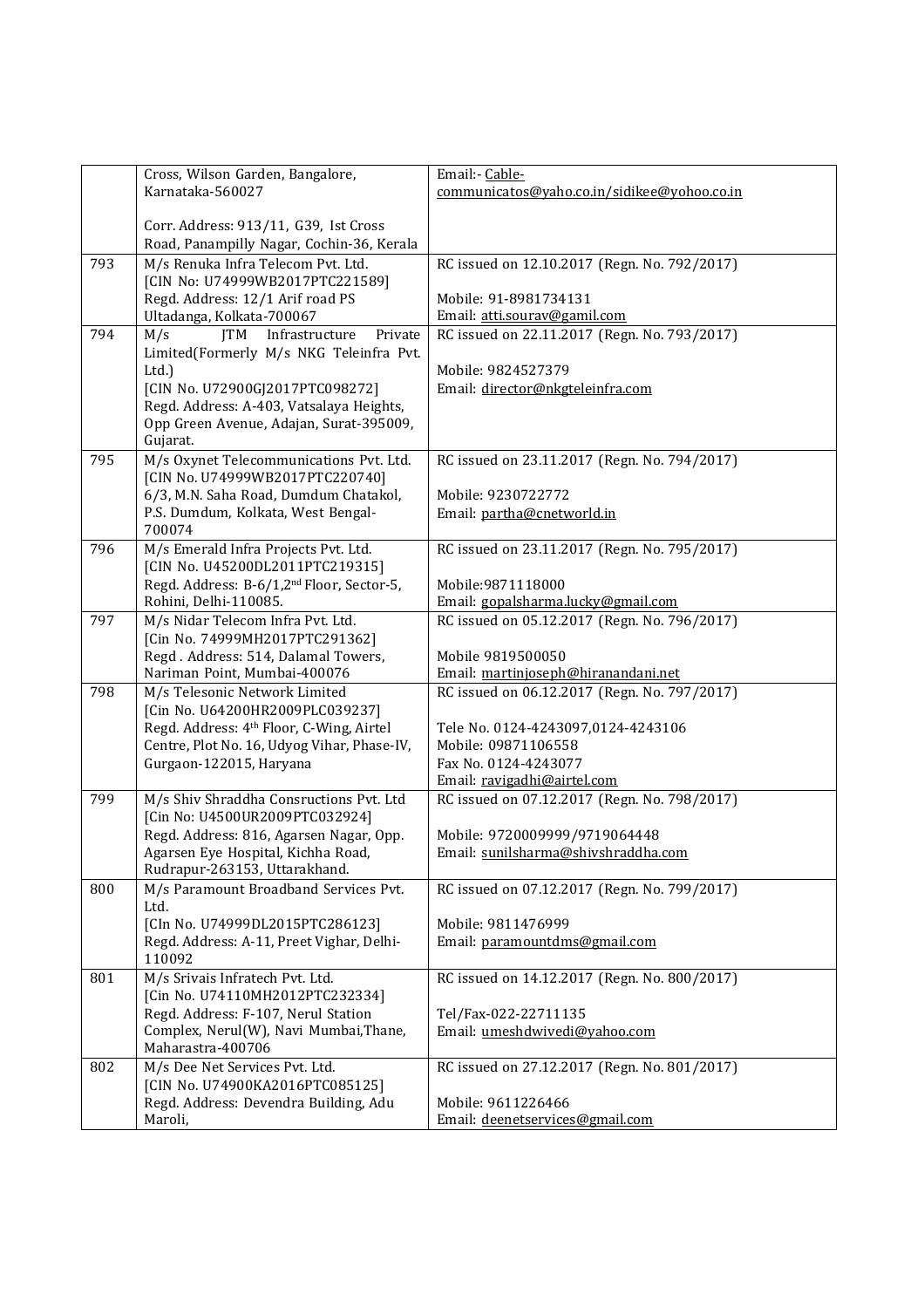|     | Kulshekar Pot, Mangalore, Karnataka-<br>575005                                                                                                                                                                                                                                           |                                                                                                                                                            |
|-----|------------------------------------------------------------------------------------------------------------------------------------------------------------------------------------------------------------------------------------------------------------------------------------------|------------------------------------------------------------------------------------------------------------------------------------------------------------|
| 803 | M/s KPT Solutions (OPC) Pvt. Ltd.<br>[CIN No. U74999HR2017OPCPrivate<br>Limited ]<br>Regd. Address: Office No. 119, Vardhman<br>Mall, Sector-19, Faridabad, Haryana-<br>122001                                                                                                           | RC issued on 27.12.2017 (Regn. No. 802/2017)<br>Mobile: 9650063238                                                                                         |
| 804 | M/s Erlang Corporation Pvt. Ltd<br>[CIN No. U64203DL2017PTC323623]<br>Regd. Address: RZ-744A, Gali No-18-D,<br>Sadh Nagar, Part-II, Palam Colony, south<br>West Delhi, New Delhi<br>Corr. Address: No. 95/17/2, Gali No. 18-D,<br>Sadh Nagar, Part-II, Palam Colony, New<br>Delhi-110045 | RC issued on 27.12.2017 (Regn. No. 803/2017)<br>Mobile: 9871939888<br>Email: sharadsharmann@gmail.com                                                      |
| 805 | M/s Netsat communications Pvt. Ltd.<br>Regd. Address: Plot No. 306/1771, House<br>No: 16, Laxmi Vihar, Near Patia Big Bazar,<br>Bhubaneshwar, Khordha-751024, Odisha-<br>751024                                                                                                          | RC issued on 16.01.2018. (Regn. No. 804/2018)<br>Tel: 0674-2725635<br>Mobile: 91- 9853900090<br>Email: susil@netsat.in                                     |
| 806 | M/s Jansutra technologies Pvt. Ltd<br>R: Plot No. 5, SR No. 163/IB, Adarsh<br>Colony, Tingre Nagar, Pune-411032,<br>Maharashtra                                                                                                                                                          | RC issued on 16.01.2018. (Regn. No. 805/2018)<br>Tel: 020-65277770<br>Mobile: 07887888543<br>Email: payal@jansutra.com                                     |
| 807 | M/s Feelinks Network Infra Solution Pvt.<br>Ltd<br>R: No. 169/16 Ist Floor, Ist Main<br>Dayananda Layout Ramamurthy Nagar,<br>Bangalore, Karnataka-560016                                                                                                                                | RC issued on 16.01.2018. (Regn. No. 806/2018)<br>Mobile: 91-9901199400<br>Email: purshi1973@gmail.com                                                      |
| 808 | M/s Inspire Infratech Pvt. Ltd<br>R: Plot No. 18, Second floor, East Avenue<br>Market, East Punjabi Bagh, Delhi-110026                                                                                                                                                                   | RC issued on 16.01.2018. (Regd. No. 807/2018)<br>Tele: 011-45733724<br>Mobile: 9811825254<br>Email: ajju-67@yahoo.co.in                                    |
| 809 | M/s Rajcomp Info Services Ltd<br>R: Ist Floor, C-Block, Yojana Bhawan, Tilak<br>Marg, C-Scheme, Jaipur-302005                                                                                                                                                                            | RC issued on 16.01.2018. (Regn. No. 808/2018)<br>Fax: 91(141) 2228701<br>Contact Details: Mr. Kuldeep Yadav<br>Email Mr.Kuldeepvadav.doit@rajasthan.gov.in |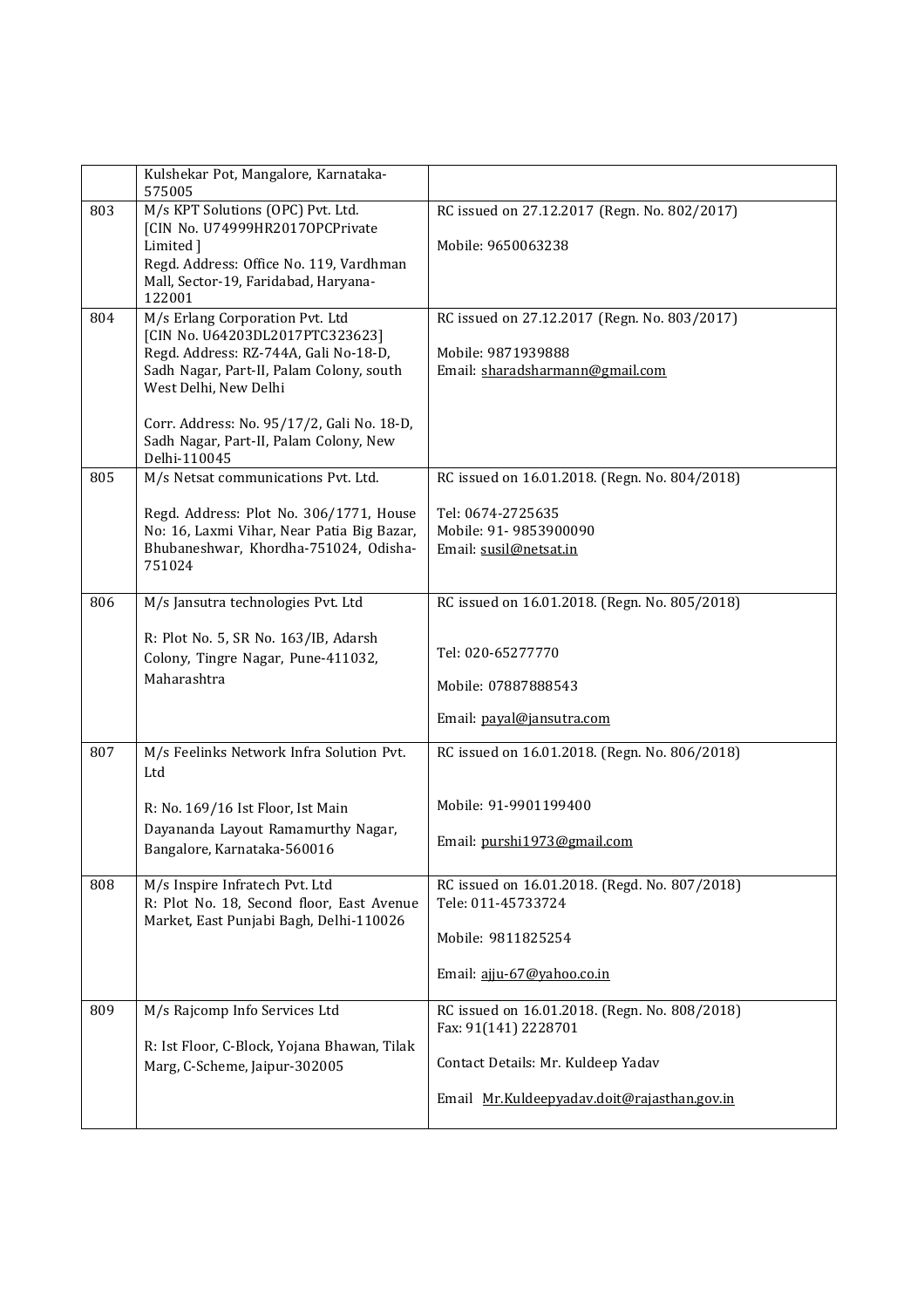|     | C: Same                                                                                                                      | Mobile: 9001143000                                                                     |
|-----|------------------------------------------------------------------------------------------------------------------------------|----------------------------------------------------------------------------------------|
|     |                                                                                                                              |                                                                                        |
|     |                                                                                                                              |                                                                                        |
| 810 | M/s AMPS Towers Pvt. Ltd                                                                                                     | RC issued on 01.03.2018. (Regn. No. 809/2018)                                          |
|     | R: House No. 588, FF SEQ No. RJV-693,<br>Rajokari, Near Bar Wala Kuan, New Delhi-<br>110038.                                 | Mobile: 09729647500/Phone: 0124-4226954<br>Email: ampstowers@gmail.com                 |
|     | C: Footprints Building, Office Block, 2nd<br>Floor, Parsvnath Green Ville, Sector-48,<br>Sohna Road, Gurgaon-122018, Haryana |                                                                                        |
| 811 | M/s LiveFibre Connect Private Limited                                                                                        | RC issued on 05.03.2018. (Regn. No. 810/2018)                                          |
|     | R: Plot No. 409, Udyog Kendra-2, Ecotech-<br>3, Greater Noida, gautam Buddha Nagar,<br>Uttar Pradesh-201306                  | Tele: 0120-2397038<br>Mobile: 09711994001<br>Email: sudeep.dutt@livefibre.in           |
| 812 | M/s Akola Telecom & IP Networks Pvt. Ltd                                                                                     | RC issued on 05.03.2018. (Regn. No. 811/2018)                                          |
|     | R: Sanjay Wamanrao Jirapure, Shiv Nagar,<br>Akola, Mahareashtra-444001                                                       | Mobile: 09922837948                                                                    |
| 813 | M/s Onet Digital Infrastructure Pvt. Ltd                                                                                     | RC issued on 05.03.2018. (Regn. No.812 /2018)                                          |
|     | R: 224-Trade Centre, 18, South Tukoganj,<br>Indore, Madhya Pradesh-452001                                                    | Tele: 0731-6465005<br>Email: onetdigitalinfra@gmail.com                                |
| 814 | M/s Mantram Solutions Pvt. Ltd                                                                                               | RC issued on 05.03.2018. (Regn.No.813/2018)                                            |
|     | R: 7047/7, Rameshwari Nehru Nagar,<br>Karol Bagh, New Delhi-11005                                                            | Mobile: 07033444499<br>Email: bedi.mspl@gmail.com                                      |
|     | C: Kazipur Quarter, Road No. 3, Opp-QTR<br>No. 13, Patna-800004, Bihar                                                       |                                                                                        |
| 815 | M/s Eastern Power Distribution company<br>of Andhra Pradesh Limited                                                          | RC issued on 05.03.2018. (Regn. No. 814 /2018)<br>Tele: 0891-2582398/Fax: 0891-2737675 |
|     | R: Corporate Office, APEDCL, P&T Colony,<br>Seethammadhara, Visakhaptnam, Andhra<br>Pradesh-530013                           | Mail: de-telecom-it@apeastanpower.com                                                  |
| 816 | M/s Speedway Communication Pvt. Ltd                                                                                          | RC issued on 21.03.2018. (Regn. No. 815/2018)                                          |
|     | R: Flat No. 22, Anuradha Aprt, 40/a/6/B,<br>Bhau Patil Road, Near Pune IT Park,                                              | Mobile: 0797038939877<br>Email: goodlinkcommunication@gmail.com                        |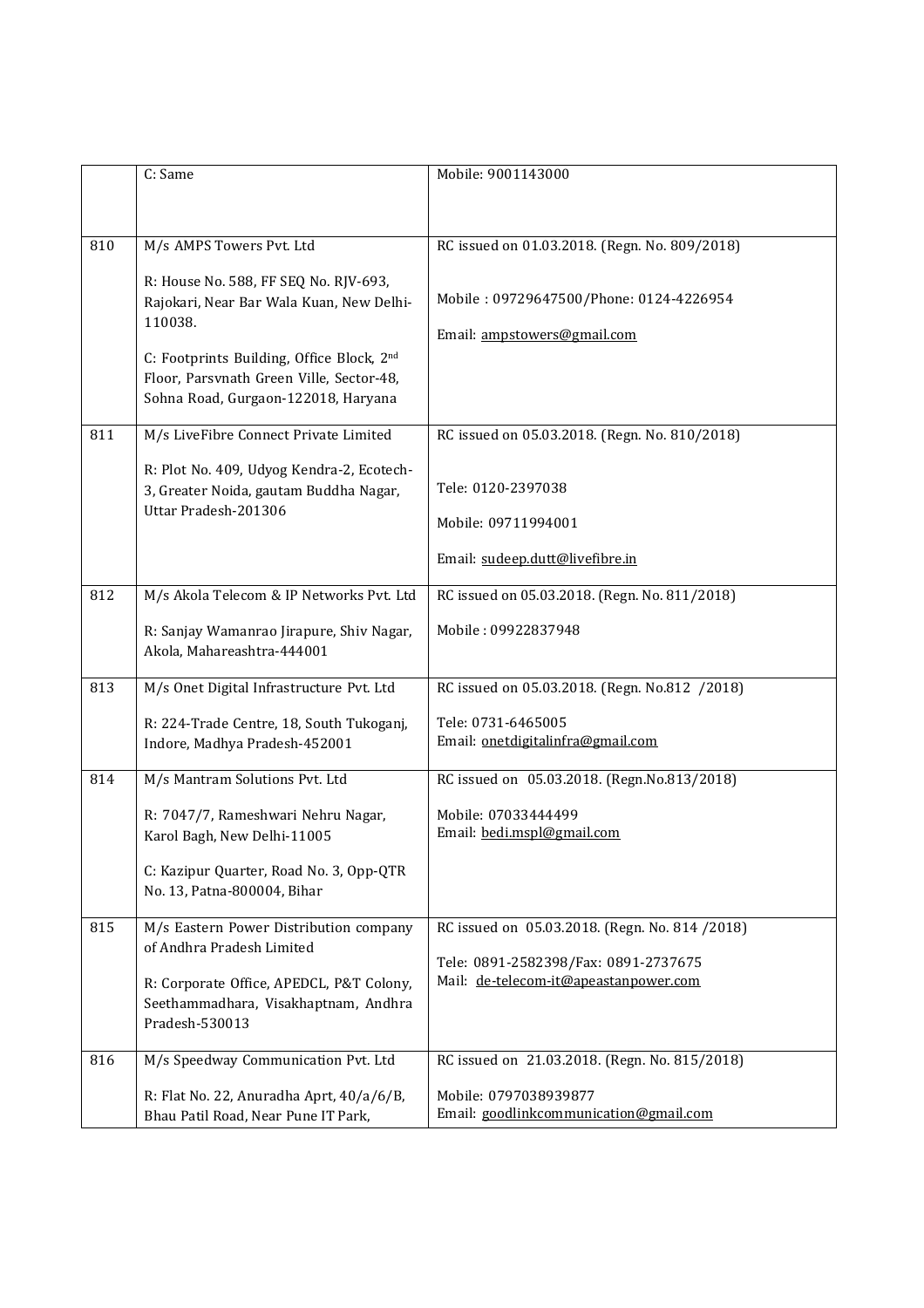|     | Bopodo, Pune, Maharashtra-411003                                                                                                                        |                                                                                                                         |
|-----|---------------------------------------------------------------------------------------------------------------------------------------------------------|-------------------------------------------------------------------------------------------------------------------------|
| 817 | M/s Srigom Infra Projects Pvt. Ltd                                                                                                                      | RC issued on 21.03.2018. (Regn. No. 816 /2018)                                                                          |
|     | R: Flat No. 3, Akshaya Apartment No. 7,<br>Silapathikara Street, Perungalathur,<br>Chennai-600063                                                       | Tele/Fax: 044-23700148<br>Email: srigominfra@gmail.com                                                                  |
| 818 | M/S Assam Electricity Grid Corporation<br>Limited<br>R: Ist Floor, Bijulee Bhawan, Paltanbazar,<br>Guwahati, Assam-781001                               | RC issued on 23.03.2018. (Regn. No. 817 / 2018)<br>Mob: 09435045804/Fax: 0361-2739517<br>Email: ajoydas.aegcl@gmail.com |
| 819 | M/s Touchstone Pvt. Ltd                                                                                                                                 | RC issued on 27.03.2018. (Regn. No. 818/2018)                                                                           |
|     | R: 2 <sup>nd</sup> Floor, Jyoti Bhawan, Krishna<br>Compound, Fraser road, Patna, Bihar-<br>800001                                                       | Tele: 0612-2216055/09534600000<br>Mobile: 09534600000<br>Email: touchstone70@gmail.com                                  |
| 820 | M/s Acquirer Communication Pvt. Ltd                                                                                                                     | RC issued on 27.03.2018. (Regn. No. 819/2018)                                                                           |
|     | R: B-85, Pocket-B, LIG Flats, Nand Nagri,<br>Delhi, North East-110093<br>C: GH-08, SC-01, Sports City, Greater<br>Noida(West), Gautam Budha Nagar, U.P. | Mobile: 09910844819<br>Email: amitvikramm.m@gmail.com                                                                   |
| 821 | M/s Arocell Telecommunications Pvt. Ltd                                                                                                                 | RC issued on 27.03.2018. (Regn. No. 820/2018)                                                                           |
|     | R: House No. 415/21, Street No. 6, Madan<br>Puri, Gurgaon, Haryana-122001                                                                               | Mobile: 7838149799<br>Email: kaurjagpreet3@gmail.com                                                                    |
| 822 | M/s Technosys Security Systems Pvt. Ltd                                                                                                                 | RC issued on 02.04.2018. (Regn. No. 821/2018)                                                                           |
|     | R: 7047/7/Rameshwari, Nehru Nagar,<br>Karol Bagh, New Delhi-110005<br>C: 34-a& 34B, Ansal Plaza Sector-01,<br>Vaishali, Ghazibad-201010                 | Tele: 120-4165216, 217<br>Mobile: 9810252005<br>Mail: nearaj@technosysgroup.com                                         |
| 823 | M/s Kad-Syscon Infotech Pvt. Ltd                                                                                                                        | RC issued on 02.04.2018. (Regn. No. 822 / 2018)                                                                         |
|     | R: 2/12, Shantadevi Aprt., Yashojyoti CHS,<br>Poona Link Road, Katemanvilli, Kalyan-<br>421306                                                          | Mobile: 09833089455                                                                                                     |
| 824 | M/s Southern Power Distribution                                                                                                                         | RC issued on 02.04.2018. (Regn. No. 823/2018)                                                                           |
|     | Company of Andhra Pradesh Limited<br>R: Kesavayanagunta, Besides Srinavasa,                                                                             | Tele: 0877-2284109 ext: 333<br>Email: detcittpt@gmail.com                                                               |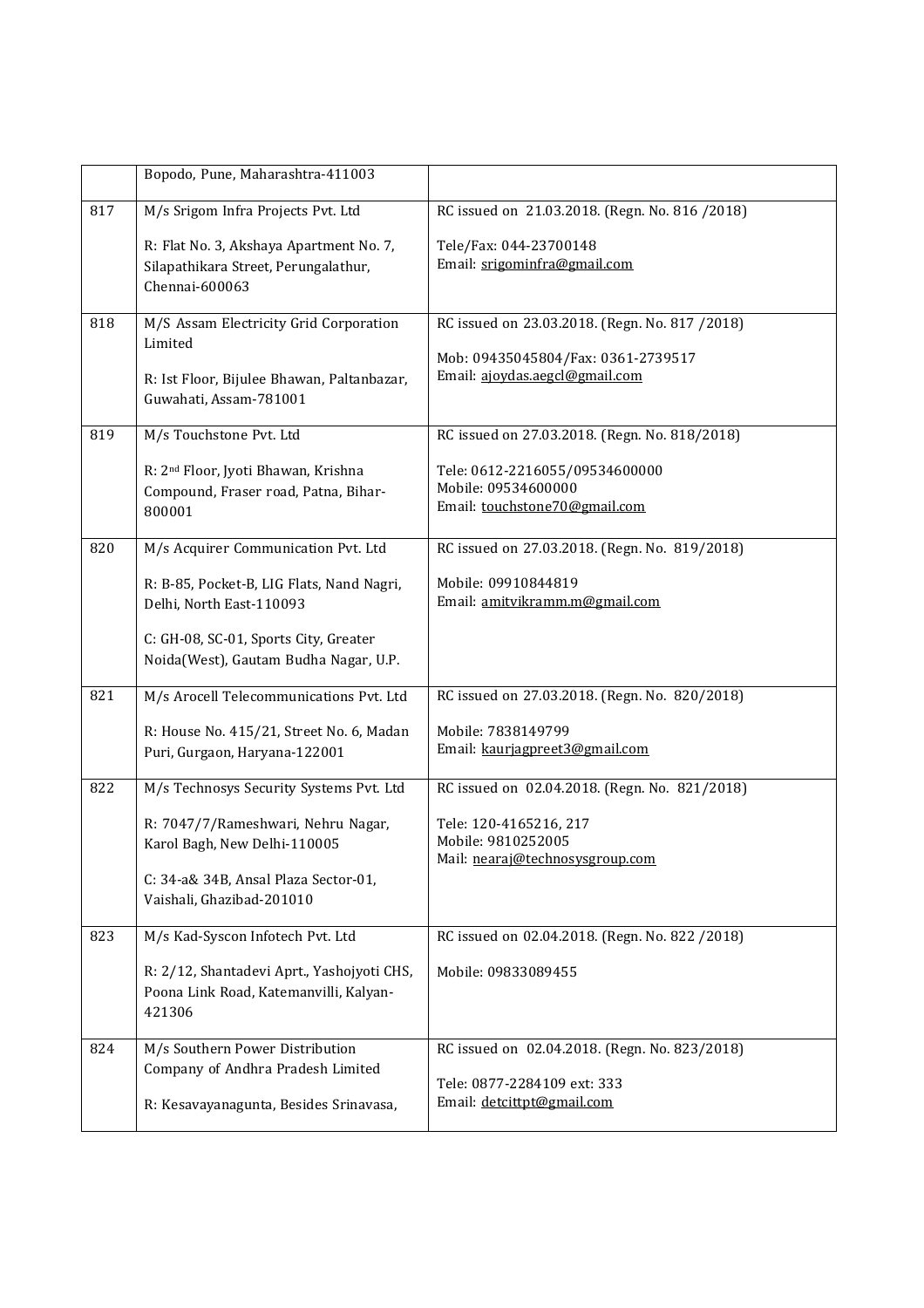|     | Kalyanamandapams, Tiruchanoor Road,<br>Tirupati, Andhra Pradesh                                                                                                                                                             |                                                                                                                                             |
|-----|-----------------------------------------------------------------------------------------------------------------------------------------------------------------------------------------------------------------------------|---------------------------------------------------------------------------------------------------------------------------------------------|
| 825 | M/s Darshan Teleinfra Private Limited                                                                                                                                                                                       | RC issued on 02.04.2018. (Regn. No. 824/2018)                                                                                               |
|     | R: 123/4, Shivdarshan MIT, Ramandal<br>Nagar, shivdarshan, Padmawati, Pune-<br>411009, Maharashtra                                                                                                                          | Mobile: 09850042141<br>Email: darshanservices@rediffmail.com                                                                                |
| 826 | M/s Punjab State Transmission<br><b>Corporation Limited</b><br>R: PSEB Head Office, the Mall, Patiala,<br>Punjab-147001<br>C: Er-in-Chief/TS, Shakti Sadan, Opp. Kali<br>Devi Mandir, PSTCL, Patiala, Punjab                | RC issued on 06.04.2018. (Regn. No. 825/2018)<br>Tele: 0175-2303676<br>Fax: 2301536<br>Mobile: 09646118769<br>Email: se-planning@pstech.org |
| 827 | M/s Zon Tech Pvt. Ltd                                                                                                                                                                                                       | RC issued on 13.04.2018. (Regn. No. 826/2018)                                                                                               |
|     | R: 18, Kaveri Enclave, Phase-2,<br>Ramghat Road, Aligarh-202001                                                                                                                                                             | Tele: 0571-2742331<br>Email: www.zontech.co.in/piyush@zontech.co.in                                                                         |
| 828 | M/s Mrunal Telecom Services Pvt. Ltd                                                                                                                                                                                        | RC issued on 13.04.2018. (Regn. No. 827/2018)                                                                                               |
|     | R: B-35, Gala Nagar CHS, Beside Mehul<br>Cinema, J.N. Road, Mulund (W), Mumbai-<br>400080                                                                                                                                   | Tele/Fax: 022-25656000<br>Email: mrunaalenterprises@gmail.com                                                                               |
| 829 | M/s Citynet Infotele Pvt. Ltd                                                                                                                                                                                               | RC issued on 13.04.2018. (Regn. No. 828/2018)                                                                                               |
|     | R: 2 <sup>nd</sup> Floor, 235 B, Trade Center,<br>18, South Tukoganj, Indore-452010                                                                                                                                         | Mobile: 9926544111<br>Email: shalini@citynetinfotele.com                                                                                    |
| 830 | M/s Chhattisgarh State Information<br>Infrastructure Corporation Limited<br>R: Office of Chhattisgarh Infortech<br>Promotion, Society, State Data centre,<br>Civil lines, Near Police Line, Raipur-<br>492001(Chhattisgarh) | RC issued on 13.04.2018. (Regn. No. 829 /2018)                                                                                              |
| 831 | M/s Happynet Solutions Pvt. Ltd                                                                                                                                                                                             | RC issued on 17.04.2018. (Regn. No. 830/2018)                                                                                               |
|     | R: Barua More, Beldanga, Murshidabad,<br>West Bengal-742189                                                                                                                                                                 | Mobile: 8327575050<br>Email: support@happynet.in                                                                                            |
| 832 | M/s Sevainfocom IT Pvt. Ltd.                                                                                                                                                                                                | RC issued on 17.04.2018. (Regn. No. 831/2018)                                                                                               |
|     | R: Plot No. 315 A, Minatai Thakare                                                                                                                                                                                          | Mobile: 09096392999                                                                                                                         |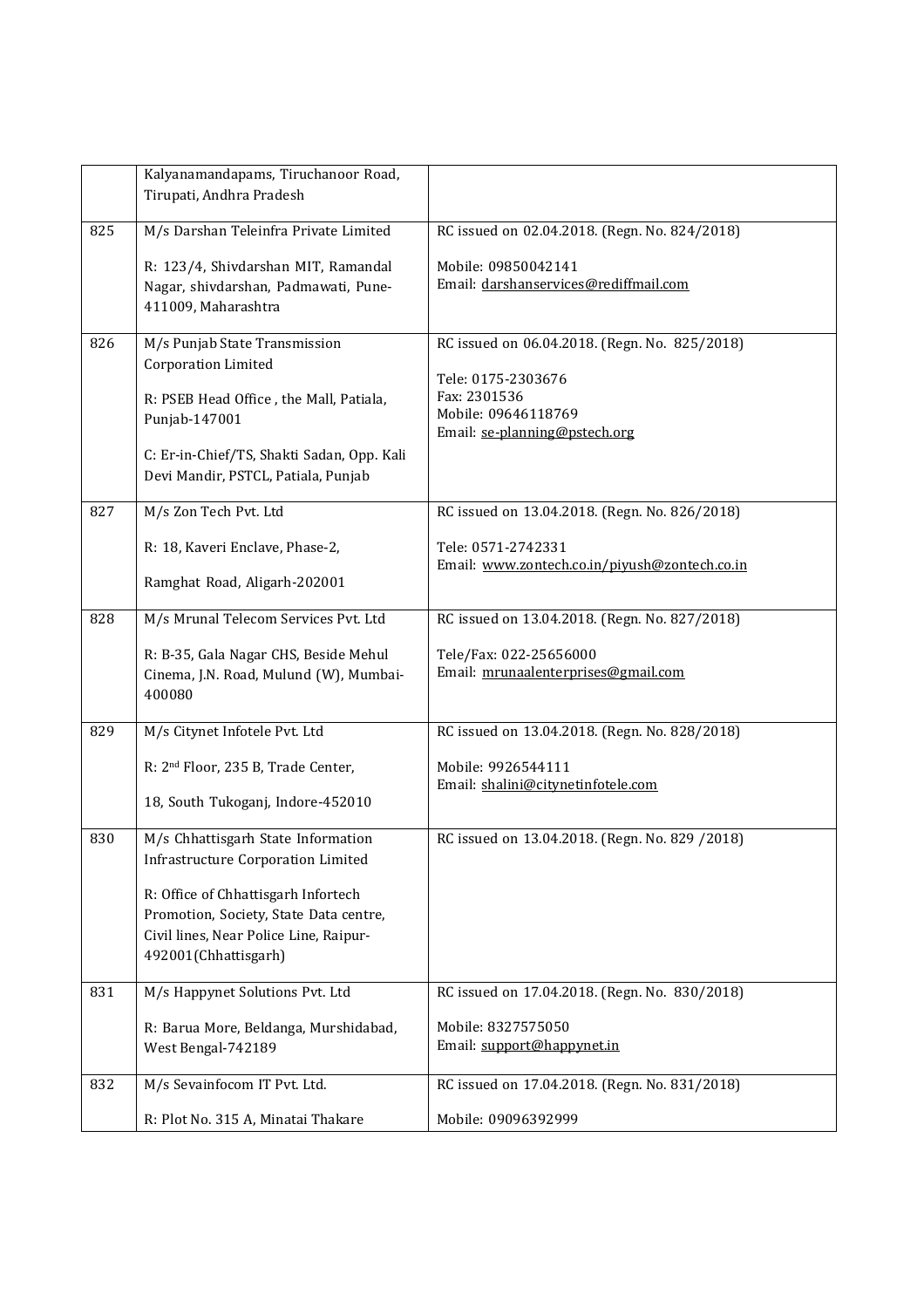|     | Market, Bajaj Nagar, MIDC Waluj,<br>Aurangabad, Maharashtra-431136                                                                                                                | Email: contact2zafar@gmail.com                                                   |
|-----|-----------------------------------------------------------------------------------------------------------------------------------------------------------------------------------|----------------------------------------------------------------------------------|
| 833 | M/sReliance Industries Limited                                                                                                                                                    | RC issued on 24.04.2018. (Regn. No. 832 /2018)                                   |
|     | R: 3rd Floor, Maker Chambers-IV, 222,<br>Nariman Point, Mumbai-400021                                                                                                             | Tele: 022-35557110/35555000<br>Email: anshuman.thakur@ril.com                    |
| 834 | M/s Quebec Communications Pvt. Ltd                                                                                                                                                | RC issued on 02.05.2018. (Regn. No. 833/2018)                                    |
|     | R: Ground Floor #02, KT Apartments,<br>Tagore Nagar, Cochin, Ernakulam, Kerala-<br>682020                                                                                         | Mobile: 91-9605277776<br>Email: quebecommunicationspvt.ltd@gmail.com             |
| 835 | M/s Soft Call Cust-O-Care Pvt. Ltd                                                                                                                                                | RC issued on 07.05.2018. (Regn. No. 834/2018)                                    |
|     | R: B-004, Ambika Dham Apartment,<br>Ayodhya Nagari, dombivli, East-<br>421201(Mumbai), Maharashtra<br>C: B-3/146, First floor, Kasturi Plaza<br>Manpada Road, dombivli east-42120 | Tele: 0251-2861880/990<br>Mobile: 9867270978<br>Email: sachin.softcall@gmail.com |
| 836 | M/s Grant Investrade Limited                                                                                                                                                      | RC issued on 08.05.2018. (Regn. No. 835/2018)                                    |
|     | R: In Centre, 49/50, MIDC, 12th Road,<br>Andheri (E), Mumbai-400093                                                                                                               | Tele: 022-66910945<br>Email: amar.chintopanth@incablenet.net                     |
| 837 | M/s Sermera Services Private Limited                                                                                                                                              | RC issued on 08.05.2018. (Regn. No. 836/2018)                                    |
|     | R: Sarmera Kothi, Jamal Road, Kadamkuan,<br>Patna-800001                                                                                                                          | Mobile:9135021200<br>Email: saratgavtam@gmail.com                                |
| 838 | M/s Telewaves Infra Services Pvt. Ltd                                                                                                                                             | RC issued on 14.05.2018. (Regn. No. 837/2018)                                    |
|     | R: T-5, Ground floor, West Patel Nagar,<br>Delhi-110008                                                                                                                           | Mobile: 8750735252<br>Email:anupamrana8@gmail.com                                |
| 839 | M/s Invas Technologies Pvt. Ltd                                                                                                                                                   | RC issued on 15.05.2018. (Regn. No. 838/2018)                                    |
|     | R: Unit 212, 2 <sup>nd</sup> Floor, SGL Plaza, Plot No.<br>10, Sector-9, Rohini, New Delhi-110085<br>C: Plot No-108, 4th Floor, Sector-44,<br>Gurugram-122002                     | Tele: 0124-4200984, 4200985<br>Email: directors@invas.net                        |
| 840 | M/s Sterlite Interlinks Limited                                                                                                                                                   | RC issued on 31.05.2018. (Regn. No. 839/2018)                                    |
|     | R: G-I, Ist floor, The Mira Corporate Suites                                                                                                                                      | Mobile: 8826262295<br>Email: hemant.narain@sterlite.com                          |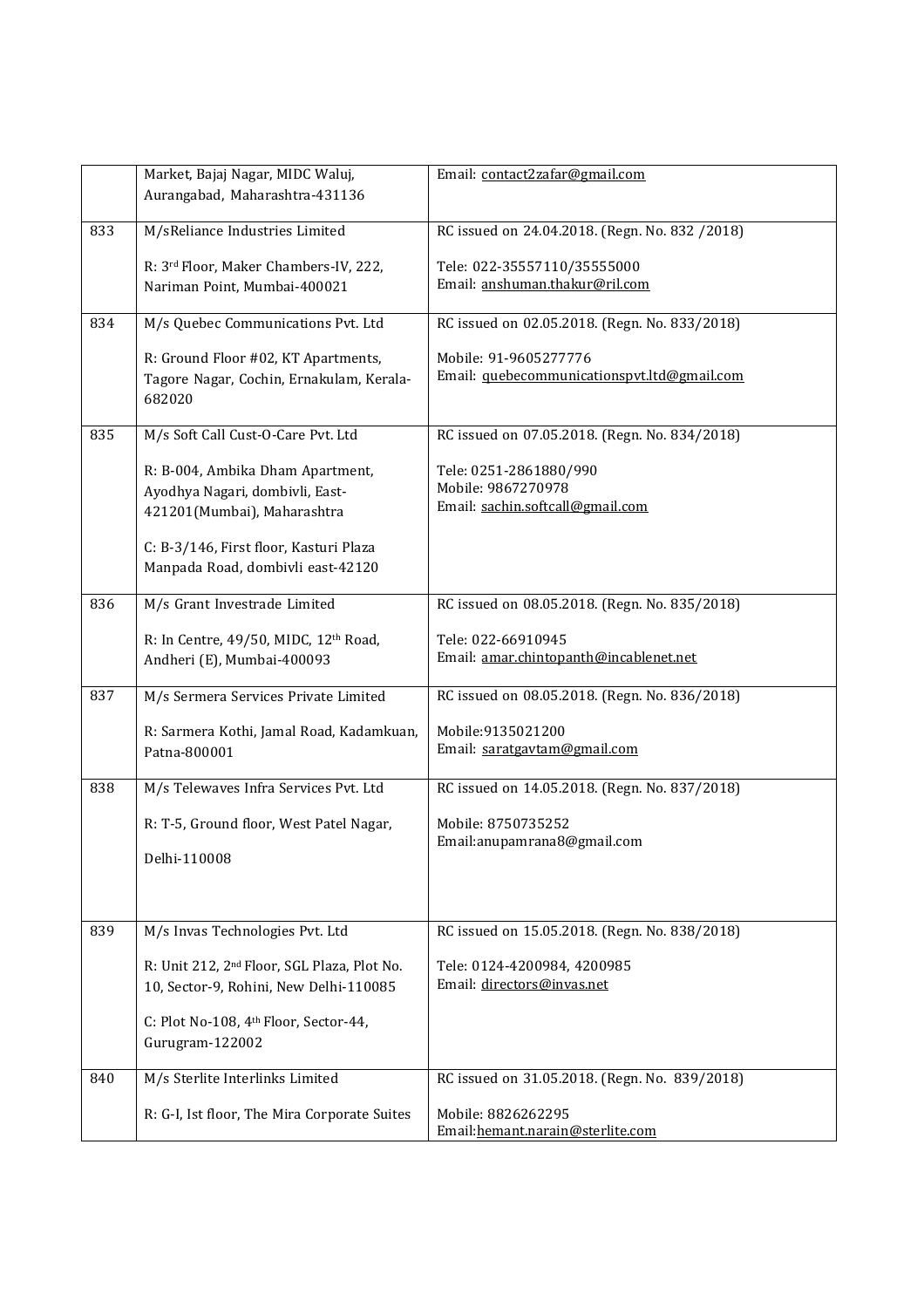|     | 1&2, Ishwar Nagar, Mathura Road, New<br>Delhi-110065                                                          |                                                                               |
|-----|---------------------------------------------------------------------------------------------------------------|-------------------------------------------------------------------------------|
| 841 | M/s Gaurav Communication Pvt. Ltd                                                                             | RC issued on 25.05.2018. (Regn. No. 840/2018)                                 |
|     | R: M. No 490, Kharab Wadi, A/P Chakan,<br>Tal Khed, Pune, Maharashtra-410501                                  | Mobile: 9595557777<br>Email: sunilkharabe121@gmail.com                        |
| 842 | M/s Mezux Touch Pvt. Ltd                                                                                      | RC issued on 31.05.2018. (Regn. No.841/2018)                                  |
|     | R: GD128, PUL Pehladpur, South Delhi,<br>Delhi-110044                                                         | Tele: 011-69999497<br>Mobile: 9910010209<br>Email: mezuxtouch@gmail.com       |
| 843 | M/s Lotus Tele Infra Pvt. Ltd                                                                                 | RC issued on 31.05.2018. (Regn. No. 842/2018)                                 |
|     | R: Flat No. 1001, GH-2, Sector-52, The<br>Officers Welfare, Gurgaon, Haryana-<br>122003                       | Email: info@lotusteleinfra.com,<br>sanjeev@lotusteleinfra.com                 |
| 844 | M/s Fibrsol Global Network Pvt. Ltd                                                                           | RC issued on 31.05.2018. (Regn. No. 843/2018)                                 |
|     | R: 17, Deep Vihar, Vikas Nagar, Uttam<br>Nagar, Delhi, West Delhi-110059                                      | Mobile: 9811577893<br>Email: sureshsinghL022@gmail.com                        |
| 845 | M/s Imperium Digital Network Private<br>Limited                                                               | RC issued on 01.06.2018. (Regn. No. 844/2018)                                 |
|     | R: S.No. 227/1, Build No. CA 4 B,<br>RadhaNagari, Bhosari, Pune, Maharashtra-<br>411039                       | Mobile: 91-7721009009<br>Email: tusharthakur001@gmail.com                     |
| 846 | M/s Light Wave Technologies Pvt. Ltd                                                                          | RC issued on 31.05.2018. (Regn. No. 845/2018)                                 |
|     | R: Plot No. 78, Gautam Nagar,<br>Bhubaneswar, Khurda-751009, Odisha                                           | Tele: 0674-2314500<br>Email: abanip.padhi@gmail.com                           |
| 847 | M/s Blue Vision Cable Network Pvt. Ltd                                                                        | RC issued on 31.05.2018. (Regn. No. 846/2018)                                 |
|     | R: 67/77, Jogeshwar Niwas, 2 <sup>nd</sup> Floor,<br>Room No. 11, Kolbhat Lane, Chira Bazar,<br>Mumbai-400002 | Tele: 022-22090837<br>Mobile: 9820137428<br>Email: blue.vision@rediffmail.com |
| 848 | M/s KBPS Network Pvt. Ltd                                                                                     | RC issued on 01.06.2018 (Regn. No. 847/2018)                                  |
|     | R: Plot No. 6, SN 163/IA/IA, Kothrud,<br>Pune, Maharashtra-411038                                             | Mobile: 7219502844<br>Email: ramesh.padalghare2844@gmail.com                  |
| 849 | M/s Structure India Trading Pvt. Ltd                                                                          | RC issued on 11.06.2018 (Regn. No. 848/2018)                                  |
|     | R: 02, Krishna Complex, 52-Hasanpur, I.P.                                                                     | Tele: 011-22234147/42384036                                                   |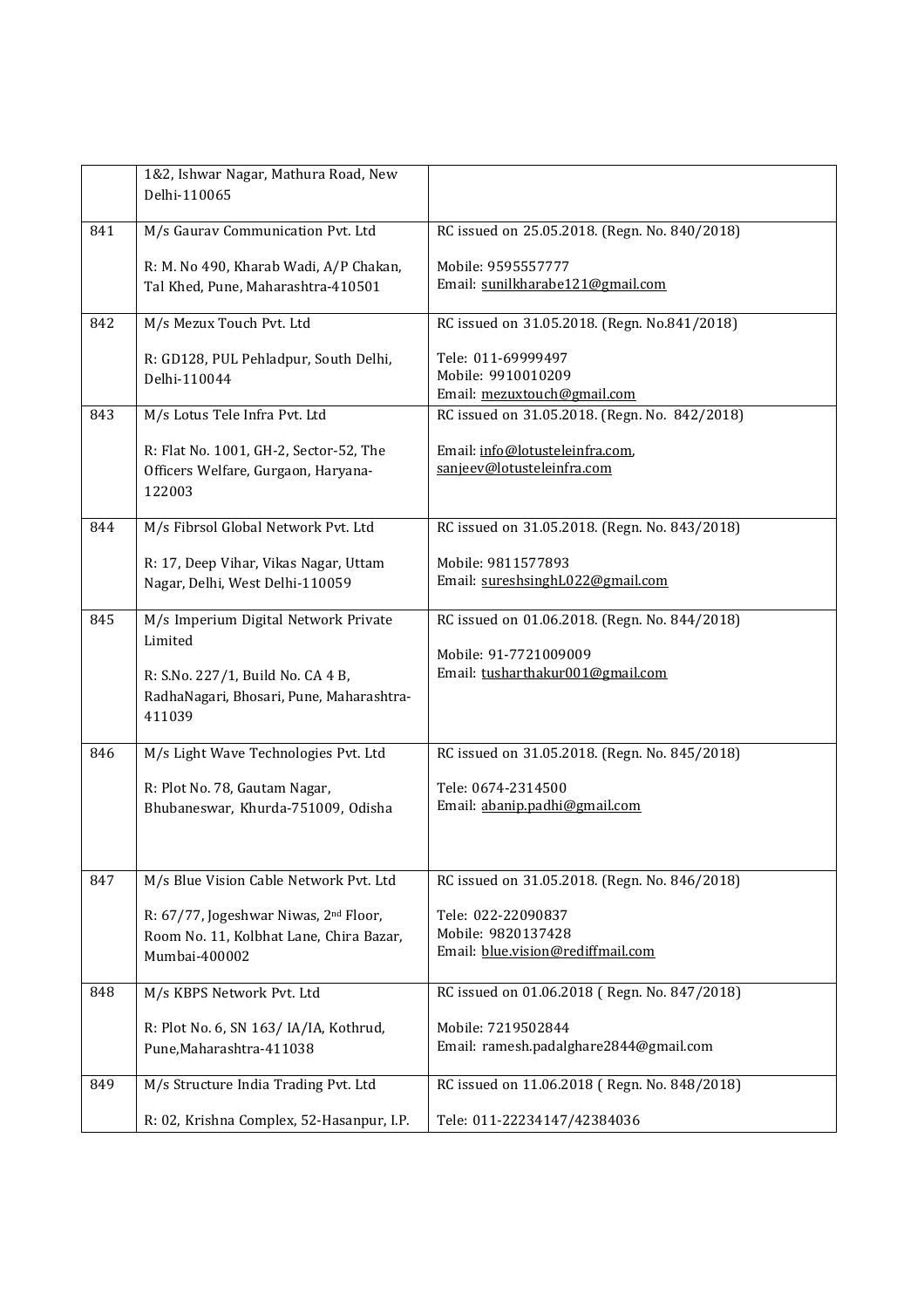|     | Extension, New Delhi-110092                                                                                                                     | Mobile: 9868525836                                                                                         |
|-----|-------------------------------------------------------------------------------------------------------------------------------------------------|------------------------------------------------------------------------------------------------------------|
|     | C: 4A, Hasanpur, I.P. Extension, New Delhi,<br>East Delhi-110092                                                                                |                                                                                                            |
| 850 | M/s Sudhana Telecommunications Pvt.<br>Ltd<br>R: 10-1-545/A, Nehru Nagar, Opp Lane SBI<br>Marredpally, East Marredpally,<br>Secunderabad-500026 | RC issued on 01.06.2018/11.06.2018 (Regn. No. 849/2018)<br>Mobile: 9848876974<br>Email: admin@stpl.network |
| 851 | M/s Aurangabad Industrial Township Ltd<br>R: Udyog Sarathi, MIDC Office, Mahakali                                                               | RC issued on 19.06.2018 (Regn. No. 850/2018)<br>Tele: 022-26871587<br>Email: gmdmic@midcindia.org          |
|     | Cave Road, Marol Industrial Area, Andheri<br>(East), Mumbai                                                                                     |                                                                                                            |
| 852 | M/s P.P.I. Telecoms Private Limited                                                                                                             | RC issued on 01.06.2018 (Regn. No. 851/2018)                                                               |
|     | R: Shop No. 257, 4th Phase, Vbhcs,<br>Girinagar, Bangalore-560085(Karnataka)                                                                    | Mobile: 9448030136<br>Email: poornimaprakash99@gmail.com                                                   |
| 853 | M/s Shareio Communications (P) Ltd                                                                                                              | RC issued on 01.06.2018/11.6.2018 (Regn. No. 852/2018)                                                     |
|     | R: 1-1-30/4A/NR, Punerivas Heights,<br>GR Reddy Nagar, Kapra, Hyderabad-<br>500062                                                              | Mobile: 9700358599<br>Email: ravikanth@shareio.in                                                          |
| 854 | M/s SSV Broadband Pvt. Ltd                                                                                                                      | RC issued on 27.06.2018 (Regn. No. 853/2018)                                                               |
|     | R: 25/602, NRI complex, Sector-54,56,58,<br>Seawoods Estate, Nerul, Navi Mumbai-<br>400706                                                      | Mobile: 9930525679                                                                                         |
|     | C: sho-1A, 4 Ground Floor, Plot No. 4175,<br>Tirupati CHS, Bhulabhai Desai Road, Opp<br>Mahalaxmi Temple, Mumbai-26                             |                                                                                                            |
| 855 | M/s Savvi Connecting Global Pvt. Ltd                                                                                                            | RC issued on 19.06.2018 (Regn. No. 854/2018)                                                               |
|     | R: 19/50, Azad Market Baraut, Baghpat,<br><b>Uttar Pradesh</b>                                                                                  | Mobile: 9760880033<br>Email: saaviconnectingglobal@gmail.com                                               |
| 856 | M/s Prabhjass Infra (OPC) Pvt. Ltd                                                                                                              | RC issued on 06.06.2018 (Regn. No. 855/2018)<br>Mobile: 9650289601                                         |
|     | R: 51, Indra Vihar, Near Mukherjee Nagar,<br>Delhi-110009                                                                                       | Email: sabbysingh9832@gmail.com                                                                            |
|     |                                                                                                                                                 |                                                                                                            |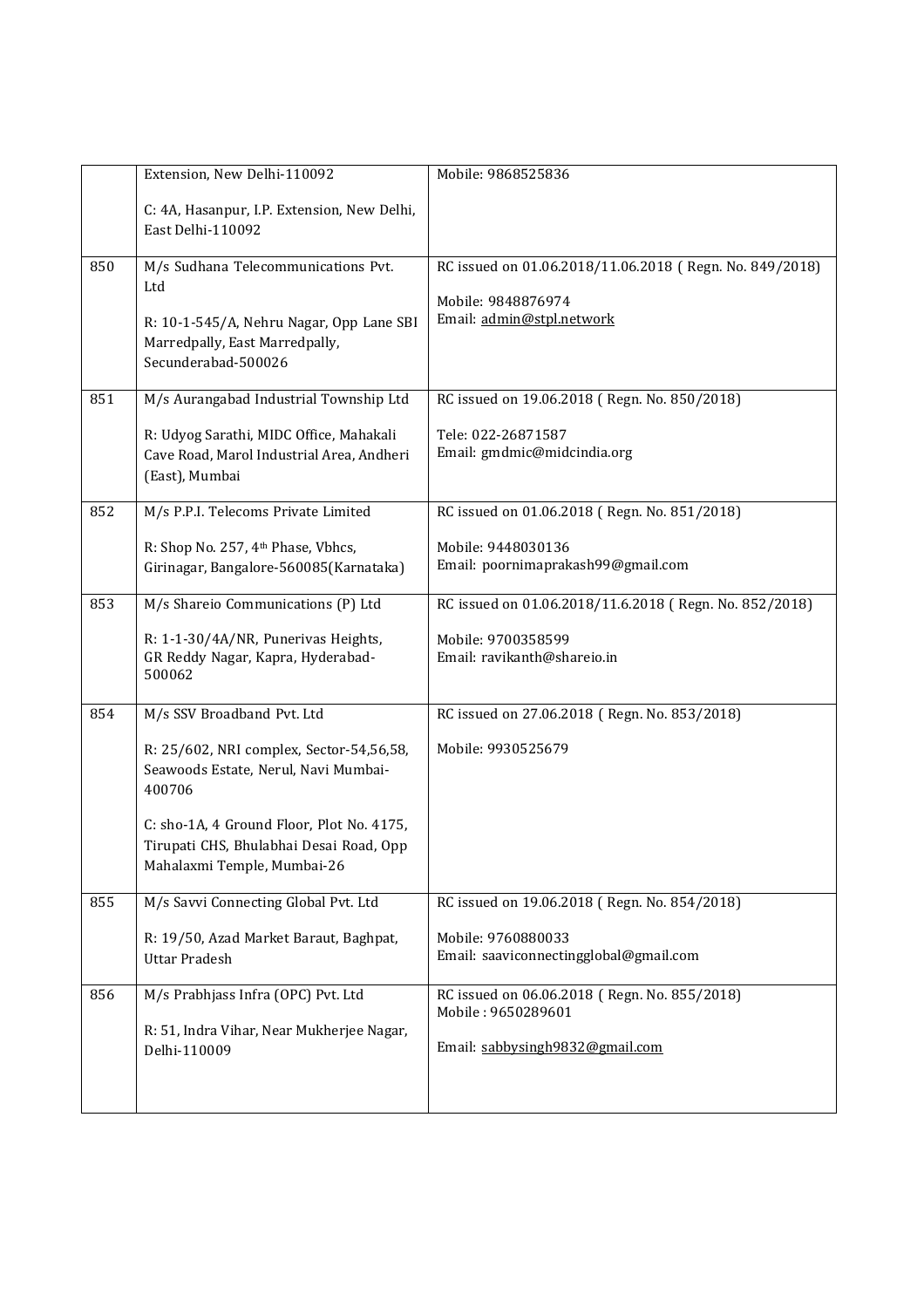| 857 | M/s Sai Datta Broadband Pvt. Ltd                                                                                                                                                                                | RC issued on 08.06.2018 (Regn. No. 856/2018)                                                                  |
|-----|-----------------------------------------------------------------------------------------------------------------------------------------------------------------------------------------------------------------|---------------------------------------------------------------------------------------------------------------|
|     | R: Sr. No. 56/1, Kawde Nagar, Lane No. 4,<br>Pimple Gurav, Pune, Maharashtra-411061                                                                                                                             | Mobile: 91 9922096666<br>Email: gsshinde29@gmail.com                                                          |
| 858 | M/s Anarc Networks (P) Ltd                                                                                                                                                                                      | RC issued on 18.06.2018 (Regn. No. 857/2018)                                                                  |
|     | R: 269-4 Marla, Gurgram, Haryana-<br>122001                                                                                                                                                                     | Mobile: 9828012141                                                                                            |
|     | C: 10, Vishwakarma Nagar-III, Maharani<br>Farm, Durgapura, Jaipur-<br>302018(Rajasthan)                                                                                                                         | Email: anarc-nss@yahoo.co.in                                                                                  |
| 859 | M/s Packenet Solutions Pvt. Ltd                                                                                                                                                                                 | RC issued on 18.06.2018 (Regn. No. 858/2018)                                                                  |
|     | R: 665, Peth Alli, Near Nageshwar Temple,                                                                                                                                                                       | Mobile: 91 8007299111/9850170005                                                                              |
|     | Awas Alibag, Raigad, Maharashtra-402201                                                                                                                                                                         | Email: kamblisameer@gmail.com                                                                                 |
| 860 | M/s Mendu Enterprize Pvt. Ltd                                                                                                                                                                                   | RC issued on 19.06.2018 (Regn. No. 859/2018)                                                                  |
|     | R: Plot No: 94/1/777, Veenus Plaza, Udj to                                                                                                                                                                      | Mobile: 9052542424                                                                                            |
|     | old airport road, Begumpet, Hyderabad,<br>teleangana-500016                                                                                                                                                     | Email: mseswamy@gmail.com                                                                                     |
|     | C: Villa No. 23, the Neighourhood,<br>gundlapochampally, Kompalle, ranga<br>reddy Dist. 500014, Telangana.                                                                                                      |                                                                                                               |
| 861 | M/s Inishia Media Pvt. Ltd                                                                                                                                                                                      | RC issued on 19.06.2018(Regn. No. 860/2018)                                                                   |
|     | R: 473/B, Gali No. 21, Jafrabad, Delhi-<br>110053                                                                                                                                                               | Mobile: 9999363454, 9313785303                                                                                |
|     |                                                                                                                                                                                                                 | Email: inishia23@gmail.com                                                                                    |
| 862 | M/s Fibre Network India Pvt. Ltd                                                                                                                                                                                | RC issued on 19.06.2018(Regn. No. 861/2018)                                                                   |
|     | R: H.No. 163, Kheldar, Fatepur, U.P                                                                                                                                                                             | Mobile: 07497992222                                                                                           |
|     |                                                                                                                                                                                                                 | Email: fibrenetindia6gmail.com                                                                                |
| 863 | 863 M/S TYPHOON COMMUNICATION<br><b>PRIVATE</b><br><b>LIMITED</b><br>[CIN NO: U74999PN2017PTC173445]<br>R: MILKAT NUMBER 1115, TALAWADE<br>GAON,<br>TALAWADE,<br>TAL: HAVELI, DIST: PUNE-412114,<br>MAHARASHTRA | RC issued on 12.07.2018 (Regn. No. 862/2018)<br>[Mobile: 9637370707]<br>[Email: nilesh.bhalekar175@gmail.com] |
| 864 | M/S WINDSOR INTERNET PRIVATE<br><b>LIMITED</b>                                                                                                                                                                  | RC issued on 12.07.2018 (Regn. No. 863/2018)<br>Mobile: 9822684905]                                           |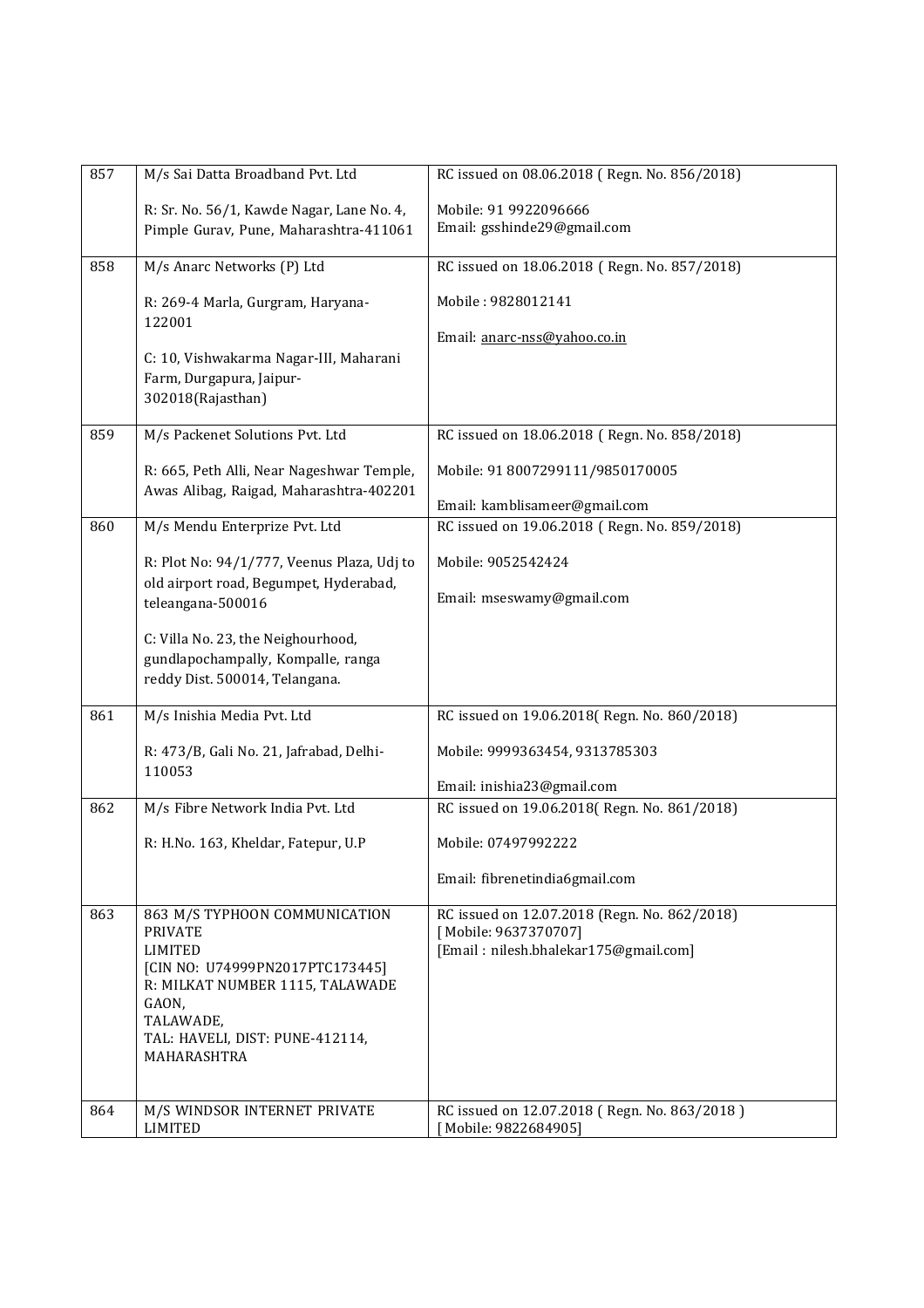|     | [CIN NO: U64200 MH2016PTC288579]<br>R: SHOP NO. C-3, MISTRY NAGAR CHSL,<br><b>SAI</b><br>NAGAR VILLAGE,<br>NAVGHAR, VASAI ROAD-WEST, DIST.<br>PALGHAR,<br>MAHARASHTRA-401202                                                                                       | [Email: sanjaypalav9@gmail.com]                                                                                 |
|-----|--------------------------------------------------------------------------------------------------------------------------------------------------------------------------------------------------------------------------------------------------------------------|-----------------------------------------------------------------------------------------------------------------|
| 865 | M/S PRADNYASHEEL COMMUNICATIONS<br>PVT.LTD<br>[CIN NO: U74999PN2018PTC175289]<br>Sr. No. 108 SR. NO. 108, SMRUTI GARDEN,<br><b>NEAR</b><br>KINARA COLONY, KLD BUILDING C FL-19,<br>KALIWADI PIMPRI, PUNE-411017                                                    | RC issued on 12.07.2018 (Regn. No. 864/2018)<br>Mobile: 9028001099                                              |
| 866 | M/S SHEJAL INFOTECH PRIVATE LIMITED<br>[CIN NO: U74999UP2018PTC103631]<br>C/O GOVIND DAYAL, VILL & POST LOHRA,<br>THE. BUDANPUR, AZAMGARH,<br>UTTAR PRADESH-22322                                                                                                  | RC issued on 17.07.2018 (Regn. No. 865/2018)<br>[Mobile: 9170048371]<br>[Email: sajal-saxena7@yahoo.com]        |
| 867 | M/S ENHANCELINK COREPORT PRIVATE<br><b>LIMITED</b><br>[CIN NO: U74999MH2017PTC 300657]<br>SHOP NO. G-15, PERIERA HOUSE,<br>OPPOSITE JUHU CHURCH BUS DEPOT,<br>CHURCH ROAD, MUMBAI-400049                                                                           | RC issued on 17.07.2018 (Regn. No. 866/2018)<br>[Mobile: 9820612761/26244365]<br>[Email: padamdsingh@gmail.com] |
| 868 | M/S A-ONE INTERCONNECT PVT. LTD<br>[CIN NO: U74995PN2018PTC 175561]<br>1578, SADASHIV PETH, TILAK ROAD,<br>PUNE-411030                                                                                                                                             | RC issued on 17.07.2018 (Regn. No. 867/2018<br>Tele: 020-41202200<br>[Email: Aone.cellularnet@gmail.com]        |
| 869 | M/S ADITI TELEMATICS PRIVATE<br><b>LIMITED</b><br>[CIN NO: U74999PN2017PTC 169613]<br>H. NO. 843/4(44), BLD DB-2, SABNIS<br>PARK CO-OP<br>SOC,<br>OPP SBI & WOLKESWAGON NEXA<br>SHOWROOM,<br>SOCORRO, PORVORIM, BARDEZ,<br>ATLO PORVORIM BARDEZ NORTH<br>GOA403251 | RC issued on 20.07.2018 (Regn. No. 868/2018<br>[Mobile 808754779<br>[Email: satyakondle@aditiconstructions.in   |
| 870 | M/S WIZONE INTERNET PRIVATE<br><b>LIMITED</b><br>[CIN NO: U74300 MH2014PTC258436]<br>IST FLOOR, MODI HOUSE, C-10, DALIA<br>INDUSTRIAL ESTATE,<br>ANDHERI, MUMBAI-400058                                                                                            | RC issued on 27.07.2018 (Regn. No. 869/2018<br>[Email: wizoneindia@gmail.com]                                   |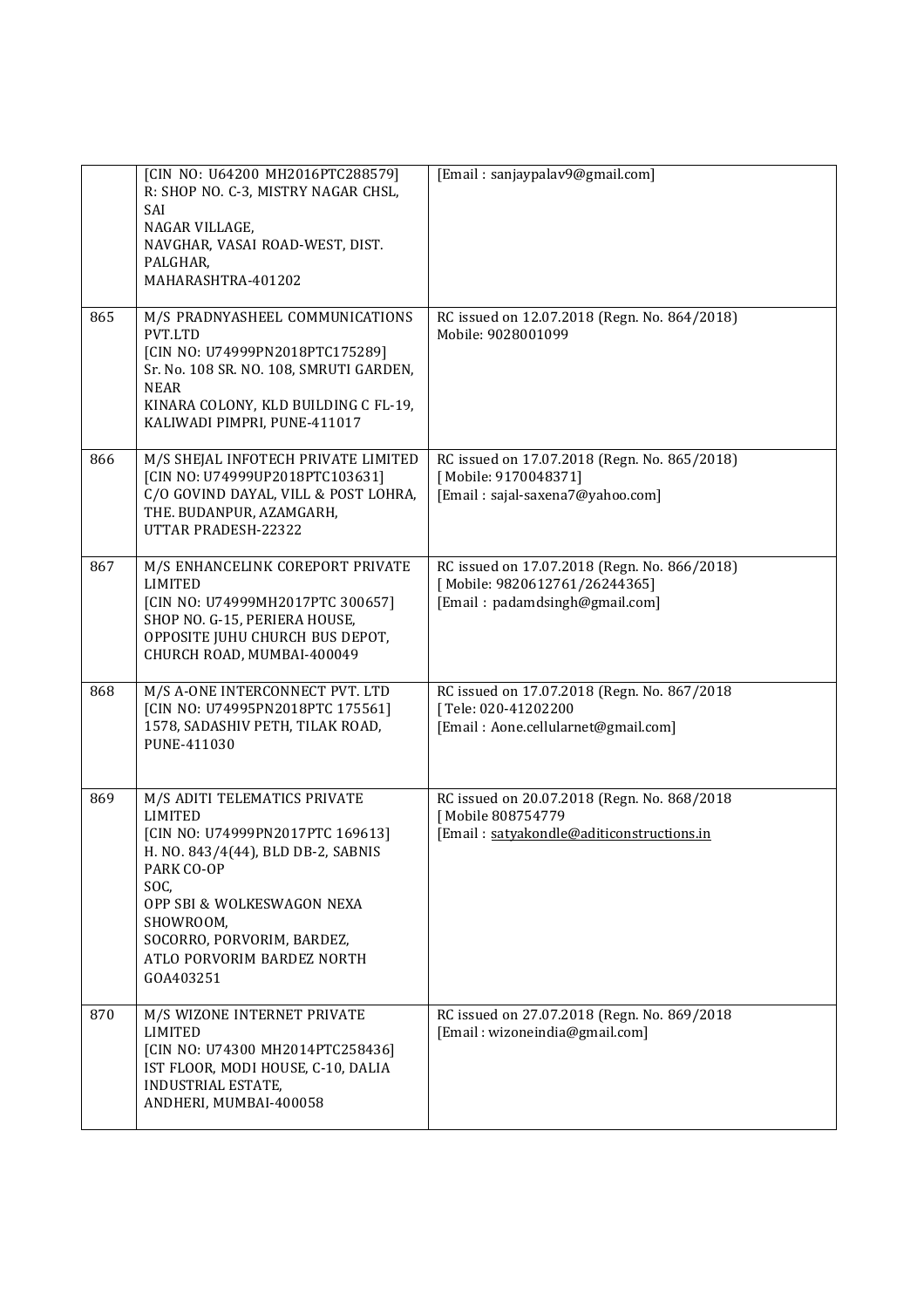| 871 | M/S MEGSAC INFRA PRIVATE LIMITED<br>[CIN NO: U74999dl2018PTC329050]<br>A-22, GANDHI MARG, NEW MODERN<br>SHAHADARA,<br>EAST DELHI, DELHI-110032                                                                                                | RC issued on 27.07.2018 (Regn. No. 870/2018)<br>[Mobile: 9871421279]<br>[Email: megsacinfra9871@gmail.com]   |
|-----|-----------------------------------------------------------------------------------------------------------------------------------------------------------------------------------------------------------------------------------------------|--------------------------------------------------------------------------------------------------------------|
| 872 | M/S GTEL FIBER PLUS PRIVATE LIMITED<br>[CIN NO: U64203GJ2017PTC 100023]<br>6A, G-TOWER, RATNA JYOTI APT. VIP<br>ROAD,<br>VESU, SURAT-39500                                                                                                    | RC issued on 31.07.2018 (Regn. No. 871/2018)<br>[Mobile: 9898375358]<br>[Email: gtelfiberplus@gmail.com]     |
| 873 | M/S SATYATHEJA MEDIA PRIVATE<br><b>LIMITED</b><br>[CIN NO: U74999TG2017PTC116199]<br>F.N.H-1-1101, LIG, CHITRAPURI COLONY,<br>SY.NO. 246/1, L-22,101,<br>NANAKRAMGUDA,<br>HYDERBAD-500008, TELANGANA                                          | RC issued on 27.07.2018 (Regn. No. 872/2018)<br>[Mobile: 09000041368]<br>[Email: maniteja27@gmail.com]       |
| 874 | M/S NETFRA SOLUTIONS PRIVATE<br><b>LIMITED</b><br>[CIN NO: U64203MH2017PTC300552]<br>FLAT NO. 702, 7TH FLOOR,C-BUILDING,<br>B-WING, VILLAGE-KANJUR, NEHRU<br>NAGAR,<br>KANJUR (E), MUMBAI SURBURBAN,<br>MUMBAI<br>CITY,<br>MAHARASHTRA-400042 | RC issued on 31.07.2018 (Regn. No. 873/2018)<br>[Mobile: 9930488383]<br>[Email: Prasad pawar007@gmail.com]   |
| 875 | M/S BASS INFRATEL PRIVATE LIMITED<br>[CIN NO: U64204TN2018PTC122113]<br>NO. 3, MARY THOZHILAGAM, 3RD<br>STREET,<br>CROSS STREET, ALPHA NAGAR RMS<br>COLONY,<br>TIRUCHIRAPALLI-620001(TAMILNADU)                                               | RC issued on 31.07.2018 (Regn. No. 874/2018)<br>[Mobile: 9884352515]<br>[Email: write@infratel.xyz]          |
| 876 | M/S LUMIC TELECOM PRIVATE LIMITED<br>[CIN NO: U74999PN2016PTC167010]<br>253/1896 SANT TUKARAM NAGAR<br>PIMPRI,<br>PUNE-411018, MAHARASTRA                                                                                                     | RC issued on 31.07.2018 (Regn. No. 875/2018)<br>[Mobile: 9970950121]<br>[Email: tushar.0076@gmail.com]       |
| 877 | M/S RELIANCE JIO INFRATEL PRIVATE<br>LIMITED<br>[CIN NO: U64200MH2013PTC239845]<br>9th FLOOR, MAKER CHAMBERS IV, 222,<br><b>NARIMAN</b>                                                                                                       | RC issued on 31.07.2018 (Regn. No. 876/2018)<br>Telephone: 022-35555000]<br>[Email: anshuman.Thakur@ril.com] |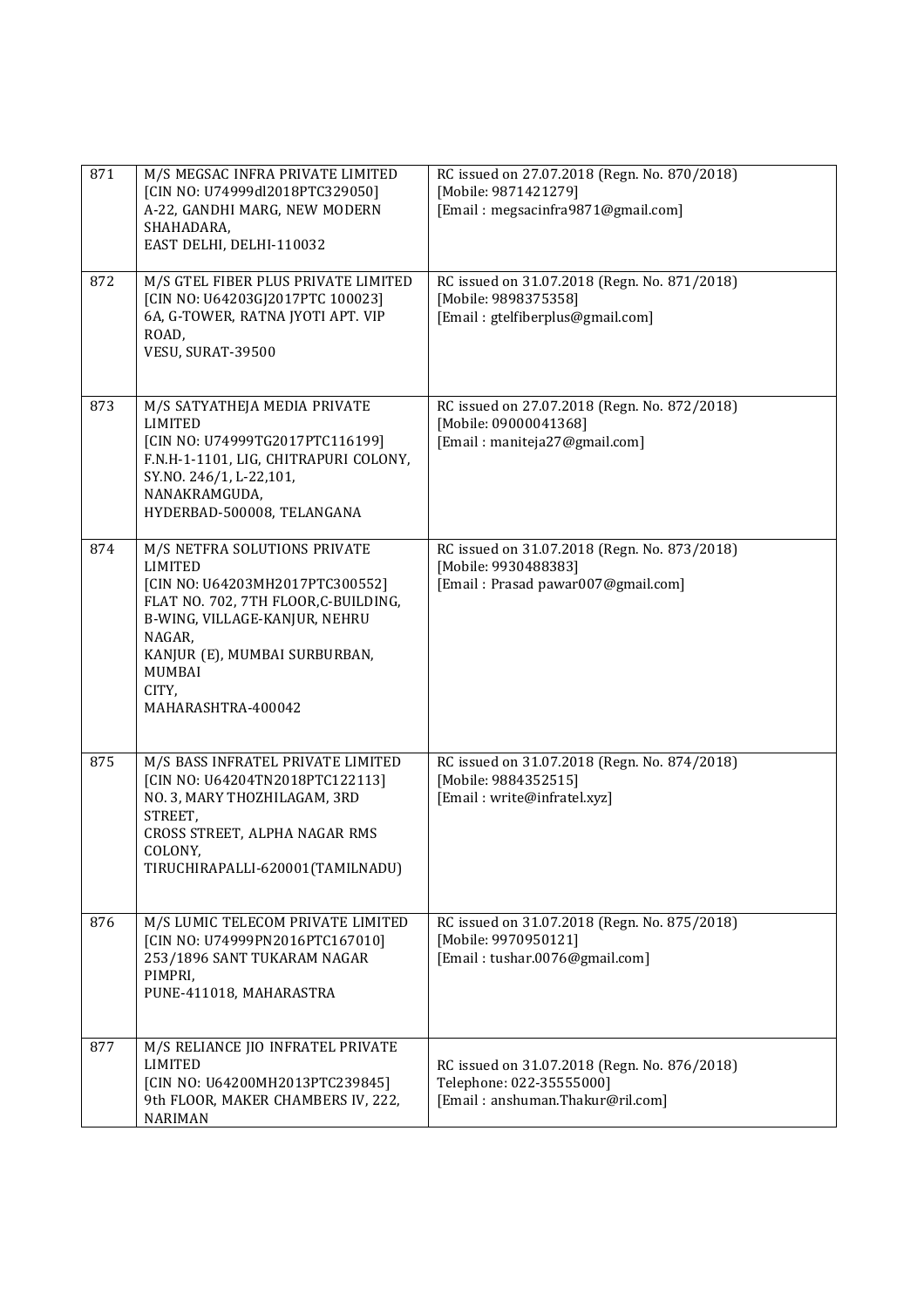|     | POINT, MUMBAI-400021                                                                                                                                                                                   |                                                                                                                      |
|-----|--------------------------------------------------------------------------------------------------------------------------------------------------------------------------------------------------------|----------------------------------------------------------------------------------------------------------------------|
|     | Name Change M/s Summit Digitel<br>Infrastructure Pvt Ltd. vide letter No10-<br>90/2018-CS-III<br>Dated: 28.01.2021                                                                                     |                                                                                                                      |
| 878 | M/S GPONSPACE INTERNET INDIA<br><b>PRIVATE</b><br>LIMITED<br>[CIN NO: U74999MH 2017PTC302216]<br>1408A, ANKUR APARTMENT LINK RD,<br>GOREGAON WEST OPP BANGUR NAGAR,<br>MUMBAI CITY, MAHARASHTRA-400090 | RC issued on 06.08.2018 (Regn. No. 877/2018)<br>[Telephone: 022-28787315]<br>[Email: bssawant@yahoo.com]             |
| 879 | M/S TELEINFRA WORLDVISION PRIVATE<br><b>LIMITED</b><br>[CIN NO: U64203PN2018PTC 175647]<br>VASANT SHIVGONDA PATIL, SOUTH<br>SHIVAJI<br>NAGAR, KARMARKAR PLOT, SANGLI,<br>MAHARASHTRA-416416 NO.        | RC issued on 06.08.2018 (Regn. No. 878/2018)<br>[Mobile: 9326650666]<br>[Email: mishasu67@rediffmail.com]            |
| 880 | M/S HATHWAY DIGITAL PRIVATE<br>LIMITED<br>[CIN NO: U92130MH2007PCT290016]<br>805/806, 8TH FLOOR, WINDSOR, OFF CST<br>ROAD,<br>KALINA, SANTACRUZ(EAST), MUMBAI-<br>400098                               | RC issued on 06.08.2018 (Regn. No. 879/2018)<br>[Telephone: 022-67742500]<br>[Email: ajay.singh@hathway.net]         |
| 881 | M/S BIZFINA SOLUTIONS PRIVATE<br>LIMITED<br>[CIN NO: U64204MH2017PTC 299421]<br>C-71, MIDC INDUSTRIAL AREA, WALUJ,<br>AURNAGABAD-431136(MH),<br>AURANGABAD,<br>MAHARASHTRA-431136                      | RC issued on 06.08.2018 (Regn. No. 880/2018)<br>[ Mobile 80550503819325282281<br>[Email: bizfinesolutions@gmail.com] |
| 882 | M/s GLOBNET TELECOM PVT. LTD<br>[CIN NO: U64200]H2016PTC 009246]<br>SHOP NO. 20, CITY CENTRE, RANCHI-<br>834001,<br><b>JHARKHAND</b>                                                                   | RC issued on 20.08.2018 (Regn. No. 881/2018)<br>[Mobile: 7283000771]<br>[Email: somnath@globnettelecom.com]          |
| 883 | M/S GPX INDIA SERVICES PRIVATE<br>LIMITED<br>[CIN NO: U74999MH2018PTC303816]<br>A-206, BOOMERANG, CHANDIVALI FARM                                                                                      | RC issued on 31.08.2018(Regn. No. 882/2018)<br>[Phone: 022-66285745]<br>[Email: mpaul@gpxglobal.net]                 |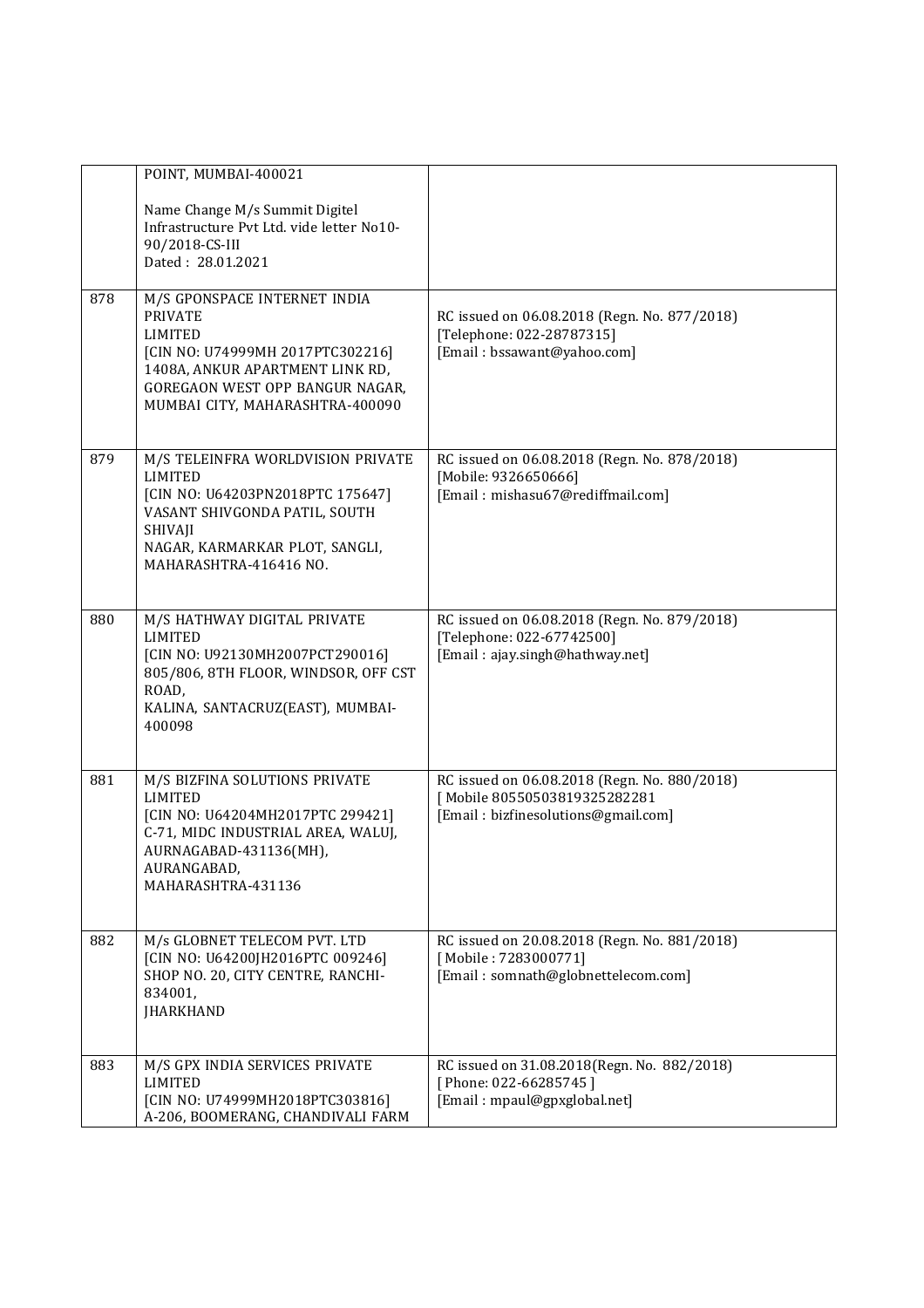|     | ROAD,<br>ANDHERI EAST, MUMBAI,<br>MAHARASHTRA-400072                                                                                                                                                    |                                                                                                                     |
|-----|---------------------------------------------------------------------------------------------------------------------------------------------------------------------------------------------------------|---------------------------------------------------------------------------------------------------------------------|
| 884 | M/S STELLAR DYNAMICS PRIVATE<br><b>LIMITED</b><br>{CIN No. 74900DL2015PTC274947}<br>C-BLOCK BUILDING NO-48, THIRD FLOOR,<br>COMMUNITY CENTRE, NARAINA VIHAR,<br>INDUSTRIAL AREA, NEW DELHI-110028       | RC Issued on 25.09.2018 (Regd. No. 883/2018)<br>[Mobile: 9650853737]<br>[Email: manupranav@stellardynamics.co.in]   |
| 885 | M/S SINGH INFRATEL PRIVATE LIMITED<br>[CIN NO: U45200]H2011PTC014679]<br>SINGH BHAWAN, SARWESHWARI NAGAR,<br>ITKI ROAD, POST-HEHAL, RANCHI-<br>834005                                                   | RC Issued on 25.09.2018 (Regd. No. 884/2018)<br>[ Mobile No: 9771460000 ]<br>[Email: ajay.singinfratel@gmail.com]   |
| 886 | M/S CLOUDNET INFOCOM PRIVATE<br>LIMITED<br>[CIN NO: U74999MH2018PTC305363]<br>14, NAVLABH APARTMENTS,<br><b>NADIADWALA</b><br>COLONY NO. 1,<br>S.V. ROAD, MALAD WEST, MUMBAI-<br>400064,<br>MAHARASHTRA | RC Issued on 25.09.2018 (Regd. No. 885/2018)<br>[Mobile: 9930667703]<br>[Email: ankit.desai@cloudnet-india.com]     |
| 887 | M/s GLOBALONE ENTERPRISES PVT.<br><b>LIMITED</b><br>[CIN NO: U74999DL2014PTC269310]<br>172, 17TH FLOOR, ATLANTA BUILDING,<br>NARIMAN POINT, MUMBAI,<br>MAHARASHTRA-<br>400021                           | RC Issued on 31.08.2018 (Regd. No. 886/2018)<br>[Mobile: 9702062710]<br>[Email:vinayakn@ globaloneindia.com]        |
| 888 | M/S FROG CELLSAT LIMITED<br>[CIN NO. U51909DL2004PLC127530]<br>REGD. ADDRESS: D-19, CHAWLA<br>COMPLEX, A-215,<br>SHAKARPUR, DELHI-110092<br>CORRS: D-213, SECTOR-63, NOIDA, UP-<br>201301               | RC Issued on 26.09.2018 (Regd. No. 887/2018)<br>[Tele: 91-120-4859650<br>[Email: sales@frogcellsat.com]<br>889      |
| 889 | M/S SMCHONDHE COMMUNICATION<br><b>PRIVATE</b><br><b>LIMITED</b><br>[CIN NO: U64120PN2017PTC172275]<br>FLAT NO. 4, KRISHNA HEIGHTS, SNO                                                                  | RC Issued on 26.09.2018 (Regd. No. 888/2018)<br>[Mobile: 9595352525]<br>[Email: sandipchondhe2525@gmail.com]<br>890 |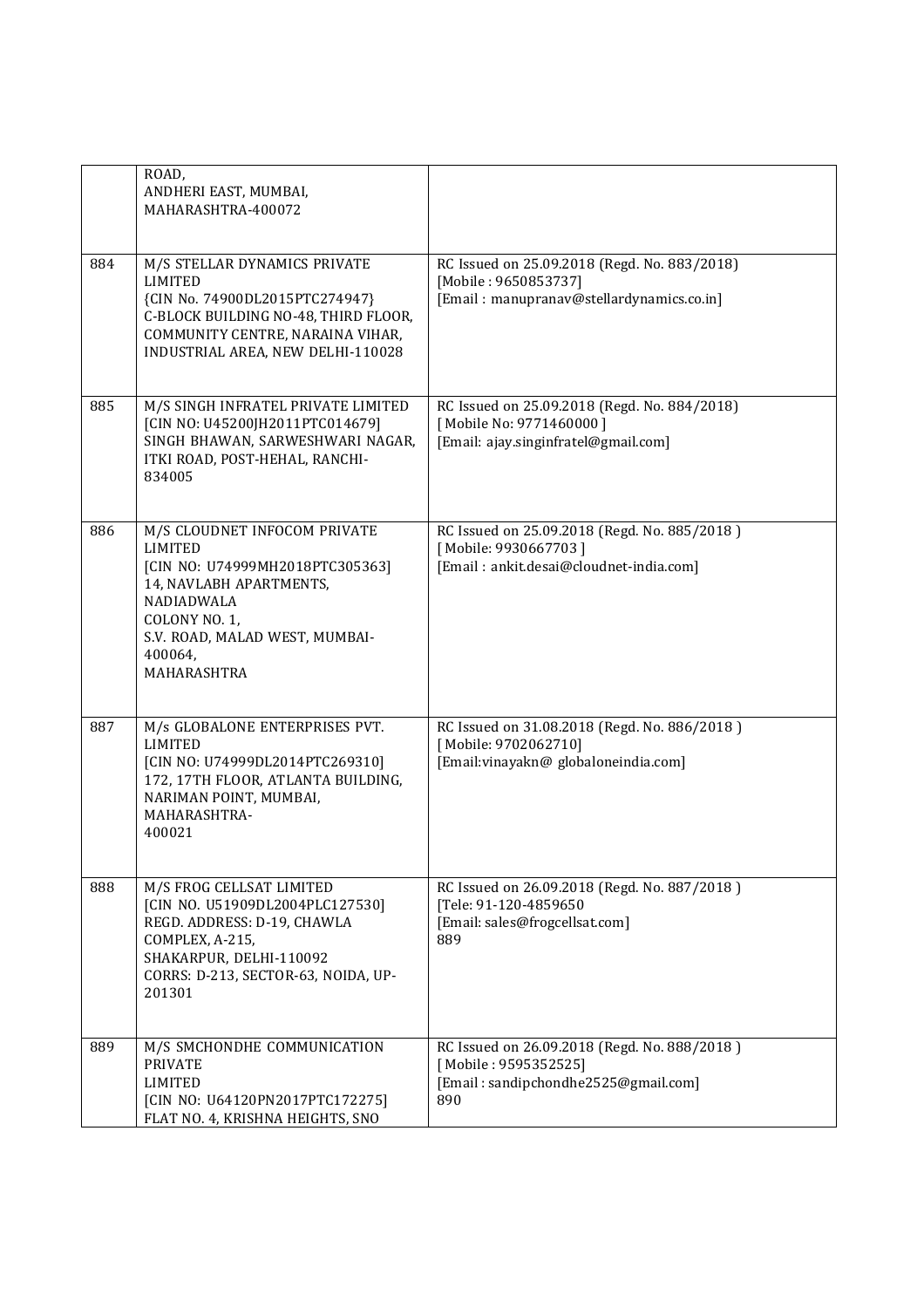|     | $29/2/1$ , A/P<br>BHUGAON,<br>TAL-MULSHI, PUNE, MAHARASHTRA-<br>412108                                                                                                                                                                          |                                                                                                                                     |
|-----|-------------------------------------------------------------------------------------------------------------------------------------------------------------------------------------------------------------------------------------------------|-------------------------------------------------------------------------------------------------------------------------------------|
| 890 | M/S WELCO INFOTECH PRIVATE<br><b>LIMITED</b><br>[CIN NO: U72901DL2006PTC151931]<br>A-41, NARAINA INDUSTRIAL AREA,<br>PHASE-2,<br><b>NEW DELHI-110028</b>                                                                                        | RC Issued on 01.10.2018 (Regd. No. 889/2018)<br>[Mobile: 9810152517]<br>[Email:<br>jaspreet@welcoinfotech.com/sanjeev@welcoinfotech |
| 891 | M/s SATBHA TELECOM PVT. LIMITED<br>[CIN NO: U74999DL2018PTC 335889]<br>G-137/UG-I, DILSHAD COLONY,<br>SHAHDARA,<br>DELHI-110095                                                                                                                 | RC Issued on 01.10.2018 (Regd. No. 890/2018)<br>[Mobile: 9891213786]<br>[Email: alimukhtyar21@ yahoo.com]                           |
| 892 | M/S ISHAN INFOTECH LIMITED<br>[CIN NO: U722200GJ2000PLC39118]<br>316-SHIVAM COMPLEX, DR. YAGNIK<br>ROAD,<br>RAJKOT-360001, GUJARAT                                                                                                              | RC Issued on 01.10.2018 (Regd. No. 891/2018)<br>[Phone: 0281-2468232]]<br>[Email: finance@ ishanitech.biz]                          |
| 893 | M/S DHANRAJ DATACOM SERVICES<br><b>PRIVATE</b><br><b>LIMITED</b><br>[CIN NO: U74900PN2011PTC 140918]<br>SHOP NO. 1, SECTER NO. 21, PLOT NO.<br>LCB-12.<br>NEAR MATA AMRUTANANANDMAI<br>MATH,<br>YAMUNANAGAR NIGADI, PUNE,<br>MAHARASHTRA-411044 | RC Issued on 01.10.2018 (Regd. No. 892/2018)<br>[Mobile: 9225508618]<br>[Email: drshinde26@gmail.com]                               |
| 894 | M/S PAYNET DIGITAL NETWORK<br><b>PRIVATE</b><br>LIMITED<br>[CIN NO: U64203CT2015PTC001993]<br>FLAT NO. 603, BLOCK-19, ASHOKA<br><b>RATNA</b><br>COMPLEX,<br>VIDHANSABHA ROAD, VIP ESTATE,<br>SHANKAR<br>NAGAR,<br>RAIPUR, CHHATTISGARH-492001   | RC Issued on 08.10.2018 (Regd. No. 893/2018)<br>[Mobile: 9669791111]<br>[Email: digitalpaynet@gmail.com]                            |
| 895 | M/S U.K,. TECHNOINFRA PRIVATE                                                                                                                                                                                                                   | RC Issued on 08.10.2018 (Regd. No. 894/2018)                                                                                        |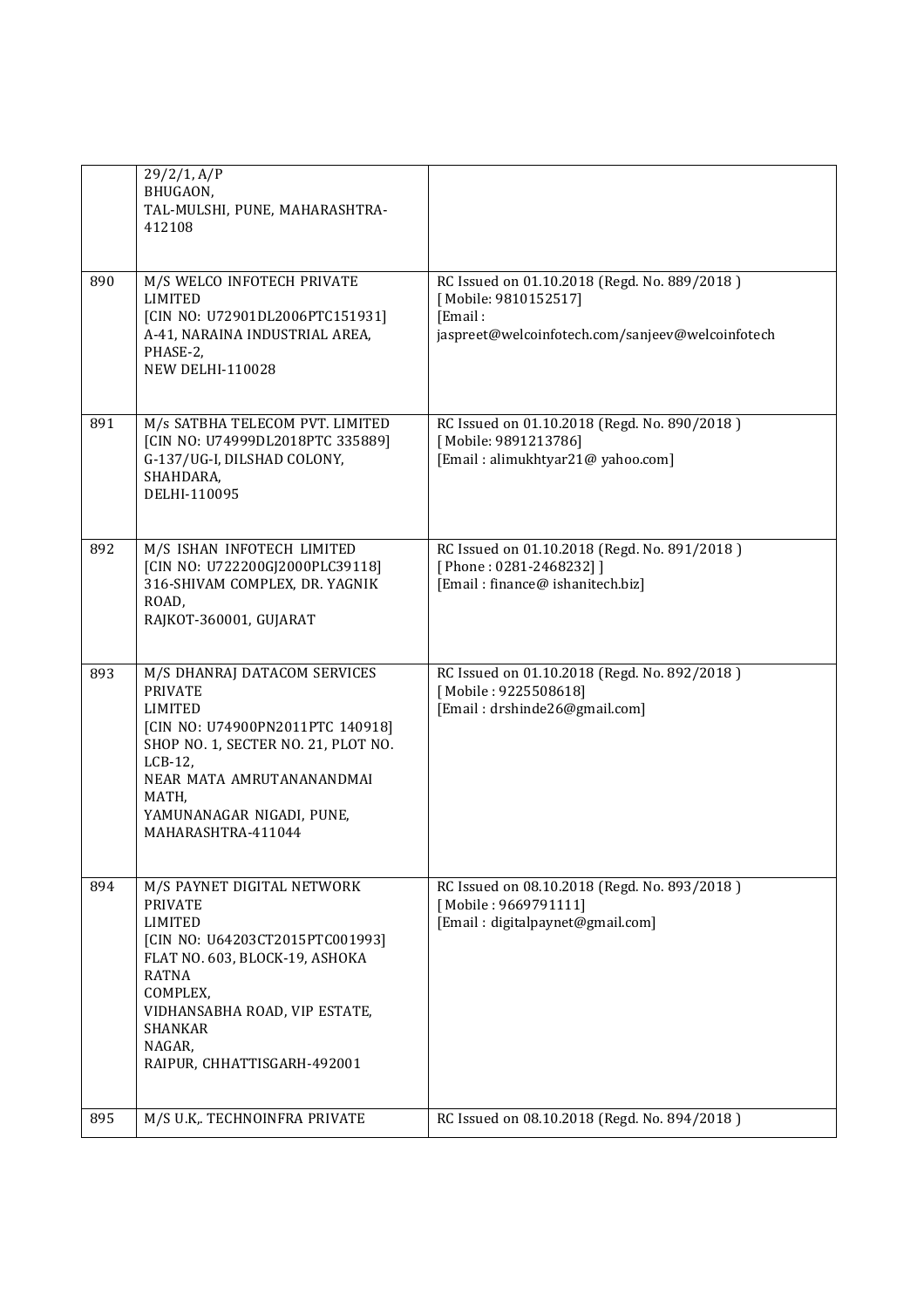|     | <b>LIMITED</b>                                                                                                                                                                                                                                                                                   | [ Mobile: 9565213030]                                                                                                      |
|-----|--------------------------------------------------------------------------------------------------------------------------------------------------------------------------------------------------------------------------------------------------------------------------------------------------|----------------------------------------------------------------------------------------------------------------------------|
|     | [CIN NO: U74120UP2012PTC 048360]<br>10, LAKSHMANPUR, KOTWALI NAGAR,<br>SULTANPUR-228001, UTTAR PARDESH                                                                                                                                                                                           | [Email: nitesh@uktinfra.com]                                                                                               |
| 896 | M/S SMPL NETWORKS PRIVATE LIMITED<br>[CIN NO: U74999MH2017PTC298920]<br>2 A, JEEVAN ADHAR SANGH CHAWAL,<br>TEJPAL SCHEME ROAD NO 5,<br>VILE PARLE EAST, MUMBAI-400057,<br>MAHARASTRA<br>RC Issued on 23.10.2018 (Regd. No.<br>895/2018)<br>[Mobile: 9970485853]<br>[Email: pravinklad@yahoo.com] | RC Issued on 23.10.2018 (Regd. No. 895/2018)<br>[Mobile: 9970485853]<br>[Email: pravinklad@yahoo.com]                      |
| 897 | M/s ONEOTT INTERTAINMENT LIMITED<br>[CIN NO: U74110MH2000PLC129434]<br>PLOT NO. 49/50, IN CENTRE, 12TH ROAD,<br>MIDC, ANDHERI(EAST), MUMBAI,<br>MAHARASHTRA-400093                                                                                                                               | RC Issued on 23.10.2018 (Regd. No. 896/2018)<br>[Tele: 022-66017900/Ext. 202]<br>[Email: rakesh.Upadhyay@ onebroadband.in] |
| 898 | M/S DATA POND COMMUNICATIONS<br><b>PRIVATE</b><br><b>LIMITED</b><br>[CIN NO: U64100TN2014PTC 096716]<br>NO. 25, PONNIAMMAN KOIL STREET,<br>RAJAKILPAKKAM<br>CHENNAI-600073                                                                                                                       | RC Issued on 23.10.2018 (Regd. No. 897/2018)<br>[Mobile: 9384623113]<br>[Email: anandand23@ ymail.com]                     |
| 899 | M/s V-ADD INFRA PRIVATE LIMTIED<br>[CIN NO: U32300RJ2018 PTC061934]<br>FLAT NO. 18, HARI KRIPA, I/III SECTOR<br>NO. 10,<br>VIDHYADHAR NAGAR, JAIPUR-302039                                                                                                                                       | RC Issued on 23.10.2018 (Regd. No. 898/2018)<br>[Mobile No: 9314517655]<br>[vadd.vs@yahoo.in]                              |
| 900 | M/S LAADA SOLUTIONS DPRIVATE<br><b>LIMITED</b><br>[CIN NO: U32109RJ2018PTC061532]<br>FLAT NO. 108, , SECTOR 08,<br>VIDHYADHAR NAGAR, JAIPUR-302039<br>(RAJASTHAN)                                                                                                                                | RC Issued on 01.11.2018 (Regd. No. 899/2018)<br>[Mobile: 9351546552]<br>[Email : laada solutions@gmail.com]                |
| 901 | M/S SRESTHA FIBERNET PRIVATE<br><b>LIMITED</b><br>[CIN NO: U64120WB2018PTC224936]<br>GROUND FLOOR, B-21, GANGANAGAR,<br>P.O. KALIKAPUR, KOLKATA, WEST                                                                                                                                            | RC Issued on 14.11.2018 (Regd. No. 900/2018)<br>[Mobile: 9831887932]<br>[Email: tamay.bera1989@gmail.com]                  |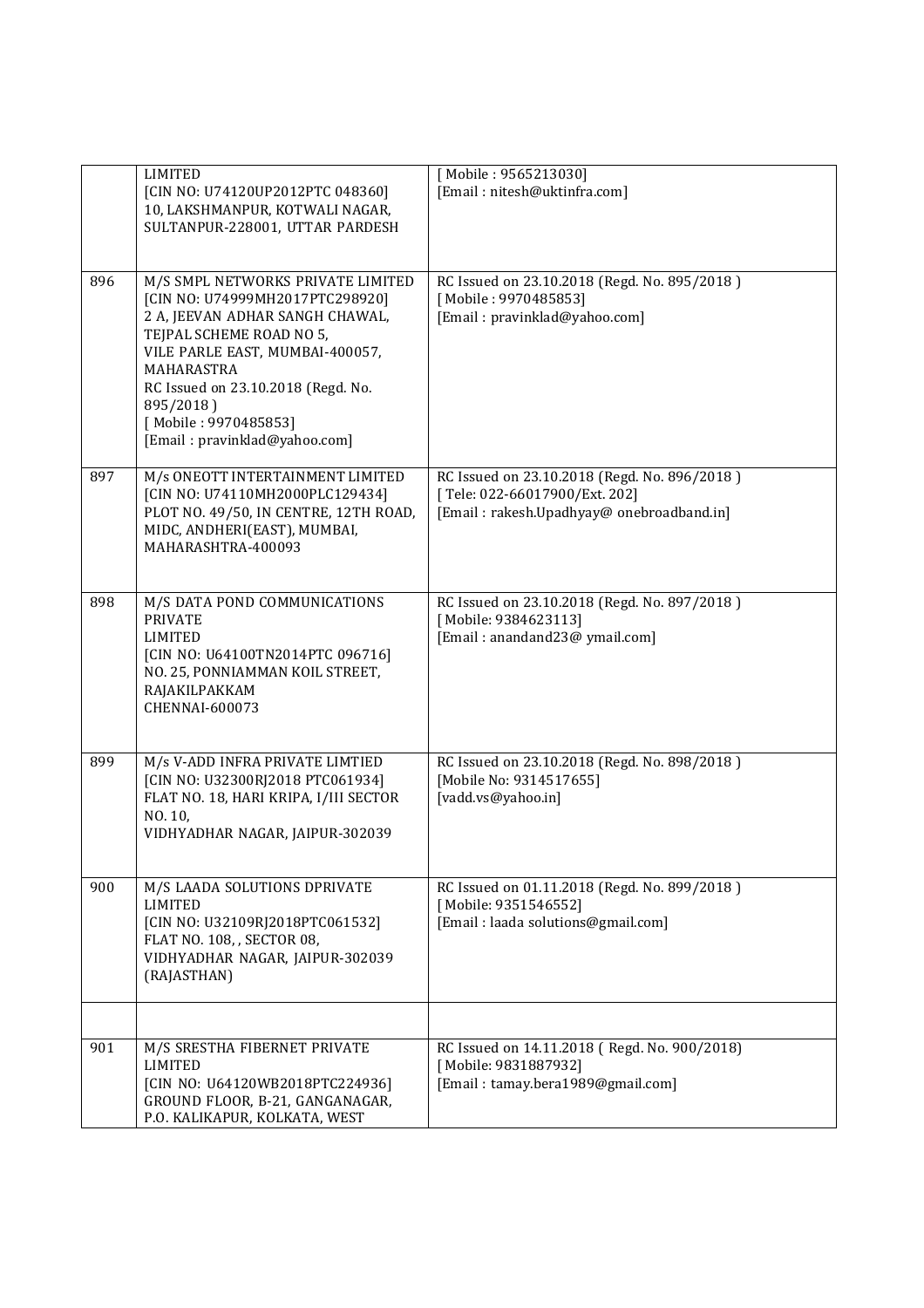|     | BENGAL-<br>700099                                                                                                                                                                                                                                                                                                                                            |                                                                                                                                              |
|-----|--------------------------------------------------------------------------------------------------------------------------------------------------------------------------------------------------------------------------------------------------------------------------------------------------------------------------------------------------------------|----------------------------------------------------------------------------------------------------------------------------------------------|
| 902 | M/S RYTHAM TELECOMINFRA PRIVATE<br><b>LIMITED</b><br>[CIN NO: U64203DL2018PTC334245]<br>13/306, 3RD FLOOR, JAGDAMBA TOWER,<br><b>PREET</b><br>VIHAR,<br>DELHI-110092                                                                                                                                                                                         | RC Issued on 14.11.2018 (Regd. No. 901/2018)<br>[Mobile: 9811537295]<br>[Email: rythaminfra@yahoo.com]                                       |
| 903 | M/s AP DIGITAL INFRA PRIVATE LIMITED<br>[CIN NO: U64200AP2018PTC109234]<br>PLOT NO. S-407, 4TH FLOOR, WORLD<br>TRADE<br>CENTRE, DR RAJKUMAR ROAD,<br>MALLESHWARAM WEST,<br>BANGALORE, KARNATAKA-560055<br>RC Issued on 05.12.2018 (Regd. No.<br>902/2018)<br>[Tele: 080-23256566/67]<br>[Mobile:-91-9686665512<br>Email: sudarshan.h@<br>pacepowerindia.com] | RC Issued on 05.12.2018 (Regd. No. 902/2018)<br>[Tele: 080-23256566/67]<br>[Mobile:-91-9686665512<br>Email: sudarshan.h@ pacepowerindia.com] |
| 904 | M/s ALL TIME TELE INFRA PRIVATE<br>LIMITED<br>[CIN NO: U74999KA2016PTC092441]<br>DOOR NO. 107, 13TH MAIN ROAD, GOKUL<br>1ST<br>STAGE,<br>1ST PHASE, MATHIKERE P.O.,<br>BANGALORE,<br>KARNATAKA-560054                                                                                                                                                        | RC Issued on 07.12.2018 (Regd. No. 903/2018)<br>[Mobile:-7022288886]<br>[Email: techsupport@atti.co.in]                                      |
| 905 | M/s SARAL TOWER<br>TELECOMMUNICATION<br>SERVICES PRIVATE LIMITED<br>[CIN NO: U74999UP2018PTC106145]<br>1223, VILLAGE CHHAPRAULA,<br>BISRAKH ROAD, GAUTAM BUDDHA<br>NAGAR,<br>UTTAR PRADESH-20130                                                                                                                                                             | RC Issued on 06.12.2018 (Regd. No. 904/2018)<br>[[Mobile:- 9810627481]<br>mail: info.saraltowertelecomservices@gmail.com                     |
| 906 | M/S VIHAAN TELECOM PRIVATE<br><b>LIMITED</b><br>[CIN NO: U64204gj2012ptc069117]<br>1/A, CHUNLAL PARK SOCIETY,<br>NEAR VIJAYNAGAR RAILWAY CROSSING,<br>NARANPURA, AHMEDABAD, GUJARAT-                                                                                                                                                                         | RC Issued on 06.12.2018 (Regd. No. 905/2018)<br>[Mobile:- 9724077474]<br>[Mail: ajayprjapati@vihaantelecom.com]                              |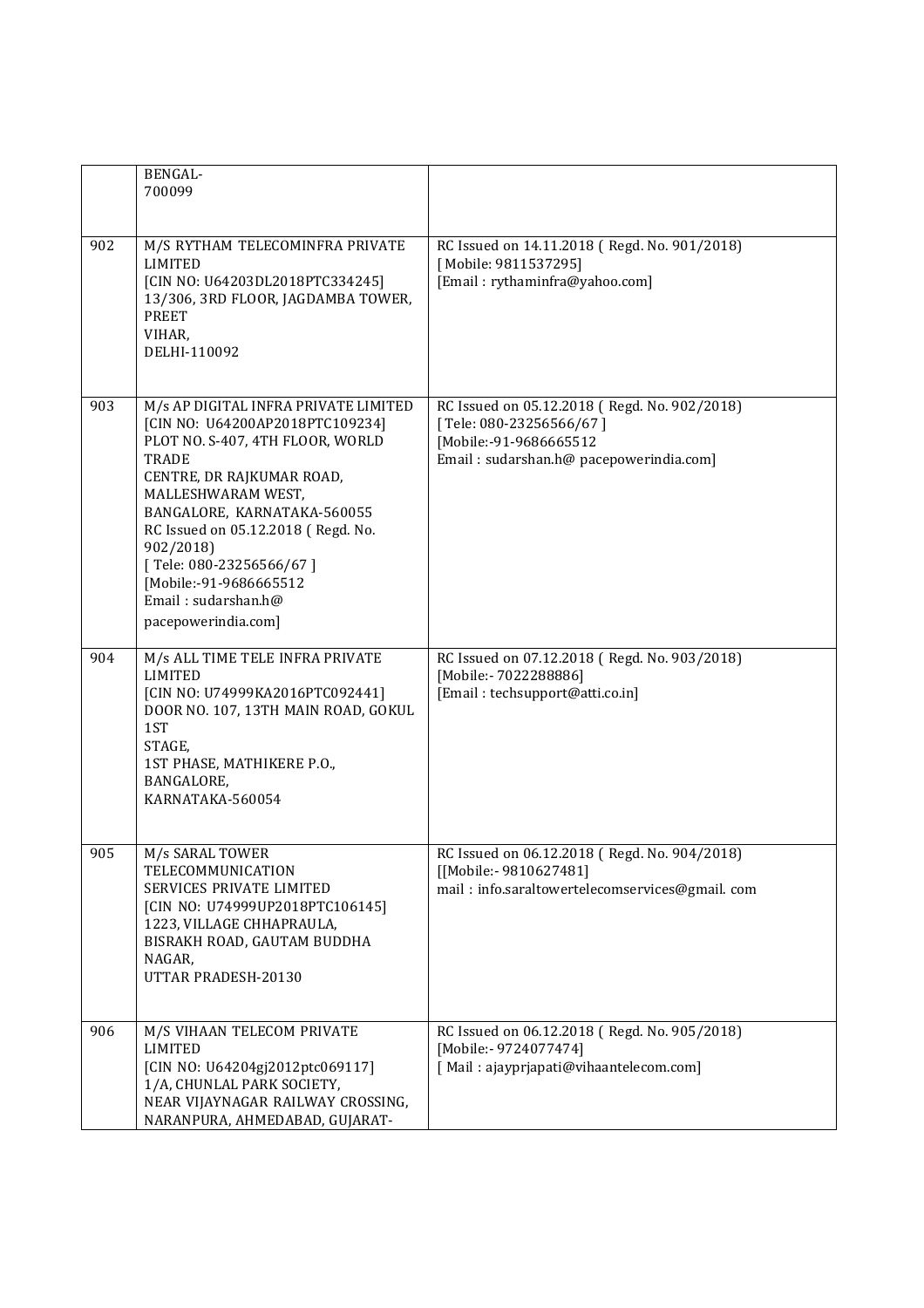|     | 380013                                                                                                                                                                                   |                                                                                                                                                        |
|-----|------------------------------------------------------------------------------------------------------------------------------------------------------------------------------------------|--------------------------------------------------------------------------------------------------------------------------------------------------------|
| 907 | M/s DL GTPL BROADBAND PRIVATE                                                                                                                                                            | RC Issued on 27.12.2018 (Regd. No. 906/2018)                                                                                                           |
|     | <b>LIMITED</b><br>[CIN NO: U64200GJ2015PTC084694]<br>DL HOUSE 417-419, INTERCITY<br>COMPLEX,<br>NEAR PKS PETROL PUMP, PUNA<br>KUMBHARIA ROAD, SURAT-395010<br><b>GUJARAT</b>             | [Mobile: 98254-72923]<br>[Email: birenpatel@digital.net]                                                                                               |
| 908 | M/S ADANI TRANSMISSION LIMITED<br>[CIN NO: U40300GJ2013PLC077803]<br>SAMBHAAV HOUSE, JUDGES BUNGALOW<br>ROAD,<br>BODAKDEV, AHMEDABAD-380015                                              | RC Issued on 19.12.2018 (Regd. No. 907/2018)<br>[Mobile: - 7925555353]<br>[Mail: vivek.singla@adani.com]                                               |
| 909 | M/S POLE STAR TELECOM PRIVATE<br><b>LIMITED</b><br>[CIN NO: U74900TN2018PTC123474]<br>23/21, 3RD STREET, PARTHASARATHY<br>NAGAR,<br>ADAMBAKKAM, CHENNAI-600088                           | RC Issued on 20.12.2018 (Regd. No. 908/2018)<br>[Mobile: - 9092999957]<br>[Mail: kssridhar24365@gmail.com]                                             |
| 910 | M/S INFOMATES TECHNO SOLUTIONS<br><b>PVT LTD</b><br>[CIN NO: U72200KL2011PTC027778]<br>DOOR NO: 32/260 A-3, 1ST FLOOR, BAVA<br>COMPLEX,<br>THAMMANAM, KOCHI-32, KERALA                   | RC Issued on 02.01.2019 (Regd. No. 909/2019)<br>[Mobile: -8129400206 /9567378711/9249429206]<br>[ Email : infomates.manoj@gmail.com, surex.s@gmail.com |
| 911 | M/S VENESIS PROJECTS PRIVATE<br><b>LIMITED</b><br>[CIN NO: U74999 WB2017PTC220235]<br>1931, CHAKGARIA, ARYAN GLORY,<br>NEAR PEERLESS HOSPITAL, KOLKATA-<br>700094(W.B)                   | RC Issued on 02.01.2019 (Regd. No. 910/2019)<br>[Mobile: 9088888188]<br>TELE NO. 033-40433604                                                          |
| 912 | M/S NCPL Services Private Limited<br>[CIN NO: U74999MH2018PTC309994]<br>115,11th floor, Maker Chamber VI,<br>Nariman point, Mumbai, Mumbai city<br>MH 400021 IN                          | RC Issued on 11.01.2019 (Regd. No. 911/2019)<br>[Mobile: 9820096534]<br>[Email: kumarc@netcocoverge.com]                                               |
| 913 | M/S PARAS TELE TOWERS PRIVATE<br><b>LIMITED</b><br>[CIN NO: U64200MH2010PTC 200708]<br>SHOP NO. 3, TIRTHRAJ BUILDING,<br>OLD THANA NAKA ROAD, PANVEL,<br>NAVI MUMBAI-410206(MAHARASHTRA) | RC Issued on 11.01.2019 (Regd. No. 912/2019)<br>914                                                                                                    |
| 914 | M/S PRINCE NETWORKS & SERVICES<br><b>PRIVATE</b>                                                                                                                                         | RC Issued on 18.01.2019 (Regd. No. 913/2019)<br>Mobile: 9867756587]                                                                                    |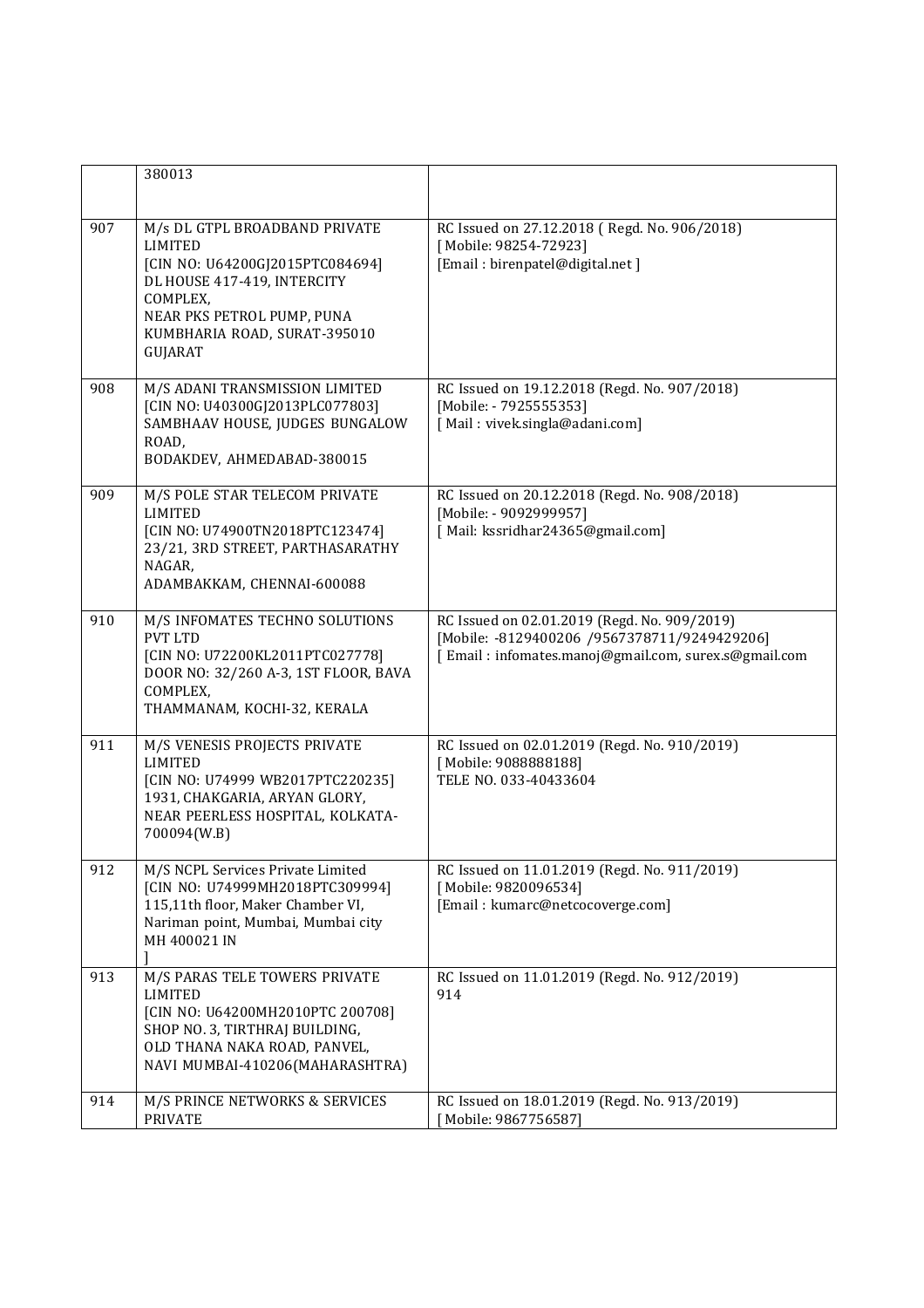|     | <b>LIMITED</b><br>[CIN NO: U74999MH2017PTC 292169]<br>A-202, TULIP GARDEN CHS LTD,<br><b>CENTRAL PARK</b><br>ROAD,<br>OSTWAL NAGARI, NALASOPARA (EAST),<br>PALGHAR-401209<br>(MAHARASHTRA)                 | [Email: princenetworks@gmail.com                                                                             |
|-----|------------------------------------------------------------------------------------------------------------------------------------------------------------------------------------------------------------|--------------------------------------------------------------------------------------------------------------|
| 915 | M/S CONTENT CONCEPT<br><b>COMMUNICATIONS</b><br>PRIVATE LIMITED<br>[CIN NO: U74900PN2009PTC 134416]<br>3/7, Patil Kompalekas, 38 Aundhy road,<br>chikhalavadi, Pune, Maharashtra-411020                    | RC Issued on 18.01.2019 (Regd. No. 914/2019)<br>[Mobile: 9158987237]<br>[Email: mane.sunil@gmail.com]        |
| 916 | M/S SHRI SAI NATH BROADBAND<br><b>PRIVATE</b><br><b>LIMITED</b><br>[CIN NO: U64203RJ2017PTC 058625]<br>SHOP NO. 08, SHIVAM RESIDENCY DURGA<br>NURSERY ROAD,<br>UDAIPUR RAJASTHAN-313001                    | RC Issued on 18.01.2019 (Regd. No. 915/2019)<br>[Mobile No. 9828657598]                                      |
| 917 | M/S CREATIVE BROADBAND SERVICES<br><b>PRIVATE</b><br><b>LIMITED</b><br>[CIN NO: U64204PN2017PTC 173681]<br>RASAL PARSHURAM TUKARAM S.NO 621,<br>BACK SIDE PCMC SCHOOL, PIMPRI, PUNE-<br>411017(MAHARASTRA) | RC Issued on 18.01.2019 (Regd. No. 916/2019)<br>[Mobile No. 9665888988]<br>[Email: rasalkamlesh@gmail.com]   |
| 918 | M/S SGCI PRIVATE LIMITED<br>[CIN NO: U72900MH2018PTC 314156]<br>242-2/2 19, SIND HINDU SEVA SAMITI<br>NAGAR,<br>CAM HARBANSLAL ROAD, GTB NAGAR,<br>SION,<br>MUMBAI-400037                                  | RC Issued on 28.01.2019 (Regd. No. 917/2019)<br>[Mobile No. 9323420967]<br>[Email: aakashcablewala@gmail.com |
| 919 | M/S PRIME MULTITASK PRIVATE<br><b>LIMITED</b><br>[CIN NO: U 72100gj2012ptc070116]<br>702, EVEREST COMPLEX, OPP. SHASTRI<br>MAIDAN,<br>NEAR LIMDA CHOWK, RAJKOT-360001                                      | RC Issued on 31.01.2019 (Regd. No. 918/2019)<br>[Phone: 0281-2230715]<br>[Email: rajesh@primemultitask.in]   |
| 920 | M/S V-ADD NETWORKING PRIVATE<br><b>LIMITED</b><br>[CIN NO: U 32109rj2018ptc062837]<br>105, NAVJEEVAN CHAMBERS, G-4,<br>VINOBA MARG,<br>C-SCHEME, JAIPUR-302001, RAJASTHAN                                  | RC Issued on 31.01.2019 (Regd. No. 919/2019)<br>[Mobile: 9829014555]<br>[Email : vadd vs@ yahoo. com]        |
| 921 | M/s SPACEWORLD COMMUNICATIONS                                                                                                                                                                              | RC Issued on 31.01.2019 (Regd. No. 920/2019)                                                                 |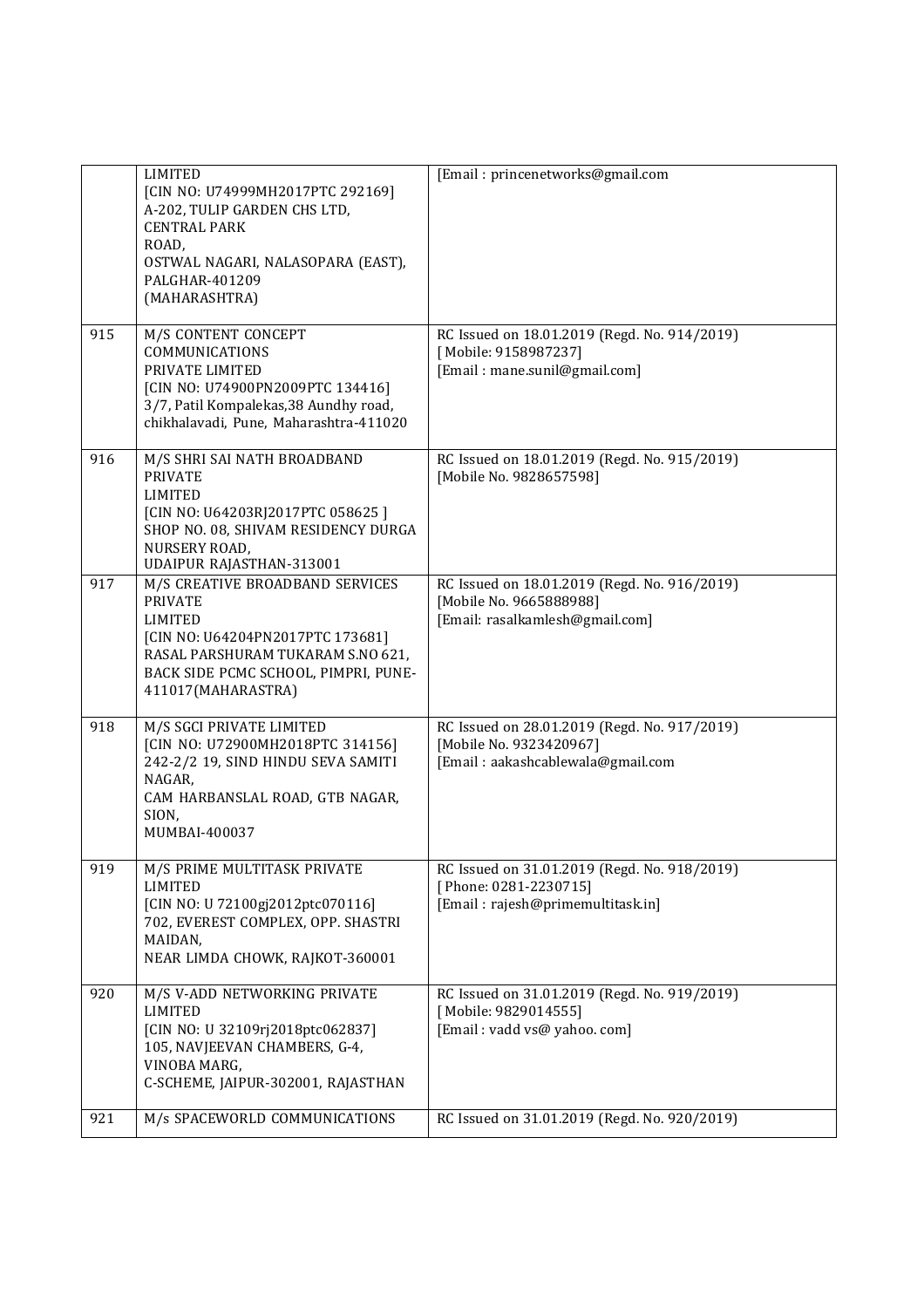|     | <b>INDIA</b>                                                                                                                                                                                                                    | [Mobile: 9881007007]                                                                                                               |
|-----|---------------------------------------------------------------------------------------------------------------------------------------------------------------------------------------------------------------------------------|------------------------------------------------------------------------------------------------------------------------------------|
|     | PRIVATE LIMITED<br>[CIN NO: u74999PN2017PTC168435]<br>SR. NO. 691/1k/2, ADINATH NAGAR,<br><b>PUNE NASHIK</b><br>HIGHTWAY, BHOSARI, PUNE,<br>MAHARASHTRA-<br>411039                                                              | [Email: spacwworldcommunications@gmail.com                                                                                         |
| 922 | M/S JDPD DIGITAL COMMUNICATIONS<br><b>PRIVATE</b><br><b>LIMITED</b><br>[CIN NO: U74999MH2018PTC309539]<br>H. NO. 594, AT POST KOLGAON, TAL-<br>SHRIGONDA<br>DIST. AHMEDNAGAR, MAHARASHTRA-<br>413728                            | RC Issued on 01.02.2019 (Regd. No. 921/2019)<br>[Mobile: 9619608899]<br>[Email: jdpd.digital@gmail.com]<br>923                     |
| 923 | M/S SHELTERA CONSTRUCTION INTL<br><b>LIMITED</b><br>[CIN NO: U45209DL2018PLC334221]<br>SHOP NO. 69, MARKET SOUTH PATEL<br>NAGAR,<br><b>NEW DELHI-110008</b>                                                                     | RC Issued on 04.02.2019(922/2019)<br>[Mobile No. 9811579073/Tele: 011-25840490<br>[ Email: harish@sheltera.com]                    |
| 924 | M/S CARE UTILITY PRODUCTS PRIVATE<br><b>LIMITED</b><br>[CIN NO: U74899DL1988PTC030905]<br>PLOT NO-275, INDUSTRIAL AREA, PHASE-<br>I,<br>PANCHKULA,<br>HARYANA-134113                                                            | RC Issued on 04.02.2019 (Regd. No. 923/2019)<br>[mobile: 8440048200] TELE NO. 0172-2586                                            |
| 925 | M/S PURPLE SOIL TECHNOLOGY<br><b>VENTURES</b><br>PRIVATE LIMITED<br>[CIN NO: U72900MH2011PTC214796]<br>SHOP NO. B-10, MADHU SMITA CHS, PLOT<br>NO. 121,<br>MCCH ROAD,<br>OPP. MTNL, OLD PANVEL, RAIGAD-<br>410206((MAHARASHTRA) | RC Issued on 04.02.2019 (Regd. No. 924/2019)<br>[Mobile: 9920064791] TELE NO. 022-20814031<br>[Email: chirag@purplesoil.com]       |
| 926 | M/S EDGECOM TELECOMMUNICATIONS<br>PRIVATE LIMITED<br>[CIN NO: U 64200GA2016PTC 013004]<br>S2, OFFICE NO. 201, NOVA CIDADE<br>COMPLEX,<br>NEAR ORION HOTEL, PORVORIM, NORTH,<br>GOA-<br>403521                                   | RC Issued on 04.02.2019 (Regd. No. 925/2019)<br>[ Mobile: 9822763808/Tele No. 0832-6637090]<br>[Email: info@etpl.tv/sagar@etpl.tv] |
| 927 | M/S<br><b>SERVICES</b><br><b>HPMQ</b><br><b>INTERNET</b><br>PRIVATE LIMITED                                                                                                                                                     | RC Issued on 13.02.2019                                                                                                            |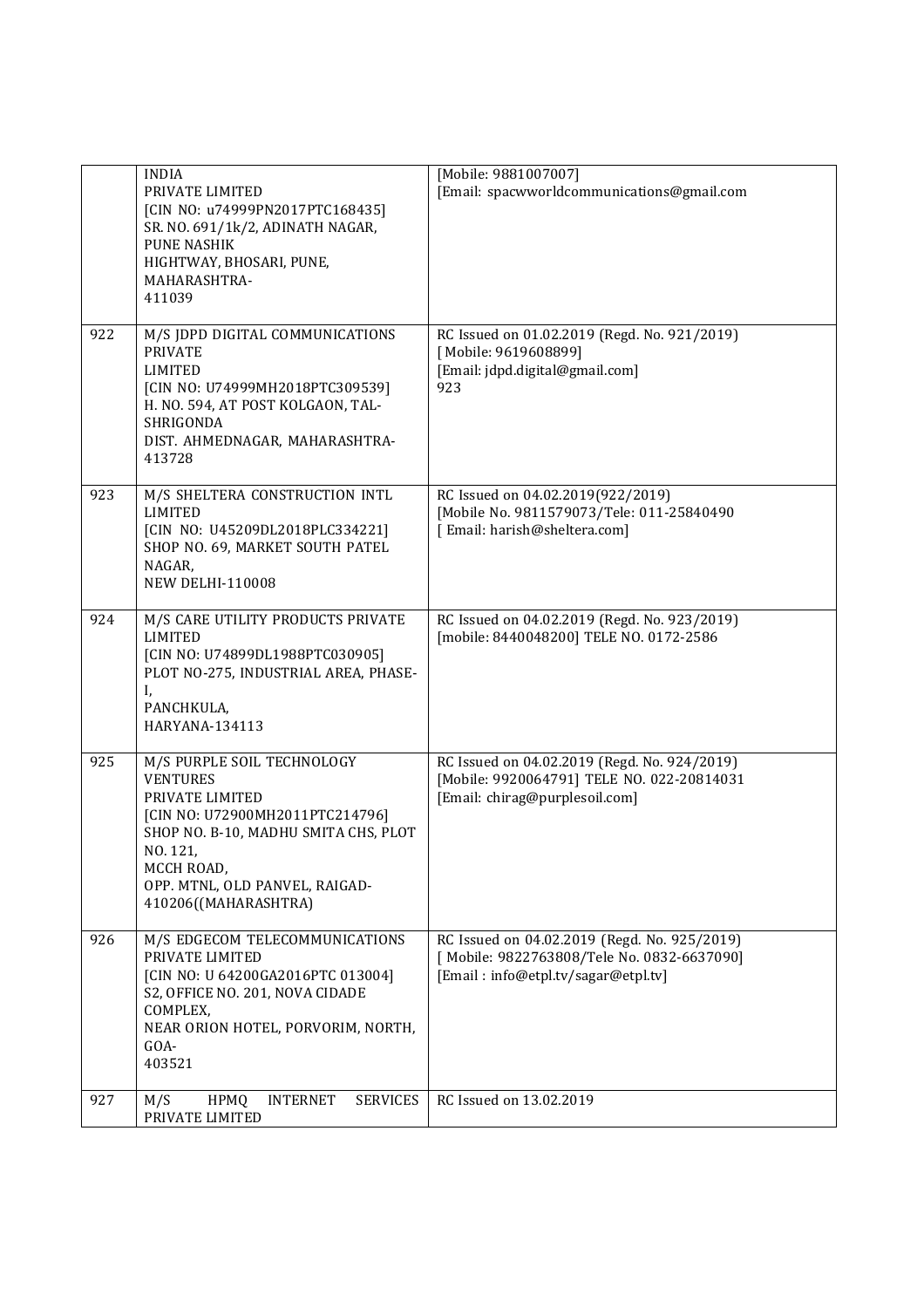|            | [CIN NO: U 74999MH2018PTC313117]<br>C-351, PLOT NO. 80/81 VASHI PLAZA<br>SECTOR,<br>17, VASHI, NAVI MUMBAI-400703                                                                                                                                                    |          | (Regd No. 927/2019)<br>[ Mobile: 9920482666]                                                                                                                     |
|------------|----------------------------------------------------------------------------------------------------------------------------------------------------------------------------------------------------------------------------------------------------------------------|----------|------------------------------------------------------------------------------------------------------------------------------------------------------------------|
|            |                                                                                                                                                                                                                                                                      |          | [Email: primevision123@gmail.com]                                                                                                                                |
| Sl.<br>No. | Name of the Companies along with Registered<br>(R) / Corporate (C) Addresses:                                                                                                                                                                                        |          | Registration Number along with Contact Details                                                                                                                   |
| 927        | M/S HPMQ INTERNET SERVICES PRIVATE<br>LIMITED<br>R: C-351, PLOT NO. 80/81 VASHI PLAZA<br>SECTOR,<br>17, VASHI, NAVI MUMBAI-400703<br>C: Same                                                                                                                         |          | RC Issued on 13.02.2019<br>(Regd No. 927/2019)<br>[ Mobile: 9920482666]<br>[Email: primevision123@gmail.com]                                                     |
| 928        | M/s HL DIGITAL 7 (INDIA) PVT. LTD<br>R: F-238, G/F, MANGAL BAZAR,<br>LAXAMI NAGAR, DELHI-110092<br>C: Same                                                                                                                                                           |          | RC Issued on 19.02.2019<br>(Regd No. 928/2019)<br>[ Mobile: 9311121123]<br>[Email: jitender 378@gmail.com]                                                       |
| 929        | M/S OCEAN LEASED LINE WALA PRIVATE<br>LIMITED<br>R; SHOP NO. 2, ISLAMIYA MARKET, KHAIRANI<br>ROAD, SAKINAKA,<br>KURLA(W),<br>400072, MAHARASHTRA<br>C: Same                                                                                                          | MUMBAI-  | RC Issued on 19.02.2019<br>(Regd No. 929/2019)<br>[Mobile: 9664751613]<br>[Email: info@ocenanet.co.in]                                                           |
| 930        | M/S BHIMA RIDDHI INFOTAINMENT PRIVATE<br><b>LIMITED</b><br>R: C.S. NO. 446/5, E WARD, KAILASH TOWER,<br>ABOVE KOMAL HOSPITAL, NEW SHAHUPURI,<br>STATION ROAD, KOLHAPUR, KOLHAPUR,<br>MAHARASHTRA-416001<br>C: Same                                                   |          | RC Issued on 19.02.2019<br>(Regd No. 930/2019)<br>[Mobile: 9448164487/Tele: 0231-2656977]<br>[Email:<br>bhimariddhiinfo@gmail.com/harishgulabani@gahoo.co.in]    |
| 931        | M/s SCN TELECOM PRIVATE LIMITED<br>R: UNIT NO. 305, 3RD FLOOR, TRIS TECH PARK,<br>TOWER A, SOHNA ROAD, EC 46, GURGAON-<br>122002, HARYANA]<br>C: NARAYANGAON HOUSE NO<br>NASHIK ROAD, OPPOSITE LIC OFFICE SRIRAM<br>HARDWARE TALUKA JUNNAR, DISTRICT PUNE-<br>410504 | 11, PUNE | RC Issued on 20.02.2019<br>(Regd No. 931/2019)<br>[ Mobile: 8600881616]<br>[Email: contact@smartcyber.in]                                                        |
| 932        | M/S HUGEL INFRA PRIVAE LIMITED<br>R: J-148, SHIWALIK NAGAR BHEL,<br>HARIDWAR, UTTRAKAHND -249403<br>C: OFFICE NO. 43 GROUND FLOOR WORLD<br>TARDE CENTER HOTEL LALIT BARAKHAMBA<br>LANE NEW DELHI-110001                                                              |          | RC Issued on 27.02.2019<br>(Regd No. 932/2019)<br>[Tele: 011-49856110/Mobile: 91-9212225670]<br>[Email:<br>info@hugelgroup.com/kumargaurav.gupta@hugelinfra.com] |
| 933        | M/S KORD BROADBAND SERVICES PRIVATE                                                                                                                                                                                                                                  |          | RC Issued on 25.02.2019                                                                                                                                          |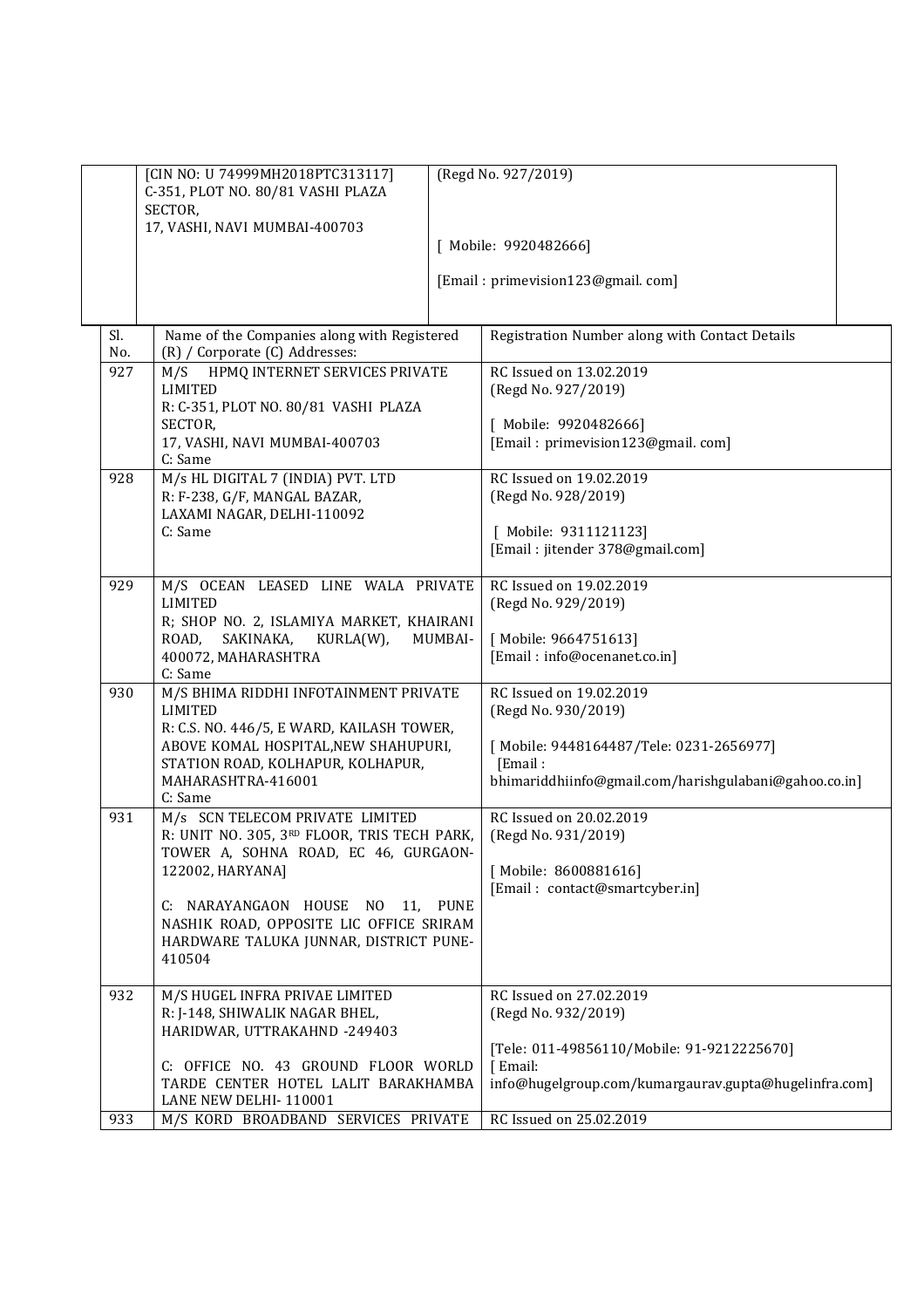|     | <b>LIMITED</b><br>R: #43, 3RD FLOOR, TIRUMALA TRADE CENTRE,<br>NEELIGIN ROAD, HUBLI-580029, KARNATAKA<br>C: Same                                                                                                                                                                | (Regd No. 933/2019)<br>[ Mobile: 91-8956844883/ 91-9742797777]<br>[Email: dnethubli@gmail.com]                                            |
|-----|---------------------------------------------------------------------------------------------------------------------------------------------------------------------------------------------------------------------------------------------------------------------------------|-------------------------------------------------------------------------------------------------------------------------------------------|
| 934 | M/s PURENET TELECOM INDIA PVT. LTD.<br>R: FLAT NO. 2, PARK APARTMENT, SOUTH<br>CIVIL LINES, JABALPUR (M.P)-482001                                                                                                                                                               | RC Issued on 27.02.2019<br>(Regd No. 934/2019)<br>[Tele: 0761-4045468]                                                                    |
|     | C: Same                                                                                                                                                                                                                                                                         | [Email: purentbroadband@gmail.com]                                                                                                        |
| 935 | M/s Jio Digital Fibre Private Limited,<br>R: Office -101, Saffron, Nr. Centre Point,<br>Panchwati 5 Rasta, Ambawadi, Ahmedabad -<br>380336 Gujarat<br>C: 3rd Floor, Maker Chambers IV,<br>222, Nariman Point, Mumbai<br>$-400021.$<br>Maharashtra                               | RC Issued on 06.03.2019<br>(Regd No. 935/2019)<br>[Tele: 022-22785116]<br>[Email:raja.ramachandran@ril.com]                               |
| 936 | M/S STB BROADBAND PRIVATE LIMITED<br>R: 3A-96, N.I.T. FARIDABAD,<br>HARYANA - 121001<br>C: Same                                                                                                                                                                                 | RC Issued on 11.03.2019<br>(Regd No. 936/2019)<br>[Mobile No. 9811052820]<br>[ Email. Sanjay4707@gmail.com]                               |
| 937 | M/S SPIDERLINK TECHNO PRIVATE LIMITED<br>R: 703, 7TH FLOOR DIAMOND TOWER,<br>PURANI CHUNGI AJMER ROAD, JAIPUR-302019<br>RAJASTHAN<br>C: Same                                                                                                                                    | RC Issued on 11.03.2019<br>(Regd No. 937/2019)<br>[ Mobile: 9660090099]<br>[Email: sachin@spiderlink.in]                                  |
| 938 | M/S NETTLINX LIMITED<br>R: 5-9-22, FLAT NO. 303, 3RD FLOOR, MYHOME<br>SAROVAR PLAZA, SECRETARIAT, SAIFABAD,<br>HYDERBAD, TELANGANA-500063<br>C: Same                                                                                                                            | RC Issued on 11.03.2019<br>(Regd No. 938/2019)<br>[Tele: 040-23232200/Fax: 040-23231610]<br>[Email: ganesh@nettlinx.org/cap@nettlinx.org] |
| 939 | M/S FAHNET TELECOM PRIVATE LIMITED<br>R: 29/BASERA APARTMENT, B-501, HUSAIN<br>PATEL MARG, MAZGAON, MUMBAI-400010<br>C: MASEERA APT, 202 2ND FLOOR HUSAIN<br>PATEL MARG, MAZGAON, MUMBAI-400010                                                                                 | RC Issued on 11.03.2019<br>(Regd No. 939/2019)<br>[ Mobile: 9920143545/8450919029]<br>[Email: csfeelhome@gmail.com]                       |
| 940 | M/S COWTOWN SOFTWARE DESIGN PRIVATE<br><b>LIMITED</b><br>R: 412, 17G, VARDHMAN CHAMBER, CAWASJI<br>PATEL ROAD, HORNIMEN<br>CIRCLE, FORT,<br>MUMBAI-400001<br>LODHA<br>EXCEDUS,<br><b>APOLLO</b><br><b>MILLS</b><br>C:<br>COMPOUND, N.M. JOSHI MARG, MAHALAXMI,<br>MUMBAI-400011 | RC Issued on 12.03.2019<br>(Regd No. 940/2019)<br>[Tele: 022-23024550<br>[Email : sanjyot.rangnekar@lodhagroup.com]                       |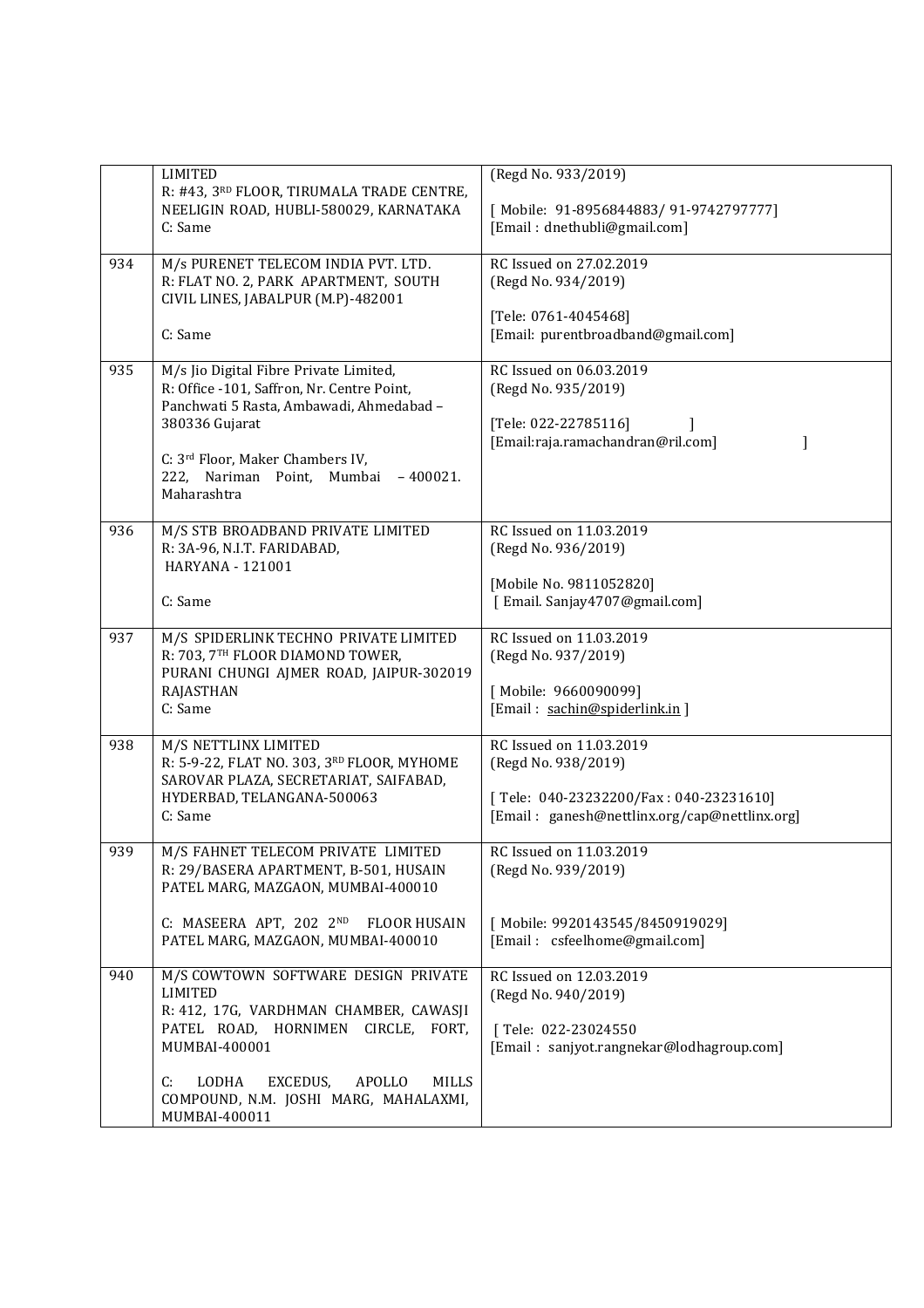| 941 | M/S S2R INFRATEL PRIVATE LIMITED<br>R; SHOP NO. 102/103, BUILDING NO. 2,         | RC Issued on 12.03.2019<br>(Regd No. 941/2019)               |
|-----|----------------------------------------------------------------------------------|--------------------------------------------------------------|
|     | SHREE RAJ ENCLAVE CHS LTD,                                                       |                                                              |
|     | MIRA ROAD(E) THANE,<br>MAHARASHTRA-                                              | [ Mobile: 8424013234 ]                                       |
|     | 401107                                                                           | [Email: hareshk@swiftnetbroadband.net]                       |
| 942 | C: Same<br>M/S BCT FIBERNET PRIVATE LIMITED                                      | RC Issued on 12.03.2019                                      |
|     | R: SHOP NO. 67/38, PRATAP<br>NAGAR,                                              | (Regd No. 942/2019)                                          |
|     | SANGANER,                                                                        |                                                              |
|     | JAIPUR, RAJASTHAN-302033                                                         | [ Mobile: 9116141400]                                        |
|     | C: Same                                                                          | [Email: info@bctfibernet.com]                                |
| 943 | M/S INTRO TELECOM PRIVATE LIMITED                                                | RC Issued on 01.04.2019                                      |
|     | R: 54, TRANSIT CAMP, GOPI TANK ROAD, KHOT                                        | (Regd No. 943/2019)                                          |
|     | GULLY, CITY LIGHT CINEMA, MAHIM, MUMBAI-                                         |                                                              |
|     | 400016                                                                           | [ Mobile: 9892339230]                                        |
|     | C: Same                                                                          | [Email : introtelecomp@gmail.com]                            |
|     |                                                                                  |                                                              |
| 944 | M/S DREAMLINK TECHNOLOGIES PRIVATE                                               | RC Issued on 01.04.2019                                      |
|     | <b>LIMITED</b>                                                                   | (Regd No. 944/2019)                                          |
|     | R: 6, LYONS RANGE, UNIT NO. 2, 5TH FLOOR,<br>KOLKATA, WEST BENGAL-700001         | [ Mobile: 9832068361]                                        |
|     |                                                                                  | [Email: amit@dreamlinkin]                                    |
|     | C: 3RD FLOOR, SPENCER PLAZA BURDWAN                                              |                                                              |
|     | ROAD, SILIGURI-734005 WEST BENGAL                                                |                                                              |
| 945 | M/S FTTH 24X7 NETWORKS<br><b>PRIVATE</b><br><b>LIMITED</b>                       | RC Issued on 01.04.2019<br>(Regd No. 945/2019)               |
|     | R: 20, ABHISHREE COMPLEX, OPP STAR INDIA                                         |                                                              |
|     | BAZAAR, OPP. OM<br>TOWER,<br>SATELLITE,                                          | [ Mobile: 9825006992]                                        |
|     | AHMEDBAD-380015<br>C: Same                                                       | [Email : vishal @dugarcommunication.com]                     |
| 946 | <b>ONLINE</b><br><b>PRIVATE</b><br>M/S<br>MYGURU<br><b>INDIA</b>                 | RC Issued on 02.04.2019                                      |
|     | <b>LIMITED</b>                                                                   | (Regd No. 946/2019)                                          |
|     | H.NO. 59-A-21/7-16-A, BESIDE SNEHA<br>R:                                         |                                                              |
|     | APARTMENTS,<br>RR GARDENS, PATAMATA,<br>VIJAYAWADA-520010, KRISHNA DIST, ANDHRA  | [ Mobile: 9676487799]<br>[Email : vasanth@myguru online.net] |
|     | <b>PRADESH</b>                                                                   |                                                              |
|     | C: 1ST FLOOR PLOT NO. 105&106, 3RD ROAD 5TH                                      |                                                              |
|     | CROSS, J AUTO NAGAR,<br>DISTT<br>KRISHNA                                         |                                                              |
| 947 | VIJAYWADA - 520007 A.P.<br>M/S DELTOS INFRA PRIVATE LIMITED                      | RC Issued on 02.04.2019                                      |
|     | R: 160, VARDHMAN PREMIUM MALL, DEEPALI,                                          | (Regd No. 947/2019)                                          |
|     | PITMAPURA, OUTER RING ROAD, NEW DELHI-                                           |                                                              |
|     | 121001                                                                           | [ Mobile: 9999911660]                                        |
|     | C; C-3162, GATE NO. 16, GREN FIELD COLONY,                                       | [Email: dkumar@dipl.org.in]                                  |
|     | FARIDABAD, HARYANA-121001                                                        |                                                              |
|     |                                                                                  | RC Issued on 03.04.2019                                      |
| 948 | M/S SSKCON INFRATEL PRIVATE LIMITED<br>R: FLAT NO. 201 B TYPE, SHREE NIWAS CO OP | (Regd No. 948/2019)                                          |
|     | H SOC,                                                                           |                                                              |
|     | S.NO.<br>139<br>DOMBIVALI,<br>THANE,                                             | [ Mobile: 9702930609]                                        |
|     | MAHARASHTRA-421201                                                               | [Email : daphledhanajay@gmail.com]                           |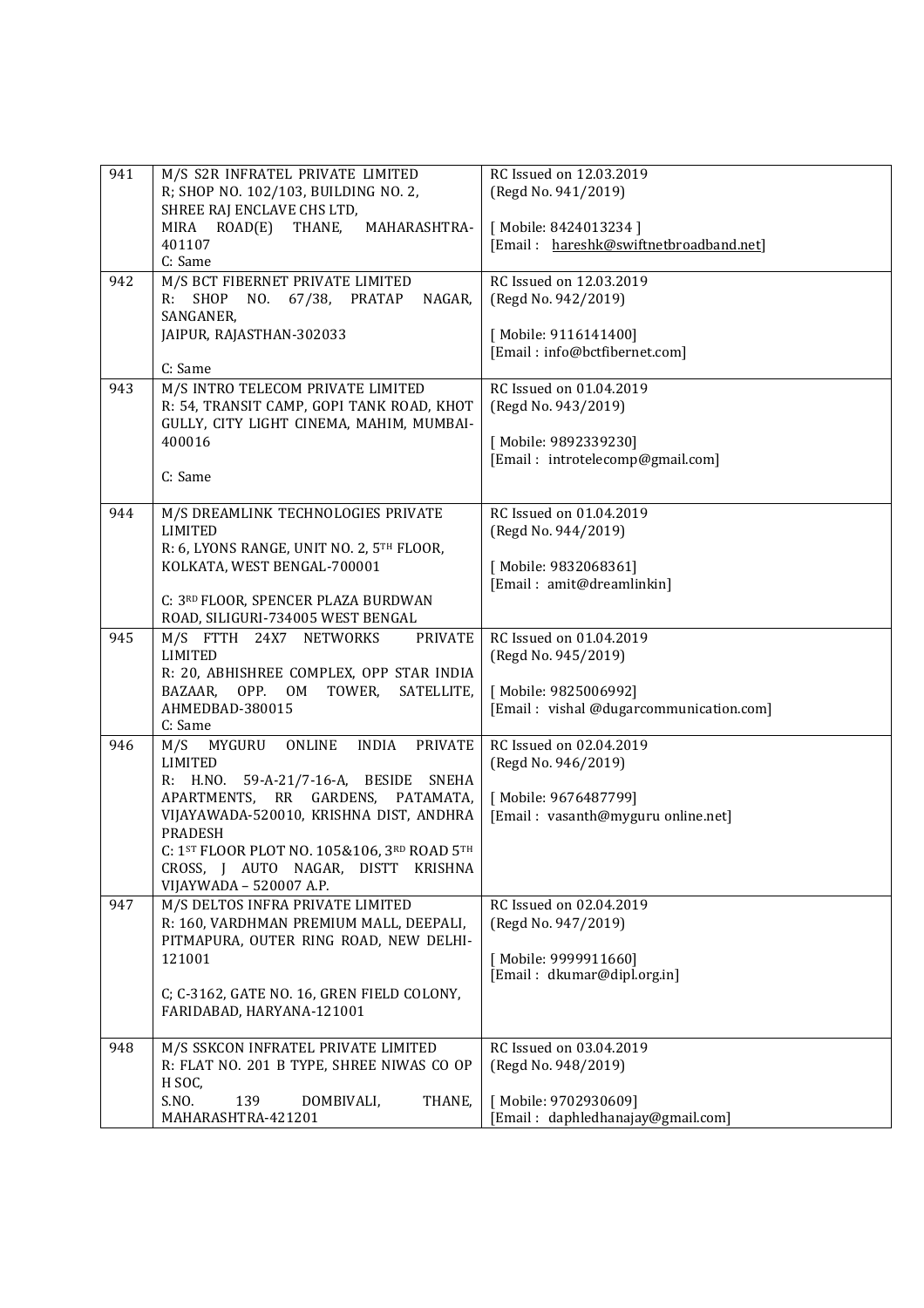|     | C: Same                                                                                                                                                                               |                                                                                                                              |
|-----|---------------------------------------------------------------------------------------------------------------------------------------------------------------------------------------|------------------------------------------------------------------------------------------------------------------------------|
| 949 | M/S GLYCER TELEINFRA PRIVATE LIMITED<br>R: FLAT NO. 46/2, SADGURU SOCIETY, NEAR<br>DATTA MANDIR, CHANDAN NAGAR, KHARADI,<br>PUNE, MAHARASHTRA-421201<br>C: Same                       | RC Issued on 03.04.2019<br>(Regd No. 949/2019)<br>[ Mobile: 7774039741]<br>[Email: glycerteleinfra@gmail.com]                |
| 950 | M/S RP WORLD TELECOM PRIVATE LIMITED<br>VILLAGE OGLI, P.O. KAL AMB, TEHSIL<br>R:<br>NAHAN,<br>SIRMAUR-173030, HIMACHAL PRADESH<br>C: SCO 81-82, 4TH FLOOR, SECTOR-34-A,<br>CHANDIGARH | RC Issued on 03.04.2019<br>(Regd No. 950/2019)<br>[ Mobile: 9814196779]<br>[Email: Info@ rpworld.co.in/satnam@rpworld.co.in] |
| 951 | M/S LALU DIGITAL PRIVATE LIMITED<br>R: D-6, NAV VARSH CHS ROAD, RSC-18, PLOT<br>NO. 58, GORAI, SECTOR-1, BORIVALI WEST,<br>MUMBAI-400091<br>C: Same                                   | RC Issued on 03.04.2019<br>(Regd No. 951/2019)<br>[ Mobile: 91-8652331133]<br>[Email: laludigital2018@gmail.com]             |
| 952 | M/S MILLIMETER WAVE PRIVATE LIMITED<br>R: SHOP NO.-4, NIRMAL HOMES, NEAR SUN<br>RESIDENCY MOTERA,<br>AHMEDABAD, GUJARAT-382424<br>C: Same                                             | RC Issued on 03.04.2019<br>(Regd No. 952/2019)<br>[Mobile No. 9825020885]<br>[Email: paelkaushaln@ymail.com]                 |
| 953 | M/S PEER NETWORKS PRIVATE LIMITED<br>R: SHALTENG CROSSING, SRINAGAR KASHMIR,<br>SRINAGAR, JAMMU & KASHMIR-190012<br>C: Same                                                           | RC Issued on 10.04.2019<br>(Regd No. 953/2019)<br>[Mobile No. 9706425047]                                                    |
| 954 | M/S<br>COMPATIBLE<br><b>NETWORK</b><br><b>PRIVATE</b><br>LIMITED<br>R: IST FLOOR, PLOT NO-C/28, RADHESHYAM<br>SOCIETY, SINGANPORE ROAD, SURAT-395004,<br><b>GUJRAT</b><br>C: Same     | RC Issued on 10.04.2019<br>(Regd No. 954/2019)<br>[Mobile No. 9099028668]<br>[Email: bhavik@blunetwork.in]                   |
| 955 | M/S ULTRANET SERVICES PRIVATE LIMITED<br>R: B-1/206- C, FIRST FLOORr, NEW ASHOK<br>NAGAR, NEW DELHI-110096<br>C: Same                                                                 | RC Issued on 10.04.2019<br>(Regd No. 955/2019)<br>[Mobile No. 7042116117]<br>[Email: umesh431988@gmail.com]                  |
| 956 | M/S AUSPICE TELEINFRA PRIVATE LIMITED<br>R: 17, DAYANAND MARG, NEEMUCH,<br>MADHYA PARDESH-458441                                                                                      | RC Issued on 11.04.2019<br>(Regd No. 956/2019)<br>[ Mobile: 9300080009]                                                      |
|     | C-same                                                                                                                                                                                | [Email: hi100nu@gmail.com]                                                                                                   |
| 957 | M/S ABHIMIT SALES AND SERVICES PRIVATE                                                                                                                                                | RC Issued on 11.04.2019                                                                                                      |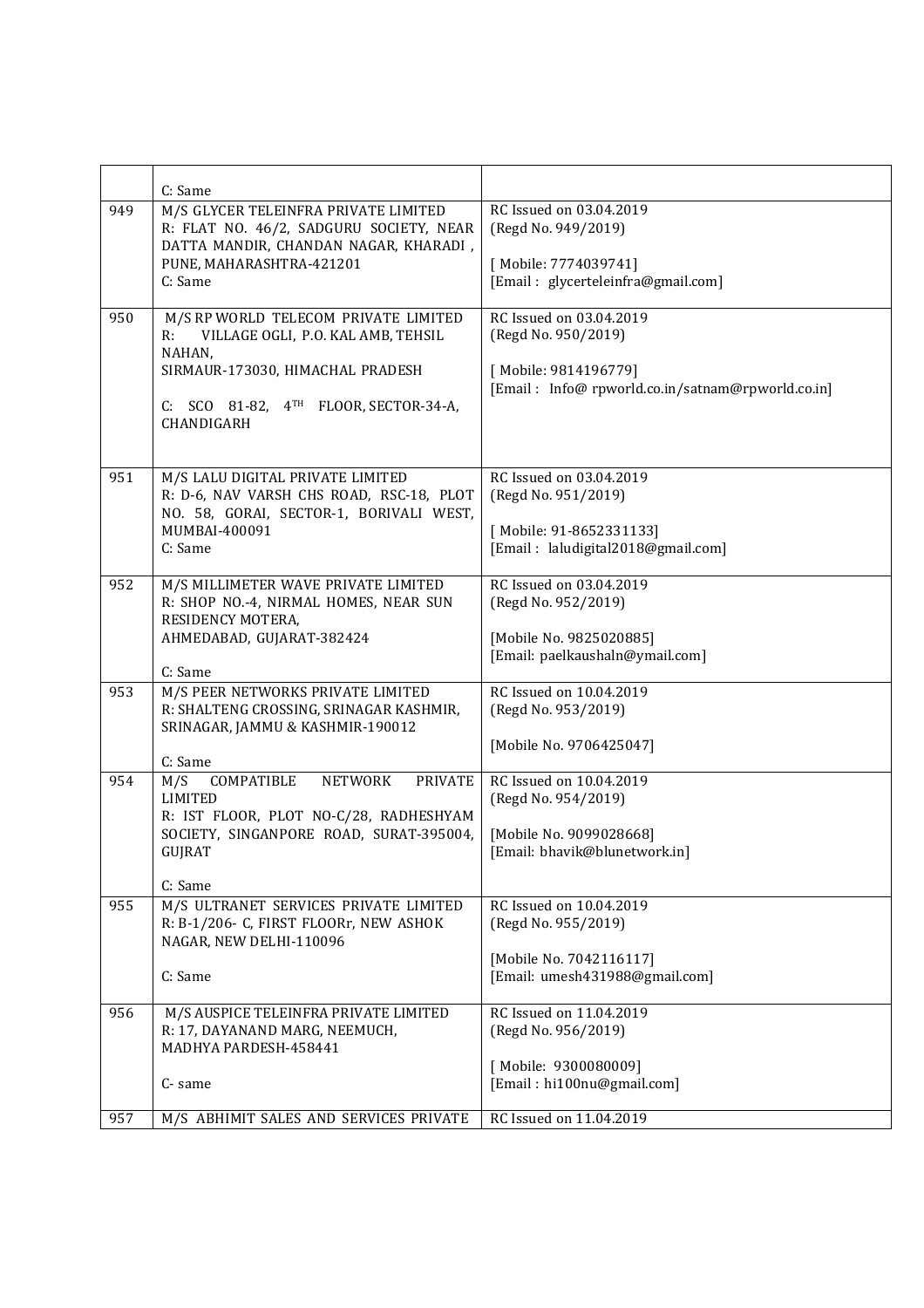|     | LIMITED                                                                           | (Regd No. 957/2019)                                   |
|-----|-----------------------------------------------------------------------------------|-------------------------------------------------------|
|     | Q.NO.<br>PARASEA<br>COLLIERY,<br>R:<br>04/428,                                    |                                                       |
|     | KUNUSTORIA AREA, NEAR-AGENT BANGLOW,<br>PARASEA, BARDHAMAN(W.B)-713384            | [ Mobile: 9434357211]<br>[Email: sugankstp@gmail.com] |
|     | C: Same                                                                           |                                                       |
| 958 | M/S ICAN SOLUTIONS PRIVATE LIMITED                                                | RC Issued on 16.04.2019                               |
|     | R: 40, 1ST FLOOR, SAI CHAMBERS,                                                   | (Regd No. 958/2019)                                   |
|     | SEC-11, CBD BELAPUR, CBD BELAPUR,<br>NAVI MUMBAI-400614                           | [Telephone: 022-61450034/35]                          |
|     |                                                                                   | [Email: rajesh@icanconnect.com]                       |
|     | C: Same                                                                           |                                                       |
| 959 | M/S PRATAP TECHNOCRATS PRIVATE LIMITED                                            | RC Issued on 16.04.2019                               |
|     | R: B-21, SHAKTI BHAWAN, SIVAJI GODARA<br>COLONY,                                  | (Regd No. 959/2019)                                   |
|     | KHATIFPURA, JHOTWARA, JAIPUR-302012,                                              | [Mobile: 7600200000]                                  |
|     | JAIPUR-302012, RAJASTHAN                                                          | [Email: shakti singh@pratap.co.in]                    |
|     | C: 701-702 EVERSHINE TOWER AMPARPALI                                              |                                                       |
|     | MARG VAISHALI NAGAR, JAIPUR                                                       |                                                       |
| 960 | R- M/S BAKLIWAL<br><b>SERVICES</b><br>TELECOM                                     | RC Issued on 16.04.2019                               |
|     | PRIVATE LIMITED                                                                   | (Regd No. 960/2019)                                   |
|     | 67/38<br><b>PRATAP</b><br>NAGAR,<br>SANGANER,<br>R:<br>JAIKPUR, RAJASTHAN-302033  | [Mobile: 9116141400]                                  |
|     | C-same                                                                            | [Email: ankit.bakliwal19h@gmail.com]                  |
|     |                                                                                   |                                                       |
| 961 | M/S J-LINK INFOTAINMENT PRIVATE LIMITED                                           | RC Issued on 18.04.2019                               |
|     | R: 254, SATRA PLAZA, SECTOR-19-D,<br>VASHI NAVI MUMBAI-400703, MAHARASHTRA        | (Regd No. 961/2019)                                   |
|     | C: Same                                                                           | [Mobile No. 9321009100]                               |
|     |                                                                                   | [Email: info@j-link india.com]                        |
| 962 | M/S MOKHYAM SOLUTIONS & SERVICES                                                  | RC Issued on 18.04.2019                               |
|     | PRIVATE LIMITED                                                                   | (Regd No. 962/2019)                                   |
|     | R: H-014, PLOT NO. 236, ANANTRAY AASHRAJ,                                         |                                                       |
|     | NIC, JAPANESE ZONE,                                                               | [Mobile No. 9818000518]                               |
|     | NEEMRANA, DIST-ALWAR(RAJASTHAN)                                                   | [Email: services@mokhyamsolutions.com]                |
|     | C-same                                                                            |                                                       |
|     |                                                                                   |                                                       |
| 963 | M/S SAAM CORPADVISORS PRIVATE LIMITED<br>R: Y-74, 2ND FLOOR, HAUZKHAS, NEW DELHI- | RC Issued on 18.04.2019<br>(Regd No. 963/2019)        |
|     | 110016.                                                                           |                                                       |
|     |                                                                                   | [Mobile No. 9818895087]                               |
|     | C: 40, GROUND FLOOR, WORLD TRADE                                                  | [Email: ravikmishra12@gmail.com]                      |
|     | CENTER,<br>BESIDE LALIT HOTEL, BABAR ROAD, NEW                                    |                                                       |
|     | DELHI-110001                                                                      |                                                       |
|     |                                                                                   |                                                       |
| 965 | M/S VIKAT INFOSERVE PRIVATE LIMITED<br>R: E-107, ABDUL REHMAN CHAWL, SAMARTH      | RC Issued on 26.04.2019<br>(Regd No. 965/2019)        |
|     | NAGAR, MAJAS ROAD, JOGESHWARI(EAST),                                              |                                                       |
|     | MUMBAI, MAHARSHTRA-400060                                                         | [Mobile No. 9820491605/9223397241]                    |
|     | C: 602 TIMMY ARCADE, MAKWANA ROAD                                                 | [Email: sachin@vikatinfoserve.com]                    |
|     |                                                                                   |                                                       |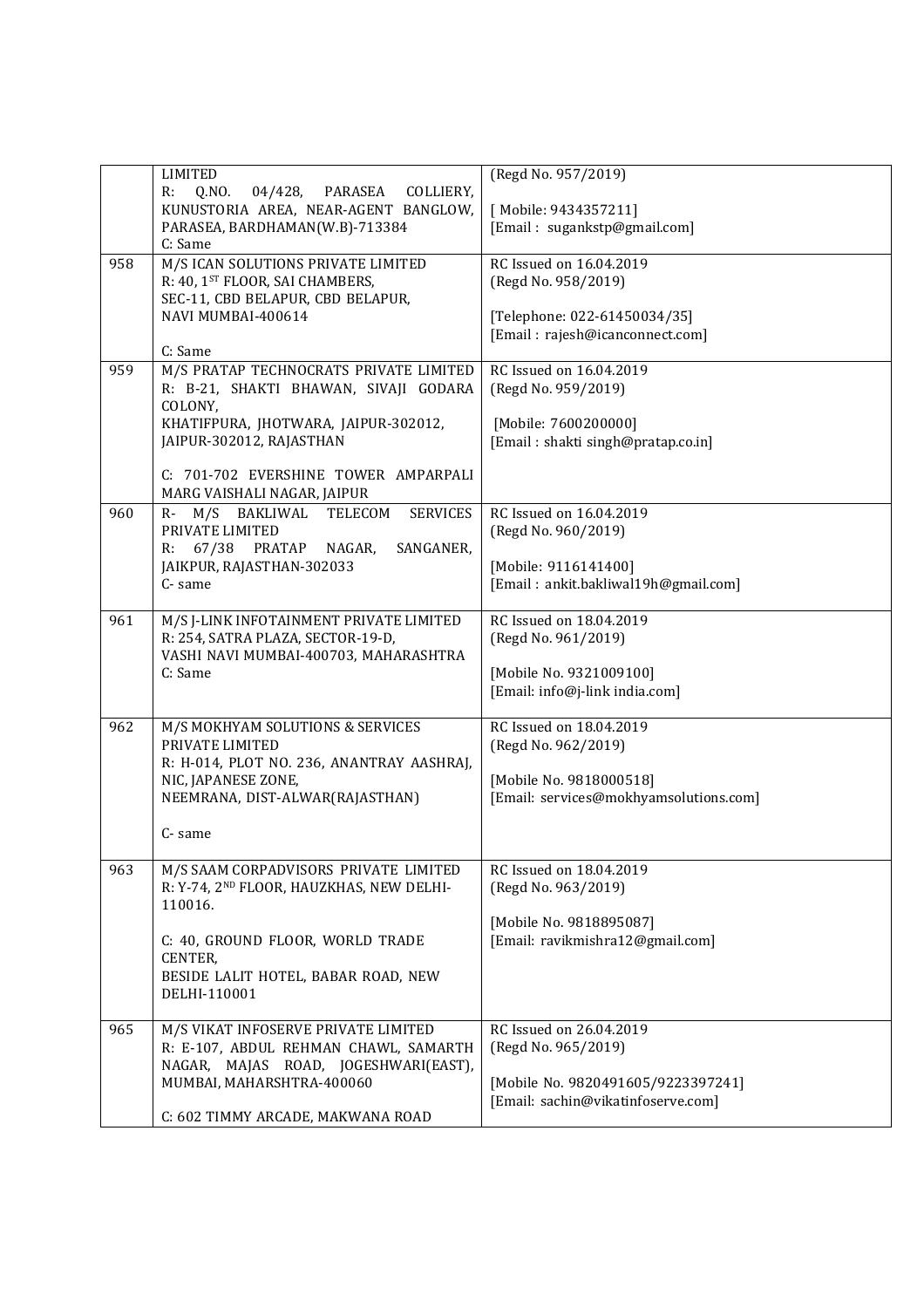|     | TNAROL NEAR TNAROL METOR STATION<br>ANDERI (E) MUMBAI                                                                                                                                                                                                                            |                                                                                                                                                       |
|-----|----------------------------------------------------------------------------------------------------------------------------------------------------------------------------------------------------------------------------------------------------------------------------------|-------------------------------------------------------------------------------------------------------------------------------------------------------|
| 966 | M/S FIBERNET SOLUTIONS OPC PRIVATE<br><b>LIMITED</b><br>73,<br>R:<br>ARADHANA<br>NAGAR,<br><b>KOTRA</b><br>SULTANABAD,<br>BHOPAL (M.P)-462003                                                                                                                                    | RC Issued on 02.05.2019<br>(Regd No. 966/2019)<br>[Mobile: 9926951766/7489440888]<br>[Email : nimisha.dubey@fibernetindia.com]                        |
| 967 | C: same<br>M/S SHER TELELINK PRIVATE LIMITED<br>R: 10F Office-1008, Gurukrupa Tower Opp Tata<br>Indicom Limda Chowk, Rajkot Gujarat-360002<br>C-Same                                                                                                                             | RC Issued on 03.05.2019<br>(Regd No. 967/2019)<br>[ Mobile: 849009237/9428465470/]<br>[Tele: 0281-6640918]<br>Email: parth.sanathar@shertelelink.com] |
| 968 | R- M/S MICRONOVA NETWORK SOLUTIONS<br>PRIVATE LIMITED<br>No. 17, BULL TEMPLE ROAD, BASAVANGUDI,<br>BANGALORE-560004<br>C-same                                                                                                                                                    | RC Issued on 03.05.2019<br>(Regd No. 968/2019)<br>Mobile: 8066958203/Fax: 8026670896]<br>[Email: parth.sanathar@shertelelink.com]                     |
| 969 | M/S SPEED AIR BROADCAST PRIVATE LIMITED<br>R: RAJVIK PLAZA, 1ST FLOOR, 19 NEW SURVEY<br>ROAD,<br>ADJ.<br>KANAK<br>DEHRADUL,<br>CINEMA,<br>UTTARKHAND-248001<br>C: 337, IInd FLOOR JANTA BLOCK, SANDHU<br><b>CENTER</b><br>TRANSPORT<br>NAGAR,<br>DEHRADUN,<br>UTTARAKHAND-248001 | RC Issued on 24.05.2019<br>(Regd No. 969/2019)<br>[Telephone: 91319385794]<br>[Email: mamta@speedairbroadcast.com]                                    |
| 970 | M/S<br>GREENCORE<br>ENGINEERS<br><b>PRIVATE</b><br><b>LIMITED</b><br>R: PWD 3/2, PIMPRI COLONY, PIMPRI, PUNE-<br>411017, MAHARASHTRA<br>C: Same                                                                                                                                  | RC Issued on 24.05.2019<br>(Regd No. 970/2019)<br>[Mobile No. 9767631111/8888659065]<br>(Email: magnificoengineers@gmail.com]                         |
| 971 | M/S SAGNIK TELECOM PRIVATE LIMITED<br>R: VILLAGE: - KHASTIKA, BAKHRAHAT, 24<br>PARGANASN,<br>PARGNAS, SOUTH, WEST BENGAL-743377<br>C: Same                                                                                                                                       | RC Issued on 24.05.2019<br>(Regd No. 971/2019)<br>[Mobile No. 98306344434]<br>[Email: sealsudipta007@gmail.com]                                       |
| 972 | $M/s$ RADINET<br>INFO<br>SOLUTIONS PRIVATE<br>LIMITED[REGD.<br>R: 1-A-1, VASUNDHRA VIHAR, NEAR SHIVAM<br>APARTMENTS, BAJRANG NAGAR, NAYAPURA,<br>KOTA, RAJASTHAN-324001<br>C- G-247, I.P.I.A ROAD NO-5, KOTA-304005,<br>RAJASTHAN                                                | RC Issued on 24.05.2019<br>(Regd No. 972/2019)<br>[ Mobile: 9829014555]<br>[Email: vadd vs@ yahoo. com]                                               |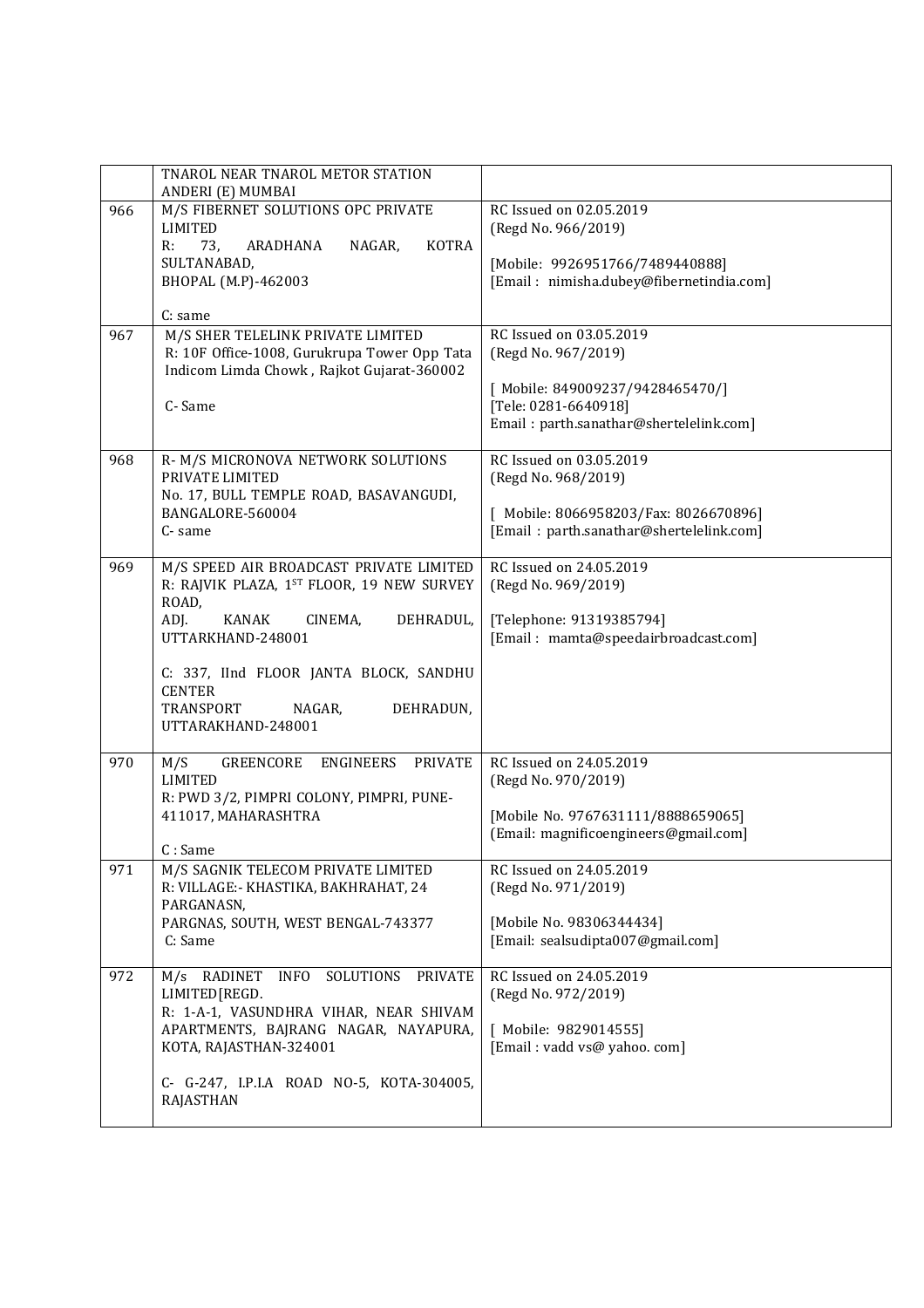| 973 | REVOLUTION<br>BROADBAND<br><b>PRIVATE</b><br>M/s<br>LIMITED R: FLAT NO. 503, D-WING, BHOOMI<br>ACTES, OPP SURAJ WATER PARK, GB ROAD,<br>KAVESAR,<br>THANE-400615,<br>WAGHBIL,<br>MAHARASHTRA<br>C: ELEGANCE, NEAR RAJPAL CLOTHS, | RC Issued on 06.06.2019<br>(Regd No. 973/2019)<br>[ Mobile: 9136309790]<br>[Email : revolutionbroadband@gmail.com] |
|-----|----------------------------------------------------------------------------------------------------------------------------------------------------------------------------------------------------------------------------------|--------------------------------------------------------------------------------------------------------------------|
|     | NEW NAGAR ROAD, SANGAMNER DISTT.,<br>AHMEDNAGAR-422605, MAHARASHTRA                                                                                                                                                              |                                                                                                                    |
| 974 | M/S FINE BUNCH PRIVATE LIMITED<br>R: 323-A, 3RD FLOOR, SANT NAGAR,<br>EAST OF KAILASH, NEW DELHI-110065<br>C-Same                                                                                                                | RC Issued on 13.06.2019<br>(Regd No. 974/2019)<br>[Mobile: 8750949090]<br>[Email: manesh Kumar2509@gmail.com]      |
| 975 | M/S<br><b>SERVICES</b><br><b>RUNNET</b><br><b>BROADBAND</b>                                                                                                                                                                      | RC Issued on 19.06.2019                                                                                            |
|     | PRIVATE LIMITED                                                                                                                                                                                                                  | (Regd No. 975/2019)                                                                                                |
|     | R: No. 32, RAJENDRA PRASAD ROAD,<br>FIRST FLOOR, KRISHNA NAGAR, CHROMEPET,<br>CHENNAI, TAMIL NADU-600044<br>C-same                                                                                                               | [Mobile No. 7871970906]                                                                                            |
| 976 | SKY FUTURISTIC SERVICES<br><b>PRIVATE</b><br>M/S<br><b>LIMITED</b><br>R: SHOP NO. F-3, NBCC TOWER, KIDWAI<br>NAGAR, EAST,<br><b>NEW DELHI-110023</b><br>C-same                                                                   | RC Issued on 19.06.2019<br>(Regd No. 976/2019)<br>[Mobile No. 9891169999]                                          |
| 977 | M/S NEWMOON TELELINKS PVT. LTD.                                                                                                                                                                                                  | RC Issued on 20.06.2019                                                                                            |
|     | R: 2ND FLOOR, HIG-7, DHARMA VIHAR,                                                                                                                                                                                               | (Regd No. 977/2019)                                                                                                |
|     | P.O: KHANDAGIRI, BHUBANESHWAR,<br>ODISHA-751030<br>C: same                                                                                                                                                                       | [Mobile No. 9437011733]                                                                                            |
| 978 | $\ensuremath{\mathsf{IT}}$<br>M/S PYRAMID<br>SOLUTIONS<br><b>PRIVATE</b>                                                                                                                                                         | RC Issued on 03.07.2019                                                                                            |
|     | <b>LIMITED</b><br>R: H.NO. 37-14/2/1, FLAT NO:304/A, OPP:                                                                                                                                                                        | (Regd No. 978/2019)                                                                                                |
|     | MANJEERA<br>TANK,<br>NEREDMET,                                                                                                                                                                                                   | [Tele: 022-23024550                                                                                                |
|     | SECUNDERABAD-500094                                                                                                                                                                                                              | [Email: david@pyramidsolutions.co.in]                                                                              |
|     | C: Sane                                                                                                                                                                                                                          |                                                                                                                    |
| 979 | M/S DELTA AUTOMATISM PRIVATE LIMITED                                                                                                                                                                                             | RC Issued on 03.07.2019                                                                                            |
|     | R: B-413, SECOND FLOOR, MEERA BAGH,<br>PASCHIM VIHAR, NEW DELHI-110063                                                                                                                                                           | (Regd No. 979/2019)                                                                                                |
|     | C-same                                                                                                                                                                                                                           | [ Mobile: 9810888961/7011732105                                                                                    |
|     |                                                                                                                                                                                                                                  | [Email: infodeltaautomtism@gmail.com]                                                                              |
| 980 | M/S CONELE INFRA PRIVATE LIMITED                                                                                                                                                                                                 | RC Issued on 23.07.2019                                                                                            |
|     | 204,<br>$1^{ST}$<br>FLOOR,<br><b>NIRMAN</b><br>HOUE,<br>R:                                                                                                                                                                       | (Regd No. 980/2019)                                                                                                |
|     | VIDHYANAGAR<br>HIGH SCHOOL ROAD, NR.<br><b>USMANPURA</b><br>RAILWAY,<br>UNDERBRIDGE,                                                                                                                                             | [ Mobile: 9227209309/9879209309]                                                                                   |
|     | USMANPURA, AHMEDABAD-380013, GUJARAT                                                                                                                                                                                             | [Email: mahesh1975200@yahoo.com]                                                                                   |
|     | C-304, THE FIRST, BH.ITC, NARMDA HOTEL,                                                                                                                                                                                          |                                                                                                                    |
|     |                                                                                                                                                                                                                                  |                                                                                                                    |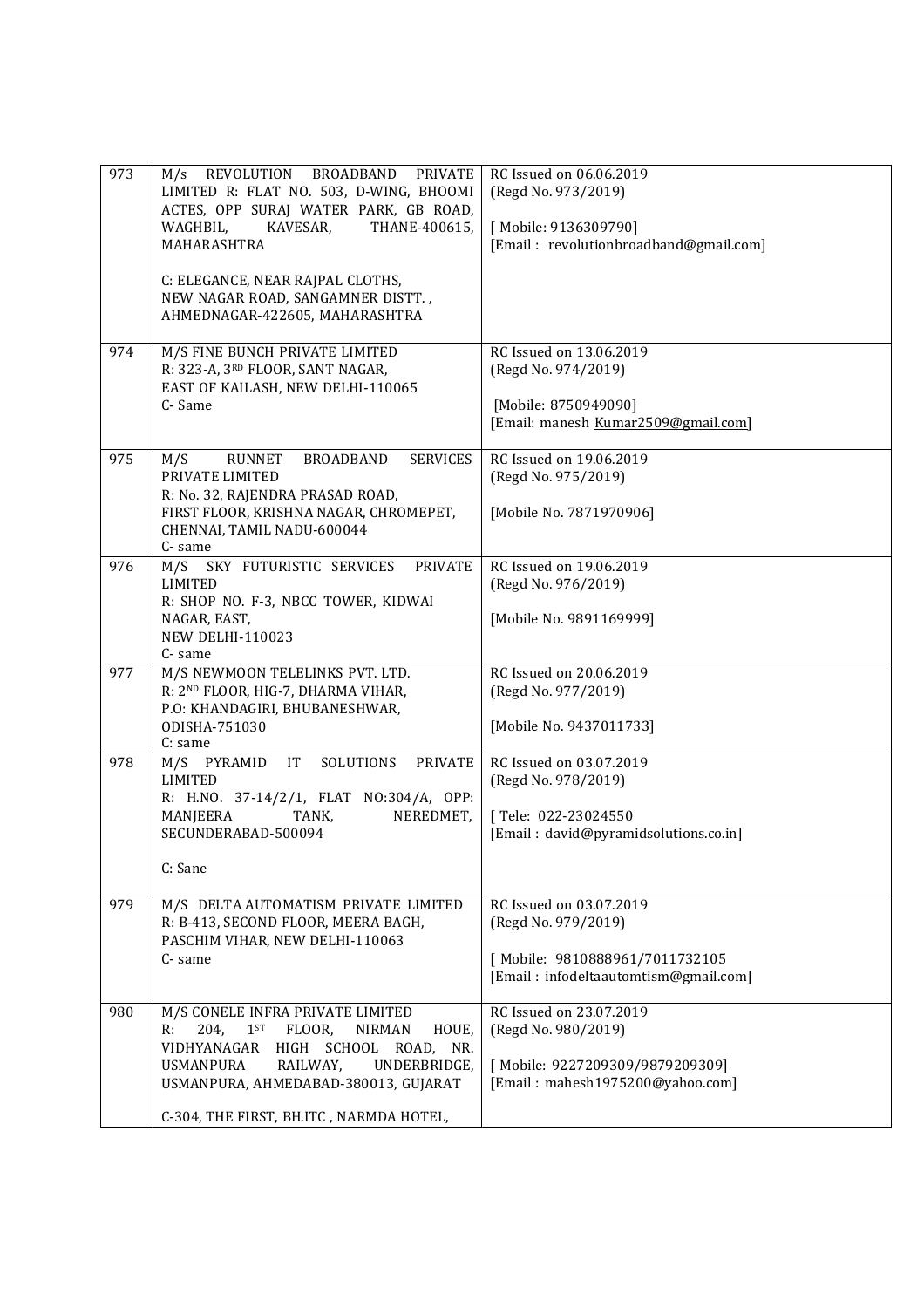|     | KESHAVA<br>PLOT,<br><b>NEAR</b><br>BAUG<br>PARTY<br>VASTRAPUR, AHMEDABAD                                                                                                                                                                                                                                                        |                                                                                                                                 |
|-----|---------------------------------------------------------------------------------------------------------------------------------------------------------------------------------------------------------------------------------------------------------------------------------------------------------------------------------|---------------------------------------------------------------------------------------------------------------------------------|
| 981 | M/S MKNECT TECHNOLOGY PRIVATE LIMITED<br>R: Flat No. 12, AAKASH APARTMENT,<br>KOTHRUD, PUNE, MAHARASHTRA,<br>INDIA-411029<br>C-same                                                                                                                                                                                             | RC Issued on 02.08.2019<br>(Regd No. 981/2019)<br>[ Mobile: 9096532029]<br>[Email: maheshdhole1994@gmail.com]                   |
| 952 | M/S KNOPFF SOLUTIONS PRIVATE LIMITED<br>R: PLOT NO. 746/2689, SANTOSHI VIHAR,<br>LAXMISAGAR CANAL ROAD,<br>BHUBANESWAR, KHORDHA,<br>ORISSA, INDIA-751006<br>C-same                                                                                                                                                              | RC Issued on 02.08.2019<br>(Regd No. 982/2019)<br>[Mobile: 8917605687]<br>[Email: mihirsamal1972@gmail.com]                     |
| 983 | M/S SMILAX INFOCOMM PRIVATE LIMITED,<br>R: VIKAS INDIA CENTRE, PLOT NOS. 35/36, S.<br>NO. 1/7 BEHIND PEARL SOCIETY, BALEWADI,<br>PUNE, MAHARASHTRA-411004<br>C - B-16, B WING, 5TH FLOOR, DR HEREKAR<br>PARK,<br>OPP.<br><b>KAMALA</b><br><b>NEHRU</b><br>PARK,<br><b>OFF</b><br>BHANDARKAR ROAD, PUNE, MAHARASHTRA -<br>411004 | RC Issued on 07.08.2019<br>(Regd No. 983/2019)<br>Mobile: 9545111000]<br>[Email: smilaxindia55@gmail.com]                       |
| 984 | M/S DELTOP INFRATECH PRIVATE LIMITED,<br>R: C-108, 2ND FLOOR, LAJPAT NAGAR, NEW<br>DELHI 110024.<br>C-Same                                                                                                                                                                                                                      | RC Issued on 09.08.2019<br>(Regd No. 984/2019)<br>[Mobile: 9999911705]<br>[Email: yashu2006@gmail.com]                          |
| 985 | M/S D-VoiS Karnataka Private Limited<br>R: 11/1, KHR House, 2 <sup>nd</sup> Floor, Palace Road<br>Bangalore-560052<br>C-same                                                                                                                                                                                                    | RC Issued on 13.08.2019<br>(Regd No. 985/2019)<br>[Mobile: 080-45114515]<br>[Email: Sanjay.Sree@i-on.in]                        |
| 986 | M/S QUADRA TELEVENTURES PRIVATE<br>LIMITED,<br>R: H. NO. 82-86, LIG FLATE, JAIDEV PARK, NEW<br>DELHI-110015<br>C-B-265, SECTOR-50, NODIA-UP                                                                                                                                                                                     | RC Issued on 13.08.2019<br>(Regd No. 986/2019)<br>[Mobile: 9871290318]<br>[Email: PVSINGH@REDIFFMAIL.COM]                       |
| 987 | M/S LEADWAY NETWORKS PRIVATE LIMITED,<br>R: No. 462, MUGAPPAIR WEST, 3RD BLOCK,<br>MUGAPPAIR CHENNAI - 600037 TAMIL NADU.<br>C-same                                                                                                                                                                                             | RC Issued on 13.08.2019<br>(Regd No. 987/2019)<br>Mobile: 9003226076 / 98846128555<br>[Email : leadwaynetworkspvtltd@gmail.com] |
| 988 | R- M/S VBRD MULTISOLUTIONS PRIVATE<br>LIMITED<br>B 802 AMIT'S BLOOM FIELD,                                                                                                                                                                                                                                                      | RC Issued on 21.08.2019<br>(Regd No. 988/2019)                                                                                  |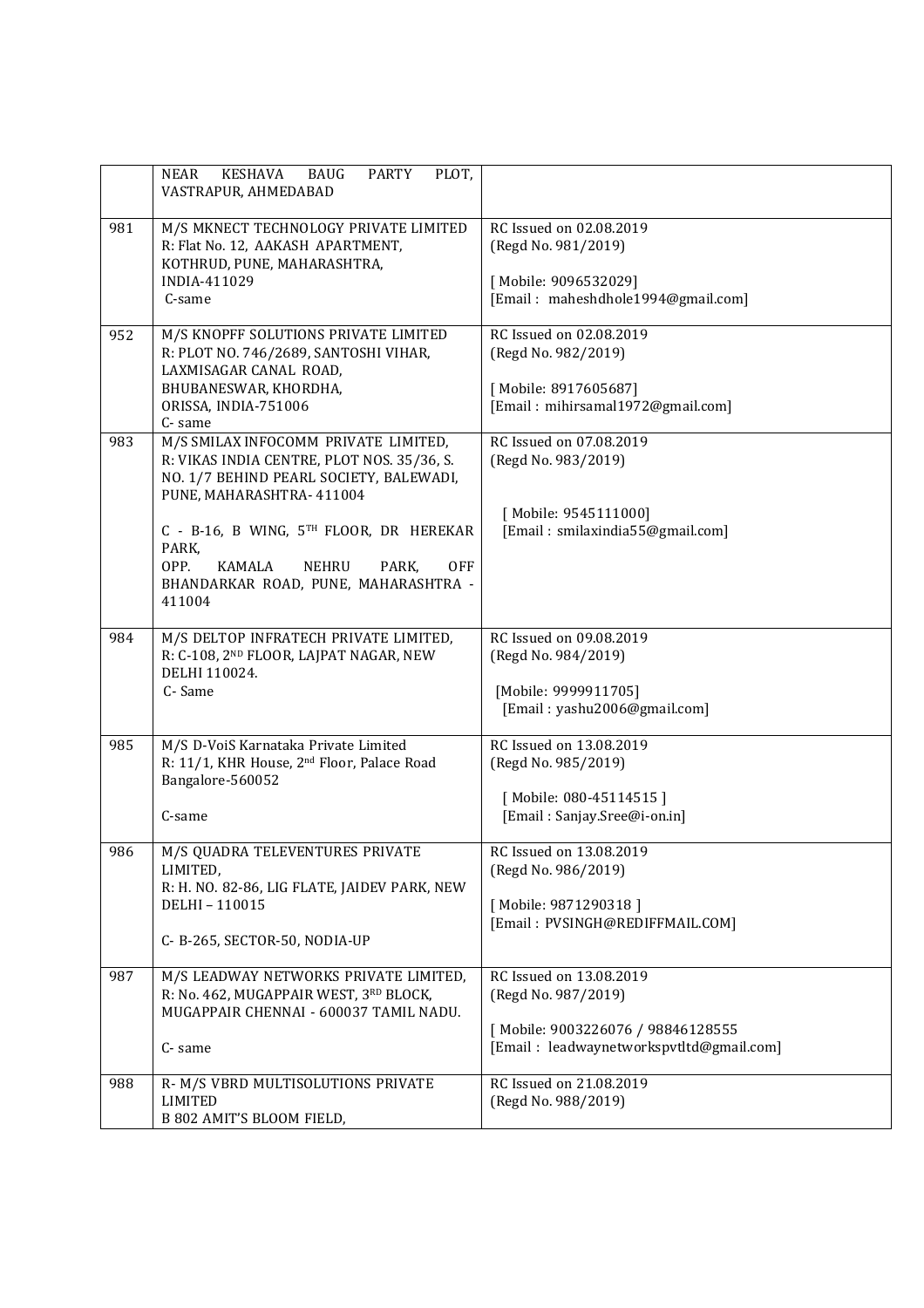|     | NEAR MUMBAI PUNE BYPASS WAY AMBEGAON                     | [ Mobile: 9922995660]                    |
|-----|----------------------------------------------------------|------------------------------------------|
|     | BK.                                                      | [Email: rajeshdesh@yahoo.com]            |
|     | PUNE - 411046 MAHARASHTRA                                |                                          |
|     | C-same                                                   |                                          |
| 989 | M/S ANKANS INFRA PRIVATE LIMITED                         | RC Issued on 21.08.2019                  |
|     | R: PATTARUMADOM HOUSE, CHITHRA LANE,                     | (Regd No. 989/2019)                      |
|     | ALUVA P.O. ALUVA, EMAKULAM, KERALA,                      |                                          |
|     | <b>INDIA-683101</b>                                      | [ Mobile: 9446390000]                    |
|     | C-same                                                   | [Email: md@ankans.com]                   |
|     |                                                          |                                          |
| 990 | M/S ALICE TOWER PRIVATE LIMITED                          | RC Issued on 21.08.2019                  |
|     | R: CA/3C, IIND FLOOR, JANTA FLATS,                       | (Regd No. 990/2019)                      |
|     | HARINAGAR, NEW DELHI - 110064                            |                                          |
|     |                                                          | [Mobile: 7011101127]                     |
|     | C-same                                                   | [Email: ashimabharti86@gmail.com]        |
|     |                                                          |                                          |
| 991 | M/S ULTRA NET COMMUNICATIONS PRIVATE                     | RC Issued on 21.08.2019                  |
|     | <b>LIMITED</b>                                           | (Regd No. 991/2019)                      |
|     | R: R.NO. 803 SAINIDHI CO-OP HSG,                         |                                          |
|     | SOC,<br><b>TEKADI</b><br>THANE-<br>BANGLOW,              | [ Mobile: 9892900589]                    |
|     | MAHARASHTRA-400602                                       | [Email: mangesh.ts@gmail.com]            |
|     | C-same                                                   |                                          |
| 992 | M/S SAR TELEVENTURE PRIVATE LIMITED                      | RC Issued on 21.08.2019                  |
|     | R: H-110, BASEMENT, AARON VILLE,                         | (Regd No. 992/2019)                      |
|     | SECTOR-48 SOHNA ROAD, GURGAON-122001                     |                                          |
|     | <b>HARYANA</b>                                           | [Mobile: 9971793016]                     |
|     | C-same                                                   | [Email : deepak.chaudhary@sarventure.in] |
|     |                                                          |                                          |
| 993 | M/S<br><b>INFIELD</b><br>INFRASOLUTION<br><b>PRIVATE</b> | RC Issued on 21.08.2019                  |
|     | <b>LIMITED</b>                                           | (Regd No. 993/2019)                      |
|     | R: E-206 GALI NO. 18F, SAD NAGAR PART-2                  |                                          |
|     | PALAM COLONY, DELHI-110045                               | [Mobile: 7838669587]                     |
|     |                                                          | [Email: infieldinfrasolution@gmail.com]  |
|     | C-same                                                   |                                          |
| 994 | M/s DROLIA REAL ESTATE PRIVATE LIMITED                   | RC Issued on 29.08.2019                  |
|     | R: FLAT NO. 101, GYAN GANGA APARTMENT,                   | (Regd No. 994/2019)                      |
|     | 179, FAIZABAD ROAD, LUCKNOW,                             |                                          |
|     | UP-226020                                                | [Mobile: 9415331122]                     |
|     | C-Same                                                   | [Email: alokdrolia@gmail.com]            |
|     |                                                          |                                          |
| 995 | M/s MONSTAR OPTICAL FIBRE PRIVATE                        | RC Issued on 29.08.2019                  |
|     | LIMITED,                                                 | (Regd No. 995/2019)                      |
|     | R: AROBINDAPALLY MAIN ROAD, HOLDING                      |                                          |
|     | NUMMER 156/176, WARD NO. 22, NEAR                        | [ Mobile: 9733070069]                    |
|     | SAMAR BIRI FACTORY, SILIGURI - 734006                    | [Email: monstaropticalfibre@gmail.com]   |
| 996 | C-same<br>M/s 1NETWORK WEBSERVE PRIVATE LIMITED          | RC Issued on 29.08.2019                  |
|     | R: A-120, EASTERN BUSINESS L.B.S. ROAD,                  | (Regd No. 996/2019)                      |
|     | MUMBAI                                                   |                                          |
|     | MAHARASHTRA-400078                                       | [ Mobile: 9819588195]                    |
|     | C-same                                                   | [Email: shailesh@1network.co.in]         |
|     |                                                          |                                          |
| 997 | M/s YASH- DEEP INFRASTRUCTURES PRIVATE                   | RC Issued on 29.08.2019                  |
|     | <b>LIMITED</b>                                           | (Regd No. 997/2019)                      |
|     |                                                          |                                          |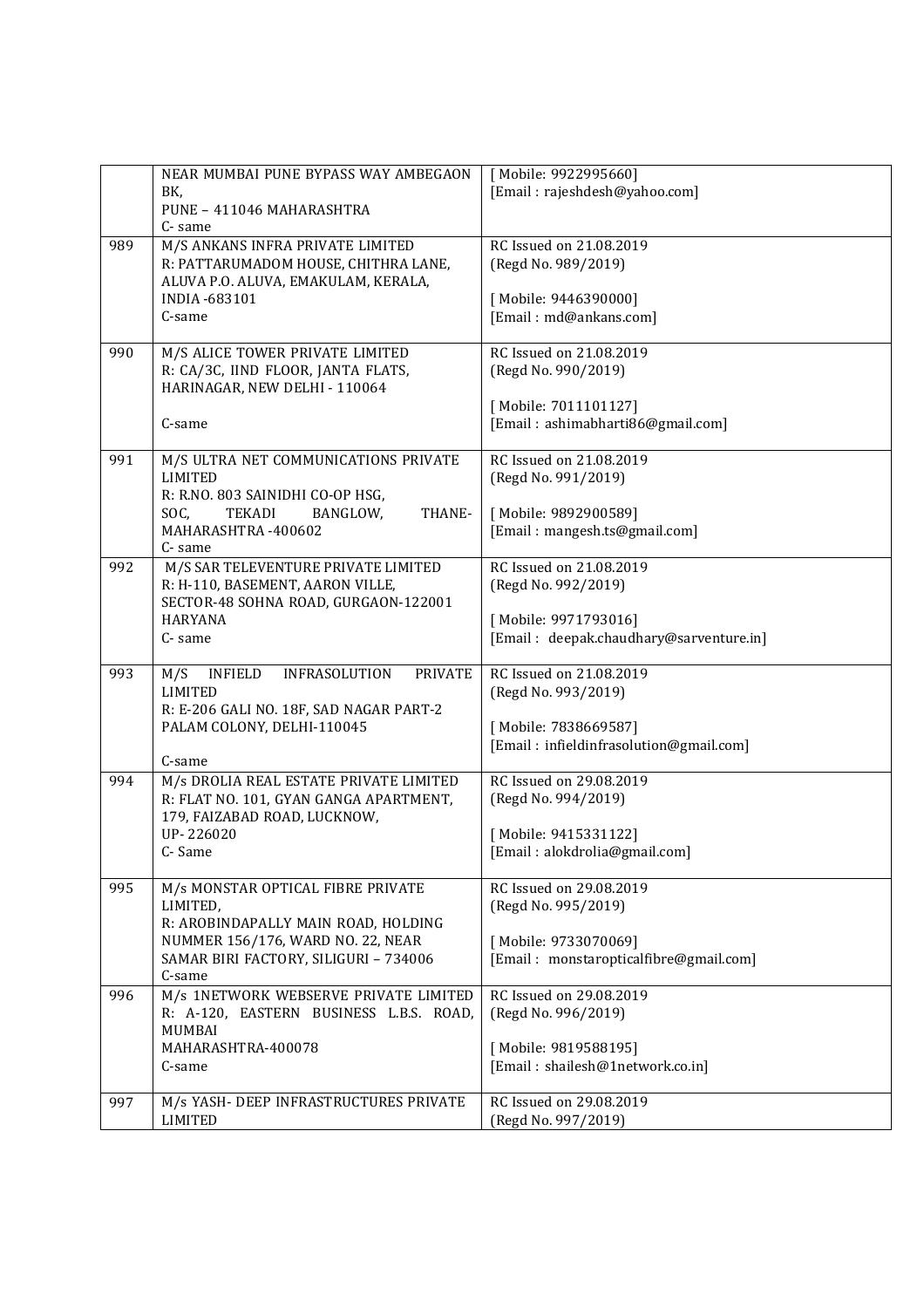|      | R: 18, MAURYA NIWAS, PITALE COLONONY,<br>NAGAPUR MIDC, AHMEDNAGANAR,<br>MAHARASHTRA - 414111<br>C- 608, D BLOCK, VARUNA GARDEN,<br>SIKRAUL, VARANASI, UP-221002                                                              | [Mobile: 9455200007/6387564898]<br>[Email: dhananjaykushawaha@gmail.com]                                                    |
|------|------------------------------------------------------------------------------------------------------------------------------------------------------------------------------------------------------------------------------|-----------------------------------------------------------------------------------------------------------------------------|
| 998  | M/S JDM BROADBAND SERVICES PRIVATE<br><b>LIMITED</b><br>R: H.NO. 566, BANIYA WALA CHOWK,<br>VILLAGE BANKNER, NARELA, DELHI 110040<br>C-same                                                                                  | RC Issued on 09.09.2019<br>(Regd No. 998/2019)<br>[ Mobile: 9136694990]<br>[Email: jdmbroadband@gmail.com]                  |
| 999  | M/S<br><b>BUSINESS</b><br><b>PRIVATE</b><br>AVID<br><b>CORPUS</b><br><b>LIMITED</b><br>R: PLOT NO. 100 RATHORE NAGAR<br>VAISHALI NAGAR, JAIPUR (RAJ)-302021<br>C-same                                                        | RC Issued on 09.09.2019<br>(Regd No. 999/2019)<br>[ Mobile: 9828350401]<br>[Email: vikram.vashishat@gmail.com]              |
| 1000 | M/s CYBERSYS TELESERVICES PRIVATE<br>LIMITED,<br>R: SHOP NO. 4, 1ST FLOOR, A-1282, G.D.<br>COLONY, MAYUR VIHAR, PHASE-III, NEW<br>DELHI-110096<br>C- 493, SECTOR-28, NOIDA, DISTT-GAUTAM<br>BUDH NAGAR, UTTAR PRADESH-201303 | <b>RC</b> Issued on 09.09.2019<br>(Regd No. 1000/2019)<br>[ Mobile: 9654213262]<br>[Email : cybersysteleservices@gmail.com] |
| 1001 | M/s PANMETRO BROADBAND NETWORKS AND<br>COMMUNICATIONS<br><b>PRIVATE</b><br><b>SERVICES</b><br><b>LIMITED</b><br>R: 14/A, GARDNER LANE, KOLKATA,<br>WEST BENGAL-700014<br>C-same                                              | RC Issued on 09.09.2019<br>(Regd No. 1001/2019)<br>[ Mobile: 9903048945]<br>[Email: g.satyaki@gmail.com]                    |
| 1002 | M/s CLUSTER TELECOM PRIVATE LIMITED,<br>R: Q-23, BASEMENT (F/P), JANGPURA EXTN.<br>NEW DELHI-110014.<br>C-UNIT NO. 907, CORPORATE PARK,<br>TOWER-A/1, PLOT NO. 7A/1, SECTOR-142,<br>NOIDA-201305 UP                          | RC Issued on 20.09.2019<br>(Regd No. 1002/2019)<br>[ Mobile: 9810490974]<br>[Email: rajat.khullar@clustertele.com]          |
| 1003 | M/s DEVELOPMENT LOGICS PRIVATE LIMITED<br>R: 49 CIVIL LINES, DHARAMSHALA, DISTT-<br>KANGRA,<br>HIMACHAL PRADESH -176215<br>C- 286, CIVIL LINES, DHARAMSHALA, DISTT-<br>KANGRA,<br>HIMACHAL PRADESH -176215                   | RC Issued on 20.09.2019<br>(Regd No. 1003/2019)<br>[Phone No: 01892-222352]<br>[Email: varun@developmentlogics.com]         |
| 1004 | M/S SS FIBER NET OPTICAL COMMUNICATION<br>PRIVATE LIMITED<br>R: F-613, PHASE-1, RICCO INDUSTRIAL AREA,<br>DISTT- ALWAR,<br>RAJASTHAN<br>BHIWADI,<br>301019                                                                   | RC Issued on 20.09.2019<br>(Regd No. 1004/2019)<br>[ Mobile: 9587171209]<br>[Email: viveksoti@gmail.com]                    |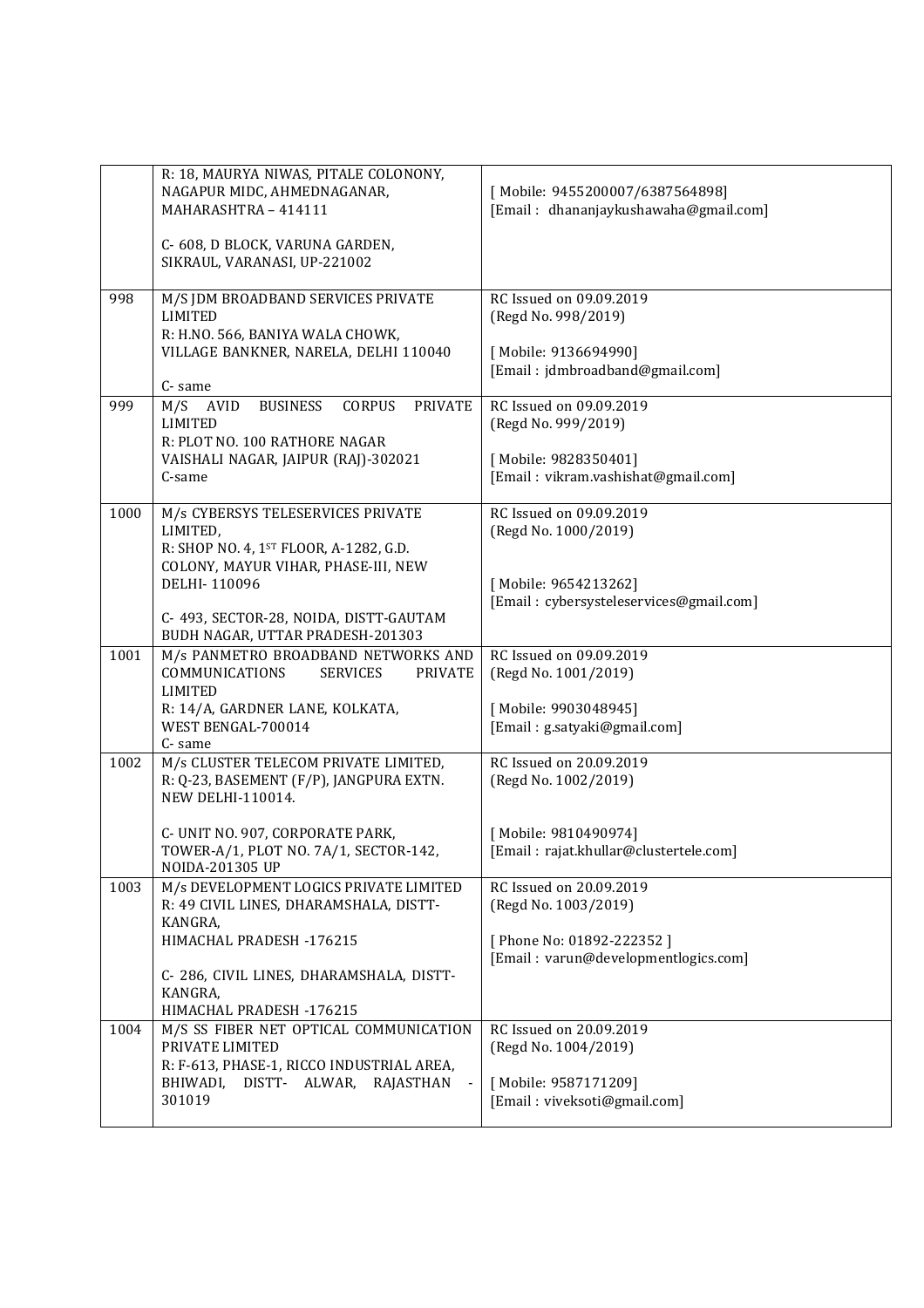|      | C-same                                                                                                                                                                                                     |                                                                                                                        |
|------|------------------------------------------------------------------------------------------------------------------------------------------------------------------------------------------------------------|------------------------------------------------------------------------------------------------------------------------|
| 1005 | M/S GRANIT INFRATECH PRIVATE LIMITED<br>R: 423 A, IIND FLOOR, SHOPPRIX MALL,<br>SECTOR-61, NOIDA-201301- UTTAR PRADESH                                                                                     | RC Issued on 20.09.2019<br>(Regd No. 1005/2019)                                                                        |
|      | C-same                                                                                                                                                                                                     | [Mobile: 9313783599]<br>[Email: granitinfratech92@gmail.com]                                                           |
| 1006 | M/s REVMAX SECURITY SYSTEMS PRIVATE<br>LIMITED,<br>R: 902, 9TH FLOOR, MAYURESH CHAMBER,<br>PLOT NO. 60, SECTOR-11, CBD BELAPUR, NAVI                                                                       | RC Issued on 20.09.2019<br>(Regd No. 1006/2019)<br>[Mobile: 9323715734]                                                |
|      | MUMBAI-400614<br>C-same                                                                                                                                                                                    | [Email: kaustubh.butala@revmax.co.in]                                                                                  |
| 1007 | <b>PRIVATE</b><br>M/s RAYEETI INFOCOMM<br>(OPC)<br><b>LIMITED</b><br>R: SHOP NO. 19, THAKUR DWARA MARKET<br>OPP-MODERN HOUSING COMPLEX CAT-III<br>MANIMAJRA, CHANDIGARH-160101<br>C - same                 | RC Issued on 20.09.2019<br>(Regd No. 1007/2019)<br>[Mobile: 9417258123]<br>[Email: rayeetiinfo@gmail.com]              |
| 1008 | M/s TELNA SOLUTIONS PRIVATE LIMITED<br><b>SITE</b><br>NO.<br>10,<br>RATHINAM<br>NAGAR,<br>R:<br>KALAPATHTI, COIMBATORE, TAMIL NADU -<br>641048<br>C-same                                                   | RC Issued on 30.09.2019<br>(Regd No. 1008/2019)<br>[ Mobile: 9080270732]<br>[Email : rdhamodaran@telnasolutions.com]   |
| 1009 | <b>JUWERIYAH</b><br><b>NETWORKS</b><br><b>PRIVATE</b><br>M/s<br>LIMITED<br>R: 3, IBRAHIM CHUNAWALA PLOT,<br>OPP. BEST DEPOT, L.B.S. MARG,<br>KURLA (W), MUMBAI- 400070 MAHARASHTRA<br>C-same               | RC Issued on 30.09.2019<br>(Regd No. 1009/2019)<br>[Mobile: 9892786481]<br>[Email: just_mustafa@hotmail.com]           |
| 1010 | <b>RUHBAN</b><br>M/s<br>TELECOMMUNICATIONS<br>PRIVATE LIMITED<br>R: 115/127, CENTRAL HOUSE, GR. FLR. SHOP 4<br>A,<br>J.B. SHAH MARG, NISHANPADA, KHADAK,<br>MUMBAI-400009 MAHARASHTRA<br>C-same            | RC Issued on 30.09.2019<br>(Regd No. 1010/2019)<br>[ Mobile: 9820309861]<br>[Email: ruhbantelecompvtltd@gmail.com]     |
| 1011 | M/s S. KUMAR CREATION PRIVATE LIMITED,<br>R: C-207, DDA FLATS PKT-11,<br>JASOLA, NEW DELHI -110025<br>C- FH 198 SCHEME NO 54 VIJAY NAGAR<br>INDORE, M.P. 452010.                                           | RC Issued on 30.09.2019<br>(Regd No. 1011/2019)<br>[ Mobile: 8435501001]<br>[Email: saket@skumarcreation.com]          |
| 1012 | <b>PRIVATE</b><br>M/s<br>NEWSUPRIME<br>TELECOM<br><b>LIMITED</b><br>R: FLAT NO. A/501, SHREE KRUSHNA VILLA,<br>SR NO. 14, HISSA NO. 10A/2P, VITTHAL NAGAR,<br>HADAPSAR, PUNE, MAHARASHTRA-411028<br>C-Same | RC Issued on 09.10.2019<br>(Regd No. 1012/2019)<br>[ Mobile: 9130001444, 96044426606]<br>[Email: anil.khose@gmail.com] |
| 1013 | M/s DY INFRA & PROJECTS PRIVATE LIMITED<br>R: P-1402, JMD GARDENS, STATE HIGHWAY-13,<br>ISLAMPUR,<br>SECTOR-33,<br>GURUGRAM<br>$(HR)$ -<br>122003                                                          | RC Issued on 09.10.2019<br>(Regd No. 1013/2019)<br>[ Mobile: 9899440009]<br>[Email: info@dyhospitality.co.in]          |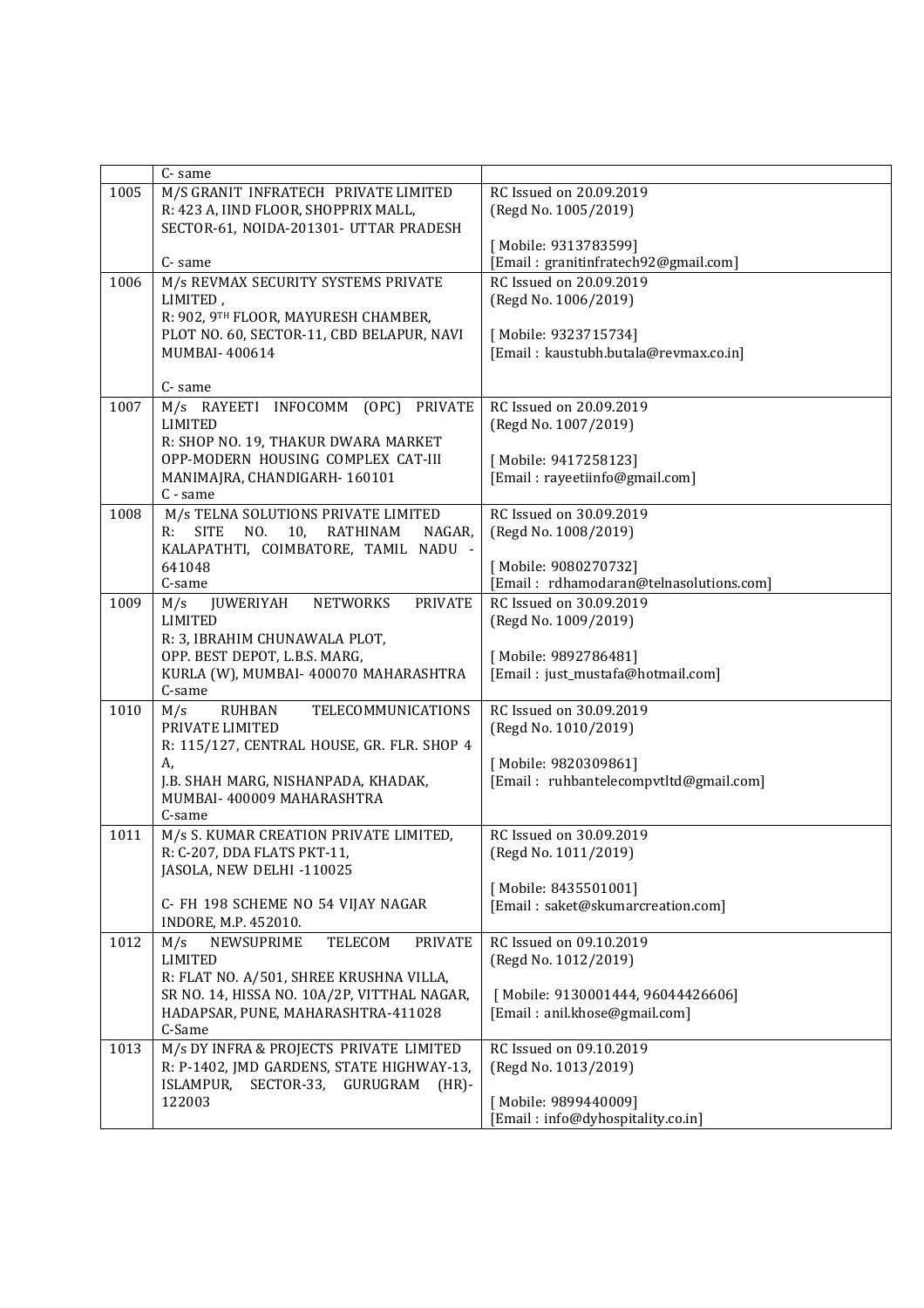|      | C-same                                                     |                                                                 |
|------|------------------------------------------------------------|-----------------------------------------------------------------|
| 1014 | M/s HIGHNET BROADBAND & TECHNOLOGIES                       | RC Issued on 22.10.2019                                         |
|      | PRIVATE LIMITED                                            | (Regd No. 1014/2019)                                            |
|      | R: RAJAWAS APPARTMENT, FLAAT NO. 2B,                       |                                                                 |
|      | MAGZINE TINIALI<br>NEAR-RANG BORBARI,                      | [ Mobile: 8811078101]                                           |
|      | KARBI PATH, VIP ROAD, GUWAHATI -781036                     | [Email: highnetbroaband123@gstsoft.in]                          |
|      | C-Same                                                     |                                                                 |
| 1015 | WINISTA<br>TECHNOLOGIES<br>M/s<br><b>PRIVATE</b>           | RC Issued on 22.10.2019                                         |
|      | LIMITED                                                    | (Regd No. 1015/2019)                                            |
|      | PLOT -171,<br>KHAND-1,<br>GF-01,<br><b>NITI</b><br>R:      |                                                                 |
|      | INDIRAPURAM,<br>GHAZIABAD-201014, UP                       | [ Mobile: 9821213643]<br>[Email: gagan@winistatechnologyies.in] |
|      | C: LEVEL 5, TWOER C, 3C GREEN BOULEVARD                    |                                                                 |
|      | SECTOR-62 NOIDA 201309                                     |                                                                 |
|      |                                                            |                                                                 |
| 1016 | M/s GSTECH SOFTWARE SYSTEMS PRIVATE                        | RC Issued on 22.10.2019                                         |
|      | LIMITED                                                    | (Regd No. 1016/2019)                                            |
|      | R: 31 GOVIND PLAZA BOU8NDARY ROAD,                         |                                                                 |
|      | MERRUT (UP)-250001                                         | [ Mobile: 8130930729]                                           |
|      | C-same                                                     | [Email: gaurav@gstsoft.in]                                      |
| 1017 | M/s MICRATEL SOLUTIONS PRIVATE                             | RC Issued on 22.10.2019                                         |
|      | LIMITED,                                                   | (Regd No. 1017/2019)                                            |
|      | R: 2ND FLOOR, DBS BUSINESS CENTER BLDG                     |                                                                 |
|      | NO. 213, RAHEJA CHAMBERS, FREE PRESS                       | [Mobile: 9947224724]                                            |
|      | JOURNAL ROAD, NARIMAN POINT, MUMBAI                        | [Email: muhammed.rameesh@micratel.com]                          |
|      | CITY, MAHARASHTRA-400021<br>C-same                         |                                                                 |
|      |                                                            | RC Issued on 22.10.2019                                         |
| 1018 | AARANSH<br>ENGINEERING<br><b>PRIVATE</b><br>M/s<br>LIMITED | (Regd No. 1018/2019)                                            |
|      | R: OFF, 3, BLDG C-2 SN 1/83/84, MANIKMOTI                  |                                                                 |
|      | COMPLEX,<br>KATRAJ,<br><b>PUNE</b><br>411046<br>$-$        | [ Mobile: 9545522111]                                           |
|      | (MAHARASHTRA)                                              | [Email: vikaspatil_2000@yahoo.co.in]                            |
|      | C-same                                                     |                                                                 |
| 1019 | M/s R S TELECOM INFRA PRIVATE LIMITED                      | RC Issued on 22.10.2019                                         |
|      | R: B-10, JAWAHAR NAGAR, KISHAN COLONY,                     | (Regd No. 1019/2019)                                            |
|      | ROAD, SIKAR,<br>NAWALGARH<br>RAJASTHAN-                    |                                                                 |
|      | 332001                                                     | [ Mobile: 9829255428]                                           |
|      |                                                            | [Email: manojmeel81@gmail.com]                                  |
|      | C-same                                                     |                                                                 |
| 1020 | M/s ARIHANT INTERNET SERVICE PRIVATE                       | RC Issued on 22.10.2019                                         |
|      | LIMITED                                                    | (Regd No. 1020/2019)                                            |
|      | R: ROOM NO. 1, PLOT NO. 21/2, NAGARDAS<br>CHL.,            | [Mobile: 9892342013]                                            |
|      | <b>VACHRAJ</b><br>LANE,<br>MATUNGA(E),<br>MUMBAI-          | [Email: arihantnetwork@gmail.com]                               |
|      | 400019, MAHARASHTRA                                        |                                                                 |
|      |                                                            |                                                                 |
|      | C-same                                                     |                                                                 |
| 1021 | M/s A K INTERNET PRIVATE LIMITED                           | RC Issued on 22.10.2019                                         |
|      | R: 4, GROUND FLOOR PLOT NO. 18/22,                         | (Regd No. 1021/2019)                                            |
|      | $15^{\text{TH}}$<br>SABUWALA<br>BUILDING,<br>LANE,         |                                                                 |
|      | KAMATHIPURA,                                               | [ Mobile: 9892414489]                                           |
|      | MUMBAI-400008, MAHARASHTRA                                 | [Email: a.kinternet429@gmail.com]                               |
|      |                                                            |                                                                 |
|      | C-same                                                     |                                                                 |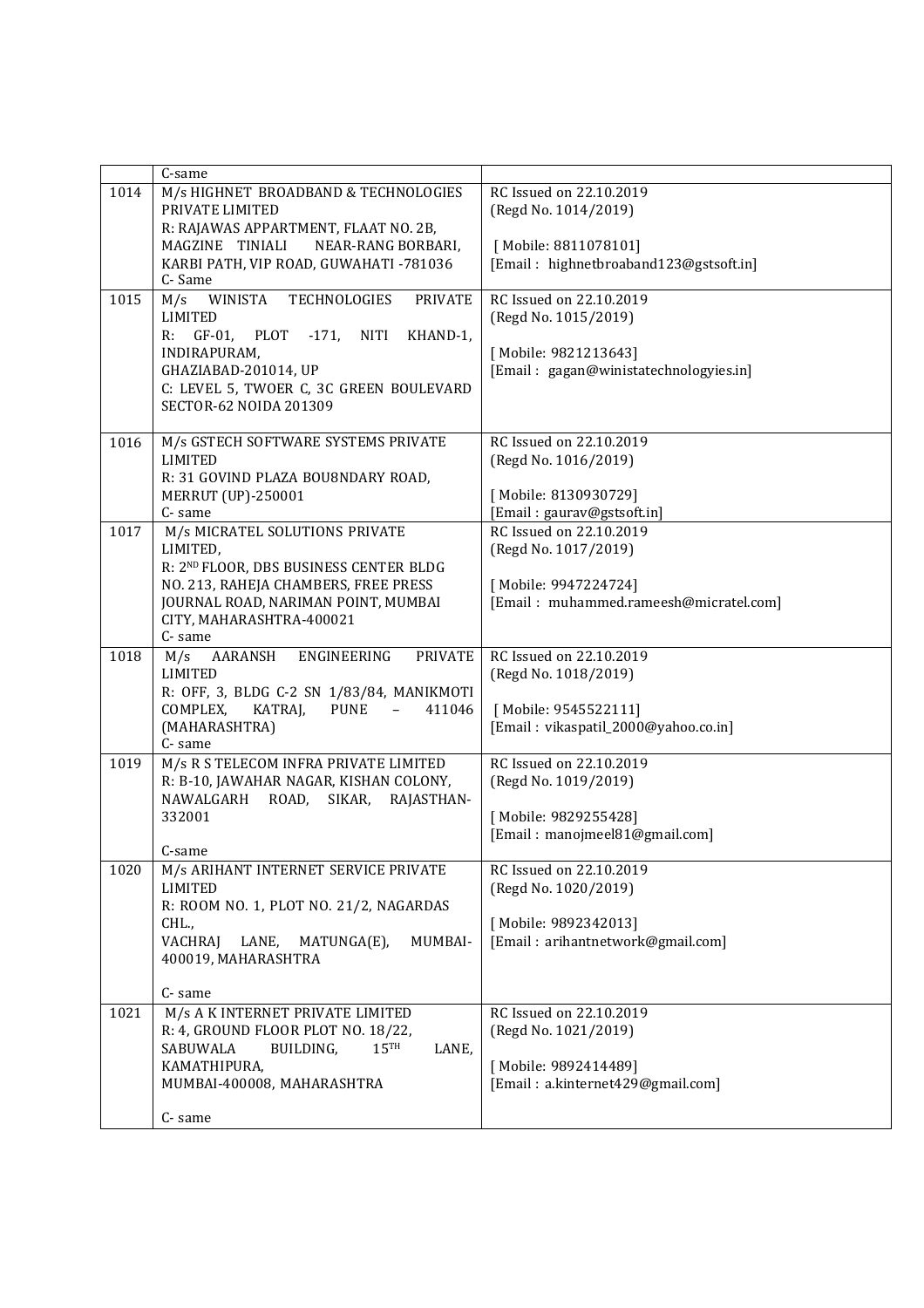| 1022 | TOPLINK<br>M/s<br>TECHNOLOGIES<br><b>PRIVATE</b>                          | RC Issued on 22.10.2019                                                               |
|------|---------------------------------------------------------------------------|---------------------------------------------------------------------------------------|
|      | LIMITED,                                                                  | (Regd No. 1022/2019)                                                                  |
|      | R: EK TOWER, UNIT NO 4 A, 4TH FLOOR, ACTION                               |                                                                                       |
|      | AREA II, RAJARHAT, NEW TOWN, KOLKATA,                                     | [Mobile: 9433323030/9073484916/9435119319]                                            |
|      | <b>WEST BENGAL</b>                                                        | [Email: tkdhar01.toplink@gmail.com]                                                   |
|      |                                                                           |                                                                                       |
|      | C-same                                                                    |                                                                                       |
| 1023 | DIGITAL CABLE BROADBAND PRIVATE<br>M/s                                    | RC Issued on 06.11.2019                                                               |
|      | <b>LIMITED</b>                                                            | (Regd No. 1023/2019)                                                                  |
|      | R: 7-1-246/B/1/3, BALKAMPED, HYDRABAD-                                    |                                                                                       |
|      | 500016                                                                    | [Mobile: 9848127234]                                                                  |
|      | TELANGANA                                                                 | [Email: vkrdigitalcablenet.com]                                                       |
|      | C- same                                                                   |                                                                                       |
| 1024 | M/s WINST MANAGEMENT PRIVATE LIMITED                                      | RC Issued on 06.11.2019                                                               |
|      | R: 439, SECTOR - 29, FARIDABAD - 121008                                   | (Regd No. 1024/2019)                                                                  |
|      | HARYANA.                                                                  |                                                                                       |
|      |                                                                           | [ Mobile: 7350222888]                                                                 |
|      | C-same                                                                    | [Email: sunil@winstmangement.com]                                                     |
| 1025 | M/s JENI INFRA PRIVATE LIMITED                                            | <b>RC</b> Issued on 06.11.2019                                                        |
|      | R: 103, ASHTAPAD APARTMENT PALDI                                          | (Regd No. 1025/2019)                                                                  |
|      | AHMEDABAD GUJARAT 380005 INDIA                                            |                                                                                       |
|      |                                                                           | [ Mobile: 9898505652]                                                                 |
|      | C-same                                                                    | [Email: jeni.infra@gmail.com]                                                         |
| 1026 | M/s COMEX ENGGICON PRIVATE LIMITED                                        | RC Issued on 26.11.2019                                                               |
|      | R: 487/78, HALL NO. 7, 2ND FLOOR                                          | (Regd No. 1026/2019)                                                                  |
|      | RAWAT MOTOR LANE, NEAR PEERAGRAHI                                         |                                                                                       |
|      | METRO STATION PEERAGRAHI NEW DELHI -                                      | [ Mobile: 9431216098, 7970796098]                                                     |
|      | 110087                                                                    | [Email: comexcomputer@gmail.com]                                                      |
|      | C- same                                                                   |                                                                                       |
| 1027 | M/s POSIDON INFRATEL SOLUTIONS PRIVATE                                    | RC Issued on 26.11.2019                                                               |
|      | <b>LIMITED</b>                                                            | (Regd No. 1027/2019)                                                                  |
|      | R: 1ST FLOOR-37/1947 POZHOTHU LANE,                                       |                                                                                       |
|      | KADAVANTHRA- ERNAKULAM-682017                                             | [ Mobile: 9946945999]                                                                 |
|      | C-same                                                                    | [Email: vindo@posidoninfratel.com]                                                    |
| 1028 | M/s FEASABLE COMMUNICATIONS PRIVATE                                       | RC Issued on 26.11.2019                                                               |
|      | LIMITED,                                                                  | (Regd No. 1028/2019)                                                                  |
|      | R: NO. 1/210, GANDHI STREET, JAWAHARLAL                                   |                                                                                       |
|      | NAGAR, REDHILLS, CHENNAI-600052                                           | [Mobile: 044 40092311/ Mob: 7358526112]<br>[Email : feasablecommunications@gmail.com] |
|      | C-same                                                                    |                                                                                       |
| 1029 | M/s UNIQUE TELE SERVICES INDIA PRIVATE                                    | RC Issued on 26.11.2019                                                               |
|      | <b>LIMITED</b>                                                            | (Regd No. 1029/2019)                                                                  |
|      | R: S.NO. 29 TO 32, OFFICE NO. 101, SHOBHA                                 |                                                                                       |
|      | TOWERS,                                                                   | [ Mobile: 9225527139]                                                                 |
|      | SADASHIV PETH, PUNE- 411030                                               | [Email: uniquetelecom.pune@gmail.com]                                                 |
|      | MAHARASHTRA                                                               |                                                                                       |
|      | C-same                                                                    |                                                                                       |
| 1030 | M/s YASTEL NETWORKS PRIVATE LIMITED                                       | RC Issued on 04.12.2019                                                               |
|      | R: 222 LS ENCLAVE, 1ST FLOOR 3RD MAIN 4TH                                 | (Regd No. 1030/2019)                                                                  |
|      | CROSS,                                                                    |                                                                                       |
|      | CHAMRAJPET BANGALORE-560018                                               | [ Mobile: 9901228888]                                                                 |
|      | C: Same                                                                   | [Email: rahul@yastel.in]                                                              |
| 1031 | <b>INFRA</b><br><b>SOLUTIONS</b><br><b>PRIVATE</b><br>M/s<br><b>TELIX</b> | RC Issued on 04.12.2019                                                               |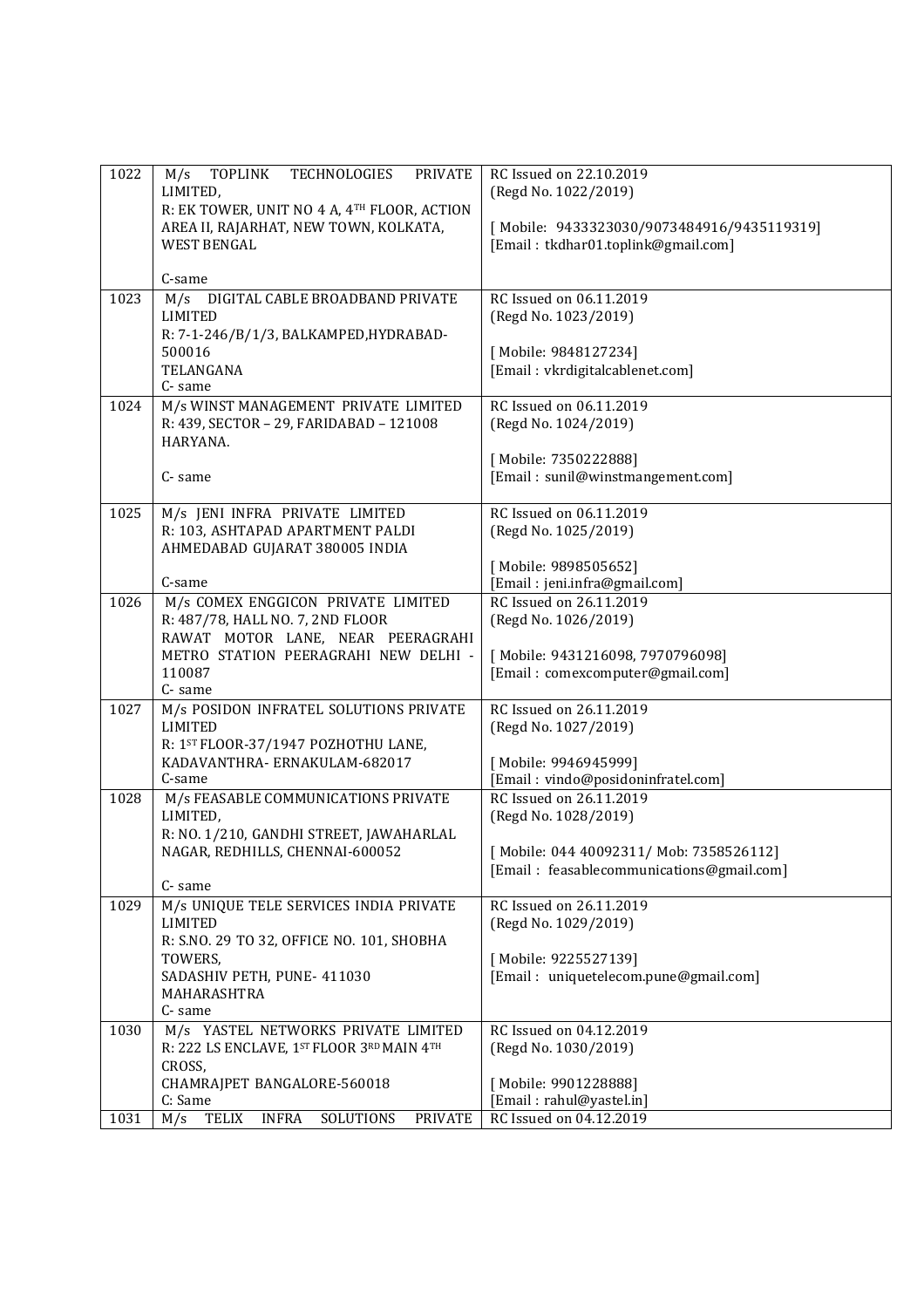|      | <b>LIMITED</b>                                                                              | (Regd No. 1031/2019)                            |
|------|---------------------------------------------------------------------------------------------|-------------------------------------------------|
|      | R: R/O NO. 23/24, SILVER OAK LAYOUT, 1ST                                                    |                                                 |
|      | MAIN,                                                                                       | [ Mobile: 9845434538]                           |
|      | 1ST CROSS, 7TH PHASE, JP NAGAR,                                                             | [Email: tinahorta.telix@gmail.com]              |
|      | BANGALORE- 560078, KARNATAKA                                                                |                                                 |
|      | C: Same                                                                                     |                                                 |
| 1032 | M/s OPTIMON BUSINESS SOLUTIONS PRIVATE                                                      | RC Issued on 12.12.2019                         |
|      | <b>LIMITED</b>                                                                              | (Regd No. 1032/2019)                            |
|      | R: A-37, SECTOR-63, NOIDA (UP)-201301<br>C:Same                                             | [ Mobile: 9818616329]                           |
|      |                                                                                             | [Email: ritesh@obsolutions.in]                  |
| 1033 | M/s HIGHNET DIGITAL NETWORK PRIVATE                                                         | RC Issued on 12.12.2019                         |
|      | <b>LIMITED</b>                                                                              | (Regd No. 1033/2019)                            |
|      | R: FLAT NO 19/603, ASHOKA RATNA COMPLEX,                                                    |                                                 |
|      | NEAR VIP ESTATE, VIDHANSABHA ROAD,                                                          | [Mobile: 8109011921]                            |
|      | SHANKAR NAGAR, RAIPUR, CHHATTISGARH-                                                        | [Email: sachin2you@gamil.com]                   |
|      | 492001                                                                                      |                                                 |
|      | C: Same                                                                                     |                                                 |
| 1034 | M/s VEDANT EMPIRE PRIVATE LIMITED                                                           | RC Issued on 12.12.2019                         |
|      | R: FLAT NO. 2, SARTHI VASANT APARTMENT,<br>S. NO. 88/ 5 & 6 KOTHRUD,<br>PUNE,               | (Regd No. 1034/2019)                            |
|      | MAHARASHTRA-411038                                                                          | [ Mobile: 9422556247]                           |
|      | C: Same                                                                                     | [Email: cjagdish18@gmail.com]                   |
| 1035 | M/S SEYON NET LINK PRIVATE LIMITED                                                          | RC Issued on 13.02.2020                         |
|      | R: 1093, FIRE STATION ROAD, TNHB, AVADI,                                                    | (Regd No. 1035/2020)                            |
|      | CHENNAI-600054, TAMIL NADU-600054                                                           |                                                 |
|      | C: Same                                                                                     | Phone: 9884344075]                              |
|      |                                                                                             | [Email: janardhanam@seyonnetlink.com]           |
| 1036 | M/s BHUBANESWAR SMART CITY LIMITED<br>R: BLOCK -1, 2 <sup>nd</sup> FLOOR, BMC BHAWANI MALL, | RC Issued on 19.02.2020<br>(Regd No. 1036/2020) |
|      | SAHEED NAGAR, BHUBANESWAR, KHORDHA,                                                         |                                                 |
|      | ODISHA-751007                                                                               | [Phone: 0674-2548508]                           |
|      | C: Same                                                                                     | [Email: bbsr.bscl@gmail.com]                    |
|      |                                                                                             |                                                 |
| 1037 | <b>TECHNOLOGIES</b><br>BECKHAUL<br>PRATAP<br>M/s                                            |                                                 |
|      | PRIVATE LIMITED                                                                             | RC Issued on 04.03.2020                         |
|      | R: B-21, SHAKTI BHAWAN, SHIVAJI COLONY,                                                     | (Regd No. 1037/2020)                            |
|      | KHATIPURA<br>ROAD,<br>JHOTWARA,<br>JAIPUR-<br>302012                                        | [Phone:                                         |
|      | C:Same                                                                                      | [Email: shakti.singh@pratap.co.in]              |
| 1038 | M/s REGICOM PRIVATE LIMITED                                                                 | RC Issued on 04.03.2020                         |
|      | R: D.NO. 2/409A, CHINNA THOTTIPALAYAM,                                                      | (Regd No. 1038/2020)                            |
|      | KARAMADAI, COIMBATORE-641104                                                                |                                                 |
|      | TAMILNADU                                                                                   | [Phone: 7339323038]                             |
|      | C: Same                                                                                     | [Email : regionalcommunication@gmail.com]       |
| 1039 | M/s RTEL INTERNET SERVICES<br><b>PRIVATE</b><br><b>LIMITED</b>                              | RC Issued on 05.03.2020<br>(Regd No. 1039/2020) |
|      | R: FF-19 DADA BHAGWAN COMPLEX,                                                              |                                                 |
|      | TA.KAMREJ, DIST. SURAT-394185                                                               | [Phone: 7575071029]                             |
|      | <b>GUJARAT-IND</b>                                                                          | [Email : rtelinternetservices@gmail.com]        |
|      | C: Same                                                                                     |                                                 |
| 1040 | M/s GIGAONE INFRATEL PRIVATE LIMITED                                                        | RC Issued on 09.03.2020                         |
|      | R: A/12, N C DASH COLONY                                                                    | (Regd No. 1040/2020)                            |
|      | CHHEND, ROURKELA, ODISHA -769015                                                            |                                                 |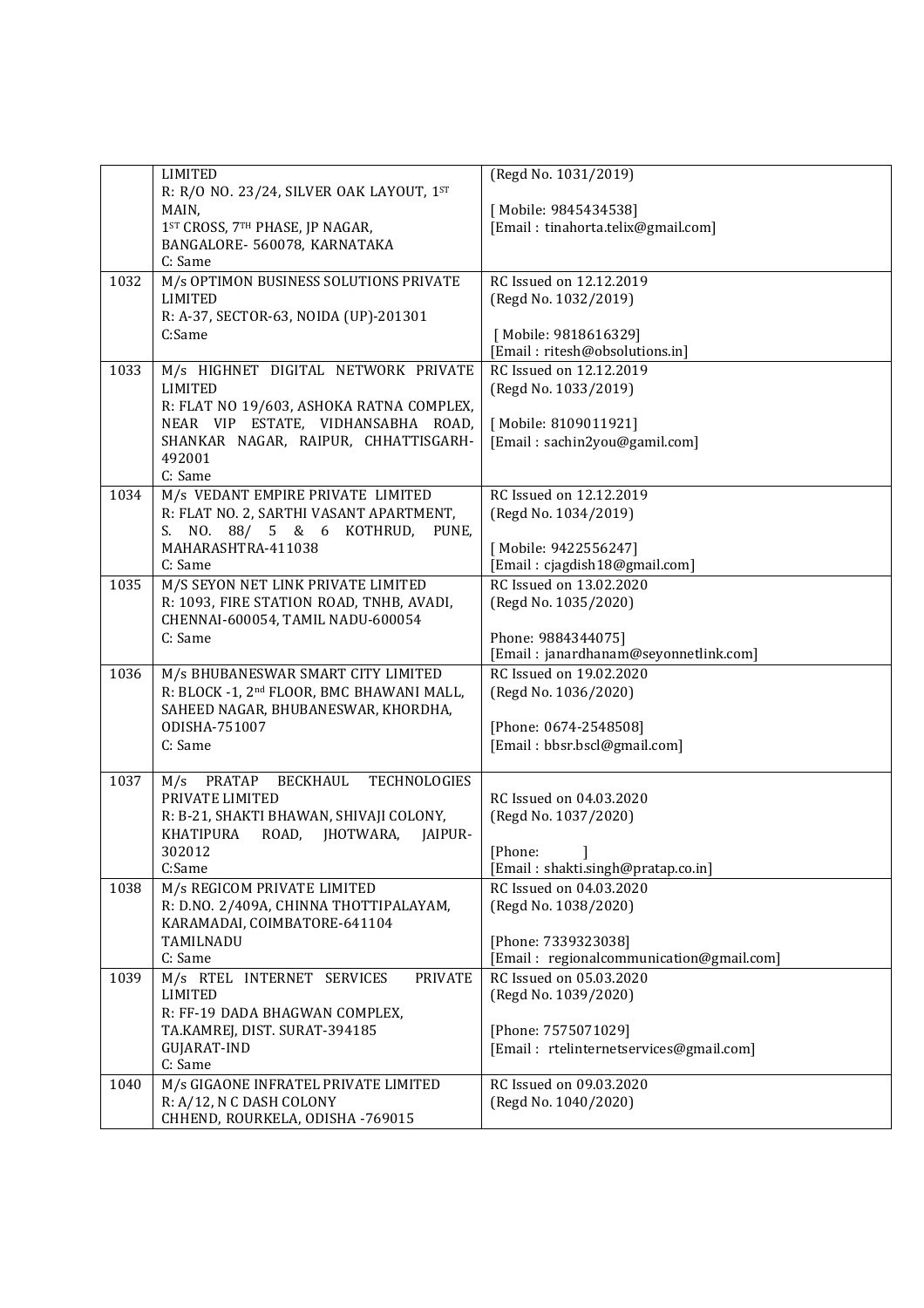|      | C: Same                                                                                                                                                                                                           | [Phone: 9437212320]<br>[Email: infor@gigaone.in]                                                                        |
|------|-------------------------------------------------------------------------------------------------------------------------------------------------------------------------------------------------------------------|-------------------------------------------------------------------------------------------------------------------------|
| 1041 | M/s GREEN TECH NET COM PRIVATE LIMITED<br>R: L-16 SANGAM PLACE,<br>PRAYAGRAJ, UTTAR PRADESH -211001<br>C; Same                                                                                                    | RC Issued on 09.03.2020<br>(Regd No. 1041/2020)<br>[Phone: 9125518518]                                                  |
|      |                                                                                                                                                                                                                   | [Email: gtncpl@gmail.com]                                                                                               |
| 1042 | M/s VINTEL INFRACOM PRIVATE LIMITED<br>R: LIWA ROAD BOKUL MAKHONG SINGJAMEI,<br>IMPHAL WEST IMPHAL MN-795008<br>C: Same                                                                                           | RC Issued on 09.03.2020<br>(Regd No. 1042/2020)<br>[Phone: 9862009702]<br>[Email: vincent_namei@yahoo.co.in]            |
| 1043 | M/s FIBROPTIC TELEINFRA (OPC) PRIVATE<br>LIMITED<br>R: C/O SHRI GAJARMAL GULAB SHANKA,<br>KAKADE TERRACE SN 43,1+2-4,<br>GANPATI MATHA, WARJE MAHWADI, PUNE-<br>411052<br>C-Same                                  | RC Issued on 29.04.2020<br>(Regd No. 1043/2020)<br>[Phone: 8793002400]<br>[Email: pravin.p7741@gmail.com]               |
| 1044 | DATASPACE<br><b>PROJECTS</b><br>M/s<br><b>INFRAKRAFT</b><br>PRIVATE LIMITED<br>R: B-507, VRINDAVAN GARDEN<br>COLONY,<br>DALDAL SEONI, RAIPUR, CHATTISGARH, INDIA-<br>492009.<br>C-same                            | RC Issued on 02.06.2020<br>(Regd No. 1044/2020)<br>[Phone: 9650678787]<br>[Email: infodataspaceinfra@gmail.com]         |
| 1045 | M/s GENIUS TELE-INFRA PRIVATE LIMITED<br>R: BARRACK NUMBER 20/5 CTO BAIRAGARH,<br>BHOPAL - MP-462030<br>C-same                                                                                                    | RC issued on 11.06.2020<br>(Regd. No. 1045/2020)<br>[Phone: 9713096669, 9752096669]<br>[Email : trivedi1965@ gmail.com] |
| 1046 | R- M/s SMARTTECH INFRA SERVICES PRIVATE<br><b>LIMITED</b><br>SINGH,<br>R: C/O SANKER DAYAL<br>$C/49$ ,<br>INDRAPURI COLONY, RAMMAGRI, ASHIANA-<br>DIGHA ROAD, PATNA, BIHAR-800014<br>C-Same                       | RC issued on 26.06.2020<br>(Regd. No. 1046/2020)<br>[Phone: 9473044554]<br>[Email: info@smarttechinfra.com]             |
| 1047 | M/s NGC BROADBAND PRIVATE LIMITED<br>R: TOP FLOOR, LIFE PHARMACY BUILDING,<br>ULUBARI CHARIALI, GUWAHATI -781007<br>C-Same                                                                                        | RC issued on 26.06.2020<br>(Regd. No. 1047/2020)<br>[Phone: 9854053283]<br>[Email: ganeshsarma1985@gmail.com]           |
| 1048 | M/s HCIN NETWORKS PRIVATE LIMITED<br>R: 16/6, SHYAM BABA COLONY, MATHURA<br>ROAD, FARIDABAD, HARYANA - 121007<br>C-51, MUTHURAYA LAYOUI, CAVE TEMPLE<br>ROAD,<br><b>BEHIND</b><br>MALL,<br>HULIMAVU,<br>MEENAKSHI | RC issued on 26.06.2020<br>(Regd. No. 1048/2020)<br>[Phone: 9880577817]<br>[Email: vikas@hicomindia.com]                |
| 1049 | BANGALORE-560076<br><b>PRIVATE</b><br>M/s COSMOS<br>NETWORK<br>MEDIA                                                                                                                                              | RC issued on 26.06.2020                                                                                                 |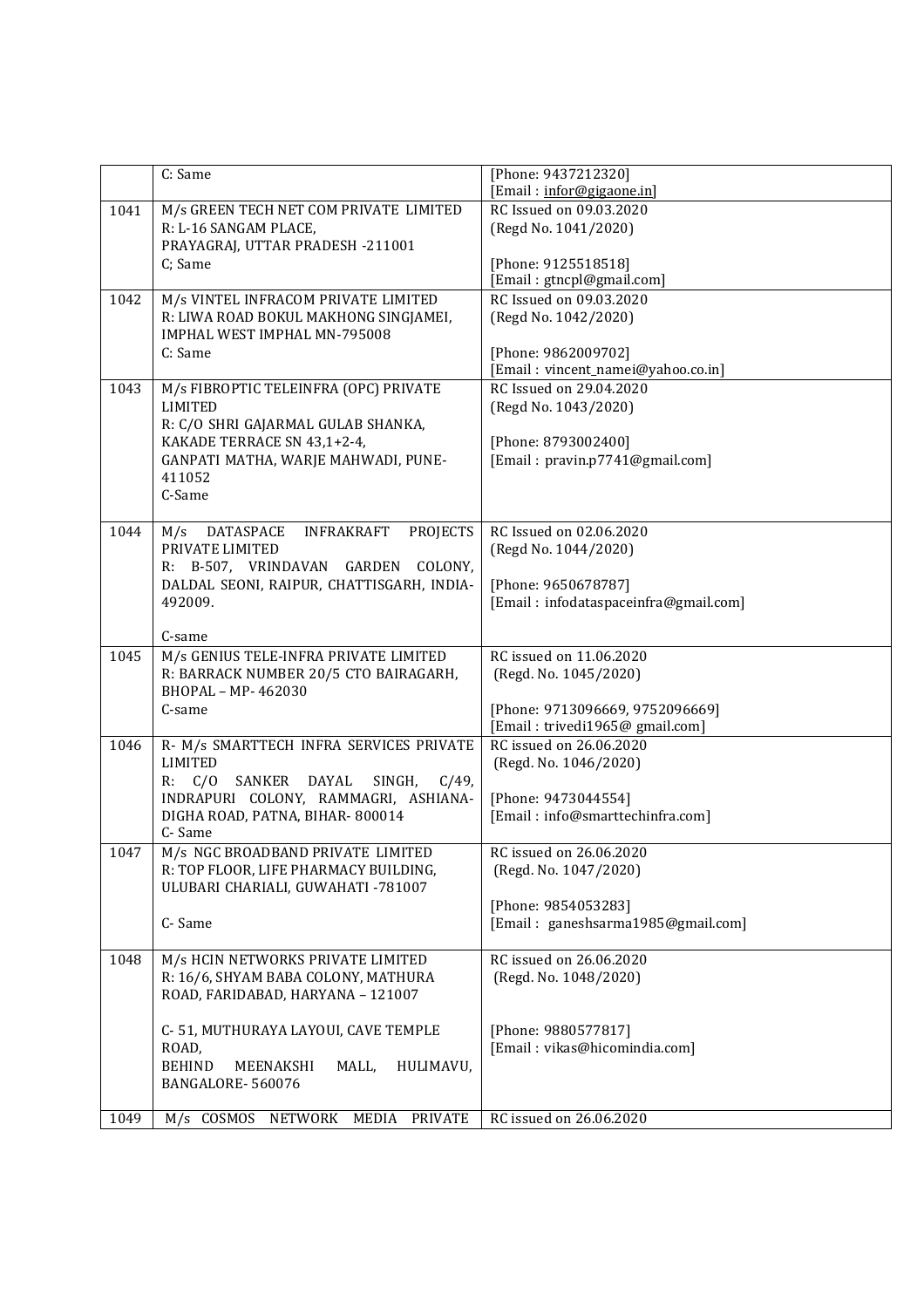|      | <b>LIMITED</b>                                                                                                       | (Regd. No. 1049/2020)                                           |
|------|----------------------------------------------------------------------------------------------------------------------|-----------------------------------------------------------------|
|      | R: 36/3, SAI NILAYA, CHAMPAKADAMMA<br>2ND LAYOUT, KAGLIPURA MAIN ROAD,                                               | [Phone: 9620201200]                                             |
|      | BANNERGHATTA, BENGALURU- KARNATAKA-<br>560083                                                                        | [Email: ashamacw@gmail.com]                                     |
|      | C- same                                                                                                              |                                                                 |
| 1050 | LIGHTSTORM<br>TELECOM<br><b>NETWORKS</b><br>M/s<br>PRIVATE LIMITED                                                   | RC issued on 26.06.2020<br>(Regd. No. 1050/2020)                |
|      | R: 306, PLOT H-1, GARG TOWER, NETAJI                                                                                 |                                                                 |
|      | SUBHASH PLACE, PITAMPURA DELHI                                                                                       | [Phone: 9868554945]                                             |
|      | C-same                                                                                                               | [Email : ashutosh.goyal@isquaredcapital.com]                    |
| 1051 | M/s PEAK AIR PRIVATE LIMITED,                                                                                        | RC issued on 02.07.2020                                         |
|      | 36/567<br>G, ANANTHAPURI<br>BUILDING,<br>R:<br>PROVIDENT FUND ROAD, KALOOR, KOCHI,<br>ERNAKULAM, KERALA INDIA 682017 | (Regd. No. 1051/2020)                                           |
|      |                                                                                                                      | [Phone: 9496063334]                                             |
|      | C-C 112 GROUND FLOOR, SCK0I                                                                                          | [Email: Elizabeth@peakair.in]                                   |
|      | SMART CITY KOCHI, INFO PARK ROAD,                                                                                    |                                                                 |
|      | COCHIN - 682030, KERALA INDIA                                                                                        |                                                                 |
| 1052 | M/s SHANVI MULTITECH SYSTEM PRIVATE                                                                                  | RC issued on 02.07.2020                                         |
|      | <b>LIMITED</b>                                                                                                       | (Regd. No. 1052/2020)                                           |
|      | R: C/O ASHOK PANDEY LOHRA, AZAMGHAR,<br>AZAMGARH-UP-223223                                                           |                                                                 |
|      |                                                                                                                      | [Phone: 9918767816]<br>[Email: shanvimultitechsystem@gmail.com] |
|      | C-same                                                                                                               |                                                                 |
| 1053 | M/s BHARTI MAXTEL PRIVATE LIMITED                                                                                    | RC issued on 02.07.2020                                         |
|      | R: OFFICE NO. 22, TULSI HEIGHT, PLOT NO. 25,<br>SECTOR-22, KAMOTHE, NAVI MUMBAI-410209                               | (Regd. No. 1053/2020)                                           |
|      | C-same                                                                                                               | [Phone: 9918767816]                                             |
|      |                                                                                                                      | [Email: rajesh.m@bhartimaxtel.com]                              |
| 1054 | M/s<br><b>IMPERIAL</b><br>COMMUNICATION                                                                              | RC issued on 02.07.2020                                         |
|      | ENTERPRENEURS PRIVATE LIMITED                                                                                        | (Regd. No. 1054/2020)                                           |
|      | R: 25/13, METTU STREET, NAMAKKAL,<br>TAMILNADU-637001                                                                | [Phone: 9994988888]                                             |
|      | C-same                                                                                                               | [Email: md@infonetcomm.com                                      |
| 1055 | M/s UCN FIBRENET PRIVATE LIMITED                                                                                     | RC issued on 02.07.2020                                         |
|      | R: 4 <sup>TH</sup><br>FLOOR, MILESTONE, RAMDASPETH,                                                                  | (Regd. No. 1055/2020)                                           |
|      | WARDH ROAD, NAGPUR-10                                                                                                | [Phone: 0712-6633999/888]                                       |
|      | C-same                                                                                                               | [Email: info@ucnindia.com]                                      |
| 1056 | M/s FIBRE AIR SERVICES PRIVATE LIMITED,                                                                              |                                                                 |
|      | R: SHOP NO. 1, LANDMARK COMPLEX,                                                                                     | RC issued on 19.08.2020                                         |
|      | MEDICAL MORRE, ROHTAK HARYANA -124001                                                                                | (Regd. No. 1056/2020)                                           |
|      | C: SCO -1 LANDMARK COMPLEX                                                                                           | [Phone: 7015153897]                                             |
|      | MEDICAL MORE ROHTAK HARYANA -124001                                                                                  | [Email: info@fibreair.in]                                       |
| 1057 | M/s SRI GURUKRUPA INFORMATION AND                                                                                    | RC issued on 20.08.2020                                         |
|      | ENTERTAINMENT PRIVATE LIMITED                                                                                        | (Regd. No. 1057/2020)                                           |
|      | R: NO. 4, GURUKRUPA NILAYA, BEHIND                                                                                   | [Phone: 9980005126]                                             |
|      | GOVT JUNIOR COLLEGE, 1ST MAIN ROAD,                                                                                  | [Email: gcnfibernet.com]                                        |
|      | VARTHUR, BANGALORE- 560087                                                                                           |                                                                 |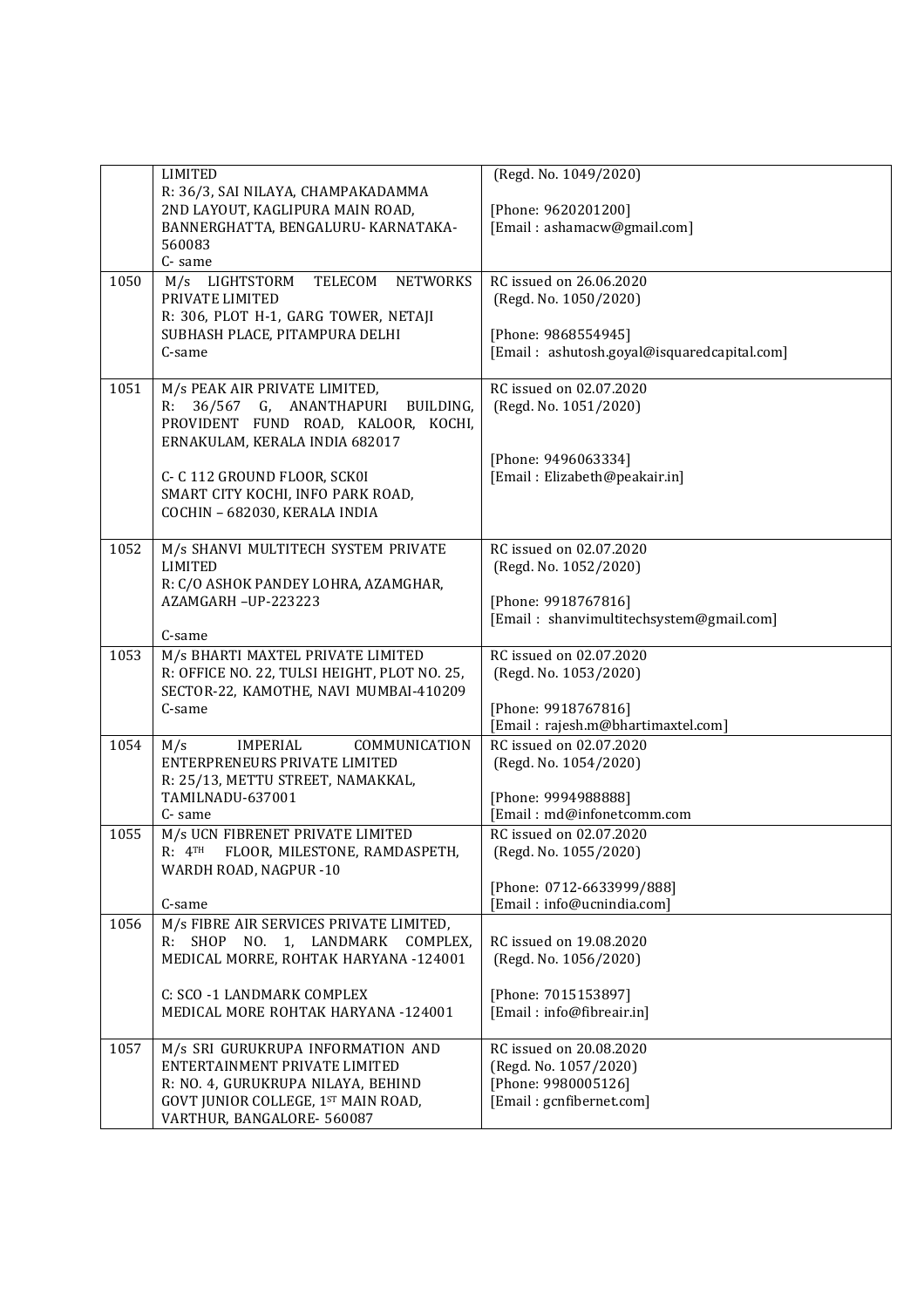|      | C-same                                                                                                                                                                                                                                  |                                                                                                                  |
|------|-----------------------------------------------------------------------------------------------------------------------------------------------------------------------------------------------------------------------------------------|------------------------------------------------------------------------------------------------------------------|
| 1058 | M/s FIBER MASTERS PRIVATE LIMITED<br>R: H. NO - 96 AKS-1 COLONY ZIRAKPUR,<br>MOHALI - PUNJAB -140603<br>C-same                                                                                                                          | RC issued on 20.08.2020<br>(Regd. No. 1058/2020)<br>Phone: 92162-77379<br>[Email: mishaelectronics@yahoo.com]    |
|      |                                                                                                                                                                                                                                         |                                                                                                                  |
| 1059 | M/s JEE FIBER NETWORKS PRIVATE LIMITED<br>R: D.NO. 12-13-11, 2ND FLOOR, IOB, WOMENS<br>COLLAGE<br>ROAD,<br>SRIKAKULAM<br>-532001<br><b>ANDHRA PRADEH</b><br>C-same                                                                      | RC issued on 20.08.2020<br>(Regd. No. 1059/2020)<br>Phone: 9246670388]<br>[Email: jeefiber@gmail.com             |
| 1060 | M/s EXACTEL CELLULAR PRIVATE LIMITED<br>R: WARD NO. 56, KHASRA NO:251,<br>THAKUR COMPLEX NEAR JANTA FLOOR MILL,<br>GANGYAL JAMMU (J&K) 180010<br>C-same                                                                                 | RC issued on 20.08.2020<br>(Regd. No. 1060/2020)<br>[Phone: 7298970901]<br>[Email:vikram-jammu@yahoo.com]        |
| 1061 | M/s BUDHAA AUTOMATION PRIVATE<br>LIMITED,<br>R: FLAT NO. UTR -040301, HIG TOWER 4,<br>UTTORAYON, P.O. MATIGARA, SILIGURI, WEST<br>BANGAL-734010<br>C: PRASADA HEIGHTS, OAHAI SCHOOL ROAD,<br>UPPER DARAGAON, TADONG GANGTOK -<br>737102 | RC issued on 21.08.2020<br>(Regd. No. 1061/2020)<br>[Phone: 9832315234]<br>[Email: nayan.nag@gmail.com]          |
| 1062 | M/s SPEEDO FIBERCOM PRIVATE LIMITED<br>R: 3/211 PARTHASARATHY NAGAR,<br>MANAPAKKAM MAIN ROAD, MANAPAKKAM<br>CHENNAI, TAMIL NADU-600125<br>C: Same                                                                                       | RC issued on 21.08.2020<br>(Regd. No. 1062/2020)<br>[Phone: 9841337733]<br>[Email: babukumarr@yahoo.co.in]       |
| 1063 | M/s M. NISHA TELECOMM PRIVATE LIMITED<br>R: B-25, SHIV SHAKTI NAGAR, COLLECTOR<br>COLONY,<br>GUJRATI GALLI, CHEMBUR, MEMBAI-400074<br>C: same                                                                                           | RC issued on 21.08.2020<br>(Regd. No. 1063/2020)<br>[Phone: 9920549471]<br>[Email: mnishatecommpvtltd@gmail.com] |
| 1064 | M/s RANEXT TECHNOLOGIES PRIVATE<br><b>LIMITED</b><br>R: 278, UDHYOG VIHAR, PHASE2,<br>GURUGRAM, HARYANA-122002<br>C: Same                                                                                                               | RC issued on 21.08.2020<br>(Regd. No. 1064/2020)<br>[Phone: 8826894662]<br>[Email vinay.kumar@spaceworld.in]     |
| 1065 | M/s TROSSE FIBER NETWORK SOLUTION<br>PRIVATE LIMITED<br>R: SHIDHARTH TOWN SHIP B N 2, NANA<br>VARACHHA,<br>SURAT, GUJARAT-395006<br>C: Same                                                                                             | RC issued on 21.08.2020<br>(Regd. No. 1065/2020)<br>[Phone: 9274988083]<br>[Email: info.trosse@gmail.com]        |
| 1066 | M/s NIRIHUMS TECH PRIVATE LIMITED<br>R: C4560, : SECTOR -12, RAJAJIPURAM,<br>LUCKNOW, UTTAR PRADESH 226017                                                                                                                              | RC issued on 21.08.2020<br>(Regd. No. 1066/2020)                                                                 |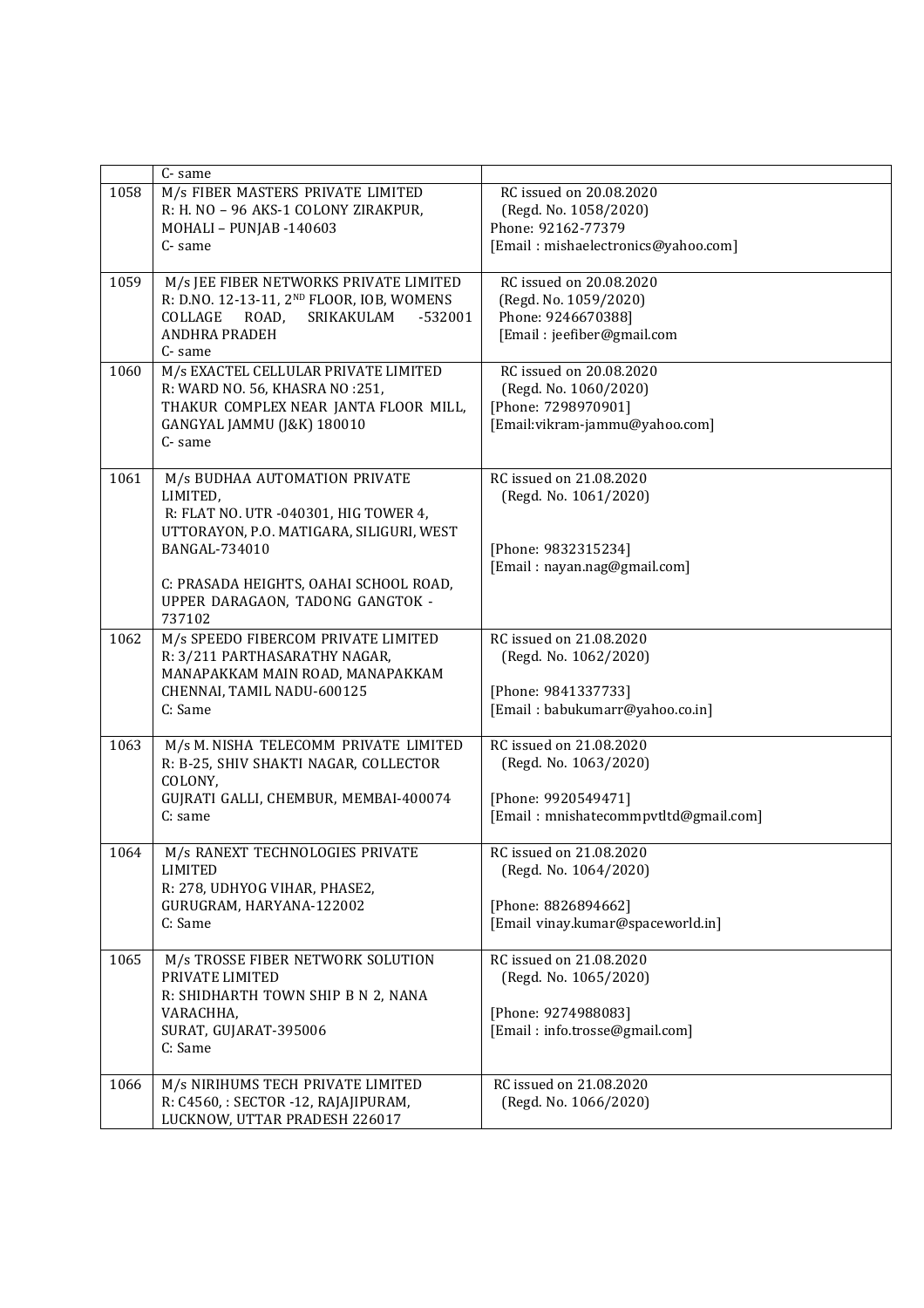|      |                                                                                 | [Phone: 8756700160]                                     |
|------|---------------------------------------------------------------------------------|---------------------------------------------------------|
|      | C: E-3198, SECTOR-6, RAJAJIPURAM, LUCKNOW                                       | [Email: sharad@nirihums.com]                            |
|      | UTTAR PRADESH-226017                                                            |                                                         |
| 1067 | M/s 3DESIRE NETWORKS AND SOLUTIONS                                              | RC issued on 09.09.2020                                 |
|      | <b>INDIA PRIVATE LIMITED</b>                                                    | (Regd. No. 1067/2020)                                   |
|      | R: 409, 4TH FLOOR, 99 SHOPPING, AMROLI-<br>SAYAN ROAD, AMROLI, SURAT GJ -394107 | [Phone: 9016128523]                                     |
|      | C-same                                                                          | [Email: hardik@3desirenetworks.com]                     |
|      |                                                                                 |                                                         |
| 1068 | M/s VOZVELO BROADBAND PRIVATE LIMITED                                           | RC issued on 09.09.2020                                 |
|      | R: 6, ANAND APARTMENT, SANE GURUJI<br>NAGAR,                                    | (Regd. No. 1068/2020)<br>[Phone: 8691031033/9321120075] |
|      | LOKMANYA TILAK ROAD,                                                            | [Email: prashant@netsanchar.co.in]                      |
|      | MULUND (E) MUMBAI - 400081-                                                     |                                                         |
|      | MAHARASHTRA                                                                     |                                                         |
| 1069 | C-same<br>M/s SARDANA NETWORKS PRIVATE LIMITED                                  | RC issued on 09.09.2020                                 |
|      | R:                                                                              | (Regd. No. 1069/2020)                                   |
|      | FLAT NO. 521, SHAKUNTHALAM                                                      |                                                         |
|      | APARTMENTS,                                                                     | [Phone: 9212249490]                                     |
|      | PLOT NO. 16, SECTOR-10, DWARKA, SOUTH<br><b>WEST DELHI-110075</b>               | [Email: amitsardana@outlook.com]                        |
|      | C-same                                                                          |                                                         |
| 1070 | M/s SHIVARTH INFRASPACE PRIVATE LIMITED                                         | RC issued on 11.09.2020                                 |
|      | R: 501 SURMOUNT COMPLEX, OPP ISCON                                              | (Regd. No. 1070/2020)                                   |
|      | TEMPLE,<br>S.G. HIGHWAY, AHMEDABAD-380015 GUJARAT                               | [Phone: 9825061749]                                     |
|      |                                                                                 | [Email: info@shivarthinfra.com]                         |
|      | C-same                                                                          |                                                         |
| 1071 | M/s DAWNIENS INTERNATIONAL PRIVATE<br><b>LIMITED</b>                            | RC Issued on 11.11.2020                                 |
|      | R: 39, 2ND FLOOR, NGEF LANE, INDIRANAGAR,                                       | (Regd No. 1071/2020)                                    |
|      | FIRST STAGE,                                                                    | [ Mobile 9995350816]                                    |
|      | BANGALORE, KARNATAKA - 560038                                                   | [Email: muhammed@cablesmith.in]                         |
|      | C: Same                                                                         |                                                         |
| 1072 | M/s CHACHE FIBER SOLUTIONS PRIVATE<br><b>LIMITED</b>                            | RC Issued on 11.11.2020<br>(Regd No. 1072/2020)         |
|      | R: A/316, ARJUN NAGAR COMPLEX, PATHARLI                                         |                                                         |
|      | ROAD,                                                                           | [Phone: 7506069774]                                     |
|      | SHELAR NAKA, DOMBIVLI, (E) THANE,                                               | [Email: ganeshchache@gmail.com]                         |
|      | MAHARASHTRA-421201<br>C: Same                                                   |                                                         |
| 1073 | M/s ZEDNET COMMUNICATIONS PRIVATE                                               | RC Issued on 11.11.2020                                 |
|      | LIMITED                                                                         | (Regd No. 1073/2020)                                    |
|      | R: 62/1, BALAGERE, VARTHUR HOBLI & POST,                                        |                                                         |
|      | PANATHUR MAIN ROAD,<br>BENGALURU, KARNATAKA-560087                              | [Phone: 9632185319]<br>[Email: Praveen@zednett.com]     |
|      | C: Same                                                                         |                                                         |
| 1074 | M/s EUROPA INFASTRUCTURES AND                                                   | RC issued on 17.11.2020                                 |
|      | NETWORKS PRIVATE LIMITED                                                        | (Regd No. 1074/2020)                                    |
|      | R: H.NO. 1-10-74/1, 401, SAPTHAGIRI TOWERS,<br>SARDAR PATEL ROAD,               | [Phone: 9394959999]                                     |
|      | ABOVE PANTHALOONS, HYDERBAD -500016                                             | [Email: info.einpl@gmail.com]                           |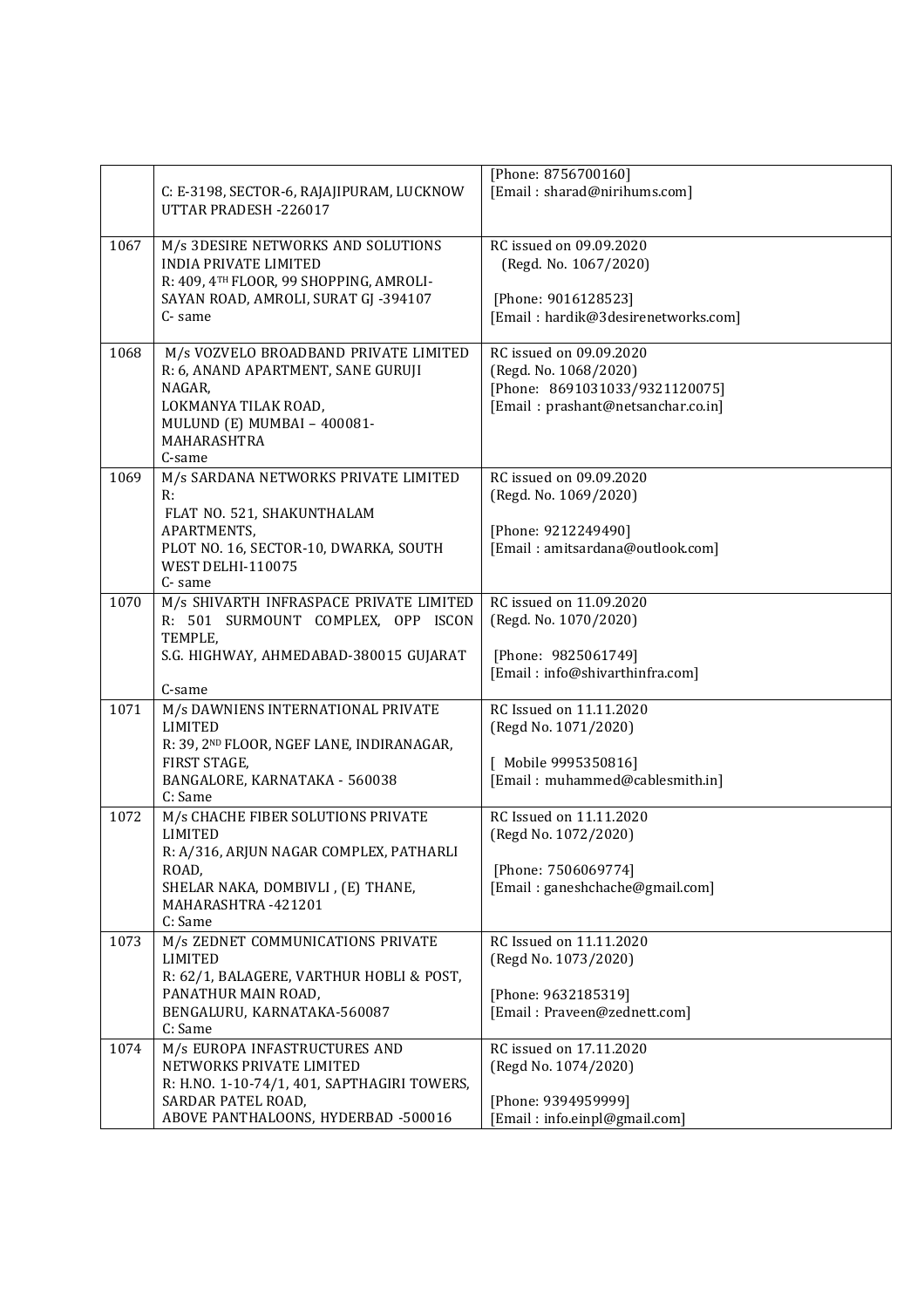|      | C: Same                                                                                          |                                                 |
|------|--------------------------------------------------------------------------------------------------|-------------------------------------------------|
| 1075 | M/s TVKS TECHSOL PRIVATE LIMITED<br>R: F-2, PLOT NO. 109, SECTOR-6,                              | RC issued on 17.11.2020<br>(Regd No. 1075/2020) |
|      | VAISHALI, GHAZIABAD- UP -201010<br>C: Same                                                       | [Phone: 9868189692]                             |
|      |                                                                                                  | [Email: tpsingh@techgyani.in]                   |
|      |                                                                                                  |                                                 |
| 1076 | M/s TELOSY TELECOM PRIVATE LIMITED                                                               | RC issued on 18.11.2020                         |
|      | R: 405, GOKOL ASHISH, PLOT NO. 12A, SECTOR-<br>24,                                               | (Regd No. 1076/2020)                            |
|      | KAMOTHE, NEW MUMBAI, RAIGARH,                                                                    |                                                 |
|      | MAHARASHTRA - 410209                                                                             | [Phone: 9870002162]                             |
|      | C: Same                                                                                          | [Email: info@telasytelecom.co.in]               |
| 1077 | M/s EMINENCE SOFTECH PRIVATE LIMITED                                                             | RC issued on 18.11.2020                         |
|      | R: C-61/2, ARJUN NAGAR, SAFDURJUNG                                                               | (Regd No. 1077/2020)                            |
|      | ENCLAUE EXT,                                                                                     | [Phone: 9899379793]                             |
|      | <b>NEW DELHI-110029</b><br>C: Same                                                               | [Email: rohan.singla@esil.in]                   |
| 1078 | M/s TECHSA SOLUTIONS PRIVATE LIMITED                                                             | RC issued on 18.11.2020                         |
|      | R: SHOP NO. F 404, TOWER 2, PLOT NO R 1,                                                         | (Regd No. 1078/2020)                            |
|      | SEAWOODS GRAND CENTRAL SECTOR<br>SEAWOODS, MUMBAI CITY, MAHARASHTRA -                            |                                                 |
|      | 400706                                                                                           | [Phone: 9422658010]                             |
|      | C: Same                                                                                          | [Email: bkramlatur@gmail.com]                   |
| 1079 | M/s GOLWAR COMMUNICATION PRIVATE                                                                 | RC issued on 18.11.2020                         |
|      | <b>LIMITED</b>                                                                                   | (Regd No. 1079/2020)                            |
|      | R: WARD NO. 04 LAXMI NATH COLONY KINGI                                                           |                                                 |
|      | ROAD DIST. RAISEN BARELI (M.P)                                                                   | [Phone: 9754606294]                             |
|      | C: Same                                                                                          | [Email: pavanpatel.1610@gmail.com]              |
| 1080 | M/s OMEONSYS PRIVATE LIMITED                                                                     | RC issued on 18.11.2020                         |
|      | R: H. NO. 7-2-1813/5/A/1, FLAT NO. 407,                                                          | (Regd No. 1080/2020                             |
|      | CLASSIC ARCADE, STREET NO. 1, CZECH<br>COLONY, SANATH NAGAR                                      | [Phone: 7093325919]                             |
|      | HYDERABAD, TELANGANA -500018                                                                     | [Email: muralikrishna@omeonsys.com]             |
|      | C: Same                                                                                          |                                                 |
| 1081 | M/s WEBLINK INFRASTRUCTUREZ PRIVATE<br>LIMITED                                                   | RC issued on 18.11.2020<br>(Regd No. 1081/2020  |
|      | R: SHOP NO. 2, RATAN PLACE, PLOT NO. 186,                                                        |                                                 |
|      | GARODIA NAGAR,                                                                                   | [Phone: 9324466777]                             |
|      | GHATKOPAR(E) MUMBAI- 400077                                                                      | [Email: satishjs14@gmail.com]                   |
|      | C: Same<br>M/s ANI DATA SERVICES (OPC) PRIVATE                                                   | RC issued on 18.11.2020                         |
| 1082 | <b>LIMITED</b>                                                                                   | (Regd No. 1082/2020                             |
|      | R: 2, KRISHAN KUNJ COLONY,                                                                       |                                                 |
|      | SHAMKASPUR, LAXMI NAGAR, DELHI-110092                                                            | [Phone: 9711623808]                             |
|      | C: Same                                                                                          | [Email: anidataservicespvt ltd@gmal.com]        |
| 1083 | M/S MUMBAI METRO RAIL CORPORATION LTD                                                            | RC issued on 20.11.2020                         |
|      | (MMRC)                                                                                           | (Regd No. 1083/2020                             |
|      | R: Transit Office 'E' Block North side of City<br>Park, Behind Income Tax office 'A' Wing Bandra | [Mobile:9869033933/7977813069]                  |
|      |                                                                                                  |                                                 |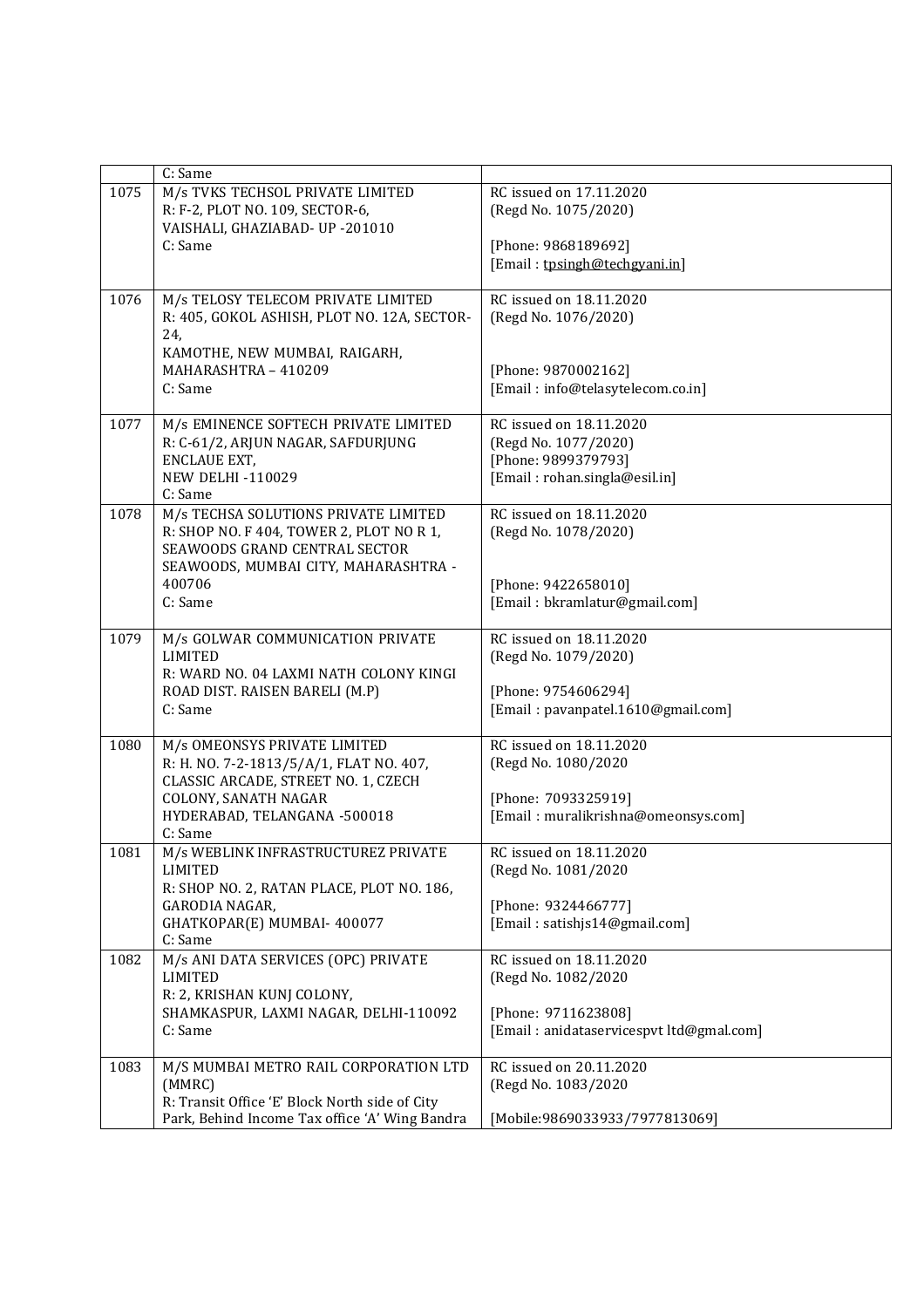|      | $(E)$ BKC,                                                                                       | [Email: Sudhir.sahare@mmrcl.com]                           |
|------|--------------------------------------------------------------------------------------------------|------------------------------------------------------------|
|      | Mumbai-400051, Maharashtra                                                                       |                                                            |
|      |                                                                                                  |                                                            |
|      | C; Transit Office 'E' Block North side of City<br>Park, Behind Income Tax office 'A' Wing Bandra |                                                            |
|      | (E) BKC, Mumbai-400051, Maharashtra                                                              |                                                            |
| 1084 | M/s MEGA TELECOM INFRA PRIVATE LIMITED                                                           | RC issued on 20.11.2020                                    |
|      | R: F-1201A, TOWER-F, ACE PLATINUM,<br>ZETA 1, GREATER NOIDA                                      | (Regd No. 1084/2020                                        |
|      | GAUTAM BUDDHA NAGAR, UP-201306                                                                   | [Phone: 9810911433]                                        |
|      | C: Same                                                                                          | [Email: shashigodsplan@gmail.com]                          |
|      |                                                                                                  |                                                            |
| 1085 | M/s<br><b>DATAWAVE</b><br><b>NETWORKS</b><br><b>PRIVATE</b><br><b>LIMITED</b>                    | RC issued on 20.11.2020<br>(Regd No. 1085/2020             |
|      | R:803 ASHOK HEIGHTS, OLD NAGARDAS                                                                |                                                            |
|      | ROAD, ANDHERI (E) MUMBAI-400069                                                                  | Phone: 9867911205]                                         |
|      | C: Same                                                                                          | [Email: kptiwari@datawavenetworks.com]                     |
| 1086 | M/s BUILDMAX GLOBAL INFRA SERVICES                                                               | RC issued on 20.11.2020                                    |
|      | PRIVATE LIMITED                                                                                  | (Regd No. 1086/2020                                        |
|      | [CIN NO: U45201RJ2017PTC056970]                                                                  |                                                            |
|      | I-H-221, INDRA GANDHI NAGAR,<br>NEAR CBI FATAK, JAGATPURA, JAIPUR-302025                         | Phone: 9870589139]<br>[Email: rahulnagpal121082@gmail.com] |
|      | RAJASTHAN                                                                                        |                                                            |
|      | C: Same                                                                                          |                                                            |
| 1087 | M/s GENEVA INFRA PRIVATE LIMITED<br>R: WB-9, T FLOOR, SHAKARPUR, NEW DELHI-                      | RC issued on 20.11.2020<br>(Regd No. 1087/2020             |
|      | 110092                                                                                           |                                                            |
|      |                                                                                                  | [Phone: 7503897545]                                        |
|      | C: B-92, T FLOOR, SECTOR-63 NAIDA UP-                                                            | [Email: rakesh@genevaindia.com]                            |
|      | 201301<br>C: Same                                                                                |                                                            |
| 1088 | M/s MEGHBELA ENTERTAINMENT LIMITED                                                               | RC issued on 20.11.2020                                    |
|      | R: "SAKET" BUILDING 2, HO-CHI-MINH SARANI,                                                       | (Regd No. 1088/2020                                        |
|      | 1ST FLOOR, SUTTE #1B, KOLKATA-700071                                                             | Phone: +91334029]                                          |
|      | C: 35B/1B, RAJA NABA KRISHNA STREET,                                                             | [Email: tapabrata@meghbelabroadband.com]                   |
|      | KOLKATA-700005                                                                                   |                                                            |
|      |                                                                                                  |                                                            |
| 1089 | M/s BETTER NETWORK SOLUTIONS PRIVATE<br>LIMITED                                                  | RC issued on 10.12.2020<br>(Regd No. 1089/2021             |
|      | R; 101, 1ST FLOOR, C 2/4 PRAGATI MARKET                                                          |                                                            |
|      | ASHOK VIHAR PHASE-2, DELHI NORTH WEST,                                                           | [Phone: 9205522448]                                        |
|      | DELHI-110052<br>C: Same                                                                          | [Email: agichaniprakash@gmail.com]                         |
| 1090 | M/s MAHARASHTRA METRO RAIL                                                                       | RC issued on 14.01.2021                                    |
|      | <b>CORPORATION LIMITED</b>                                                                       | (Regd No. 1090/2021                                        |
|      | R: METRO BHAWAN, EAST HIGH COURT ROAD                                                            | [Phone: 7410004401]                                        |
|      | (VIP ROAD), INFRONT OF DR. BABASAHEB<br>AMBEDKAR COLLEGE,                                        | [Email: ashish-sanghi@mahametro.org]                       |
|      | NEAR DIKSHABHUMI, NAGPUR -440010                                                                 |                                                            |
|      | C: Same                                                                                          |                                                            |
| 1091 | M/s SHAZEM NETWORKS PRIVATE LIMITED<br>R: DUPLEX 7, SURAJ VIHAR, PLOT NO.730(P)                  | RC issued on 14.01.2021<br>(Regd No. 1091/2020             |
|      |                                                                                                  |                                                            |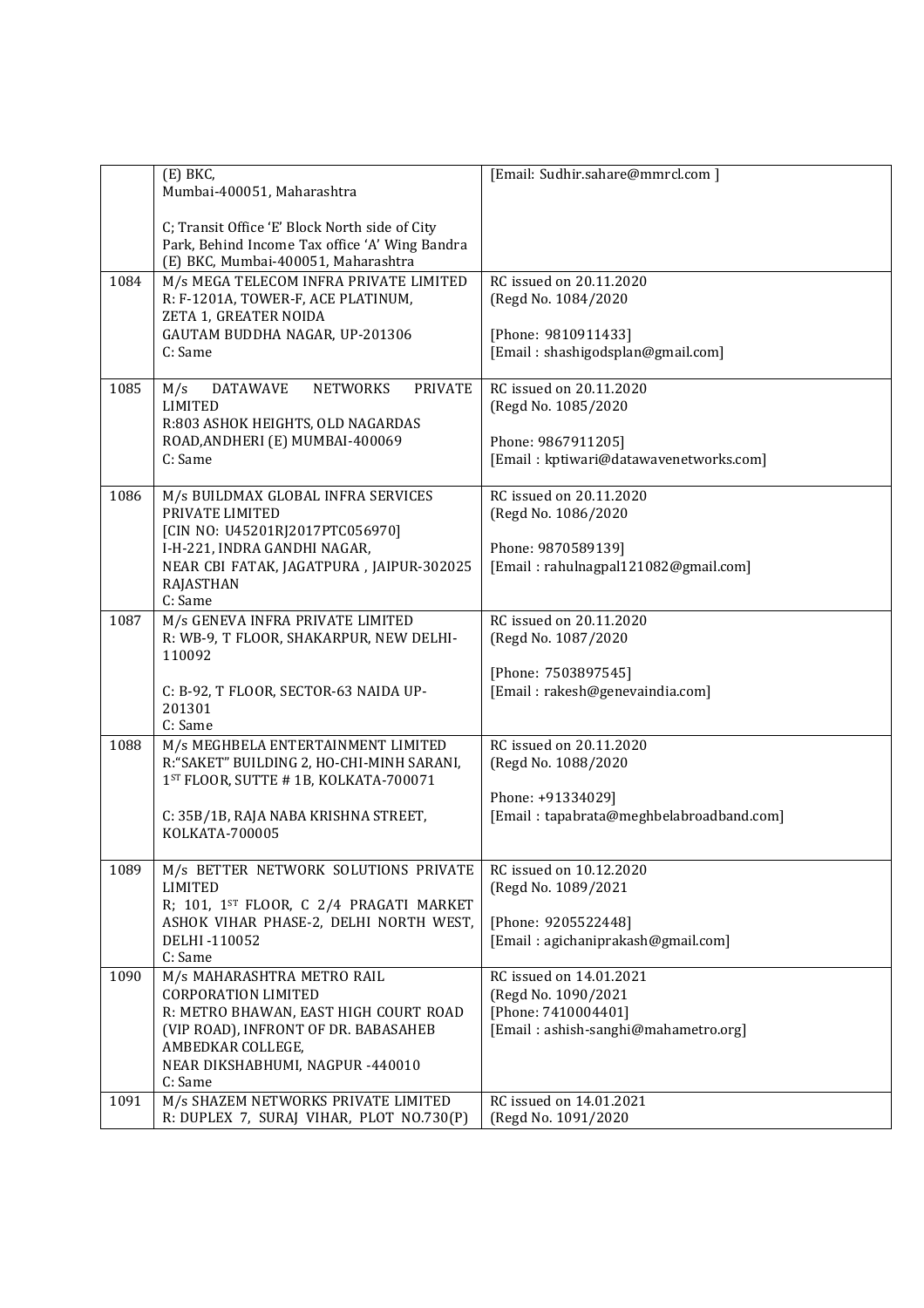|      | <b>SUB</b><br>PL,<br>RAJARANI<br>MOUZA,<br>BRAHMESWARPATNA,<br>BHUBANESWAR,                                                                                                                                 | [Phone: 8328976319]                                                                                               |
|------|-------------------------------------------------------------------------------------------------------------------------------------------------------------------------------------------------------------|-------------------------------------------------------------------------------------------------------------------|
|      | KHORDHA, ODISHA -751018<br>C: Same                                                                                                                                                                          | [Email: skmonazirhasnain@gmail.com]                                                                               |
| 1092 | M/s AVS INTERNET AND DIGITAL CABLE<br>PROVIDER PRIVATE LIMITED<br>R: KAMLABAI PRATAP SINGH CHAWL,<br>ROOM NO. 11, 1ST FLOOR, TANAJI NAGAR,<br>MALAD (E) MUMBAI-4000097<br>C: Same                           | RC issued on 14.01.2021<br>(Regd No. 1092/2021<br>[Phone: 8879094147]<br>[Email: amitsinghvijay@gmail.com]        |
| 1093 | M/s LALAT INTERNET SERVICE PRIVATE<br><b>LIMITED</b><br>R: LALAT TOWER, U-63 UPPER BAZAR,<br>DAWRPURI, AIZAWL, MIZORAM- 796001<br>C: Same                                                                   | RC issued on 14.01.2021<br>(Regd No. 1093/2021<br>[Phone: 9436146193]<br>[Email: rovalalat@yahoo.co.in]           |
| 1094 | M/s V. A. S. DESIGN AND INFRASTRUCTURES<br>CONSULTANTS PRIVATE LIMITED [CIN NO:<br>R: 307/1, PLOT NO. 108 SHAHZABAD BAGH<br>INDUSTRIAL AREA,<br>OLD ROHTAK ROAD DELHI NORTH WEST<br>DELHI-110035<br>C: Same | RC issued on 14.01.2021<br>(Regd No. 1094/2021<br>[Phone: 9350186656]<br>[Email: vasdesign2011@gmail.com]         |
| 1095 | M/s S R TELEINFRA PRIVATE LIMITED<br>R: 1/15 LALITA PARK LAXMI NAGAR,<br>DELHI - 1100092<br>C: Same                                                                                                         | RC issued on 14.01.2021<br>(Regd No. 1095/2020<br>[Phone: 9818827066]<br>[Email: srteleinfra@gmail.com]           |
| 1096 | M/s MUNNURU INFRANET (OPC) PRIVATE<br><b>LIMITED</b><br>R: PLOT NO. 3 SRINIVASAPURAM COLONY,<br>HASTINAPURAM EAST, VANASTGHALIPURAM,<br>HYDERABAD,<br>RANGAREDDI TELANGANA INDIA-500070<br>C: Same          | RC issued on 14.01.2021<br>(Regd No. 1096/2021<br>[Phone: 9059334444]<br>[Email: munnuruinfranetpvtltd@gmail.com] |
| 1097 | M/s RK FIBERGRID INDIA PRIVATE LIMITED<br>R: 39, 2ND FLOOR SUIT # 532 NGEF LANE<br>INDIRANAGAR FIRST STAGE,<br>BANGALORE - KA-560038<br>C: Same                                                             | RC issued on 28.01.2021<br>(Regd No. 1097/2021<br>[Phone: 9099048947]<br>[Email: cs@rkinfratel.com]               |
| 1098 | M/s VISHVASHU TELEINFRA PRIVATE LIMITED<br>R: J-30/S-4, J- BLOCK, DILSHAD COLONY,<br>DELHI SHAHDARA, DELHI-110095<br>C: Same                                                                                | RC issued on 28.01.2021<br>(Regd No. 1098/2021<br>[Phone: 7838888823]<br>[Email: vishvashuteleinfra@gmail.com]    |
| 1099 | M/s FRONT INFRATEL PRIVATE LIMITED<br>R:HOUSE NO. 25-A, BLOCK-C, PH-I, LANDMARK,<br>NEAR JAIMATA DHARAM KAANTA, PREM<br>NAGAR, DELHI, WEST DELHI, DELHI -110041                                             | RC issued on 08.02.2021<br>(Regd No. 1099/2021<br>[Phone: 9310361400]<br>[Email: info@frontinfratel.com]          |
| 1100 | M/s KESHAV NETWORK & CABLE PRIVATE<br>LIMITED<br>R: A-11, PREET VIHAR, DELHI -110092<br>C: Same                                                                                                             | RC issued on 08.02.2021<br>(Regd No. 1100/2021<br>[Phone: 9811476999]<br>[Email: paramountdms@gmail.com           |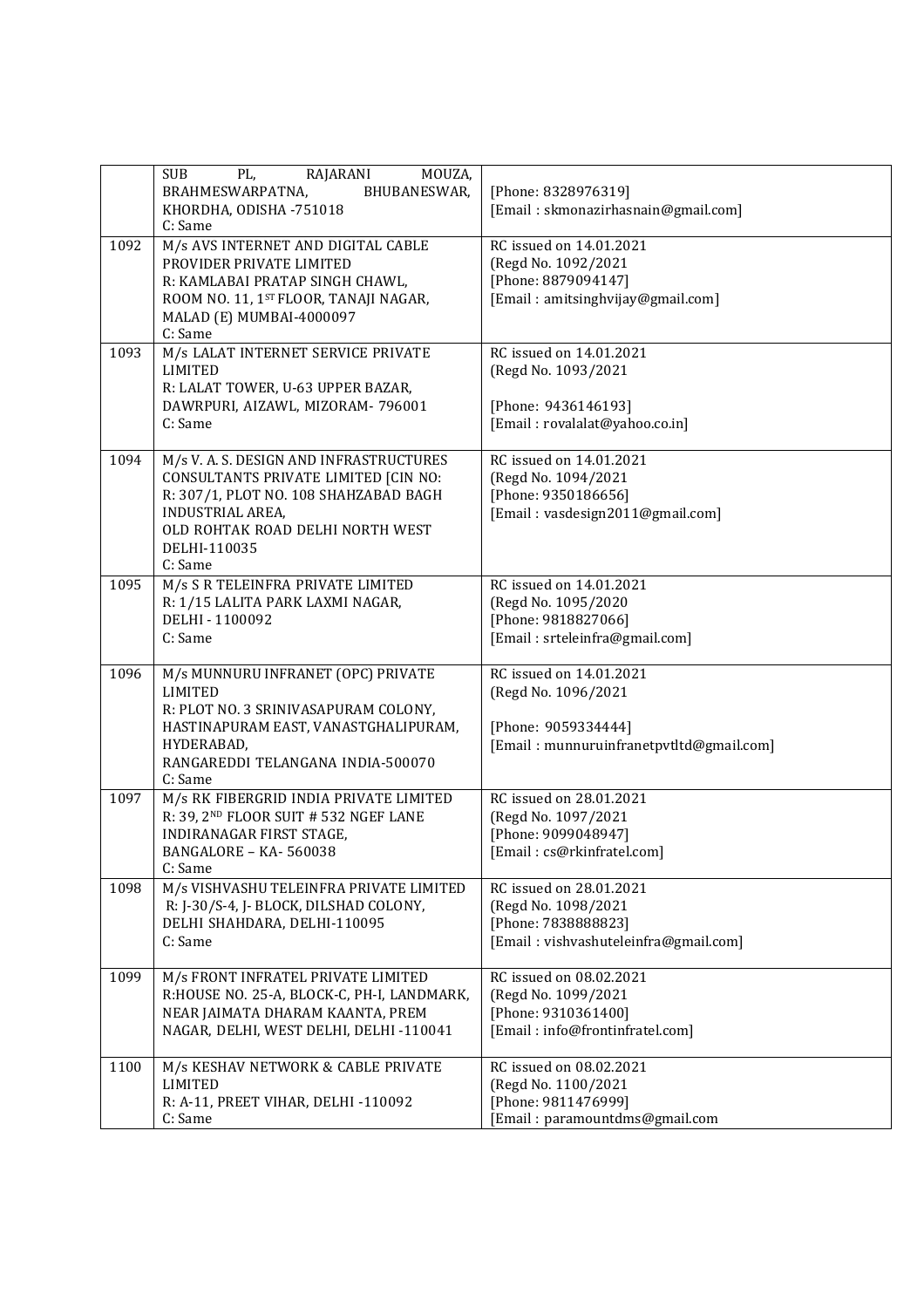| 1101 | M/s SKYFTTH BROADBAND PRIVATE LIMITED<br>R: SOUTH SIDE OF VIVEKANAND SCHOOL,<br>BABAN BIGHA, LAXMI SAGAR<br>DARBHANGA, BIHAR-846009                                                            | RC issued on 08.02.2021<br>(Regd No. 1101/2021<br>[Phone: 7277777821]<br>[Email: info@skynetcomputer.co.in] |
|------|------------------------------------------------------------------------------------------------------------------------------------------------------------------------------------------------|-------------------------------------------------------------------------------------------------------------|
| 1102 | C: Same<br>M/s TELEINDIA NETWORKS PRIVATE LIMITED                                                                                                                                              | RC issued on 08.02.2021                                                                                     |
|      | R: NO. 46, 1ST FLOOR, 5TH MAIN R.P.C. LAYOUT,<br>VIJAYANAGAR, 2ND STAGTE BANGALORE KA<br>560104<br>C: Same                                                                                     | (Regd No. 1102/2021<br>[Phone: 080-40902380]<br>[Email: info@teleindianetworks.com]                         |
| 1103 | M/s URP INFOCOM PRIVATE LIMITED<br>R: PLOT NO. 106, DUBEY NAGAR, NAGPUR-<br>440024 MAHARASHTRA<br>C: Same                                                                                      | RC issued on 10.02.2021<br>(Regd No. 1103/2021<br>[Phone: 9823226522]<br>[Email: urpinfocom@gmail.com]      |
| 1104 | M/s AHAAN TELECOM PRIVATE LIMITED<br>R:D-304, SHEETAL DHAR SOCIETY,<br>SECTOR-7, PLOT -24, KAMOTHE, PANVEL,<br>RAIGARH, MH-410209<br>C: Same                                                   | RC issued on 10.02.2021<br>(Regd No. 1104/2021<br>[Phone: 9711994042]<br>[Email: manju@praaanaduisors.com]  |
| 1105 | M/s M/s DEVILDEN TELECOM PRIVATE<br><b>LIMITED</b><br>R:M-93, BASEMENT, MALVIYA NAGAR,<br>SAKET, NEW DELHI 110017<br>C: Same                                                                   | RC issued on 10.02.2021<br>(Regd No. 1105/2021<br>[Phone: 9873737272]<br>[Email: devildentele@gmail.com]    |
| 1106 | M/s BURAAQ TELECOM AND INFOSERVICES<br>PRIVATE LIMITED<br>R: NEAR FOOT BRIDGE, KHANNABAL,<br>ANANTANAG, J&K 192101<br>C: Same                                                                  | RC issued on 18.02.2021<br>(Regd No. 1106/2021<br>[Phone: 7006946252]<br>[Email: info@buraaq.co.in]         |
| 1107 | M/s TECHNO TEEN PRIVATE LIMITED<br>R: NO. 37/2/24, GROUND FLOOR, 11TH CROSS<br>KRISHNA LAYOUT, B.G. ROAD, HULIMAVU,<br>BENGALURE-560076<br>C: Same                                             | RC issued on 18.02.2021<br>(Regd No. 1107/2021<br>[Phone: 9844434401]<br>[Email: rudresh5353@gmail.com]     |
| 1108 | M/s IKC TELECOM INFRASTRUCTURE PRIVATE<br><b>LIMITED</b><br>R: H.NO. 9-110/14, STREET NO. 8, GAYATHRI<br>COLONY, VENKATESHWAR TEMPLE,<br>BVODUPPA L, HYDERABAD-500092,<br>TELANGANN<br>C: Same | RC issued on 18.02.2021<br>(Regd No. 1108/2021<br>[Phone: 9966957863]<br>[Email: tarakeshwara79@gmail.com]  |
| 1109 | M/s VPM NETWORKS PRIVATE LIMITED<br>R: NO 80/2 FLAT NO 006 EMINENCE PARK,<br>SRIRAMPURA 2ND STAGE MYSORE,<br>KARNATAKA-570023<br>C: Same                                                       | RC issued on 18.02.2021<br>(Regd No. 1109/2021<br>[Phone: 7028020221]<br>[Email: madhu.ice@gmail.com]       |
| 1110 | M/s SIAZ BROADBAND PRIVATE LIMITED<br>R: FIVE STAR CABLE, GARIB NAVAZ COLONY,<br>BEHIND SOMNATH TALKIES VERAVAL,<br>JUNAGARH-362265 GUJARAT<br>C: Same                                         | RC issued on 18.02.2021<br>(Regd No. 1110/2021<br>[Phone: 7359977277]<br>[Email: faisalpanja29@gmail.com]   |
| 1111 | M/s PURPLE CAP SERVICES (OPC) PRIVATE                                                                                                                                                          | RC issued on 18.02.2021                                                                                     |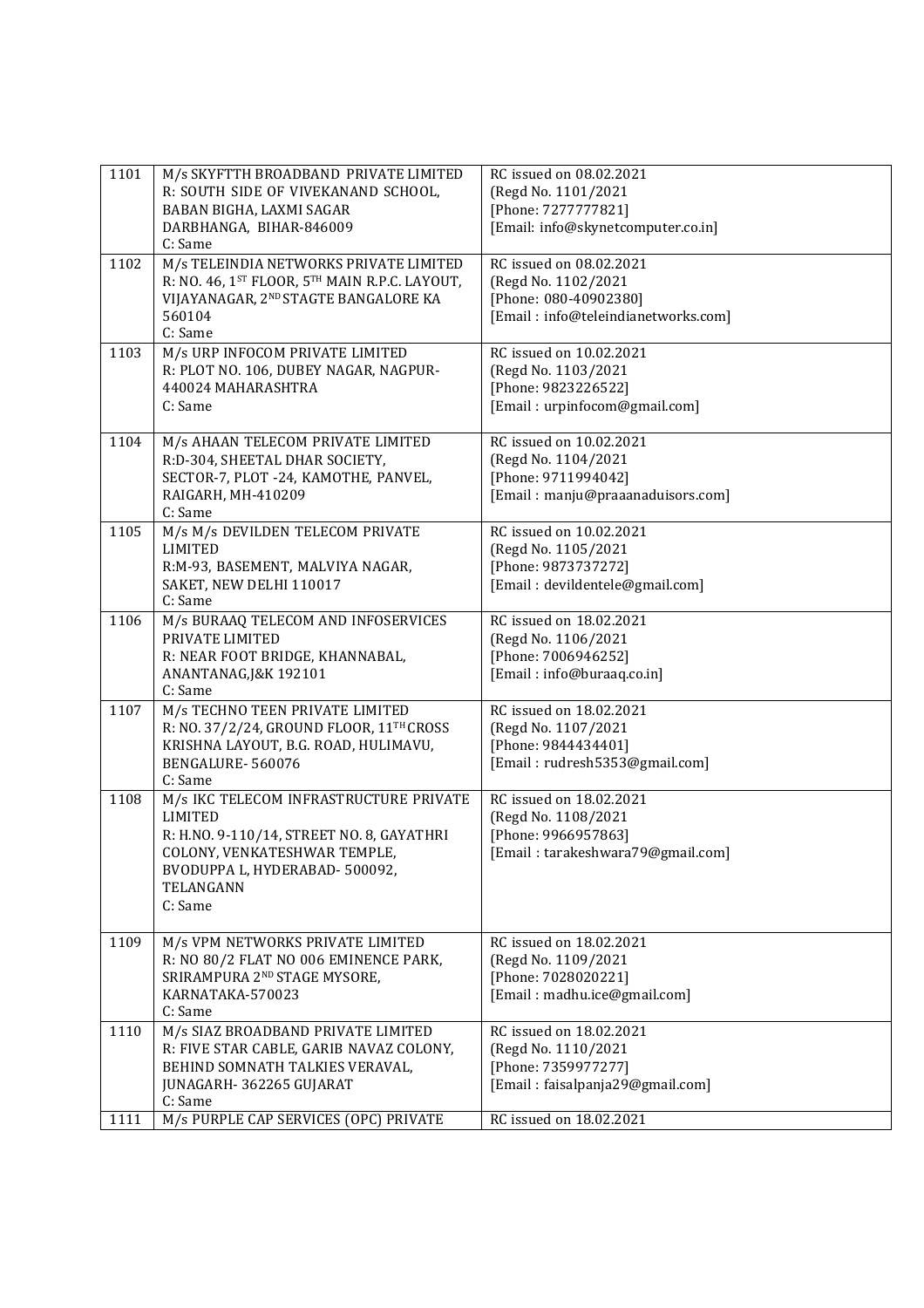|      | <b>LIMITED</b><br>R:C-615, JALVAYU TOWERS, SECTOR-47,                             | (Regd No. 1111/2021<br>[Phone: 9029099218]     |
|------|-----------------------------------------------------------------------------------|------------------------------------------------|
|      | NOIDA-201303                                                                      | [Email: sheel.sarin@purplecapservices.com]     |
|      | C: Same                                                                           |                                                |
| 1112 | M/s DYNOWAVE TECHNOLGIES PRIVATE                                                  | RC issued on 18.02.2021                        |
|      | LIMITED                                                                           | (Regd No. 1112/2021                            |
|      | 704, SATYAM PLAZA, NR. OLD GUARDIAN                                               | [Phone: 902919067]                             |
|      | SCHOOL, DESAL PADA,                                                               | [Email: vivekob1979@gmail.com]                 |
|      | DOMBIVALI, THANE, MAHARASHTRA -421201                                             |                                                |
|      |                                                                                   |                                                |
|      | 503, 5TH FLOOR, GANESH TOWER, OPP-<br>C:                                          |                                                |
|      | PLATFORM NO. 1, THANE (WEST) 400602                                               |                                                |
|      |                                                                                   |                                                |
| 1113 | M/s SHREE COMBINES PRIVATE LIMITED<br>R: S NO. 71/1, P NO. 02, SANKALP RESIDENCY, | RC issued on 22.02.2021<br>(Regd No. 1113/2021 |
|      | SHOP NO. 2, MALEGAON NASHIK                                                       | [Phone: 9545453300]                            |
|      | MAHARASHTRA-423203                                                                | [Email: csvineetpareek@gmail.com]              |
|      | C: Same                                                                           |                                                |
| 1114 | M/s SIMAN TELECOM PRIVATE LIMITED                                                 | RC issued on 22.02.2021                        |
|      | R: SHOP 5, MAN SAROVAR, BLDG A WING, IIT                                          | (Regd No. 1114/2021                            |
|      | MARKET, POWAI, MUMBAI- MAHARASHTRA                                                | [Phone: 9892611115]<br>[Email:                 |
|      | 400076                                                                            | msengineeringworks06@gmail.com]                |
|      | C: Same                                                                           |                                                |
| 1115 | M/s ITEMCLAB PRIVATE LIMITED                                                      | RC issued on 22.02.2021                        |
|      | R:G-18 SUYOG INDUSTRIAL ESTATE,                                                   | (Regd No. 1115/2021                            |
|      | L.B.S. MARG, OPP. VITRUM CLASS OPP VIKRAM                                         | [Phone: 9711994042]                            |
|      | GLASS, VIKHARLI (WEST) MUMBAI-400083<br>C: Same                                   | [Email: manju@ramanaduisoes.co.in]             |
| 1116 | M/s ADEQUATE ELECTRO MECHANICAL                                                   | RC issued on 03.03.2021                        |
|      | ENGINEERING PRIVATE LIMITED                                                       | (Regd No. 1116/2021                            |
|      | R: PLOT NO. G- 184, AKEDA DUNGAR, VKI                                             | [Phone: 9649922222]                            |
|      | <b>INDUSTRIAL AREA,</b>                                                           | [Email: adequate.mohammed@gmail.com]           |
|      | JAIPUR, RAJASTHAN-302013                                                          |                                                |
| 1117 | M/s KKTS TELECOM PRIVATE LIMITED                                                  | RC issued on 03.03.2021                        |
|      | R: H. NO. A-8 SF RIGHT SIDE BACK, BLK-1,                                          | (Regd No. 1117/2021                            |
|      | SEVAK PARK,                                                                       | [Phone: 9711630671]<br>[Email:                 |
|      | UTTAM NAGAR NR. DWARKS MORE, WEST                                                 | vishal.sharma@kktelecomservices.com]           |
|      | DELHI,                                                                            |                                                |
|      | <b>NEW DELHI-110059</b><br>C-same                                                 |                                                |
| 1118 | M/s AARADHYASREE ENTERPRISES PRIVATE                                              | RC issued on 03.03.2021                        |
|      | LIMITED                                                                           | (Regd No. 1118/2021)                           |
|      | R: 5 SHIV SHAKTI NAGAR, KANADIYA ROAD,                                            | [Phone: 8718861198]                            |
|      | INDORE, MADHYA PRADESH - 452016                                                   | [Email: support@aaradhyasree.com]              |
|      | C-same                                                                            |                                                |
| 1119 | M/s SATAN INFRATECH PRIVATE LIMITED                                               | RC issued on 03.03.2021                        |
|      | R: C-103, SANSAD VIHAR, SOCIETY PLOT-2,                                           | (Regd No. 1119/2021)                           |
|      | DWARKA, SOUTH WEST DELHI<br>SECTOR-3,                                             | [Phone: 9891255444]                            |
|      | $-110078$                                                                         | [Email: Rajeev.chopra@yahoo.com]               |
|      | C-same                                                                            |                                                |
| 1120 | M/s ARIZONA DATA PRIVATE LIMITED                                                  | RC issued on 03.03.2021                        |
|      | R: SADASHIV PETH TILAK ROAD,<br>PUNE-411030                                       | (Regd No. 1120/2021)<br>[Phone:                |
|      | C-same                                                                            | [Email: arizonadatapvtltd@gmail.com]           |
|      |                                                                                   |                                                |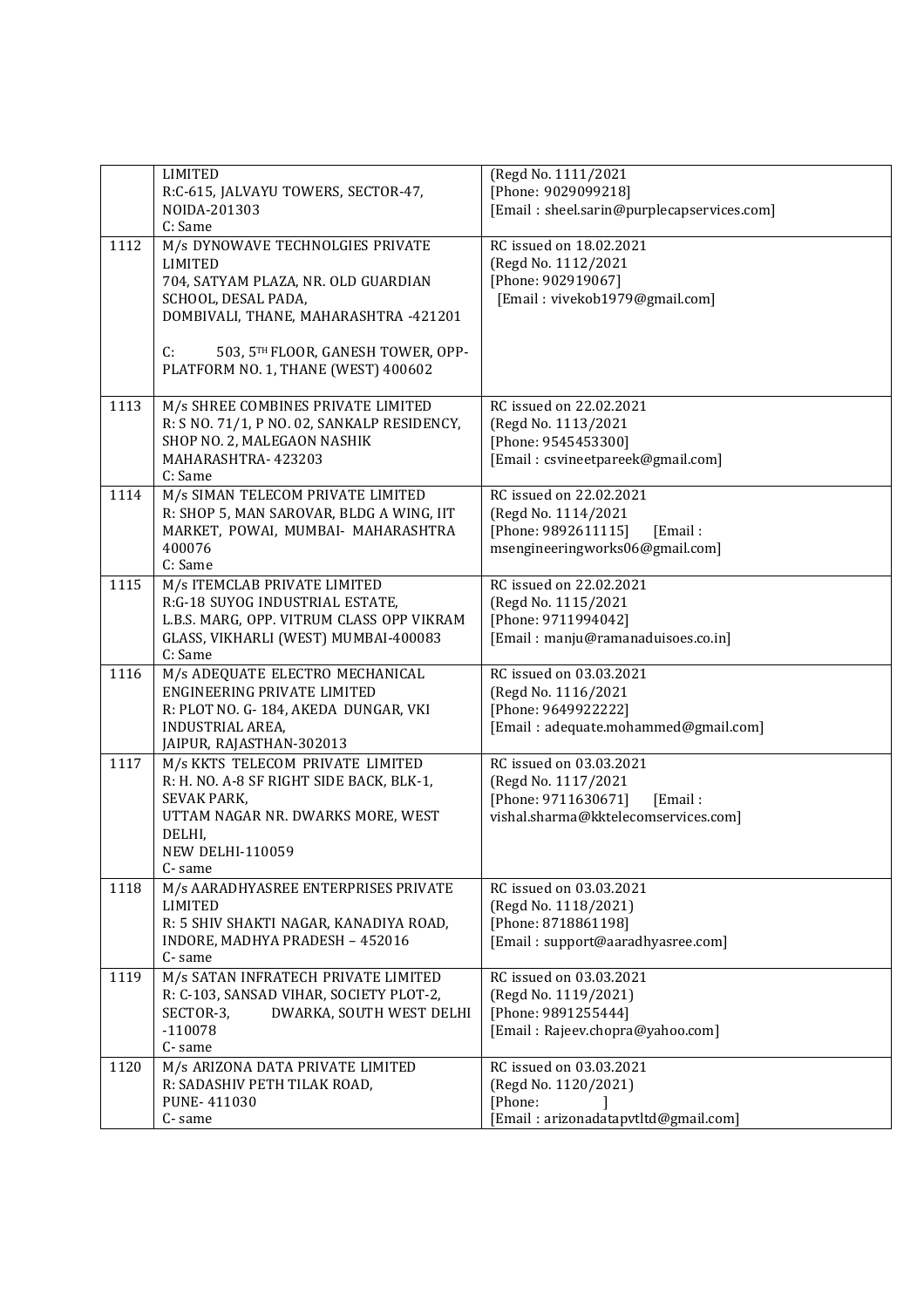| 1121 | M/s ALLITSON TECHNOLOGIES PRIVATE<br><b>LIMITED</b><br>R: NO. 53, C4, SIVAKAMI BHAWAN, KAMARAJ<br>NAGAR, KATTAYANVILAI,<br>NAGERCOIL, KANYAKUMARI -629003<br><b>TAMILANADU</b><br>C - same | RC issued on 03.03.2021<br>(Regd No. 1121/2021<br>[Phone: 9894249055]<br>[Email: rk88siva@gmail.com]              |
|------|--------------------------------------------------------------------------------------------------------------------------------------------------------------------------------------------|-------------------------------------------------------------------------------------------------------------------|
| 1122 | M/s OPTIWISE TECHNOLOGIES PRIVATE<br><b>LIMITED</b><br>R: B 29, FIE INDUSTRIAL AREA, PARPARGANJ,<br><b>NEW DELHI-110092</b><br>C-same                                                      | RC issued on 03.03.2021<br>(Regd No. 1122/2021)<br>[Phone: 7982996356]<br>[Email: ankur@optiwiselt.com]           |
| 1123 | M/s PATHCOM TECHNOLOGIES PRIVATE<br><b>LIMITED</b><br>R: 669F, AMG TOWERS, 2ND FLOOR, 80 FEET<br>ROAD, 1ST MAIN, 2ND BLOCK, HBR LAYOUT,<br>BANGALORE-560043<br>C-same                      | RC issued on 03.03.2021<br>(Regd No. 1123/2021)<br>[Phone: 9886115117]<br>[Email: antonyjudebir@gmail.com]        |
| 1124 | M/s SANKALP DIGITAL CABLE NETWORK<br>PRIVATE LIMITED<br>R: No. 28 GROUND FLOOR "VIBHA" OFF TO<br>AMRUTHALLI JAKKUR MAIN ROAD,<br>BANGALORE - 560092<br>C-same                              | RC issued on 03.03.2021<br>(Regd No. 1124/20210<br>[Phone: 9513344300]<br>[Email: manjulaec89@gmail.com]          |
| 1125 | M/s WITEL COMMUNICATIONS PRIVATE<br><b>LIMITED</b><br>R: 142, GURU NANAK NAGAR<br>SATSANG<br>ASHRAM WALI GALI, DELHI ROAD, MAHAVIRJI<br>NAGAR MEERUT-250002<br>C-same                      | RC issued on 08.03.2021<br>(Regd No. 1125/20210<br>[Phone: 9568202020]<br>[Email: jainvishal.add2009@gmail.com]   |
| 1126 | M/s COUNTRYLINK INFO TECH PRIVATE<br><b>LIMITED</b><br>R: E-8, FRIENDS ENCLAVE, SHAHNAGAR,<br>DEHRADUN, UTTARAKHAND-248012<br>C-same                                                       | RC issued on 15.03.2021<br>(Regd No. 1126/20210<br>[Phone: 9897128999]<br>[Email: tarun.tpal@gmail.com]           |
| 1127 | M/s RELY CORE SERVICES PRIVATE LIMITED<br>R:G, C-11, GAGAN ENCLAVE, GHAZIABAD-U.P. -<br>201001<br>C-same                                                                                   | RC issued on 15.03.2021<br>(Regd No. 1127/2021)<br>[Phone: 9560532288]<br>[Email: relycoreservices@gmail.com]     |
| 1128 | M/s BLESSINGS TELECOM (OPC) PRIVATE<br><b>LIMITED</b><br>R:ASHIRWAD -2, B-101, POONAM<br>SAGAR<br>COMPLEX, MIRA ROAD, THANE -<br>401107<br>MAHARASHTRA<br>C-same                           | RC issued on 15.03.2021<br>(Regd No. 1128/2021)<br>[Phone: 9819299886]<br>[Email: blessingsarul@gmail.com]        |
| 1129 | M/s ALLIGHT TELECOM PRIVATE LIMITED<br>415/21, GALI NO. 6, MADAN PURI, GURGAON,<br>HARYANA, INDIA-122001<br>C-same                                                                         | RC issued on 18.03.2021<br>(Regd No. 1129/2021)<br>[Phone:8800930043]<br>[Email: manchanda.sahil.sahil@gmail.com] |
| 1130 | M/s PANCHMUKHI COMMUNICATION PRIVATE                                                                                                                                                       | RC issued on 19.03.2021                                                                                           |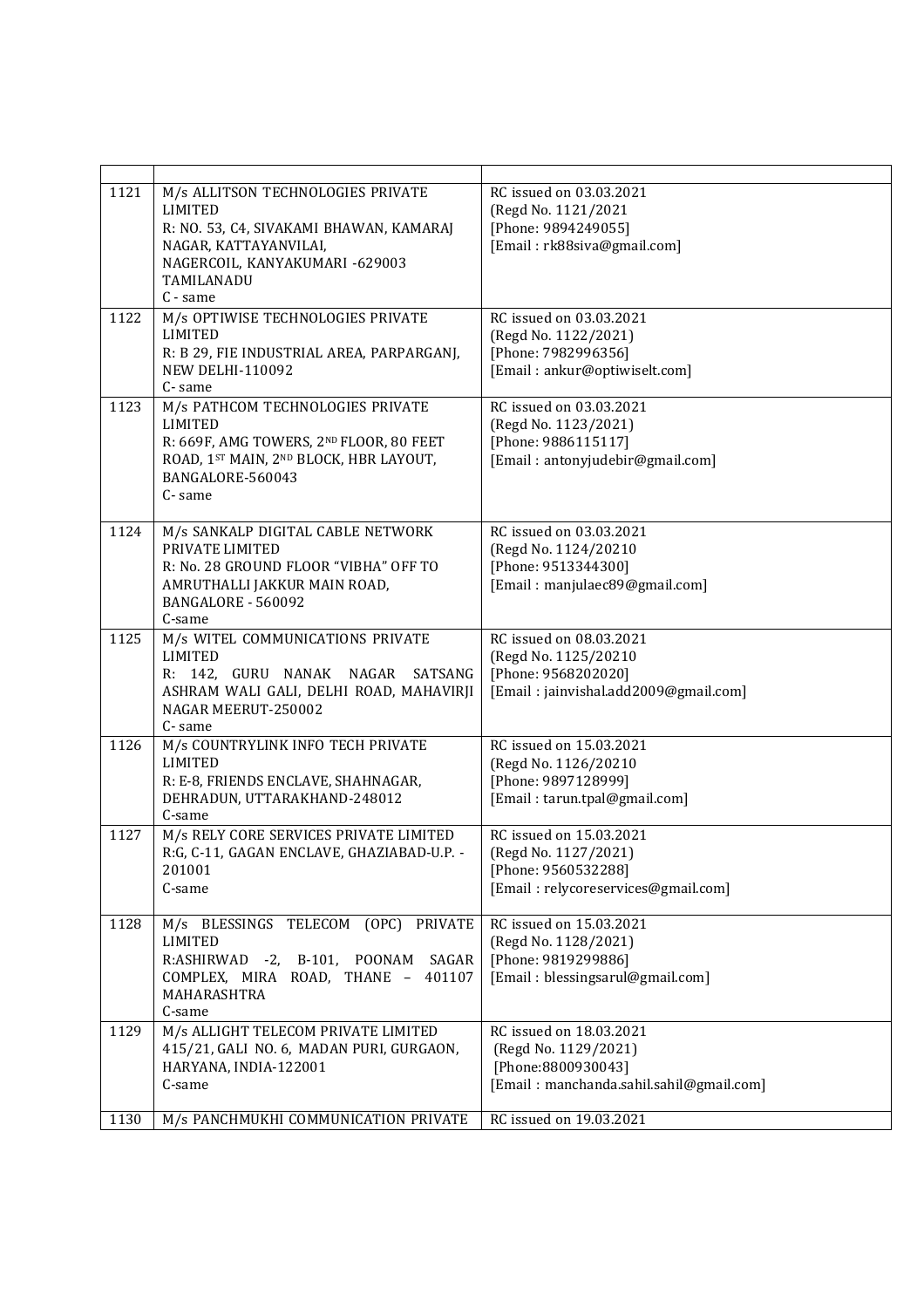|      | <b>LIMITED</b><br>R:383, SCH NO 136 INDORE MP-452016<br>C-same                                                                                                                                        | (Regd No. 1130/2021)<br>[Phone: 8718861198]<br>[Email: pcpl1920@gmail.com]                                       |
|------|-------------------------------------------------------------------------------------------------------------------------------------------------------------------------------------------------------|------------------------------------------------------------------------------------------------------------------|
| 1131 | M/s INFRACONN INFRASTRUCTURE<br>TELECOMMUNICATION PVT LTD<br>R: SR NO. 28, LAT NO. 303/1A, M/S SHIVANI<br>HERITAGE, PANVEL, RAIGARH- 410206<br>C-same                                                 | RC issued on 24.03.2021<br>(Regd No. 1131/2021)<br>[Phone: 8693054777]<br>[Email: sandeep@infraconn.com]         |
| 1132 | M/s SATELLITE TELE SERVICES PRIVATE<br><b>LIMITED</b><br>R: PLOT NO. 3, 3RD FLOOR, OPP DHAKA<br>SCHOOL, BHAI PARMANAND COLONY,<br>DELHI, NORTH DELHI-110009<br>C-same                                 | RC issued on 25.03.2021<br>(Regd No. 1132/2021)<br>[Phone: 9899555762]<br>[Email: mankaur6106@gmail.com]         |
| 1133 | M/s MAHARAJA ENTERTAINMENT<br>PRIVATELIMITED<br>R: 165, ANAND NAGAR, JAIPUR - RAJASTHAN -<br>302021<br>C-same                                                                                         | RC issued on 25.03.2021<br>(Regd No. 1133/2021)<br>[Phone: 9928341111]<br>[Email: maharajaresidency@hotmail.com] |
| 1134 | M/s NORTHDELHI BROADBAND SERVICES<br>PRIVATE LIMITED<br>R: FLAT NO. F-2, PLOT NO-9, DP BLOCK, VIJAY<br>MARKET PITAM PURA,<br>DELHI-110034<br>C-same                                                   | RC issued on 07.04.2021<br>(Regd No. 1134/2021)<br>[Phone: 9415088813]<br>[Email:<br>anu_pahuja@hotmail.com]     |
| 1135 | M/s VAIR NETWORS PRIVATE LIMITED<br>R: HOUSE NO. 3-7-1/1. FLAT. NO. -301,<br>LANDMARK BUILDING, SITUATED AT MAIN<br>ROAD, NARSINGI (V), GANDIPET (M),<br>HYDERABAD RANGAREDII TG-500075<br>C-same     | RC issued on 07.04.2021<br>(Regd No. 1135/2021)<br>[Phone: 9581999882]<br>[Email:<br>sanjeevardd@gmail.com]      |
| 1136 | M/s LINEUP DISTRIBUTIONS PRIVATE LIMITED<br>R: FLAT NO. 503, ROCK CASTEL APARTMENT,<br>FRINEDS COLONY,<br>PUPPALAGUDA, HYDERABAD-500089<br>C-same                                                     | RC issued on 07.04.2021<br>(Regd No. 1136/2021)<br>[Phone:7330974747]<br>[Email:<br>lineupdpl@gmail.com]         |
| 1137 | M/s MASTEK INFOSYSTEMS OPC PRIVATE<br><b>LIMITED</b><br>R: 96, VAASHISTHA VIHAR COLONY<br>KHARGAPUR, GOMTI NAGAR EXTEN.<br>LUCKNOW-226010<br>C-same                                                   | RC issued on 07.04.2021<br>(Regd No. 1137/2021)<br>[Phone: 9415088813]<br>[Email:<br>info@mastekinfosys.com]     |
| 1138 | M/s FLIX SOLUTIONS PRIVATE LIMITED<br>R: GURUDWARA ROAD BENACHIY DURGAPUR<br>BARDHAMAN, WEST BENGAL-713213<br>C-same                                                                                  | RC issued on 27.04.2021<br>(Regd No. 1138/2021)<br>[Phone: 9585376550]<br>[Email:<br>psb.flixtech@gmail.com]     |
| 1139 | M/s GONET INTERNET SERVICES SYSTEMS AND<br>SOLUTIONS PRIVATE LIMITED<br>R: 33, 4TH FLOOR, 116 MULAJI DEVASHI<br>BULDING, KESHAVJI NAIK ROAD,<br>CHINCHBUNDER MUMBAI, MUMBAI CITY-<br>400009<br>C-same | RC issued on 27.04.2021<br>(Regd No. 1139/2021)<br>[Phone: 9820923411]<br>[Email:<br>mkchavda@gmail.com]         |
| 1140 | M/s NETON ICOM PRIVATE LIMITED<br>[CIN NO: U72900AP2018PTC108171]<br>R: FLAT NO. 401, PRTNCE AVENUE AIR BY PASS<br>ROAD, TIRUPATI, CHITTOOR,<br>AP-517501<br>C-same                                   | RC issued on 27.04.2021<br>(Regd No. 1140/2021)<br>[Phone: 9618325646]<br>[Email:<br>netonifa@gmail.com]         |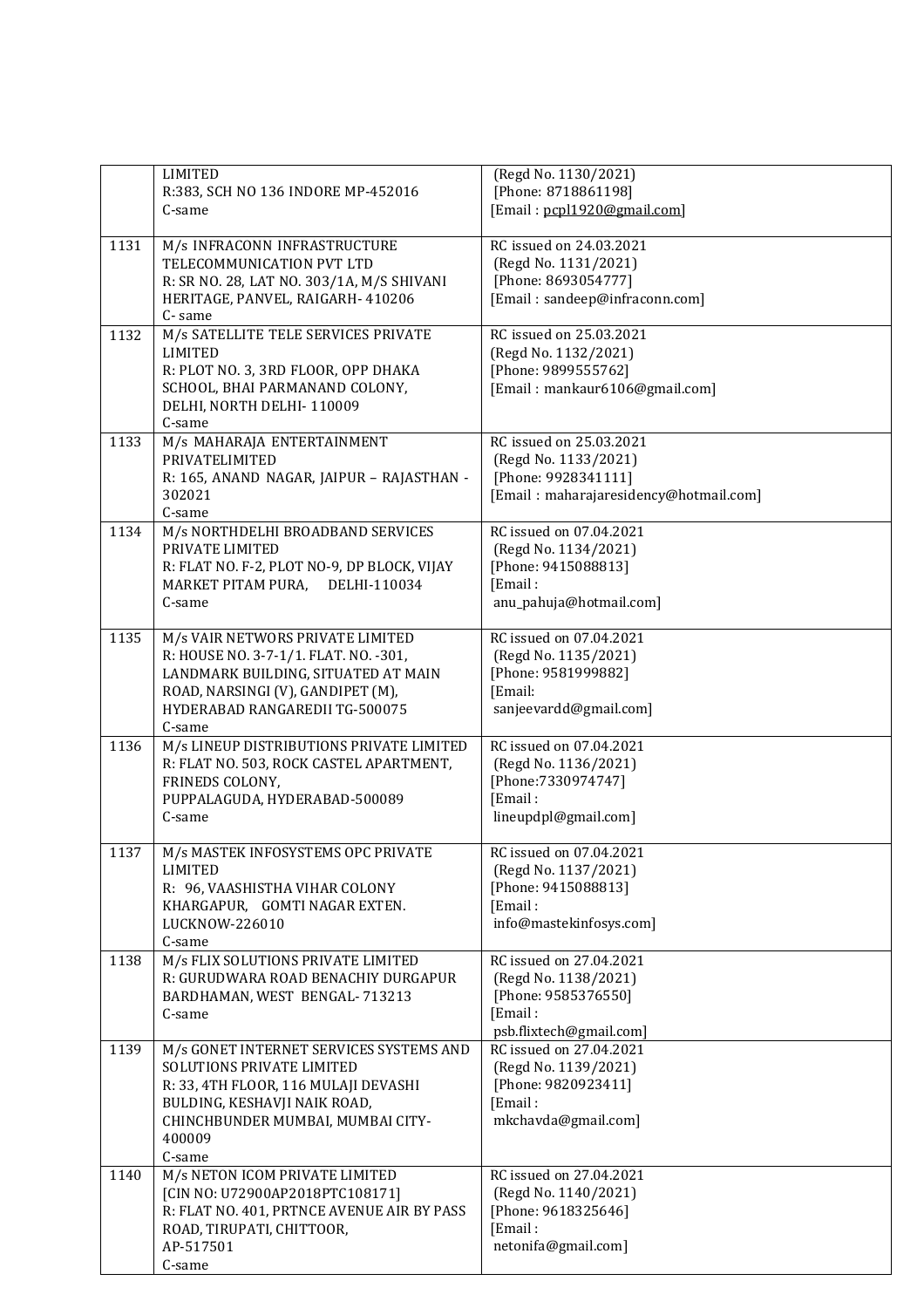| 1141 | M/s DADOO CONSTRUCTIONS PRIVATE LIMITED                                         | RC issued on 27.04.2021                     |
|------|---------------------------------------------------------------------------------|---------------------------------------------|
|      | R: DAR BUILDING FIRST FLOOR 90 FEET ROAD                                        | (Regd No. 1141/2021)                        |
|      | SOURA, SRINAGAR JAMMU AND KASHMIR -                                             | [Phone: 9618325646]                         |
|      | 190020                                                                          | [Email:                                     |
|      | C-same                                                                          | dadooconstruction@yahoo.c                   |
|      |                                                                                 | om]                                         |
| 1142 | M/s BLITS GLOBAL TECHNOLOGIES PRIVATE                                           | RC issued on 27.04.2021                     |
|      | <b>LIMITED</b>                                                                  | (Regd No. 1142/2021)                        |
|      | R: 201, ANAND TRADE CENTRE,                                                     | [Phone: 9423811211]                         |
|      | OPP. MORMUGAO MUNICIPAL COUNCIL VASCO                                           | [Email:<br>broadband@blitsgoa.com]          |
|      | DA GAMA, GOA-403802<br>C-same                                                   |                                             |
| 1143 | M/s GUJARAT ENERGY TRANSMISSION                                                 | RC issued on 27.04.2021                     |
|      | <b>CORPORATION LIMITED</b>                                                      | (Regd No. 1143/2021)                        |
|      | R: SARDAR PATAEL VIDYUT BHAVAN RACE                                             | [Phone: 9925210237]                         |
|      | COURSE, VADODARA, GUJARAT-390007                                                | [Email:                                     |
|      | C-same                                                                          | ceproject.getco@gebmail.co                  |
|      |                                                                                 | $m$ ]                                       |
|      |                                                                                 |                                             |
| 1144 | M/s MRP CABLE NET PROVIDER PRIVATE                                              | RC issued on 27.04.2021                     |
|      | <b>LIMITED</b>                                                                  | (Regd No. 1144/2021)                        |
|      | R: 3, ASHA NAGAR, KHAJRANA, INDORE                                              | [Phone: 9977888413]                         |
|      | C-same                                                                          | [Email:                                     |
|      |                                                                                 | ravikaushal1999@gmail.co                    |
| 1145 | M/s R S A TELECOM SERVICES PRIVATE LIMITED                                      | m<br>RC issued on 27.04.2021                |
|      | R: H. NO. A-56, GALI NO. 2 NANGLI VIHAR PAHSE-                                  | (Regd No. 1145/2021)                        |
|      | IV, NAJAFGARH, SOUTH WEST DELHI, DELHI-                                         | [Phone: 9015722336]                         |
|      | 110043                                                                          | [Email                                      |
|      | C-same                                                                          | :pcst.arun@gmail.com]                       |
| 1146 | M/s KAMAKSHI DIGITAL NETWORKS PRIVATE                                           | RC issued on 28.04.2021                     |
|      | <b>LIMITED</b>                                                                  | (Regd No. 1146/2021)                        |
|      | R: PARMATMA BHAWAN B/H KRISHNA TEMPLE,                                          | [Phone: 8963005192]                         |
|      | JATA BASS,                                                                      | [Email:                                     |
|      | MAHAMANDIR, JODHPUR-342006                                                      | kdnetworks.pvt.ltd@gmail.c                  |
|      | C-same                                                                          | $om$                                        |
| 1147 | M/s A TO Z BROAD BAND SERVICE & SOLUTIONS                                       | RC issued on 04.05.2021                     |
|      | (P) LIMITED                                                                     | (Regd No. 1147/2021)                        |
|      | R: 1/1, T.N. CHATTERJEE STREET,                                                 | [Phone: 9674751144]                         |
|      | KOLKATA, WEST BENGAL -700090                                                    | [Email:                                     |
|      | C-Same                                                                          | debasishsirabspl@gmail.co                   |
|      |                                                                                 | $m$ ]                                       |
|      |                                                                                 |                                             |
| 1148 | M/s SANCHAR DIGICEL PRIVATE LIMITED                                             | RC issued on 04.05.2021                     |
|      | R: B-8/59, SECTOR-18, ROHINI DELHI-110085<br>C-PLOT NO. 3B1 EXCHANGE ROOM CROWN | (Regd No. 1148/2021)<br>[Phone: 9310203041] |
|      | HEIGHTS SEC-10 ROHINI DELHI-110085                                              | [Email:                                     |
|      |                                                                                 | india.sksherma@gmail.com]                   |
| 1149 | M/s VIROHA TOWERS PVT LTD                                                       | RC issued on 04.05.2021                     |
|      | R: 87, II FLOOR, NAVODAYA, HSBC 4TH STAGE,                                      | (Regd No. 1149/2021)                        |
|      | WOC, RAJAJINAGAR, BANGALURE-560010                                              | [Phone:7019013461]                          |
|      | C-same                                                                          | [Email:                                     |
|      |                                                                                 | nmadhavan51@gmail.com]                      |
| 1150 | M/s SGMH INFRASTRUCTURE PRIVATE LIMITED                                         | RC issued on 04.05.2021                     |
|      | R: #577, 12TH MAIN 12TH CROSS B BLOCK,                                          | (Regd No. 1150/2021)                        |
|      | VIJAYANAGAR, 3RD STAGE, MYSORE,                                                 | [Phone: 9591575464]                         |
|      | KARNATAKA-570030                                                                | [Email:                                     |
|      | C-same                                                                          | sgmhinfra@gmail.com]                        |
| 1151 | M/s 21STREET WIRELAB FIBERNET PRIVATE                                           | RC issued on 12.05.2021                     |
|      | <b>LIMITED</b>                                                                  | (Regd No. 1151/2021)                        |
|      | R: 8-D ABHINANDAN SOUTH CITY, JBD                                               | [Phone: 7800001622]                         |
|      | ROAD, SHAHJAHANPUR-242001                                                       | [Email:                                     |
|      | C-same                                                                          | wirelabfibernet@gmail.com]                  |